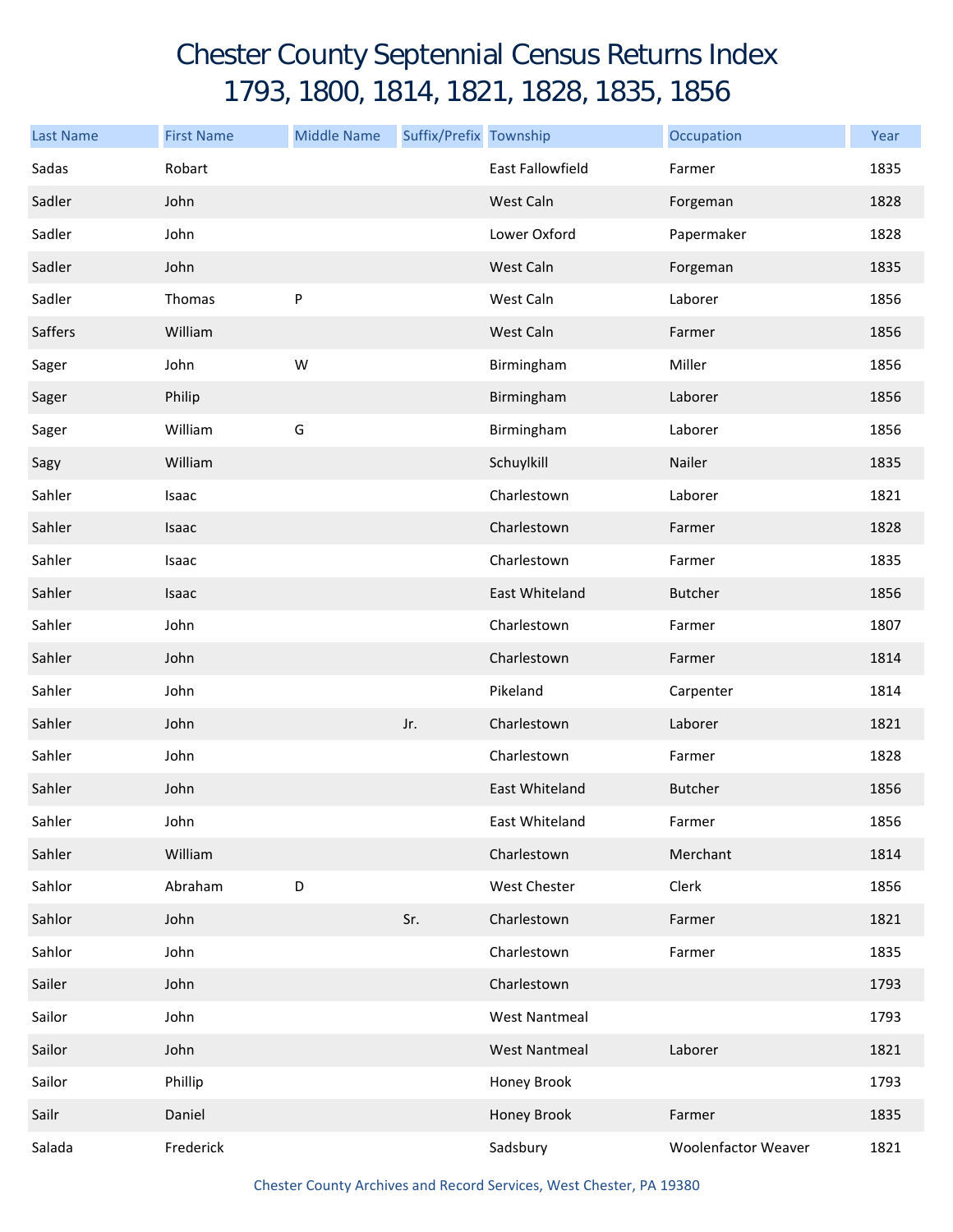| <b>Last Name</b> | <b>First Name</b> | <b>Middle Name</b> | Suffix/Prefix Township |                      | Occupation   | Year |
|------------------|-------------------|--------------------|------------------------|----------------------|--------------|------|
| Salerts          | John              |                    |                        | Vincent              |              | 1800 |
| Salkel           | Bishop            |                    |                        | Sadsbury             | Farmer       | 1828 |
| Salkeld          | Bishop            |                    |                        | West Bradford        | Farmer       | 1821 |
| Salmon           | Patrick           |                    |                        | <b>West Chester</b>  | Laborer      | 1856 |
| Salmonel         | Daniel            |                    |                        | Lower Oxford         | Farmer       | 1835 |
| Salor            | John              |                    |                        | <b>West Nantmeal</b> | Cordwainer   | 1800 |
| Saltkill         | Bishop            |                    |                        | East Bradford        | Farmer       | 1814 |
| Salyards         | Edward            |                    |                        | Willistown           | Storekeeper  | 1814 |
| Salyards         | John              |                    |                        | Willistown           | Tailor       | 1814 |
| Sammmons         | Joseph            |                    |                        | West Fallowfield     | Farmer       | 1835 |
| Sammons          | Joseph            |                    |                        | West Fallowfield     | Farmer       | 1828 |
| Sammons          | Joseph            |                    |                        | West Fallowfield     | Farmer       | 1835 |
| Samons           | Benjamin          |                    |                        | Newlin               |              | 1856 |
| Sample           | Isaac             |                    |                        | Tredyffrin           | Laborer      | 1835 |
| Sample           | John              |                    |                        | West Marlborough     |              | 1793 |
| Sample           | William           |                    |                        | West Chester         | Cabinetmaker | 1856 |
| Samples          | Isaac             |                    |                        | East Goshen          | Laborer      | 1828 |
| Sampsel          | Peter             |                    |                        | Penn                 | Whipmaker    | 1835 |
| Samuel           | Andrews           |                    |                        | <b>East Nantmeal</b> | Turner       | 1807 |
| Samuel           | <b>Beagle</b>     |                    |                        | <b>East Nantmeal</b> | Wheelwright  | 1807 |
| Samuel           | Berford           |                    |                        | East Nantmeal        | Smith        | 1807 |
| Samuel           | Chesnutwood       |                    |                        | <b>East Nantmeal</b> | Collier      | 1807 |
| Samuel           | Cox               |                    |                        | <b>East Nantmeal</b> | Collier      | 1807 |
| Sand             | John              |                    |                        | Honey Brook          | Cabinetmaker | 1835 |
| Sander           | Anthony           |                    |                        | Honeybrook           | Laborer      | 1856 |
| Sander           | P                 | $\mathsf C$        |                        | West Chester         | Teacher      | 1856 |
| Sanders          | Caleb             |                    |                        | East Marlborough     | Wheelwright  | 1821 |
| Sanders          | John              |                    |                        | Kennett              | Farmer       | 1807 |
| Sanderson        | Samuel            |                    |                        | Sadsbury             | Joiner       | 1807 |
| Sandoe           | Adam              |                    |                        | Lower Oxford         | Miller       | 1828 |
| Sands            | David             |                    |                        | Tredyffrin           | Laborer      | 1835 |
| Sands            | Isaac             |                    |                        | Tredyffrin           | Laborer      | 1835 |
| Sands            | James             |                    |                        | West Caln            | Laborer      | 1807 |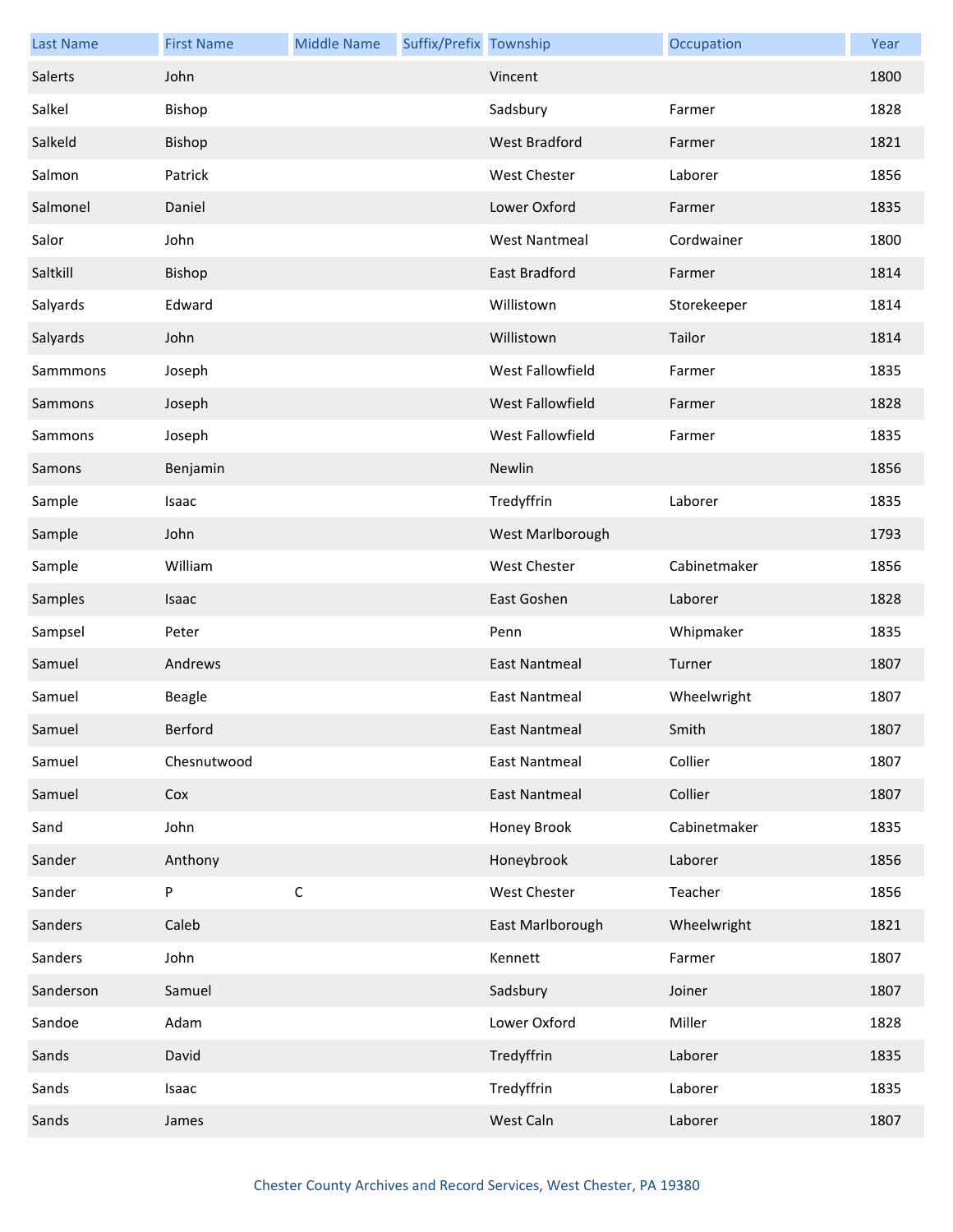| <b>Last Name</b> | <b>First Name</b> | <b>Middle Name</b> | Suffix/Prefix Township |                      | Occupation    | Year |
|------------------|-------------------|--------------------|------------------------|----------------------|---------------|------|
| Sands            | John              |                    |                        | <b>East Nantmeal</b> | Laborer       | 1835 |
| Sands            | Michael           |                    |                        | <b>East Nantmeal</b> | Carpenter     | 1800 |
| Sands            | Michael           |                    |                        | <b>East Nantmeal</b> | Carpenter     | 1807 |
| Sands            | Rebecca           |                    |                        | Tredyffrin           |               | 1835 |
| Sands            | Richard           |                    |                        | West Fallowfield     | Laborer       | 1807 |
| Sands            | Richard           |                    |                        | Tredyffrin           | Laborer       | 1814 |
| Sands            | Richard           |                    |                        | Tredyffrin           | Farmer        | 1821 |
| Sands            | Richard           |                    | Jr.                    | Tredyffrin           |               | 1828 |
| Sands            | Richard           |                    |                        | Tredyffrin           | Limeburner    | 1828 |
| Sands            | Richard           |                    |                        | Tredyffrin           | Farmer        | 1835 |
| Sands            | Richard           |                    |                        | Lower Oxford         | Wheelwright   | 1835 |
| Sands            | Richard           |                    |                        | Hopewell             | Retired       | 1856 |
| Sands            | Richard           | Β.                 |                        | East Nottingham      | Cartwright    | 1821 |
| Sands            | Richard           | <b>B.</b>          |                        | East Nottingham      | Wheelwright   | 1828 |
| Sands            | Samuel            | G                  |                        | Valley               | Tinsmith      | 1856 |
| Sands            | William           |                    |                        | Lower Oxford         | Weaver        | 1814 |
| Sands            | William           |                    |                        | <b>West Nantmeal</b> | Weaver        | 1814 |
| Sandwell         | John              |                    |                        | Westtown             | Laborer       | 1835 |
| Sangster         | Charls            |                    |                        | Brandywine           | Shoemaker     | 1835 |
| Sankey           | Charles           |                    |                        | London Grove         | Tailor        | 1821 |
| Sankey           | Charles           |                    |                        | Westtown             | Farmer        | 1856 |
| Sankey           | Giles             |                    |                        | <b>West Chester</b>  | Carpenter     | 1821 |
| Sankey           | William           |                    |                        | East Fallowfield     | Farmer        | 1821 |
| Sankey           | William           |                    |                        | East Fallowfield     | Farmer        | 1828 |
| Sankey           | William           |                    |                        | East Fallowfield     | Private liver | 1835 |
| Sanky            | Charles           |                    |                        | Westtown             | Tailor        | 1835 |
| Sannas           | Hugh              |                    |                        | East Whiteland       |               | 1800 |
| Sansbury         | Thomas            |                    |                        | West Nottingham      | Blacksmith    | 1807 |
| Sap              | Henry             |                    |                        | London Britain       | Wheelwright   | 1835 |
| Sapp             | Henry             | $\mathsf C$        |                        | East Nottingham      | Wheelwright   | 1856 |
| Sargent          | Edward            |                    |                        | Newlin               |               | 1793 |
| Sarn             | Jacob             |                    |                        | Uwchlan              |               | 1793 |
| Sarrdg           | George            |                    |                        | Coventry             | Tailor        | 1835 |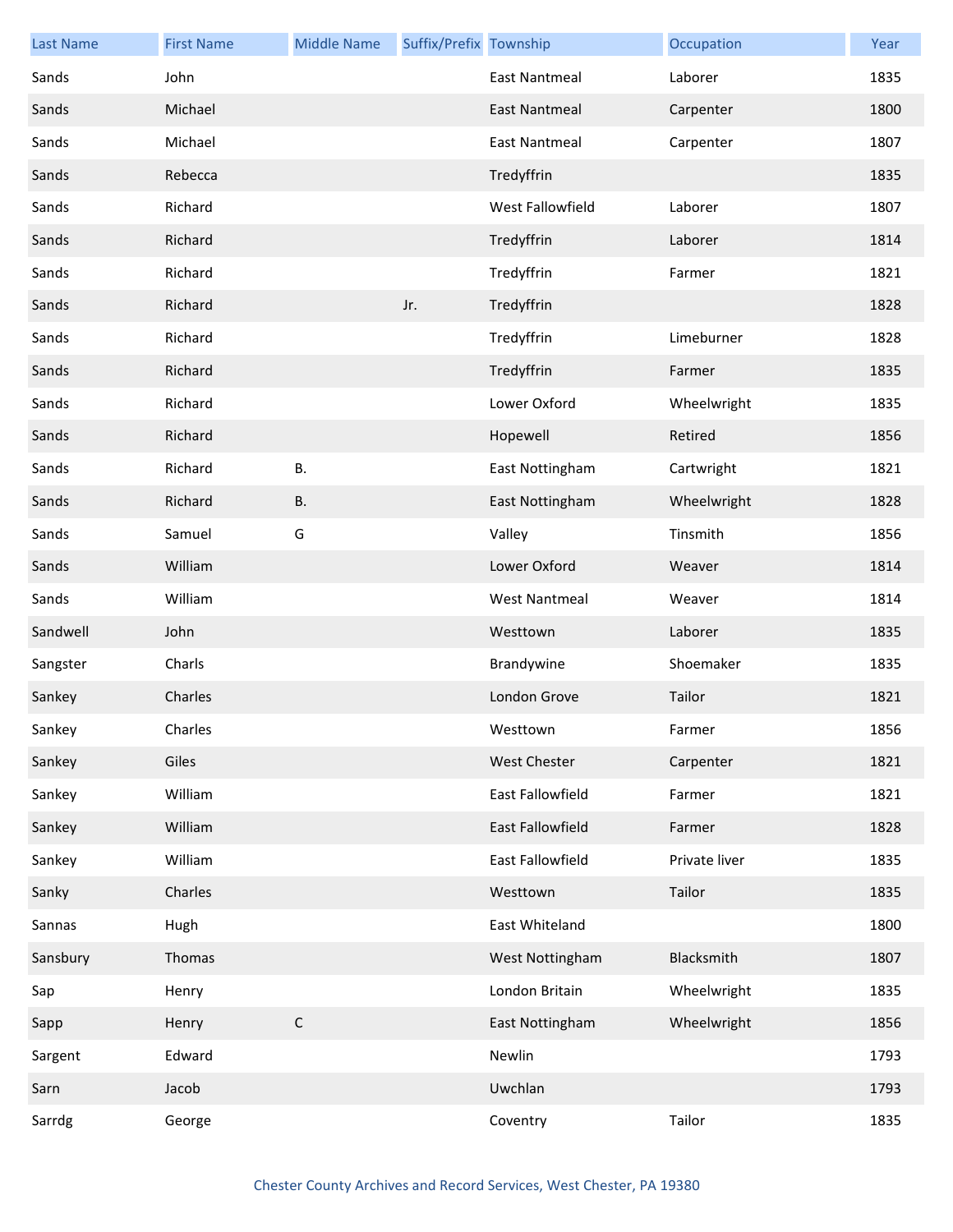| <b>Last Name</b> | <b>First Name</b> | <b>Middle Name</b> | Suffix/Prefix Township |                         | Occupation        | Year |
|------------------|-------------------|--------------------|------------------------|-------------------------|-------------------|------|
| Satchard         | Joseph            |                    |                        | <b>East Coventry</b>    | Wool manufacturer | 1856 |
| Satterfield      | John              | К                  |                        | West Whiteland          | Blacksmith        | 1835 |
| Satterfield      | Thomas            |                    |                        | Goshen                  | Schoolmaster      | 1814 |
| Saul             | Susanna           |                    |                        | Sadsbury                |                   | 1828 |
| Saunders         | Daniel            |                    |                        | Schuylkill              | Cooper            | 1828 |
| Saunders         | Daniel            |                    |                        | Schuylkill              | Cooper            | 1835 |
| Saunders         | Isaac             |                    |                        | Schuylkill              | Cooper            | 1828 |
| Saunders         | John              |                    |                        | East Goshen             | Laborer           | 1828 |
| Saunders         | John              |                    |                        | West Fallowfield        | Laborer           | 1835 |
| Saunders         | John              |                    |                        | West Fallowfield        | Laborer           | 1835 |
| Saunds           | Elisha            |                    |                        | Schuylkill              | Cooper            | 1835 |
| Sausman          | Henry             |                    |                        | <b>West Bradford</b>    |                   | 1793 |
| Sauttsburg       | John              |                    |                        | Coventry                | Stonecutter       | 1835 |
| Savage           | A                 | ${\sf R}$          |                        | <b>East Coventry</b>    | Doctor            | 1856 |
| Savage           | Barnard           |                    |                        | East Caln               | Tailor            | 1807 |
| Savage           | David             |                    |                        | <b>East Coventry</b>    | Farmer            | 1856 |
| Savage           | Elhanan           |                    |                        | <b>East Coventry</b>    | Laborer           | 1856 |
| Savage           | George            |                    |                        | Coventry                | Tailor            | 1821 |
| Savage           | George            |                    |                        | <b>East Coventry</b>    | Tailor            | 1856 |
| Savage           | Harvey            |                    |                        | Kennett                 | Laborer           | 1856 |
| Savage           | John              |                    |                        | Pikeland                | Shoemaker         | 1828 |
| Savage           | John              |                    |                        | East Fallowfield        | Shoemaker         | 1828 |
| Savage           | John              |                    |                        | <b>East Fallowfield</b> | Shoemaker         | 1856 |
| Savage           | Jonas             |                    |                        | East Fallowfield        | Shoemaker         | 1856 |
| Savage           | Josiah            |                    |                        | <b>East Coventry</b>    | Laborer           | 1856 |
| Savage           | Nathaniel         |                    |                        | Vincent                 | Farmer            | 1828 |
| Savage           | Nathaniel         |                    |                        | <b>East Coventry</b>    | Farmer            | 1856 |
| Savage           | Richard           |                    |                        | East Caln               | Painter           | 1800 |
| Savage           | William           |                    |                        | East Fallowfield        | Laborer           | 1856 |
| Savage           | Zenas             |                    |                        | Coventry                | Mason             | 1807 |
| Savage           | Zenas             |                    |                        | Coventry                | Laborer           | 1814 |
| Savage           | Zenas             |                    | Jr.                    | Coventry                | Cordwainer        | 1821 |
| Savage           | Zenas             |                    |                        | Coventry                | Mason             | 1821 |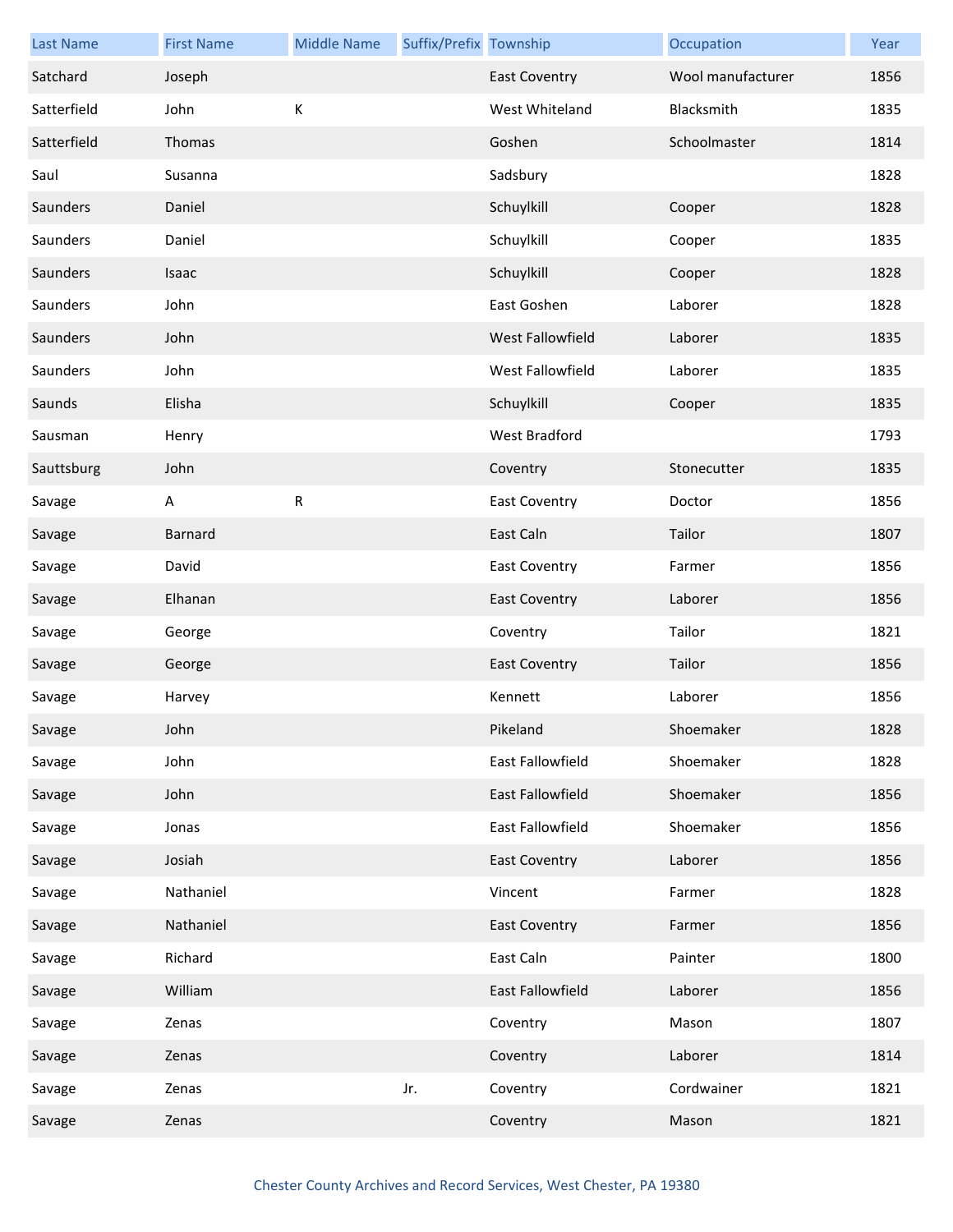| <b>Last Name</b> | <b>First Name</b> | <b>Middle Name</b> | Suffix/Prefix Township |                      | Occupation              | Year |
|------------------|-------------------|--------------------|------------------------|----------------------|-------------------------|------|
| Savage           | Zenas             |                    |                        | Coventry             | Laborer                 | 1828 |
| Savage           | Zenas             |                    |                        | <b>East Coventry</b> | Farmer                  | 1856 |
| Savege           | George            |                    |                        | Coventry             |                         | 1793 |
| Savege           | George            |                    | Jr.                    | Coventry             |                         | 1793 |
| Savege           | Linney            |                    |                        | Coventry             |                         | 1793 |
| Savery           | Stephen           | W                  |                        | Pennsbury            | Farmer                  | 1856 |
| Savery           | Thomas            |                    |                        | Pennsbury            | Farmer                  | 1856 |
| Savidge          | Zenas             |                    |                        | Coventry             | Locktender, storekeeper | 1835 |
| Savidy           | Nathaniel         |                    |                        | Coventry             | Locktender              | 1835 |
| Sawyers          | John              |                    |                        | Sadsbury             | Weaver                  | 1828 |
| Saxton           | Charles           |                    |                        | West Fallowfield     | Farmer                  | 1835 |
| Saybold          | Henry             |                    |                        | Coventry             | Wheelwright             | 1807 |
| Saybold          | Henry             |                    |                        | Coventry             | Wheelwright             | 1814 |
| Saybold          | Henry             |                    |                        | Coventry             | Cordwainer              | 1828 |
| Saybold          | Henry             |                    |                        | Coventry             | Farmer                  | 1828 |
| Saybold          | Jacob             |                    |                        | Coventry             | Laborer                 | 1828 |
| Saybolt          |                   |                    |                        | Coventry             | Shoemaker               | 1835 |
| Saybolt          | Henry             |                    |                        | Coventry             | Wheelwright             | 1821 |
| Saybolt          | Jacob             |                    |                        | Coventry             | Laborer                 | 1835 |
| Saylor           | David             |                    |                        | West Caln            | Shoemaker               | 1828 |
| Saylor           | Elizabeth         |                    |                        | Charlestown          |                         | 1856 |
| Saylor           | Heronimus         |                    |                        | Coventry             | Blacksmith              | 1807 |
| Saylor           | Isaac             |                    |                        | Charlestown          | <b>Butcher</b>          | 1856 |
| Saylor           | Jane              |                    |                        | Honeybrook           | Lady                    | 1856 |
| Saylor           | John              |                    |                        | Schuylkill           | Farmer                  | 1835 |
| Saylor           | John              | $\mathsf C$        |                        | <b>East Coventry</b> | Miller                  | 1856 |
| Saylor           | Peter             |                    |                        | Coventry             | Blacksmith              | 1807 |
| Saylor           | Thomas            |                    |                        | Coventry             | Laborer                 | 1807 |
| Saylor           | William           |                    |                        | Schuylkill           | Laborer                 | 1835 |
| Saymore          | Solomon           |                    |                        | Sadsbury             | Laborer                 | 1814 |
| Scabolt          | Daniel            |                    |                        | Sadsbury             | Shoemaker               | 1856 |
| Scandlin         | Florence          |                    |                        | <b>Upper Oxford</b>  | Yeoman                  | 1800 |
| Scanlan          | Florance          |                    |                        | <b>Upper Oxford</b>  | Farmer                  | 1828 |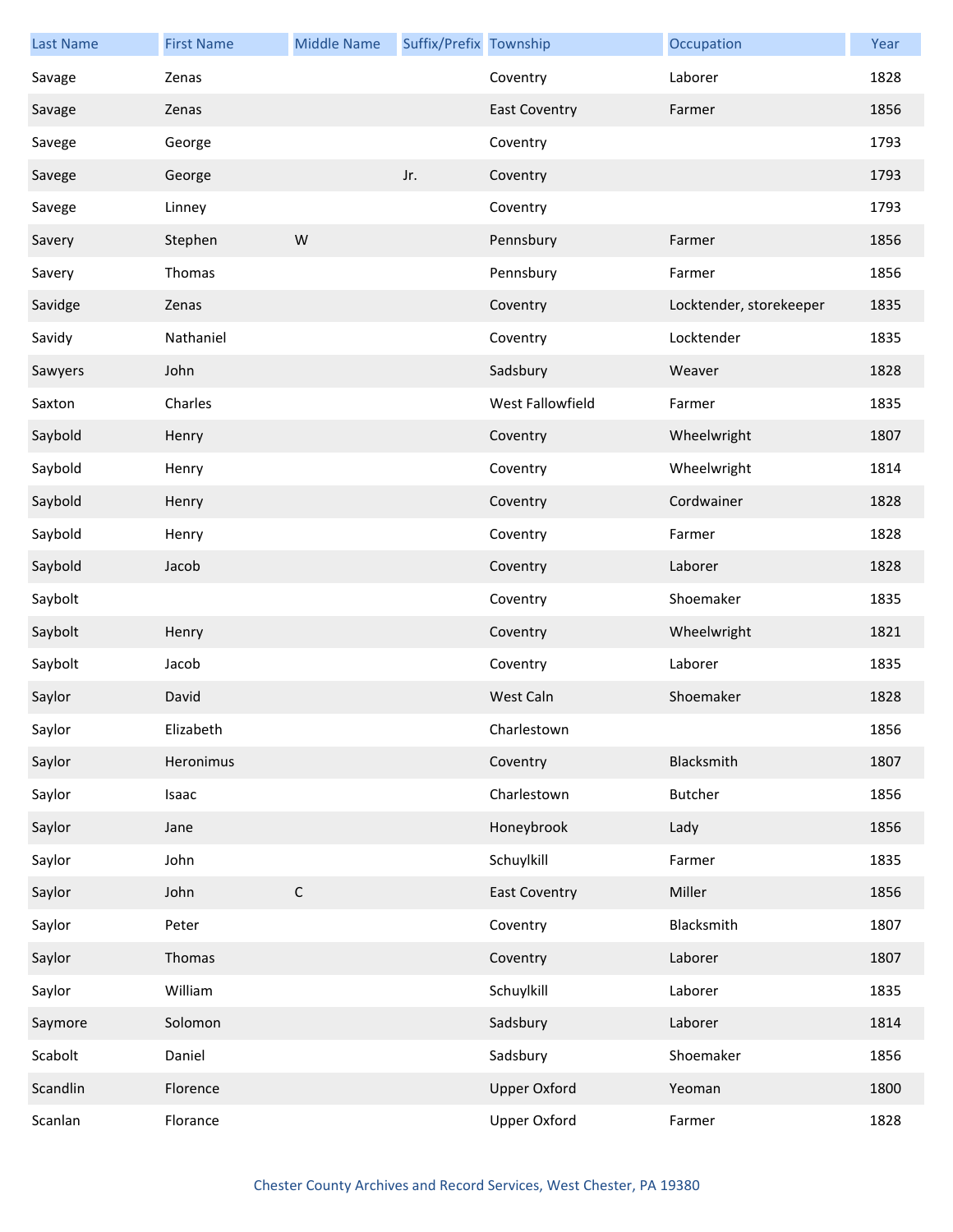| <b>Last Name</b> | <b>First Name</b> | <b>Middle Name</b> | Suffix/Prefix Township |                     | Occupation  | Year |
|------------------|-------------------|--------------------|------------------------|---------------------|-------------|------|
| Scanlan          | Florence          |                    |                        | <b>Upper Oxford</b> | Yeoman      | 1821 |
| Scanlan          | James             |                    |                        | <b>Upper Oxford</b> | Yeoman      | 1821 |
| Scanlan          | James             |                    |                        | <b>Upper Oxford</b> | Farmer      | 1828 |
| Scanlan          | Thomas            |                    |                        | West Fallowfield    | Storekeeper | 1856 |
| Scanlen          | Jane              |                    |                        | <b>Upper Oxford</b> | Farmer      | 1835 |
| Scanlen          | John              |                    |                        | <b>Upper Oxford</b> | Farmer      | 1835 |
| Scannel          | Florence          |                    |                        | <b>Upper Oxford</b> | Farmer      | 1814 |
| Scantlen         | James             |                    |                        | Schuylkill          | Laborer     | 1835 |
| Scantlin         | Florence          |                    |                        | <b>Upper Oxford</b> | Farmer      | 1807 |
| Scantlin         | Horace            |                    |                        | Sadsbury            |             | 1800 |
| Scantlin         | Robert            |                    |                        | Brandywine          | Weaver      | 1821 |
| Scantlin         | Robert            |                    |                        | West Bradford       | Carpenter   | 1828 |
| Scantling        | Robert            |                    |                        | Uwchlan             | Weaver      | 1814 |
| Scarle           | Matthew           |                    |                        | West Whiteland      | Storekeeper | 1835 |
| Scarle           | Richard           |                    |                        | West Whiteland      | Storekeeper | 1835 |
| Scarlet          | Abiah             |                    |                        | New Garden          | Farmer      | 1856 |
| Scarlet          | Ann               |                    |                        | Kennett             | Farmer      | 1814 |
| Scarlet          | Ann               |                    |                        | Kennett             | Farmer      | 1821 |
| Scarlet          | Ann               |                    |                        | Kennett Square      | Lady        | 1856 |
| Scarlet          | John              |                    |                        | New Garden          |             | 1793 |
| Scarlet          | John              |                    |                        | Kennett             | Farmer      | 1807 |
| Scarlet          | John              | M                  |                        | Kennett Square      | Farmer      | 1856 |
| Scarlet          | Nathaniel         |                    |                        | New Garden          | Farmer      | 1821 |
| Scarlet          | Nathaniel         |                    |                        | New Garden          | Farmer      | 1828 |
| Scarlet          | Nathaniel         |                    |                        | New Garden          | Farmer      | 1856 |
| Scarlet          | Susan             |                    |                        | Kennett Square      | Housekeeper | 1856 |
| Scarlett         | Ann               |                    |                        | Kennett             |             | 1828 |
| Scarlett         | John              |                    |                        | New Garden          | Farmer      | 1800 |
| Scarlett         | John              |                    | Jr.                    | New Garden          | Farmer      | 1800 |
| Scarlett         | John              |                    |                        | New Garden          | Farmer      | 1807 |
| Scarlett         | josel             |                    |                        | Kennett             | Farmer      | 1856 |
| Scarlett         | Joseph            |                    |                        | Kennett             | Storekeeper | 1835 |
| Scarlett         | Marshall          |                    |                        | Kennett             | Farmer      | 1835 |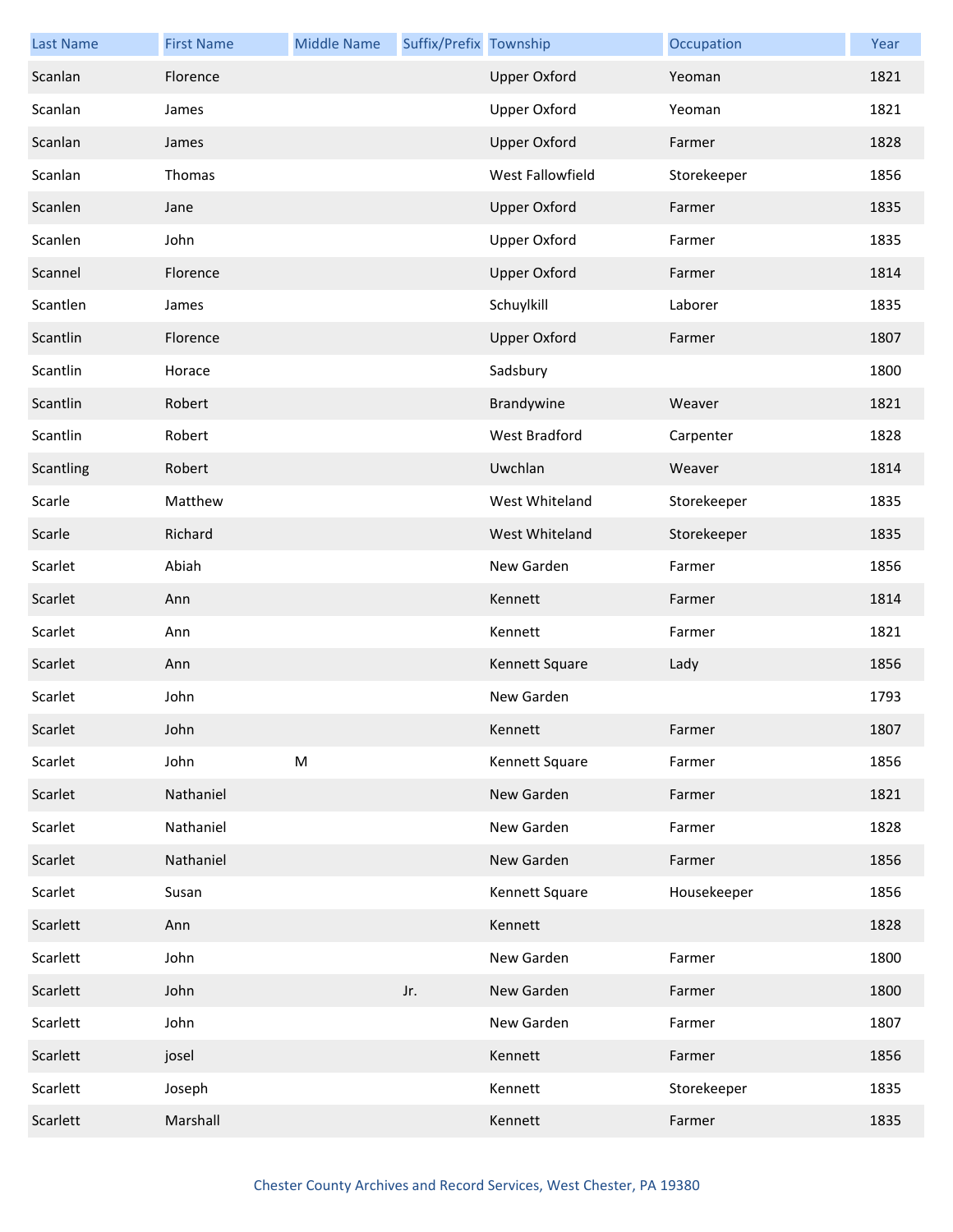| <b>Last Name</b> | <b>First Name</b> | <b>Middle Name</b> | Suffix/Prefix Township |                      | Occupation  | Year |
|------------------|-------------------|--------------------|------------------------|----------------------|-------------|------|
| Scarlett         | Nathaniel         |                    |                        | New Garden           | Farmer      | 1800 |
| Scarlett         | Nathaniel         |                    |                        | New Garden           | Farmer      | 1807 |
| Scarlett         | Nathaniel         |                    |                        | New Garden           | Farmer      | 1814 |
| Scarlett         | Nathaniel         |                    |                        | New Garden           | Farmer      | 1835 |
| Scarlett         | William           | ${\sf N}$          |                        | Brandywine           | Storekeeper | 1835 |
| Scarlett         | William           | ${\sf N}$          |                        | West Brandywine      | Farmer      | 1856 |
| Scatchard        | George            |                    |                        | <b>East Coventry</b> | Laborer     | 1856 |
| Scatchard        | William           |                    |                        | <b>East Coventry</b> | Laborer     | 1856 |
| Sceal            | Joshua            |                    |                        | London Grove         |             | 1793 |
| Sceal(?)         | Abraham           |                    |                        | London Grove         |             | 1793 |
| Scharer          | John              |                    |                        | <b>West Vincent</b>  | Farmer      | 1856 |
| Scharra          | Conrad            |                    |                        | Vincent              |             | 1793 |
| Scheetz          | John              |                    |                        | Tredyffrin           | Laborer     | 1835 |
| Scheiter         | Nicholas          |                    |                        | Vincent              |             | 1800 |
| Schick           | Henry             |                    |                        | Warwick              | Farmer      | 1856 |
| Schick           | Lewis             |                    |                        | Warwick              | Laborer     | 1856 |
| Schlecter        | Abraham           |                    |                        | <b>East Vincent</b>  | Farmer      | 1856 |
| Schlegal         | William           |                    |                        | Franklin             | Miller      | 1856 |
| Schleichter      | Isaac             |                    |                        | <b>East Vincent</b>  | Laborer     | 1856 |
| Schlip           | Godfrey           |                    |                        | <b>West Coventry</b> | Laborer     | 1856 |
| Schlypf          | Daniel            |                    |                        | Warwick              | Farmer      | 1856 |
| Schneiter        | Andrew            |                    |                        | Vincent              |             | 1800 |
| Schneiter        | George            |                    |                        | Vincent              |             | 1793 |
| Schneiter        | George            |                    |                        | Vincent              |             | 1800 |
| Schneiter        | Nicholas          |                    |                        | Vincent              |             | 1793 |
| Schoefield       | Amon              |                    |                        | Sadsbury             | Clerk       | 1856 |
| Schoefield       | Nelson            |                    |                        | West Caln            |             | 1856 |
| Schoenholz       | John              |                    |                        | Vincent              |             | 1793 |
| Schoffield       | Edward            |                    |                        | Tredyffrin           | Farmer      | 1835 |
| Schoffield       | George            |                    |                        | Tredyffrin           | Shoemaker   | 1835 |
| Schoffield       | William           |                    |                        | Tredyffrin           | Farmer      | 1835 |
| Schofield        | Edward            |                    |                        | Tredyffrin           | Lime Burner | 1821 |
| Schofield        | Edward            |                    |                        | Schuylkill           |             | 1828 |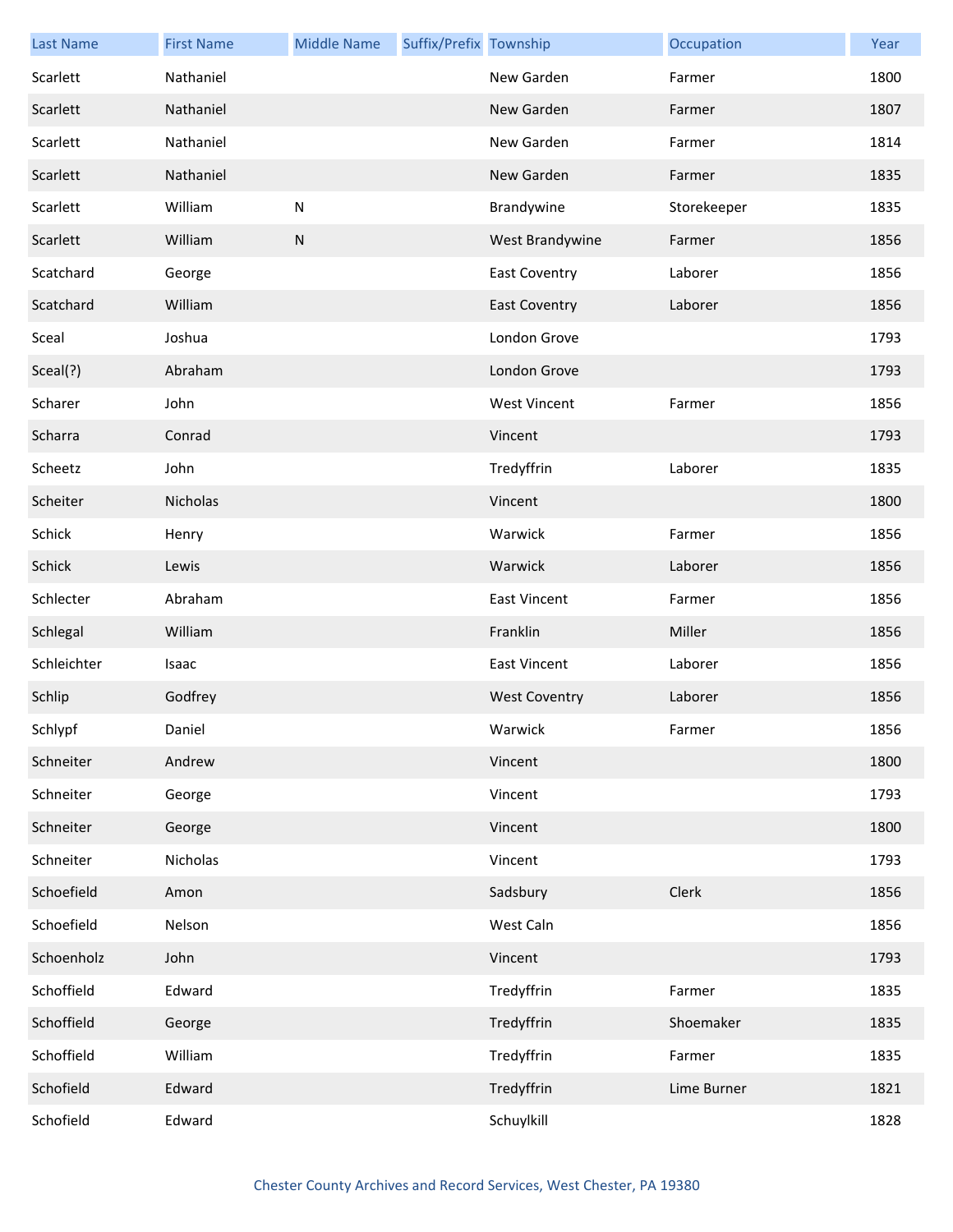| <b>Last Name</b> | <b>First Name</b> | <b>Middle Name</b>        | Suffix/Prefix Township |                | Occupation  | Year |
|------------------|-------------------|---------------------------|------------------------|----------------|-------------|------|
| Schofield        | Jesse             |                           |                        | Charlestown    | Laborer     | 1821 |
| Schofield        | Jonathan          | Η.                        |                        | Sadsbury       | Doctor      | 1828 |
| Schofield        | Joseph            | В                         |                        | Valley         | Farmer      | 1856 |
| Schofield        | ${\sf N}$         | $\mathsf C$               |                        | Valley         | Farmer      | 1856 |
| Schofield        | Nathan            |                           |                        | Honey Brook    |             | 1814 |
| Schofield        | William           |                           |                        | Tredyffrin     | Tailor      | 1814 |
| Schofield        | William           |                           |                        | Tredyffrin     | Farmer      | 1828 |
| Scholfield       | Edward            |                           |                        | Tredyffrin     | Farmer      | 1856 |
| Scholfield       | Jesse             |                           |                        | Charlestown    | Cordwainer  | 1814 |
| Scholfield       | Jonathan          |                           |                        | Sadsbury       | Physician   | 1835 |
| Scholfield       | Joseph            |                           |                        | Sadsbury       |             | 1835 |
| Scholfield       | Lane              |                           |                        | Tredyffrin     | Laborer     | 1856 |
| Scholfield       | William           |                           |                        | Tredyffrin     |             | 1800 |
| Scholfield       | William           |                           |                        | Tredyffrin     |             | 1814 |
| Scholfield       | William           |                           |                        | Tredyffrin     | Lime Burner | 1821 |
| Scholfield       | William           |                           | Jr.                    | Tredyffrin     | Farmer      | 1856 |
| Scholfield       | William           |                           | Sr.                    | Tredyffrin     | Farmer      | 1856 |
| Schrack          | Benjamin          |                           |                        | West Caln      | Farmer      | 1856 |
| Schrack          | Daniel            |                           |                        | West Caln      | Farmer      | 1814 |
| Schrack          | David             |                           |                        | Uwchlan        | Farmer      | 1821 |
| Schrack          | David             |                           | Jr.                    | Uwchlan        | Farmer      | 1821 |
| Schrack          | David             |                           |                        | Uwchlan        | Farmer      | 1835 |
| Schrack          | John              | $\mathsf K$               |                        | West Caln      | Farmer      | 1856 |
| Schrack          | Samuel            |                           |                        | West Caln      | Farmer      | 1856 |
| Schrack          | William           |                           |                        | West Caln      | Farmer      | 1856 |
| Schrak           | John              |                           |                        | West Caln      | Farmer      | 1856 |
| Schriner         | William           | $\boldsymbol{\mathsf{H}}$ |                        | Tredyffrin     | Plumber     | 1856 |
| Schriver         | Edward            |                           |                        | Phoenixville   | Laborer     | 1856 |
| Schrock          | David             |                           |                        | Uwchlan        | Farmer      | 1828 |
| Schroeder        | Anthony           | C.                        |                        | West Bradford  | Laborer     | 1814 |
| Schroyer         | Benjamin          |                           |                        | South Coventry | Farmer      | 1856 |
| Schutz           | George            |                           |                        | Tredyffrin     |             | 1835 |
| Schutz           | John              |                           |                        | Tredyffrin     |             | 1835 |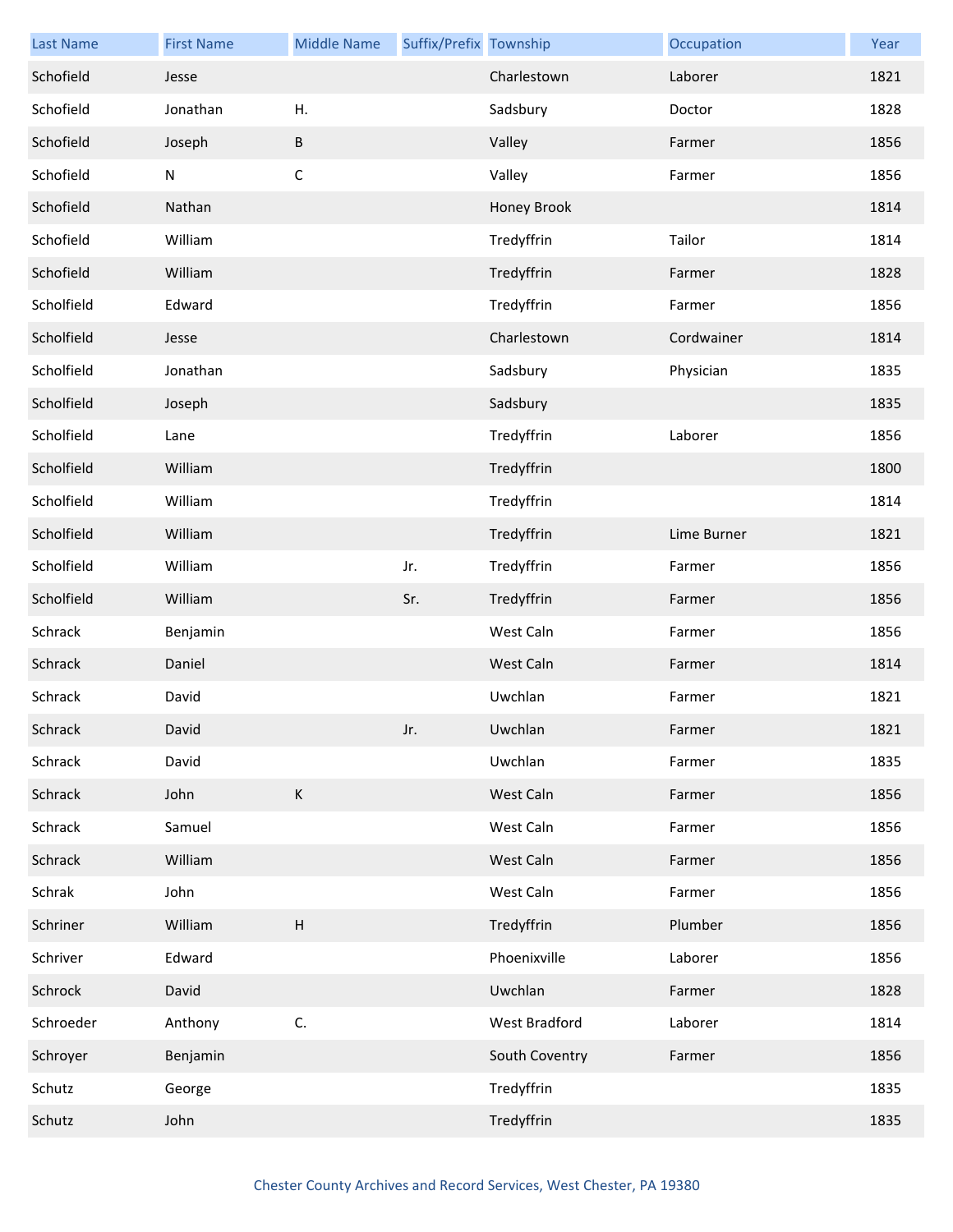| <b>Last Name</b> | <b>First Name</b> | <b>Middle Name</b> | Suffix/Prefix Township |                  | Occupation | Year |
|------------------|-------------------|--------------------|------------------------|------------------|------------|------|
| Schwarz          | Christian         |                    |                        | Vincent          |            | 1793 |
| Scoffield        | Jesse             |                    |                        | Charlestown      | Cordwainer | 1807 |
| Scofield         | Nathan            |                    | Esq.                   | East Bradford    |            | 1793 |
| Scofield         | William           |                    |                        | Tredyffrin       |            | 1793 |
| Scolfield        | Jonathan          | Η.                 |                        | Sadsbury         | Doctor     | 1821 |
| Scoonner         | Christian         |                    |                        | Vincent          | Laborer    | 1828 |
| Scoot            | James             | ı                  |                        | West Nottingham  | Blacksmith | 1856 |
| Scot             | Thomas            |                    |                        | East Fallowfield |            | 1793 |
| Scott            | Abraham           |                    |                        | East Caln        |            | 1793 |
| Scott            | Abraham           |                    |                        | East Caln        | Laborer    | 1800 |
| Scott            | Abraham           |                    |                        | Newlin           | Wagoner    | 1807 |
| Scott            | Amos              |                    |                        | West Bradford    | Farmer     | 1821 |
| Scott            | Amos              |                    |                        | West Bradford    | Farmer     | 1828 |
| Scott            | Amos              |                    |                        | West Bradford    | Farmer     | 1835 |
| Scott            | Amos              |                    |                        | West Bradford    | Farmer     | 1856 |
| Scott            | Amos              |                    |                        | Valley           | Farmer     | 1856 |
| Scott            | Ann               |                    |                        | Willistown       |            | 1821 |
| Scott            | Ann               |                    |                        | Willistown       | Farmer     | 1828 |
| Scott            | Ann               |                    |                        | Willistown       | Farmer     | 1835 |
| Scott            | Ann               |                    |                        | East Nottingham  | Farmer     | 1856 |
| Scott            | Benjamin          |                    |                        | Sadsbury         |            | 1793 |
| Scott            | Charles           |                    |                        | Newlin           | Mason      | 1807 |
| Scott            | Charles           |                    |                        | Newlin           | Stonemason | 1814 |
| Scott            | Charles           |                    |                        | Vincent          |            | 1821 |
| Scott            | Charles           |                    |                        | West Bradford    | Stonemason | 1828 |
| Scott            | Charles           |                    |                        | Newlin           | Mason      | 1835 |
| Scott            | Charles           | W                  |                        | West Bradford    | Farmer     | 1856 |
| Scott            | Clinton           |                    |                        | West Bradford    | Mason      | 1856 |
| Scott            | D                 | Eaton              |                        | Highland         | Farmer     | 1856 |
| Scott            | David             |                    |                        | West Bradford    |            | 1793 |
| Scott            | David             |                    |                        | West Bradford    | Farmer     | 1807 |
| Scott            | David             |                    |                        | East Fallowfield | Husbandman | 1807 |
| Scott            | David             |                    |                        | East Fallowfield | Carpenter  | 1814 |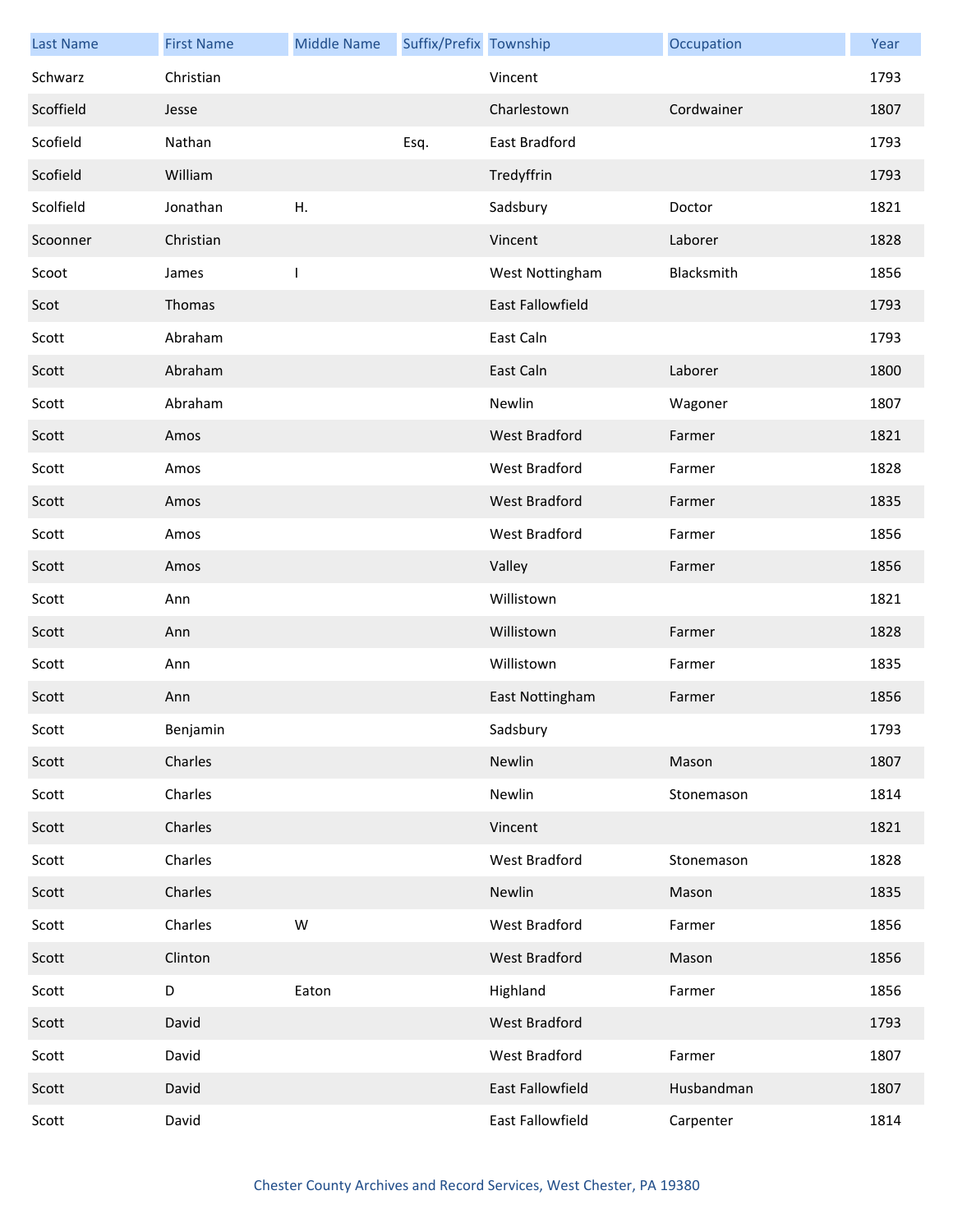| <b>Last Name</b> | <b>First Name</b> | <b>Middle Name</b> | Suffix/Prefix Township |                         | Occupation | Year |
|------------------|-------------------|--------------------|------------------------|-------------------------|------------|------|
| Scott            | David             |                    |                        | Easttown                | Farmer     | 1814 |
| Scott            | David             |                    |                        | West Bradford           | Farmer     | 1814 |
| Scott            | David             |                    |                        | West Bradford           | Mason      | 1821 |
| Scott            | David             |                    |                        | East Fallowfield        | Carpenter  | 1821 |
| Scott            | David             |                    |                        | East Fallowfield        | Carpenter  | 1828 |
| Scott            | David             |                    |                        | <b>East Fallowfield</b> | Farmer     | 1835 |
| Scott            | David             |                    |                        | East Fallowfield        | Farmer     | 1835 |
| Scott            | David             |                    |                        | Highland                | Farmer     | 1856 |
| Scott            | David             |                    |                        | East Fallowfield        | Farmer     | 1856 |
| Scott            | Elizabeth         |                    |                        | East Marlborough        | Seamstress | 1807 |
| Scott            | Elwood            |                    |                        | West Bradford           | Laborer    | 1856 |
| Scott            | Garrett           |                    |                        | West Goshen             | Farmer     | 1856 |
| Scott            | Henry             |                    |                        | Phoenixville            | Laborer    | 1856 |
| Scott            | Henry             |                    |                        | Easttown                | Farmer     | 1856 |
| Scott            | Hiram             |                    |                        | Sadsbury                | Laborer    | 1856 |
| Scott            | Isaac             |                    |                        | East Marlborough        |            | 1793 |
|                  |                   |                    |                        |                         |            |      |
| Scott            | J                 | Wallace            |                        | Valley                  | Teacher    | 1856 |
| Scott            | James             |                    |                        | West Fallowfield        |            | 1793 |
| Scott            | James             |                    |                        | East Nottingham         |            | 1793 |
| Scott            | James             |                    |                        | East Nottingham         |            | 1800 |
| Scott            | James             |                    |                        | New London              | Miller     | 1800 |
| Scott            | James             |                    |                        | New London              | Farmer     | 1800 |
| Scott            | James             |                    |                        | East Nottingham         | Farmer     | 1807 |
| Scott            | James             |                    |                        | New London              | Farmer     | 1807 |
| Scott            | James             |                    |                        | Charlestown             | Weaver     | 1807 |
| Scott            | James             |                    |                        | New London              | Farmer     | 1814 |
| Scott            | James             |                    |                        | Vincent                 |            | 1814 |
| Scott            | James             |                    |                        | Goshen                  | Laborer    | 1814 |
| Scott            | James             |                    |                        | Pikeland                | Farmer     | 1828 |
| Scott            | James             |                    |                        | New Garden              | Quarry man | 1835 |
| Scott            | James             |                    |                        | Willistown              | Farmer     | 1856 |
| Scott            | James             |                    |                        | East Nottingham         | Drover     | 1856 |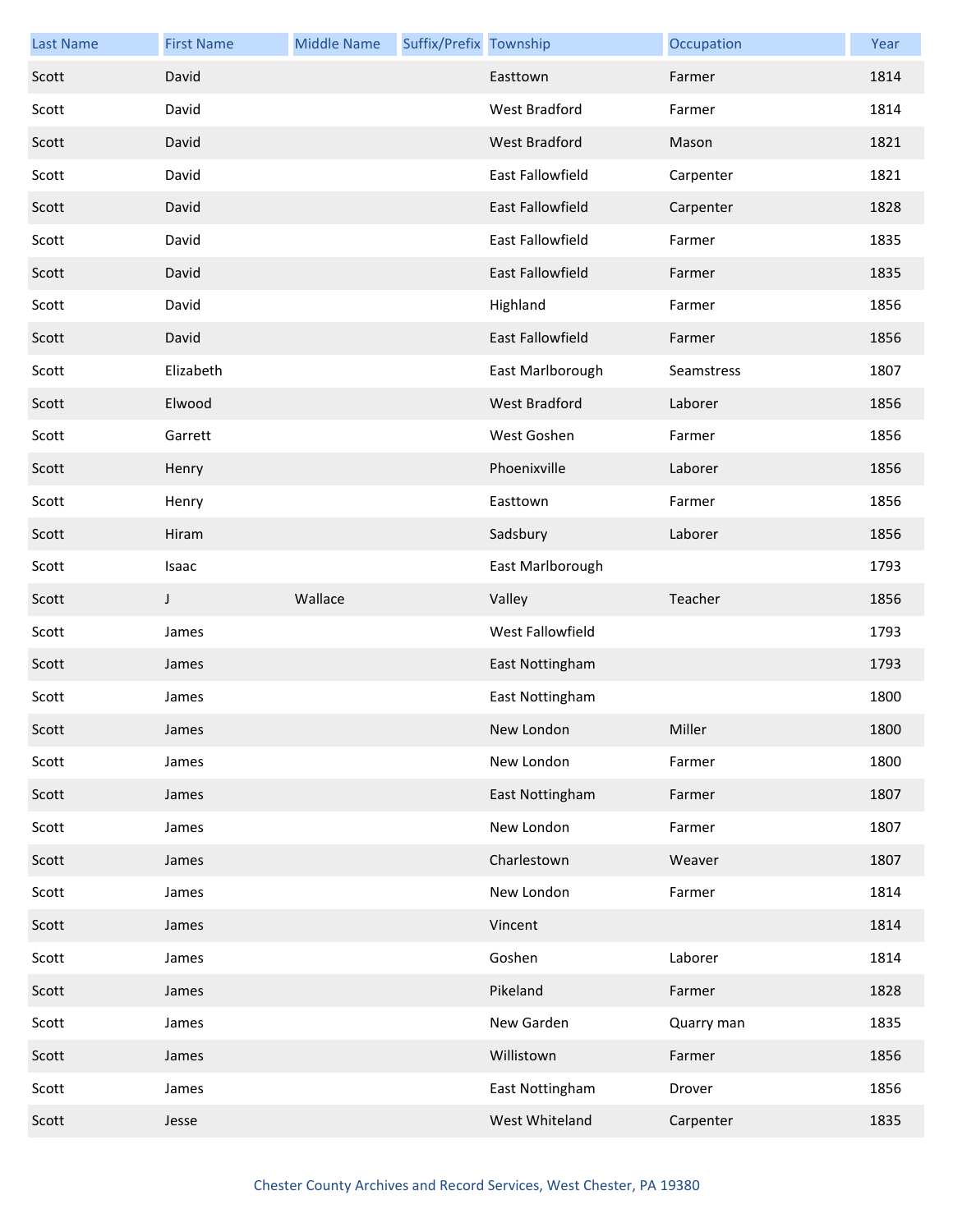| <b>Last Name</b> | <b>First Name</b> | <b>Middle Name</b>        | Suffix/Prefix Township |                      | Occupation    | Year |
|------------------|-------------------|---------------------------|------------------------|----------------------|---------------|------|
| Scott            | Joel              | $\boldsymbol{\mathsf{H}}$ |                        | <b>West Bradford</b> | Shoe merchant | 1856 |
| Scott            | John              |                           |                        | Willistown           |               | 1793 |
| Scott            | John              |                           |                        | Sadsbury             |               | 1793 |
| Scott            | John              |                           |                        | Willistown           |               | 1800 |
| Scott            | John              |                           |                        | Sadsbury             |               | 1800 |
| Scott            | John              |                           |                        | New London           | Shoemaker     | 1807 |
| Scott            | John              |                           |                        | Sadsbury             |               | 1807 |
| Scott            | John              |                           |                        | Willistown           | Farmer        | 1807 |
| Scott            | John              |                           |                        | New London           | Laborer       | 1814 |
| Scott            | John              |                           |                        | West Bradford        | Cabinetmaker  | 1814 |
| Scott            | John              |                           |                        | Willistown           | Farmer        | 1814 |
| Scott            | John              |                           |                        | Sadsbury             | Farmer        | 1814 |
| Scott            | John              |                           |                        | Honey Brook          |               | 1814 |
| Scott            | John              |                           |                        | East Nottingham      | Shoemaker     | 1821 |
| Scott            | John              |                           |                        | Honey Brook          | Farmer        | 1821 |
| Scott            | John              |                           |                        | East Nottingham      | Mason         | 1821 |
| Scott            | John              |                           |                        | Kennett              | Sawyer        | 1821 |
| Scott            | John              |                           |                        | Sadsbury             | Farmer        | 1821 |
| Scott            | John              |                           |                        | Vincent              |               | 1821 |
| Scott            | John              |                           |                        | Sadsbury             | Cabinetmaker  | 1821 |
| Scott            | John              |                           |                        | Honey Brook          | Farmer        | 1828 |
| Scott            | John              |                           |                        | East Nottingham      | Cooper        | 1828 |
| Scott            | John              |                           |                        | East Nottingham      | Mason         | 1828 |
| Scott            | John              |                           |                        | Sadsbury             | Farmer        | 1828 |
| Scott            | John              |                           |                        | East Nottingham      | Cordwainer    | 1828 |
| Scott            | John              |                           |                        | East Nottingham      | Cooper        | 1835 |
| Scott            | John              |                           |                        | East Nottingham      | Shoemaker     | 1835 |
| Scott            | John              |                           |                        | East Nottingham      | Stonemason    | 1835 |
| Scott            | John              |                           |                        | Sadsbury             | Farmer        | 1835 |
| Scott            | John              |                           | Sr.                    | Valley               | Farmer        | 1856 |
| Scott            | John              |                           |                        | Franklin             | Laborer       | 1856 |
| Scott            | John              |                           |                        | New London           | Manager       | 1856 |
| Scott            | John              |                           | Jr.                    | Valley               | Farmer        | 1856 |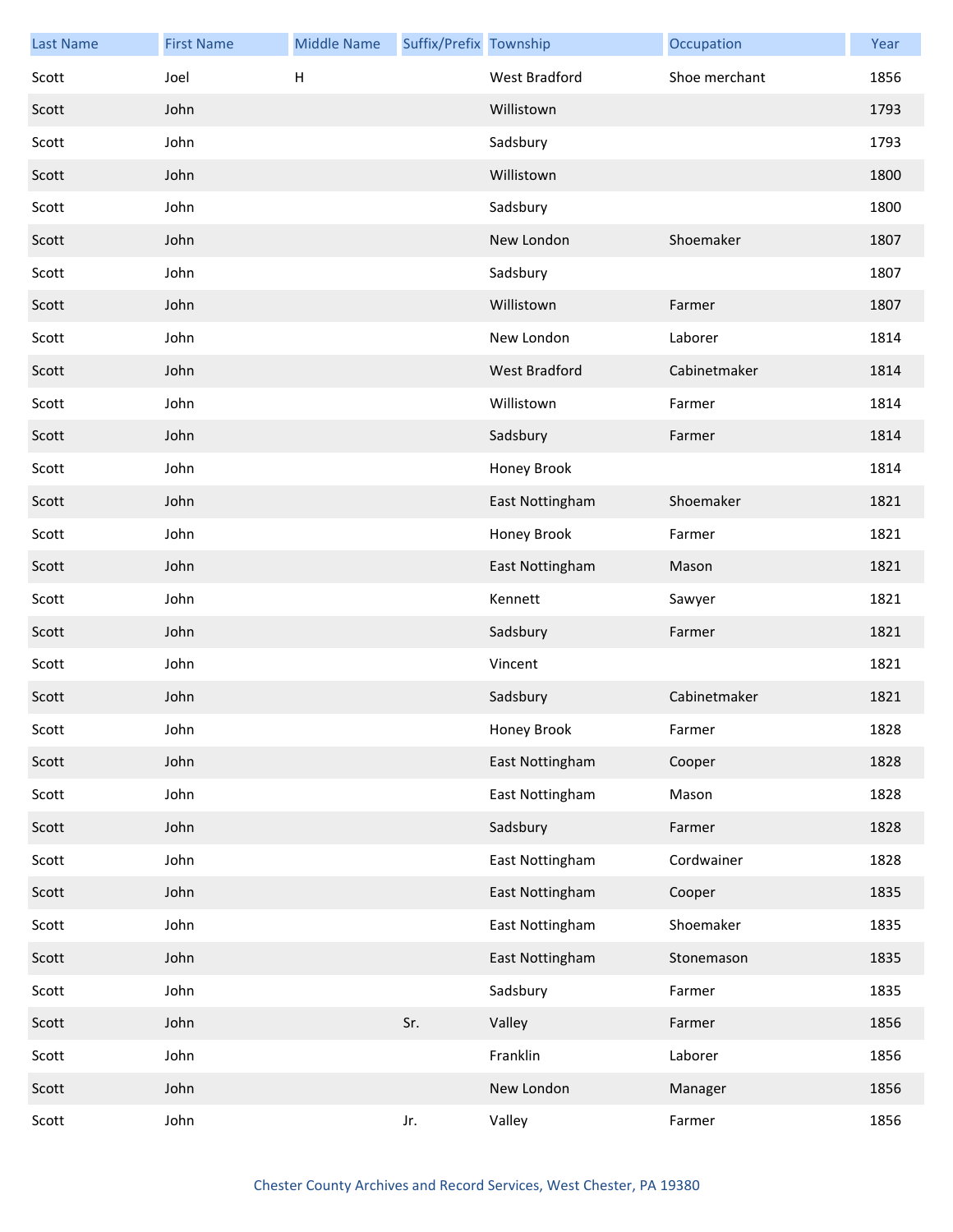| <b>Last Name</b> | <b>First Name</b> | <b>Middle Name</b> | Suffix/Prefix Township |                      | Occupation   | Year |
|------------------|-------------------|--------------------|------------------------|----------------------|--------------|------|
| Scott            | John              | H                  |                        | East Fallowfield     | Carpenter    | 1856 |
| Scott            | John              | ${\sf R}$          |                        | East Bradford        | Farmer       | 1856 |
| Scott            | John              | W.                 |                        | Sadsbury             | Joiner       | 1828 |
| Scott            | Joseph            |                    |                        | East Marlborough     |              | 1793 |
| Scott            | Joseph            |                    |                        | Tredyffrin           | Shoemaker    | 1814 |
| Scott            | Joseph            |                    |                        | East Nottingham      | Farmer       | 1814 |
| Scott            | Joseph            |                    |                        | East Nottingham      | Farmer       | 1821 |
| Scott            | Joseph            |                    |                        | East Nottingham      | Farmer       | 1828 |
| Scott            | Joseph            |                    |                        | Phoenixville         | Heater       | 1856 |
| Scott            | Joshua            |                    |                        | East Marlborough     |              | 1793 |
| Scott            | Joshua            |                    |                        | <b>West Bradford</b> | Farmer       | 1828 |
| Scott            | Joshua            |                    |                        | West Bradford        | Laborer      | 1835 |
| Scott            | Joshua            |                    |                        | New Garden           | Manufacturer | 1835 |
| Scott            | Joshua            |                    |                        | Valley               | Shoemaker    | 1856 |
| Scott            | Mary              |                    |                        | New London           |              | 1814 |
| Scott            | Mary              |                    |                        | New London           | Farmer       | 1821 |
| Scott            | Mary              |                    |                        | West Goshen          |              | 1821 |
| Scott            | Mary              |                    |                        | Sadsbury             |              | 1856 |
| Scott            | Matthew           |                    |                        | East Bradford        | Laborer      | 1807 |
| Scott            | Nathan            |                    |                        | Easttown             |              | 1793 |
| Scott            | Nathan            |                    |                        | Tredyffrin           |              | 1800 |
| Scott            | Oliver            |                    |                        | Valley               | Laborer      | 1856 |
| Scott            | Philip            |                    | Esq.                   | East Nottingham      |              | 1793 |
| Scott            | Philip            |                    | Esq.                   | East Nottingham      |              | 1800 |
| Scott            | Philip            |                    | Esq.                   | East Nottingham      | Farmer       | 1807 |
| Scott            | Philip            |                    | Esq.                   | East Nottingham      | Farmer       | 1814 |
| Scott            | Philip            |                    |                        | New London           | Farmer       | 1835 |
| Scott            | Phillip           |                    | Esq.                   | East Nottingham      | Farmer       | 1821 |
| Scott            | Reece             |                    |                        | East Nottingham      | Augermaker   | 1835 |
| Scott            | Reese             |                    |                        | East Nottingham      | Augermaker   | 1828 |
| Scott            | Richard           |                    |                        | Willistown           | Farmer       | 1821 |
| Scott            | Richard           |                    |                        | Willistown           | Farmer       | 1828 |
| Scott            | Richard           |                    |                        | Honey Brook          | Farmer       | 1835 |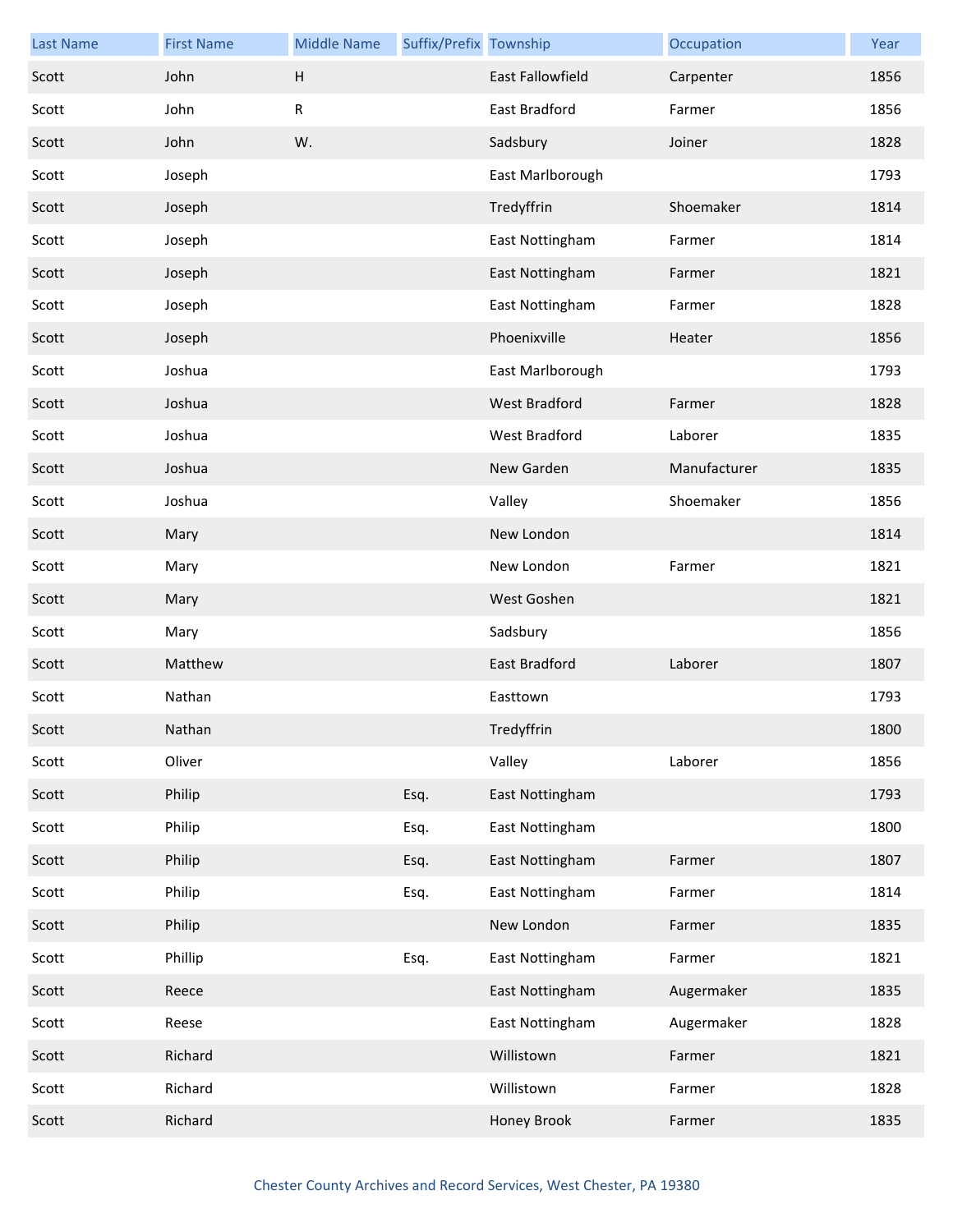| <b>Last Name</b> | <b>First Name</b> | <b>Middle Name</b> | Suffix/Prefix Township |                      | Occupation | Year |
|------------------|-------------------|--------------------|------------------------|----------------------|------------|------|
| Scott            | Richard           |                    |                        | Willistown           | Farmer     | 1835 |
| Scott            | Robert            |                    |                        | Londonderry          |            | 1793 |
| Scott            | Robert            |                    |                        | London Britain       |            | 1793 |
| Scott            | Robert            |                    |                        | East Nottingham      |            | 1800 |
| Scott            | Robert            |                    |                        | West Marlborough     |            | 1800 |
| Scott            | Robert            |                    |                        | Charlestown          | Laborer    | 1807 |
| Scott            | Robert            |                    |                        | New London           | Farmer     | 1821 |
| Scott            | Robert            |                    |                        | Valley               | Farmer     | 1856 |
| Scott            | Robert            |                    |                        | West Pikeland        | Laborer    | 1856 |
| Scott            | Robert            |                    |                        | Kennett              | Laborer    | 1856 |
| Scott            | Samuel            |                    |                        | <b>West Nantmeal</b> |            | 1793 |
| Scott            | Samuel            |                    |                        | <b>East Nantmeal</b> |            | 1793 |
| Scott            | Samuel            |                    |                        | Goshen               | Laborer    | 1814 |
| Scott            | Samuel            |                    |                        | Birmingham           | Laborer    | 1814 |
| Scott            | Samuel            |                    |                        | Sadsbury             | Farmer     | 1828 |
| Scott            | Samuel            |                    |                        | Sadsbury             | Farmer     | 1835 |
| Scott            | Samuel            | W                  |                        | Valley               | Farmer     | 1856 |
| Scott            | Sarah             |                    |                        | West Bradford        | Farmer     | 1835 |
| Scott            | Thomas            |                    |                        | East Nottingham      |            | 1793 |
| Scott            | Thomas            |                    | Jr.                    | East Nottingham      |            | 1800 |
| Scott            | Thomas            |                    | Sr.                    | East Nottingham      |            | 1800 |
| Scott            | Thomas            |                    |                        | East Whiteland       | Cooper     | 1807 |
| Scott            | Thomas            |                    |                        | East Fallowfield     | Husbandman | 1807 |
| Scott            | Thomas            |                    |                        | East Fallowfield     | Farmer     | 1814 |
| Scott            | Thomas            |                    |                        | Charlestown          | Nailer     | 1814 |
| Scott            | Thomas            |                    |                        | East Fallowfield     | Farmer     | 1821 |
| Scott            | Thomas            |                    | Sr.                    | West Whiteland       |            | 1821 |
| Scott            | Thomas            |                    | Jr.                    | West Whiteland       | Innkeeper  | 1821 |
| Scott            | Thomas            |                    |                        | New London           | Farmer     | 1821 |
| Scott            | Thomas            |                    |                        | <b>East Bradford</b> | Laborer    | 1828 |
| Scott            | Thomas            |                    |                        | East Fallowfield     | Farmer     | 1828 |
| Scott            | Thomas            |                    |                        | New London           | Farmer     | 1835 |
| Scott            | Thomas            |                    |                        | East Fallowfield     | Farmer     | 1835 |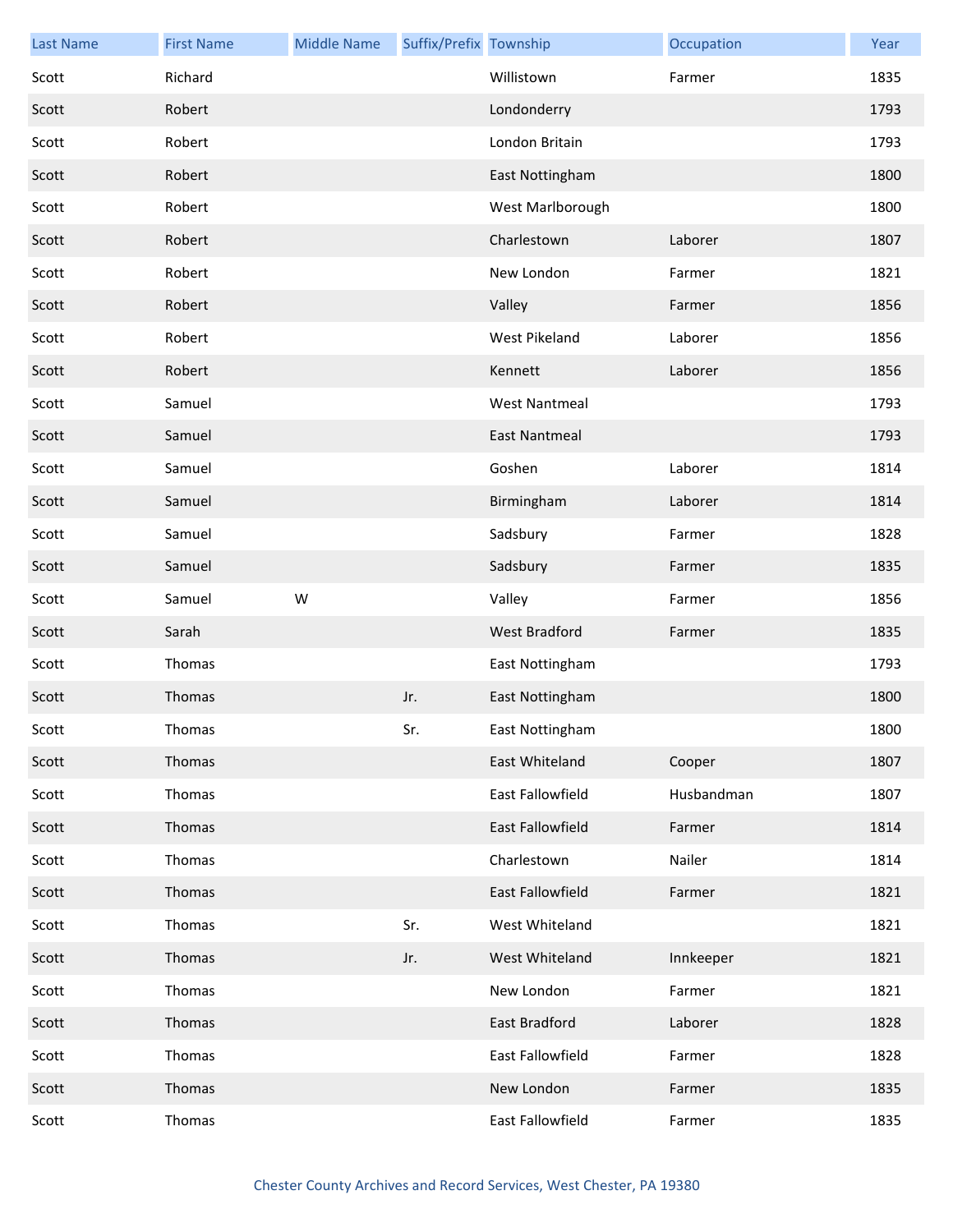| <b>Last Name</b> | <b>First Name</b> | <b>Middle Name</b> | Suffix/Prefix Township |                     | Occupation | Year |
|------------------|-------------------|--------------------|------------------------|---------------------|------------|------|
| Scott            | Thomas            |                    |                        | Pennsbury           | Laborer    | 1835 |
| Scott            | Thomas            |                    |                        | East Caln           | Watchmaker | 1856 |
| Scott            | Thomas            |                    |                        | Franklin            | Farmer     | 1856 |
| Scott            | Thomas            |                    |                        | Sadsbury            | Laborer    | 1856 |
| Scott            | William           |                    |                        | London Britain      |            | 1793 |
| Scott            | William           |                    |                        | East Nottingham     | Farmer     | 1807 |
| Scott            | William           |                    |                        | New Garden          | Farmer     | 1807 |
| Scott            | William           |                    |                        | Upper Oxford        | Laborer    | 1807 |
| Scott            | William           |                    |                        | East Fallowfield    | Farmer     | 1821 |
| Scott            | William           |                    |                        | East Fallowfield    | Farmer     | 1835 |
| Scott            | William           |                    |                        | East Nottingham     | Miller     | 1835 |
| Scott            | William           |                    |                        | East Fallowfield    | Farmer     | 1856 |
| Scott            | William           |                    |                        | Phoenixville        | Laborer    | 1856 |
| Scott            | William           | $\mathsf H$        |                        | East Nottingham     | Miller     | 1856 |
| Scott            | William           | W                  |                        | Valley              | Farmer     | 1856 |
| Scotten          | Daniel            | M                  |                        | West Chester        | Painter    | 1856 |
| Scotten          | Joel              |                    |                        | West Nottingham     | Laborer    | 1828 |
| Scotten          | Samuel            |                    |                        | West Nottingham     | Papermaker | 1835 |
| Scotten          | Samuel            |                    |                        | West Nottingham     | Farmer     | 1856 |
| Scottpatrick     | Hugh              |                    |                        | Lower Oxford        | Miller     | 1821 |
| Scout            | James             |                    |                        | West Fallowfield    |            | 1793 |
| Scrider          | Anthony           |                    |                        | West Bradford       | Laborer    | 1821 |
| Scrock           | David             |                    |                        | Newlin              | Carpenter  | 1828 |
| Scyps            | Daniel            |                    |                        | <b>East Vincent</b> | Carpenter  | 1856 |
| Seal             | Alban             |                    |                        | Birmingham          | Farmer     | 1856 |
| Seal             | Albin             |                    |                        | Westtown            | Laborer    | 1835 |
| Seal             | Ann               |                    |                        | Pennsbury           |            | 1821 |
| Seal             | Benjamin          |                    |                        | New Garden          |            | 1793 |
| Seal             | Benjamin          |                    |                        | New Garden          | Blacksmith | 1800 |
| Seal             | Benjamin          |                    |                        | New Garden          | Blacksmith | 1807 |
| Seal             | Benjamin          |                    |                        | New Garden          | Farmer     | 1814 |
| Seal             | Benjamin          |                    |                        | Birmingham          | Blacksmith | 1821 |
| Seal             | Benjamin          |                    |                        | New Garden          |            | 1821 |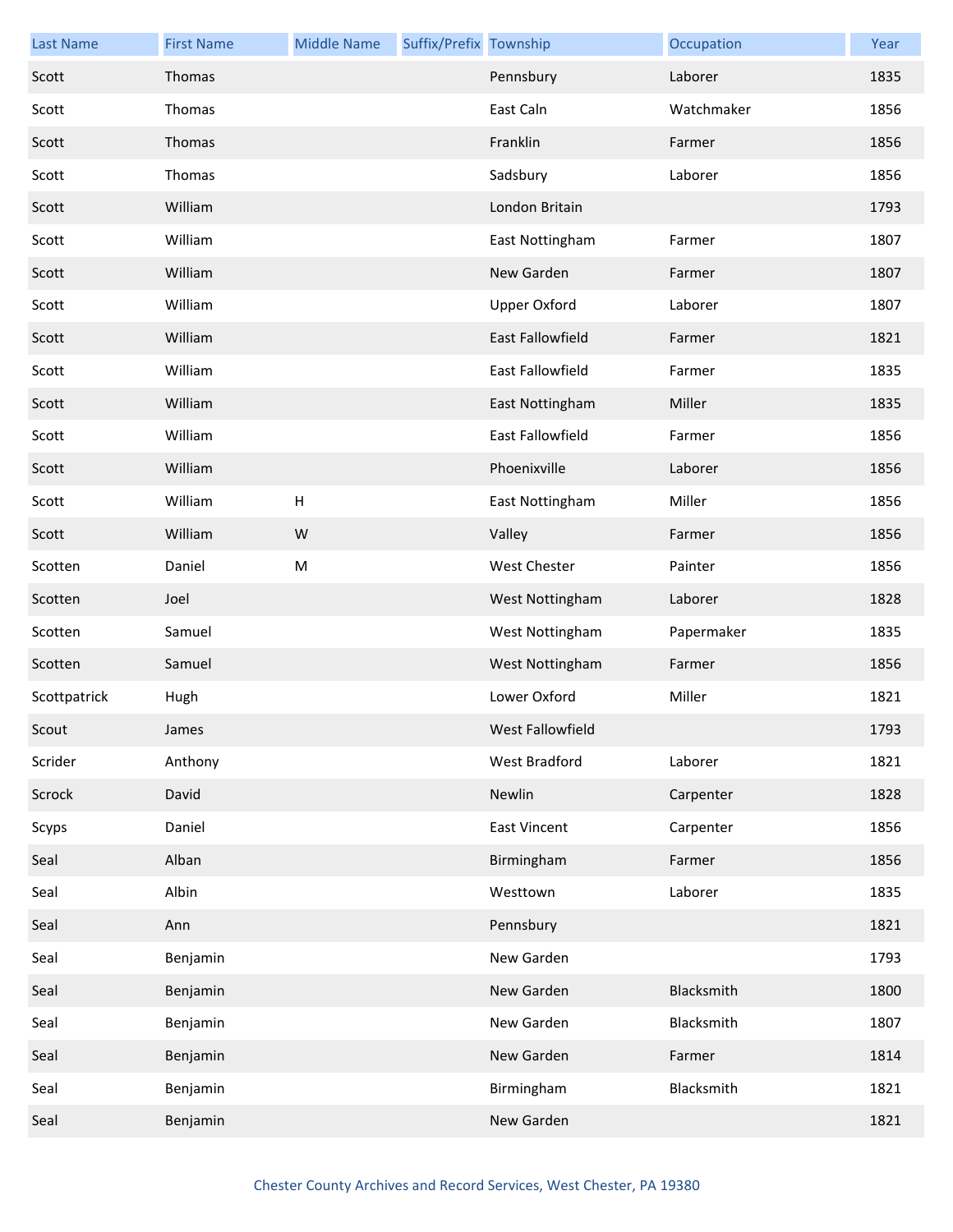| <b>Last Name</b> | <b>First Name</b> | <b>Middle Name</b> | Suffix/Prefix Township |                  | Occupation   | Year |
|------------------|-------------------|--------------------|------------------------|------------------|--------------|------|
| Seal             | Benjamin          |                    |                        | New Garden       | Gentleman    | 1828 |
| Seal             | Benjamin          |                    |                        | Birmingham       | Farmer       | 1828 |
| Seal             | Benjamin          |                    |                        | Birmingham       | Farmer       | 1835 |
| Seal             | Benjamin          |                    |                        | Westtown         | Farmer       | 1856 |
| Seal             | Caleb             |                    |                        | New Garden       | Carpenter    | 1814 |
| Seal             | Caleb             |                    |                        | New Garden       | Cabinetmaker | 1821 |
| Seal             | Caleb             |                    |                        | New Garden       | Farmer       | 1828 |
| Seal             | Caleb             |                    |                        | London Grove     | Farmer       | 1835 |
| Seal             | Charles           | L                  | MD                     | East Marlborough | Doctor       | 1856 |
| Seal             | Edwin             | B                  |                        | Birmingham       | Laborer      | 1856 |
| Seal             | Edwin             | $\sf H$            |                        | East Marlborough | Merchant     | 1856 |
| Seal             | Eli               |                    |                        | Birmingham       | Farmer       | 1814 |
| Seal             | Eli               |                    |                        | Birmingham       | Farmer       | 1821 |
| Seal             | Francis           |                    |                        | New Garden       | Blacksmith   | 1807 |
| Seal             | Francis           |                    |                        | New Garden       | Farmer       | 1814 |
| Seal             | Francis           |                    |                        | New Garden       | Farmer       | 1821 |
| Seal             | Francis           |                    |                        | New Garden       | Farmer       | 1828 |
| Seal             | Francis           |                    |                        | New Garden       | Farmer       | 1835 |
| Seal             | Francis           |                    |                        | New Garden       | Farmer       | 1856 |
| Seal             | Franklin          |                    |                        | West Marlborough | Carpenter    | 1856 |
| Seal             | Jesse             |                    |                        | Birmingham       | Carpenter    | 1807 |
| Seal             | Jesse             |                    |                        | Goshen           | Farmer       | 1814 |
| Seal             | Jesse             |                    |                        | East Goshen      | Farmer       | 1821 |
| Seal             | Jesse             |                    |                        | Birmingham       | Farmer       | 1828 |
| Seal             | Jesse             |                    |                        | Birmingham       | Farmer       | 1835 |
| Seal             | Jesse             |                    |                        | Birmingham       | Farmer       | 1856 |
| Seal             | John              | Poles              |                        | Westtown         | Gentleman    | 1807 |
| Seal             | John              | Polis              |                        | Westtown         | Gentleman    | 1814 |
| Seal             | Joseph            |                    |                        | Birmingham       | Tailor       | 1814 |
| Seal             | Joseph            |                    |                        | New Garden       | Merchant     | 1828 |
| Seal             | Joseph            |                    |                        | New Garden       | Farmer       | 1835 |
| Seal             | Joseph            | Η.                 |                        | Birmingham       | Silversmith  | 1814 |
| Seal             | Joshua            | T.                 |                        | East Goshen      | Blacksmith   | 1821 |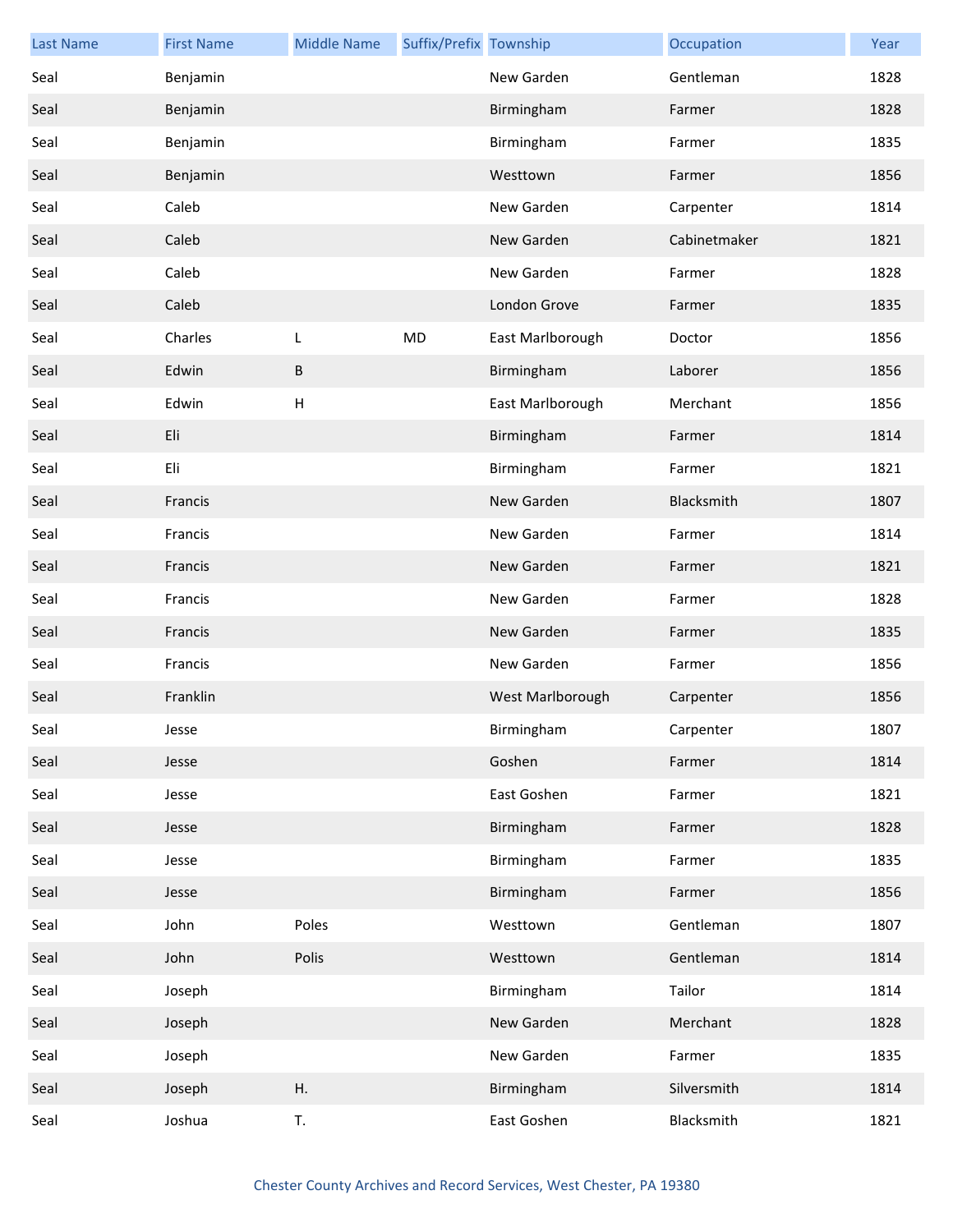| <b>Last Name</b> | <b>First Name</b> | <b>Middle Name</b> | Suffix/Prefix Township |                      | Occupation      | Year |
|------------------|-------------------|--------------------|------------------------|----------------------|-----------------|------|
| Seal             | Joshua            | T.                 |                        | Willistown           | Smith           | 1828 |
| Seal             | Lewis             |                    |                        | New Garden           | Merchant tailor | 1856 |
| Seal             | Sarah             |                    |                        | New Garden           | Farmer          | 1856 |
| Seal             | Thomas            |                    |                        | East Marlborough     | Physician       | 1807 |
| Seal             | Thomas            |                    |                        | East Marlborough     | Doctor          | 1814 |
| Seal             | Thomas            |                    |                        | East Marlborough     | Physician       | 1821 |
| Seal             | Thomas            |                    |                        | East Marlborough     | Doctor          | 1828 |
| Seal             | Thomas            |                    |                        | East Marlborough     | Physician       | 1835 |
| Seal             | Thomas            |                    |                        | East Marlborough     | Farmer          | 1856 |
| Seal             | Thomas            |                    | MD                     | East Marlborough     | Doctor          | 1856 |
| Seal             | Thomas            | G                  |                        | New Garden           | Farmer          | 1856 |
| Seal             | William           |                    |                        | Birmingham           |                 | 1793 |
| Seal             | William           |                    |                        | Birmingham           | Farmer          | 1807 |
| Seal             | William           |                    |                        | New Garden           | Laborer         | 1807 |
| Seal             | William           |                    |                        | Birmingham           | Farmer          | 1814 |
| Seal             | William           |                    |                        | New Garden           | Blacksmith      | 1814 |
| Seal             | William           |                    |                        | Pennsbury            | Farmer          | 1821 |
| Seal             | William           |                    |                        | Birmingham           | Farmer          | 1821 |
| Seal             | William           |                    |                        | Birmingham           | Farmer          | 1828 |
| Seal             | William           |                    |                        | Birmingham           | Farmer          | 1835 |
| Seal             | William           |                    |                        | Birmingham           | Farmer          | 1856 |
| Seal             | William           | $\sf P$            |                        | Westtown             | Farmer          | 1856 |
| Sealah           | John              |                    |                        | Kennett              | Laborer         | 1807 |
| Sealy            | Elisha            |                    |                        | Sadsbury             | Laborer         | 1828 |
| Seamer           | Solomon           |                    |                        | Sadsbury             |                 | 1807 |
| Seamor           | John              |                    |                        | East Fallowfield     | Laborer         | 1856 |
| Seapole          | John              |                    |                        | Tredyffrin           |                 | 1800 |
| Searle           | Richard           |                    |                        | East Caln            | Trader          | 1856 |
| Sears            | Chalkley          | W                  |                        | Valley               | Hatter          | 1856 |
| Sears            | Thomas            |                    |                        | West Bradford        | Laborer         | 1856 |
| Seasholtz        | William           |                    |                        | <b>East Coventry</b> | Stonemason      | 1856 |
| Seble            | Thomas            |                    |                        | West Caln            | Farmer          | 1856 |
| Sedel            | Owen              |                    |                        | <b>East Vincent</b>  | Carpenter       | 1835 |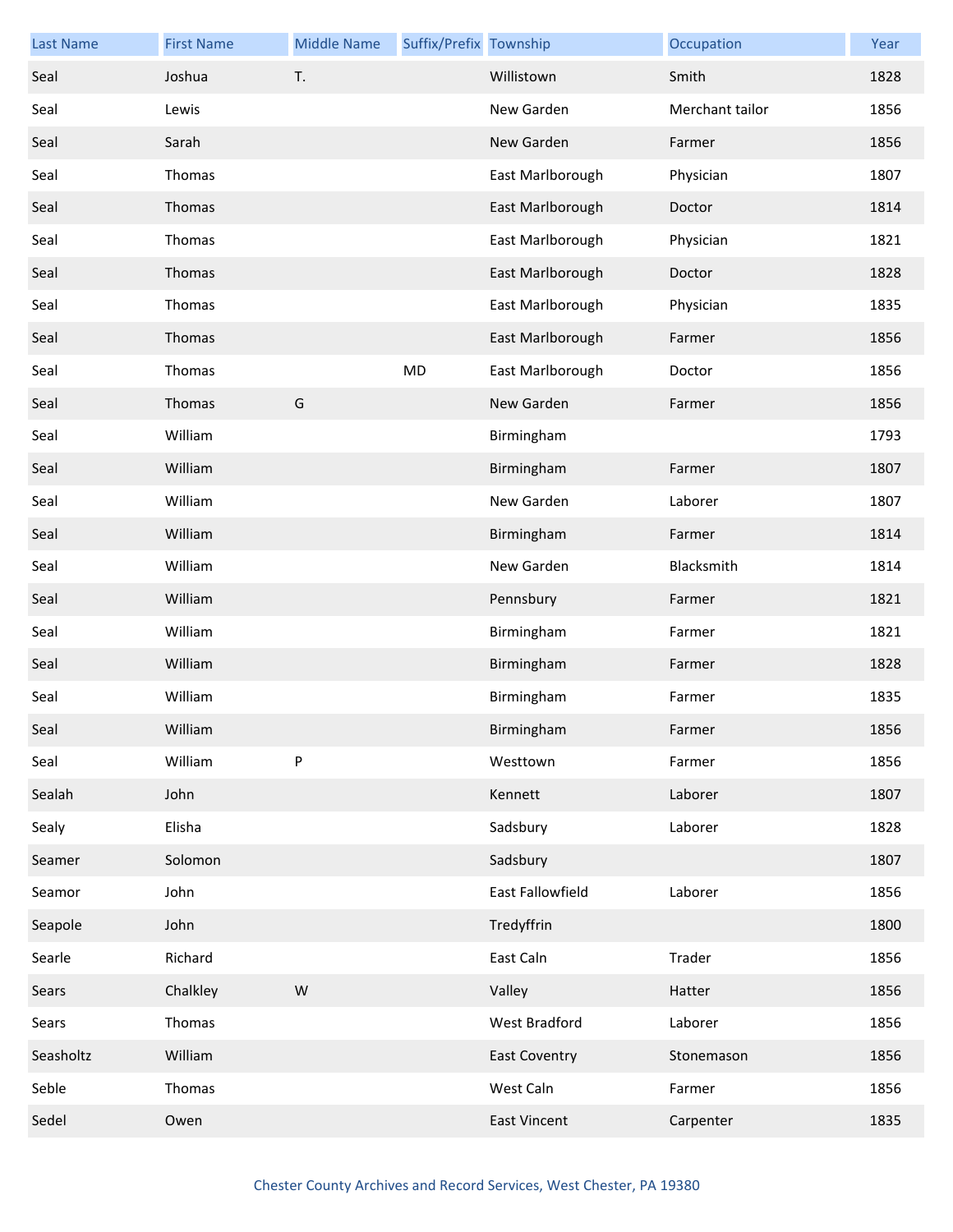| <b>Last Name</b> | <b>First Name</b> | <b>Middle Name</b> | Suffix/Prefix Township |                     | Occupation       | Year |
|------------------|-------------------|--------------------|------------------------|---------------------|------------------|------|
| Sedenger         | John              |                    |                        | East Nottingham     | Papermaker       | 1828 |
| See              | Theadore          |                    |                        | <b>West Chester</b> | Peddlar          | 1856 |
| Seed             | Emmor             |                    |                        | East Bradford       | Farmer           | 1814 |
| Seed             | George            |                    |                        | East Bradford       | Farmer           | 1814 |
| Seed             | James             |                    |                        | East Bradford       | Farmer           | 1814 |
| Seed             | Jonathan          |                    |                        | Pennsbury           | Farmer           | 1807 |
| Seedow           | William           |                    |                        | <b>West Chester</b> | Watchmaker       | 1821 |
| Seeds            | Edward            |                    |                        | East Bradford       | Laborer          | 1856 |
| Seeds            | Eli               |                    |                        | East Bradford       | Laborer          | 1807 |
| Seeds            | Eli               |                    |                        | Westtown            | Laborer          | 1821 |
| Seeds            | Eli               |                    |                        | Westtown            | Watchman         | 1828 |
| Seeds            | Eli               |                    |                        | East Bradford       | Turner           | 1835 |
| Seeds            | Emmor             |                    |                        | East Bradford       | Farmer           | 1807 |
| Seeds            | Emmor             |                    |                        | East Bradford       |                  | 1821 |
| Seeds            | Emmor             |                    |                        | East Bradford       | Farmer           | 1828 |
| Seeds            | Emmor             |                    |                        | East Bradford       | Farmer           | 1835 |
| Seeds            | Emmor             |                    | Jr.                    | East Bradford       | Farmer           | 1835 |
| Seeds            | Emmor             |                    |                        | East Bradford       | Farmer           | 1856 |
| Seeds            | Emmor             |                    | Jr.                    | East Bradford       | Farmer           | 1856 |
| Seeds            | George            |                    |                        | East Bradford       |                  | 1793 |
| Seeds            | George            |                    |                        | East Bradford       | Farmer           | 1807 |
| Seeds            | George            |                    |                        | Pennsbury           | Farmer           | 1821 |
| Seeds            | George            |                    |                        | East Bradford       |                  | 1821 |
| Seeds            | George            |                    |                        | Pennsbury           | Farmer           | 1828 |
| Seeds            | George            |                    |                        | East Bradford       | Farmer           | 1828 |
| Seeds            | George            |                    |                        | Pennsbury           | Farmer           | 1835 |
| Seeds            | George            |                    |                        | East Bradford       | Farmer           | 1835 |
| Seeds            | George            |                    |                        | Pocopson            | Farmer           | 1856 |
| Seeds            | James             |                    |                        | East Bradford       |                  | 1793 |
| Seeds            | James             |                    |                        | East Bradford       | Farmer           | 1807 |
| Seeds            | James             |                    |                        | East Bradford       |                  | 1821 |
| Seeds            | James             |                    |                        | East Bradford       | Farmer           | 1828 |
| Seeds            | James             |                    |                        | East Bradford       | Horticulturalist | 1835 |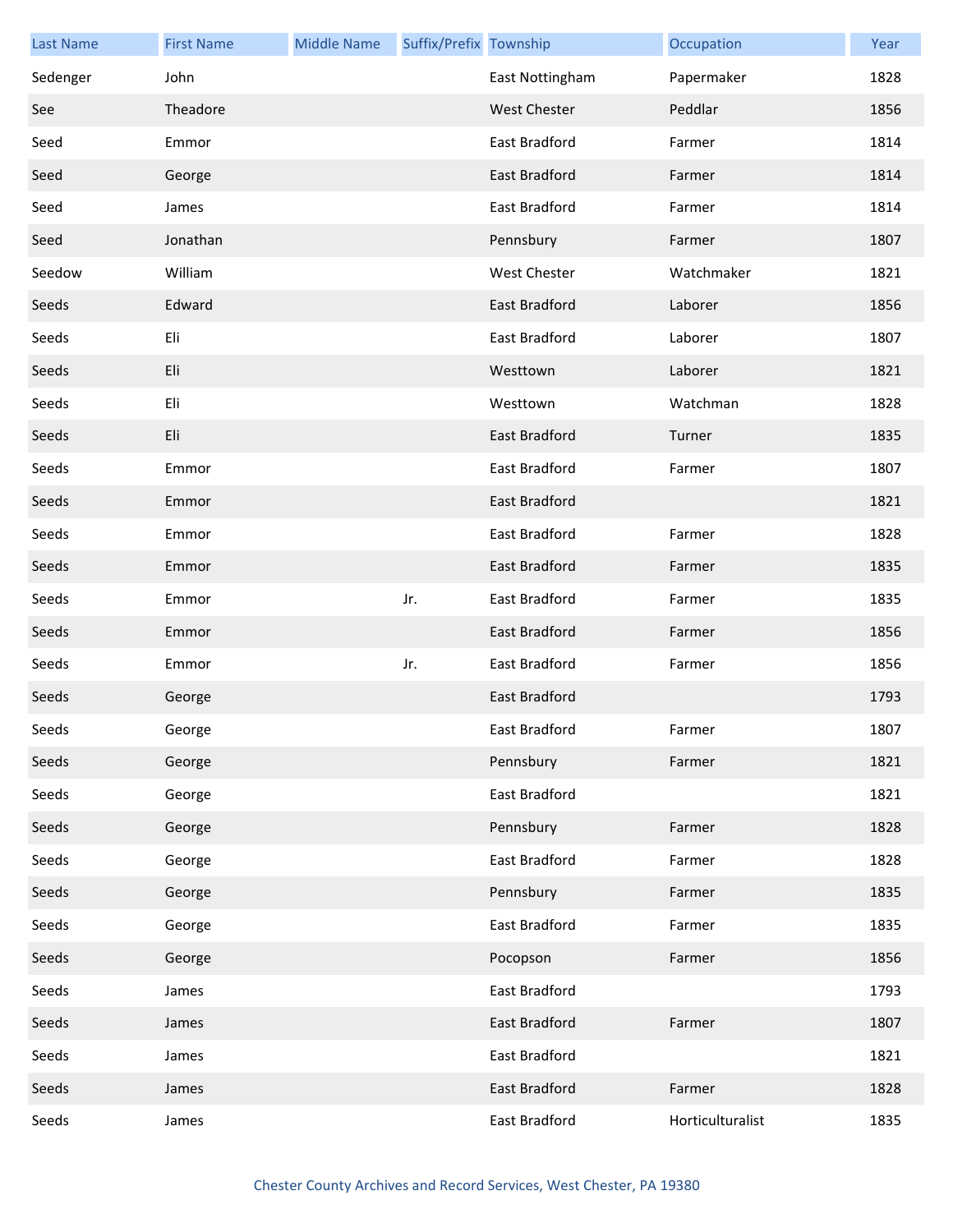| <b>Last Name</b> | <b>First Name</b> | <b>Middle Name</b> | Suffix/Prefix Township |                      | Occupation | Year |
|------------------|-------------------|--------------------|------------------------|----------------------|------------|------|
| Seeds            | Job               |                    |                        | East Bradford        | Farmer     | 1828 |
| Seeds            | Job               |                    |                        | East Bradford        | Farmer     | 1835 |
| Seeds            | Job               | M                  |                        | <b>East Bradford</b> | Farmer     | 1856 |
| Seeds            | Jonathan          |                    |                        | Pennsbury            |            | 1800 |
| Seeds            | Jonathan          |                    |                        | Pennsbury            | Farmer     | 1814 |
| Seeds            | Joseph            | P                  |                        | Pocopson             | Farmer     | 1856 |
| Seeds            | Ruth              |                    |                        | Kennett              | Lady       | 1856 |
| Seeds            | William           |                    |                        | Easttown             | Laborer    | 1828 |
| Seege            | Eli               |                    |                        | West Whiteland       | Sawyer     | 1814 |
| Seel             | Benjamin          |                    |                        | London Grove         | Farmer     | 1856 |
| Seel             | Benjamin          |                    |                        | London Grove         | Farmer     | 1856 |
| Seel             | Caleb             |                    |                        | London Grove         | Farmer     | 1856 |
| Seeley           | Elijah            |                    |                        | Sadsbury             | Shoemaker  | 1856 |
| Seely            | Elisha            |                    |                        | Sadsbury             | Laborer    | 1814 |
| Seely            | Elisha            |                    |                        | Sadsbury             | Laborer    | 1821 |
| Seely            | Elisha            |                    |                        | Sadsbury             |            | 1835 |
| Seemore          | Samuel            |                    |                        | <b>East Vincent</b>  |            | 1856 |
| Seeney           | Solomon           |                    |                        | East Bradford        | Laborer    | 1807 |
| Seepole          | John              |                    |                        | Tredyffrin           | Shoemaker  | 1807 |
| Seepole          | John              |                    |                        | Tredyffrin           | Shoemaker  | 1814 |
| Seery            | James             |                    |                        | Willistown           | Laborer    | 1807 |
| Seery            | John              |                    |                        | Easttown             | Farmer     | 1835 |
| Sefton           | Henry             |                    |                        | West Bradford        |            | 1793 |
| Seidel           | Owen              |                    |                        | <b>East Coventry</b> | Carpenter  | 1856 |
| Seidell          | Jacob             |                    |                        | <b>West Nantmeal</b> | Farmer     | 1856 |
| Seidner          | John              |                    |                        | Tredyffrin           | Laborer    | 1856 |
| Seidner          | Margaret          |                    |                        | Tredyffrin           |            | 1856 |
| Seidner          | William           |                    |                        | Tredyffrin           | Laborer    | 1856 |
| Seifer           | Daniel            |                    |                        | Vincent              |            | 1793 |
| Seifer           | Michael           |                    |                        | Vincent              |            | 1793 |
| Seigfried        | Nathan            |                    |                        | West Chester         | Printer    | 1828 |
| Seigfried        | Simeon            |                    |                        | West Chester         | Printer    | 1828 |
| Seilhemer        | William           |                    |                        | East Nottingham      | Papermaker | 1814 |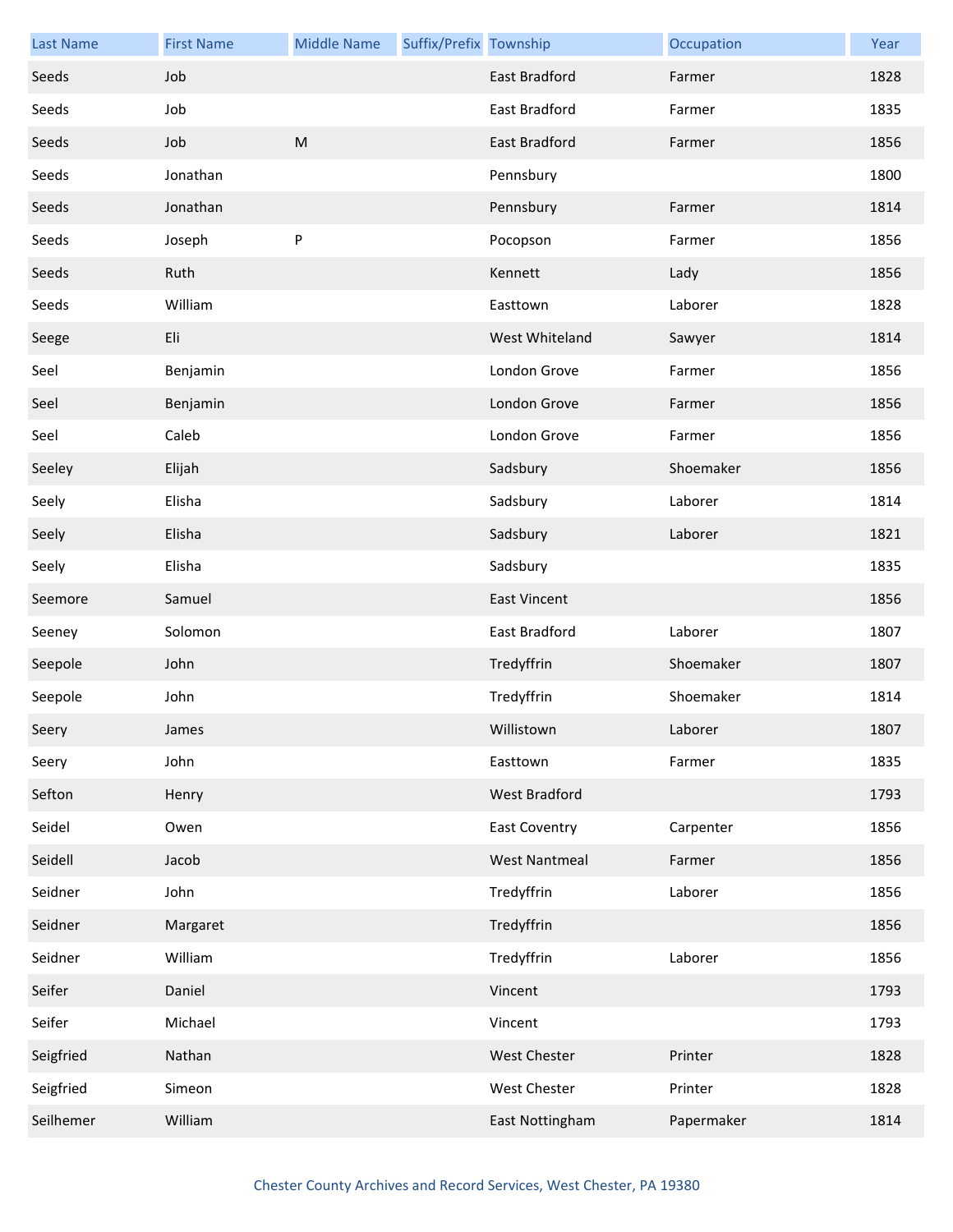| <b>Last Name</b> | <b>First Name</b> | <b>Middle Name</b> | Suffix/Prefix Township |                      | Occupation | Year |
|------------------|-------------------|--------------------|------------------------|----------------------|------------|------|
| Seinor           | John              |                    |                        | Charlestown          | Mechanic   | 1856 |
| Seinor           | Thomas            |                    |                        | Charlestown          | Mechanic   | 1856 |
| Seisholz         | Daniel            |                    |                        | Vincent              |            | 1793 |
| Seisholz         | George            |                    |                        | Vincent              |            | 1793 |
| Seivert          | John              |                    |                        | <b>West Nantmeal</b> | Farmer     | 1807 |
| Selcer           | Jacob             |                    |                        | West Fallowfield     | Farmer     | 1814 |
| Seldenright      | David             |                    | Sr.                    | Vincent              | Yeoman     | 1807 |
| Seldenright      | David             |                    | Jr.                    | Vincent              | Yeoman     | 1807 |
| Sell             | Henry             |                    |                        | Charlestown          | Tailor     | 1821 |
| Sell             | Jacob             |                    |                        | Tredyffrin           |            | 1800 |
| Sell             | William           |                    |                        | Willistown           | Innkeeper  | 1856 |
| Sellar           | Isaac             |                    |                        | <b>West Bradford</b> | Mason      | 1807 |
| Sellar           | Israel            |                    |                        | West Bradford        | Farmer     | 1807 |
| Sellar           | Jonathan          |                    |                        | West Bradford        | Mason      | 1807 |
| Sellar           | Jonathan          |                    |                        | West Bradford        | Farmer     | 1807 |
| Sellar           | Samuel            |                    |                        | West Bradford        | Farmer     | 1807 |
| Sellars          | Frederick         |                    |                        | Wallace              | Forgeman   | 1856 |
| Sellars          | George            |                    |                        | <b>West Nantmeal</b> |            | 1800 |
| Sellars          | George            |                    |                        | <b>Upper Oxford</b>  | Farmer     | 1807 |
| Sellars          | George            |                    |                        | <b>Upper Oxford</b>  | Farmer     | 1814 |
| Sellars          | Isaac             |                    |                        | West Bradford        | Mason      | 1814 |
| Sellars          | Isaac             |                    |                        | West Bradford        | Farmer     | 1821 |
| Sellars          | Israel            |                    |                        | West Bradford        | Mason      | 1814 |
| Sellars          | Israel            |                    |                        | West Bradford        | Farmer     | 1821 |
| Sellars          | Israel            |                    |                        | West Bradford        | Farmer     | 1828 |
| Sellars          | Jonathan          |                    |                        | West Bradford        | Farmer     | 1814 |
| Sellars          | Jonathan          |                    |                        | West Bradford        | Mason      | 1814 |
| Sellars          | Jonathan          |                    |                        | West Bradford        | Farmer     | 1821 |
| Sellars          | Joseph            |                    |                        | West Bradford        | Farmer     | 1814 |
| Sellars          | Joseph            |                    |                        | West Bradford        | Farmer     | 1821 |
| Sellars          | Joseph            |                    |                        | West Bradford        | Farmer     | 1828 |
| Sellars          | Palser            |                    |                        | <b>Upper Oxford</b>  | Laborer    | 1807 |
| Sellars          | Samuel            |                    |                        | East Marlborough     | Farmer     | 1821 |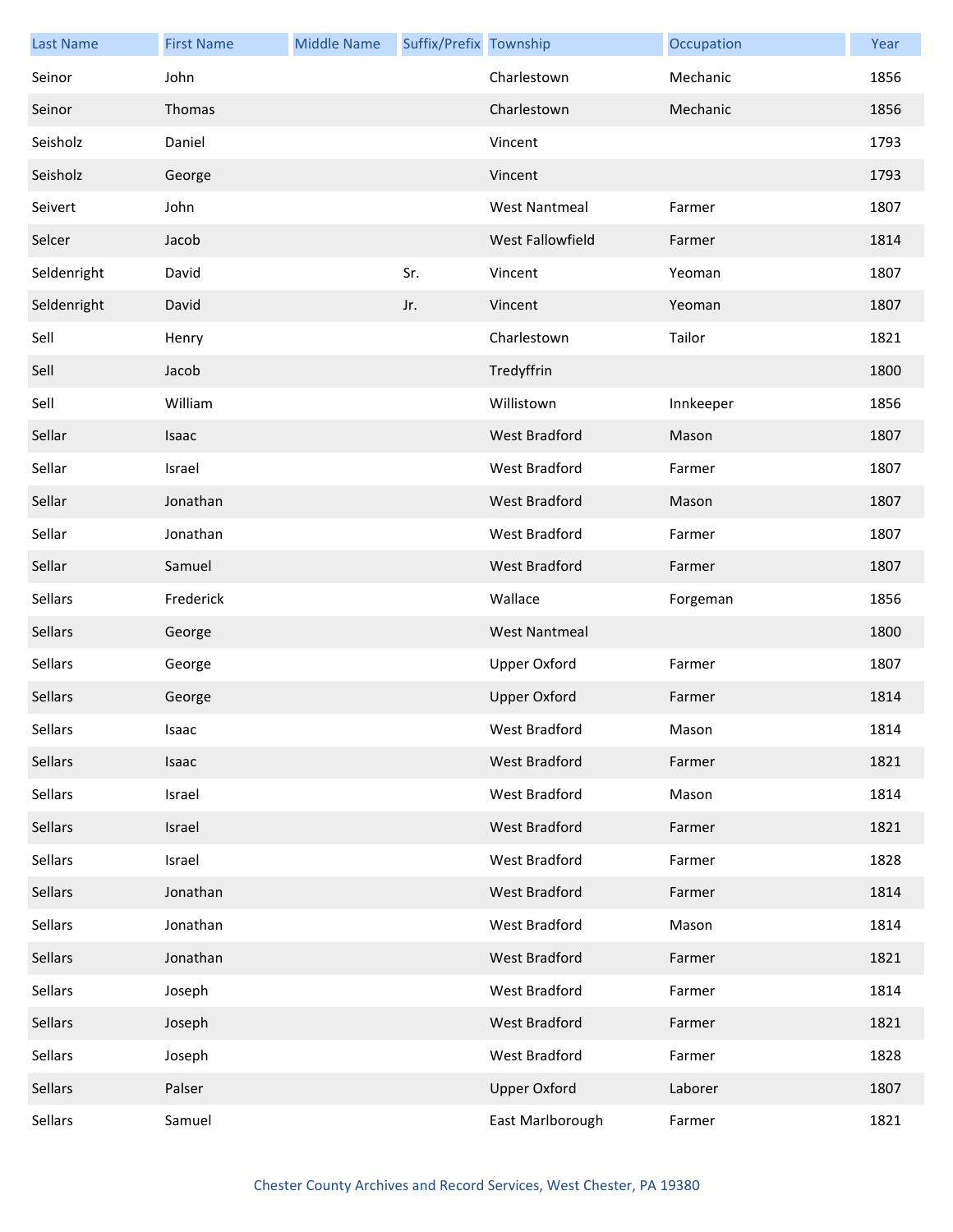| <b>Last Name</b> | <b>First Name</b> | <b>Middle Name</b> | Suffix/Prefix Township |                      | Occupation | Year |
|------------------|-------------------|--------------------|------------------------|----------------------|------------|------|
| Sellars          | William           |                    |                        | <b>Upper Oxford</b>  | Farmer     | 1835 |
| Sellars          | William           |                    | Jr.                    | West Fallowfield     | Farmer     | 1856 |
| Sellers          | Abiah             |                    |                        | Pocopson             | Farmer     | 1856 |
| Sellers          | David             |                    |                        | Brandywine           | Laborer    | 1835 |
| Sellers          | George            |                    |                        | Honey Brook          |            | 1793 |
| Sellers          | George            |                    |                        | Honey Brook          |            | 1793 |
| Sellers          | George            |                    |                        | Honey Brook          |            | 1800 |
| Sellers          | George            |                    |                        | <b>East Nantmeal</b> | Farmer     | 1807 |
| Sellers          | George            |                    |                        | <b>East Nantmeal</b> | Laborer    | 1807 |
| Sellers          | George            |                    |                        | Upper Oxford         | Yeoman     | 1821 |
| Sellers          | George            |                    |                        | <b>Upper Oxford</b>  | Farmer     | 1828 |
| Sellers          | Henry             |                    |                        | Charlestown          | Sailor     | 1835 |
| Sellers          | Henry             |                    |                        | <b>East Pikeland</b> | Laborer    | 1856 |
| Sellers          | Isaac             |                    |                        | West Bradford        | Farmer     | 1835 |
| Sellers          | Israel            |                    |                        | <b>West Bradford</b> | Farmer     | 1835 |
| Sellers          | Israel            |                    |                        | Pocopson             | Mason      | 1856 |
| Sellers          | James             |                    |                        | Easttown             | Blacksmith | 1856 |
| Sellers          | John              |                    |                        | Coventry             | Laborer    | 1835 |
| Sellers          | John              |                    |                        | Lower Oxford         | Laborer    | 1856 |
| Sellers          | Jonathan          |                    |                        | West Bradford        |            | 1793 |
| Sellers          | Jonathan          |                    |                        | East Marlborough     | Farmer     | 1828 |
| Sellers          | Jonathan          |                    |                        | East Marlborough     | Farmer     | 1835 |
| Sellers          | Joseph            |                    |                        | West Bradford        | Farmer     | 1835 |
| Sellers          | Joseph            |                    |                        | Pocopson             | Farmer     | 1856 |
| Sellers          | Mathis            |                    |                        | West Fallowfield     | Farmer     | 1856 |
| Sellers          | Samuel            |                    | Jr.                    | West Bradford        |            | 1793 |
| Sellers          | Samuel            |                    |                        | West Bradford        |            | 1793 |
| Sellers          | Samuel            |                    |                        | East Marlborough     | Farmer     | 1814 |
| Sellers          | Samuel            |                    |                        | West Marlborough     | Clerk      | 1814 |
| Sellers          | Samuel            |                    |                        | East Marlborough     | Farmer     | 1828 |
| Sellers          | Samuel            |                    |                        | East Marlborough     | Farmer     | 1835 |
| Sellers          | Samuel            | W                  |                        | East Marlborough     | Farmer     | 1835 |
| Sellers          | Samuel            | ${\sf W}$          | Esq.                   | Pocopson             | Farmer     | 1856 |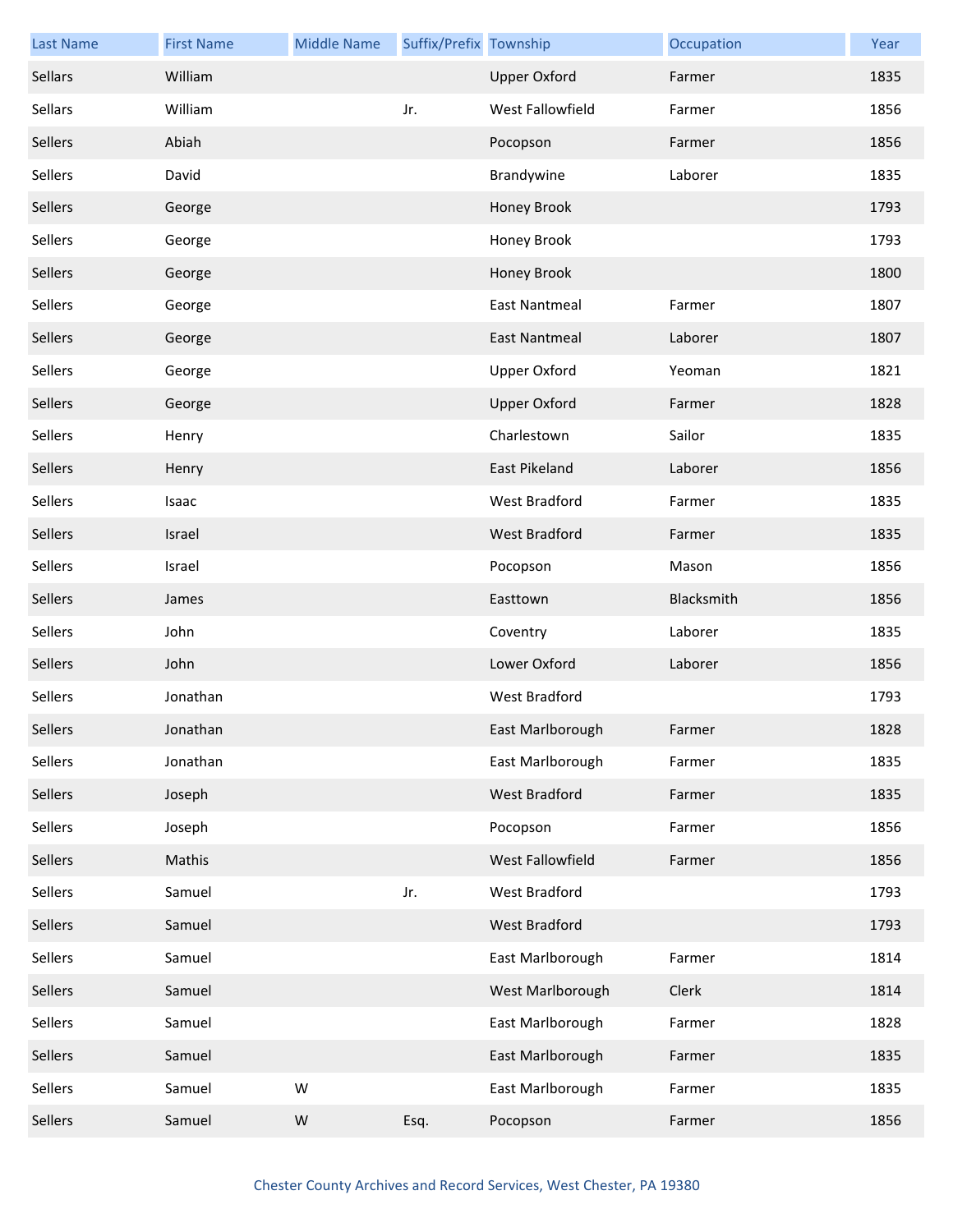| <b>Last Name</b> | <b>First Name</b> | <b>Middle Name</b> | Suffix/Prefix Township |                         | Occupation  | Year |
|------------------|-------------------|--------------------|------------------------|-------------------------|-------------|------|
| Sellers          | Thomas            |                    |                        | West Fallowfield        | Laborer     | 1856 |
| Sellers          | William           |                    |                        | <b>Upper Oxford</b>     | Farmer      | 1828 |
| Sellers          | William           |                    | Sr.                    | West Fallowfield        | Farmer      | 1856 |
| Selser           | David             |                    |                        | East Fallowfield        | Wheelwright | 1821 |
| Selser           | David             |                    |                        | East Fallowfield        | Wheelwright | 1828 |
| Selser           | Jacob             |                    |                        | West Fallowfield        | Farmer      | 1807 |
| Seltzer          | Abraham           |                    |                        | West Fallowfield        | Cordwainer  | 1821 |
| Seltzer          | Abraham           |                    |                        | West Fallowfield        | Farmer      | 1828 |
| Seltzer          | Andrew            |                    |                        | Valley                  | Farmer      | 1856 |
| Seltzer          | David             |                    |                        | Valley                  | Farmer      | 1856 |
| Seltzer          | Eli               |                    |                        | West Marlborough        | Shoemaker   | 1828 |
| Seltzer          | Eli               |                    |                        | West Fallowfield        | Cartwright  | 1828 |
| Seltzer          | Eli               |                    |                        | West Marlborough        | Shoemaker   | 1835 |
| Seltzer          | Eli               |                    |                        | West Fallowfield        | Storekeeper | 1856 |
| Seltzer          | Ephram            |                    |                        | Valley                  | Farmer      | 1856 |
| Seltzer          | Isaac             |                    |                        | West Fallowfield        | Farmer      | 1821 |
| Seltzer          | Isaac             |                    |                        | West Fallowfield        | Farmer      | 1828 |
| Seltzer          | Isaac             |                    |                        | <b>West Fallowfield</b> | Farmer      | 1835 |
| Seltzer          | Isaac             |                    |                        | West Fallowfield        | Farmer      | 1835 |
| Seltzer          | Isaac             |                    |                        | Highland                | Farmer      | 1856 |
| Seltzer          | Jacob             |                    |                        | West Fallowfield        | Farmer      | 1828 |
| Seltzer          | Jacob             |                    |                        | West Fallowfield        | Farmer      | 1835 |
| Seltzer          | Jacob             |                    |                        | West Fallowfield        | Farmer      | 1835 |
| Seltzer          | Jacob             |                    |                        | Highland                | Farmer      | 1856 |
| Seltzer          | Lewis             | $\sf H$            |                        | West Fallowfield        | Storekeeper | 1856 |
| Seltzer          | Samuel            |                    |                        | West Fallowfield        | Farmer      | 1821 |
| Seltzer          | Samuel            |                    |                        | West Fallowfield        | Farmer      | 1835 |
| Seltzer          | Samuel            |                    |                        | West Fallowfield        | Farmer      | 1835 |
| Seltzer          | Samuel            |                    |                        | Highland                | Laborer     | 1856 |
| Seltzer          | Susan             |                    |                        | West Fallowfield        | Landholder  | 1835 |
| Seltzer          | Susanna           |                    |                        | West Fallowfield        |             | 1821 |
| Seltzer          | Susanna           |                    |                        | West Fallowfield        | Landholder  | 1835 |
| Selvester        | Thomas            |                    |                        | Newlin                  | Laborer     | 1856 |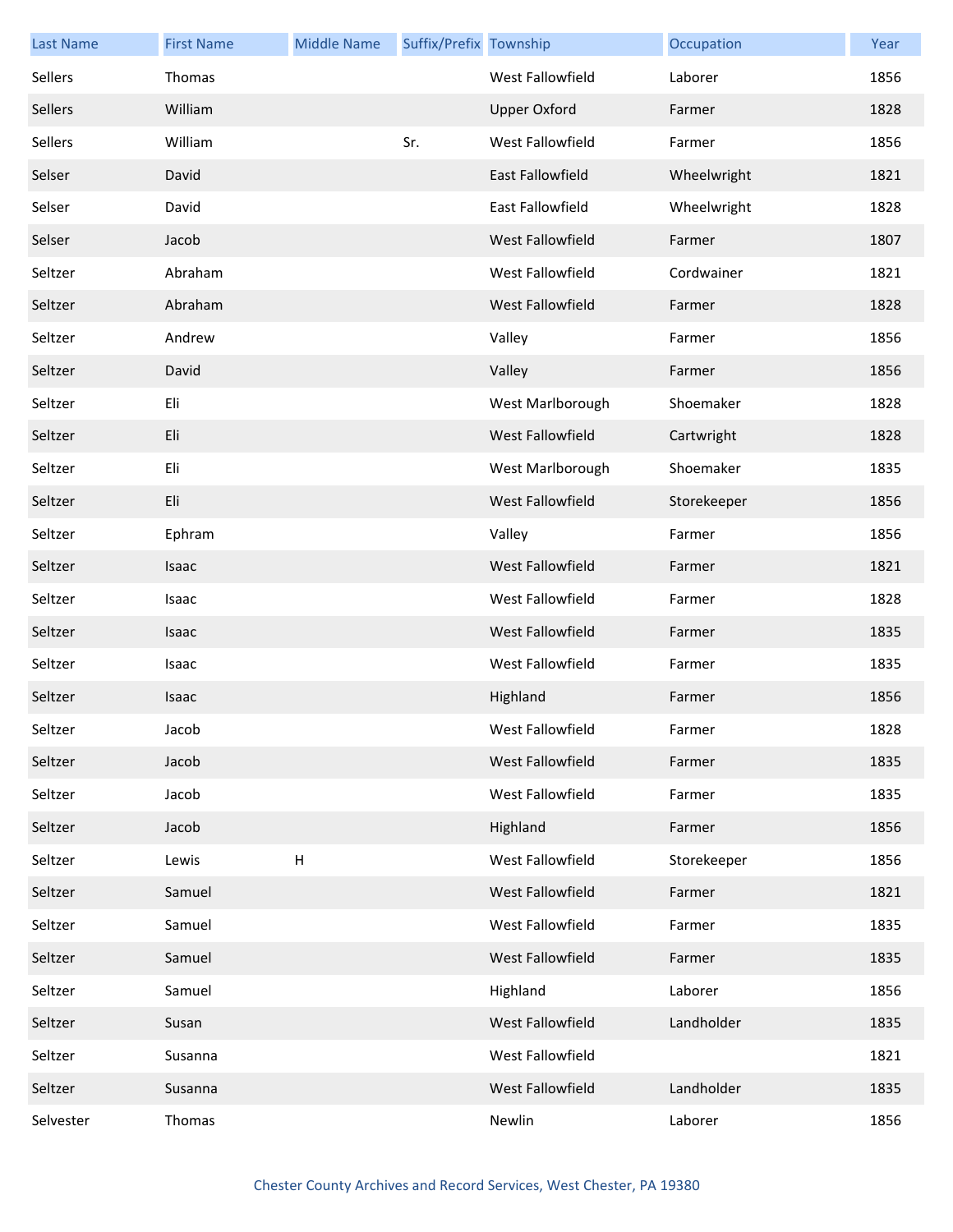| <b>Last Name</b> | <b>First Name</b> | <b>Middle Name</b> | Suffix/Prefix Township |                     | Occupation  | Year |
|------------------|-------------------|--------------------|------------------------|---------------------|-------------|------|
| Semmerol         | Joseph            |                    |                        | Goshen              | Weaver      | 1814 |
| Seneca           | Dores             |                    |                        | West Fallowfield    | Wheelwright | 1835 |
| Seneca           | Dores             |                    |                        | West Fallowfield    | Wheelwright | 1835 |
| Senex            | Eli               |                    |                        | East Nottingham     | Miller      | 1835 |
| Senicks          | Eli               |                    |                        | New London          | Laborer     | 1828 |
| Sentman          | George            |                    |                        | West Fallowfield    | Laborer     | 1821 |
| Sentman          | John              |                    |                        | New London          | Laborer     | 1814 |
| Sentman          | John              |                    |                        | New Garden          | Laborer     | 1835 |
| Sentman          | Joseph            |                    |                        | New London          | Farmer      | 1814 |
| Sentman          | Joseph            |                    |                        | New London          | Farmer      | 1821 |
| Sentman          | Joseph            |                    |                        | New London          | Farmer      | 1828 |
| Sentman          | Joseph            |                    |                        | New Garden          | Laborer     | 1856 |
| Sentman          | Laurence          |                    |                        | New London          | Laborer     | 1835 |
| Sentman          | Lawrance          |                    |                        | New London          | Farmer      | 1821 |
| Sentman          | Lawrence          |                    |                        | New London          | Farmer      | 1814 |
| Sentman          | Lawrence          |                    |                        | New London          | Farmer      | 1814 |
| Sentman          | Lawrence          |                    |                        | New London          | Laborer     | 1828 |
| Sentman          | Lawrence          |                    |                        | Franklin            | Laborer     | 1856 |
| Sentman          | Michael           |                    |                        | New London          | Farmer      | 1814 |
| Sentman          | Michael           |                    |                        | New London          | Farmer      | 1814 |
| Sentman          | Michael           |                    |                        | New London          | Farmer      | 1821 |
| Sentman          | Michael           |                    | Jr.                    | New London          | Laborer     | 1821 |
| Sentman          | Michael           |                    |                        | New London          | Farmer      | 1828 |
| Sentman          | Michael           |                    |                        | London Britain      | Farmer      | 1828 |
| Sentman          | Michael           |                    |                        | London Britain      | Laborer     | 1835 |
| Sentman          | William           |                    |                        | Franklin            | Laborer     | 1856 |
| Sergant          | Jeremiah          |                    |                        | West Nottingham     |             | 1793 |
| Sergant          | John              |                    |                        | West Marlborough    |             | 1800 |
| Sergeant         | Jackson           |                    |                        | <b>West Chester</b> | Shoemaker   | 1856 |
| Sergent          | Hugh              |                    |                        | West Nottingham     |             | 1800 |
| Sergent          | Mary              |                    |                        | West Nottingham     |             | 1814 |
| Sergent          | Mary              |                    |                        | West Nottingham     | Farmer      | 1821 |
| Sergeson         | Thomas            |                    |                        | East Nottingham     | Smith       | 1821 |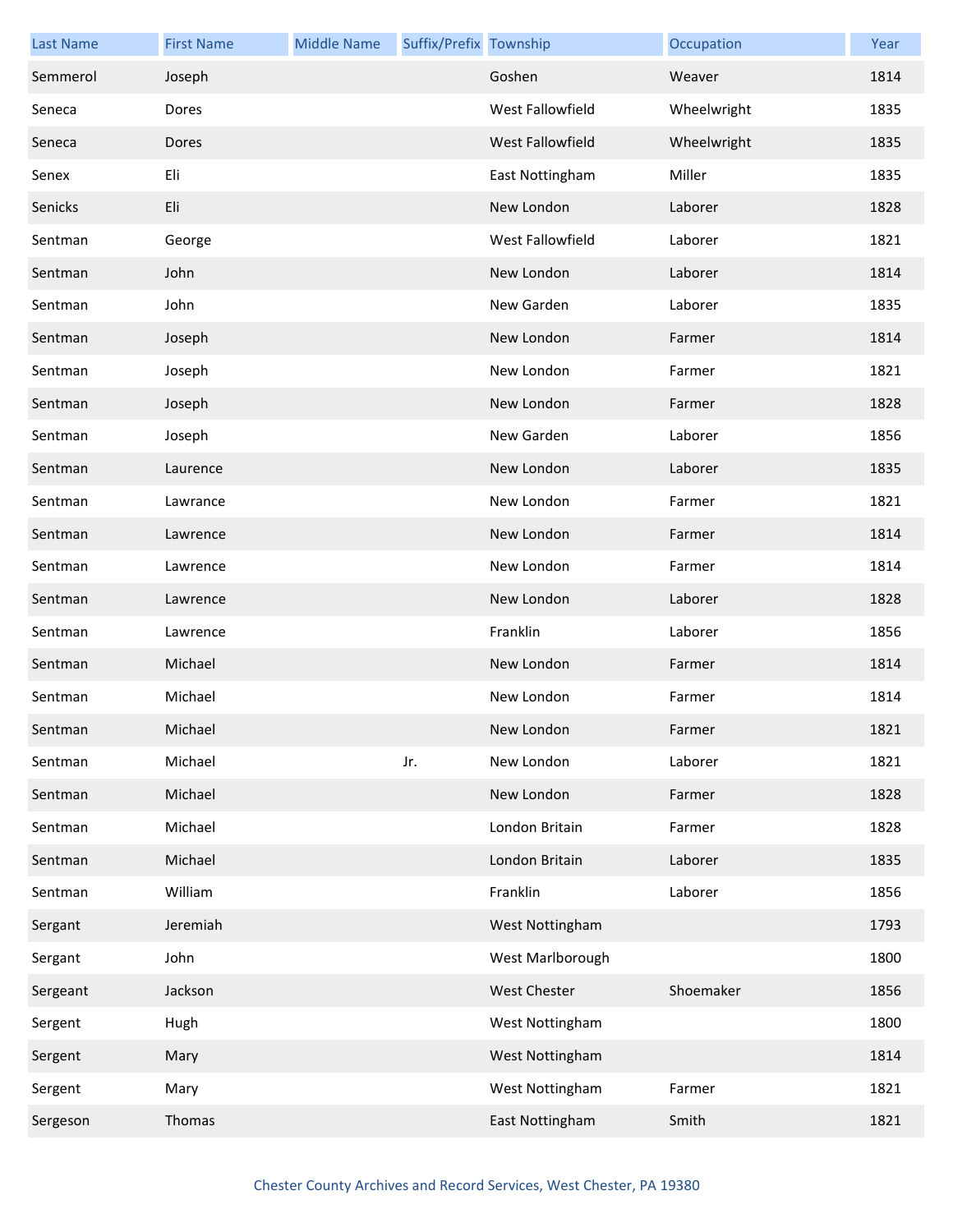| <b>Last Name</b> | <b>First Name</b> | <b>Middle Name</b> | Suffix/Prefix Township |                      | Occupation   | Year |
|------------------|-------------------|--------------------|------------------------|----------------------|--------------|------|
| Seright          | John              |                    |                        | Honey Brook          | Storekeeper  | 1807 |
| Seright          | John              |                    |                        | West Caln            | Schoolmaster | 1814 |
| Seright          | John              |                    |                        | West Caln            | Schoolmaster | 1821 |
| Seright          | William           |                    |                        | Honey Brook          | Weaver       | 1807 |
| Seright          | William           |                    |                        | West Caln            | Weaver       | 1814 |
| Serill           | Nicholas          |                    |                        | East Nottingham      | Laborer      | 1856 |
| Sermon           | Thomas            |                    |                        | Tredyffrin           | Joiner       | 1814 |
| Serrell          | Thomas            | D                  |                        | Easttown             | Farmer       | 1856 |
| Service          | Hugh              |                    |                        | Charlestown          | Schoolmaster | 1807 |
| Service          | Hugh              |                    |                        | Charlestown          | Laborer      | 1814 |
| Service          | Hugh              |                    |                        | <b>West Nantmeal</b> | Teacher      | 1821 |
| Service          | Hugh              |                    |                        | <b>West Nantmeal</b> | Schoolmaster | 1828 |
| Setsler          | Isaac             |                    |                        | <b>East Vincent</b>  | Carpenter    | 1835 |
| Setsler          | Phillip           |                    |                        | Vincent              | Laborer      | 1807 |
| Setylen          | Fredric           |                    |                        | <b>East Vincent</b>  | Laborer      | 1856 |
| Setzler          | Frederick         |                    |                        | Coventry             | Laborer      | 1814 |
| Setzler          | Frederick         |                    |                        | Coventry             | Carpenter    | 1821 |
| Setzler          | Frederick         |                    |                        | Coventry             | Storekeeper  | 1828 |
| Setzler          | Frederick         |                    |                        | <b>East Coventry</b> | Farmer       | 1856 |
| Setzler          | Fredrick          |                    |                        | Coventry             | Storekeeper  | 1835 |
| Setzler          | Isaac             |                    |                        | Vincent              | Carpenter    | 1828 |
| Setzler          | Martha            |                    |                        | <b>East Vincent</b>  |              | 1856 |
| Setzler          | Philip            |                    |                        | Coventry             | Carpenter    | 1814 |
| Setzler          | Philip            |                    |                        | Coventry             | Laborer      | 1821 |
| Setzler          | Washington        |                    |                        | <b>East Coventry</b> | Farmer       | 1856 |
| Sevarts          | Andrew            |                    |                        | Vincent              |              | 1821 |
| Severns          | Lewis             |                    |                        | New London           | Farmer       | 1821 |
| Severons         | Thomas            |                    |                        | Uwchlan              | Schoolmaster | 1828 |
| Severs           | Aaron             |                    |                        | West Bradford        | Laborer      | 1856 |
| Sevord           | Ebenezer          |                    |                        | Londonderry          | Laborer      | 1814 |
| Sewell           | William           |                    |                        | Easttown             | Farmer       | 1856 |
| Sexton           | Charles           |                    |                        | West Fallowfield     | Farmer       | 1828 |
| Sexton           | Charles           |                    |                        | West Fallowfield     | Farmer       | 1835 |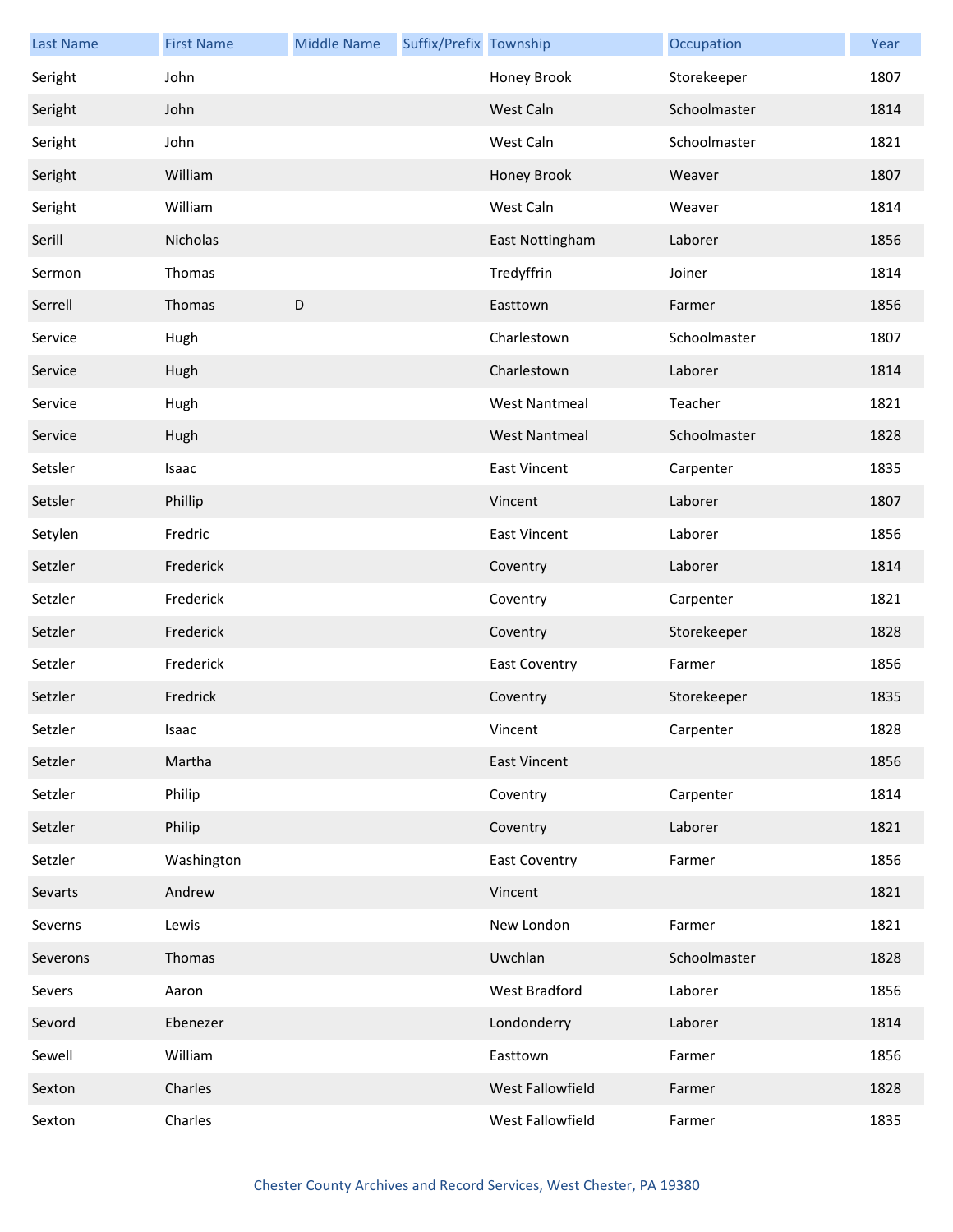| <b>Last Name</b> | <b>First Name</b> | <b>Middle Name</b> | Suffix/Prefix Township |                      | Occupation  | Year |
|------------------|-------------------|--------------------|------------------------|----------------------|-------------|------|
| Seymore          | Solomon           |                    |                        | Sadsbury             | Laborer     | 1828 |
| Seymors          | Daniel            |                    |                        | East Nantmeal        | Laborer     | 1828 |
| Seymors          | James             |                    |                        | <b>East Nantmeal</b> | Laborer     | 1828 |
| Seymour          | Solomon           |                    |                        | Sadsbury             |             | 1835 |
| Shack            | George            |                    |                        | Vincent              |             | 1821 |
| Shadd            | Abraham           | D                  |                        | <b>West Chester</b>  | Shoemaker   | 1835 |
| Shade            | (Widow)           |                    | Mrs.                   | West Whiteland       | Innkeeper   | 1821 |
| Shadt            | George            |                    |                        | <b>East Vincent</b>  | Shoemaker   | 1835 |
| Shafer           | Abraham           |                    |                        | <b>West Nantmeal</b> | Laborer     | 1828 |
| Shafer           | Abram             |                    |                        | Brandywine           | Laborer     | 1835 |
| Shafer           | Albert            |                    |                        | Phoenixville         | Clerk       | 1856 |
| Shafer           | Anthony           |                    |                        | Vincent              | Laborer     | 1807 |
| Shafer           | David             |                    |                        | <b>East Nantmeal</b> | Collier     | 1821 |
| Shafer           | David             |                    |                        | <b>East Nantmeal</b> | Laborer     | 1828 |
| Shafer           | David             |                    |                        | Coventry             | Collier     | 1835 |
| Shafer           | David             |                    | Sr.                    | <b>West Coventry</b> | Farmer      | 1856 |
| Shafer           | David             |                    | Jr.                    | <b>West Coventry</b> | Laborer     | 1856 |
| Shafer           | Elza              |                    |                        | <b>West Nantmeal</b> | Milliner    | 1856 |
| Shafer           | George            |                    |                        | <b>West Coventry</b> | Laborer     | 1856 |
| Shafer           | George            |                    |                        | <b>West Nantmeal</b> | Jobber      | 1856 |
| Shafer           | Henry             |                    |                        | Coventry             | Storekeeper | 1821 |
| Shafer           | Henry             |                    |                        | Coventry             | Storekeeper | 1828 |
| Shafer           | Henry             |                    |                        | Coventry             | Laborer     | 1835 |
| Shafer           | Henry             |                    |                        | South Coventry       | Laborer     | 1856 |
| Shafer           | Jacob             |                    |                        | Vincent              |             | 1821 |
| Shafer           | Jacob             |                    |                        | East Whiteland       | Laborer     | 1856 |
| Shafer           | Jacob             |                    |                        | Phoenixville         | Blacksmith  | 1856 |
| Shafer           | John              |                    |                        | Coventry             | Shoemaker   | 1807 |
| Shafer           | John              |                    |                        | Coventry             | Laborer     | 1814 |
| Shafer           | John              |                    |                        | Coventry             | Laborer     | 1821 |
| Shafer           | John              |                    |                        | Vincent              |             | 1821 |
| Shafer           | John              |                    |                        | Vincent              | Storekeeper | 1828 |
| Shafer           | John              |                    |                        | Pikeland             | Storekeeper | 1835 |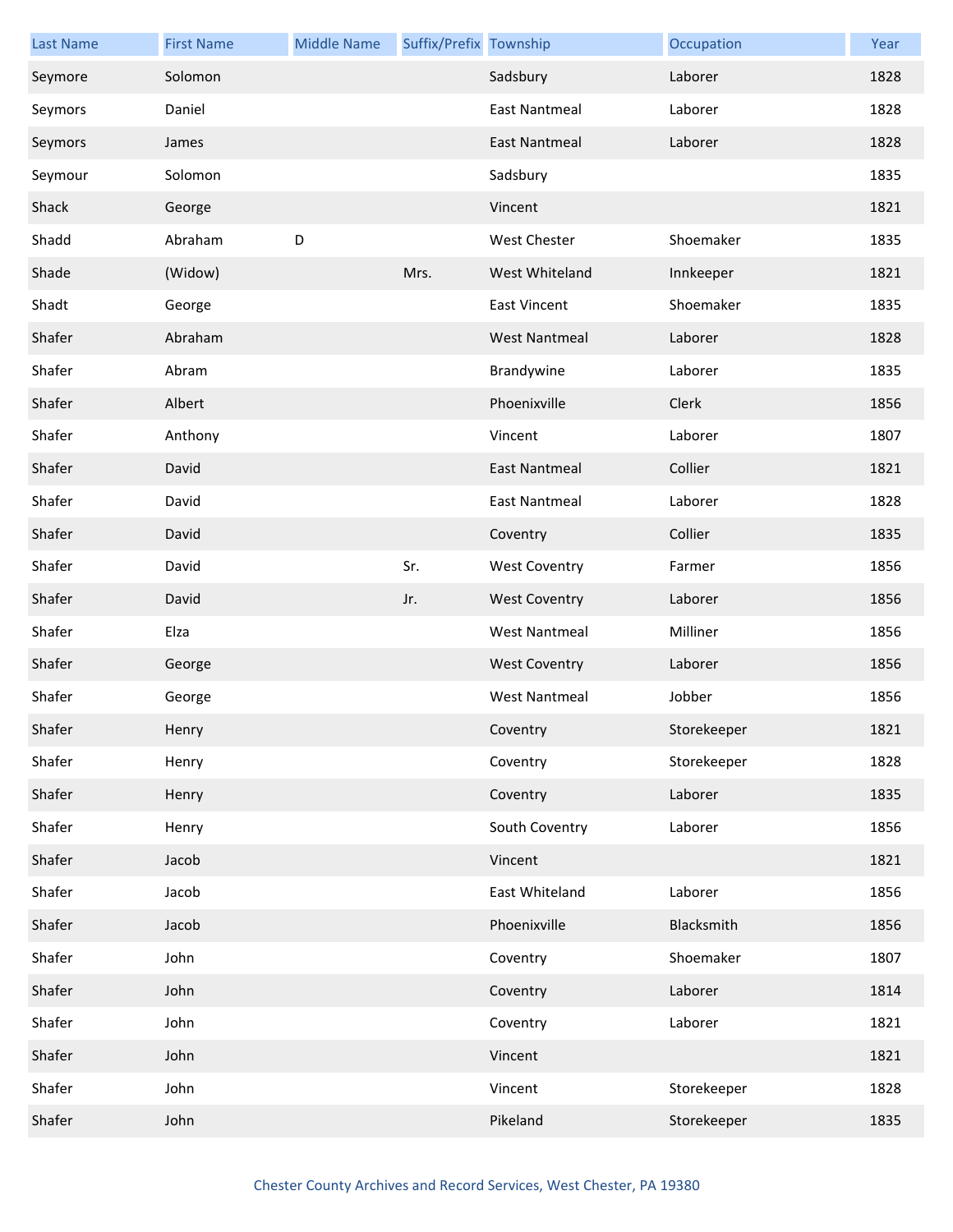| <b>Last Name</b> | <b>First Name</b> | <b>Middle Name</b> | Suffix/Prefix Township |                      | Occupation  | Year |
|------------------|-------------------|--------------------|------------------------|----------------------|-------------|------|
| Shafer           | John              | W                  |                        | Uwchlan              | Cooper      | 1856 |
| Shafer           | Mathias           |                    |                        | <b>East Nantmeal</b> | Blacksmith  | 1828 |
| Shafer           | Paul              |                    |                        | Honey Brook          | Farmer      | 1828 |
| Shafer           | Peter             |                    |                        | <b>West Nantmeal</b> | Farmer      | 1828 |
| Shafer           | Philip            |                    |                        | <b>East Nantmeal</b> | Blacksmith  | 1821 |
| Shafer           | Samuel            |                    |                        | Coventry             | Storekeeper | 1814 |
| Shafer           | Samuel            |                    |                        | Coventry             | Storekeeper | 1821 |
| Shafer           | Samuel            |                    |                        | Coventry             | Storekeeper | 1828 |
| Shafer           | Samuel            |                    |                        | Coventry             | Farmer      | 1835 |
| Shafer           | Samuel            |                    |                        | <b>West Coventry</b> | Farmer      | 1856 |
| Shafer           | William           | Τ                  |                        | West Pikeland        | Merchant    | 1856 |
| Shaffer          | Anthony           |                    |                        | Pikeland             |             | 1793 |
| Shaffer          | John              |                    |                        | New London           | Miller      | 1807 |
| Shaffer          | Thomas            |                    |                        | Phoenixville         | Manager     | 1856 |
| Shaffer          | William           |                    |                        | Tredyffrin           | Laborer     | 1856 |
| Shaffner         | Abraham           |                    |                        | Charlestown          | Farmer      | 1807 |
| Shaffner         | Abraham           |                    |                        | Charlestown          | Farmer      | 1814 |
| Shaffner         | Daniel            |                    |                        | Charlestown          | Farmer      | 1807 |
| Shaffner         | Daniel            |                    |                        | Charlestown          | Farmer      | 1814 |
| Shaffner         | Martin            |                    |                        | Charlestown          | Farmer      | 1807 |
| Shaffner         | Martin            |                    |                        | Charlestown          | Farmer      | 1814 |
| Shafley          | F.                | Paul               |                        | <b>West Chester</b>  | Tailor      | 1856 |
| Shafor           | Adam              |                    |                        | Coventry             |             | 1793 |
| Shainholtz       | John              |                    |                        | Vincent              |             | 1821 |
| Shainholtz       | Peter             |                    |                        | Vincent              | Mason       | 1821 |
| Shakespear       | John              |                    |                        | Penn                 | Jobber      | 1828 |
| Shaladay         | Samuel            |                    |                        | East Marlborough     | Weaver      | 1835 |
| Shalady          | James             |                    |                        | East Marlborough     | Weaver      | 1821 |
| Shalady          | Samuel            |                    |                        | East Marlborough     | Weaver      | 1821 |
| Shalcob          | Daniel            |                    |                        | <b>East Vincent</b>  | Farmer      | 1856 |
| Shanaman         | Benjamin          |                    |                        | Vincent              | Laborer     | 1828 |
| Shanaman         | Benjamin          |                    |                        | <b>East Nantmeal</b> | Farmer      | 1828 |
| Shanaman         | Rees              |                    |                        | Pikeland             | Millwright  | 1814 |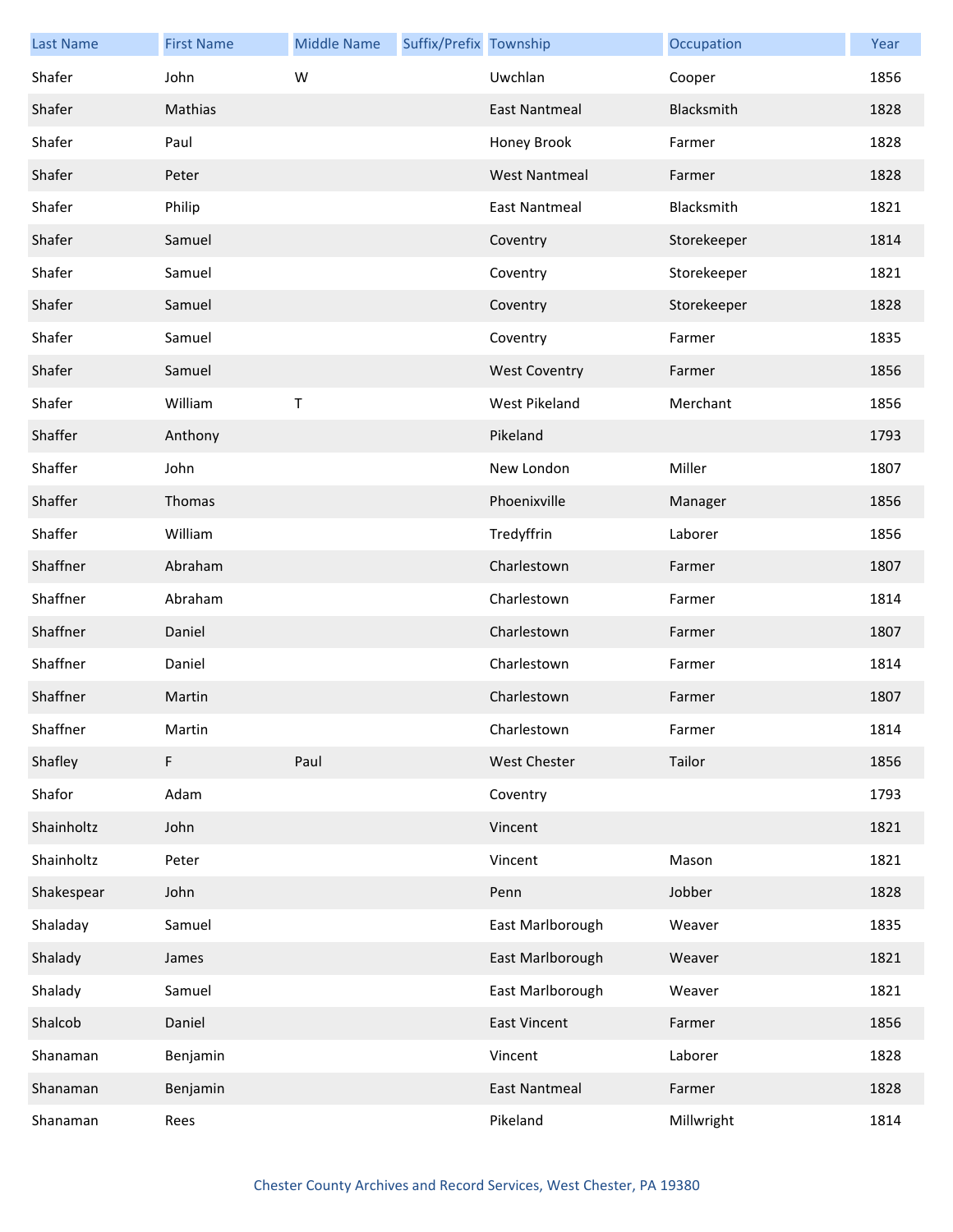| <b>Last Name</b> | <b>First Name</b> | <b>Middle Name</b> | Suffix/Prefix Township |                      | Occupation        | Year |
|------------------|-------------------|--------------------|------------------------|----------------------|-------------------|------|
| Shane            | Christian         |                    |                        | <b>East Nantmeal</b> | Dyer              | 1800 |
| Shaneholtz       | John              |                    |                        | Vincent              |                   | 1814 |
| Shaneholtz       | John              |                    |                        | <b>West Vincent</b>  | Miller            | 1835 |
| Shaneholtz       | Peter             |                    |                        | Vincent              | Mason             | 1814 |
| Shaneman         | Benjamin          |                    |                        | Vincent              |                   | 1814 |
| Shaneman         | John              |                    |                        | Vincent              |                   | 1814 |
| Shaneman         | Joseph            |                    |                        | Pikeland             | Carpenter         | 1828 |
| Shaneman         | Rees              |                    |                        | Pikeland             | Miller            | 1828 |
| Shanen           | Amos              |                    |                        | <b>East Vincent</b>  | Laborer           | 1856 |
| Shanen           | Henry             |                    |                        | <b>East Vincent</b>  | Laborer           | 1856 |
| Shanen           | Jesse             |                    |                        | <b>East Vincent</b>  | Farmer            | 1856 |
| Shanen           | William           |                    |                        | <b>East Vincent</b>  | Laborer           | 1856 |
| Shaner           | Amis              |                    |                        | Coventry             | Laborer           | 1835 |
| Shaner           | Christopher       |                    |                        | Vincent              | Farmer            | 1828 |
| Shaner           | Daniel            |                    |                        | Coventry             | Laborer           | 1835 |
| Shaner           | Evastis           |                    |                        | <b>East Vincent</b>  | Carpenter         | 1856 |
| Shaner           | George            |                    |                        | Coventry             | Farmer            | 1821 |
| Shaner           | George            |                    |                        | Coventry             | Farmer            | 1828 |
| Shaner           | George            |                    |                        | Coventry             | Farmer            | 1835 |
| Shaner           | Jefferis          |                    |                        | <b>West Chester</b>  | Tallow chandler   | 1856 |
| Shaner           | Jesse             |                    |                        | Coventry             | Laborer           | 1821 |
| Shaner           | Jesse             |                    |                        | Coventry             | Farmer            | 1828 |
| Shaner           | Jesse             |                    |                        | Coventry             | Farmer            | 1835 |
| Shaner           | John              |                    |                        | Coventry             |                   | 1793 |
| Shaner           | John              |                    |                        | Pikeland             | Laborer           | 1814 |
| Shaner           | John              |                    | Jr.                    | Coventry             | Weaver            | 1821 |
| Shaner           | John              |                    |                        | Coventry             | Farmer            | 1821 |
| Shaner           | John              |                    |                        | Coventry             | Weaver            | 1828 |
| Shaner           | John              |                    |                        | Coventry             | Constable, farmer | 1835 |
| Shaner           | John              |                    |                        | <b>East Coventry</b> | Storetender       | 1856 |
| Shaner           | Malchia           |                    |                        | Coventry             | Laborer           | 1835 |
| Shaner           | Mary              |                    |                        | Coventry             |                   | 1828 |
| Shaner           | Phebe             |                    |                        | Coventry             |                   | 1835 |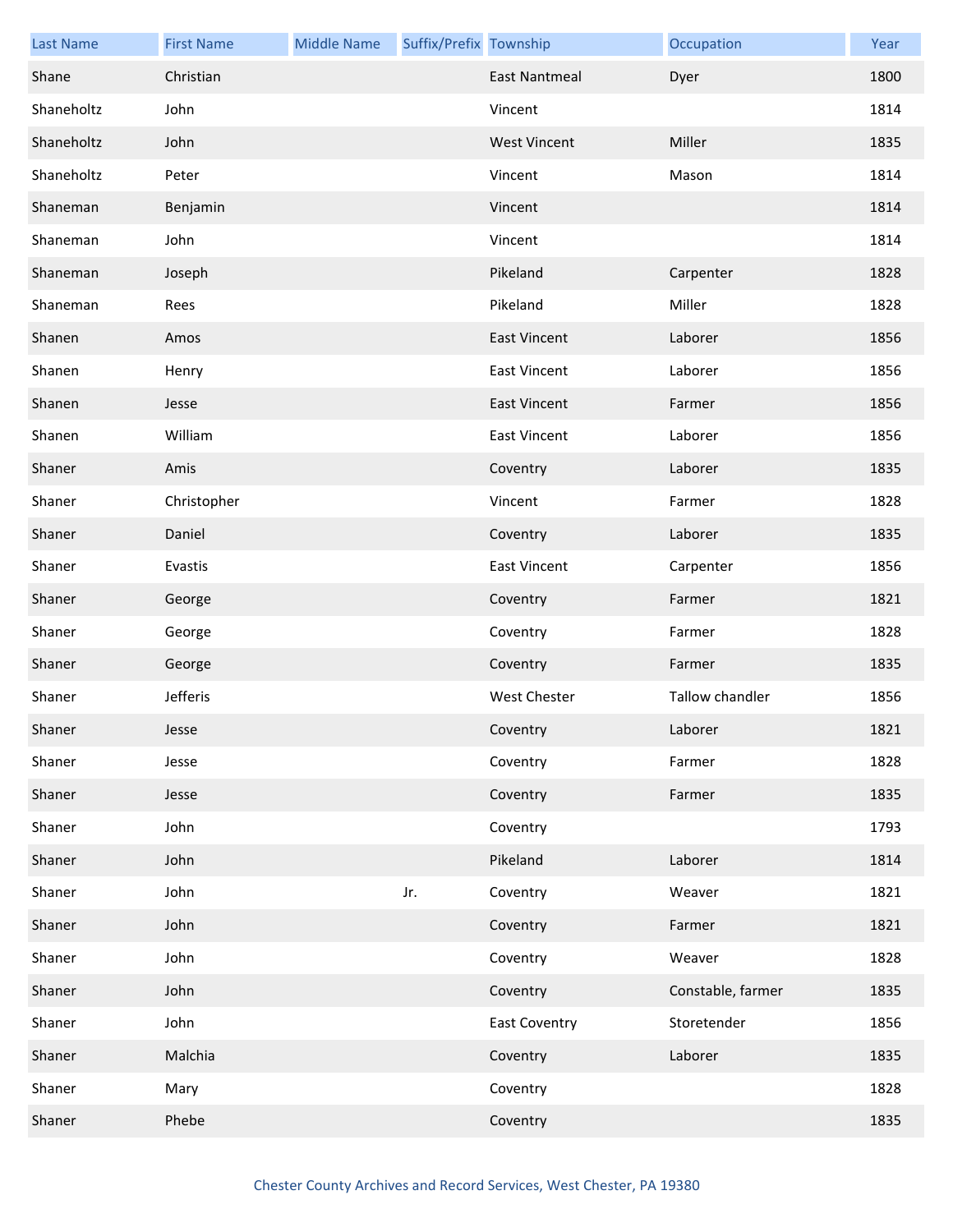| <b>Last Name</b> | <b>First Name</b> | <b>Middle Name</b> | Suffix/Prefix Township |                      | Occupation      | Year |
|------------------|-------------------|--------------------|------------------------|----------------------|-----------------|------|
| Shaner           | Phebe             |                    |                        | <b>West Coventry</b> | Farmer          | 1856 |
| Shaner           | Samuel            |                    |                        | Coventry             | Carpenter       | 1835 |
| Shaner           | Solomon           |                    |                        | Coventry             | Tinker          | 1828 |
| Shaner           | Solomon           |                    |                        | Coventry             | Tinplate worker | 1835 |
| Shaner           | Solomon           |                    |                        | Warwick              | Tinner          | 1856 |
| Shaner           | William           |                    |                        | Coventry             | Laborer         | 1821 |
| Shanholtz        | John              |                    |                        | Pikeland             | Miller          | 1828 |
| Shannan          | William           |                    |                        | East Bradford        | Carpenter       | 1856 |
| Shannen          | James             |                    |                        | Sadsbury             | Weaver          | 1807 |
| Shannen          | John              |                    |                        | Sadsbury             | Carpenter       | 1807 |
| Shanner          | George            |                    |                        | Warwick              | Carpenter       | 1856 |
| Shanner          | Jacob             |                    |                        | Warwick              | Carpenter       | 1856 |
| Shanner          | John              |                    |                        | Warwick              | Carpenter       | 1856 |
| Shannon          | Amos              |                    |                        | West Caln            | Farmer          | 1856 |
| Shannon          | Andrew            |                    |                        | Sadsbury             | Tailor          | 1856 |
| Shannon          | James             |                    |                        | Sadsbury             | Innkeeper       | 1800 |
| Shannon          | James             |                    |                        | Sadsbury             | Weaver          | 1814 |
| Shannon          | James             |                    |                        | Sadsbury             | Weaver          | 1821 |
| Shannon          | James             |                    |                        | East Whiteland       | Wheelwright     | 1828 |
| Shannon          | John              |                    |                        | Sadsbury             | Farmer          | 1814 |
| Shannon          | John              |                    |                        | Sadsbury             | Farmer          | 1821 |
| Shannon          | Joseph            | Ρ.                 |                        | Charlestown          | Merchant        | 1814 |
| Shannon          | Robert            |                    |                        | West Caln            | Farmer          | 1807 |
| Shannon          | Robert            |                    |                        | West Caln            | Sawyer          | 1814 |
| Shannon          | Robert            |                    |                        | West Caln            | Farmer          | 1821 |
| Shannon          | Robert            |                    |                        | West Caln            |                 | 1828 |
| Shannon          | Robert            |                    |                        | West Caln            |                 | 1835 |
| Shannon          | Robert            | E                  |                        | West Caln            | Farmer          | 1835 |
| Shannon          | Robert            | Ε.                 |                        | West Caln            | Farmer          | 1828 |
| Shanor           | George            |                    |                        | Coventry             | Carpenter       | 1807 |
| Shanor           | John              |                    |                        | Coventry             | Yeoman          | 1807 |
| Shanor           | William           |                    |                        | Coventry             | Yeoman          | 1807 |
| Shants           | Jacob             |                    |                        | East Vincent         | Farmer          | 1835 |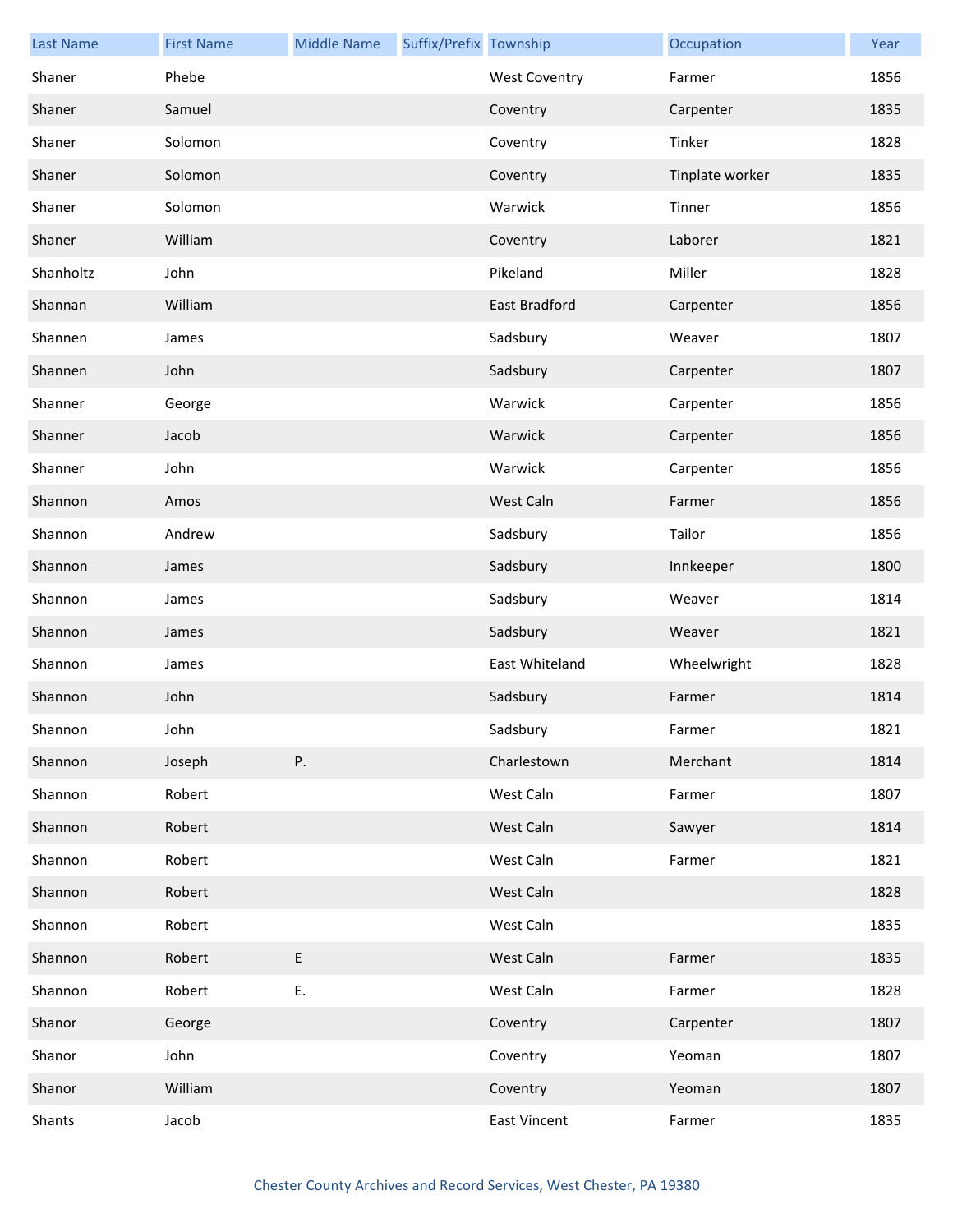| <b>Last Name</b> | <b>First Name</b> | <b>Middle Name</b> | Suffix/Prefix Township |                      | Occupation        | Year |
|------------------|-------------------|--------------------|------------------------|----------------------|-------------------|------|
| Shanty           | Jacob             |                    |                        | <b>East Vincent</b>  | Farmer            | 1856 |
| Shantz           | Abraham           |                    |                        | Coventry             | Innkeeper         | 1828 |
| Shantz           | Abraham           |                    |                        | Coventry             |                   | 1835 |
| Shantz           | Christian         |                    |                        | Vincent              |                   | 1800 |
| Shantz           | Elizabeth         |                    |                        | <b>East Coventry</b> |                   | 1856 |
| Shantz           | Ezras             |                    |                        | <b>East Coventry</b> | Carpenter         | 1856 |
| shantz           | Isaac             |                    |                        | Coventry             | Saddler, farmer   | 1835 |
| Shantz           | Jacob             |                    |                        | Coventry             | Farmer            | 1828 |
| Shantz           | Jacob             |                    |                        | Coventry             | Innkeeper, farmer | 1835 |
| Shantz           | Susannah          |                    |                        | <b>East Coventry</b> |                   | 1856 |
| Shantz           | William           | ${\sf P}$          |                        | <b>East Vincent</b>  | Laborer           | 1856 |
| Shara            | Conrad            |                    |                        | Vincent              |                   | 1800 |
| Shara            | Conrad            |                    |                        | Vincent              | Yeoman            | 1807 |
| Shara            | John              |                    |                        | Vincent              | Yeoman            | 1807 |
| Shark            | John              |                    |                        | Brandywine           | Farmer            | 1814 |
| Sharkey          | James             |                    |                        | Brandywine           | Weaver            | 1807 |
| Sharkey          | James             |                    |                        | Brandywine           | Weaver            | 1821 |
| Sharky           | Daniel            |                    |                        | Brandywine           |                   | 1793 |
| Sharky           | James             |                    |                        | Brandywine           | Weaver            | 1814 |
| Sharmon          | Samuel            |                    |                        | Phoenixville         | Laborer           | 1856 |
| Sharp            | Benjamin          |                    |                        | New Garden           |                   | 1793 |
| Sharp            | Caleb             |                    |                        | New Garden           |                   | 1821 |
| Sharp            | Eli               |                    |                        | Kennett              | Joiner            | 1800 |
| Sharp            | Eli               |                    |                        | New Garden           | Laborer           | 1807 |
| Sharp            | Isaac             |                    |                        | New Garden           |                   | 1793 |
| Sharp            | Isaac             |                    |                        | New Garden           | Farmer            | 1800 |
| Sharp            | Isaac             |                    |                        | New Garden           | Farmer            | 1807 |
| Sharp            | Isaac             |                    |                        | New Garden           | Farmer            | 1814 |
| Sharp            | Isaac             |                    |                        | New Garden           | Farmer            | 1821 |
| Sharp            | Isaac             |                    | Jr.                    | New Garden           |                   | 1821 |
| Sharp            | Isaac             |                    |                        | New Garden           | Farmer            | 1828 |
| Sharp            | Isaac             |                    |                        | New Garden           | Farmer            | 1835 |
| Sharp            | James             |                    |                        | Brandywine           |                   | 1793 |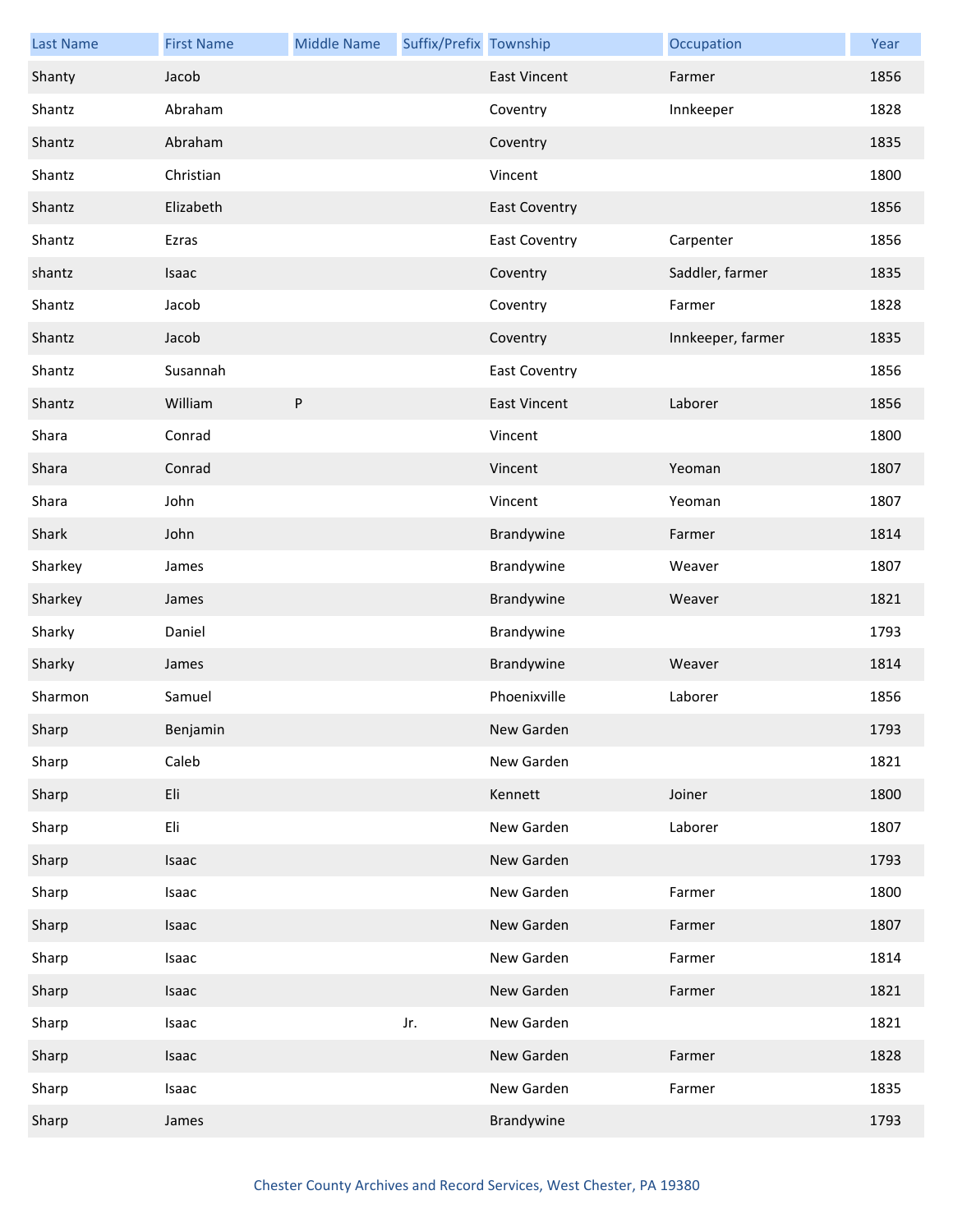| <b>Last Name</b> | <b>First Name</b> | <b>Middle Name</b> | Suffix/Prefix Township |                     | Occupation  | Year |
|------------------|-------------------|--------------------|------------------------|---------------------|-------------|------|
| Sharp            | James             |                    |                        | Brandywine          | Laborer     | 1807 |
| Sharp            | James             |                    |                        | Lower Oxford        | Laborer     | 1814 |
| Sharp            | James             |                    |                        | Brandywine          | Laborer     | 1814 |
| Sharp            | James             |                    |                        | Birmingham          | Cooper      | 1856 |
| Sharp            | Jane              |                    |                        | Sadsbury            |             | 1800 |
| Sharp            | Jefferson         |                    |                        | Newlin              | Laborer     | 1856 |
| Sharp            | Jesse             |                    |                        | Kennett             | Distiller   | 1807 |
| Sharp            | Jesse             |                    |                        | New Garden          | Farmer      | 1814 |
| Sharp            | Jesse             |                    |                        | New Garden          | Farmer      | 1821 |
| Sharp            | Jesse             |                    | Esq.                   | New Garden          | Farmer      | 1828 |
| Sharp            | Jesse             |                    | Esq.                   | New Garden          | Farmer      | 1835 |
| Sharp            | John              |                    |                        | Tredyffrin          | Laborer     | 1807 |
| Sharp            | John              |                    |                        | Tredyffrin          | Laborer     | 1814 |
| Sharp            | John              |                    |                        | New Garden          |             | 1821 |
| Sharp            | John              |                    |                        | East Caln           | Distiller   | 1821 |
| Sharp            | John              |                    |                        | Tredyffrin          | Laborer     | 1821 |
| Sharp            | John              |                    |                        | Easttown            | Tobacconist | 1828 |
| Sharp            | John              |                    |                        | New Garden          | Waggoner    | 1828 |
| Sharp            | John              |                    | Jr.                    | Tredyffrin          | Shoemaker   | 1856 |
| Sharp            | Joseph            |                    |                        | London Grove        |             | 1793 |
| Sharp            | Joseph            |                    |                        | London Grove        |             | 1800 |
| Sharp            | Joseph            |                    |                        | London Grove        | Farmer      | 1807 |
| Sharp            | Joseph            |                    |                        | London Grove        | Farmer      | 1814 |
| Sharp            | Joseph            |                    |                        | London Grove        | Farmer      | 1821 |
| Sharp            | Joseph            |                    |                        | East Fallowfield    | Laborer     | 1821 |
| Sharp            | Joseph            |                    |                        | Willistown          | Farmer      | 1821 |
| Sharp            | Joseph            |                    | Esq.                   | London Grove        | Farmer      | 1828 |
| Sharp            | Joseph            |                    |                        | Willistown          | Laborer     | 1828 |
| Sharp            | Joseph            |                    |                        | London Grove        | Farmer      | 1835 |
| Sharp            | Joseph            |                    |                        | <b>Upper Oxford</b> | Miller      | 1835 |
| Sharp            | Joseph            |                    |                        | Easttown            | Merchant    | 1856 |
| Sharp            | Nathan            |                    |                        | East Bradford       |             | 1821 |
| Sharp            | Nathan            |                    |                        | East Bradford       | Farmer      | 1828 |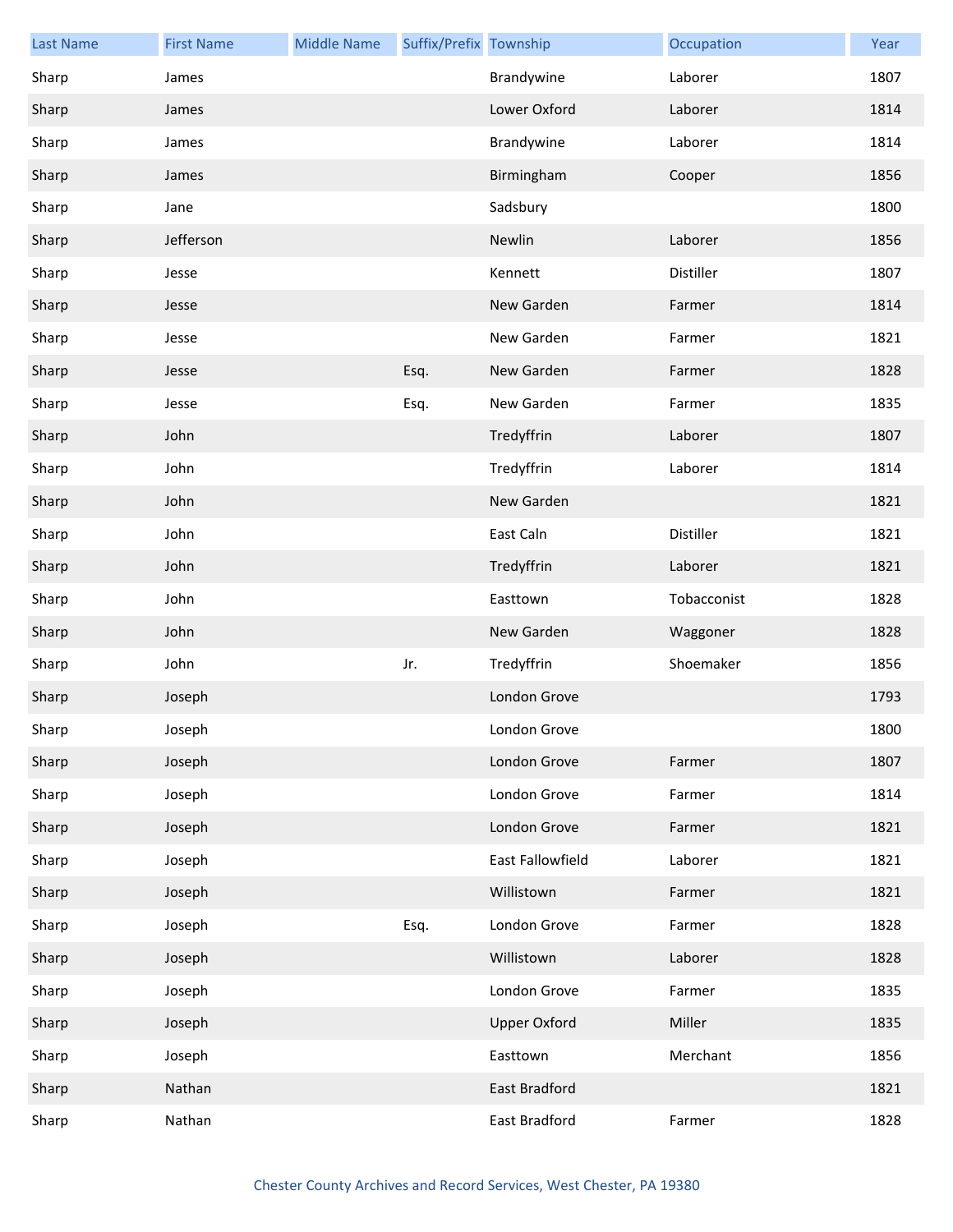| <b>Last Name</b> | <b>First Name</b> | <b>Middle Name</b> | Suffix/Prefix Township |                     | Occupation | Year |
|------------------|-------------------|--------------------|------------------------|---------------------|------------|------|
| Sharp            | Nathan            |                    |                        | <b>West Chester</b> | Sawyer     | 1835 |
| Sharp            | Nathan            |                    | Esq.                   | <b>West Chester</b> | Laborer    | 1856 |
| Sharp            | Phillip           |                    |                        | Tredyffrin          | Laborer    | 1828 |
| Sharp            | Phillip           |                    |                        | Tredyffrin          | Laborer    | 1835 |
| Sharp            | Robert            |                    |                        | Londonderry         | Laborer    | 1835 |
| Sharp            | Samuel            |                    |                        | London Grove        |            | 1793 |
| Sharp            | Samuel            |                    |                        | London Grove        |            | 1800 |
| Sharp            | Samuel            |                    |                        | London Grove        | Farmer     | 1807 |
| Sharp            | Samuel            |                    |                        | New Garden          |            | 1807 |
| Sharp            | Samuel            |                    |                        | London Grove        | Farmer     | 1814 |
| Sharp            | Samuel            |                    |                        | East Fallowfield    | Laborer    | 1828 |
| Sharp            | Samuel            |                    |                        | Willistown          | Plasterer  | 1828 |
| Sharp            | Samuel            |                    |                        | Honey Brook         | Stonemason | 1828 |
| Sharp            | Samuel            |                    |                        | Willistown          | Laborer    | 1835 |
| Sharp            | Samuel            |                    |                        | Sadsbury            |            | 1835 |
| Sharp            | Samuel            |                    |                        | East Fallowfield    | Laborer    | 1856 |
| Sharp            | Samuel            |                    |                        | Willistown          | Plasterer  | 1856 |
| Sharp            | Samuel            |                    |                        | Valley              | Laborer    | 1856 |
| Sharp            | Sarah             |                    |                        | New Garden          |            | 1800 |
| Sharp            | Thomas            |                    |                        | Tredyffrin          | Laborer    | 1807 |
| Sharp            | Thomas            |                    |                        | Easttown            | Farmer     | 1814 |
| Sharp            | Thomas            |                    |                        | East Fallowfield    | Laborer    | 1856 |
| Sharpe           | George            |                    |                        | London Grove        | Farmer     | 1856 |
| Sharpe           | James             |                    |                        | <b>Upper Oxford</b> | Weaver     | 1800 |
| Sharples         | Abraham           |                    |                        | East Bradford       |            | 1793 |
| Sharples         | Abraham           |                    |                        | East Bradford       | Farmer     | 1807 |
| Sharples         | Benjamin          |                    |                        | East Bradford       |            | 1793 |
| Sharples         | Benjamin          |                    |                        | East Bradford       | Farmer     | 1807 |
| Sharples         | Benjamin          |                    |                        | East Bradford       | Farmer     | 1814 |
| Sharples         | Eber              | W                  |                        | New Garden          | Farmer     | 1856 |
| Sharples         | Isaac             |                    |                        | East Bradford       | Farmer     | 1807 |
| Sharples         | Isaac             |                    |                        | East Bradford       | Farmer     | 1814 |
| Sharples         | John              |                    |                        | Tredyffrin          | Farmer     | 1856 |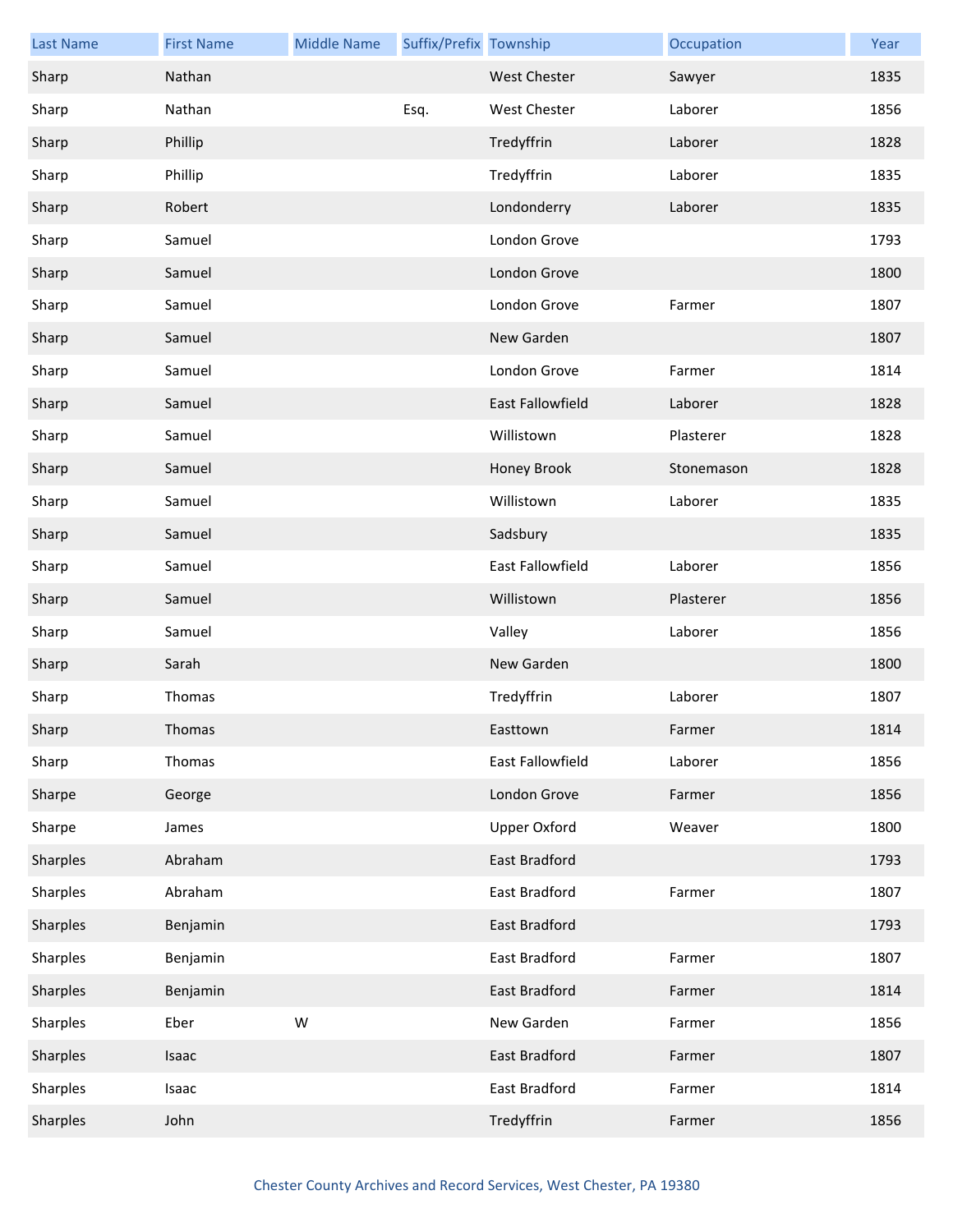| <b>Last Name</b> | <b>First Name</b> | <b>Middle Name</b> | Suffix/Prefix Township |                      | Occupation  | Year |
|------------------|-------------------|--------------------|------------------------|----------------------|-------------|------|
| Sharples         | Joseph            | J                  |                        | East Bradford        | Laborer     | 1856 |
| Sharples         | Joshua            |                    |                        | <b>East Bradford</b> |             | 1793 |
| Sharples         | Joshua            |                    |                        | East Bradford        | Farmer      | 1814 |
| Sharples         | Lewis             |                    |                        | East Bradford        | Farmer      | 1856 |
| Sharples         | Oliver            |                    |                        | East Bradford        | Laborer     | 1856 |
| Sharpless        | Aaron             |                    |                        | East Bradford        | Farmer      | 1835 |
| Sharpless        | Aaron             |                    |                        | Kennett              | Coachmaker  | 1856 |
| Sharpless        | Abner             |                    |                        | West Goshen          | Farmer      | 1856 |
| Sharpless        | Abraham           |                    |                        | Pennsbury            | Farmer      | 1828 |
| Sharpless        | Abram             |                    |                        | <b>West Chester</b>  | Gentleman   | 1814 |
| Sharpless        | Abram             |                    |                        | Pennsbury            | Farmer      | 1821 |
| Sharpless        | Abram             |                    |                        | Pennsbury            | Farmer      | 1835 |
| Sharpless        | Alice             |                    |                        | <b>West Chester</b>  | Lady        | 1856 |
| Sharpless        | Amos              |                    |                        | Pennsbury            | Merchant    | 1856 |
| Sharpless        | Aron              |                    |                        | Birmingham           | Farmer      | 1856 |
| Sharpless        | Benanuel          |                    |                        | Birmingham           | Farmer      | 1856 |
| Sharpless        | Benjamin          |                    |                        | East Bradford        |             | 1821 |
| Sharpless        | Benjamin          |                    |                        | East Bradford        | Farmer      | 1828 |
| Sharpless        | Benjamin          |                    |                        | East Bradford        | Farmer      | 1835 |
| Sharpless        | Benjamin          |                    |                        | London Britain       | Farmer      | 1856 |
| Sharpless        | Caleb             |                    |                        | Pennsbury            | Cordwainer  | 1835 |
| Sharpless        | Charles           |                    |                        | London Britain       | Farmer      | 1856 |
| Sharpless        | Edward            |                    |                        | London Britain       | Farmer      | 1835 |
| Sharpless        | Edward            |                    |                        | London Britain       | Farmer      | 1856 |
| Sharpless        | George            |                    |                        | London Britain       | Tanner      | 1835 |
| Sharpless        | Henry             |                    |                        | <b>West Chester</b>  | Storekeeper | 1835 |
| Sharpless        | Henry             | P                  |                        | West Chester         | Gentleman   | 1856 |
| Sharpless        | Isaac             |                    |                        | East Caln            | Laborer     | 1821 |
| Sharpless        | Isaac             |                    |                        | East Bradford        |             | 1821 |
| Sharpless        | Isaac             |                    |                        | Willistown           | Farmer      | 1835 |
| Sharpless        | Isaac             |                    |                        | Willistown           | Farmer      | 1856 |
| Sharpless        | J                 | Clemson            |                        | <b>West Chester</b>  | Gentleman   | 1856 |
| Sharpless        | Jacob             |                    | Dr.                    | East Caln            |             | 1821 |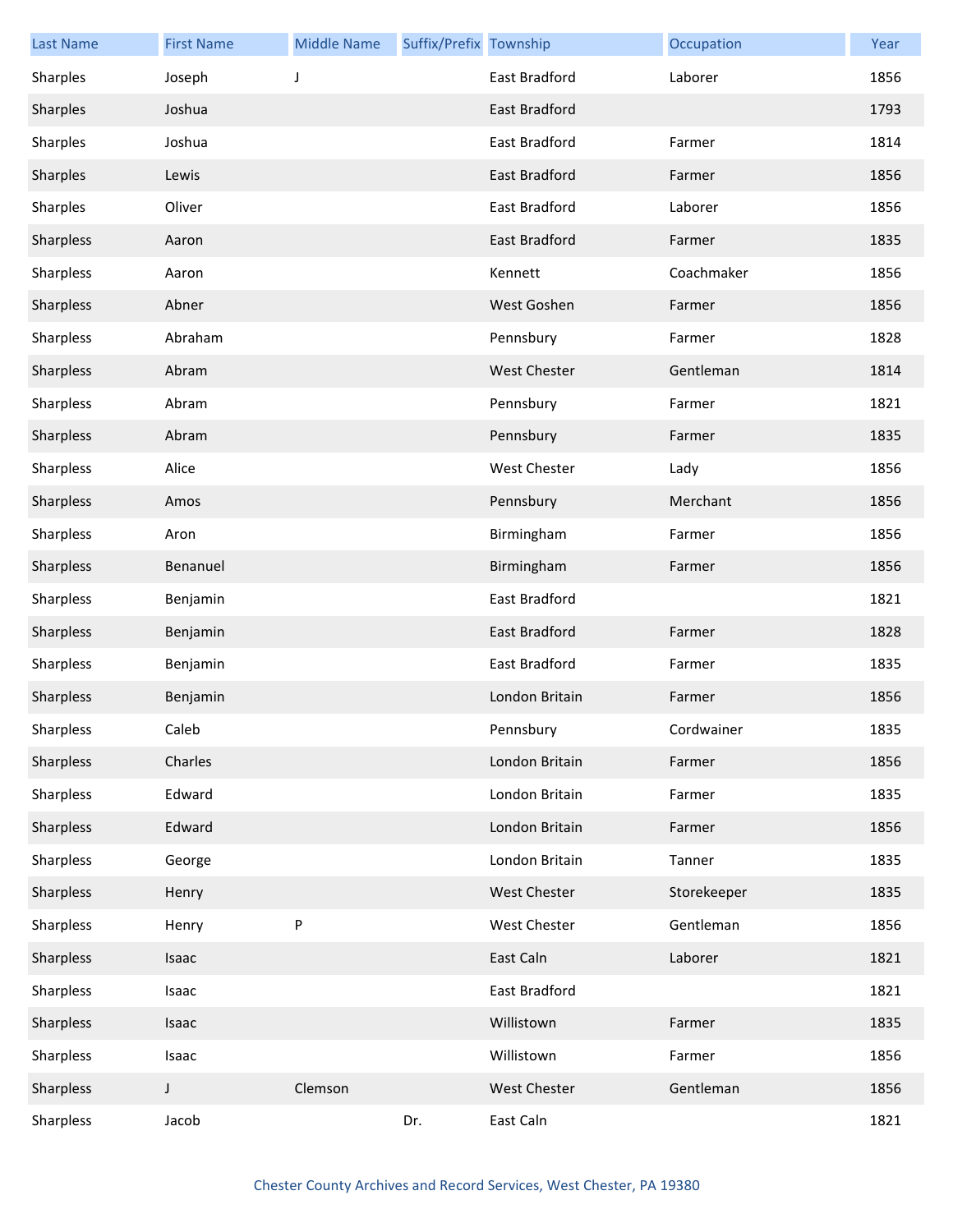| <b>Last Name</b> | <b>First Name</b> | <b>Middle Name</b> | Suffix/Prefix Township |                | Occupation     | Year |
|------------------|-------------------|--------------------|------------------------|----------------|----------------|------|
| Sharpless        | Jacob             |                    | Dr.                    | East Caln      | Doctor         | 1828 |
| Sharpless        | Jacob             |                    |                        | East Caln      | Doctor         | 1835 |
| Sharpless        | Jacob             |                    |                        | Kennett        | Laborer        | 1835 |
| Sharpless        | Jacob             |                    | <b>MD</b>              | East Caln      | Doctor         | 1856 |
| Sharpless        | Jacob             | W                  |                        | Pennsbury      | Stonemason     | 1856 |
| Sharpless        | James             |                    |                        | East Whiteland |                | 1800 |
| Sharpless        | Jehu              |                    |                        | Pennsbury      | Merchant       | 1856 |
| Sharpless        | Jesse             |                    |                        | Goshen         | Farmer         | 1807 |
| Sharpless        | Jesse             |                    |                        | Goshen         | Farmer         | 1814 |
| Sharpless        | Jesse             |                    |                        | East Goshen    | Farmer         | 1821 |
| Sharpless        | Jesse             |                    |                        | East Goshen    | Wheelwright    | 1821 |
| Sharpless        | Jesse             |                    |                        | East Goshen    | Farmer         | 1828 |
| Sharpless        | Jesse             |                    |                        | Pennsbury      | Laborer        | 1828 |
| Sharpless        | Jesse             |                    |                        | East Goshen    | Farmer         | 1835 |
| Sharpless        | Jesse             |                    |                        | Pennsbury      | Saddler        | 1835 |
| Sharpless        | Jesse             |                    |                        | Pennsbury      | Farmer         | 1835 |
| Sharpless        | Jesse             |                    |                        | Pennsbury      | Farmer         | 1856 |
| Sharpless        | Jesse             |                    |                        | East Goshen    | Farmer         | 1856 |
| Sharpless        | Jesse             |                    |                        | West Chester   | Laborer        | 1856 |
| Sharpless        | John              |                    |                        | East Goshen    | Farmer         | 1821 |
| Sharpless        | John              |                    | Jr.                    | East Goshen    | Farmer         | 1828 |
| Sharpless        | John              |                    |                        | East Goshen    | Farmer         | 1828 |
| Sharpless        | John              |                    |                        | Pennsbury      | Shoemaker      | 1828 |
| Sharpless        | John              |                    |                        | East Goshen    | Farmer         | 1835 |
| Sharpless        | John              |                    |                        | East Goshen    | Farmer         | 1856 |
| Sharpless        | Joseph            |                    |                        | New London     |                | 1793 |
| Sharpless        | Joseph            |                    |                        | London Grove   | Blacksmith     | 1807 |
| Sharpless        | Joseph            |                    |                        | Kennett        | Laborer        | 1835 |
| Sharpless        | Joshua            |                    |                        | Westtown       | Superintendant | 1807 |
| Sharpless        | Joshua            |                    |                        | East Caln      | Tutor          | 1814 |
| Sharpless        | Joshua            |                    |                        | East Bradford  |                | 1821 |
| Sharpless        | Joshua            |                    |                        | East Bradford  | Farmer         | 1828 |
| Sharpless        | Joshua            |                    |                        | London Britain | Farmer         | 1835 |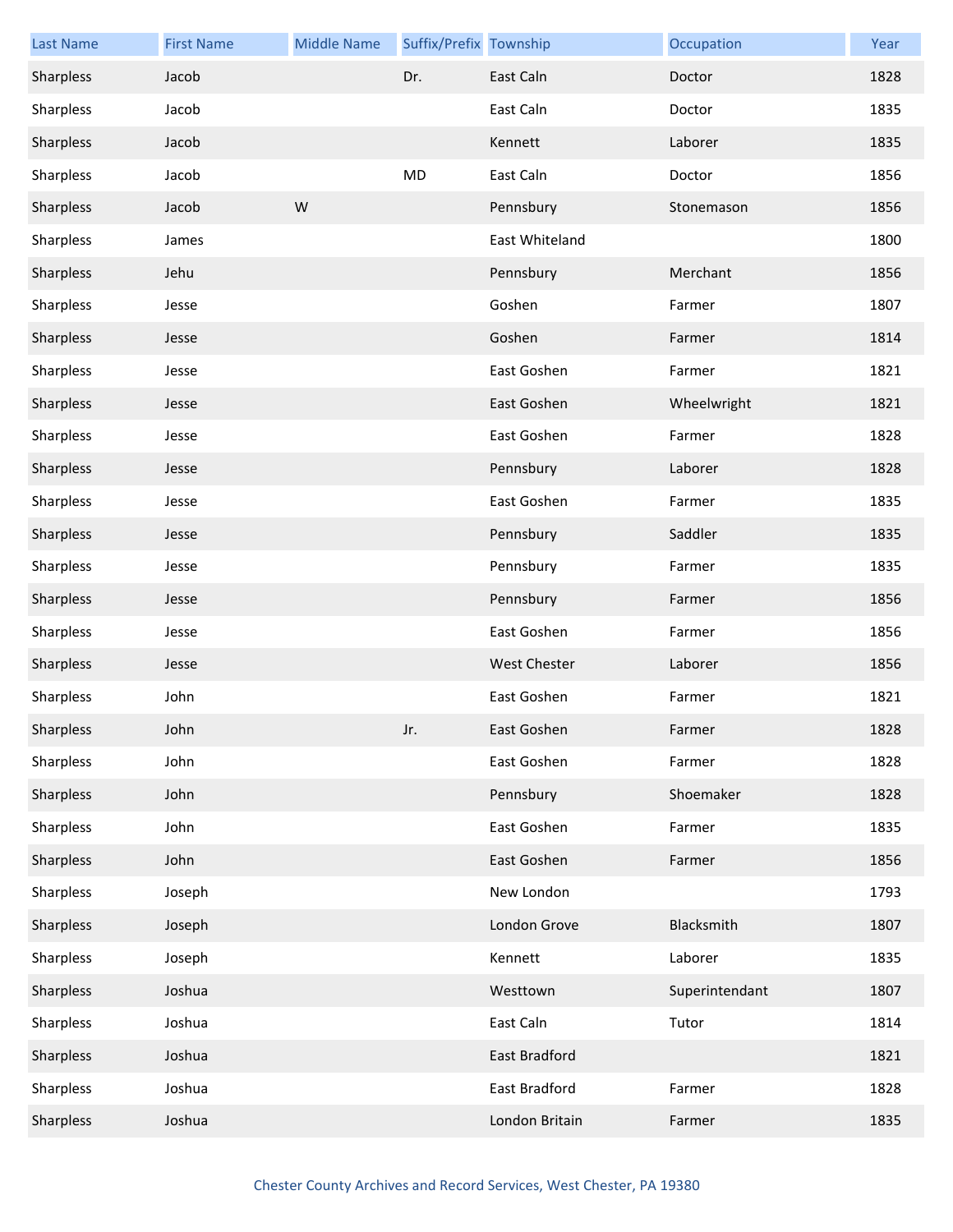| <b>Last Name</b> | <b>First Name</b> | <b>Middle Name</b>        | Suffix/Prefix Township |                     | Occupation   | Year |
|------------------|-------------------|---------------------------|------------------------|---------------------|--------------|------|
| Sharpless        | Joshua            |                           |                        | London Britain      | Retired      | 1856 |
| Sharpless        | Joshua            |                           |                        | Schuylkill          | Wheelwright  | 1856 |
| Sharpless        | Joshua            | B                         |                        | East Caln           | Farmer       | 1835 |
| Sharpless        | Joshua            | В                         |                        | <b>West Chester</b> | Gentleman    | 1856 |
| Sharpless        | Joshua            | В.                        |                        | East Caln           | Farmer       | 1821 |
| Sharpless        | Joshua            | <b>B.</b>                 |                        | East Caln           | Farmer       | 1828 |
| Sharpless        | Lewis             |                           |                        | West Chester        | Schoolmaster | 1814 |
| Sharpless        | Lewis             |                           |                        | East Bradford       |              | 1821 |
| Sharpless        | Lewis             |                           |                        | East Bradford       | Farmer       | 1828 |
| Sharpless        | Lewis             |                           |                        | East Bradford       | Farmer       | 1835 |
| Sharpless        | Martin            |                           |                        | East Caln           |              | 1856 |
| Sharpless        | Mary              | Ann                       |                        | East Goshen         | Spinster     | 1856 |
| Sharpless        | Milton            |                           |                        | West Goshen         | Farmer       | 1856 |
| Sharpless        | Nathan            |                           |                        | East Caln           |              | 1793 |
| Sharpless        | Nathan            |                           |                        | East Caln           | Farmer       | 1800 |
| Sharpless        | Nathan            |                           |                        | East Caln           | Farmer       | 1807 |
| Sharpless        | Nathan            |                           |                        | West Chester        | Farmer       | 1807 |
| Sharpless        | Nathan            |                           |                        | Goshen              | Farmer       | 1807 |
| Sharpless        | Nathan            |                           |                        | Goshen              | Farmer       | 1814 |
| Sharpless        | Nathan            |                           |                        | East Caln           | Farmer       | 1814 |
| Sharpless        | Nathan            |                           |                        | West Chester        | Farmer       | 1814 |
| Sharpless        | Nathan            |                           |                        | East Goshen         | Farmer       | 1821 |
| Sharpless        | Nathan            |                           |                        | East Caln           | Farmer       | 1821 |
| Sharpless        | Nathan            |                           |                        | Penn                | Farmer       | 1821 |
| Sharpless        | Nathan            |                           |                        | West Chester        | Farmer       | 1821 |
| Sharpless        | Nathan            |                           |                        | East Caln           | Farmer       | 1828 |
| Sharpless        | Nathan            |                           |                        | Penn                | Farmer       | 1828 |
| Sharpless        | Nathan            |                           |                        | East Goshen         | Farmer       | 1828 |
| Sharpless        | Nathan            |                           |                        | East Caln           | Farmer       | 1835 |
| Sharpless        | Nathan            | $\boldsymbol{\mathsf{H}}$ |                        | <b>West Chester</b> | Farmer       | 1835 |
| Sharpless        | Nathan            | Η.                        |                        | West Chester        | Farmer       | 1828 |
| Sharpless        | Phebe             |                           |                        | East Goshen         | Spinster     | 1856 |
| Sharpless        | Philip            |                           |                        | West Chester        | Farmer       | 1835 |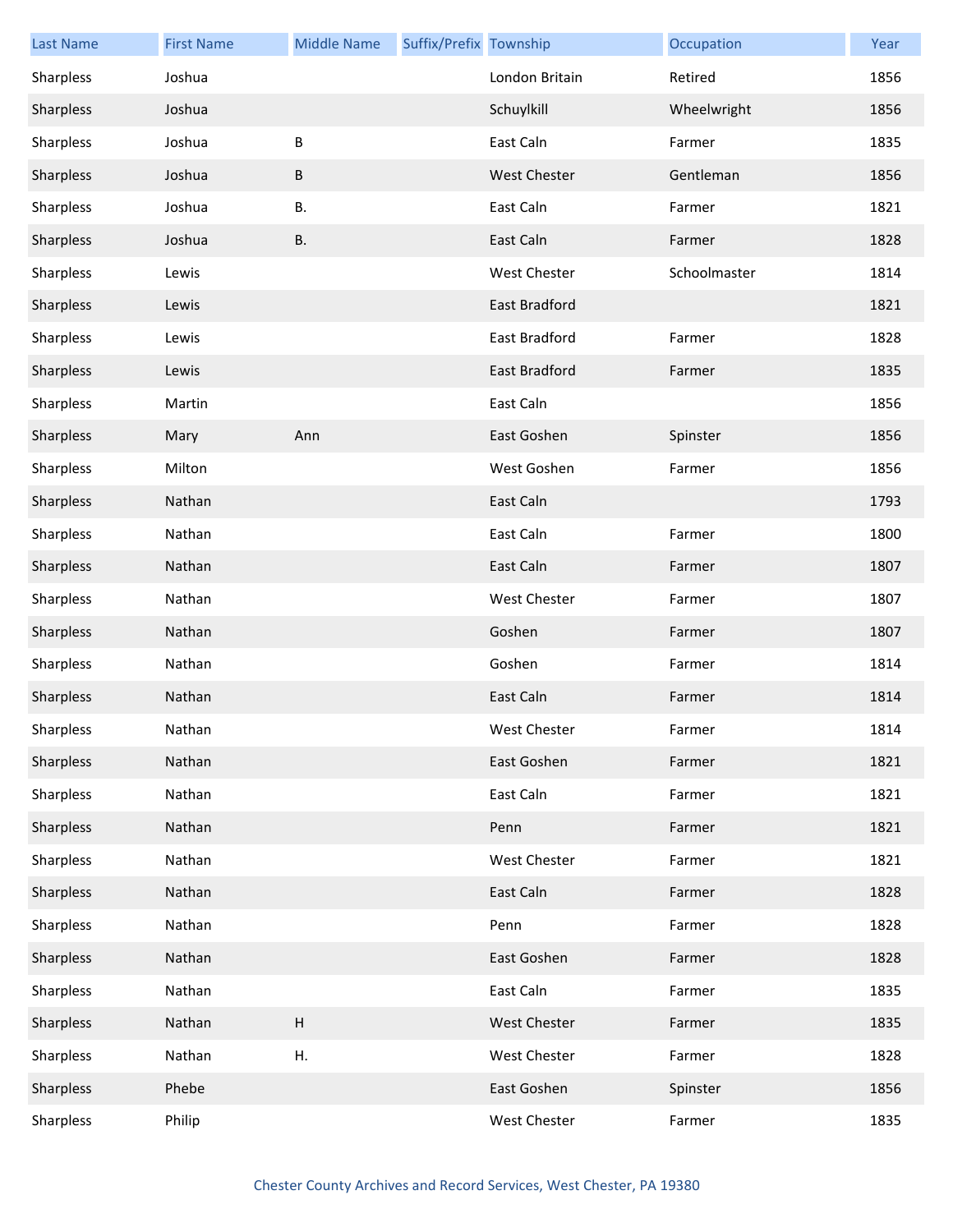| <b>Last Name</b> | <b>First Name</b> | <b>Middle Name</b> | Suffix/Prefix Township |                     | Occupation                     | Year |
|------------------|-------------------|--------------------|------------------------|---------------------|--------------------------------|------|
| Sharpless        | Philip            | P                  |                        | <b>West Chester</b> | President of RR company        | 1856 |
| Sharpless        | Robert            |                    |                        | East Caln           |                                | 1821 |
| Sharpless        | Ruth              |                    |                        | West Marlborough    | Farmer                         | 1835 |
| Sharpless        | S                 | Emlen              |                        | West Chester        | Brick yard                     | 1856 |
| Sharpless        | Samuel            |                    |                        | Willistown          | Shoemaker                      | 1821 |
| Sharpless        | Samuel            |                    |                        | East Goshen         | Farmer                         | 1835 |
| Sharpless        | Samuel            |                    |                        | East Goshen         | Farmer                         | 1856 |
| Sharpless        | Sarah             |                    |                        | East Goshen         |                                | 1856 |
| Sharpless        | Sidney            |                    |                        | Birmingham          |                                | 1856 |
| Sharpless        | Smith             |                    |                        | East Goshen         | Farmer                         | 1828 |
| Sharpless        | Smith             |                    |                        | East Goshen         | Farmer                         | 1835 |
| Sharpless        | smith             |                    |                        | East Goshen         | Farmer                         | 1856 |
| Sharpless        | Theadore          |                    |                        | East Goshen         | Merchant                       | 1856 |
| Sharpless        | Thomas            | A                  |                        | East Goshen         | Farmer                         | 1856 |
| Sharpless        | Thomas            | A                  |                        | East Goshen         | Farmer                         | 1856 |
| Sharpless        | William           |                    |                        | Goshen              |                                | 1793 |
| Sharpless        | William           |                    |                        | <b>West Chester</b> | Storekeeper                    | 1807 |
| Sharpless        | William           |                    |                        | Pennsbury           | <b>Blacksmith &amp; Farmer</b> | 1807 |
| Sharpless        | William           |                    |                        | Pennsbury           | Storekeeper                    | 1814 |
| Sharpless        | William           |                    |                        | <b>West Chester</b> | Merchant                       | 1814 |
| Sharpless        | William           |                    |                        | Pennsbury           | Merchant                       | 1821 |
| Sharpless        | William           |                    |                        | West Goshen         | Farmer                         | 1828 |
| Sharpless        | William           |                    |                        | Pennsbury           | Storekeeper                    | 1828 |
| Sharpless        | William           |                    |                        | Pennsbury           | Storekeeper                    | 1835 |
| Sharpless        | William           |                    |                        | West Goshen         | Farmer                         | 1856 |
| Sharpless        | William           |                    |                        | London Grove        | Farmer                         | 1856 |
| Sharpless        | William           |                    |                        | East Goshen         | Farmer                         | 1856 |
| Sharpless        | William           | ${\sf P}$          |                        | West Chester        | Storekeeper                    | 1835 |
| Sharpley         | George            |                    |                        | East Nottingham     | Farmer                         | 1821 |
| Sharr            | Abner             |                    |                        | West Whiteland      | Farmer                         | 1835 |
| Shaw             | Abner             |                    |                        | Goshen              | Laborer                        | 1814 |
| Shaw             | Abner             |                    |                        | West Whiteland      |                                | 1814 |
| Shaw             | Abner             |                    |                        | West Whiteland      |                                | 1821 |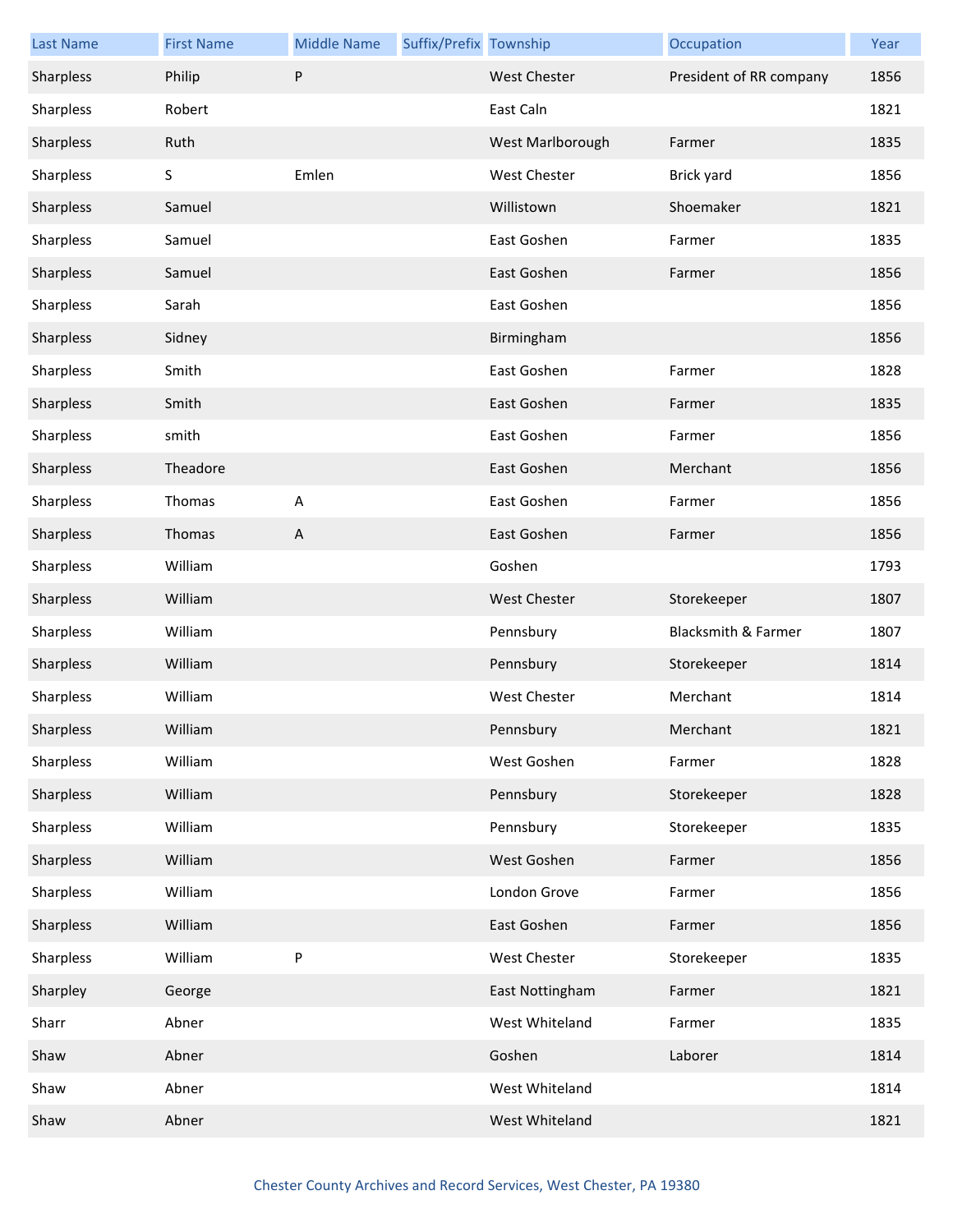| <b>Last Name</b> | <b>First Name</b> | <b>Middle Name</b> | Suffix/Prefix Township |                      | Occupation | Year |
|------------------|-------------------|--------------------|------------------------|----------------------|------------|------|
| Shaw             | Abner             |                    |                        | West Whiteland       | Farmer     | 1828 |
| Shaw             | Abner             |                    |                        | East Caln            | Farmer     | 1856 |
| Shaw             | Abraham           |                    |                        | Uwchlan              |            | 1800 |
| Shaw             | Alexander         |                    |                        | Easttown             | Mason      | 1835 |
| Shaw             | Andrew            |                    |                        | West Whiteland       |            | 1821 |
| Shaw             | Andrew            |                    |                        | West Goshen          | Farmer     | 1835 |
| Shaw             | Benoni            |                    |                        | East Bradford        | Mason      | 1835 |
| Shaw             | Caleb             |                    |                        | West Whiteland       | Cordwainer | 1807 |
| Shaw             | Caleb             |                    |                        | Goshen               | Shoemaker  | 1814 |
| Shaw             | Caleb             |                    |                        | West Whiteland       | Shoemaker  | 1821 |
| Shaw             | Caleb             |                    |                        | West Bradford        | Shoemaker  | 1828 |
| Shaw             | Charles           |                    |                        | West Bradford        |            | 1793 |
| Shaw             | Charles           |                    |                        | East Bradford        | Laborer    | 1807 |
| Shaw             | Charles           |                    |                        | West Bradford        | Laborer    | 1814 |
| Shaw             | Charles           |                    |                        | Pennsbury            | Laborer    | 1821 |
| Shaw             | Charles           |                    |                        | West Bradford        | Laborer    | 1821 |
| Shaw             | Charles           |                    |                        | West Bradford        | Laborer    | 1828 |
| Shaw             | Charles           |                    |                        | East Bradford        | Laborer    | 1835 |
| Shaw             | Charles           |                    |                        | West Chester         | Shoemaker  | 1856 |
| Shaw             | Francis           |                    |                        | <b>East Nantmeal</b> | Miner      | 1807 |
| Shaw             | George            |                    |                        | Penn                 | Laborer    | 1856 |
| Shaw             | Isaac             |                    |                        | East Bradford        | Mason      | 1821 |
| Shaw             | Isaac             |                    |                        | West Bradford        | Stonemason | 1828 |
| Shaw             | Isaac             |                    |                        | <b>East Bradford</b> | Mason      | 1835 |
| Shaw             | Isaac             |                    |                        | Pocopson             | Mason      | 1856 |
| Shaw             | James             |                    |                        | West Whiteland       |            | 1793 |
| Shaw             | James             |                    |                        | West Whiteland       | Shoemaker  | 1800 |
| Shaw             | James             |                    |                        | West Whiteland       | Farmer     | 1807 |
| Shaw             | James             |                    |                        | West Whiteland       | Farmer     | 1814 |
| Shaw             | James             |                    |                        | West Whiteland       |            | 1821 |
| Shaw             | James             |                    |                        | West Goshen          |            | 1821 |
| Shaw             | Jeremiah          |                    |                        | West Bradford        | Laborer    | 1821 |
| Shaw             | John              |                    |                        | West Caln            |            | 1793 |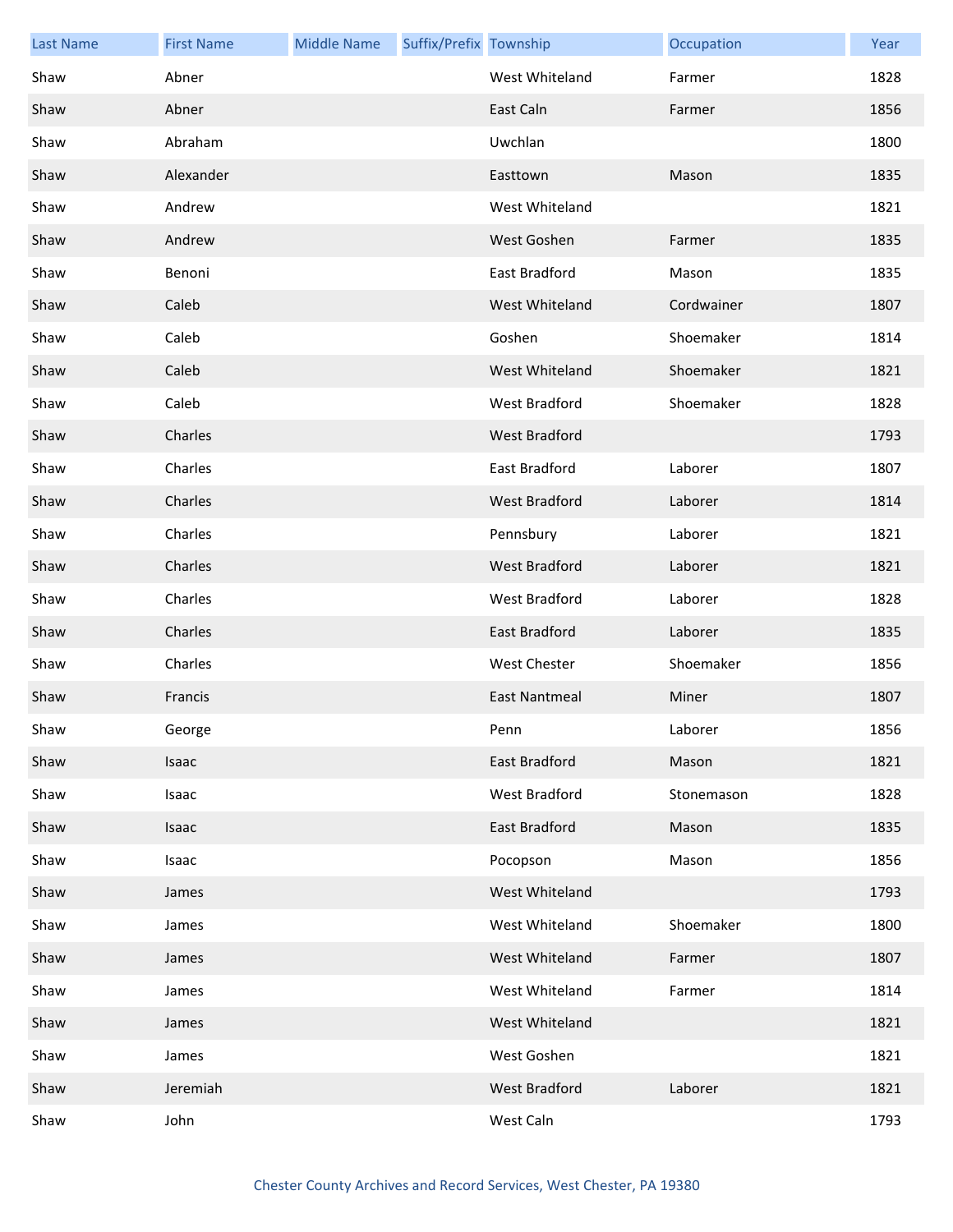| <b>Last Name</b> | <b>First Name</b> | <b>Middle Name</b> | Suffix/Prefix Township |                      | Occupation   | Year |
|------------------|-------------------|--------------------|------------------------|----------------------|--------------|------|
| Shaw             | John              |                    |                        | <b>West Bradford</b> | Mason        | 1821 |
| Shaw             | John              |                    |                        | East Bradford        | Mason        | 1828 |
| Shaw             | John              |                    |                        | East Bradford        | Farmer       | 1835 |
| Shaw             | John              |                    |                        | East Bradford        | Farmer       | 1856 |
| Shaw             | John              | M                  |                        | Pocopson             | Mason        | 1856 |
| Shaw             | Joseph            |                    |                        | New Garden           | Weaver       | 1828 |
| Shaw             | Joseph            |                    |                        | New Garden           | Manufacturer | 1835 |
| Shaw             | Robert            |                    |                        | Pennsbury            | Laborer      | 1821 |
| Shaw             | Robert            |                    |                        | East Bradford        | Laborer      | 1828 |
| Shaw             | Robert            |                    |                        | East Bradford        | Laborer      | 1835 |
| Shaw             | Samuel            |                    |                        | East Caln            | Stagedriver  | 1807 |
| Shaw             | Thomas            | G                  |                        | East Marlborough     | Laborer      | 1856 |
| Shaw             | William           |                    |                        | West Caln            | Laborer      | 1856 |
| Shaward          | Warrick           |                    |                        | East Fallowfield     | Storekeeper  | 1835 |
| Shawvacker       | Jacob             |                    |                        | East Brandywine      | Cooper       | 1856 |
| Shay             | John              |                    |                        | East Caln            | Tailor       | 1807 |
| Shay             | Mat               |                    |                        | East Marlborough     | Laborer      | 1856 |
| Shaze            | Frederick         |                    |                        | <b>West Nantmeal</b> |              | 1793 |
| Shea             | Edward            |                    |                        | <b>West Chester</b>  | Laborer      | 1856 |
| Shea             | Lewis             |                    |                        | Charlestown          | Farmer       | 1856 |
| Shea             | Park              |                    |                        | Uwchlan              | Papermaker   | 1807 |
| Sheace           | Henry             |                    |                        | Phoenixville         | Boatman      | 1856 |
| Sheadrough       | Robert            |                    |                        | Brandywine           |              | 1793 |
| Sheafer          | Abram             |                    |                        | West Caln            | Laborer      | 1814 |
| Sheafer          | Nathaniel         |                    |                        | Honeybrook           | Miller       | 1856 |
| Sheak            | Henry             |                    |                        | <b>East Nantmeal</b> | Farmer       | 1807 |
| Shealer          | Laurence          |                    |                        | Vincent              |              | 1821 |
| Shealer          | Lawrence          |                    |                        | Vincent              |              | 1814 |
| Shean            | Bartholomew       |                    |                        | Birmingham           | Laborer      | 1835 |
| Shean            | John              |                    |                        | Westtown             | Farmer       | 1856 |
| Shean            | Peter             |                    |                        | Birmingham           | Laborer      | 1856 |
| Sheaner          | Matthias          |                    |                        | Honey Brook          | Farmer       | 1821 |
| Shearer          | Andrew            |                    |                        | Pennsbury            |              | 1793 |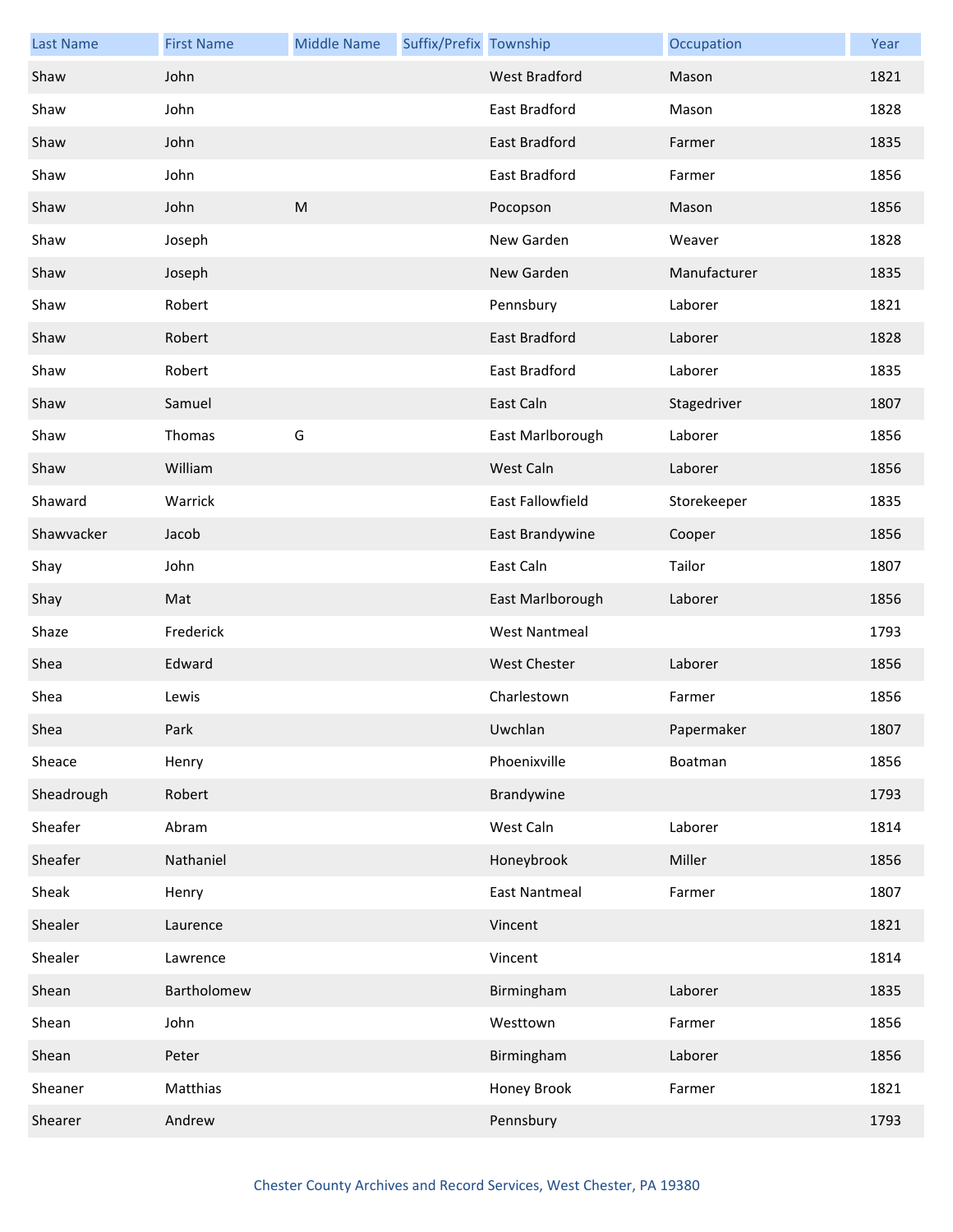| <b>Last Name</b> | <b>First Name</b> | <b>Middle Name</b> | Suffix/Prefix Township |                     | Occupation | Year |
|------------------|-------------------|--------------------|------------------------|---------------------|------------|------|
| Shearer          | Conard            |                    | Sr.                    | Vincent             | Farmer     | 1828 |
| Shearer          | Conard            |                    | Jr.                    | Vincent             | Farmer     | 1828 |
| Shearer          | Conard            |                    |                        | West Whiteland      | Farmer     | 1856 |
| Shearer          | Conrad            |                    |                        | Vincent             |            | 1821 |
| Shearer          | Conrad            |                    |                        | Vincent             |            | 1821 |
| Shearer          | David             |                    |                        | Schuylkill          | Gentleman  | 1835 |
| Shearer          | Davis             |                    |                        | Charlestown         | Farmer     | 1821 |
| Shearer          | Dorothy           |                    |                        | <b>West Vincent</b> |            | 1835 |
| Shearer          | Elizabeth         |                    |                        | West Caln           |            | 1814 |
| Shearer          | Elizabeth         |                    |                        | West Caln           |            | 1835 |
| Shearer          | James             |                    |                        | East Nottingham     |            | 1800 |
| Shearer          | James             |                    |                        | New London          | Farmer     | 1835 |
| Shearer          | John              |                    |                        | Sadsbury            | Blacksmith | 1814 |
| Shearer          | John              |                    |                        | Vincent             |            | 1821 |
| Shearer          | John              |                    |                        | New London          | Farmer     | 1821 |
| Shearer          | John              |                    |                        | Vincent             | Farmer     | 1828 |
| Shearer          | John              |                    |                        | <b>West Vincent</b> | Weaver     | 1835 |
| Shearer          | John              |                    |                        | <b>West Vincent</b> | Mason      | 1856 |
| Shearer          | Mary              |                    |                        | New London          | Farmer     | 1835 |
| Shearer          | Robert            |                    |                        | New London          | Farmer     | 1821 |
| Shearer          | Robert            | M                  |                        | New London          | Farmer     | 1835 |
| Shearer          | Samuel            |                    |                        | <b>West Vincent</b> | Farmer     | 1835 |
| Shearer          | Susanna           |                    |                        | West Pikeland       | Seamstress | 1856 |
| Shearer          | William           |                    |                        | New London          | Tanner     | 1800 |
| Shearer          | William           |                    |                        | East Caln           |            | 1814 |
| Shearer          | William           |                    |                        | East Caln           | Laborer    | 1821 |
| Shearer          | William           |                    |                        | New London          | Farmer     | 1821 |
| Shearer          | William           |                    |                        | West Bradford       | Laborer    | 1828 |
| Shearer          | William           |                    |                        | Brandywine          | Farmer     | 1835 |
| Shearer          | William           |                    |                        | New London          | Farmer     | 1856 |
| Shearer          | William           |                    |                        | West Vincent        |            | 1856 |
| Shearor          | John              |                    |                        | New London          | Farmer     | 1814 |
| Shearor          | William           |                    | Jr.                    | New London          |            | 1807 |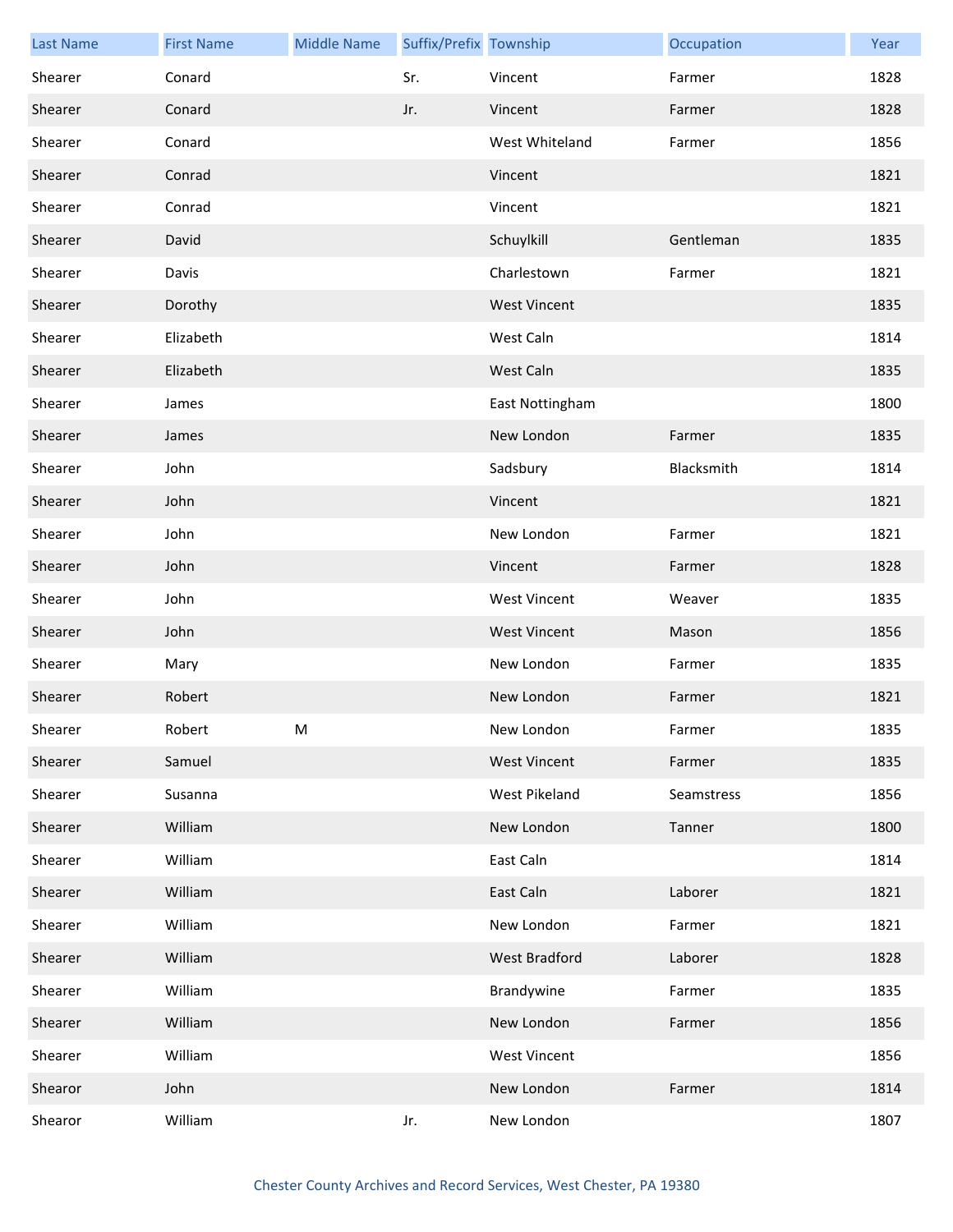| <b>Last Name</b> | <b>First Name</b> | <b>Middle Name</b> | Suffix/Prefix Township |                      | Occupation | Year |
|------------------|-------------------|--------------------|------------------------|----------------------|------------|------|
| Shearor          | William           |                    |                        | New London           | Tanner     | 1807 |
| Shearor          | William           |                    |                        | New London           | Farmer     | 1814 |
| Sheater          | Frederick         |                    |                        | Vincent              | Tailor     | 1814 |
| Sheater          | Phillip           |                    |                        | Vincent              | Mason      | 1814 |
| Shedar           | Frederick         |                    | Sr.                    | Vincent              | Farmer     | 1828 |
| Shedar           | Frederick         |                    | Jr.                    | Vincent              | Farmer     | 1828 |
| Sheden           | Jacob             |                    |                        | <b>East Vincent</b>  | Carpenter  | 1856 |
| Sheder           | Jacob             |                    |                        | Warwick              | Farmer     | 1856 |
| Sheedar          | Philip            |                    |                        | Vincent              | Mason      | 1828 |
| Sheeden          | Samuel            |                    |                        | <b>East Vincent</b>  | Laborer    | 1856 |
| Sheeder          | Frederick         |                    |                        | Vincent              | Yeoman     | 1807 |
| Sheeder          | Frederick         |                    |                        | Vincent              |            | 1821 |
| Sheeder          | Frederick         |                    | Jr.                    | Vincent              |            | 1821 |
| Sheeder          | Frederick         |                    |                        | <b>East Vincent</b>  | Farmer     | 1835 |
| Sheeder          | Fredric           |                    |                        | <b>East Vincent</b>  | Farmer     | 1856 |
| Sheeder          | Henry             |                    |                        | <b>East Vincent</b>  |            | 1835 |
| Sheeder          | Jacob             |                    |                        | East Vincent         | Carpenter  | 1835 |
| Sheeder          | Philip            |                    |                        | Vincent              |            | 1821 |
| Sheeder          | Phillip           |                    |                        | Vincent              | Stonemason | 1807 |
| Sheeder          | Phillip           |                    |                        | <b>East Vincent</b>  | Blacksmith | 1835 |
| Sheeder          | Samuel            |                    |                        | <b>West Vincent</b>  | Farmer     | 1835 |
| Sheel            | Hugh              |                    |                        | East Caln            |            | 1793 |
| Sheelar          | Abraham           |                    |                        | Schuylkill           | Nailer     | 1835 |
| Sheeler          | Abraham           |                    |                        | Pikeland             | Laborer    | 1835 |
| Sheeler          | Evan              |                    |                        | <b>West Nantmeal</b> | Farmer     | 1821 |
| Sheeler          | Frederick         |                    |                        | <b>East Nantmeal</b> | Founder    | 1821 |
| Sheeler          | Henry             |                    |                        | <b>West Nantmeal</b> | Farmer     | 1807 |
| Sheeler          | Henry             |                    |                        | <b>East Nantmeal</b> | Farmer     | 1821 |
| Sheeler          | Henry             |                    |                        | <b>West Nantmeal</b> | Carpenter  | 1856 |
| Sheeler          | Henry             |                    |                        | <b>West Nantmeal</b> | Jobber     | 1856 |
| Sheeler          | Jacob             |                    |                        | <b>West Nantmeal</b> | Founder    | 1807 |
| Sheeler          | Jacob             |                    |                        | <b>West Nantmeal</b> | Farmer     | 1814 |
| Sheeler          | Jacob             |                    |                        | <b>West Nantmeal</b> | Farmer     | 1821 |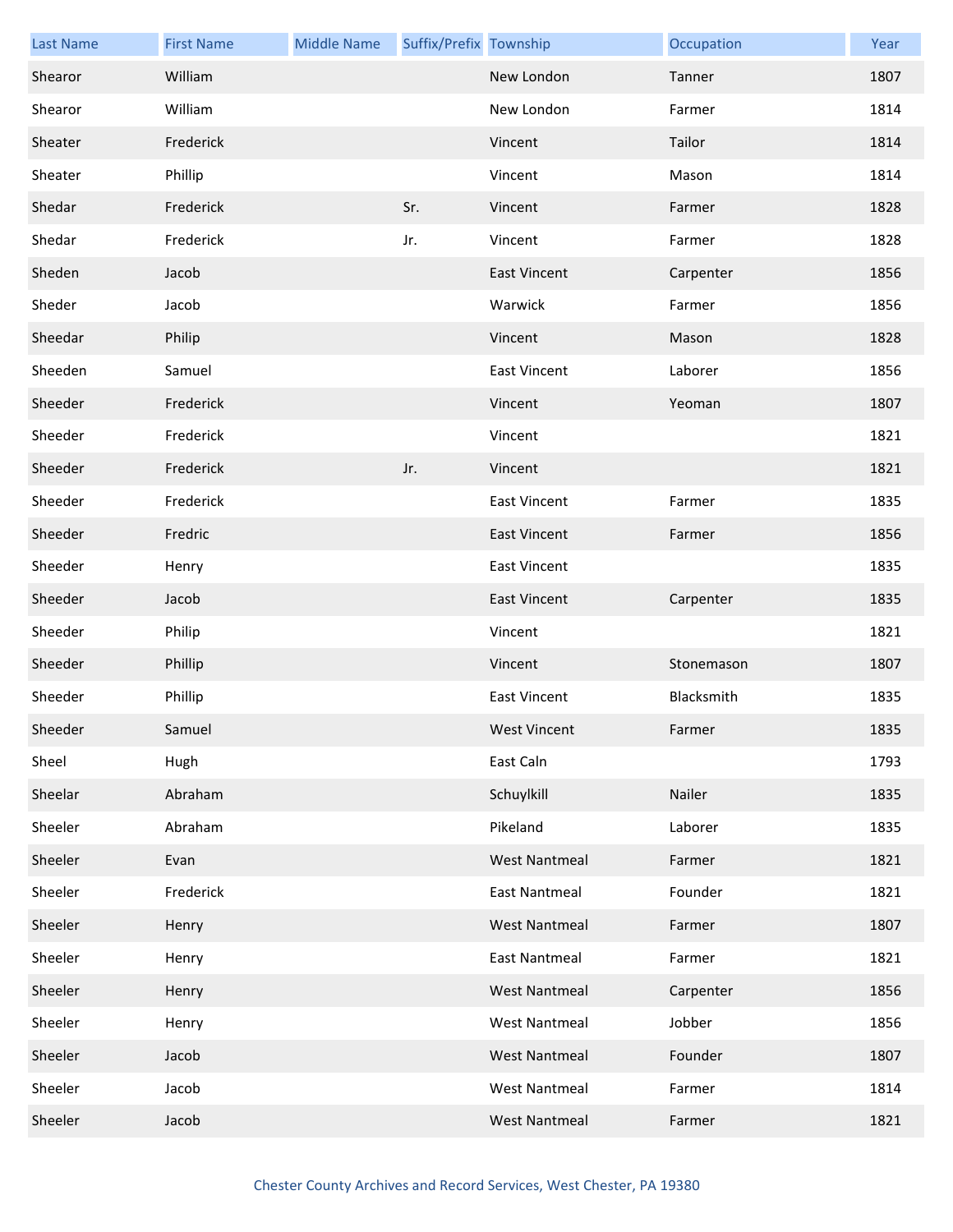| <b>Last Name</b> | <b>First Name</b> | <b>Middle Name</b> | Suffix/Prefix Township |                      | Occupation  | Year |
|------------------|-------------------|--------------------|------------------------|----------------------|-------------|------|
| Sheeler          | Jacob             |                    |                        | <b>West Nantmeal</b> | Farmer      | 1828 |
| Sheeler          | Jacob             |                    |                        | <b>West Nantmeal</b> | Farmer      | 1835 |
| Sheeler          | Jacob             |                    |                        | Warwick              | Farmer      | 1856 |
| Sheeler          | John              |                    |                        | <b>East Nantmeal</b> | Moulder     | 1821 |
| Sheeler          | John              |                    |                        | <b>East Nantmeal</b> | Moulder     | 1835 |
| Sheeler          | John              |                    |                        | <b>West Nantmeal</b> | Farmer      | 1856 |
| Sheeler          | Joseph            |                    |                        | Warwick              | Saddler     | 1856 |
| Sheeler          | Lawrence          |                    |                        | Pikeland             | Farmer      | 1835 |
| Sheeler          | Levi              |                    |                        | <b>West Nantmeal</b> | Jobber      | 1856 |
| Sheeler          | Mary              |                    |                        | Warwick              |             | 1856 |
| Sheeler          | Samuel            |                    |                        | <b>West Nantmeal</b> | Tailor      | 1821 |
| Sheeler          | Samuel            |                    |                        | <b>West Nantmeal</b> | Storekeeper | 1828 |
| Sheeler          | William           |                    |                        | <b>West Nantmeal</b> | Farmer      | 1828 |
| Sheeler          | William           |                    |                        | <b>West Nantmeal</b> | Farmer      | 1835 |
| Sheeley          | Gottlib           |                    |                        | <b>West Nantmeal</b> | Laborer     | 1835 |
| Sheen            | Benjamin          |                    |                        | Brandywine           | Laborer     | 1835 |
| Sheen            | Tenney            |                    |                        | Sadsbury             | Machinist   | 1856 |
| Sheener          | Matthias          |                    |                        | Honey Brook          |             | 1814 |
| Sheer            | James             |                    |                        | East Whiteland       |             | 1800 |
| Sheerer          | David             |                    |                        | Charlestown          | Farmer      | 1807 |
| Sheerer          | David             |                    |                        | Charlestown          | Farmer      | 1828 |
| Sheerer          | John              |                    |                        | East Caln            | Stagedriver | 1807 |
| Sheerer          | Robert            |                    |                        | Brandywine           |             | 1793 |
| Sheerer          | Samuel            |                    |                        | West Caln            |             | 1793 |
| Sheerer          | William           |                    |                        | West Caln            |             | 1793 |
| Sheeter          | Henry             |                    |                        | Charlestown          | Slitter     | 1814 |
| Sheets           | Frederick         |                    |                        | Charlestown          | Distiller   | 1814 |
| Sheets           | Frederick         |                    |                        | Charlestown          | Distiller   | 1821 |
| Sheets           | John              |                    |                        | <b>West Coventry</b> | Laborer     | 1856 |
| Sheets           | John              |                    |                        | Warwick              | Laborer     | 1856 |
| Sheets           | Thomas            |                    |                        | Phoenixville         | Laborer     | 1856 |
| Sheeve           | Joshua            |                    |                        | Westtown             | Farmer      | 1856 |
| Sheever          | William           |                    |                        | East Caln            | Laborer     | 1807 |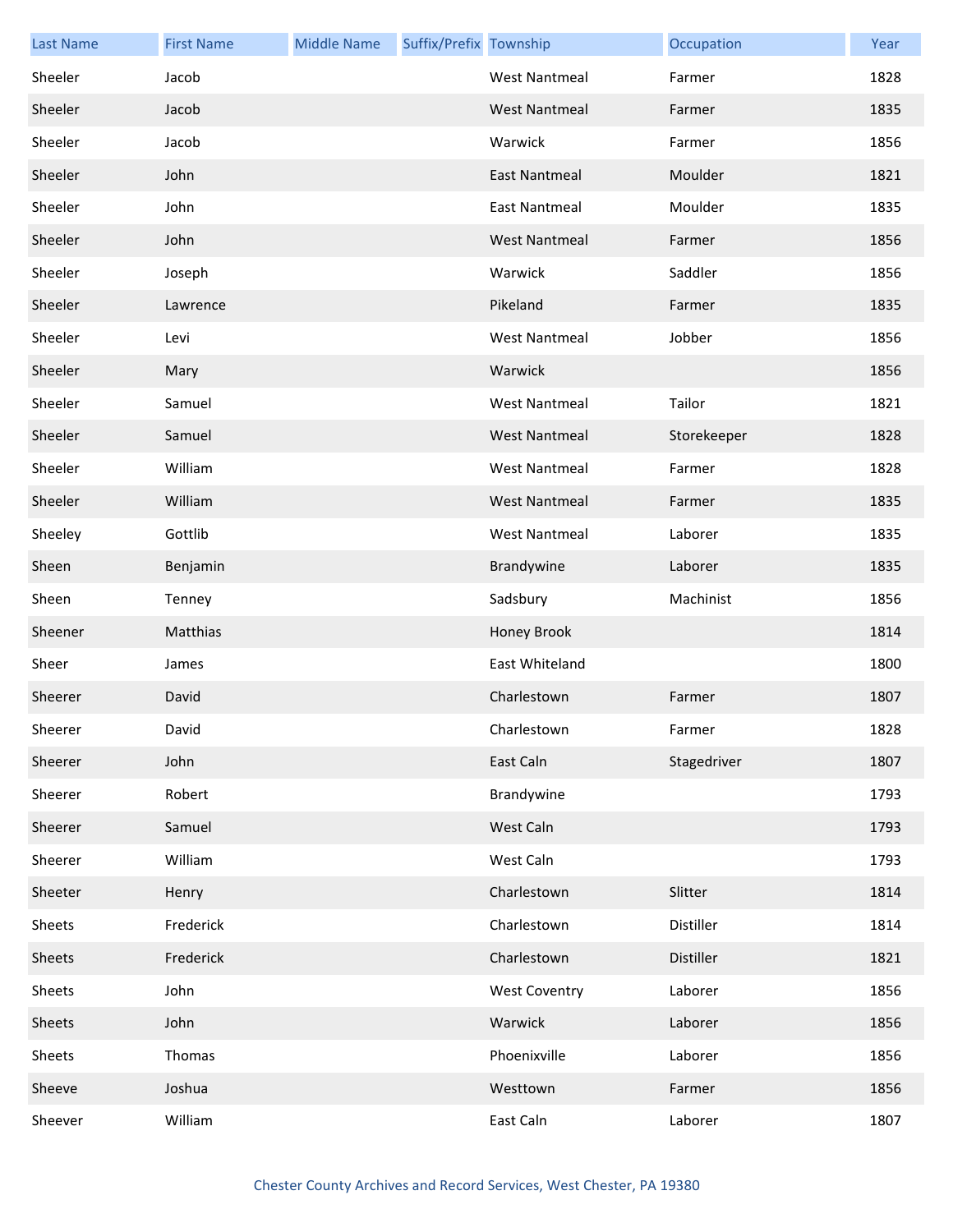| <b>Last Name</b> | <b>First Name</b> | <b>Middle Name</b> | Suffix/Prefix Township |                      | Occupation  | Year |
|------------------|-------------------|--------------------|------------------------|----------------------|-------------|------|
| Shefer           | Abraham           |                    |                        | West Caln            | Laborer     | 1821 |
| Shefer           | Frederick         |                    |                        | Pikeland             | Farmer      | 1807 |
| Sheffenberger    | Daniel            |                    |                        | <b>West Nantmeal</b> | Laborer     | 1814 |
| Sheffenberger    | Nicholas          |                    |                        | <b>West Nantmeal</b> | Farmer      | 1814 |
| Sheffer          | Anthony           |                    |                        | Vincent              |             | 1800 |
| Sheffey          | George            |                    |                        | Coventry             | Laborer     | 1835 |
| Sheffey          | George            |                    | Jr.                    | Coventry             | Laborer     | 1835 |
| Sheffey          | John              |                    |                        | Coventry             | Laborer     | 1835 |
| Sheffy           | Augustus          |                    |                        | <b>East Coventry</b> | Blacksmith  | 1856 |
| Sheffy           | George            |                    | Jr.                    | Coventry             | Laborer     | 1828 |
| Sheffy           | George            |                    |                        | Coventry             | Laborer     | 1828 |
| Sheffy           | George            |                    |                        | <b>East Coventry</b> | Laborer     | 1856 |
| Sheffy           | Washington        |                    |                        | <b>East Coventry</b> | Boatbuilder | 1856 |
| Sheilds          | David             |                    |                        | West Caln            | Farmer      | 1835 |
| Sheilds          | David             |                    |                        | West Caln            | Farmer      | 1856 |
| Sheilds          | Robert            |                    |                        | West Caln            | Farmer      | 1856 |
| Sheilleigh       | Valentine         |                    |                        | <b>East Coventry</b> | Farmer      | 1856 |
| Sheken           | Timothy           |                    |                        | West Marlborough     | Laborer     | 1856 |
| Sheladay         | Samuel            |                    |                        | East Marlborough     | Weaver      | 1828 |
| Shelanger        | Valentine         |                    |                        | Lower Oxford         | Laborer     | 1821 |
| Shelbey          | Charles           |                    |                        | Vincent              | Laborer     | 1807 |
| Shelby           | Charles           |                    |                        | Vincent              |             | 1814 |
| Sheldon          | Ruth              |                    |                        | West Chester         | Lady        | 1856 |
| Sheldon          | Thomas            |                    |                        | East Nottingham      | Millwright  | 1828 |
| Sheldrake        | David             |                    |                        | Uwchlan              | Innkeeper   | 1800 |
| Sheldrake        | John              |                    |                        | Charlestown          | Farmer      | 1856 |
| Sheldrake        | William           |                    |                        | Charlestown          | Farmer      | 1856 |
| Sheldrick        | David             |                    |                        | Charlestown          |             | 1793 |
| Sheleigh         | Jesse             |                    |                        | Charlestown          | Blacksmith  | 1828 |
| Sheler           | Abraham           |                    |                        | Pikeland             | Laborer     | 1828 |
| Sheler           | Frederick         |                    |                        | <b>East Nantmeal</b> | Founder     | 1828 |
| Sheler           | Lawrence          |                    |                        | Pikeland             | Laborer     | 1828 |
| Shelich          | Mary              |                    |                        | Pikeland             | Farmer      | 1835 |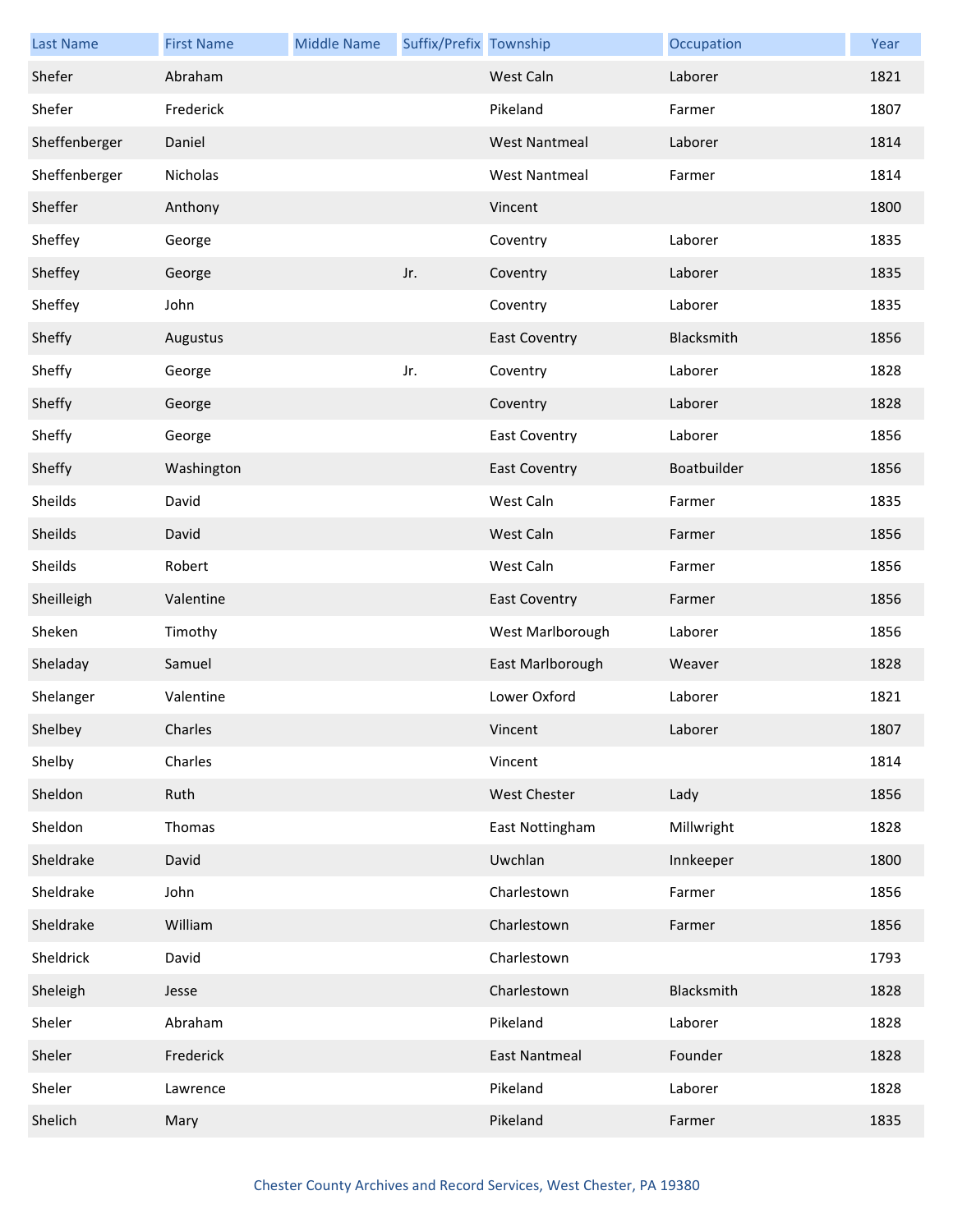| <b>Last Name</b> | <b>First Name</b> | <b>Middle Name</b> | Suffix/Prefix Township |                      | Occupation | Year |
|------------------|-------------------|--------------------|------------------------|----------------------|------------|------|
| Shelig           | Jesse             |                    |                        | Charlestown          | Smith      | 1821 |
| Shelinc          | John              |                    |                        | Pikeland             | Laborer    | 1835 |
| Shelinger        | Valentine         |                    |                        | Lower Oxford         | Laborer    | 1828 |
| Shellady         | Andrew            |                    |                        | Penn                 | Shoemaker  | 1856 |
| Shellady         | James             |                    |                        | West Marlborough     | Weaver     | 1814 |
| Shellady         | Samuel            |                    |                        | West Marlborough     | Laborer    | 1814 |
| Sheller          | Jacob             |                    |                        | <b>East Nantmeal</b> |            | 1793 |
| Sheller          | Jacob             |                    |                        | <b>East Nantmeal</b> | Founder    | 1800 |
| Sheller          | Martin            |                    |                        | <b>East Nantmeal</b> | Potter     | 1807 |
| Shelley          | John              |                    |                        | Vincent              |            | 1800 |
| Shelley          | Patrick           |                    |                        | West Bradford        | Laborer    | 1856 |
| Shellick         | Valentine         |                    |                        | Coventry             | Farmer     | 1828 |
| Shellig          | Mathias           |                    |                        | Vincent              |            | 1800 |
| Shellinger       | John              |                    |                        | Lower Oxford         | Farmer     | 1856 |
| Shellinger       | Joseph            |                    |                        | Lower Oxford         | Farmer     | 1856 |
| Shellinger       | Valentine         |                    |                        | Lower Oxford         | Laborer    | 1856 |
| Shellingher      | Valentine         |                    |                        | Lower Oxford         | Laborer    | 1835 |
| Shelly           | John              |                    |                        | West Nottingham      | Farmer     | 1856 |
| Shelmire         | David             |                    |                        | East Caln            | Miller     | 1856 |
| Sheloday         | James             |                    |                        | New Garden           | Farmer     | 1835 |
| Shenaman         | Auamy             |                    |                        | Vincent              |            | 1821 |
| Shenar           | Mathias           |                    |                        | Honey Brook          |            | 1800 |
| Sheneman         | Benjamin          |                    |                        | Vincent              |            | 1800 |
| Sheneman         | Benjamin          |                    |                        | Vincent              |            | 1821 |
| Sheneman         | Benjamin          |                    |                        | Tredyffrin           | Laborer    | 1856 |
| Sheneman         | David             |                    |                        | West Pikeland        | Farmer     | 1856 |
| Sheneman         | Davis             |                    |                        | West Pikeland        | Carpenter  | 1856 |
| Sheneman         | John              |                    | $\mathsf f$            | West Pikeland        | Farmer     | 1856 |
| Sheneman         | Jones             |                    |                        | West Pikeland        | Farmer     | 1856 |
| Sheneman         | Joseph            |                    |                        | Uwchlan              | Farmer     | 1835 |
| Sheneman         | Joseph            |                    |                        | West Pikeland        | Farmer     | 1856 |
| Sheneman         | Rees              |                    |                        | Pikeland             | Miller     | 1821 |
| Sheneman         | Rees              |                    |                        | Pikeland             | Miller     | 1835 |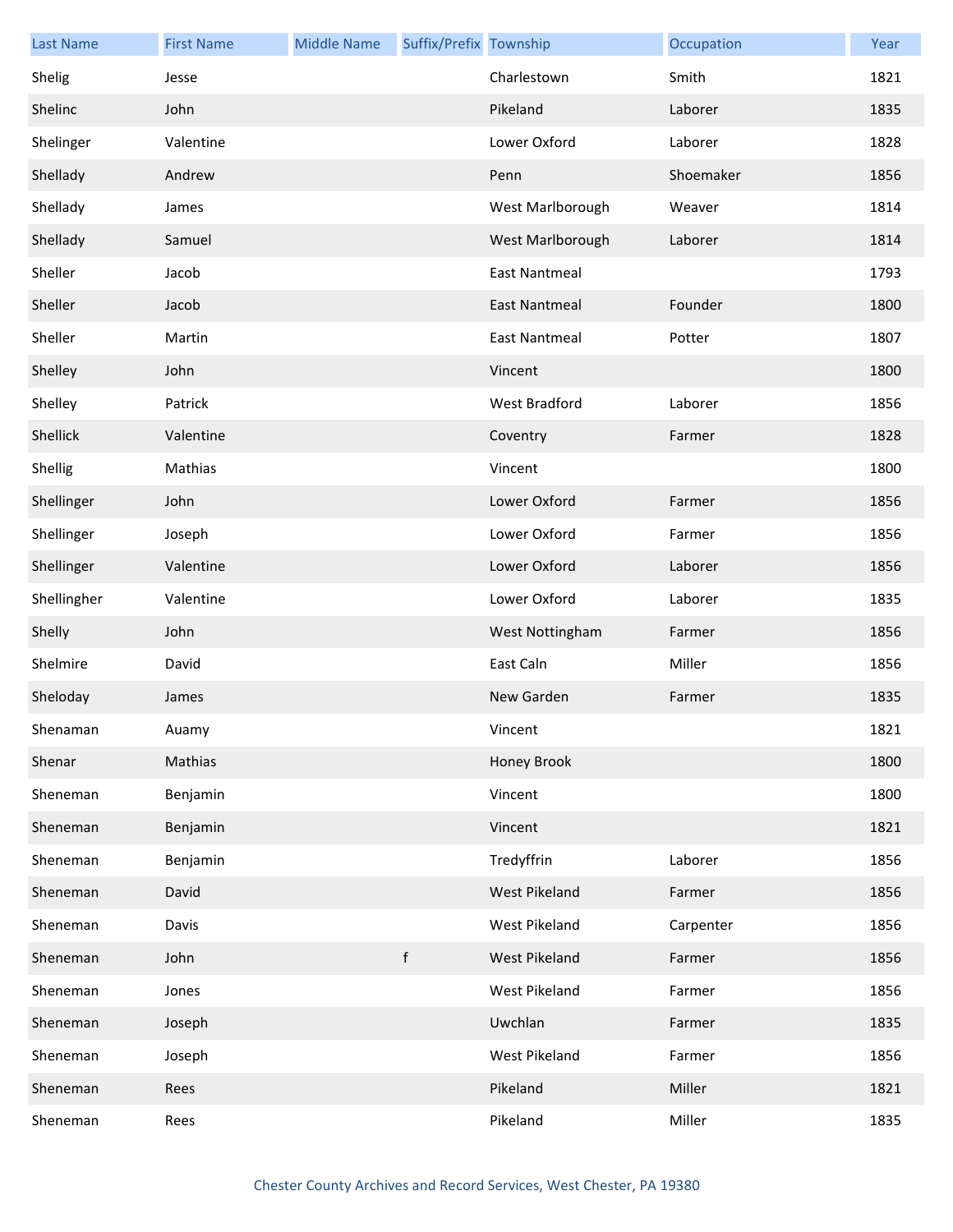| <b>Last Name</b> | <b>First Name</b> | <b>Middle Name</b> | Suffix/Prefix Township |                      | Occupation    | Year |
|------------------|-------------------|--------------------|------------------------|----------------------|---------------|------|
| Sheneman         | William           |                    |                        | Uwchlan              | Farmer        | 1856 |
| Shenemin         | Benjamin          |                    |                        | Pikeland             | Laborer       | 1835 |
| Shener           | Adam              |                    |                        | Uwchlan              |               | 1800 |
| Shener           | Jacob             |                    |                        | Uwchlan              |               | 1800 |
| Shener           | Matthias          |                    |                        | Honey Brook          |               | 1793 |
| Shenerman        | Jacob             |                    |                        | <b>West Nantmeal</b> | Millwright    | 1835 |
| Shenholts        | Martin            |                    |                        | Charlestown          |               | 1793 |
| Shenholts        | Peter             |                    |                        | East Caln            | Mason         | 1807 |
| Shenholtz        | John              |                    |                        | Vincent              | Yeoman        | 1807 |
| Shenholz         | John              |                    |                        | Vincent              |               | 1800 |
| Shenkle          | George            |                    |                        | <b>East Nantmeal</b> | Farmer        | 1800 |
| Shenkle          | Jacob             |                    |                        | Coventry             |               | 1793 |
| Shenkle          | Martin            |                    |                        | Coventry             |               | 1793 |
| Shenkle          | Phillip           |                    |                        | East Nantmeal        |               | 1793 |
| Shenkle          | Samuel            |                    |                        | <b>East Vincent</b>  | Tanner        | 1835 |
| Shenneman        | Benjamin          |                    |                        | Vincent              | Yeoman        | 1807 |
| Shenneman        | Jacob             |                    |                        | <b>West Nantmeal</b> | Millwright    | 1828 |
| Shenneman        | Susanna           |                    |                        | Tredyffrin           |               | 1856 |
| Shenniman        | Benjamin          |                    |                        | Easttown             | Tavern Keeper | 1835 |
| Shenniman        | John              |                    |                        | Easttown             | Farmer        | 1835 |
| Shenor           | George            |                    |                        | Coventry             | Carpenter     | 1814 |
| Shenor           | John              |                    |                        | Coventry             | Yeoman        | 1814 |
| Shenor           | William           |                    |                        | Coventry             | Yeoman        | 1814 |
| Shepherd         | Charles           |                    |                        | East Nottingham      | Mason         | 1856 |
| Shepherd         | David             |                    |                        | East Nottingham      |               | 1800 |
| Shepherd         | David             |                    |                        | East Nottingham      | Laborer       | 1828 |
| Shepherd         | Irwin             |                    |                        | East Nottingham      | Farmer        | 1856 |
| Shepherd         | Isaac             |                    |                        | East Nottingham      |               | 1793 |
| Shepherd         | Isaac             |                    |                        | East Nottingham      |               | 1800 |
| Shepherd         | Isaac             |                    |                        | East Nottingham      | Weaver        | 1807 |
| Shepherd         | Isaac             |                    |                        | East Nottingham      | Laborer       | 1856 |
| Shepherd         | James             |                    |                        | East Nottingham      |               | 1793 |
| Shepherd         | James             |                    |                        | London Grove         | Weaver        | 1814 |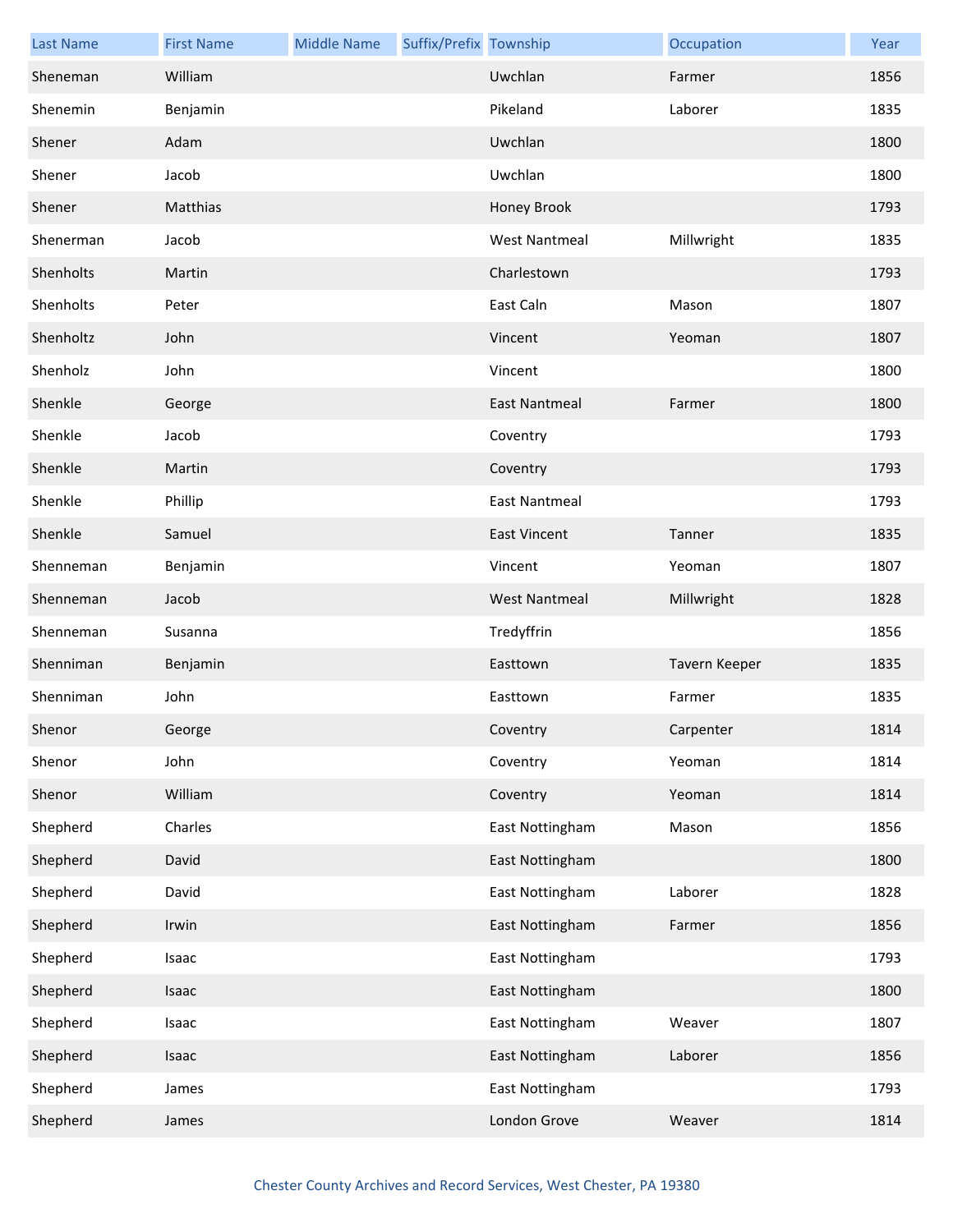| <b>Last Name</b> | <b>First Name</b> | <b>Middle Name</b> | Suffix/Prefix Township |                      | Occupation              | Year |
|------------------|-------------------|--------------------|------------------------|----------------------|-------------------------|------|
| Shepherd         | John              |                    | Jr.                    | West Fallowfield     | Farmer                  | 1835 |
| Shepherd         | John              |                    |                        | West Fallowfield     | Tanner                  | 1835 |
| Shepherd         | John              |                    |                        | West Fallowfield     | Farmer                  | 1835 |
| Shepherd         | John              |                    | Jr.                    | West Fallowfield     | Farmer                  | 1835 |
| Shepherd         | John              |                    |                        | East Bradford        | Laborer                 | 1856 |
| Shepherd         | John              |                    |                        | Londonderry          | Post and rail carpenter | 1856 |
| Shepherd         | Joseph            |                    |                        | East Caln            | Laborer                 | 1835 |
| Shepherd         | Mary              |                    |                        | East Nottingham      |                         | 1800 |
| Shepherd         | Nicholas          |                    |                        | <b>West Chester</b>  | Shoemaker               | 1835 |
| Shepherd         | Richard           |                    |                        | <b>East Bradford</b> | Laborer                 | 1856 |
| Shepherd         | Robert            |                    |                        | East Nottingham      |                         | 1793 |
| Shepherd         | Samuel            |                    |                        | East Bradford        | Farmer                  | 1814 |
| Shepherd         | Samuel            |                    |                        | East Nottingham      | Farmer                  | 1856 |
| Shepherd         | Thomas            |                    |                        | Londonderry          | Post and rail carpenter | 1856 |
| Shepherd         | William           |                    |                        | East Nottingham      |                         | 1793 |
| Shepherd         | William           |                    |                        | East Nottingham      | Laborer                 | 1856 |
| Sheppard         | Ann               |                    |                        | <b>West Chester</b>  | Lady                    | 1856 |
| Sheppard         | Irwin             |                    |                        | East Nottingham      | Farmer                  | 1835 |
| Sheppard         | John              |                    |                        | West Goshen          | Farmer                  | 1856 |
| Sheppard         | Samuel            |                    |                        | East Nottingham      | Farmer                  | 1835 |
| Sheppard         | William           |                    |                        | West Nottingham      |                         | 1800 |
| Shepperd         | Irwin             |                    |                        | East Nottingham      | Laborer                 | 1828 |
| Shepperd         | Isaac             |                    |                        | East Nottingham      | Weaver                  | 1814 |
| Shepperd         | John              |                    |                        | East Marlborough     | Laborer                 | 1814 |
| Shepperd         | John              |                    |                        | West Fallowfield     | Farmer                  | 1821 |
| Shepperd         | John              |                    |                        | West Fallowfield     | Laborer                 | 1828 |
| Shepperd         | Samuel            |                    |                        | East Nottingham      | Laborer                 | 1814 |
| Shepperd         | Samuel            |                    |                        | East Nottingham      | Laborer                 | 1828 |
| Sherad           | Robert            |                    |                        | Birmingham           | Laborer                 | 1856 |
| Sheradon         | James             |                    |                        | West Fallowfield     |                         | 1793 |
| Sherer           | Conrad            |                    |                        | Vincent              |                         | 1814 |
| Sherer           | Martha            |                    |                        | East Nottingham      | Farmer                  | 1856 |
| Sherer           | Mary              |                    | Widow                  | New London           | Farmer                  | 1828 |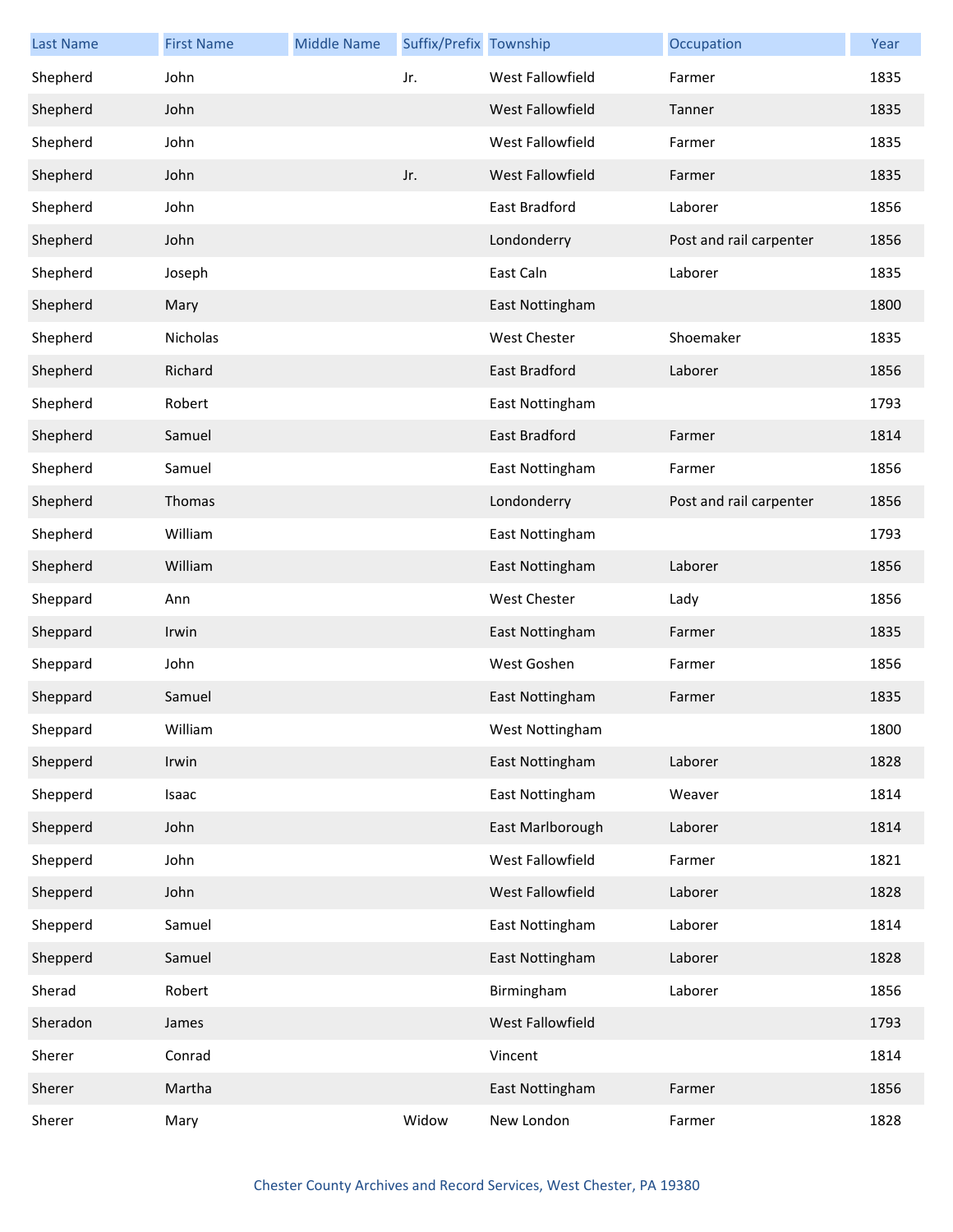| <b>Last Name</b> | <b>First Name</b> | <b>Middle Name</b> | Suffix/Prefix Township |                      | Occupation          | Year |
|------------------|-------------------|--------------------|------------------------|----------------------|---------------------|------|
| Sherer           | R                 | M                  |                        | New London           | Papermaker          | 1856 |
| Sherer           | Robert            |                    |                        | New London           | Farmer & Papermaker | 1828 |
| Sherer           | Samuel            |                    |                        | Pikeland             | Inn & Storekeeper   | 1828 |
| Sheridon         | James             |                    |                        | Valley               | Iron roller         | 1856 |
| Sherky           | James             |                    |                        | Brandywine           | Weaver              | 1828 |
| Sherlack         | Robert            |                    |                        | West Whiteland       | Laborer             | 1807 |
| Sherley          | Charles           |                    |                        | Sadsbury             |                     | 1856 |
| Sherman          | Charles           | $\sf A$            |                        | East Marlborough     | Farmer              | 1856 |
| Shero            | George            |                    |                        | Easttown             | Shoemaker           | 1835 |
| Sheror           | George            |                    |                        | Easttown             | Shoemaker           | 1856 |
| Sheror           | William           |                    |                        | New London           |                     | 1793 |
| Sherr            | Michael           |                    |                        | Vincent              | Laborer             | 1828 |
| Sherry           | George            |                    |                        | <b>West Bradford</b> | Laborer             | 1828 |
| Shetler          | Henry             |                    |                        | West Caln            |                     | 1793 |
| Shevlin          | Hugh              |                    |                        | East Caln            | Laborer             | 1800 |
| Shewake          | George            |                    |                        | Pikeland             | Oil Miller          | 1807 |
| Shewalter        | David             |                    |                        | Tredyffrin           | Farmer              | 1835 |
| Sheward          | Thomas            |                    |                        | West Bradford        |                     | 1793 |
| Sheward          | Warwick           |                    |                        | West Bradford        | Laborer             | 1814 |
| Sheward          | Warwick           |                    |                        | East Fallowfield     |                     | 1821 |
| Sheward          | Warwick           |                    |                        | East Fallowfield     | Laborer             | 1828 |
| Sheward          | William           |                    |                        | East Marlborough     | Gentleman           | 1856 |
| Shick            | Amos              |                    |                        | <b>East Vincent</b>  | Farmer              | 1856 |
| Shick            | Eli               |                    |                        | <b>West Vincent</b>  | Laborer             | 1856 |
| Shick            | Henry             |                    |                        | <b>East Nantmeal</b> | Farmer              | 1814 |
| Shick            | Henry             |                    |                        | <b>East Nantmeal</b> | Farmer              | 1821 |
| Shick            | Henry             |                    |                        | <b>East Nantmeal</b> | Weaver              | 1828 |
| Shick            | Henry             |                    |                        | Coventry             | Farmer              | 1835 |
| Shick            | Henry             |                    |                        | South Coventry       | Laborer             | 1856 |
| Shick            | John              |                    |                        | Coventry             | Laborer             | 1835 |
| Shick            | William           |                    |                        | South Coventry       | Farmer              | 1856 |
| Shields          | Charles           |                    |                        | Kennett              | Laborer             | 1807 |
| Shields          | David             |                    |                        | East Fallowfield     | Farmer              | 1828 |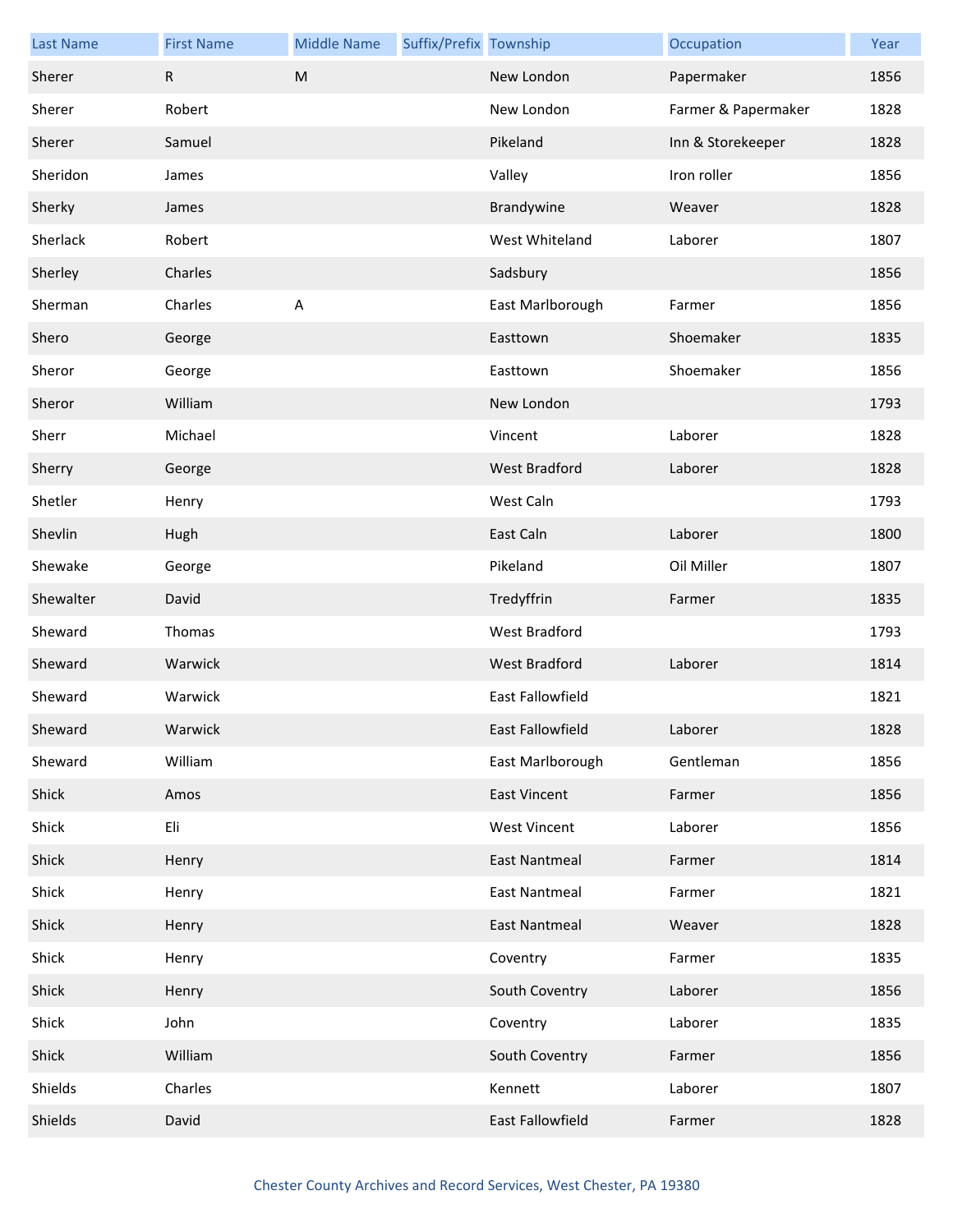| <b>Last Name</b> | <b>First Name</b> | <b>Middle Name</b> | Suffix/Prefix Township |                         | Occupation  | Year |
|------------------|-------------------|--------------------|------------------------|-------------------------|-------------|------|
| Shields          | David             |                    |                        | West Caln               | Innkeeper   | 1828 |
| Shields          | Edward            |                    |                        | Birmingham              |             | 1793 |
| Shields          | Edward            |                    |                        | East Bradford           | Plasterer   | 1821 |
| Shields          | Edward            |                    |                        | East Bradford           | Plasterer   | 1828 |
| Shields          | Edward            |                    |                        | <b>West Chester</b>     | Plasterer   | 1835 |
| Shields          | Edward            |                    |                        | <b>West Chester</b>     | Gentleman   | 1856 |
| Shields          | Francis           |                    |                        | Kennett                 |             | 1793 |
| Shields          | James             |                    |                        | Newlin                  |             | 1793 |
| Shields          | James             |                    |                        | Westtown                | Laborer     | 1807 |
| Shields          | James             |                    |                        | Newlin                  | Farmer      | 1807 |
| Shields          | James             |                    |                        | Thornbury               | Laborer     | 1814 |
| Shields          | James             |                    |                        | East Fallowfield        | Farmer      | 1821 |
| Shields          | James             |                    |                        | East Fallowfield        | Laborer     | 1828 |
| Shields          | James             |                    |                        | Tredyffrin              | Laborer     | 1835 |
| Shields          | James             |                    |                        | <b>East Fallowfield</b> | Farmer      | 1856 |
| Shields          | John              |                    |                        | East Caln               | Stonecutter | 1807 |
| Shields          | John              |                    |                        | East Caln               | Limeburner  | 1856 |
| Shields          | Lewis             |                    |                        | New Garden              | Laborer     | 1828 |
| Shields          | Lewis             |                    |                        | New Garden              | Laborer     | 1835 |
| Shields          | Lewis             |                    |                        | East Marlborough        | Laborer     | 1856 |
| Shields          | Lewis             | W                  |                        | West Chester            | Plasterer   | 1856 |
| Shields          | Thomas            |                    |                        | Newlin                  |             | 1793 |
| Shields          | Thomas            |                    |                        | East Fallowfield        | Husbandman  | 1807 |
| Shields          | Thomas            |                    |                        | East Fallowfield        | Farmer      | 1814 |
| Shields          | Thomas            |                    |                        | East Fallowfield        | Farmer      | 1821 |
| Shields          | Thomas            |                    |                        | East Fallowfield        | Farmer      | 1828 |
| Shields          | Thomas            |                    |                        | London Grove            | Laborer     | 1828 |
| Shields          | Thomas            |                    | Jr.                    | East Fallowfield        | Farmer      | 1835 |
| Shields          | Thomas            |                    |                        | New Garden              | Laborer     | 1835 |
| Shields          | Thomas            |                    |                        | East Marlborough        | Laborer     | 1856 |
| Shields          | Thomas            | W                  |                        | Valley                  | Merchant    | 1856 |
| Shields          | William           |                    |                        | Westtown                | Carpenter   | 1814 |
| Shields          | William           |                    |                        | Birmingham              | Carpenter   | 1821 |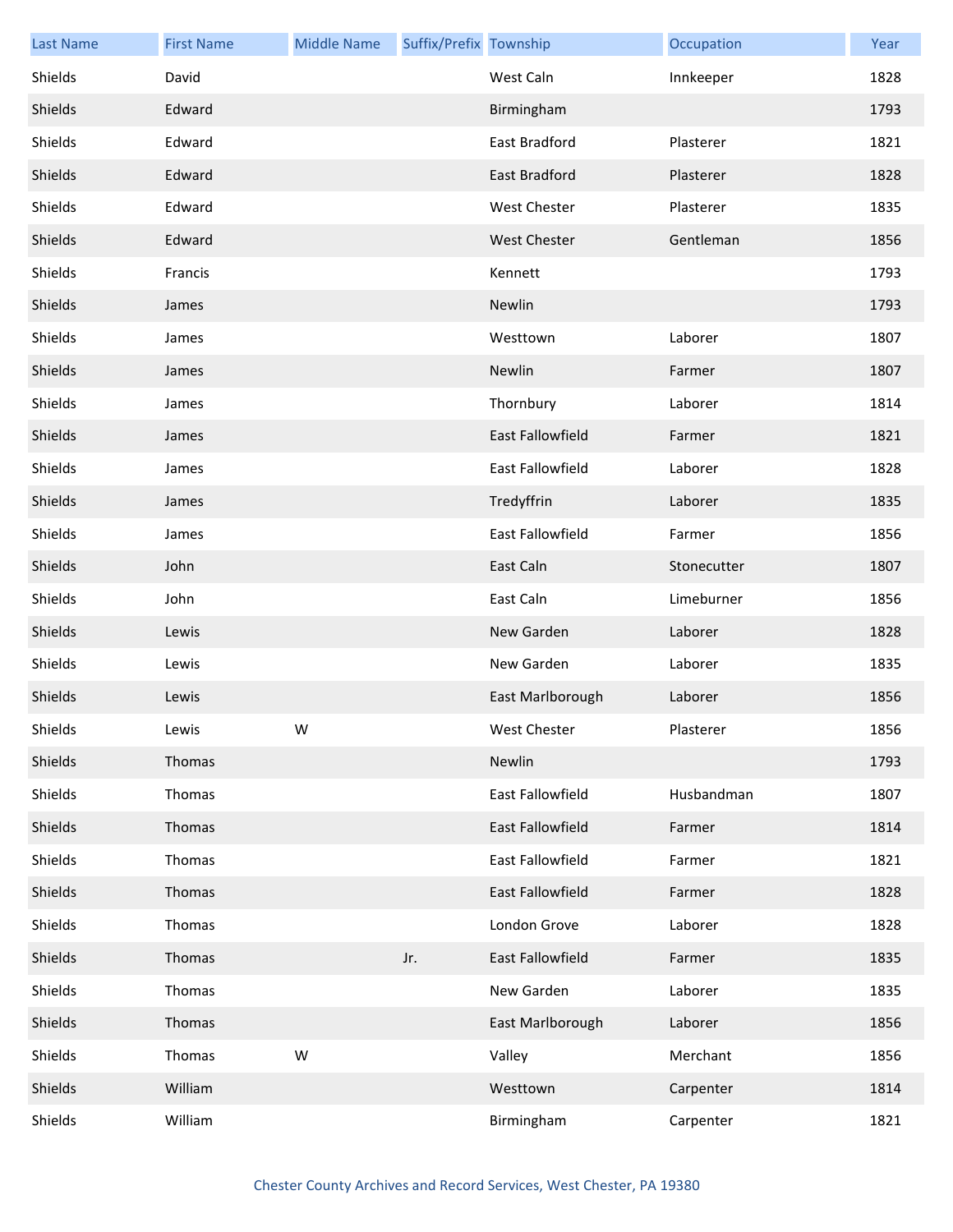| <b>Last Name</b> | <b>First Name</b> | <b>Middle Name</b> | Suffix/Prefix Township |                         | Occupation  | Year |
|------------------|-------------------|--------------------|------------------------|-------------------------|-------------|------|
| Shields          | William           |                    |                        | West Chester            | Plasterer   | 1856 |
| Shieles          | James             |                    |                        | West Whiteland          | Laborer     | 1856 |
| Shifely          | John              |                    |                        | Coventry                | Storekeeper | 1807 |
| Shilds           | James             |                    |                        | <b>East Fallowfield</b> | Farmer      | 1835 |
| Shileds          | Thomas            |                    |                        | <b>East Fallowfield</b> | Farmer      | 1835 |
| Shilick          | John              |                    |                        | Vincent                 | Carpenter   | 1828 |
| Shilick          | John              |                    |                        | <b>East Vincent</b>     | Carpenter   | 1835 |
| Shillack         | Mathias           |                    |                        | West Bradford           | Laborer     | 1856 |
| Shilleigh        | Amariah           |                    |                        | <b>East Coventry</b>    | Farmer      | 1856 |
| Shiller          | Frederick         |                    |                        | <b>East Nantmeal</b>    | Laborer     | 1814 |
| Shiller          | Henry             |                    |                        | <b>East Nantmeal</b>    | Laborer     | 1814 |
| Shiller          | Martin            |                    |                        | <b>East Nantmeal</b>    | Potter      | 1814 |
| Shillich         | John              |                    |                        | Coventry                | Carpenter   | 1821 |
| Shillich         | Valentine         |                    |                        | Coventry                | Tailor      | 1821 |
| Shillick         | John              |                    |                        | Pikeland                |             | 1793 |
| Shilligh         | Valentine         |                    |                        | Coventry                | Farmer      | 1835 |
| Shimar           | Edward            |                    |                        | West Whiteland          | Carpenter   | 1821 |
| Shimer           | Adam              |                    |                        | East Nantmeal           |             | 1800 |
| Shimer           | Anthony           | ${\sf P}$          |                        | Phoenixville            | Painter     | 1856 |
| Shimer           | Bartholomew       |                    |                        | Pikeland                |             | 1793 |
| Shimer           | Bartholomew       |                    |                        | Pikeland                |             | 1800 |
| Shimer           | Bartholomew       |                    |                        | Pikeland                | Carpenter   | 1807 |
| Shimer           | Bartholomew       |                    |                        | Pikeland                | Cordwainer  | 1821 |
| Shimer           | Bartholomew       |                    |                        | Charlestown             | Shoemaker   | 1828 |
| Shimer           | Bartholomew       |                    |                        | <b>West Vincent</b>     | Cordwainer  | 1835 |
| Shimer           | Conrad            |                    |                        | Pikeland                |             | 1793 |
| Shimer           | Conrad            |                    |                        | Pikeland                |             | 1800 |
| Shimer           | Conrad            |                    |                        | Pikeland                | Farmer      | 1807 |
| Shimer           | Conrad            |                    |                        | Pikeland                |             | 1821 |
| Shimer           | Conrade           |                    |                        | Pikeland                | Carpenter   | 1814 |
| Shimer           | Daniel            |                    |                        | Pikeland                |             | 1793 |
| Shimer           | Daniel            |                    |                        | Pikeland                |             | 1800 |
| Shimer           | Daniel            |                    |                        | Pikeland                | Farmer      | 1807 |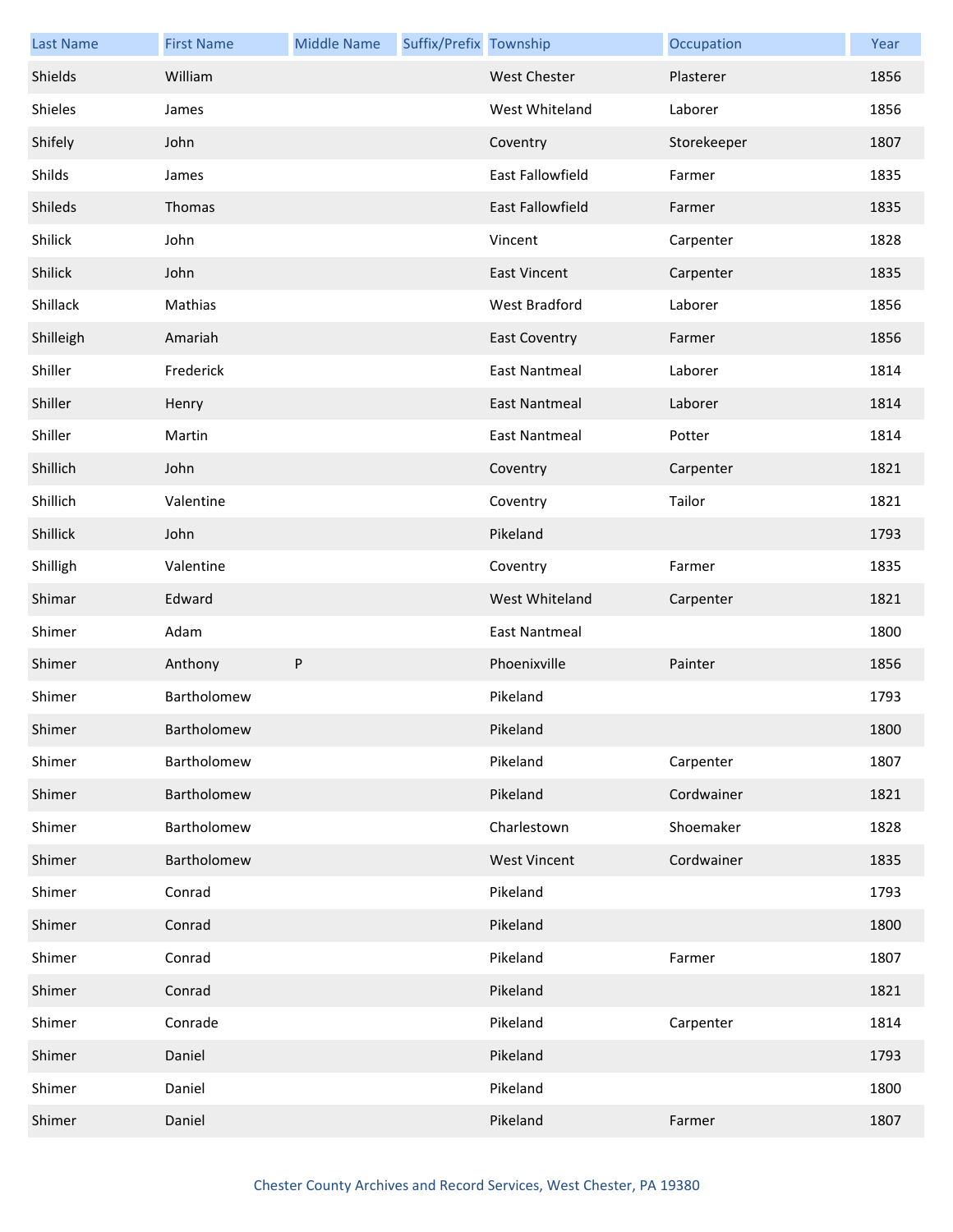| <b>Last Name</b> | <b>First Name</b> | <b>Middle Name</b> | Suffix/Prefix Township |                     | Occupation | Year |
|------------------|-------------------|--------------------|------------------------|---------------------|------------|------|
| Shimer           | Daniel            |                    |                        | Pikeland            | Farmer     | 1814 |
| Shimer           | Daniel            |                    |                        | Charlestown         |            | 1828 |
| Shimer           | Edward            |                    |                        | Vincent             |            | 1821 |
| Shimer           | Edward            |                    |                        | West Whiteland      | Carpenter  | 1828 |
| Shimer           | Edward            |                    |                        | West Whiteland      | Carpenter  | 1835 |
| Shimer           | Edward            |                    |                        | Thornbury           | Farmer     | 1856 |
| Shimer           | Frederick         |                    |                        | Charlestown         |            | 1793 |
| Shimer           | Frederick         |                    |                        | Pikeland            |            | 1800 |
| Shimer           | Frederick         |                    |                        | Charlestown         | Smith      | 1807 |
| Shimer           | Frederick         |                    |                        | Charlestown         | Blacksmith | 1814 |
| Shimer           | Frederick         |                    |                        | Charlestown         |            | 1821 |
| Shimer           | Frederick         |                    |                        | Pikeland            | Shoemaker  | 1828 |
| Shimer           | Fredrick          |                    |                        | Charlestown         | Cordwainer | 1835 |
| Shimer           | John              |                    |                        | Charlestown         | Laborer    | 1807 |
| Shimer           | John              |                    |                        | Charlestown         | Farmer     | 1814 |
| Shimer           | John              |                    |                        | Vincent             | Shoemaker  | 1814 |
| Shimer           | John              |                    |                        | Charlestown         |            | 1821 |
| Shimer           | John              |                    |                        | Vincent             |            | 1821 |
| Shimer           | John              |                    |                        | Pikeland            | Fuller     | 1828 |
| Shimer           | John              |                    |                        | Schuylkill          |            | 1828 |
| Shimer           | John              |                    |                        | Vincent             | Farmer     | 1828 |
| Shimer           | John              |                    |                        | <b>West Vincent</b> | Farmer     | 1835 |
| Shimer           | John              |                    |                        | <b>West Vincent</b> | Carpenter  | 1835 |
| Shimer           | John              |                    |                        | Schuylkill          | Gentleman  | 1835 |
| Shimer           | Mathias           |                    |                        | Honey Brook         | Farmer     | 1807 |
| Shimer           | Michael           |                    |                        | Pikeland            |            | 1793 |
| Shimer           | Michael           |                    |                        | Charlestown         | Tanner     | 1807 |
| Shimer           | Peter             |                    |                        | Pikeland            | Carpenter  | 1807 |
| Shimer           | Peter             |                    |                        | Vincent             |            | 1814 |
| Shimer           | Peter             |                    |                        | Vincent             |            | 1821 |
| Shimer           | Peter             |                    |                        | Vincent             |            | 1821 |
| Shimer           | Peter             |                    |                        | Vincent             | Carpenter  | 1828 |
| Shimer           | Peter             |                    |                        | <b>West Vincent</b> | Carpenter  | 1835 |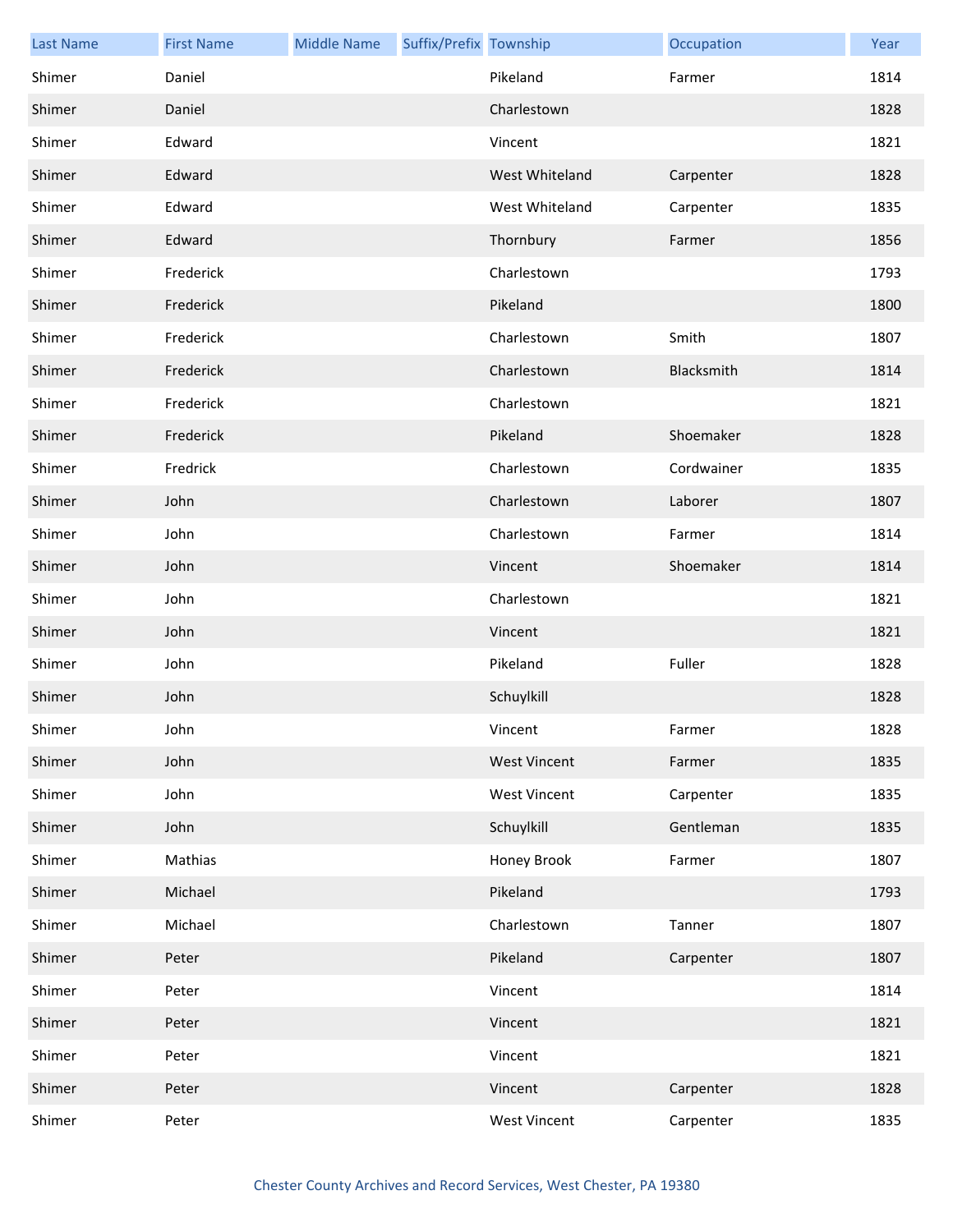| <b>Last Name</b> | <b>First Name</b> | <b>Middle Name</b> | Suffix/Prefix Township |                      | Occupation | Year |
|------------------|-------------------|--------------------|------------------------|----------------------|------------|------|
| Shimer           | Peter             |                    |                        | <b>West Vincent</b>  | Laborer    | 1856 |
| Shimer           | William           |                    |                        | Vincent              | Shoemaker  | 1821 |
| Shimer           | William           |                    |                        | Vincent              | Laborer    | 1828 |
| Shimer           | William           |                    |                        | <b>West Vincent</b>  | Shoemaker  | 1835 |
| Shimer           | William           |                    |                        | <b>West Vincent</b>  | Farmer     | 1856 |
| Shimer           | William           |                    |                        | East Pikeland        | Laborer    | 1856 |
| Shimer           | William           |                    |                        | Thornbury            | Farmer     | 1856 |
| Shine            | Christian         |                    |                        | <b>West Chester</b>  | Baker      | 1856 |
| Shingle          | David             |                    |                        | East Nantmeal        | Blacksmith | 1856 |
| Shingle          | Eliza             |                    |                        | <b>West Nantmeal</b> | Blacksmith | 1856 |
| Shingle          | Elizabeth         |                    |                        | <b>East Nantmeal</b> |            | 1821 |
| Shingle          | George            |                    |                        | <b>East Nantmeal</b> | Farmer     | 1807 |
| Shingle          | George            |                    |                        | East Nantmeal        | Farmer     | 1814 |
| Shingle          | George            |                    |                        | <b>East Nantmeal</b> | Farmer     | 1821 |
| Shingle          | George            |                    |                        | <b>West Nantmeal</b> | Farmer     | 1828 |
| Shingle          | Henry             |                    |                        | Coventry             | Mason      | 1828 |
| Shingle          | Henry             |                    |                        | <b>West Nantmeal</b> | Farmer     | 1828 |
| Shingle          | Henry             |                    |                        | <b>West Nantmeal</b> | Farmer     | 1835 |
| Shingle          | Henry             |                    |                        | <b>West Nantmeal</b> | Farmer     | 1856 |
| Shingle          | Jacob             |                    |                        | <b>East Nantmeal</b> | Laborer    | 1814 |
| Shingle          | Jacob             |                    |                        | West Nantmeal        | Farmer     | 1821 |
| Shingle          | Jacob             |                    |                        | <b>West Nantmeal</b> | Farmer     | 1828 |
| Shingle          | Jacob             |                    |                        | Coventry             | Farmer     | 1828 |
| Shingle          | Jacob             |                    |                        | Uwchlan              | Farmer     | 1835 |
| Shingle          | John              |                    |                        | Coventry             | Mason      | 1835 |
| Shingle          | John              |                    |                        | <b>West Nantmeal</b> | Blacksmith | 1856 |
| Shingle          | John              | $\mathsf D$        |                        | <b>West Nantmeal</b> | Farmer     | 1856 |
| Shingle          | Levi              |                    | Esq.                   | Warwick              | Farmer     | 1856 |
| Shingle          | Martin            |                    |                        | <b>East Nantmeal</b> | Smith      | 1807 |
| Shingle          | Martin            |                    |                        | <b>East Nantmeal</b> | Smith      | 1814 |
| Shingle          | Philip            |                    |                        | Coventry             | Cordwainer | 1828 |
| Shingle          | Philip            |                    |                        | Coventry             | Farmer     | 1835 |
| Shingle          | Phillip           |                    |                        | Warwick              | Farmer     | 1856 |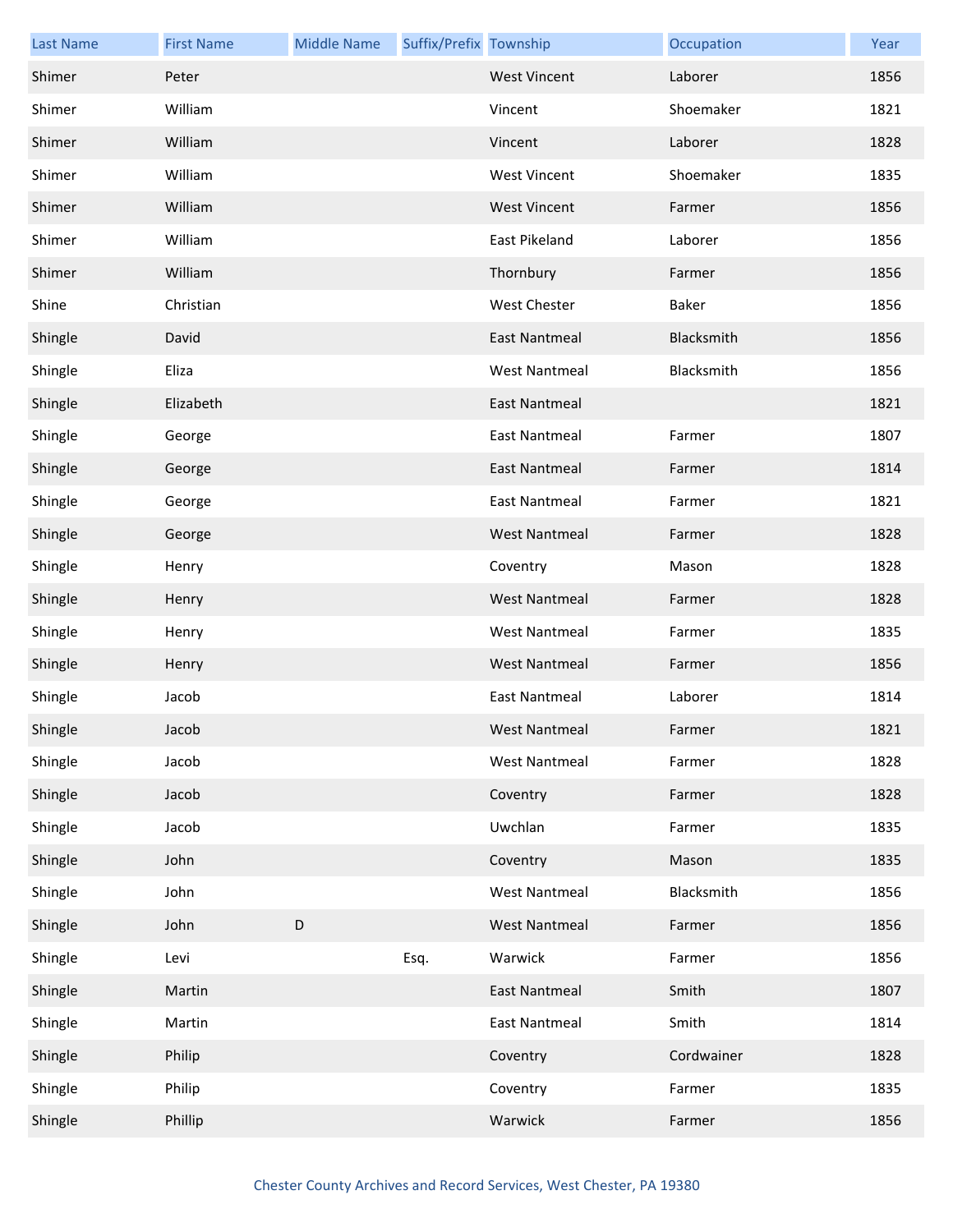| <b>Last Name</b> | <b>First Name</b> | <b>Middle Name</b>        | Suffix/Prefix Township |                      | Occupation | Year |
|------------------|-------------------|---------------------------|------------------------|----------------------|------------|------|
| Shingle          | Samuel            |                           |                        | <b>West Nantmeal</b> | Blacksmith | 1828 |
| Shingle          | Samuel            |                           |                        | Coventry             | Mason      | 1828 |
| Shingle          | Samuel            |                           |                        | <b>West Nantmeal</b> | Blacksmith | 1835 |
| Shingle          | Samuel            |                           |                        | <b>East Nantmeal</b> | Blacksmith | 1856 |
| Shingle          | Samuel            |                           |                        | <b>West Nantmeal</b> | Farmer     | 1856 |
| Shingle          | Samuel            |                           |                        | <b>West Nantmeal</b> | Blacksmith | 1856 |
| Shingle          | <b>Titus</b>      |                           |                        | <b>East Nantmeal</b> | Laborer    | 1856 |
| Shingle          | William           |                           |                        | East Nantmeal        | Blacksmith | 1821 |
| Shingle          | William           |                           |                        | <b>East Nantmeal</b> | Blacksmith | 1828 |
| Shiniman         | Jacob             |                           |                        | <b>West Nantmeal</b> | Farmer     | 1856 |
| Shinkel          | Samuel            |                           |                        | <b>East Vincent</b>  | Farmer     | 1856 |
| Shinkle          | George            |                           |                        | East Nantmeal        |            | 1793 |
| Shinkle          | Henry             |                           |                        | Coventry             | Mason      | 1814 |
| Shinkle          | Henry             |                           |                        | Coventry             | Mason      | 1821 |
| Shinkle          | Jacob             |                           |                        | Coventry             | Yeoman     | 1807 |
| Shinkle          | Jacob             |                           | Jr.                    | Coventry             | Mason      | 1814 |
| Shinkle          | Jacob             |                           |                        | Coventry             | Yeoman     | 1814 |
| Shinkle          | Jacob             |                           |                        | Coventry             | Farmer     | 1821 |
| Shinkle          | John              |                           |                        | Coventry             | Laborer    | 1814 |
| Shinkle          | John              |                           |                        | Coventry             | Laborer    | 1821 |
| Shinkle          | John              |                           |                        | Coventry             | Mason      | 1821 |
| Shinkle          | Martin            |                           |                        | <b>East Nantmeal</b> | Smith      | 1800 |
| Shinkle          | Philip            |                           |                        | Coventry             | Shoemaker  | 1807 |
| Shinkle          | Philip            |                           |                        | Coventry             | Cordwainer | 1814 |
| Shinkle          | Philip            |                           |                        | Coventry             | Cordwainer | 1821 |
| Shinkle          | Samuel            |                           |                        | Coventry             | Mason      | 1821 |
| Shinn            | Richard           |                           |                        | Phoenixville         | Laborer    | 1856 |
| Shinnaman        | Benjamin          |                           |                        | Vincent              |            | 1793 |
| Shinnaman        | James             |                           |                        | Highland             | Brickmaker | 1856 |
| Shipley          | William           |                           |                        | Kennett              |            | 1793 |
| Shipley          | William           | $\boldsymbol{\mathsf{H}}$ |                        | Lower Oxford         | Carpenter  | 1856 |
| Shippard         | Irwin             |                           |                        | East Nottingham      | Laborer    | 1821 |
| Shippen          | John              |                           |                        | Westtown             |            | 1793 |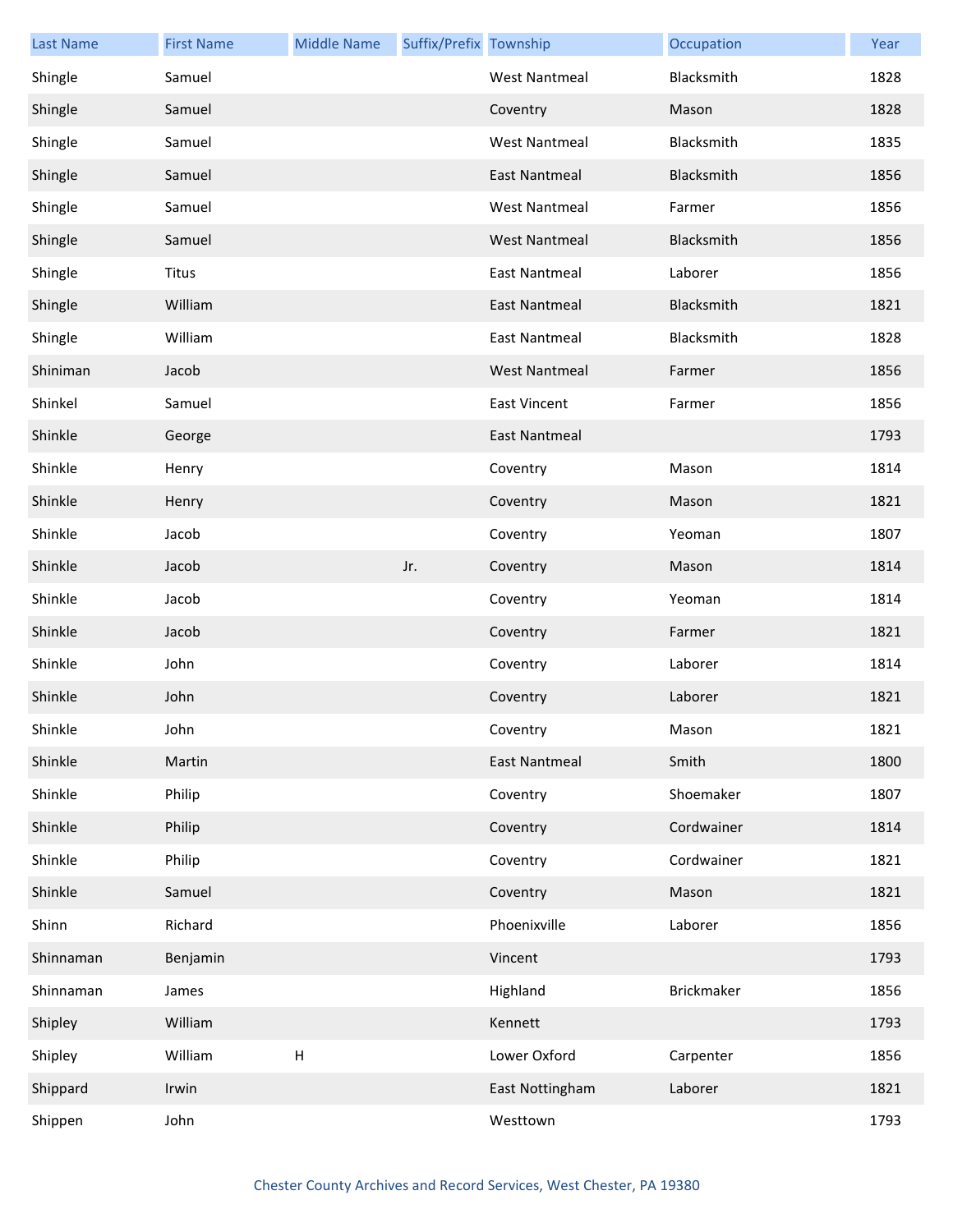| <b>Last Name</b> | <b>First Name</b> | <b>Middle Name</b> | Suffix/Prefix Township |                     | Occupation  | Year |
|------------------|-------------------|--------------------|------------------------|---------------------|-------------|------|
| Shippen          | Joseph            |                    | Esq.                   | Westtown            |             | 1793 |
| Shippen          | Robert            |                    |                        | Westtown            |             | 1793 |
| Shippen          | Robert            |                    |                        | Westtown            | Farmer      | 1807 |
| Shipple          | George            |                    |                        | East Nottingham     |             | 1856 |
| Shirden          | John              |                    |                        | Phoenixville        | Laborer     | 1856 |
| Shires           | William           |                    |                        | Pennsbury           | Laborer     | 1828 |
| Shirk            | Michael           |                    |                        | Brandywine          | Farmer      | 1821 |
| Shirky           | James             |                    |                        | Brandywine          | Farmer      | 1835 |
| Shirtliff        | Robert            |                    |                        | West Whiteland      |             | 1793 |
| Shively          | Reuben            |                    |                        | West Whiteland      | Lime burner | 1835 |
| Shivers          | Adam              |                    |                        | Uwchlan             | Laborer     | 1807 |
| Shivery          | Andrew            |                    |                        | Kennett             |             | 1793 |
| Shivery          | Andrew            |                    |                        | Kennett             | Farmer      | 1800 |
| Shivery          | Andrew            |                    |                        | Kennett             | Farmer      | 1807 |
| Shivery          | Andrew            |                    |                        | Kennett             | Farmer      | 1814 |
| Shivery          | George            |                    |                        | Kennett             | Farmer      | 1807 |
| Shivery          | George            |                    |                        | Kennett             | Jobber      | 1814 |
| Shivery          | George            |                    |                        | Kennett             | Laborer     | 1835 |
| Shlic            | Mary              |                    |                        | East Pikeland       | Farmer      | 1856 |
| Shock            | Samuel            |                    |                        | Vincent             |             | 1814 |
| Shock            | Samuel            |                    |                        | Vincent             | Farmer      | 1828 |
| Shoel            | William           |                    |                        | Schuylkill          | Clerk       | 1856 |
| Shoemaker        | Abraham           |                    |                        | West Caln           | Laborer     | 1856 |
| Shoemaker        | Benjamin          |                    |                        | West Caln           | Carpenter   | 1856 |
| Shoemaker        | Benjamin          |                    |                        | West Chester        | Teacher     | 1856 |
| Shoemaker        | Daniel            |                    |                        | <b>Upper Oxford</b> | Stonemason  | 1821 |
| Shoemaker        | Ebenezer          |                    |                        | West Caln           | Plasterer   | 1835 |
| Shoemaker        | Ebenezer          |                    |                        | East Fallowfield    | Farmer      | 1856 |
| Shoemaker        | Francis           |                    |                        | Sadsbury            | Carpenter   | 1835 |
| Shoemaker        | Jacob             |                    |                        | Vincent             | Yeoman      | 1807 |
| Shoemaker        | Jacob             |                    |                        | Vincent             |             | 1814 |
| Shoemaker        | Jacob             |                    |                        | Vincent             |             | 1821 |
| Shoemaker        | Jacob             |                    |                        | Vincent             | Farmer      | 1828 |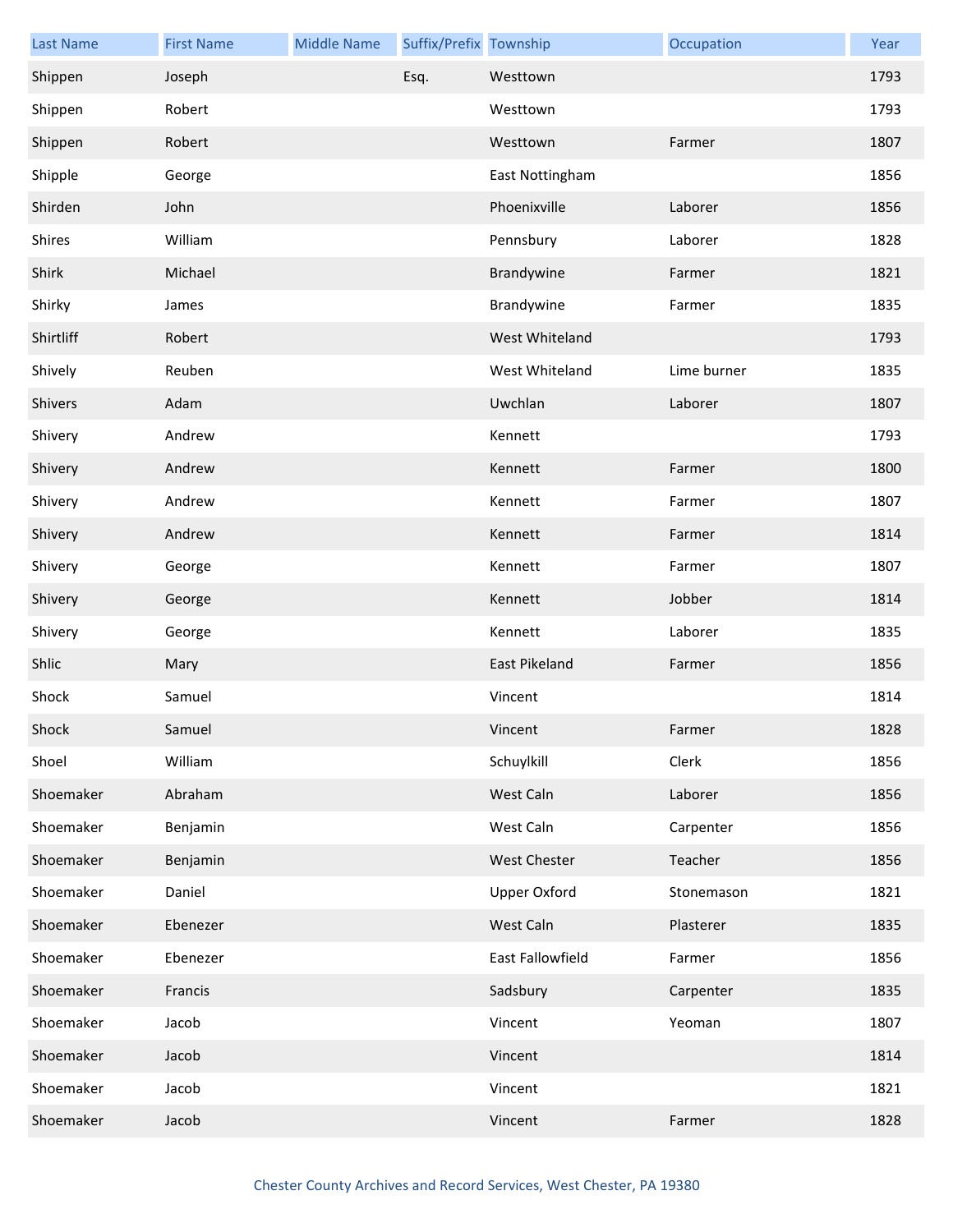| <b>Last Name</b> | <b>First Name</b> | <b>Middle Name</b> | Suffix/Prefix Township |                 | Occupation   | Year |
|------------------|-------------------|--------------------|------------------------|-----------------|--------------|------|
| Shoemaker        | Joel              |                    |                        | Sadsbury        | Carpenter    | 1807 |
| Shoemaker        | Joel              |                    |                        | Sadsbury        | Laborer      | 1814 |
| Shoemaker        | Joel              |                    |                        | Sadsbury        | Vendue Cryer | 1821 |
| Shoemaker        | Joel              |                    |                        | Sadsbury        | Carpenter    | 1828 |
| Shoemaker        | Joel              |                    |                        | Sadsbury        | Carpenter    | 1835 |
| Shoemaker        | John              |                    |                        | Sadsbury        |              | 1807 |
| Shoemaker        | John              |                    |                        | Sadsbury        | Laborer      | 1814 |
| Shoemaker        | John              |                    |                        | Sadsbury        | Laborer      | 1821 |
| Shoemaker        | John              |                    |                        | West Caln       | Laborer      | 1856 |
| Shoemaker        | Kersey            |                    |                        | West Whiteland  | Lime burner  | 1835 |
| Shoemaker        | Kersey            |                    |                        | East Caln       | Limeburner   | 1856 |
| Shoemaker        | Peter             |                    |                        | Sadsbury        |              | 1807 |
| Shoemaker        | Peter             |                    |                        | East Nottingham | Farmer       | 1807 |
| Shoemaker        | Peter             |                    |                        | Sadsbury        | Farmer       | 1814 |
| Shoemaker        | Peter             |                    | Jr.                    | Sadsbury        | Farmer       | 1814 |
| Shoemaker        | Peter             |                    | Jr.                    | Sadsbury        | Farmer       | 1821 |
| Shoemaker        | Peter             |                    |                        | Sadsbury        | Inmate       | 1821 |
| Shoemaker        | Peter             |                    |                        | West Caln       | Laborer      | 1828 |
| Shoemaker        | Peter             |                    | Jr.                    | West Caln       | Laborer      | 1828 |
| Shoemaker        | Peter             |                    |                        | Sadsbury        | Carpenter    | 1835 |
| Shoemaker        | Peter             |                    |                        | West Caln       | Laborer      | 1835 |
| Shoemaker        | Peter             |                    |                        | West Caln       | Laborer      | 1856 |
| Shoemaker        | Samuel            |                    |                        | Upper Oxford    | Yeoman       | 1821 |
| Shoemaker        | Samuel            |                    |                        | West Caln       | Carpenter    | 1856 |
| Shoemaker        | Thomas            |                    |                        | West Whiteland  | Lime burner  | 1835 |
| Shoemaker        | William           |                    |                        | West Caln       |              | 1793 |
| Shoeman          | John              |                    |                        | Pikeland        | Farmer       | 1814 |
| Shoeman          | Lewis             |                    |                        | Charlestown     | Weaver       | 1807 |
| Shoewalter       | Andrew            |                    |                        | Schuylkill      | Laborer      | 1835 |
| Shoewalter       | Daniel            |                    |                        | Schuylkill      | Gentleman    | 1835 |
| shoewalter       | John              |                    |                        | Schuylkill      | Farmer       | 1835 |
| Shoffener        | John              |                    |                        | Pikeland        | Shoemaker    | 1807 |
| Shoffner         | Abraham           |                    |                        | Charlestown     | Farmer       | 1821 |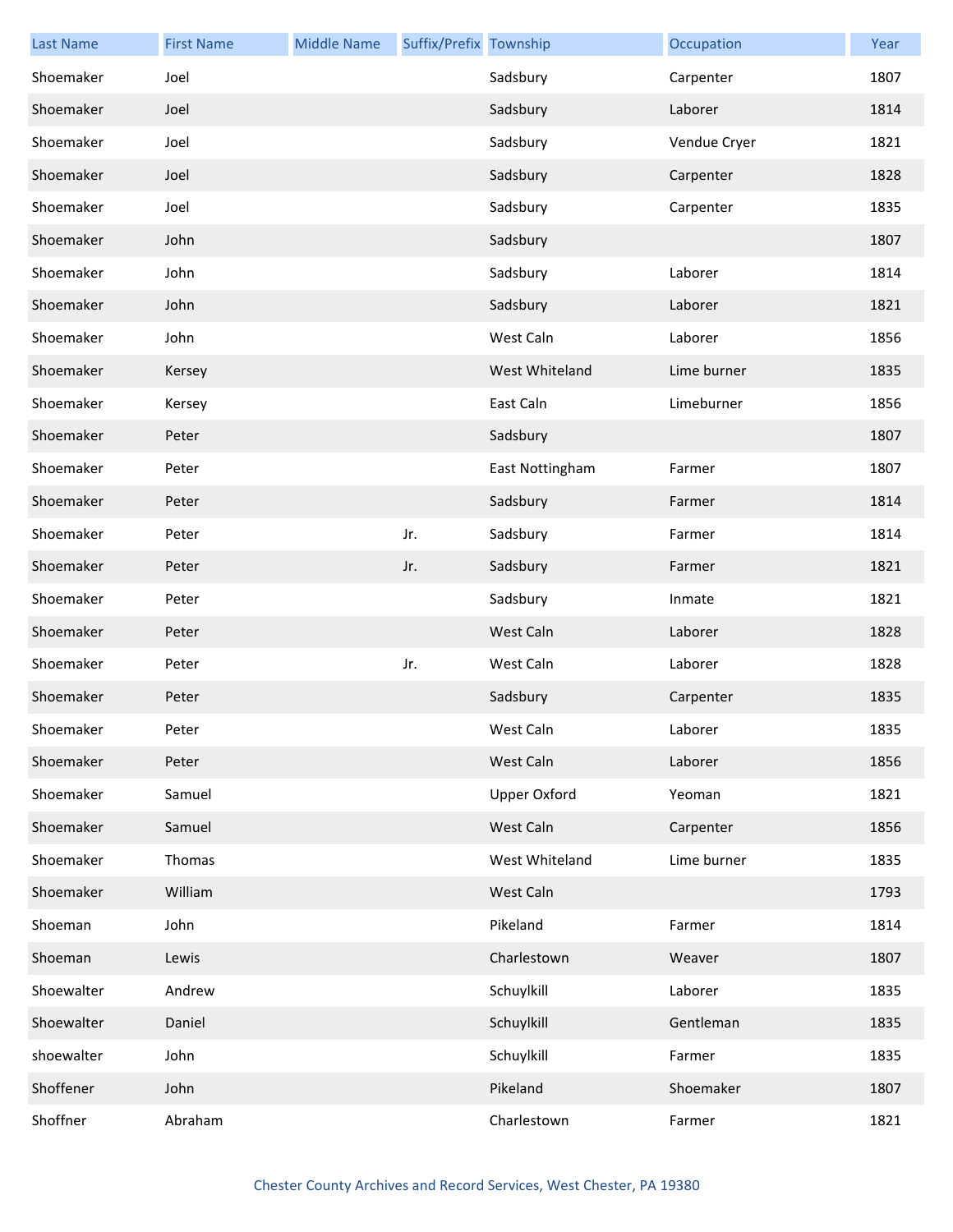| <b>Last Name</b> | <b>First Name</b> | <b>Middle Name</b> | Suffix/Prefix Township |                | Occupation  | Year |
|------------------|-------------------|--------------------|------------------------|----------------|-------------|------|
| Shoffner         | Abraham           |                    |                        | Pikeland       | Farmer      | 1828 |
| Shoffner         | Abraham           |                    |                        | Pikeland       | Farmer      | 1835 |
| Shoffner         | Abraham           |                    |                        | West Whiteland | Carpenter   | 1835 |
| Shoffner         | Amos              |                    |                        | Pikeland       | Farmer      | 1828 |
| Shoffner         | Amos              |                    |                        | Pikeland       | Farmer      | 1835 |
| Shoffner         | Conard            |                    |                        | Pikeland       | Farmer      | 1835 |
| Shoffner         | Daniel            |                    |                        | Charlestown    | Farmer      | 1821 |
| Shoffner         | Daniel            |                    |                        | Charlestown    | Farmer      | 1828 |
| Shoffner         | Daniel            |                    |                        | Charlestown    | Farmer      | 1835 |
| Shoffner         | George            |                    |                        | Pikeland       | Farmer      | 1835 |
| Shoffner         | George            |                    |                        | Uwchlan        | Cordwainer  | 1835 |
| Shoffner         | George            |                    |                        | West Pikeland  | Farmer      | 1856 |
| Shoffner         | George            |                    |                        | West Pikeland  | Shoemaker   | 1856 |
| Shoffner         | Henry             |                    |                        | Charlestown    | Farmer      | 1856 |
| Shoffner         | Israel            |                    |                        | Pikeland       | Farmer      | 1835 |
| Shoffner         | Jacob             |                    |                        | Pikeland       | Weaver      | 1828 |
| Shoffner         | Jacob             |                    |                        | Pikeland       | Storekeeper | 1835 |
| Shoffner         | James             |                    |                        | Pikeland       | Laborer     | 1828 |
| Shoffner         | James             |                    |                        | Pikeland       | Laborer     | 1835 |
| Shoffner         | John              |                    |                        | Pikeland       | Shoemaker   | 1814 |
| Shoffner         | John              |                    |                        | Charlestown    | Blacksmith  | 1828 |
| Shoffner         | John              |                    |                        | Pikeland       | Farmer      | 1828 |
| Shoffner         | John              |                    |                        | Charlestown    | Farmer      | 1856 |
| Shoffner         | Martin            |                    |                        | Charlestown    | Farmer      | 1828 |
| Shoffner         | Martin            |                    |                        | Pikeland       | Laborer     | 1835 |
| Shoffner         | Martin            |                    |                        | Charlestown    | Farmer      | 1856 |
| Shoffner         | Samuel            |                    |                        | West Pikeland  | Mason       | 1856 |
| Shofner          | James             |                    |                        | West Pikeland  | Laborer     | 1856 |
| Shofner          | John              |                    |                        | Pikeland       |             | 1821 |
| Sholl            | Peter             |                    |                        | West Chester   | Gentleman   | 1807 |
| Sholp            | John              |                    |                        | Franklin       | Laborer     | 1856 |
| Shomaker         | John              |                    |                        | Coventry       | Miller      | 1835 |
| Shonefeld        | John              |                    |                        | Sadsbury       | Doctor      | 1856 |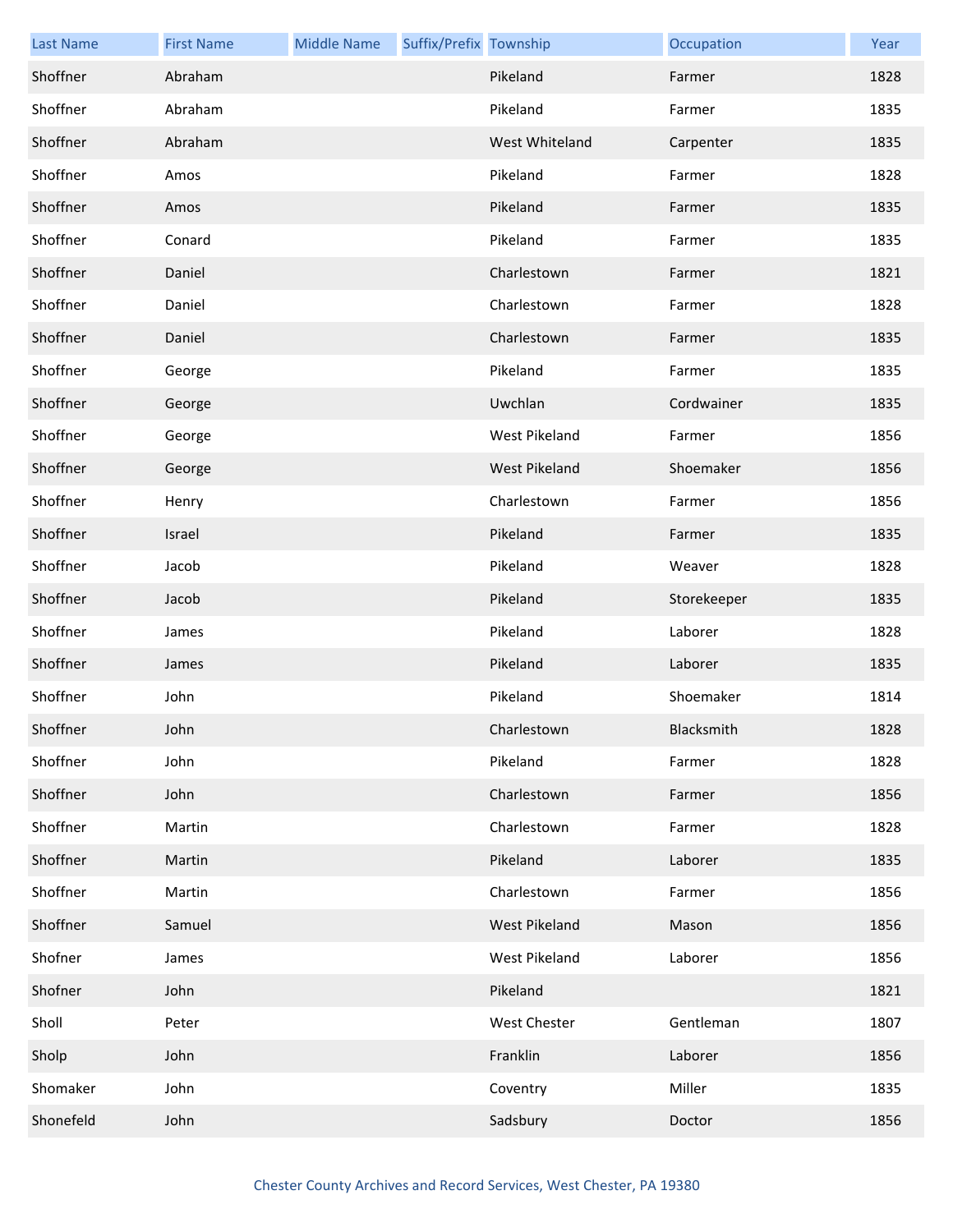| <b>Last Name</b> | <b>First Name</b> | <b>Middle Name</b> | Suffix/Prefix Township |                 | Occupation   | Year |
|------------------|-------------------|--------------------|------------------------|-----------------|--------------|------|
| Shonts           | John              |                    |                        | Coventry        |              | 1793 |
| Shontz           | Abraham           |                    |                        | Coventry        | Laborer      | 1807 |
| Shontz           | Abraham           |                    |                        | Coventry        | Yeoman       | 1814 |
| Shontz           | Abraham           |                    |                        | Coventry        | Farmer       | 1821 |
| Shontz           | Christian         |                    |                        | Vincent         | Yeoman       | 1807 |
| Shontz           | Jacob             |                    | Jr.                    | Coventry        | Yeoman       | 1807 |
| Shontz           | Jacob             |                    |                        | Coventry        | Yeoman       | 1807 |
| Shontz           | Jacob             |                    | Sr.                    | Coventry        | Yeoman       | 1807 |
| Shontz           | Jacob             |                    | Sr.                    | Coventry        | Boardseller  | 1814 |
| Shontz           | Jacob             |                    | Jr.                    | Coventry        | Yeoman       | 1814 |
| Shontz           | Jacob             |                    | Jr.                    | Coventry        | Farmer       | 1821 |
| Shontz           | Jacob             |                    |                        | Coventry        | Farmer       | 1821 |
| Shontz           | Peter             |                    |                        | Coventry        | Tanner       | 1807 |
| Shoop            | John              |                    |                        | New Garden      | Laborer      | 1835 |
| Shoot            | Henry             |                    |                        | Pikeland        | Weaver       | 1807 |
| Shoot            | James             |                    |                        | West Caln       | Laborer      | 1814 |
| Shoot            | James             |                    |                        | West Caln       | Laborer      | 1821 |
| Shoot            | James             |                    |                        | Sadsbury        | Laborer      | 1828 |
| Shoot            | James             |                    |                        | West Caln       | Laborer      | 1835 |
| Shoot            | John              |                    |                        | Pikeland        | Farmer       | 1807 |
| Shope            | Melcher           |                    |                        | New London      | Laborer      | 1835 |
| Shope            | Melsher           |                    |                        | London Grove    | Wagoner      | 1856 |
| Shorfenberger    | Nicholas          |                    |                        | Pikeland        |              | 1800 |
| Shorr            | George            |                    |                        | Tredyffrin      | Laborer      | 1821 |
| Short            | John              |                    |                        | Phoenixville    | Laborer      | 1856 |
| Short            | Jonathan          |                    |                        | East Nottingham | Laborer      | 1828 |
| Shortledge       | David             |                    |                        | London Britain  | Schoolmaster | 1814 |
| Shortledge       | David             |                    |                        | London Britain  | Teacher      | 1821 |
| Shortledge       | David             |                    |                        | London Britain  | Storekeeper  | 1828 |
| Shortledge       | Enoch             |                    |                        | New Garden      | Cooper       | 1800 |
| Shortledge       | Enoch             |                    |                        | New Garden      | Laborer      | 1807 |
| Shortledge       | Enoch             |                    |                        | New Garden      | Laborer      | 1814 |
| Shortledge       | Enoch             |                    |                        | London Britain  | Laborer      | 1828 |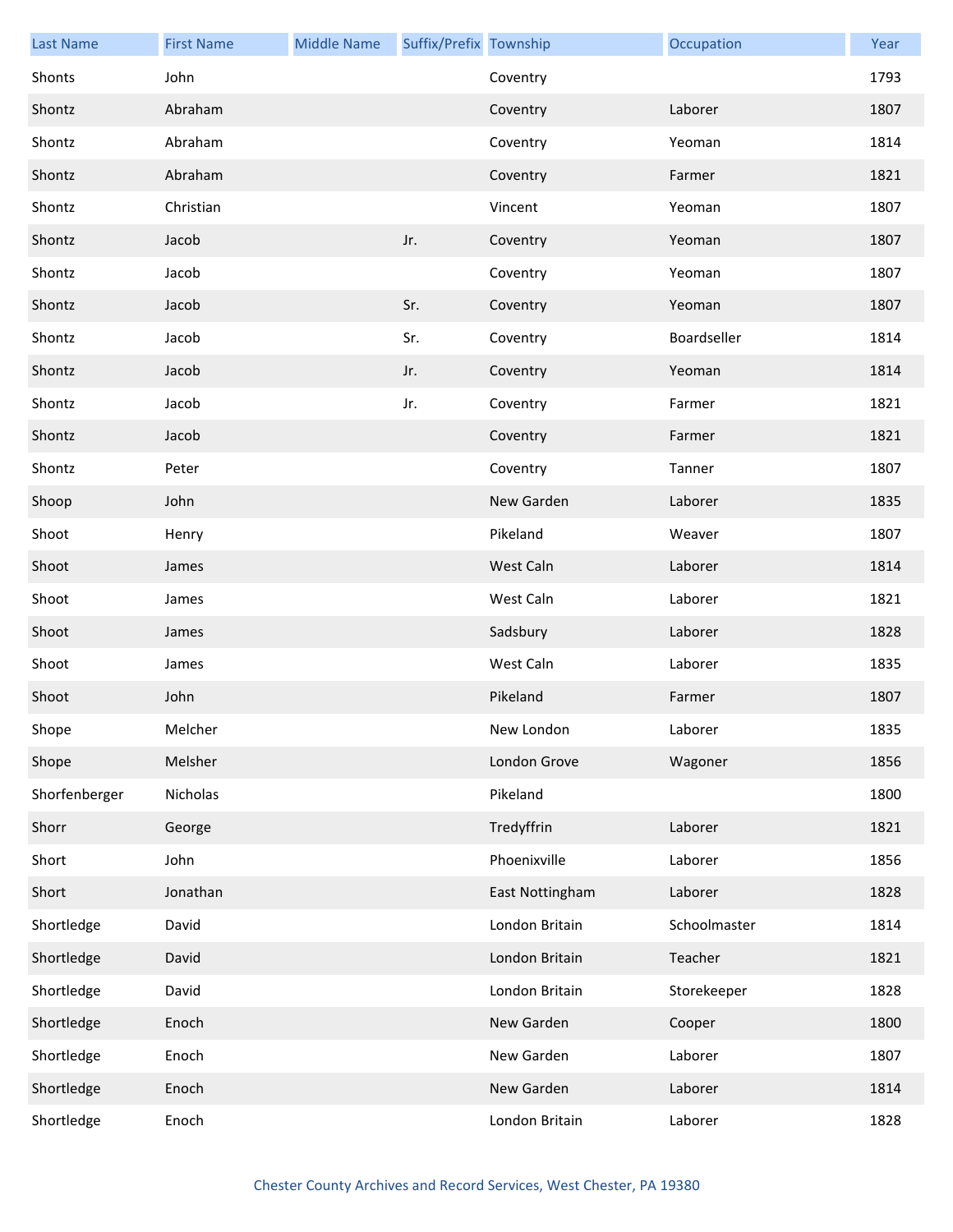| <b>Last Name</b> | <b>First Name</b> | <b>Middle Name</b> | Suffix/Prefix Township |                | Occupation | Year |
|------------------|-------------------|--------------------|------------------------|----------------|------------|------|
| Shortledge       | Enoch             |                    |                        | New London     | Cooper     | 1835 |
| Shortledge       | George            |                    |                        | New Garden     | Farmer     | 1828 |
| Shortledge       | Jacob             |                    |                        | New Garden     | Carpenter  | 1807 |
| Shortledge       | Jacob             |                    |                        | New Garden     | Carpenter  | 1814 |
| Shortledge       | Jacob             |                    |                        | New Garden     | Carpenter  | 1828 |
| Shortledge       | Jacob             |                    | Jr.                    | New Garden     | Mason      | 1828 |
| Shortledge       | James             |                    |                        | New Garden     |            | 1793 |
| Shortledge       | James             |                    |                        | New Garden     | Cooper     | 1807 |
| Shortledge       | James             |                    |                        | New Garden     | Farmer     | 1814 |
| Shortledge       | John              |                    |                        | New Garden     |            | 1793 |
| Shortledge       | John              |                    |                        | New Garden     | Farmer     | 1800 |
| Shortledge       | John              |                    |                        | New Garden     | Farmer     | 1807 |
| Shortledge       | John              |                    |                        | New Garden     | Farmer     | 1807 |
| Shortledge       | John              |                    |                        | New Garden     | Laborer    | 1814 |
| Shortledge       | John              |                    |                        | New Garden     | Cordwainer | 1828 |
| Shortledge       | John              |                    |                        | London Britain | Farmer     | 1828 |
| Shortledge       | Joshua            |                    |                        | New Garden     | Farmer     | 1807 |
| Shortledge       | Joshua            |                    |                        | New Garden     | Farmer     | 1814 |
| Shortledge       | Joshua            |                    |                        | New Garden     | Farmer     | 1828 |
| Shortledge       | Phebe             |                    |                        | New Garden     |            | 1814 |
| Shortledge       | Reuben            |                    |                        | London Grove   | Laborer    | 1821 |
| Shortledge       | Reuben            |                    |                        | London Britain | Laborer    | 1828 |
| Shortledge       | Swithan           |                    |                        | New Garden     | Farmer     | 1800 |
| Shortledge       | Swithen           |                    |                        | New Garden     | Farmer     | 1807 |
| Shortledge       | Swithen           |                    |                        | New Garden     | Farmer     | 1814 |
| Shortledge       | Thomas            |                    |                        | New Garden     | Carpenter  | 1814 |
| Shortledge       | Thomas            |                    |                        | New Garden     | Carpenter  | 1828 |
| Shortlidge       | David             |                    |                        | New Garden     | Teacher    | 1835 |
| Shortlidge       | Evan              |                    |                        | New Garden     | Farmer     | 1856 |
| Shortlidge       | George            |                    |                        | New Garden     |            | 1821 |
| Shortlidge       | George            |                    |                        | New Garden     | Farmer     | 1835 |
| Shortlidge       | George            |                    |                        | New Garden     | Laborer    | 1856 |
| Shortlidge       | Isaac             |                    |                        | New Garden     |            | 1821 |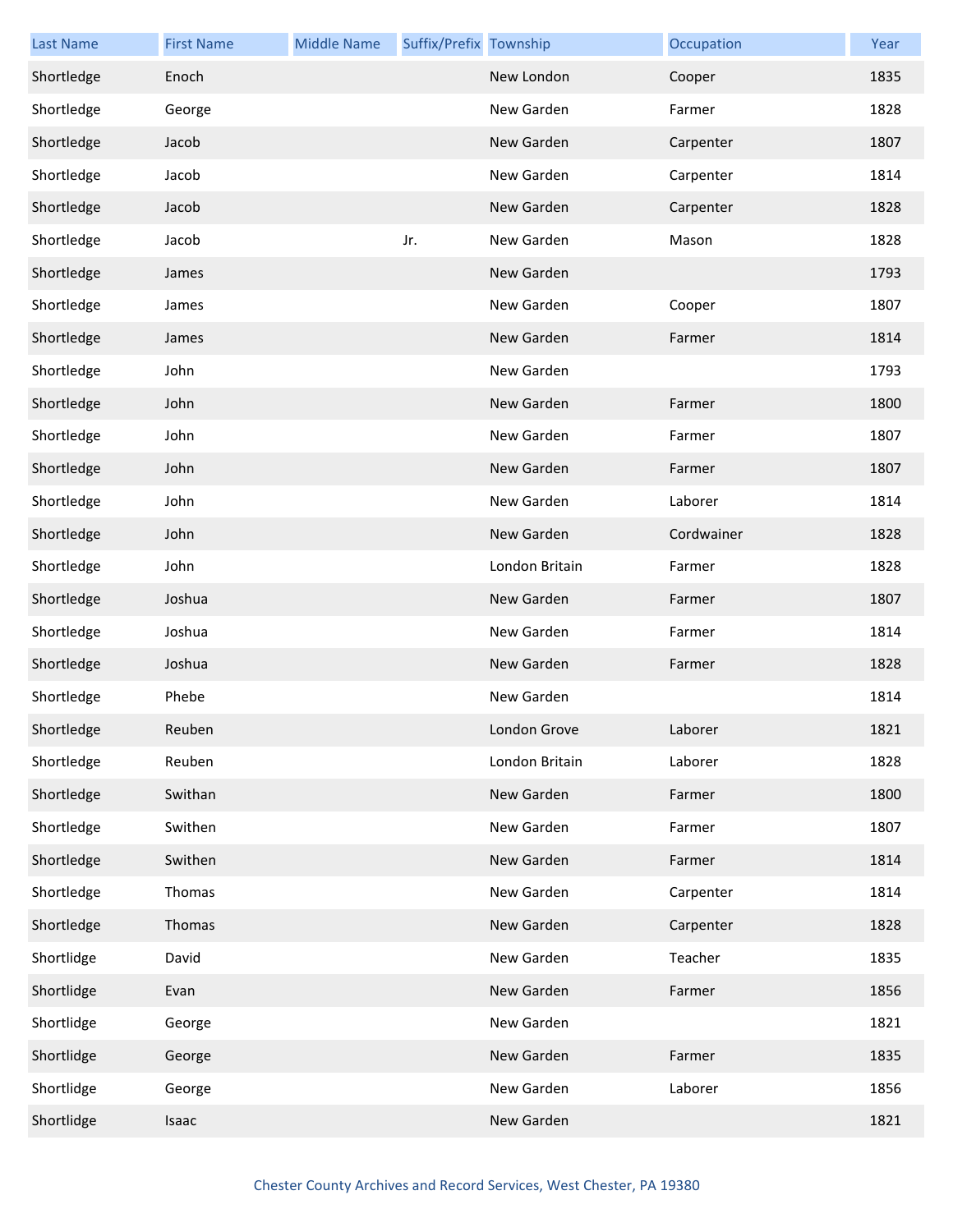| <b>Last Name</b> | <b>First Name</b> | <b>Middle Name</b> | Suffix/Prefix Township |                     | Occupation     | Year |
|------------------|-------------------|--------------------|------------------------|---------------------|----------------|------|
| Shortlidge       | Jacob             |                    |                        | New Garden          | Carpenter      | 1821 |
| Shortlidge       | Jacob             |                    | Jr.                    | New Garden          | Cooper         | 1821 |
| Shortlidge       | Jacob             |                    | Sr.                    | New Garden          | Merchant       | 1835 |
| Shortlidge       | Jacob             |                    |                        | New Garden          | Cooper         | 1835 |
| Shortlidge       | Jacob             |                    |                        | New Garden          | Farmer         | 1856 |
| Shortlidge       | James             |                    |                        | New London          | Miller         | 1800 |
| Shortlidge       | Joel              |                    |                        | New Garden          | Farmer         | 1835 |
| Shortlidge       | Joel              |                    |                        | New Garden          | Teacher        | 1856 |
| Shortlidge       | John              |                    |                        | New Garden          |                | 1821 |
| Shortlidge       | Joshua            |                    |                        | New Garden          | Farmer         | 1821 |
| Shortlidge       | Joshua            |                    |                        | New Garden          | Farmer         | 1835 |
| Shortlidge       | Joshua            |                    |                        | London Grove        | Farmer         | 1856 |
| Shortlidge       | Samuel            |                    |                        | New Garden          |                | 1821 |
| Shortlidge       | Swithin           |                    |                        | New Garden          | Farmer         | 1821 |
| Shortlidge       | Thomas            |                    |                        | New Garden          | Cooper         | 1821 |
| Shortlidge       | Thomas            |                    |                        | London Britain      | Farmer         | 1835 |
| Shortwill        | Christopher       |                    |                        | <b>West Chester</b> | Laborer        | 1856 |
| Shout            | Hugh              |                    |                        | <b>West Vincent</b> | Laborer        | 1856 |
| Show             | James             |                    |                        | Sadsbury            | Laborer        | 1856 |
| Showalter        | Abraham           |                    |                        | Vincent             | Nailer         | 1807 |
| Showalter        | Christian         |                    |                        | Vincent             |                | 1821 |
| Showalter        | Christian         |                    |                        | Vincent             | Farmer         | 1828 |
| Showalter        | Christian         |                    |                        | <b>West Vincent</b> | Tailor, farmer | 1835 |
| Showalter        | Daniel            |                    |                        | Charlestown         |                | 1793 |
| Showalter        | Daniel            |                    |                        | Charlestown         | Farmer         | 1807 |
| Showalter        | Daniel            |                    |                        | Charlestown         | Farmer         | 1814 |
| Showalter        | Daniel            |                    |                        | Charlestown         | Farmer         | 1821 |
| Showalter        | Daniel            |                    |                        | Schuylkill          |                | 1828 |
| Showalter        | David             |                    |                        | Tredyffrin          |                | 1793 |
| Showalter        | David             |                    |                        | Tredyffrin          |                | 1800 |
| Showalter        | David             |                    |                        | Tredyffrin          | Farmer         | 1807 |
| Showalter        | David             |                    |                        | Tredyffrin          | Farmer         | 1814 |
| Showalter        | David             |                    |                        | Tredyffrin          | Farmer         | 1821 |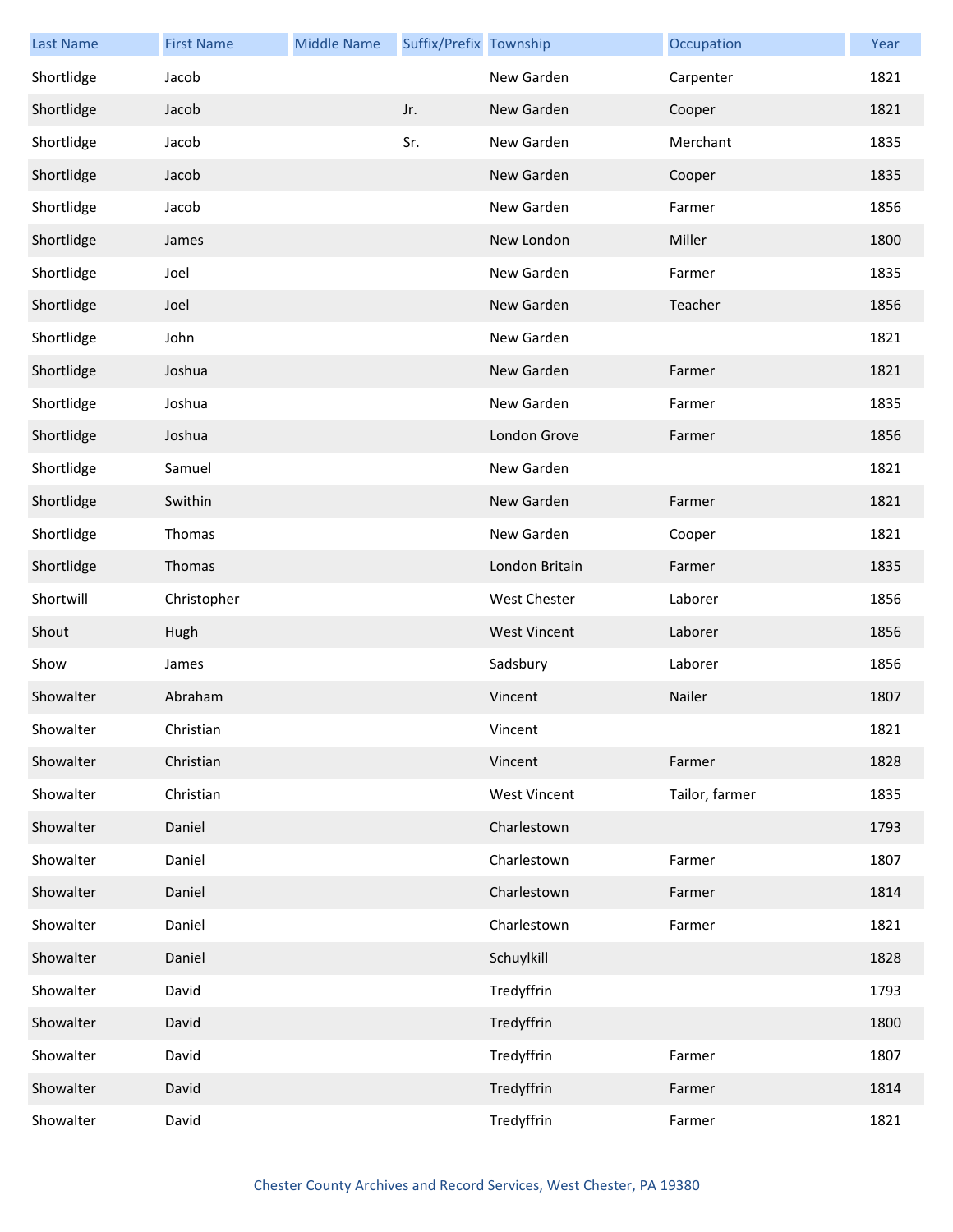| <b>Last Name</b> | <b>First Name</b> | <b>Middle Name</b> | Suffix/Prefix Township |                      | Occupation     | Year |
|------------------|-------------------|--------------------|------------------------|----------------------|----------------|------|
| Showalter        | David             |                    |                        | Tredyffrin           | Farmer         | 1828 |
| Showalter        | Henry             |                    |                        | <b>West Vincent</b>  | Wheelwright    | 1835 |
| Showalter        | Isaac             |                    |                        | Schuylkill           | Farmer         | 1856 |
| Showalter        | Jacob             |                    | Jr.                    | Vincent              | Stonemason     | 1807 |
| Showalter        | Jacob             |                    | Sr.                    | Vincent              | Yeoman         | 1807 |
| Showalter        | Jacob             |                    |                        | Vincent              | Mason          | 1814 |
| Showalter        | Jacob             |                    |                        | Vincent              |                | 1814 |
| Showalter        | Jacob             |                    |                        | Vincent              | Mason          | 1828 |
| Showalter        | Jacob             |                    |                        | <b>West Vincent</b>  | Mason          | 1835 |
| Showalter        | Jacob             |                    |                        | Schuylkill           | Carpenter      | 1856 |
| Showalter        | Jacob             |                    |                        | <b>West Vincent</b>  | Farmer         | 1856 |
| Showalter        | John              |                    |                        | Tredyffrin           |                | 1793 |
| Showalter        | John              |                    |                        | Tredyffrin           |                | 1800 |
| Showalter        | John              |                    |                        | Charlestown          | Smith          | 1807 |
| Showalter        | John              |                    |                        | Charlestown          | Farmer         | 1814 |
| Showalter        | John              |                    |                        | Vincent              |                | 1821 |
| Showalter        | John              |                    |                        | Charlestown          | Farmer         | 1821 |
| Showalter        | John              |                    |                        | Schuylkill           | Farmer         | 1828 |
| Showalter        | John              |                    |                        | Schuylkill           | Farmer         | 1856 |
| Showalter        | Joseph            |                    |                        | Charlestown          |                | 1793 |
| Showalter        | Joseph            |                    |                        | Charlestown          | Farmer         | 1807 |
| Showalter        | Joseph            |                    |                        | Willistown           | Farmer         | 1856 |
| Showalter        | Peter             |                    |                        | <b>East Vincent</b>  | Farmer         | 1856 |
| Showalter        | Reuben            |                    |                        | <b>East Vincent</b>  | Stonemason     | 1856 |
| Showalter        | William           |                    |                        | <b>West Vincent</b>  | Farmer         | 1856 |
| Showen           | David             |                    |                        | Phoenixville         | <b>Butcher</b> | 1856 |
| Shrack           | Abraham           |                    |                        | <b>East Coventry</b> | Laborer        | 1856 |
| Shrack           | Benjamin          |                    |                        | West Caln            | Farmer         | 1856 |
| Shrack           | Daniel            |                    |                        | West Caln            | Farmer         | 1828 |
| Shrack           | Daniel            |                    |                        | West Caln            | Farmer         | 1835 |
| Shrack           | David             |                    |                        | East Bradford        | Farmer         | 1856 |
| Shrack           | George            |                    |                        | <b>East Nantmeal</b> | Farmer         | 1800 |
| Shrack           | James             |                    |                        | Coventry             | Storekeeper    | 1835 |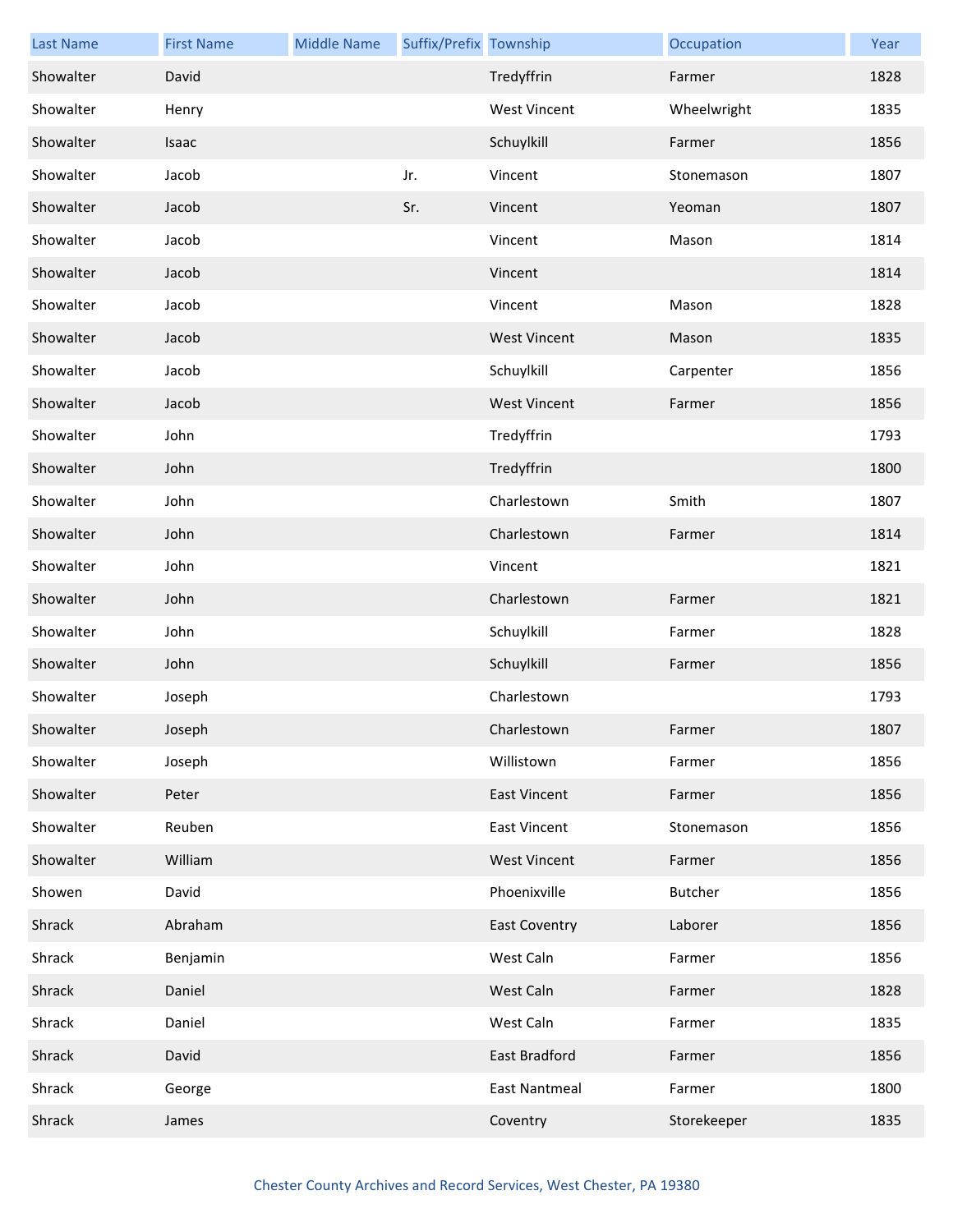| <b>Last Name</b> | <b>First Name</b> | <b>Middle Name</b> | Suffix/Prefix Township |                      | Occupation  | Year |
|------------------|-------------------|--------------------|------------------------|----------------------|-------------|------|
| Shrack           | John              |                    |                        | West Caln            | Farmer      | 1835 |
| Shrack           | Moses             |                    |                        | <b>East Coventry</b> | Carpenter   | 1856 |
| Shrack           | Samuel            |                    |                        | West Caln            | Farmer      | 1828 |
| Shrack           | Samuel            |                    |                        | West Caln            | Farmer      | 1835 |
| Shrack           | William           |                    |                        | West Caln            | Saddler     | 1828 |
| Shrack           | William           |                    |                        | West Caln            | Saddler     | 1835 |
| Shreiver         | William           |                    |                        | Charlestown          | Tailor      | 1807 |
| Shrievs          | Jefferson         |                    |                        | West Bradford        |             | 1856 |
| Shriver          | John              |                    |                        | Pikeland             |             | 1800 |
| Shriver          | John              |                    |                        | Pikeland             | Shoemaker   | 1807 |
| Shriver          | John              |                    |                        | Charlestown          | Cordwainer  | 1814 |
| Shriver          | John              |                    |                        | Tredyffrin           | Innkeeper   | 1821 |
| Shriver          | John              |                    |                        | Tredyffrin           | Innkeeper   | 1828 |
| Shriver          | John              |                    |                        | Schuylkill           | Carpenter   | 1856 |
| Shriver          | Philip            |                    |                        | Uwchlan              |             | 1793 |
| Shroader         | Christian         |                    |                        | Willistown           | Papermaker  | 1856 |
| Shroader         | Ernest            |                    |                        | Willistown           | Papermaker  | 1856 |
| Shrock           | Daniel            |                    |                        | West Caln            | Farmer      | 1807 |
| Shrock           | Daniel            |                    |                        | West Caln            | Farmer      | 1821 |
| Shrock           | David             |                    |                        | Coventry             | Carpenter   | 1821 |
| Shrock           | George            |                    |                        | Coventry             | Shoemaker   | 1807 |
| Shrock           | George            |                    |                        | Coventry             | Cordwainer  | 1814 |
| Shrock           | George            |                    |                        | Coventry             | Cordwainer  | 1821 |
| Shrock           | Jacob             |                    |                        | Coventry             | Farmer      | 1821 |
| Shrock           | John              |                    |                        | Brandywine           | Miller      | 1828 |
| Shrock           | Samuel            |                    |                        | East Caln            | Stagedriver | 1807 |
| Shrock           | Samuel            |                    |                        | East Caln            | Bartender   | 1814 |
| Shrock           | William           |                    |                        | West Caln            | Saddler     | 1821 |
| Shroef           | William           |                    |                        | West Caln            | Plasterer   | 1828 |
| Shroff           | James             |                    |                        | London Grove         | Carpenter   | 1835 |
| Shual            | James             |                    |                        | Phoenixville         | Pudler      | 1856 |
| Shuard           | Thomas            |                    | Jr.                    | West Bradford        | Farmer      | 1807 |
| Shuard           | Thomas            |                    |                        | West Bradford        | Farmer      | 1807 |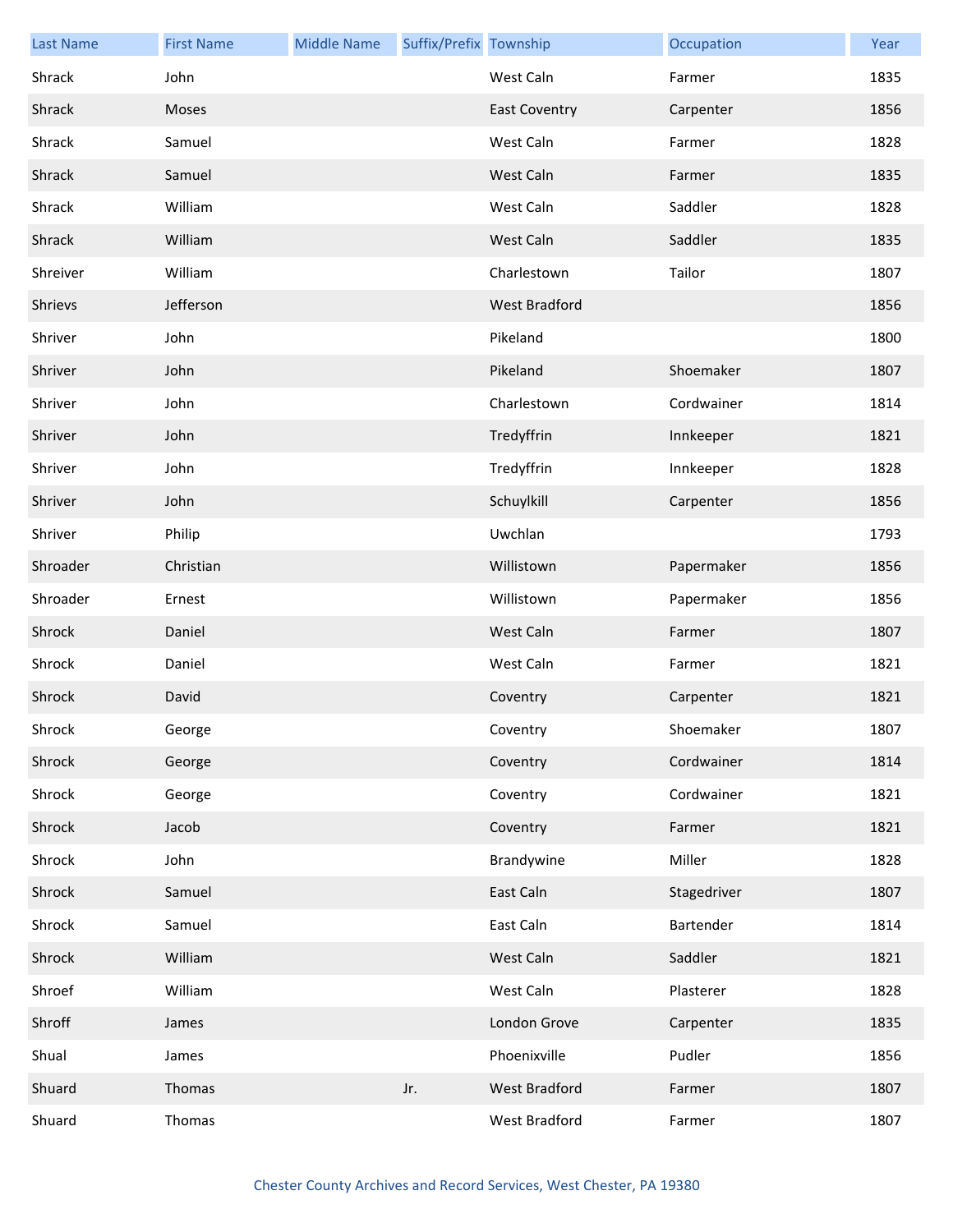| <b>Last Name</b> | <b>First Name</b> | <b>Middle Name</b> | Suffix/Prefix Township |                      | Occupation | Year |
|------------------|-------------------|--------------------|------------------------|----------------------|------------|------|
| Shuard           | Warwick           |                    |                        | West Bradford        | Farmer     | 1807 |
| Shuck            | David             |                    |                        | East Caln            | Shoemaker  | 1821 |
| Shuck            | Samuel            |                    |                        | Vincent              |            | 1821 |
| Shueler          | Gabriel           |                    |                        | Pikeland             |            | 1793 |
| Shueler          | William           |                    |                        | Pikeland             |            | 1793 |
| Shueman          | Magdelane         |                    |                        | East Coventry        |            | 1856 |
| Shuffenberger    | John              |                    |                        | <b>West Nantmeal</b> | Laborer    | 1821 |
| Shuffenberger    | John              |                    |                        | <b>West Nantmeal</b> | Laborer    | 1828 |
| Shuffenburger    | John              |                    |                        | <b>West Nantmeal</b> | Laborer    | 1835 |
| Shufflebine      | Sebastian         |                    |                        | Coventry             |            | 1793 |
| Shugard          | John              |                    |                        | Westtown             |            | 1793 |
| Shugart          | Eli               |                    |                        | West Bradford        |            | 1793 |
| Shugart          | Eli               |                    |                        | West Caln            | Farmer     | 1807 |
| Shugart          | Eli               |                    | Jr.                    | West Caln            | Mason      | 1814 |
| Shugart          | Eli               |                    | Sr.                    | West Caln            | Farmer     | 1814 |
| Shugart          | Eli               |                    |                        | Brandywine           | Mason      | 1814 |
| Shugart          | Eli               |                    |                        | West Caln            | Farmer     | 1821 |
| Shugart          | John              |                    |                        | West Caln            | Smith      | 1807 |
| Shugart          | John              |                    |                        | Brandywine           | Smith      | 1807 |
| Shugart          | John              |                    |                        | West Bradford        | Farmer     | 1828 |
| Shugart          | Samuel            |                    |                        | West Caln            | Mason      | 1807 |
| Shugart          | William           |                    |                        | West Bradford        | Farmer     | 1856 |
| Shuick           | John              |                    |                        | <b>West Vincent</b>  | Farmer     | 1856 |
| Shular           | John              |                    |                        | Lower Oxford         | Carpenter  | 1821 |
| Shular           | John              |                    |                        | <b>West Vincent</b>  | Farmer     | 1835 |
| Shular           | William           |                    |                        | Vincent              |            | 1814 |
| Shular           | William           |                    |                        | Vincent              |            | 1821 |
| Shulbey          | Charles           |                    |                        | Vincent              |            | 1821 |
| Shulbey          | Charles           |                    |                        | <b>East Vincent</b>  | Laborer    | 1856 |
| Shulby           | Charles           |                    |                        | Coventry             | Laborer    | 1828 |
| Shulby           | Philip            |                    |                        | Coventry             | Laborer    | 1828 |
| Shulby           | Phillip           |                    |                        | Pikeland             | Laborer    | 1835 |
| Shuler           | Gabriel           |                    |                        | Pikeland             |            | 1800 |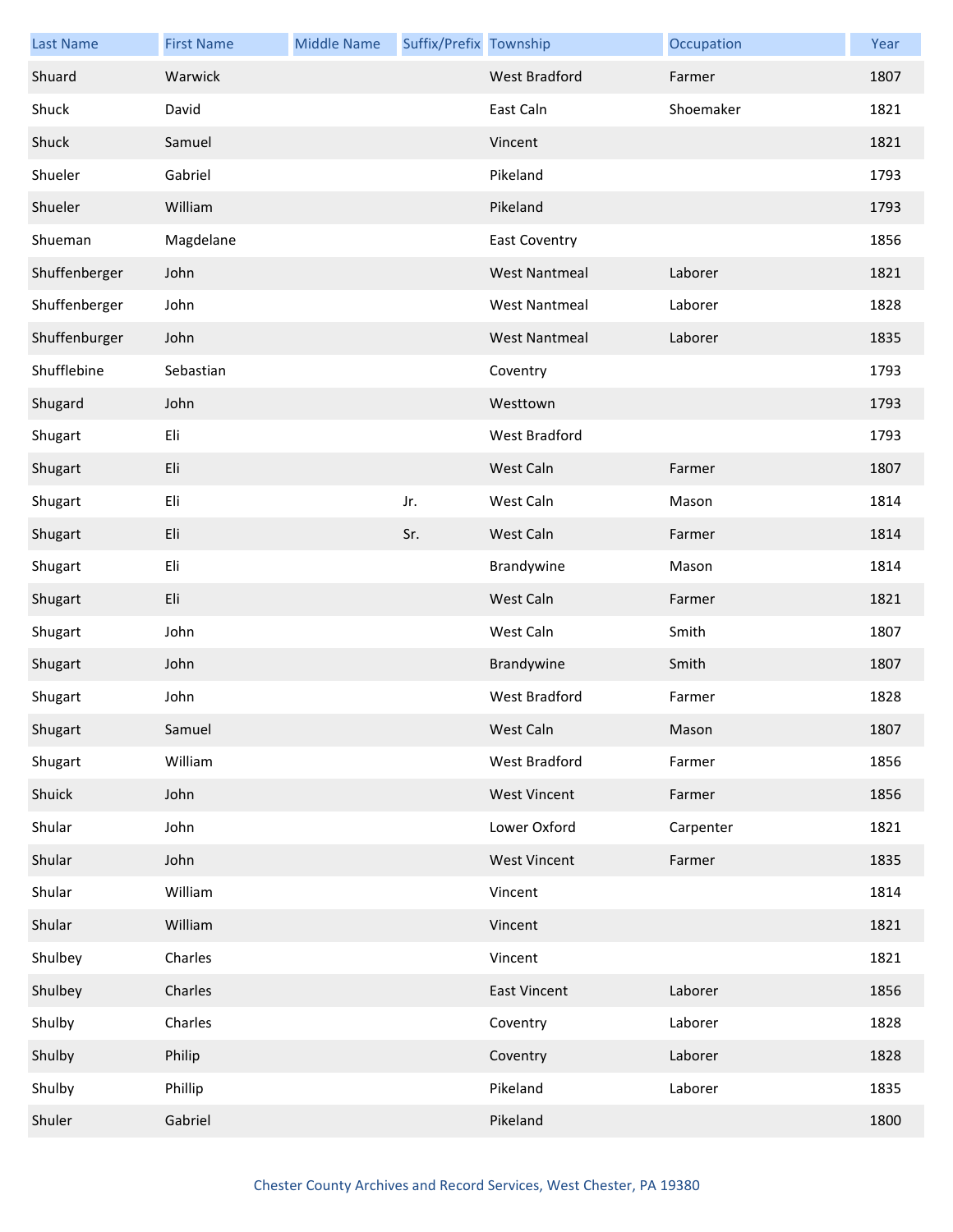| <b>Last Name</b> | <b>First Name</b> | <b>Middle Name</b> | Suffix/Prefix Township |                      | Occupation  | Year |
|------------------|-------------------|--------------------|------------------------|----------------------|-------------|------|
| Shuler           | Gabriel           |                    |                        | Vincent              | Yeoman      | 1807 |
| Shuler           | John              |                    |                        | East Nottingham      | Carpenter   | 1814 |
| Shuler           | John              |                    |                        | Vincent              |             | 1821 |
| Shuler           | Lewis             | H                  |                        | South Coventry       | Storekeeper | 1856 |
| Shuler           | Samuel            |                    |                        | Coventry             | Laborer     | 1828 |
| Shuler           | William           |                    |                        | Pikeland             |             | 1800 |
| Shuler           | William           |                    |                        | Vincent              | Yeoman      | 1807 |
| Shuler           | William           |                    |                        | Vincent              | Farmer      | 1828 |
| Shuler           | William           |                    |                        | <b>East Vincent</b>  | Storekeeper | 1835 |
| Shuler           | William           | ${\sf R}$          |                        | <b>West Vincent</b>  | Farmer      | 1856 |
| Shull            | Christopher       |                    |                        | West Bradford        |             | 1793 |
| Shull            | Frederick         |                    |                        | Pikeland             |             | 1793 |
| Shull            | John              |                    |                        | <b>West Nantmeal</b> | Laborer     | 1835 |
| Shull            | John              |                    |                        | <b>East Nantmeal</b> | Farmer      | 1856 |
| Shuller          | William           |                    |                        | <b>East Coventry</b> | Moulder     | 1856 |
| Shulman          | Henry             |                    |                        | <b>East Coventry</b> | Farmer      | 1856 |
| Shults           | Peter             |                    |                        | East Whiteland       |             | 1800 |
| Shulty           | Jesse             |                    |                        | <b>East Vincent</b>  | Farmer      | 1856 |
| Shultz           | Abraham           |                    |                        | Kennett              | Miller      | 1828 |
| Shultz           | Charles           | L                  |                        | Kennett Square       | Moulder     | 1856 |
| Shultz           | Frederick         |                    |                        | Wallace              | Farmer      | 1856 |
| Shumaker         | Franklen          |                    |                        | Sadsbury             | Carpenter   | 1856 |
| Shumaker         | Job               |                    |                        | Sadsbury             |             | 1856 |
| Shumaker         | Joel              | F                  |                        | Sadsbury             | Carpenter   | 1856 |
| Shumaker         | Peter             |                    |                        | West Marlborough     |             | 1793 |
| Shumaker         | Peter             | ${\sf W}$          |                        | Sadsbury             | Plasterer   | 1856 |
| Shuman           | Daniel            |                    |                        | Coventry             | Cordwainer  | 1814 |
| Shuman           | Daniel            |                    |                        | Coventry             | Cordwainer  | 1821 |
| Shuman           | Ε                 |                    |                        | <b>East Vincent</b>  |             | 1856 |
| Shuman           | Henry             |                    |                        | <b>East Vincent</b>  | Wheelwright | 1835 |
| Shuman           | Jacob             |                    |                        | Pikeland             | Tanner      | 1807 |
| Shuman           | Jacob             |                    |                        | Vincent              |             | 1814 |
| Shuman           | John              |                    |                        | Pikeland             |             | 1793 |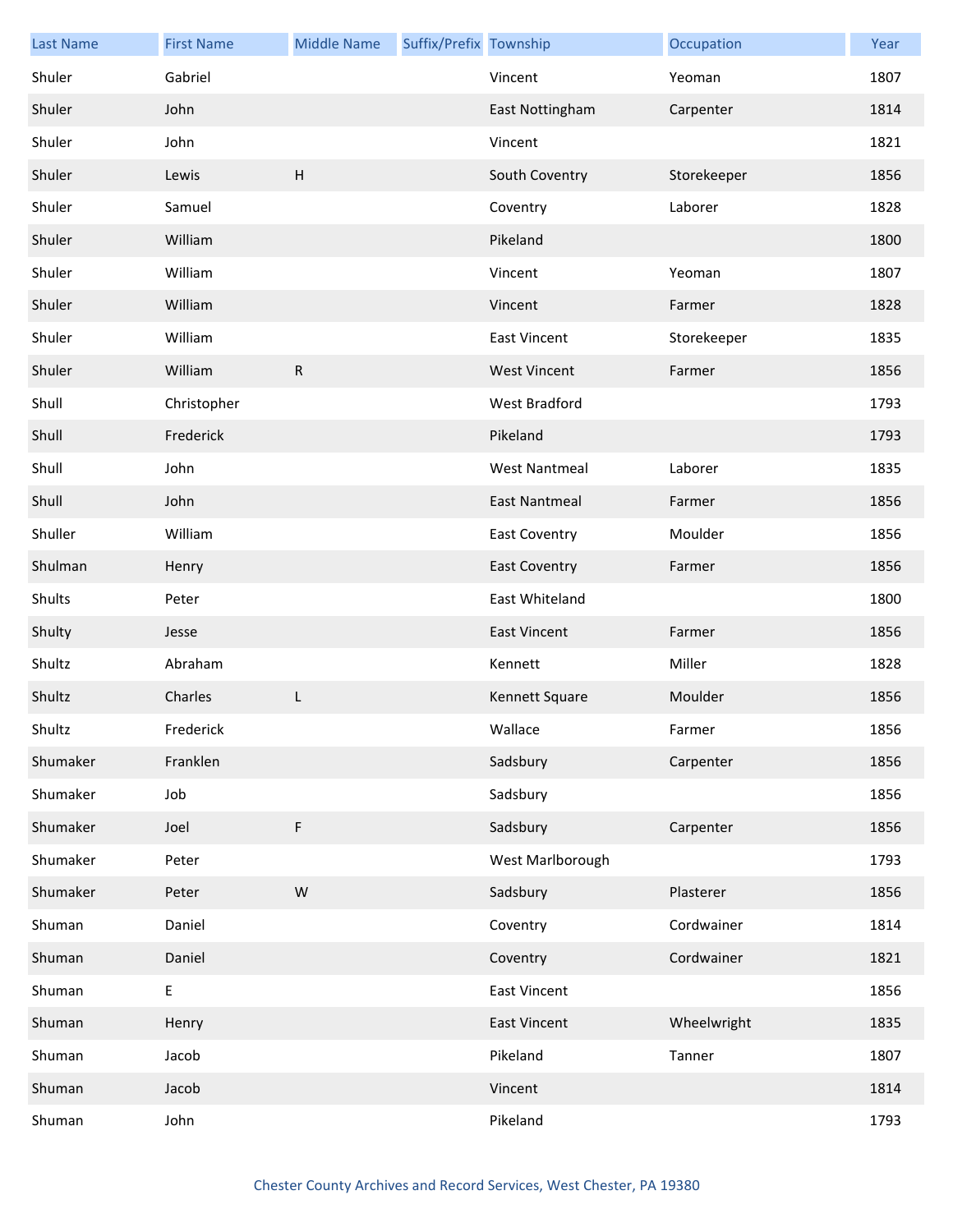| <b>Last Name</b> | <b>First Name</b> | <b>Middle Name</b> | Suffix/Prefix Township |                      | Occupation | Year |
|------------------|-------------------|--------------------|------------------------|----------------------|------------|------|
| Shuman           | John              |                    |                        | Pikeland             |            | 1800 |
| Shuman           | John              |                    |                        | Pikeland             | Farmer     | 1807 |
| Shuman           | John              |                    |                        | Pikeland             |            | 1821 |
| Shuman           | John              |                    |                        | Coventry             | Weaver     | 1821 |
| Shuman           | Lewis             |                    |                        | Pikeland             |            | 1800 |
| Shuman           | Margaret          |                    |                        | East Pikeland        |            | 1856 |
| Shuman           | Mary              |                    |                        | <b>East Vincent</b>  |            | 1856 |
| Shuman           | Peter             |                    |                        | Pikeland             |            | 1800 |
| Shuman           | Peter             |                    |                        | Pikeland             | Carpenter  | 1807 |
| Shuman           | Peter             |                    |                        | Vincent              | Carpenter  | 1814 |
| Shuman           | Peter             |                    |                        | Vincent              |            | 1821 |
| Shuman           | Peter             |                    |                        | Vincent              | Farmer     | 1828 |
| Shuman           | Peter             |                    |                        | <b>East Vincent</b>  | Farmer     | 1835 |
| Shuman           | William           |                    |                        | Coventry             | Cordwainer | 1814 |
| Shuman           | William           |                    |                        | Coventry             | Laborer    | 1821 |
| Shuman           | William           |                    |                        | East Nantmeal        | Weaver     | 1828 |
| Shuman           | William           |                    |                        | <b>West Coventry</b> | Weaver     | 1856 |
| Shunk            | Abraham           |                    |                        | <b>East Nantmeal</b> | Blacksmith | 1807 |
| Shunk            | Abraham           |                    |                        | Coventry             | Blacksmith | 1814 |
| Shunk            | Abraham           |                    |                        | East Caln            | Laborer    | 1856 |
| Shunk            | Frederic          |                    |                        | Schuylkill           | Carpenter  | 1856 |
| Shunk            | Peter             |                    |                        | Pikeland             |            | 1793 |
| Shunk            | Peter             |                    |                        | Pikeland             |            | 1800 |
| Shunk            | Peter             |                    |                        | Pikeland             | Farmer     | 1807 |
| Shunk            | Samuel            |                    |                        | Pikeland             | Farmer     | 1807 |
| Shunk            | Simon             |                    |                        | Pikeland             |            | 1800 |
| Shupe            | Jacob             |                    |                        | Pikeland             | Farmer     | 1807 |
| Shupe            | John              |                    |                        | Schuylkill           | Shoemaker  | 1835 |
| Shuper           | William           | $\mathsf K$        |                        | <b>East Coventry</b> | Boatman    | 1856 |
| Shur             | Ezekiel           |                    |                        | Uwchlan              | Stonemason | 1828 |
| Shur             | Richard           |                    |                        | Sadsbury             | Blacksmith | 1835 |
| Shur             | Samuel            |                    |                        | Tredyffrin           | Laborer    | 1828 |
| Shurlock         | Robert            |                    |                        | Uwchlan              | Laborer    | 1814 |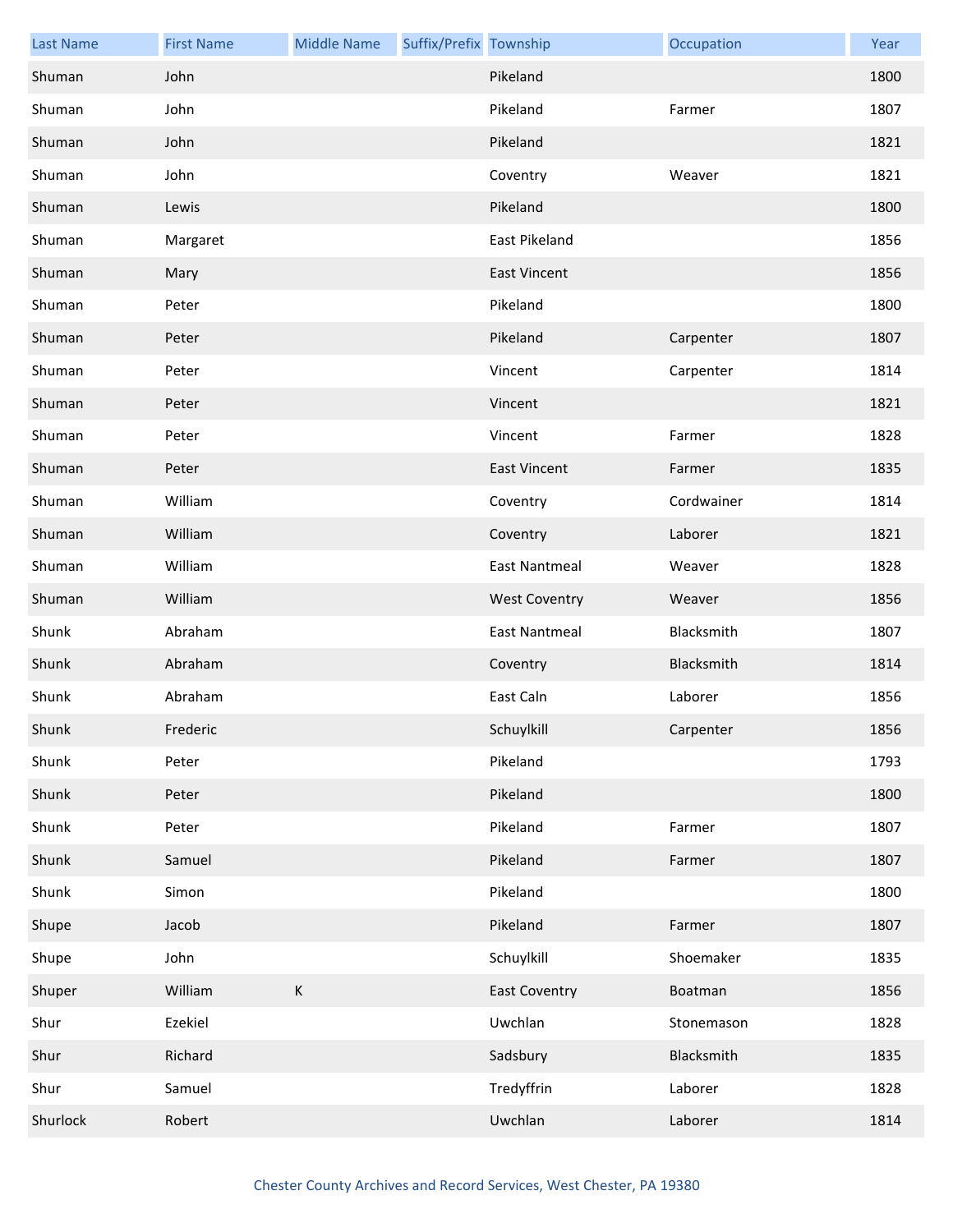| <b>Last Name</b> | <b>First Name</b> | <b>Middle Name</b> | Suffix/Prefix Township |                      | Occupation | Year |
|------------------|-------------------|--------------------|------------------------|----------------------|------------|------|
| Shurlough        | Robert            |                    |                        | Charlestown          | Laborer    | 1821 |
| Shurr            | Ezekiel           |                    |                        | Charlestown          | Farmer     | 1807 |
| Shurr            | Ezekiel           |                    |                        | Newlin               | Laborer    | 1821 |
| Shurr            | George            |                    |                        | Charlestown          | Laborer    | 1807 |
| Shurr            | George            |                    |                        | Charlestown          | Laborer    | 1814 |
| Shurr            | Michael           |                    |                        | Charlestown          | Farmer     | 1807 |
| Shurr            | Michael           |                    |                        | Charlestown          | Cordwainer | 1814 |
| Shurr            | Michael           |                    |                        | <b>East Vincent</b>  |            | 1835 |
| Shurr            | Philip            |                    |                        | Charlestown          | Farmer     | 1807 |
| Shurr            | Philip            |                    |                        | Charlestown          | Farmer     | 1814 |
| Shurr            | Richard           |                    |                        | West Chester         | Blacksmith | 1856 |
| Shurr            | Samuel            |                    |                        | Charlestown          | Laborer    | 1807 |
| Shut             | John              |                    |                        | Pikeland             |            | 1793 |
| Shut             | John              |                    |                        | Pikeland             | Farmer     | 1814 |
| Shute            | Henry             |                    |                        | Charlestown          |            | 1793 |
| Shute            | John              |                    |                        | Valley               | Laborer    | 1856 |
| Shute            | Joseph            |                    |                        | Sadsbury             |            | 1793 |
| Shutt            | George            |                    |                        | Charlestown          | Laborer    | 1807 |
| Shutt            | George            |                    |                        | Charlestown          | Laborer    | 1814 |
| Shutt            | Henry             |                    |                        | Charlestown          | Farmer     | 1807 |
| Shutt            | Henry             |                    |                        | Charlestown          | Weaver     | 1814 |
| Shutt            | Henry             |                    |                        | <b>East Nantmeal</b> | Weaver     | 1814 |
| Shutt            | Henry             |                    |                        | Charlestown          | Farmer     | 1821 |
| Shutt            | John              |                    |                        | Charlestown          | Blacksmith | 1793 |
| Shutt            | John              |                    |                        | Pikeland             |            | 1800 |
| Shutt            | John              |                    |                        | Charlestown          | Weaver     | 1807 |
| Shutt            | John              |                    |                        | Charlestown          | Weaver     | 1814 |
| Shutt            | Jonas             |                    |                        | Charlestown          | Nailer     | 1821 |
| Shutt            | Jonas             |                    |                        | Schuylkill           | Nailer     | 1828 |
| Shutt            | Joseph            |                    |                        | Charlestown          | Laborer    | 1821 |
| Shutt            | Joseph            |                    |                        | Schuylkill           | Blacksmith | 1828 |
| Shutterly        | William           |                    |                        | Newlin               | Farmer     | 1835 |
| Shymer           | Adam              |                    |                        | Coventry             |            | 1793 |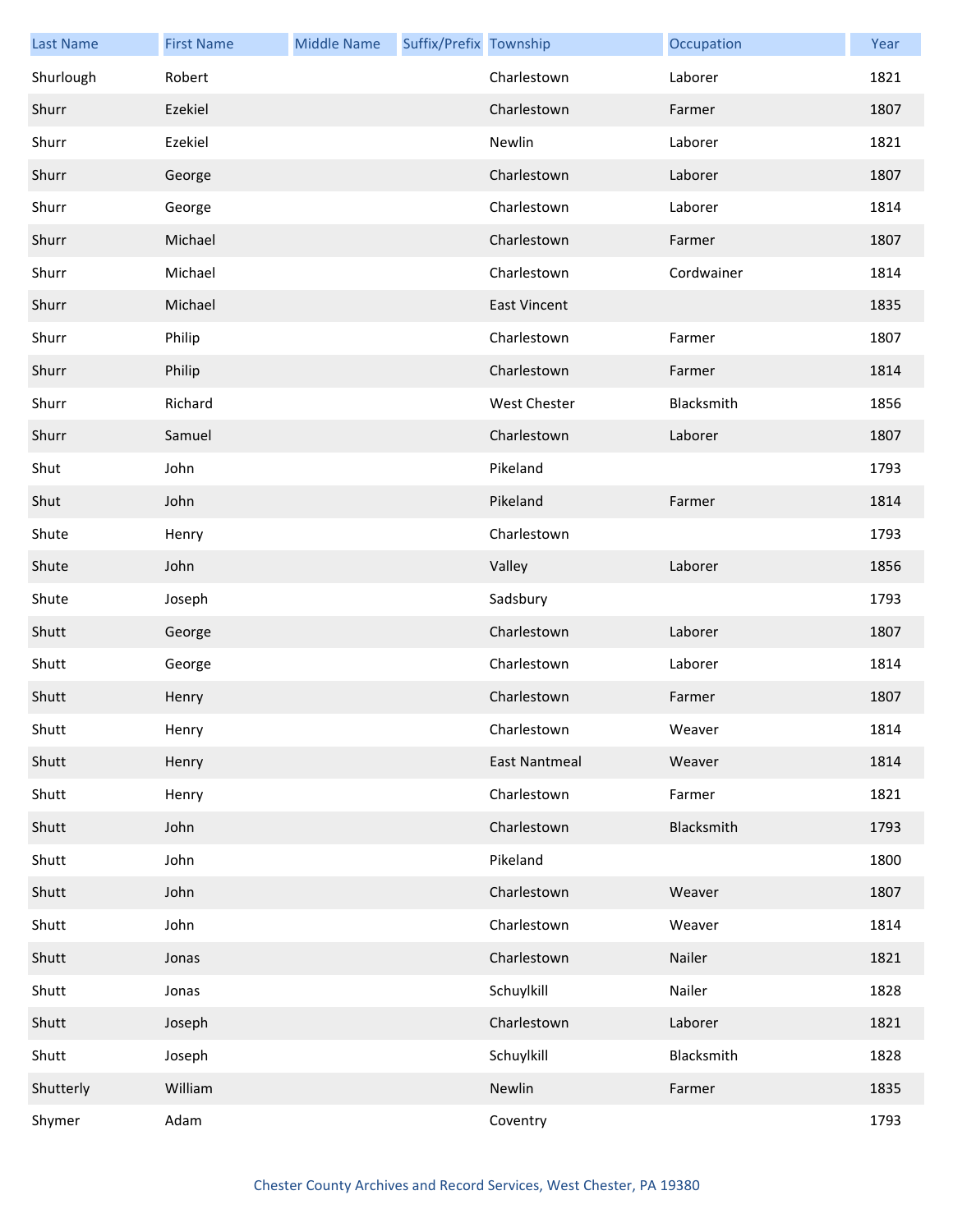| <b>Last Name</b> | <b>First Name</b> | <b>Middle Name</b> | Suffix/Prefix Township |                  | Occupation     | Year |
|------------------|-------------------|--------------------|------------------------|------------------|----------------|------|
| Sibbets          | John              |                    |                        | West Fallowfield |                | 1793 |
| Sibbits          | John              |                    |                        | West Fallowfield | Shoemaker      | 1807 |
| Sible            | Allen             |                    |                        | West Caln        | Farmer         | 1856 |
| Sible            | John              |                    |                        | West Caln        | Carpenter      | 1828 |
| Sible            | John              |                    |                        | West Caln        | Farmer         | 1835 |
| Sible            | Mary              |                    |                        | West Caln        |                | 1856 |
| Sickle           | William           |                    |                        | East Whiteland   | Laborer        | 1828 |
| Sickles          | Theophilus        | Е                  |                        | Kennett Square   | Civil Engineer | 1856 |
| Sickmitter       | Michael           |                    |                        | Honey Brook      | Innkeeper      | 1835 |
| Siddings         | John              |                    |                        | East Marlborough |                | 1793 |
| Sidebottom       | Joseph            |                    |                        | Tredyffrin       | Laborer        | 1856 |
| Sidels           | Owen              |                    |                        | Vincent          | Farmer         | 1828 |
| Sides            | James             | B                  |                        | Phoenixville     | Heater         | 1856 |
| Sides            | Samuel            |                    |                        | Sadsbury         | Innkeeper      | 1807 |
| Sidle            | John              |                    |                        | Honey Brook      | Wheelwright    | 1821 |
| Sidwel           | Abraham           |                    |                        | East Nottingham  | Farmer         | 1807 |
| Sidwel           | Job               |                    |                        | East Nottingham  | Farmer         | 1807 |
| Sidwel           | Job               |                    | Jr.                    | East Nottingham  | Farmer         | 1807 |
| Sidwel           | Nathan            |                    |                        | East Nottingham  | Farmer         | 1807 |
| Sidwel           | Richard           |                    |                        | East Nottingham  | Farmer         | 1807 |
| Sidwell          | Abraham           |                    |                        | East Nottingham  |                | 1800 |
| Sidwell          | Abraham           |                    |                        | West Nottingham  |                | 1800 |
| Sidwell          | Abraham           |                    |                        | West Nottingham  | Farmer         | 1807 |
| Sidwell          | Abraham           |                    |                        | West Nottingham  | Farmer         | 1814 |
| Sidwell          | Abraham           |                    |                        | East Nottingham  | Farmer         | 1814 |
| Sidwell          | Abraham           |                    |                        | East Nottingham  | Farmer         | 1821 |
| Sidwell          | Abraham           |                    |                        | West Nottingham  | Farmer         | 1821 |
| Sidwell          | Abraham           |                    | Jr.                    | West Nottingham  | Farmer         | 1828 |
| Sidwell          | Abraham           |                    |                        | West Nottingham  | Farmer         | 1828 |
| Sidwell          | Abraham           |                    |                        | West Nottingham  |                | 1835 |
| Sidwell          | Abraham           |                    |                        | East Nottingham  | Farmer         | 1835 |
| Sidwell          | Abram             |                    | Sr.                    | East Nottingham  |                | 1793 |
| Sidwell          | Abram             |                    |                        | East Nottingham  |                | 1793 |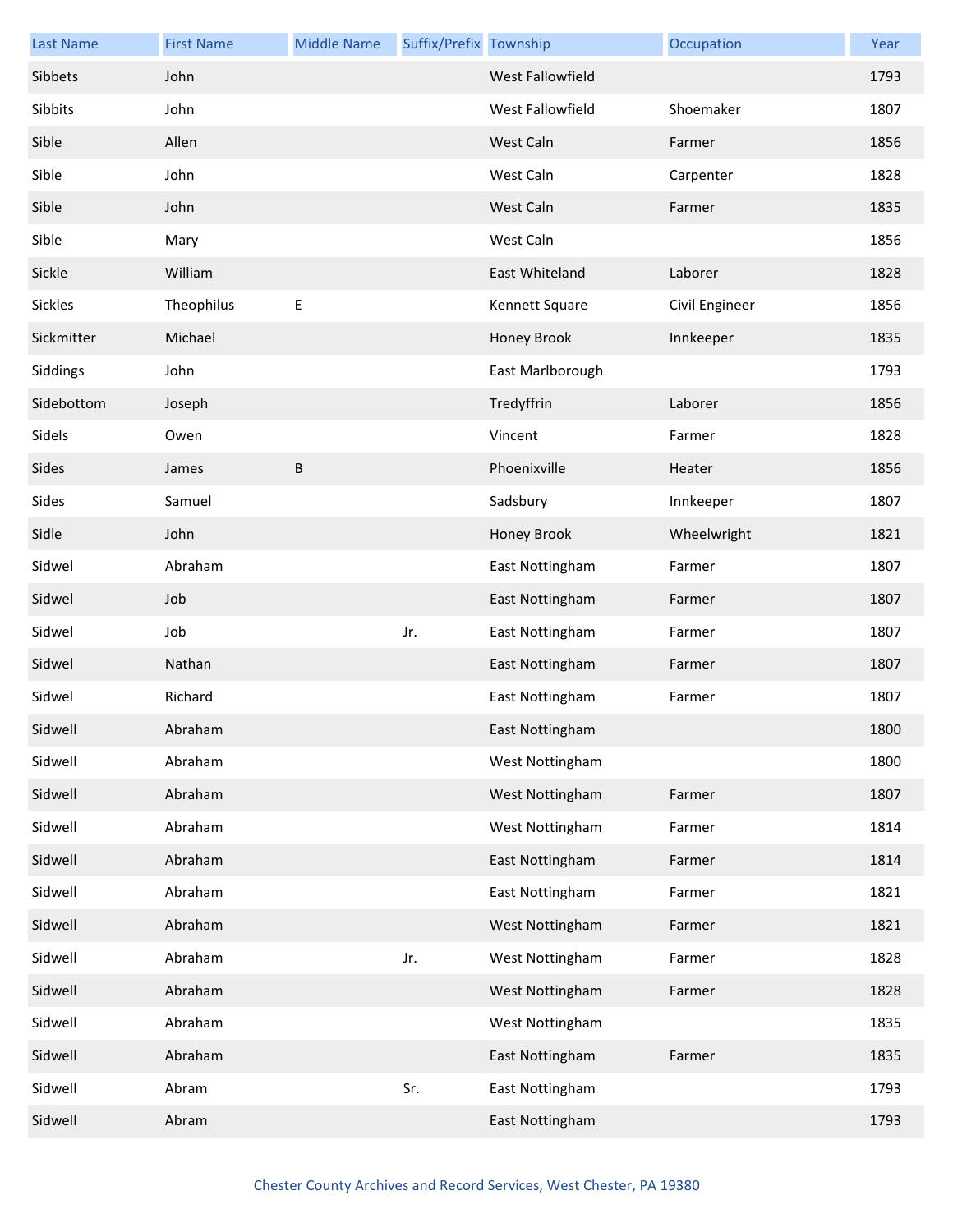| <b>Last Name</b> | <b>First Name</b> | <b>Middle Name</b> | Suffix/Prefix Township |                 | Occupation | Year |
|------------------|-------------------|--------------------|------------------------|-----------------|------------|------|
| Sidwell          | Abram             |                    |                        | East Nottingham | Farmer     | 1828 |
| Sidwell          | Clarassa          |                    |                        | West Nottingham |            | 1856 |
| Sidwell          | Elisha            |                    |                        | East Nottingham |            | 1793 |
| Sidwell          | Henry             |                    |                        | East Nottingham | Laborer    | 1828 |
| Sidwell          | Henry             |                    |                        | Hopewell        | Farmer     | 1856 |
| Sidwell          | Isaac             |                    |                        | West Nottingham |            | 1835 |
| Sidwell          | Isaac             |                    |                        | West Nottingham | Mason      | 1856 |
| Sidwell          | Job               |                    | Sr.                    | East Nottingham |            | 1793 |
| Sidwell          | Job               |                    |                        | East Nottingham |            | 1793 |
| Sidwell          | Job               |                    | Jr.                    | East Nottingham |            | 1800 |
| Sidwell          | Job               |                    | Sr.                    | East Nottingham |            | 1800 |
| Sidwell          | Job               |                    |                        | East Nottingham | Farmer     | 1814 |
| Sidwell          | Job               |                    |                        | East Nottingham | Farmer     | 1821 |
| Sidwell          | Job               |                    |                        | East Nottingham | Farmer     | 1828 |
| Sidwell          | Job               |                    |                        | East Nottingham | Farmer     | 1835 |
| Sidwell          | Jobe              |                    |                        | West Nottingham | Hatter     | 1828 |
| Sidwell          | Joel              |                    |                        | West Nottingham | Farmer     | 1821 |
| Sidwell          | Joel              |                    |                        | East Nottingham | Farmer     | 1828 |
| Sidwell          | Joel              |                    |                        | East Nottingham | Farmer     | 1835 |
| Sidwell          | Joseph            |                    |                        | East Nottingham | Shoemaker  | 1821 |
| Sidwell          | Levy              |                    |                        | East Nottingham |            | 1793 |
| Sidwell          | Nathan            |                    |                        | West Nottingham |            | 1793 |
| Sidwell          | Nathan            |                    |                        | East Nottingham |            | 1793 |
| Sidwell          | Nathan            |                    |                        | East Nottingham |            | 1800 |
| Sidwell          | Nathan            |                    |                        | East Nottingham | Farmer     | 1814 |
| Sidwell          | Nathan            |                    |                        | West Nottingham | Farmer     | 1821 |
| Sidwell          | Nathan            |                    |                        | East Nottingham | Laborer    | 1828 |
| Sidwell          | Oliver            |                    |                        | East Nottingham | Farmer     | 1814 |
| Sidwell          | Oliver            |                    |                        | East Nottingham | Farmer     | 1821 |
| Sidwell          | Oliver            |                    |                        | East Nottingham | Farmer     | 1828 |
| Sidwell          | Oliver            |                    |                        | East Nottingham | Farmer     | 1835 |
| Sidwell          | Oliver            |                    |                        | East Nottingham | Farmer     | 1856 |
| Sidwell          | Richard           |                    |                        | East Nottingham | Farmer     | 1821 |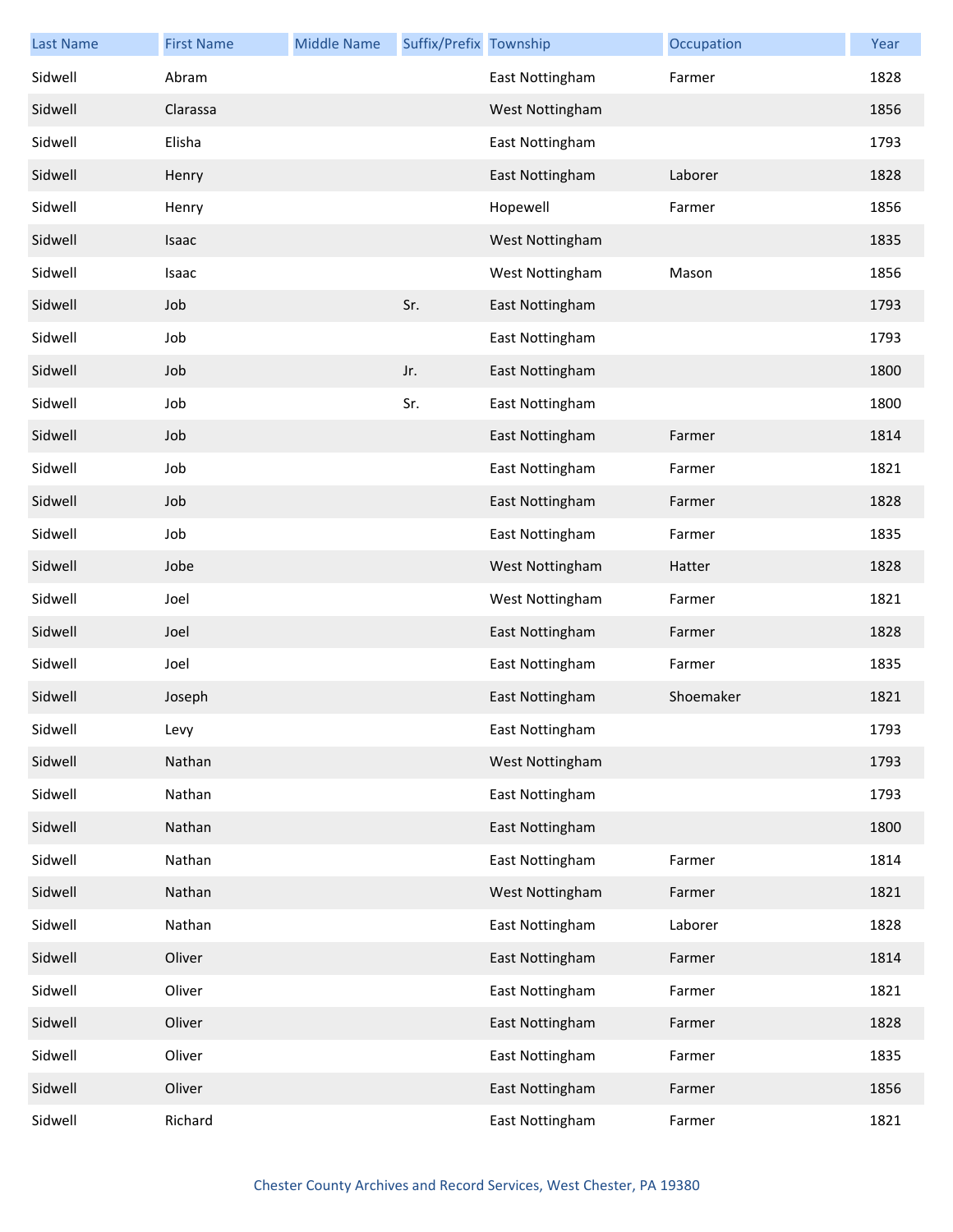| <b>Last Name</b> | <b>First Name</b> | <b>Middle Name</b> | Suffix/Prefix Township |                      | Occupation   | Year |
|------------------|-------------------|--------------------|------------------------|----------------------|--------------|------|
| Sidwell          | Richard           |                    |                        | East Nottingham      | Farmer       | 1828 |
| Sidwell          | Richard           |                    |                        | East Nottingham      | Farmer       | 1835 |
| Sidwell          | Richard           |                    |                        | East Nottingham      | Farmer       | 1856 |
| Sidwell          | Stephen           |                    |                        | East Nottingham      | Farmer       | 1856 |
| Sidwell          | Thomas            |                    |                        | <b>Upper Oxford</b>  | Weaver       | 1821 |
| Sidwell          | Thomas            |                    |                        | <b>Upper Oxford</b>  | Manufacturer | 1828 |
| Sidwell          | Thomas            | F                  |                        | West Nottingham      | Farmer       | 1856 |
| Sidwell          | William           |                    |                        | West Nottingham      |              | 1856 |
| Sidwell          | Wilson            |                    |                        | West Nottingham      | Farmer       | 1828 |
| Siegler          | Jacob             |                    |                        | Vincent              | Weaver       | 1814 |
| Siegler          | Tilman            |                    |                        | Vincent              |              | 1814 |
| Sifer            | Michael           |                    |                        | Vincent              |              | 1800 |
| Sigfried         | Simeon            |                    |                        | <b>West Chester</b>  | Editor       | 1835 |
| Sigler           | Jacob             |                    |                        | Vincent              | Yeoman       | 1807 |
| Sigman           | Catharine         |                    |                        | <b>East Nantmeal</b> | Farmer       | 1807 |
| Sigman           | George            |                    |                        | <b>East Nantmeal</b> | Farmer       | 1800 |
| Sigman           | George            |                    |                        | Warwick              | Farmer       | 1856 |
| Sigman           | John              |                    |                        | <b>East Nantmeal</b> | Mason        | 1814 |
| Sigman           | John              |                    |                        | <b>East Nantmeal</b> | Farmer       | 1821 |
| Sigman           | John              |                    |                        | <b>West Nantmeal</b> | Farmer       | 1828 |
| Sigman           | John              |                    |                        | <b>East Nantmeal</b> | Farmer       | 1856 |
| Sigman           | John              | $\sf S$            |                        | <b>West Nantmeal</b> | Plasterer    | 1856 |
| Sill             | Anthony           |                    |                        | Willistown           | Farmer       | 1821 |
| Sill             | Anthony           |                    |                        | Willistown           | Farmer       | 1828 |
| Sill             | Anthony           |                    |                        | Willistown           | Laborer      | 1835 |
| Sill             | Benjamin          |                    |                        | Schuylkill           | Mason        | 1828 |
| Sill             | Caleb             |                    |                        | Willistown           | Carpenter    | 1807 |
| Sill             | Caleb             |                    |                        | Willistown           | Farmer       | 1814 |
| Sill             | Edward            |                    |                        | Willistown           |              | 1793 |
| Sill             | Edward            |                    |                        | Willistown           |              | 1800 |
| Sill             | Edward            |                    |                        | Willistown           | Mason        | 1807 |
| Sill             | Edward            |                    |                        | Willistown           | Mason        | 1814 |
| Sill             | Edward            |                    |                        | Willistown           | Farmer       | 1821 |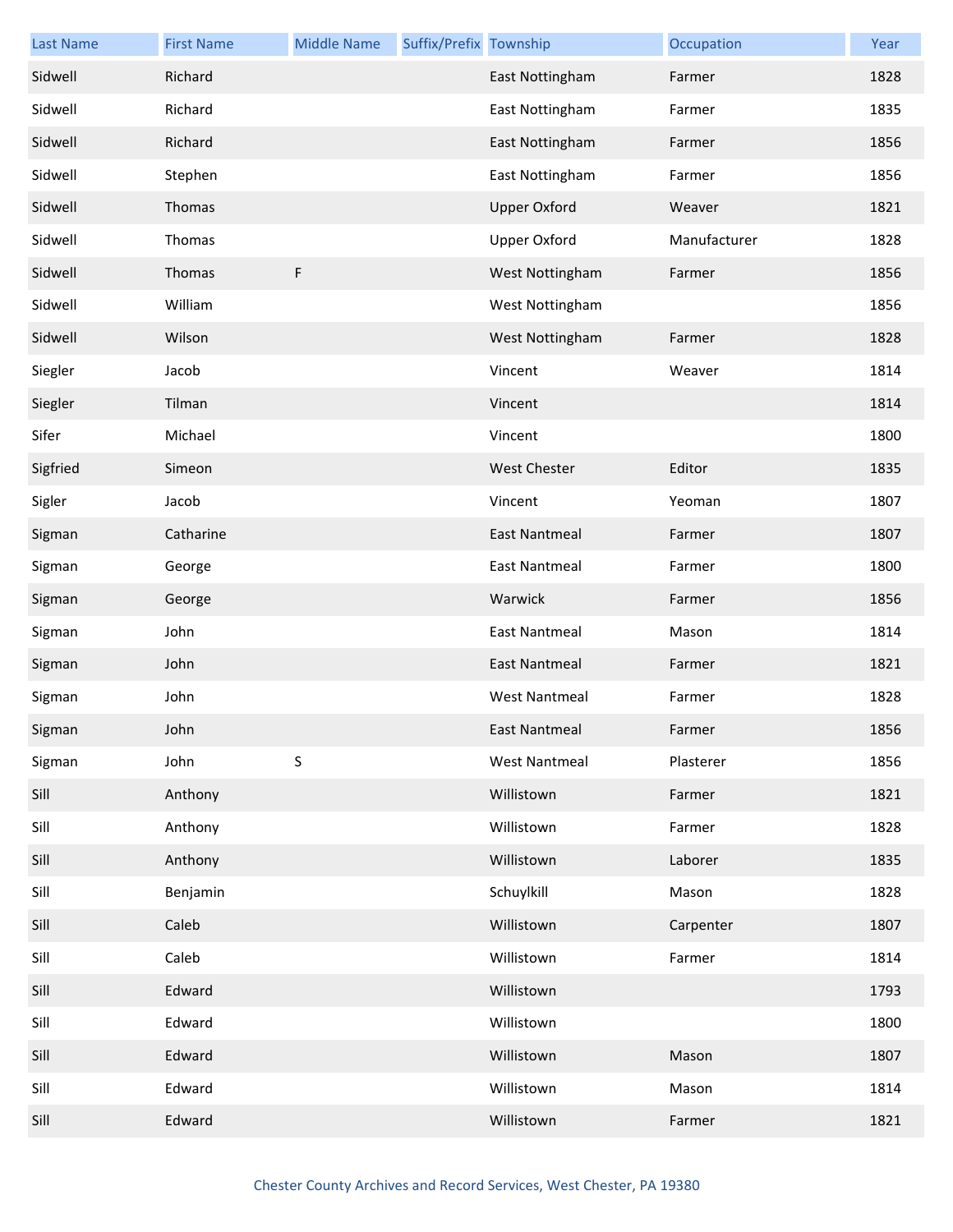| <b>Last Name</b> | <b>First Name</b> | <b>Middle Name</b> | Suffix/Prefix Township |                | Occupation  | Year |
|------------------|-------------------|--------------------|------------------------|----------------|-------------|------|
| Sill             | Edward            |                    |                        | Willistown     | Farmer      | 1828 |
| Sill             | Edward            |                    |                        | Willistown     | Farmer      | 1835 |
| Sill             | James             |                    |                        | West Whiteland | Laborer     | 1800 |
| Sill             | James             |                    |                        | West Whiteland | Laborer     | 1807 |
| Sill             | James             |                    |                        | Charlestown    | Laborer     | 1814 |
| Sill             | James             |                    |                        | Willistown     | Smith       | 1828 |
| Sill             | James             |                    |                        | Londonderry    | Farmer      | 1856 |
| Sill             | John              |                    |                        | Willistown     |             | 1793 |
| Sill             | John              |                    |                        | Willistown     |             | 1800 |
| Sill             | John              |                    |                        | Willistown     | Mason       | 1807 |
| Sill             | John              |                    |                        | Goshen         | Farmer      | 1814 |
| Sill             | Michael           |                    |                        | Willistown     |             | 1793 |
| Sill             | Michael           |                    |                        | Willistown     |             | 1800 |
| Sill             | Michael           |                    |                        | Willistown     | Mason       | 1807 |
| Sill             | Michael           |                    | Jr.                    | Willistown     | Mason       | 1807 |
| Sill             | Michael           |                    |                        | Willistown     | Farmer      | 1814 |
| Sill             | Michael           |                    |                        | Goshen         | Laborer     | 1814 |
| Sill             | Nehemiah          |                    |                        | Willistown     | Farmer      | 1814 |
| Sill             | Nehemiah          |                    |                        | Willistown     | Farmer      | 1821 |
| Sill             | Oswald            |                    |                        | Willistown     |             | 1800 |
| Sill             | Oswald            |                    |                        | Willistown     | Mason       | 1807 |
| Sill             | Ozwell            |                    |                        | Willistown     | Farmer      | 1814 |
| Sill             | Phillip           |                    |                        | East Whiteland | Laborer     | 1814 |
| Sill             | Sarah             |                    |                        | Willistown     | Farmer      | 1856 |
| Sill             | Thomas            |                    |                        | Willistown     |             | 1800 |
| Sill             | Thomas            |                    |                        | Willistown     | Mason       | 1807 |
| Sill             | Thomas            |                    |                        | Tredyffrin     | Laborer     | 1814 |
| Sill             | William           |                    |                        | Willistown     |             | 1800 |
| Sill             | William           |                    |                        | Schuylkill     | Roller      | 1828 |
| Sill             | William           |                    |                        | Willistown     | Innkeeper   | 1835 |
| Sill             | William           |                    |                        | Schuylkill     | Nailer      | 1835 |
| Sillen           | Charles           |                    |                        | Phoenixville   | Gardener    | 1856 |
| Silley           | Thomas            |                    |                        | Upper Oxford   | Storekeeper | 1856 |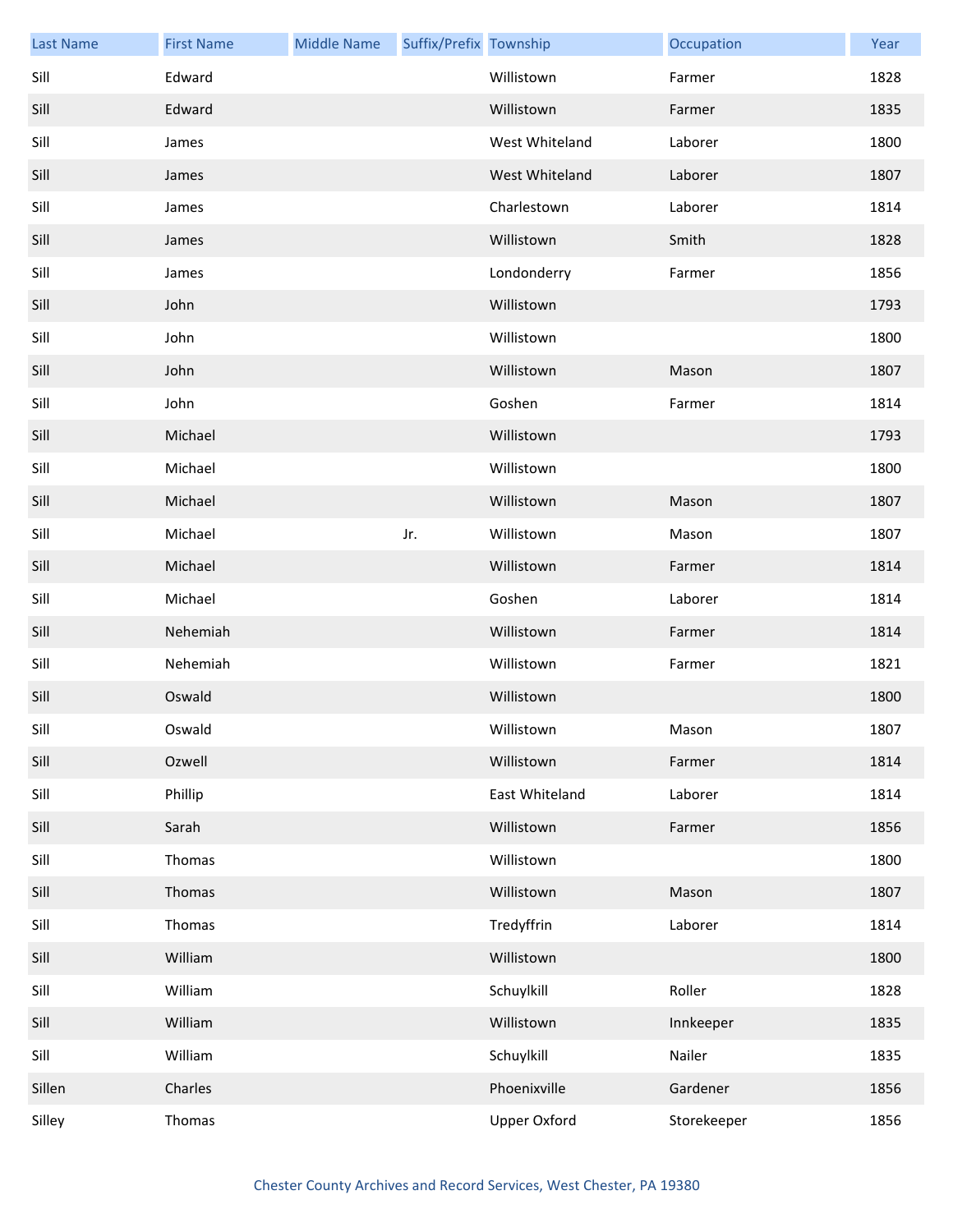| <b>Last Name</b> | <b>First Name</b> | <b>Middle Name</b>        | Suffix/Prefix Township |                      | Occupation  | Year |
|------------------|-------------------|---------------------------|------------------------|----------------------|-------------|------|
| Sillotwo         | Edward            |                           |                        | London Britain       | Carpenter   | 1821 |
| Silverthorn      | Charles           |                           |                        | London Britain       | Laborer     | 1856 |
| Silvester        | Saul              |                           |                        | West Bradford        |             | 1793 |
| Simcan           | Lennard           |                           |                        | East Goshen          | Laborer     | 1835 |
| Simcock          | Elias             |                           |                        | <b>East Bradford</b> |             | 1793 |
| Simcock          | Emor              |                           |                        | Thornbury            | Shoemaker   | 1807 |
| Simcock          | James             |                           |                        | West Goshen          |             | 1821 |
| Simcock          | Robert            |                           |                        | East Bradford        |             | 1821 |
| Simcock          | William           |                           |                        | Sadsbury             |             | 1807 |
| Simcocks         | Lenord            |                           |                        | East Whiteland       | Laborer     | 1828 |
| Simcox           | Adison            |                           |                        | East Goshen          | Laborer     | 1856 |
| Simcox           | Amor              |                           |                        | Willistown           | Laborer     | 1814 |
| Simcox           | Cheyney           |                           |                        | <b>West Chester</b>  | Wheelwright | 1856 |
| Simcox           | Emmor             |                           |                        | Willistown           | Shoemaker   | 1821 |
| Simcox           | Emmor             |                           |                        | Thornbury            | Shoemaker   | 1828 |
| Simcox           | Emmor             |                           |                        | Thornbury            |             | 1835 |
| Simcox           | George            | $\boldsymbol{\mathsf{H}}$ |                        | East Goshen          | Laborer     | 1856 |
| Simcox           | James             |                           |                        | Goshen               | Laborer     | 1807 |
| Simcox           | James             |                           |                        | Goshen               | Farmer      | 1814 |
| Simcox           | James             |                           |                        | <b>West Chester</b>  | Farmer      | 1828 |
| Simcox           | Jesse             |                           |                        | Willistown           | Laborer     | 1821 |
| Simcox           | Kersey            |                           |                        | East Goshen          | Laborer     | 1856 |
| Simcox           | Leonard           |                           |                        | <b>West Chester</b>  | Stonemason  | 1856 |
| Simcox           | Robert            |                           |                        | Willistown           | Saddler     | 1835 |
| Simcox           | Shadrack          |                           |                        | West Fallowfield     |             | 1793 |
| Simcox           | Townsend          |                           |                        | Thornbury            | Painter     | 1828 |
| Simcox           | Washington        |                           |                        | East Goshen          | Mason       | 1828 |
| Simcox           | Washington        |                           |                        | Uwchlan              | Mason       | 1835 |
| Simcox           | William           |                           |                        | Londonderry          |             | 1793 |
| Simcox           | William           |                           |                        | Sadsbury             | Laborer     | 1814 |
| Simerel          | James             |                           |                        | Goshen               |             | 1793 |
|                  |                   |                           |                        |                      |             |      |
| Simeroman        | Joshua            |                           |                        | East Pikeland        | Farmer      | 1856 |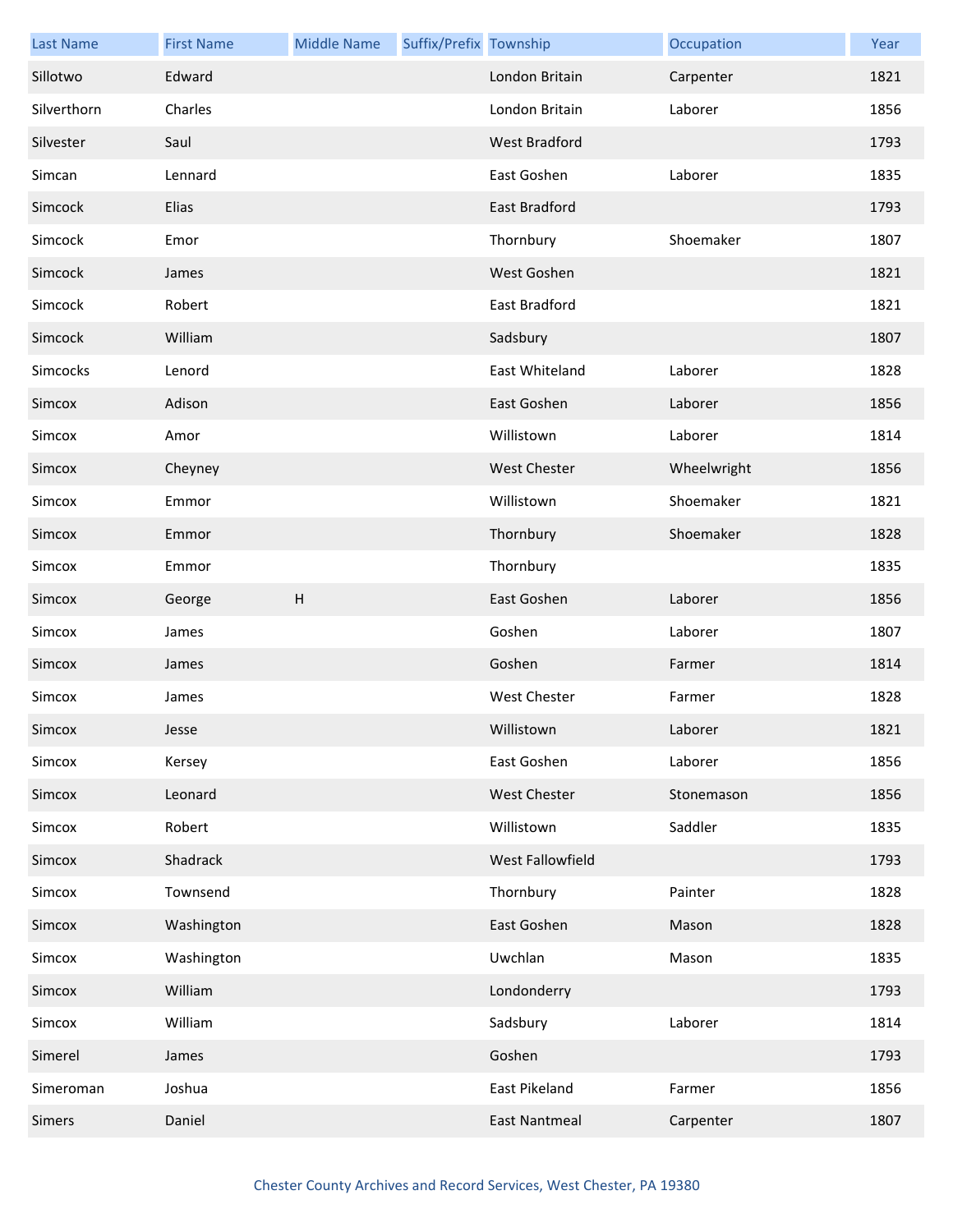| <b>Last Name</b> | <b>First Name</b> | <b>Middle Name</b> | Suffix/Prefix Township |                      | Occupation | Year |
|------------------|-------------------|--------------------|------------------------|----------------------|------------|------|
| Simers           | Daniel            |                    |                        | <b>East Nantmeal</b> | Laborer    | 1814 |
| Simers           | James             |                    |                        | <b>East Nantmeal</b> | Laborer    | 1807 |
| Simers           | James             |                    |                        | <b>East Nantmeal</b> | Laborer    | 1814 |
| Simers           | William           |                    |                        | <b>East Nantmeal</b> | Laborer    | 1814 |
| Simeson          | Edward            |                    |                        | West Caln            | Laborer    | 1814 |
| Simeton          | William           |                    |                        | Pennsbury            |            | 1793 |
| Simkins          | James             |                    |                        | West Chester         | Carpenter  | 1856 |
| Simmerol         | James             |                    |                        | Goshen               | Weaver     | 1814 |
| Simmers          | Daniel            |                    |                        | <b>East Nantmeal</b> | Carter     | 1821 |
| Simmers          | Daniel            |                    |                        | Warwick              | Moulder    | 1856 |
| Simmers          | James             |                    |                        | <b>East Nantmeal</b> | Miner      | 1800 |
| Simmers          | James             |                    |                        | Goshen               | Weaver     | 1807 |
| Simmers          | James             |                    |                        | <b>East Nantmeal</b> | Laborer    | 1821 |
| Simmers          | John              |                    |                        | Warwick              | Farmer     | 1856 |
| Simmers          | Joshua            |                    |                        | Warwick              | Laborer    | 1856 |
| Simmers          | Thomas            | $\mathsf S$        |                        | West Pikeland        | Miner      | 1856 |
| Simmers          | William           |                    |                        | Honeybrook           | Laborer    | 1856 |
| Simmes           | John              |                    |                        | Tredyffrin           | Laborer    | 1835 |
| Simmon           | Elizabeth         |                    |                        | Kennett              |            | 1828 |
| Simmons          | Elizabeth         |                    |                        | Kennett              | Farmer     | 1835 |
| Simmons          | George            |                    |                        | Kennett              |            | 1793 |
| Simmons          | George            |                    |                        | Kennett              | Carpenter  | 1800 |
| Simmons          | George            |                    |                        | Kennett              | Mason      | 1807 |
| Simmons          | Henry             |                    |                        | Londonderry          | Farmer     | 1807 |
| Simmons          | Isaac             |                    |                        | London Britain       |            | 1807 |
| Simmons          | Jacob             |                    |                        | Kennett              | Farmer     | 1807 |
| Simmons          | Jacob             |                    |                        | Kennett              | Mason      | 1814 |
| Simmons          | Jehu              |                    |                        | Kennett              |            | 1793 |
| Simmons          | Jehu              |                    |                        | Kennett              |            | 1793 |
| Simmons          | Jehu              |                    |                        | Kennett              | Farmer     | 1800 |
| Simmons          | Jehu              |                    |                        | Kennett              | Stonemason | 1807 |
| Simmons          | Jehu              |                    |                        | Kennett              | Mason      | 1814 |
| Simmons          | Jehu              |                    |                        | Kennett              | Farmer     | 1814 |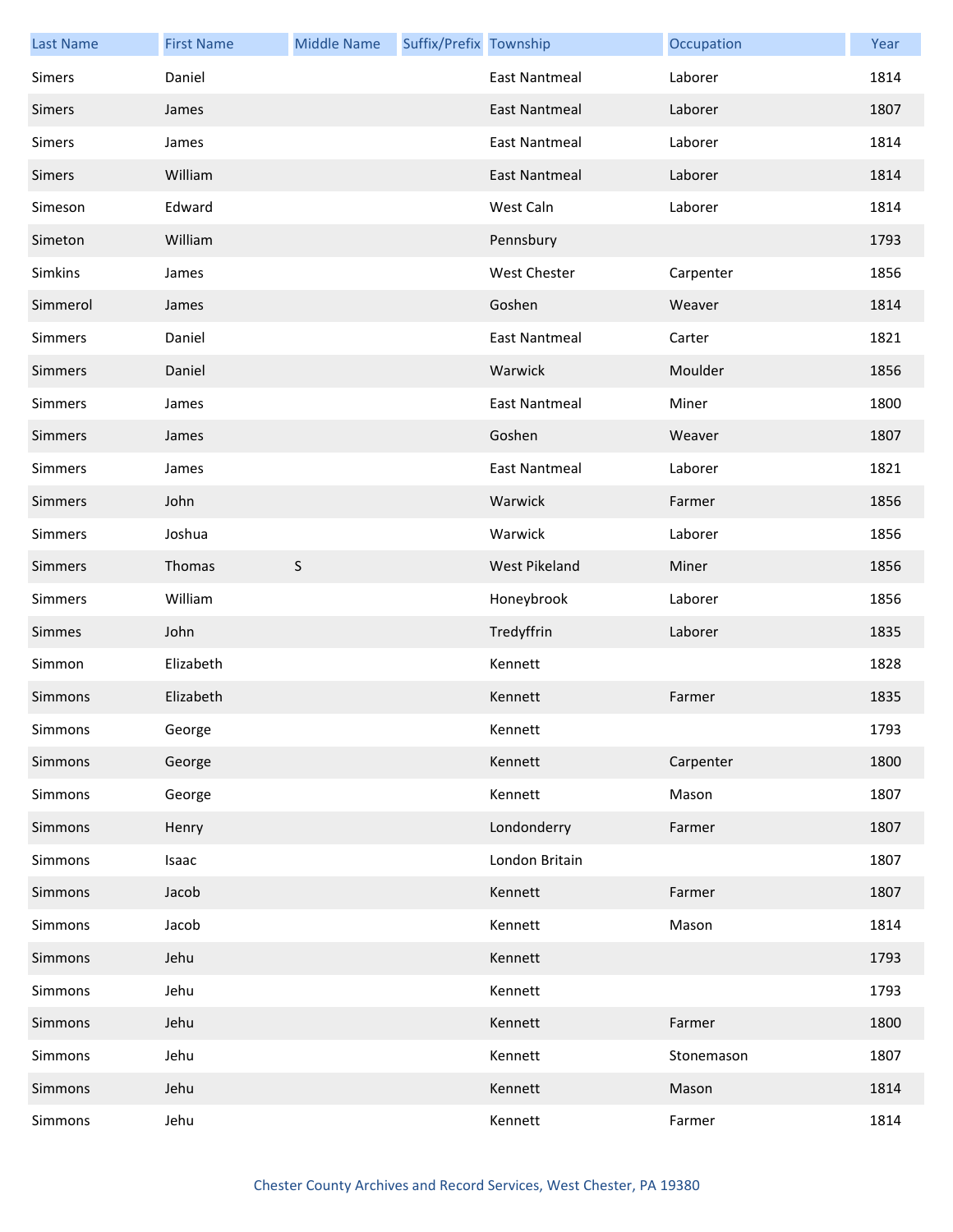| <b>Last Name</b> | <b>First Name</b> | <b>Middle Name</b> | Suffix/Prefix Township |                      | Occupation   | Year |
|------------------|-------------------|--------------------|------------------------|----------------------|--------------|------|
| Simmons          | Jehu              |                    |                        | Kennett              | Farmer       | 1821 |
| Simmons          | Jehu              |                    |                        | Kennett              | Farmer       | 1828 |
| Simmons          | John              |                    |                        | Kennett              |              | 1793 |
| Simmons          | John              |                    |                        | Kennett              | Farmer       | 1814 |
| Simmons          | John              |                    |                        | West Nottingham      | Carpenter    | 1821 |
| Simmons          | John              |                    |                        | Kennett              | Carpenter    | 1821 |
| Simmons          | John              |                    |                        | West Nottingham      | Carpenter    | 1828 |
| Simmons          | Jonathan          |                    |                        | Kennett              | Mason        | 1828 |
| Simmons          | Josiah            |                    |                        | West Marlborough     |              | 1800 |
| Simmons          | Nathan            |                    |                        | Kennett              |              | 1793 |
| Simmons          | Samuel            |                    |                        | Kennett              | Mason        | 1814 |
| Simmons          | Samuel            |                    |                        | Sadsbury             | Shoemaker    | 1814 |
| Simmons          | Samuel            |                    |                        | Sadsbury             | Shoemaker    | 1828 |
| Simmons          | Samuel            |                    |                        | Sadsbury             | Shoemaker    | 1835 |
| Simmons          | William           |                    |                        | Kennett              |              | 1793 |
| Simmons          | William           |                    |                        | Kennett              |              | 1800 |
| Simmons          | William           |                    |                        | Kennett              | Farmer       | 1800 |
| Simmons          | William           |                    |                        | Kennett              | Farmer       | 1807 |
| Simmons          | William           |                    |                        | Kennett              | Farmer       | 1814 |
| Simmons          | William           |                    |                        | Kennett              | Farmer       | 1821 |
| Simms            | Henry             |                    |                        | West Fallowfield     | Laborer      | 1856 |
| Simms            | Joseph            |                    |                        | <b>West Nantmeal</b> | Laborer      | 1814 |
| Simms            | Joseph            |                    |                        | West Brandywine      | Farmer       | 1856 |
| Simms            | William           |                    |                        | <b>West Nantmeal</b> | Laborer      | 1814 |
| Simon            | Charles           |                    |                        | Sadsbury             | Cooper       | 1814 |
| Simon            | Charles           |                    |                        | Sadsbury             | Cooper       | 1821 |
| Simons           | James             |                    |                        | West Nottingham      |              | 1814 |
| Simons           | John              |                    |                        | Kennett              | Farmer       | 1807 |
| Simons           | Joshua            |                    |                        | Kennett              | Mason        | 1821 |
| Simons           | Phillip           |                    |                        | <b>East Vincent</b>  | Painter      | 1856 |
| Simons           | William           |                    |                        | Uwchlan              | Manufacturer | 1856 |
| Simonton         | Jane              |                    |                        | Tredyffrin           |              | 1793 |
| Simonton         | John              |                    |                        | East Whiteland       | Miller       | 1807 |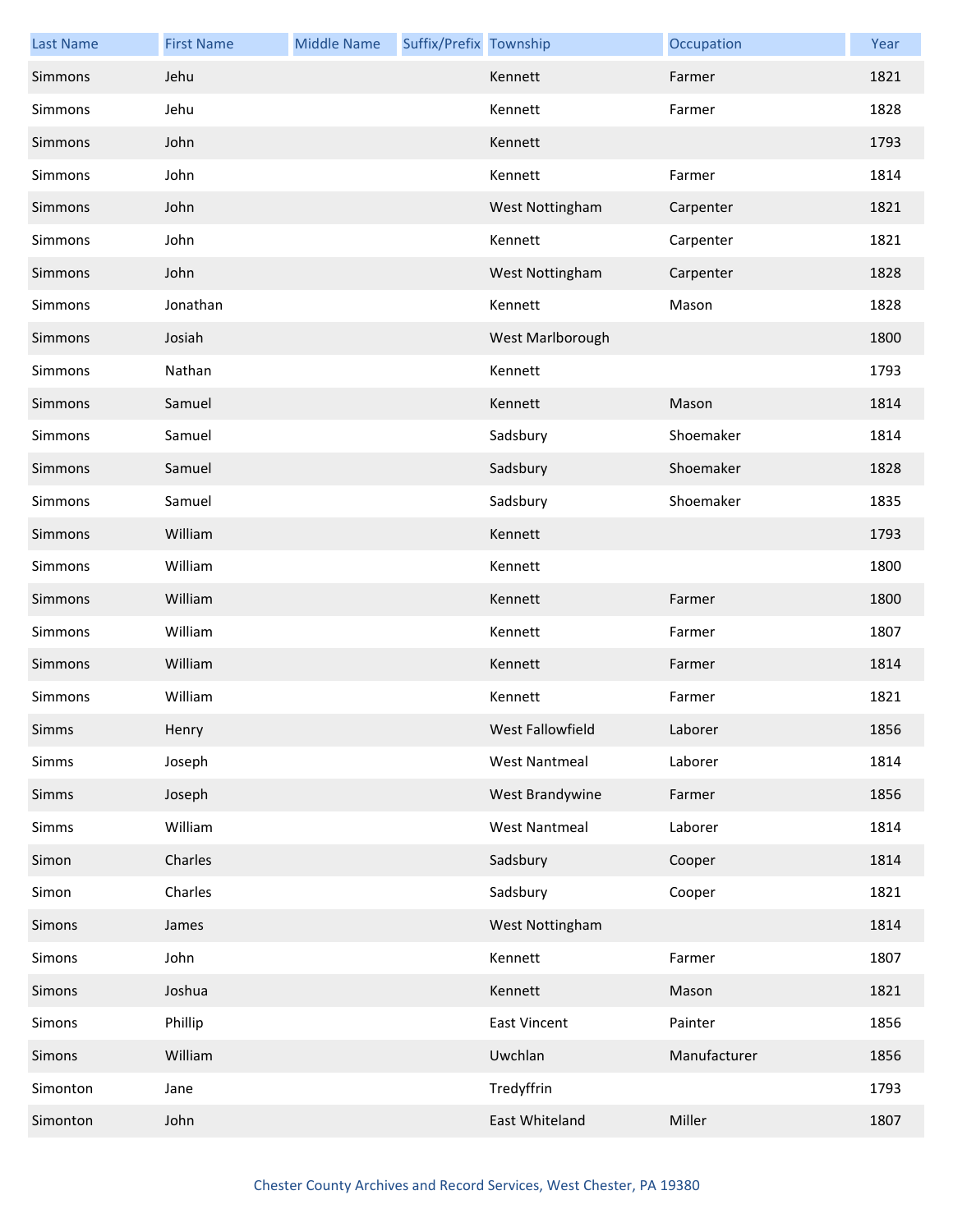| <b>Last Name</b> | <b>First Name</b> | <b>Middle Name</b> | Suffix/Prefix Township |                      | Occupation           | Year |
|------------------|-------------------|--------------------|------------------------|----------------------|----------------------|------|
| Simonton         | John              |                    |                        | East Whiteland       | Miller               | 1814 |
| Simperly         | Thomas            |                    |                        | Schuylkill           | Weaver               | 1856 |
| Simpers          | Richard           |                    |                        | New London           | Laborer              | 1835 |
| Simple           | David             |                    |                        | <b>West Nantmeal</b> | Shoemaker            | 1807 |
| Simpson          | David             |                    |                        | Sadsbury             |                      | 1835 |
| Simpson          | David             |                    |                        | Penn                 | Laborer              | 1835 |
| Simpson          | Edward            |                    |                        | Coventry             | Farmer               | 1828 |
| Simpson          | Edward            |                    |                        | Coventry             | Farmer               | 1835 |
| Simpson          | Francis           |                    |                        | <b>West Coventry</b> | Farmer               | 1856 |
| Simpson          | George            |                    |                        | Tredyffrin           | Tailor               | 1828 |
| Simpson          | George            |                    |                        | New London           | Collier              | 1835 |
| Simpson          | George            |                    |                        | Lower Oxford         | Laborer              | 1856 |
| Simpson          | George            |                    |                        | Honeybrook           | Laborer              | 1856 |
| Simpson          | Isaac             |                    |                        | Londonderry          |                      | 1793 |
| Simpson          | Jacob             |                    |                        | Sadsbury             | Laborer              | 1821 |
| Simpson          | James             |                    |                        | Honey Brook          | Weaver               | 1814 |
| Simpson          | James             |                    | Jr.                    | Sadsbury             | Laborer              | 1821 |
| Simpson          | James             |                    |                        | Sadsbury             | Farmer               | 1821 |
| Simpson          | James             |                    |                        | Sadsbury             | Farmer               | 1828 |
| Simpson          | John              |                    | Jr.                    | Lower Oxford         |                      | 1800 |
| Simpson          | John              |                    |                        | Lower Oxford         |                      | 1800 |
| Simpson          | John              |                    |                        | New London           | Laborer              | 1807 |
| Simpson          | John              |                    |                        | Lower Oxford         | Weaver               | 1807 |
| Simpson          | John              |                    | Sr.                    | Lower Oxford         | Weaver               | 1807 |
| Simpson          | John              |                    |                        | Lower Oxford         | Weaver               | 1814 |
| Simpson          | John              |                    |                        | <b>Upper Oxford</b>  | Laborer              | 1814 |
| Simpson          | John              |                    |                        | New Garden           | <b>Wool Factorer</b> | 1828 |
| Simpson          | John              |                    |                        | West Bradford        | Laborer              | 1856 |
| Simpson          | John              |                    |                        | Honeybrook           | Carpenter            | 1856 |
| Simpson          | Jonathan          |                    |                        | West Fallowfield     |                      | 1793 |
| Simpson          | Robert            |                    |                        | Lower Oxford         | Weaver               | 1807 |
| Simpson          | Robert            |                    |                        | Lower Oxford         | Weaver               | 1814 |
| Simpson          | Robert            |                    |                        | East Whiteland       | Laborer              | 1856 |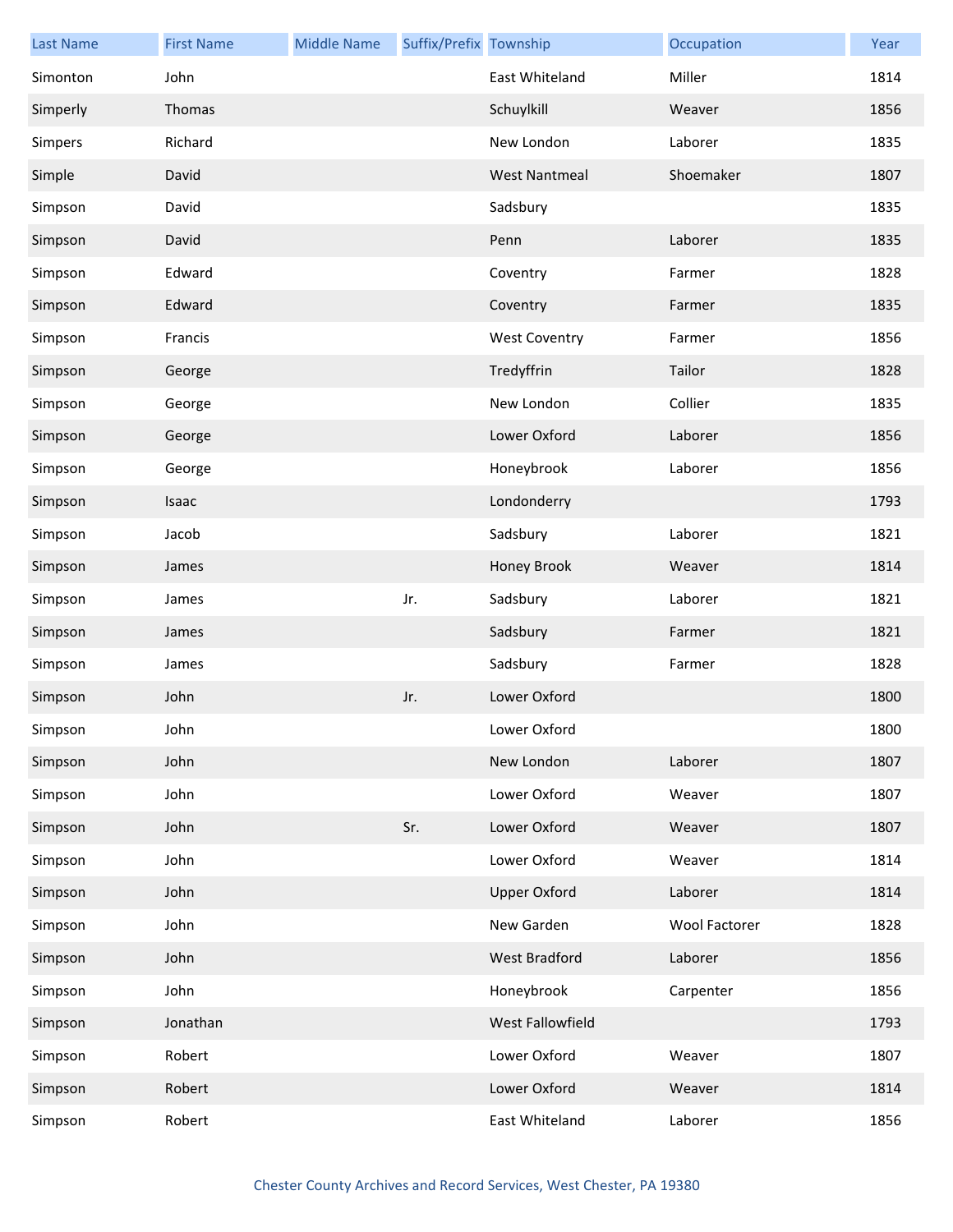| <b>Last Name</b> | <b>First Name</b> | <b>Middle Name</b> | Suffix/Prefix Township |                      | Occupation             | Year |
|------------------|-------------------|--------------------|------------------------|----------------------|------------------------|------|
| Simpson          | Thomas            |                    |                        | West Marlborough     | Laborer                | 1828 |
| Simpson          | Thomas            |                    |                        | New Garden           | Wool Factorer          | 1828 |
| Simpson          | Thomas            |                    |                        | New Garden           | Manufacturer           | 1835 |
| Simpson          | William           |                    |                        | Lower Oxford         | Nailer                 | 1807 |
| Simpson          | William           |                    |                        | Lower Oxford         | Weaver                 | 1814 |
| Simpson          | William           | A                  |                        | Tredyffrin           | Keeps telegraph office | 1856 |
| Simpson          | William           | E                  |                        | <b>East Coventry</b> | Miller                 | 1856 |
| Simpson          | William           | T.                 |                        | Tredyffrin           |                        | 1828 |
| Sims             | James             |                    |                        | <b>West Nantmeal</b> | Shoemaker              | 1807 |
| Sims             | James             |                    |                        | Honey Brook          | Cordwainer             | 1814 |
| Sims             | James             |                    |                        | Honey Brook          | Shoemaker              | 1821 |
| Sims             | James             |                    |                        | <b>West Nantmeal</b> | Shoemaker              | 1835 |
| Sims             | John              |                    |                        | Honey Brook          |                        | 1800 |
| Sims             | Joseph            |                    |                        | <b>West Nantmeal</b> | Laborer                | 1821 |
| Sims             | Joseph            |                    |                        | Brandywine           | Laborer                | 1828 |
| Sims             | Joseph            |                    |                        | <b>West Nantmeal</b> | Laborer                | 1835 |
| Sims             | Svester           |                    |                        | Wallace              | Laborer                | 1856 |
| Sims             | William           |                    |                        | <b>West Nantmeal</b> |                        | 1793 |
| Sims             | William           |                    |                        | Honey Brook          |                        | 1800 |
| Sims             | William           |                    |                        | <b>West Nantmeal</b> | Farmer                 | 1807 |
| Sims             | William           |                    |                        | West Nantmeal        | Farmer                 | 1821 |
| Sims             | William           |                    |                        | <b>West Nantmeal</b> | Laborer                | 1828 |
| Sims             | William           |                    |                        | <b>West Nantmeal</b> | Farmer                 | 1835 |
| Sims             | William           |                    |                        | Wallace              | Farmer                 | 1856 |
| Sincla           | Thomas            |                    |                        | Kennett              | Farmer                 | 1835 |
| Sinclair         | Benjamin          |                    |                        | Kennett              | Gentleman              | 1828 |
| Sinclair         | John              |                    |                        | Brandywine           | Papermaker             | 1814 |
| Sinclair         | Mary              |                    |                        | Kennett              |                        | 1828 |
| Sinclair         | Samuel            |                    |                        | Goshen               |                        | 1793 |
| Sinclair         | Samuel            |                    | Esq.                   | Kennett              | Farmer                 | 1821 |
| Sinclair         | Samuel            |                    | Jr.                    | Kennett              | Farmer                 | 1821 |
| Sinclair         | Samuel            |                    |                        | East Marlborough     | Gentleman              | 1835 |
| Sinclair         | Thomas            |                    |                        | Kennett              | Gentleman              | 1856 |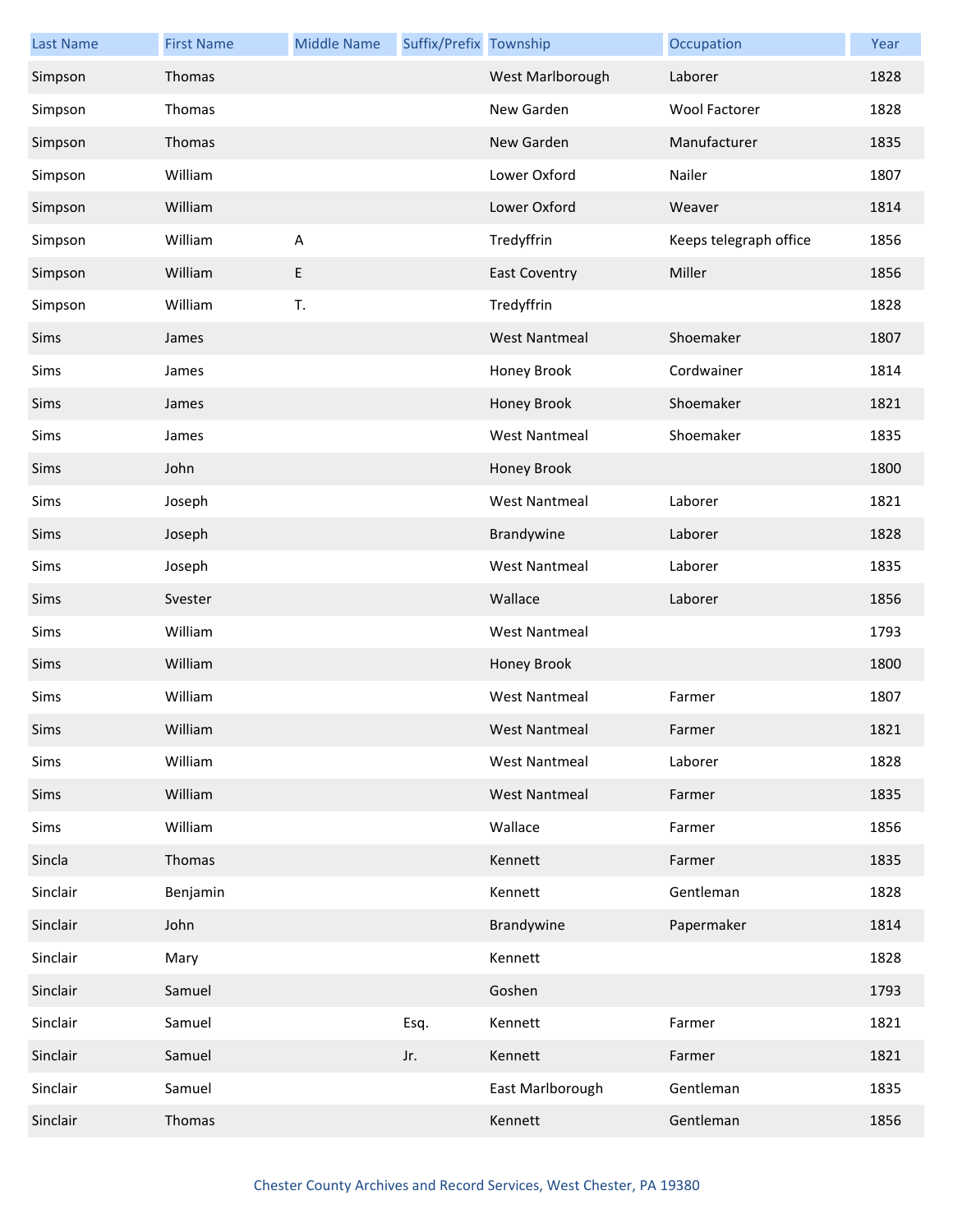| <b>Last Name</b> | <b>First Name</b> | <b>Middle Name</b> | Suffix/Prefix Township |                  | Occupation   | Year |
|------------------|-------------------|--------------------|------------------------|------------------|--------------|------|
| Sinclair         | William           |                    |                        | West Caln        |              | 1793 |
| Sinclair         | William           |                    |                        | Kennett          | Farmer       | 1835 |
| Sinclear         | Samuel            |                    |                        | Kennett          | Farmer       | 1800 |
| Sinclear         | Samuel            |                    |                        | Kennett          | Farmer       | 1807 |
| Sinclear         | Samuel            |                    | Esq.                   | Kennett          |              | 1814 |
| Sinclear         | William           |                    |                        | West Caln        | Carpenter    | 1807 |
| Sincly           | James             | H                  |                        | East Nottingham  |              | 1856 |
| Singiser         | Rebecca           |                    |                        | Willistown       | Milliner     | 1835 |
| Singizer         | Samuel            |                    |                        | East Whiteland   | Shoemaker    | 1828 |
| Singles          | Benjamin          |                    |                        | Willistown       | Laborer      | 1821 |
| Singles          | Chalkley          | ${\sf P}$          |                        | East Goshen      | Farmer       | 1856 |
| Singles          | Jacob             |                    |                        | Willistown       | Thresher     | 1856 |
| Singles          | James             |                    |                        | Birmingham       | Carpenter    | 1835 |
| Singles          | John              |                    |                        | East Goshen      | Carpenter    | 1821 |
| Singles          | John              |                    |                        | Willistown       | Carpenter    | 1828 |
| Singles          | John              |                    |                        | Willistown       | Carpenter    | 1835 |
| Singles          | John              |                    |                        | East Goshen      | Farmer       | 1856 |
| Singles          | Joseph            |                    |                        | Goshen           | Carpenter    | 1814 |
| Singles          | Joseph            |                    |                        | East Goshen      | Carpenter    | 1821 |
| Singles          | Joseph            |                    |                        | East Goshen      | Carpenter    | 1828 |
| Singles          | Joseph            |                    |                        | East Goshen      | Carpenter    | 1835 |
| Singles          | Joseph            |                    |                        | Willistown       | Carpenter    | 1856 |
| Singles          | William           |                    |                        | East Bradford    |              | 1793 |
| Singleton        | David             |                    |                        | West Fallowfield | Manufacturer | 1821 |
| Singleton        | George            |                    |                        | New London       | Laborer      | 1828 |
| Singleton        | Rosana            |                    |                        | Charlestown      |              | 1856 |
| Singleton        | William           |                    |                        | Londonderry      | Weaver       | 1814 |
| Singleton        | William           |                    |                        | New London       | Weaver       | 1828 |
| Singley          | Amos              |                    |                        | Easttown         | Teacher      | 1856 |
| Singley          | James             |                    |                        | Brandywine       | Farmer       | 1807 |
| Singley          | Joseph            | К                  |                        | Tredyffrin       | Farmer       | 1856 |
| Singuet          | Daniel            |                    |                        | Willistown       | Carpenter    | 1835 |
| Singuet          | John              |                    |                        | Willistown       | Farmer       | 1835 |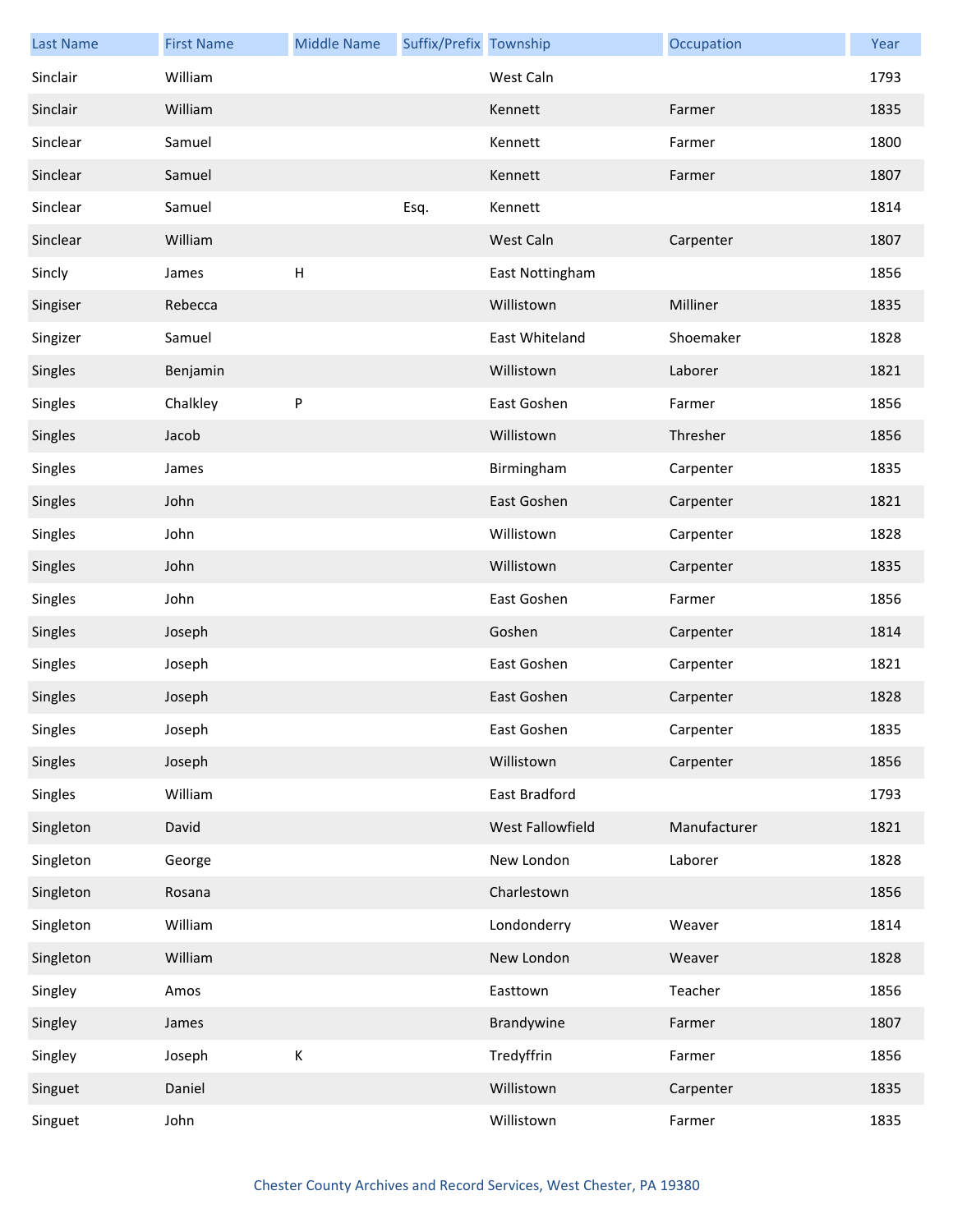| <b>Last Name</b> | <b>First Name</b> | <b>Middle Name</b> | Suffix/Prefix Township |                      | Occupation   | Year |
|------------------|-------------------|--------------------|------------------------|----------------------|--------------|------|
| Singuet          | Samuel            |                    |                        | Willistown           | Farmer       | 1835 |
| Sink             | Charles           |                    |                        | <b>West Chester</b>  | Baker        | 1828 |
| Sink             | Charles           |                    |                        | <b>West Chester</b>  | Confectioner | 1835 |
| Sink             | Jacob             |                    |                        | <b>East Nantmeal</b> | Laborer      | 1800 |
| Sink             | Jacob             |                    |                        | <b>East Nantmeal</b> | Weaver       | 1800 |
| Sink             | John              |                    |                        | East Nantmeal        |              | 1793 |
| Sink             | Peter             |                    |                        | Coventry             | Laborer      | 1835 |
| Sinken           | Charles           |                    |                        | Phoenixville         | Laborer      | 1856 |
| Sinkler          | Samuel            |                    |                        | Kennett              | Gentleman    | 1856 |
| Sinks            | James             |                    |                        | East Goshen          | Private      | 1835 |
| Sinn             | Abraham           |                    |                        | Brandywine           | Cordwainer   | 1814 |
| Sinn             | Abraham           |                    |                        | Brandywine           | Cordwainer   | 1821 |
| Sinn             | Abram             |                    |                        | Brandywine           | Cordwainer   | 1807 |
| Sinn             | Andrew            |                    |                        | <b>West Nantmeal</b> | Farmer       | 1814 |
| Sinn             | Andrew            |                    |                        | Brandywine           | Teacher      | 1821 |
| Sinn             | Andrew            |                    |                        | Brandywine           | Farmer       | 1828 |
| Sinn             | George            |                    |                        | Brandywine           | Farmer       | 1807 |
| Sinn             | George            |                    |                        | Brandywine           | Farmer       | 1814 |
| Sinn             | John              |                    |                        | Brandywine           | Farmer       | 1821 |
| Sinn             | John              |                    |                        | Brandywine           | Laborer      | 1828 |
| Sinn             | John              |                    |                        | Brandywine           | Laborer      | 1835 |
| Sinn             | John              |                    |                        | West Brandywine      | Farmer       | 1856 |
| Sinn             | Rachel            |                    |                        | Brandywine           | Housewifery  | 1835 |
| Sinn             | Robert            |                    |                        | Brandywine           | Carpenter    | 1828 |
| Sinn             | Robert            |                    |                        | Brandywine           | Laborer      | 1835 |
| Sinnex           | Eli               |                    |                        | New London           | Sawyer       | 1821 |
| Sinquet          | Daniel            |                    |                        | Willistown           |              | 1800 |
| Sinquet          | Daniel            |                    |                        | Willistown           | Farmer       | 1807 |
| Sinquet          | Daniel            |                    |                        | Willistown           | Farmer       | 1814 |
| Sinquet          | Daniel            |                    |                        | Willistown           | Farmer       | 1821 |
| Sinquet          | Daniel            |                    |                        | Willistown           | Carpenter    | 1828 |
| Sinquet          | George            |                    |                        | West Chester         | Bartender    | 1856 |
| Sinquet          | Samuel            |                    |                        | Willistown           | Farmer       | 1814 |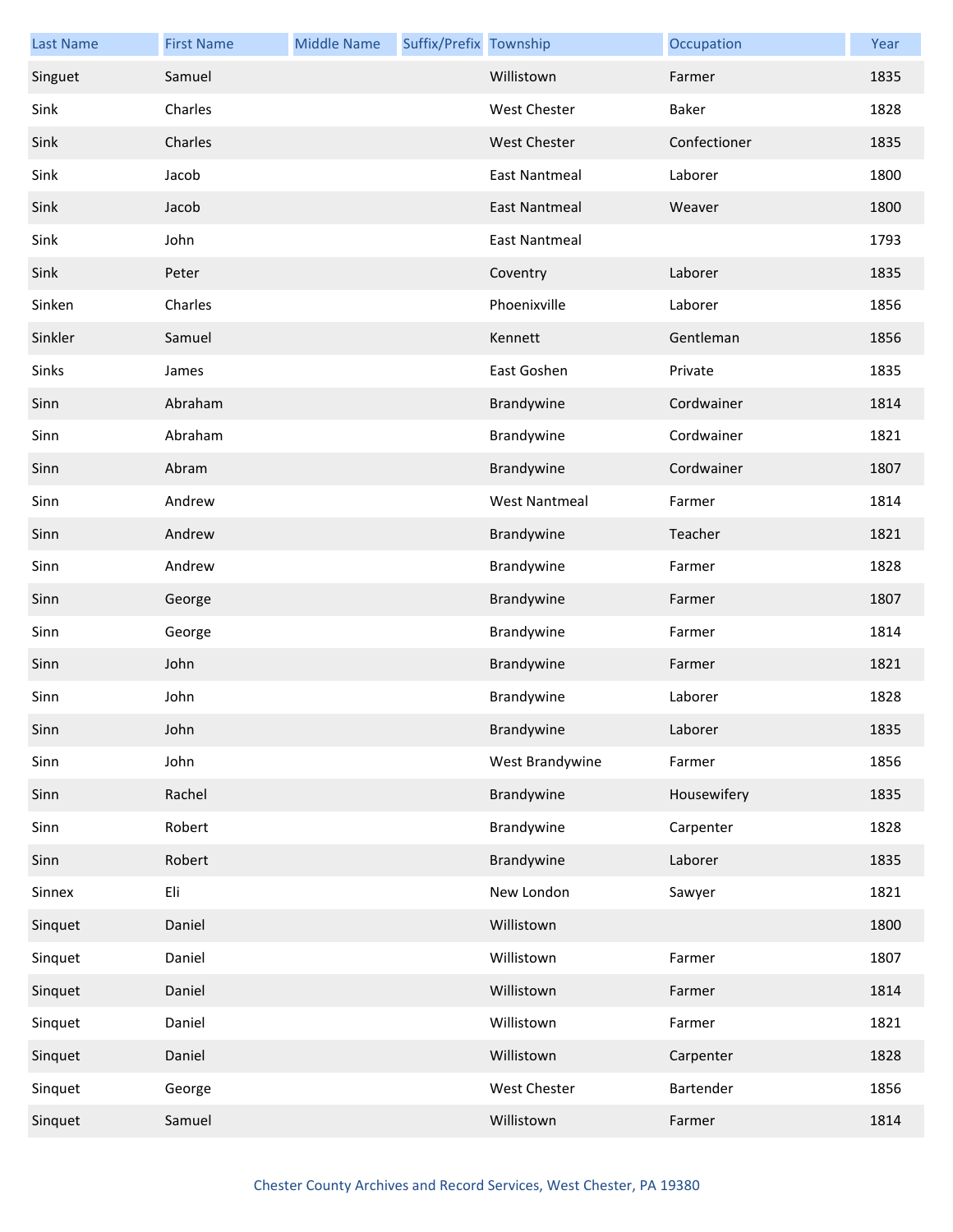| <b>Last Name</b> | <b>First Name</b> | <b>Middle Name</b> | Suffix/Prefix Township |                      | Occupation    | Year |
|------------------|-------------------|--------------------|------------------------|----------------------|---------------|------|
| Sinquet          | Samuel            |                    |                        | Willistown           | Farmer        | 1821 |
| Sinquet          | Samuel            |                    |                        | Willistown           | Farmer        | 1828 |
| Sinquett         | Benjamin          |                    |                        | Willistown           | Carpenter     | 1856 |
| Sinquett         | Daniel            |                    |                        | Willistown           | Carpenter     | 1856 |
| Sinquett         | John              |                    |                        | Willistown           | Carpenter     | 1856 |
| Sinquett         | Samuel            |                    |                        | Willistown           | Innkeeper     | 1856 |
| Sipherd          | John              |                    |                        | <b>West Nantmeal</b> | Farmer        | 1814 |
| Siphred          | Henry             |                    |                        | <b>East Nantmeal</b> | Farmer        | 1828 |
| Sipple           | Anthony           |                    |                        | Coventry             | Shoemaker     | 1807 |
| Sirrell          | Rachel            | $\sf S$            |                        | Easttown             | Housekeeper   | 1856 |
| Sisler           | Edmond            |                    |                        | <b>East Coventry</b> | Storekeeper   | 1856 |
| Siter            | Adam              |                    |                        | Easttown             | Farmer        | 1828 |
| Siter            | Adam              |                    |                        | Tredyffrin           | Farmer        | 1828 |
| Siter            | Adam              |                    |                        | Easttown             | Farmer        | 1835 |
| Siter            | Adam              |                    |                        | Tredyffrin           | Carpenter     | 1835 |
| Siter            | Adam              |                    |                        | Tredyffrin           | Farmer        | 1835 |
| Siter            | Adam              |                    |                        | Tredyffrin           | Teacher       | 1835 |
| Siter            | Adam              |                    |                        | Easttown             | Farmer        | 1856 |
| Siter            | Ann               |                    |                        | Tredyffrin           |               | 1835 |
| Siter            | David             |                    |                        | East Caln            | Commission M. | 1835 |
| Siter            | Jacob             |                    |                        | Tredyffrin           | Laborer       | 1807 |
| Siter            | John              |                    |                        | Phoenixville         | Laborer       | 1856 |
| Siter            | Joseph            |                    |                        | Uwchlan              | Tanner        | 1856 |
| Siter            | L.                | <b>Brook</b>       |                        | Easttown             | Farmer        | 1856 |
| Siter            | William           |                    |                        | Tredyffrin           | Tanner        | 1807 |
| Siter            | William           |                    |                        | Easttown             | Laborer       | 1828 |
| Siter            | William           | $\mathsf A$        |                        | Tredyffrin           | Storekeeper   | 1856 |
| Siters           | Edward            |                    |                        | Tredyffrin           | Storekeeper   | 1821 |
| Siters           | Sarah             |                    |                        | Tredyffrin           |               | 1814 |
| Siters           | William           |                    |                        | Tredyffrin           | Laborer       | 1821 |
| Sitle            | Jacob             |                    |                        | Coventry             |               | 1793 |
| Siverd           | Abraham           |                    |                        | <b>West Nantmeal</b> | Farmer        | 1856 |
| Siverd           | Jacob             |                    |                        | <b>West Nantmeal</b> | Jobber        | 1856 |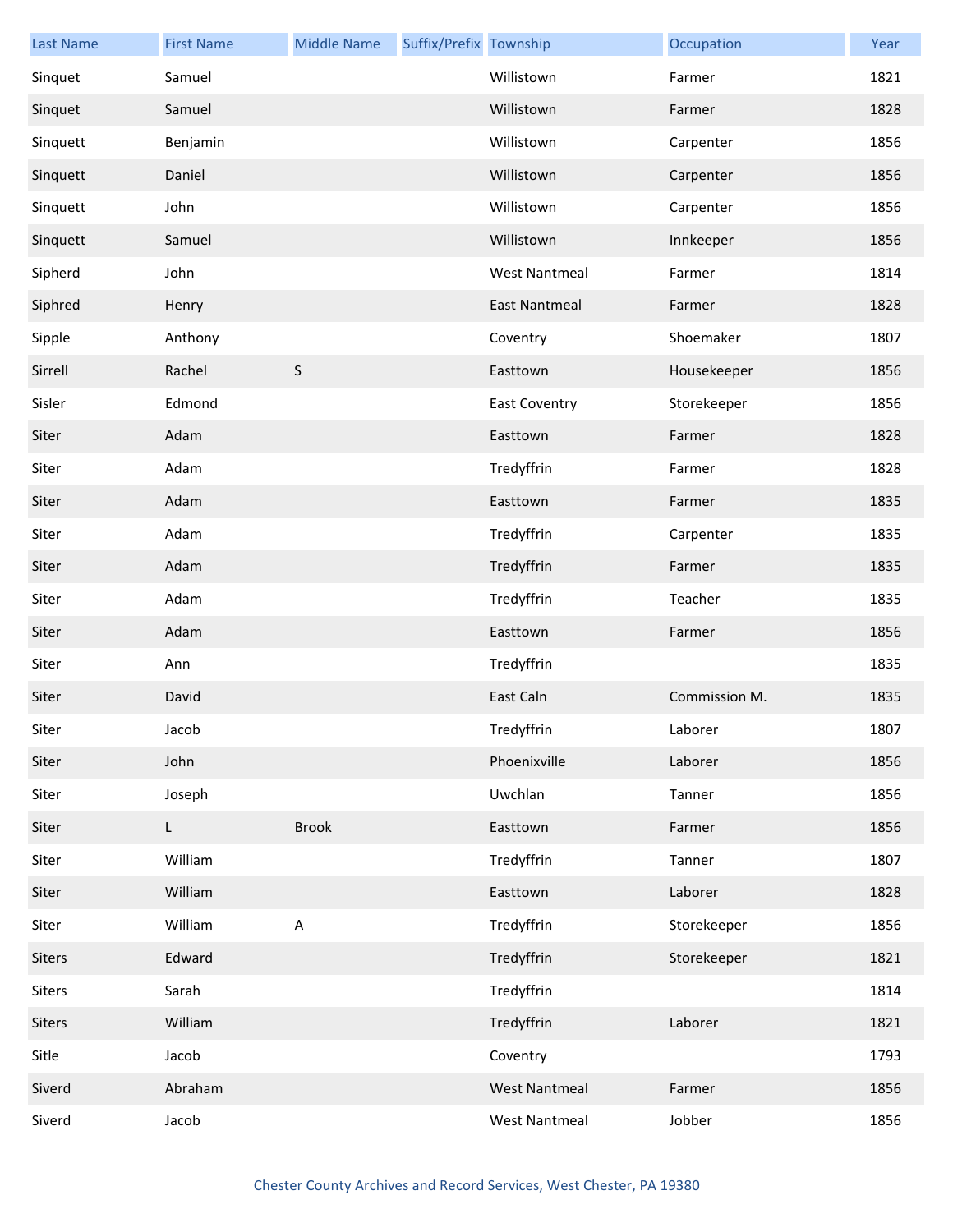| <b>Last Name</b> | <b>First Name</b> | <b>Middle Name</b> | Suffix/Prefix Township |                      | Occupation | Year |
|------------------|-------------------|--------------------|------------------------|----------------------|------------|------|
| Siverd           | John              |                    |                        | <b>West Nantmeal</b> | Jobber     | 1856 |
| Siverd           | Samuel            |                    |                        | West Nantmeal        | Farmer     | 1856 |
| Sivert           | Jacob             |                    |                        | <b>West Nantmeal</b> | Laborer    | 1828 |
| Sivert           | John              |                    |                        | <b>West Nantmeal</b> | Farmer     | 1828 |
| Sivert           | John              |                    | Jr.                    | <b>West Nantmeal</b> | Farmer     | 1828 |
| Skean            | Abraham           |                    |                        | East Nantmeal        | Farmer     | 1807 |
| Skean            | David             |                    |                        | Honey Brook          | Blacksmith | 1821 |
| Skean            | David             |                    |                        | Honey Brook          | Farmer     | 1828 |
| Skean            | Elizabeth         |                    |                        | Honey Brook          | Farmer     | 1821 |
| Skean            | Joseph            |                    |                        | <b>East Nantmeal</b> | Farmer     | 1807 |
| Skean            | Robert            |                    | Jr.                    | East Caln            | Tinner     | 1856 |
| Skean            | William           |                    |                        | East Caln            | Laborer    | 1856 |
| <b>Skeats</b>    | James             |                    |                        | West Goshen          |            | 1821 |
| Skeats           | James             |                    |                        | West Goshen          | Farmer     | 1835 |
| Skeen            | Absalom           |                    |                        | East Caln            | Laborer    | 1835 |
| Skeen            | Amos              |                    |                        | Schuylkill           | Farmer     | 1856 |
| Skeen            | Benjamin          |                    |                        | East Caln            | Tanner     | 1807 |
| Skeen            | Benjamin          |                    |                        | East Caln            | Laborer    | 1814 |
| Skeen            | Benjamin          |                    |                        | East Caln            | Laborer    | 1821 |
| Skeen            | Benjamin          |                    |                        | Brandywine           | Laborer    | 1828 |
| Skeen            | Benjamin          |                    |                        | Schuylkill           | Farmer     | 1856 |
| Skeen            | Elizabeth         |                    | Widow                  | Honey Brook          |            | 1814 |
| Skeen            | James             |                    | Jr.                    | Honey Brook          |            | 1793 |
| Skeen            | James             |                    |                        | Honey Brook          |            | 1793 |
| Skeen            | James             |                    | Jr.                    | Honey Brook          |            | 1800 |
| Skeen            | James             |                    | Sr.                    | Honey Brook          |            | 1800 |
| Skeen            | James             |                    |                        | Honey Brook          | Laborer    | 1807 |
| Skeen            | James             |                    |                        | Honey Brook          |            | 1814 |
| Skeen            | James             |                    |                        | Brandywine           | Laborer    | 1835 |
| Skeen            | James             |                    |                        | West Brandywine      | Farmer     | 1856 |
| Skeen            | Stephen           |                    |                        | Honey Brook          | Farmer     | 1828 |
| Skeen            | William           |                    |                        | East Caln            |            | 1793 |
| Skeen            | William           |                    |                        | Brandywine           | Laborer    | 1835 |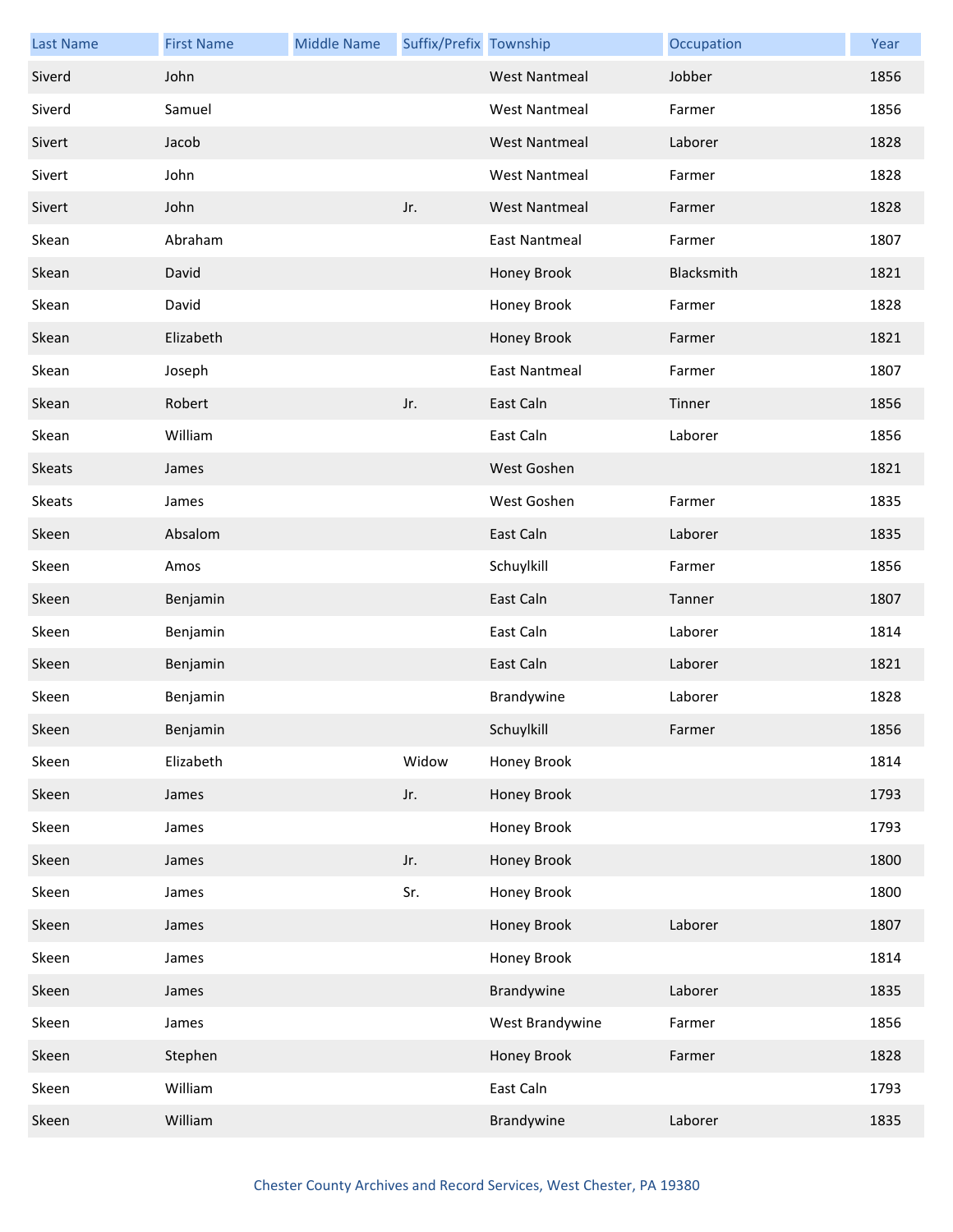| <b>Last Name</b> | <b>First Name</b> | <b>Middle Name</b> | Suffix/Prefix Township |                  | Occupation | Year |
|------------------|-------------------|--------------------|------------------------|------------------|------------|------|
| Skeen            | William           |                    |                        | East Caln        | Laborer    | 1835 |
| <b>Skeets</b>    | James             |                    |                        | West Goshen      | Laborer    | 1856 |
| Skein            | David             |                    |                        | Honey Brook      | Farmer     | 1835 |
| Skelley          | William           |                    |                        | Honey Brook      |            | 1793 |
| Skelton          | Aaron             |                    |                        | West Marlborough |            | 1793 |
| Skelton          | Aaron             |                    |                        | West Marlborough |            | 1800 |
| Skelton          | Aaron             |                    |                        | West Marlborough | Farmer     | 1807 |
| Skelton          | Aaron             |                    |                        | West Marlborough | Yeoman     | 1814 |
| Skelton          | Aaron             |                    |                        | West Marlborough | Farmer     | 1821 |
| Skelton          | Aaron             |                    |                        | West Marlborough | Farmer     | 1828 |
| Skelton          | Aaron             |                    |                        | West Marlborough | Farmer     | 1835 |
| Skelton          | Alexander         |                    |                        | West Marlborough |            | 1793 |
| Skelton          | Alexander         |                    |                        | West Marlborough | Jobber     | 1807 |
| Skelton          | Alexander         |                    |                        | West Marlborough | Laborer    | 1814 |
| Skelton          | George            |                    |                        | West Marlborough |            | 1793 |
| Skelton          | George            |                    |                        | London Grove     |            | 1800 |
| Skelton          | Isaac             |                    |                        | West Marlborough | Carpenter  | 1821 |
| Skelton          | Isaac             |                    |                        | West Marlborough | Carpenter  | 1828 |
| Skelton          | Isaac             |                    |                        | West Marlborough | Carpenter  | 1835 |
| Skelton          | James             |                    |                        | Uwchlan          |            | 1793 |
| Skelton          | Joseph            |                    |                        | Sadsbury         |            | 1835 |
| Skelton          | Joseph            |                    |                        | West Fallowfield | Laborer    | 1856 |
| Skelton          | Lewis             |                    |                        | West Marlborough | Farmer     | 1828 |
| Skelton          | Lewis             |                    |                        | West Marlborough | Farmer     | 1835 |
| Skelton          | Lewis             |                    |                        | New Garden       | Farmer     | 1856 |
| Skene            | William           |                    |                        | West Fallowfield | Laborer    | 1828 |
| <b>Skiles</b>    | Harman            |                    |                        | Sadsbury         | Farmer     | 1856 |
| <b>Skiles</b>    | Harmon            |                    |                        | West Caln        | Farmer     | 1835 |
| Skiles           | Harmon            |                    | Jr.                    | West Caln        | Farmer     | 1835 |
| <b>Skiles</b>    | Hopkin            |                    |                        | West Caln        | Laborer    | 1821 |
| <b>Skiles</b>    | Hopkin            |                    |                        | West Caln        | Farmer     | 1828 |
| <b>Skiles</b>    | Hopkin            |                    |                        | West Caln        | Farmer     | 1835 |
| <b>Skiles</b>    | Isaac             |                    |                        | Sadsbury         |            | 1835 |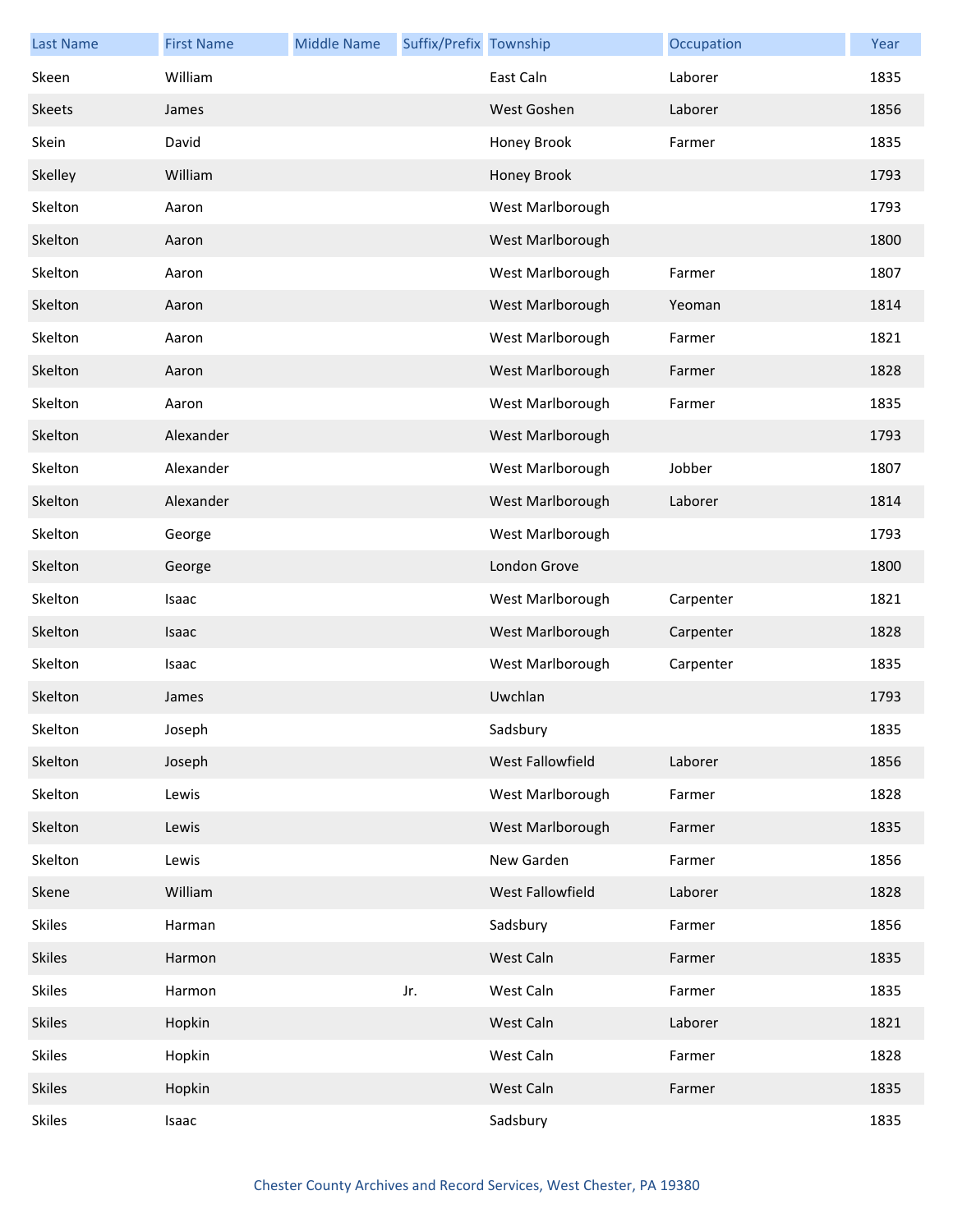| <b>Last Name</b> | <b>First Name</b> | <b>Middle Name</b> | Suffix/Prefix Township |            | Occupation | Year |
|------------------|-------------------|--------------------|------------------------|------------|------------|------|
| <b>Skiles</b>    | James             |                    |                        | West Caln  | Farmer     | 1807 |
| <b>Skiles</b>    | James             |                    |                        | West Caln  | Farmer     | 1814 |
| <b>Skiles</b>    | James             |                    |                        | West Caln  | Laborer    | 1814 |
| <b>Skiles</b>    | James             |                    | Jr.                    | West Caln  | Farmer     | 1814 |
| <b>Skiles</b>    | James             |                    |                        | West Caln  | Farmer     | 1821 |
| <b>Skiles</b>    | James             |                    | Jr.                    | West Caln  | Farmer     | 1821 |
| <b>Skiles</b>    | James             |                    |                        | West Caln  | Farmer     | 1828 |
| <b>Skiles</b>    | James             |                    |                        | West Caln  | Farmer     | 1835 |
| <b>Skiles</b>    | John              |                    |                        | West Caln  | Farmer     | 1807 |
| <b>Skiles</b>    | John              |                    |                        | West Caln  | Farmer     | 1814 |
| <b>Skiles</b>    | John              |                    |                        | Sadsbury   | Laborer    | 1856 |
| <b>Skiles</b>    | Samuel            |                    |                        | West Caln  | Laborer    | 1807 |
| <b>Skiles</b>    | Samuel            |                    |                        | West Caln  | Laborer    | 1814 |
| <b>Skiles</b>    | Susanna           |                    |                        | West Caln  |            | 1821 |
| <b>Skiles</b>    | Susanna           |                    |                        | West Caln  |            | 1835 |
| <b>Skiles</b>    | Susanna           |                    |                        | West Caln  |            | 1856 |
| <b>Skiles</b>    | Thompson          |                    |                        | West Caln  | Farmer     | 1835 |
| <b>Skiles</b>    | William           |                    | Jr.                    | West Caln  | Farmer     | 1807 |
| <b>Skiles</b>    | William           |                    | Sr.                    | West Caln  | Farmer     | 1807 |
| <b>Skiles</b>    | William           |                    |                        | West Caln  | Farmer     | 1814 |
| Skiles           | William           |                    |                        | West Caln  | Farmer     | 1821 |
| Skiles           | William           |                    | Jr.                    | West Caln  | Farmer     | 1821 |
| <b>Skiles</b>    | William           |                    | Jr.                    | West Caln  | Farmer     | 1828 |
| <b>Skiles</b>    | William           |                    |                        | West Caln  | Farmer     | 1828 |
| <b>Skiles</b>    | William           |                    |                        | West Caln  |            | 1828 |
| <b>Skiles</b>    | William           |                    |                        | West Caln  | Farmer     | 1835 |
| <b>Skiles</b>    | William           |                    | Jr.                    | West Caln  | Farmer     | 1835 |
| <b>Skiles</b>    | William           |                    |                        | West Caln  |            | 1835 |
| <b>Skiles</b>    | William           |                    | Jr.                    | West Caln  | Farmer     | 1856 |
| <b>Skiles</b>    | William           | ${\sf P}$          |                        | West Caln  | Farmer     | 1856 |
| Skipper          | Nicholas          |                    |                        | Goshen     | Laborer    | 1807 |
| Skolfield        | William           |                    |                        | Tredyffrin | Tailor     | 1807 |
| Skyles           | Harman            |                    |                        | West Caln  |            | 1793 |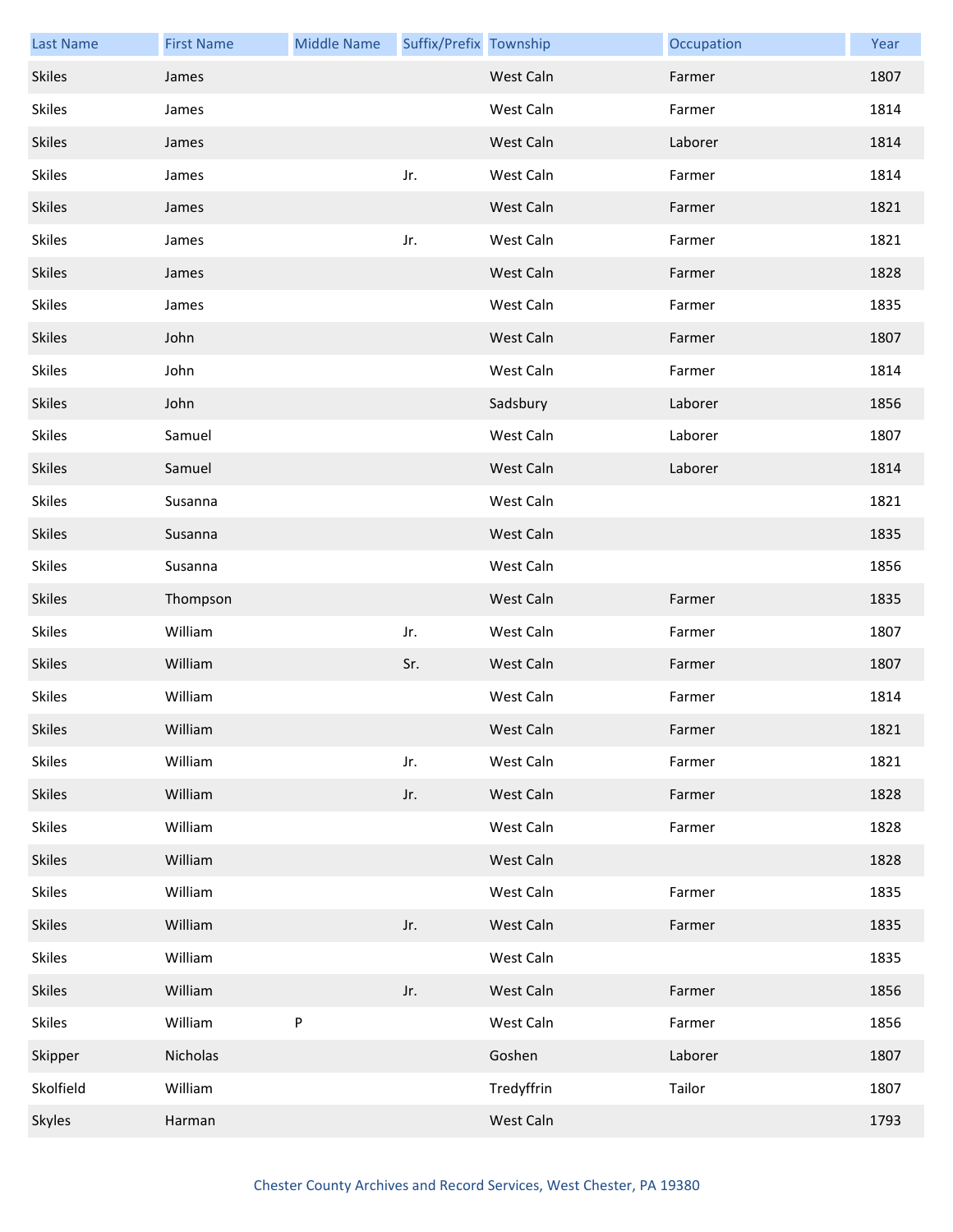| <b>Last Name</b> | <b>First Name</b> | <b>Middle Name</b> | Suffix/Prefix Township |                     | Occupation  | Year |
|------------------|-------------------|--------------------|------------------------|---------------------|-------------|------|
| Skyles           | John              |                    |                        | West Caln           |             | 1793 |
| Skyles           | Peter             |                    |                        | Sadsbury            | Farmer      | 1835 |
| Skyles           | Samuel            |                    |                        | Sadsbury            | Laborer     | 1821 |
| Skyles           | William           |                    |                        | West Caln           |             | 1793 |
| Skyrme           | William           |                    |                        | Phoenixville        | Laborer     | 1856 |
| Slack            | Abner             |                    |                        | Birmingham          | Laborer     | 1807 |
| Slack            | Abner             |                    |                        | Birmingham          | Weaver      | 1814 |
| Slack            | George            |                    |                        | <b>Upper Oxford</b> | Cartwright  | 1800 |
| Slack            | George            |                    |                        | New London          | Wheelwright | 1807 |
| Slack            | George            |                    |                        | New London          | Wheelwright | 1814 |
| Slack            | Hall              |                    |                        | West Fallowfield    | Wheelwright | 1856 |
| Slack            | Isaac             |                    |                        | London Grove        | Carpenter   | 1856 |
| Slack            | Isaac             |                    |                        | New Garden          | Carpenter   | 1856 |
| Slack            | Jesse             |                    |                        | East Bradford       |             | 1793 |
| Slack            | Jesse             |                    |                        | Goshen              | Laborer     | 1807 |
| Slack            | Jesse             |                    |                        | Birmingham          | Laborer     | 1821 |
| Slack            | Jesse             |                    |                        | Pennsbury           | Laborer     | 1828 |
| Slack            | John              |                    |                        | Kennett             |             | 1793 |
| Slack            | John              |                    |                        | Lower Oxford        | Nailer      | 1814 |
| Slack            | John              |                    |                        | West Caln           | Blacksmith  | 1821 |
| Slack            | Margaret          |                    |                        | Lower Oxford        | Farmer      | 1856 |
| Slack            | Thomas            |                    |                        | <b>Upper Oxford</b> | Yeoman      | 1800 |
| Slack            | Thomas            |                    |                        | <b>Upper Oxford</b> | Cartwright  | 1807 |
| Slack            | Thomas            |                    |                        | New London          | Farmer      | 1814 |
| Slack            | Thomas            |                    |                        | Westtown            | Laborer     | 1821 |
| Slack            | Thomas            |                    |                        | New London          | Farmer      | 1821 |
| Slack            | Thomas            |                    |                        | New London          | Wheelwright | 1828 |
| Slack            | Thomas            |                    |                        | Thornbury           |             | 1835 |
| Slack            | Thomas            |                    |                        | London Britain      | Wheelwright | 1835 |
| Slack            | Thomas            |                    |                        | New London          | Augermaker  | 1856 |
| Slack            | Thomas            |                    |                        | New London          | Augermaker  | 1856 |
| Slack            | Timothy           |                    |                        | New London          | Augermaker  | 1835 |
| Slack            | Timothy           |                    |                        | East Nottingham     | Farmer      | 1856 |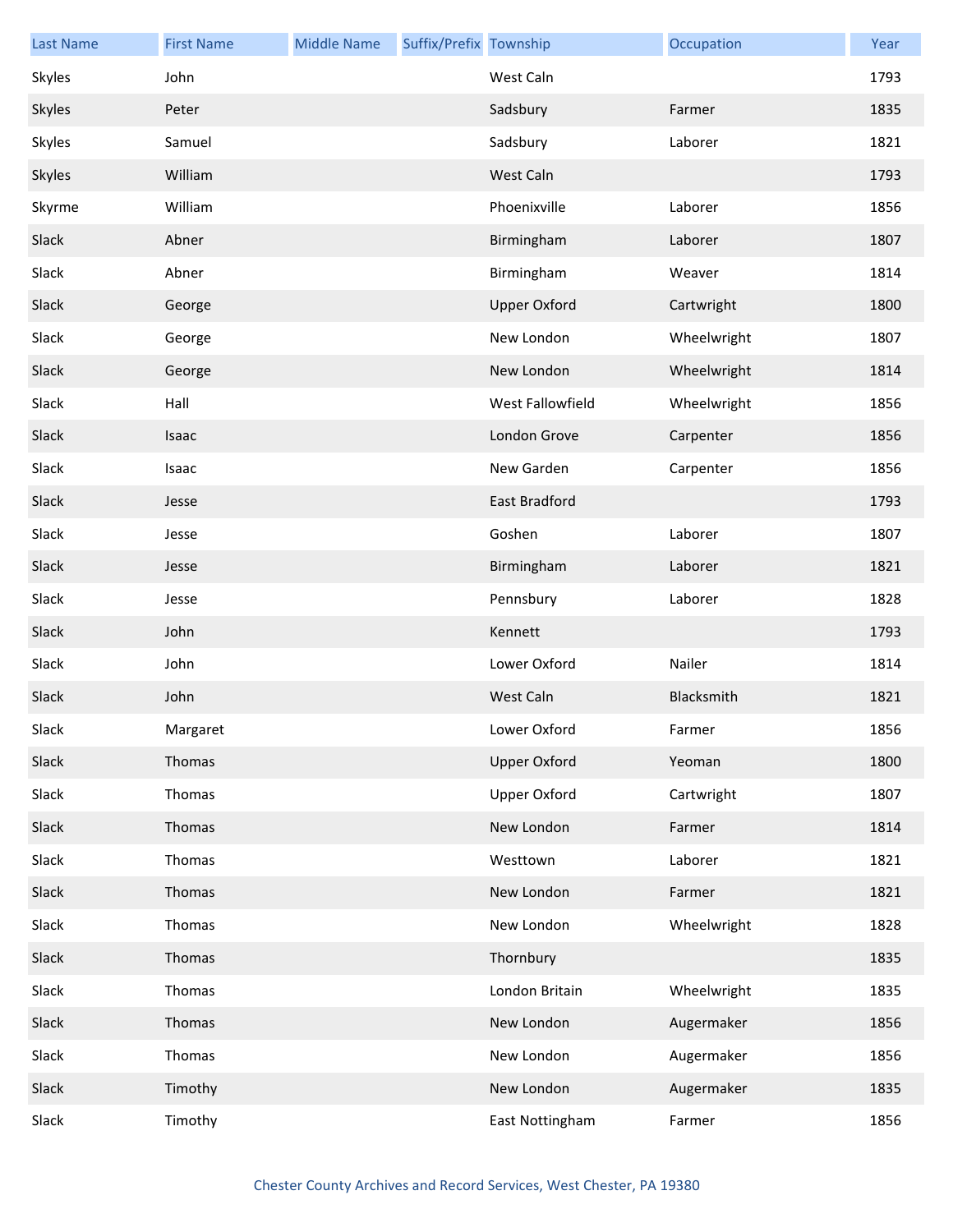| <b>Last Name</b> | <b>First Name</b> | <b>Middle Name</b> | Suffix/Prefix Township |                      | Occupation | Year |
|------------------|-------------------|--------------------|------------------------|----------------------|------------|------|
| Slane            | Patrick           |                    |                        | West Goshen          | Laborer    | 1856 |
| Slaughter        | Jacob             |                    |                        | Westtown             | Laborer    | 1821 |
| Slaughter        | Jacob             |                    |                        | Birmingham           | Laborer    | 1828 |
| Slaughter        | Jacob             |                    |                        | Birmingham           | Laborer    | 1835 |
| Slaughter        | Jacob             |                    |                        | Birmingham           | Laborer    | 1856 |
| Slaughter        | Thomas            |                    |                        | Birmingham           | Carpenter  | 1856 |
| Slaughter        | William           |                    |                        | Charlestown          |            | 1793 |
| Slaughter        | William           |                    |                        | East Caln            | Blacksmith | 1814 |
| Slaughter        | William           |                    |                        | East Caln            | Laborer    | 1835 |
| Slaughter        | William           |                    |                        | Birmingham           | Laborer    | 1856 |
| Slaven           | Miles             |                    |                        | London Grove         | Laborer    | 1814 |
| Slawter          | Jehu              |                    |                        | East Pikeland        | Blacksmith | 1856 |
| Slayton          | Andrew            |                    |                        | New Garden           | Weaver     | 1821 |
| Sleer            | Jacob             |                    |                        | Pikeland             |            | 1793 |
| Sleesman         | John              |                    |                        | Tredyffrin           |            | 1793 |
| Sleezeman        | Andrew            |                    |                        | Charlestown          | Tailor     | 1814 |
| Sleezeman        | John              |                    |                        | Charlestown          | Laborer    | 1814 |
| Sleich           | Peter             |                    |                        | Brandywine           |            | 1793 |
| Sleifer          | Abraham           |                    |                        | Vincent              |            | 1800 |
| Sleighter        | Abraham           |                    |                        | Vincent              |            | 1821 |
| Sleighter        | Daniel            |                    |                        | East Vincent         |            | 1835 |
| Sleighter        | Joseph            |                    |                        | Vincent              |            | 1821 |
| Sleighter        | Michael           |                    |                        | Charlestown          |            | 1793 |
| Sleighter        | Michael           |                    |                        | Vincent              |            | 1800 |
| Sleighter        | Michael           |                    |                        | Vincent              | Yeoman     | 1807 |
| Slice            | Nickles           |                    |                        | East Pikeland        | Carpenter  | 1856 |
| Slichter         | Michael           |                    |                        | Vincent              |            | 1814 |
| Slidar           | Frederick         |                    |                        | <b>East Nantmeal</b> | Farmer     | 1800 |
| Slider           | Benjamin          |                    |                        | <b>West Nantmeal</b> | Laborer    | 1835 |
| Slider           | Benjamin          |                    |                        | <b>East Nantmeal</b> | Farmer     | 1856 |
| Slider           | Daniel            |                    |                        | <b>East Nantmeal</b> | Weaver     | 1821 |
| Slider           | Daniel            |                    |                        | <b>West Nantmeal</b> | Laborer    | 1835 |
| Slider           | Frederick         |                    |                        | Vincent              | Shoemaker  | 1807 |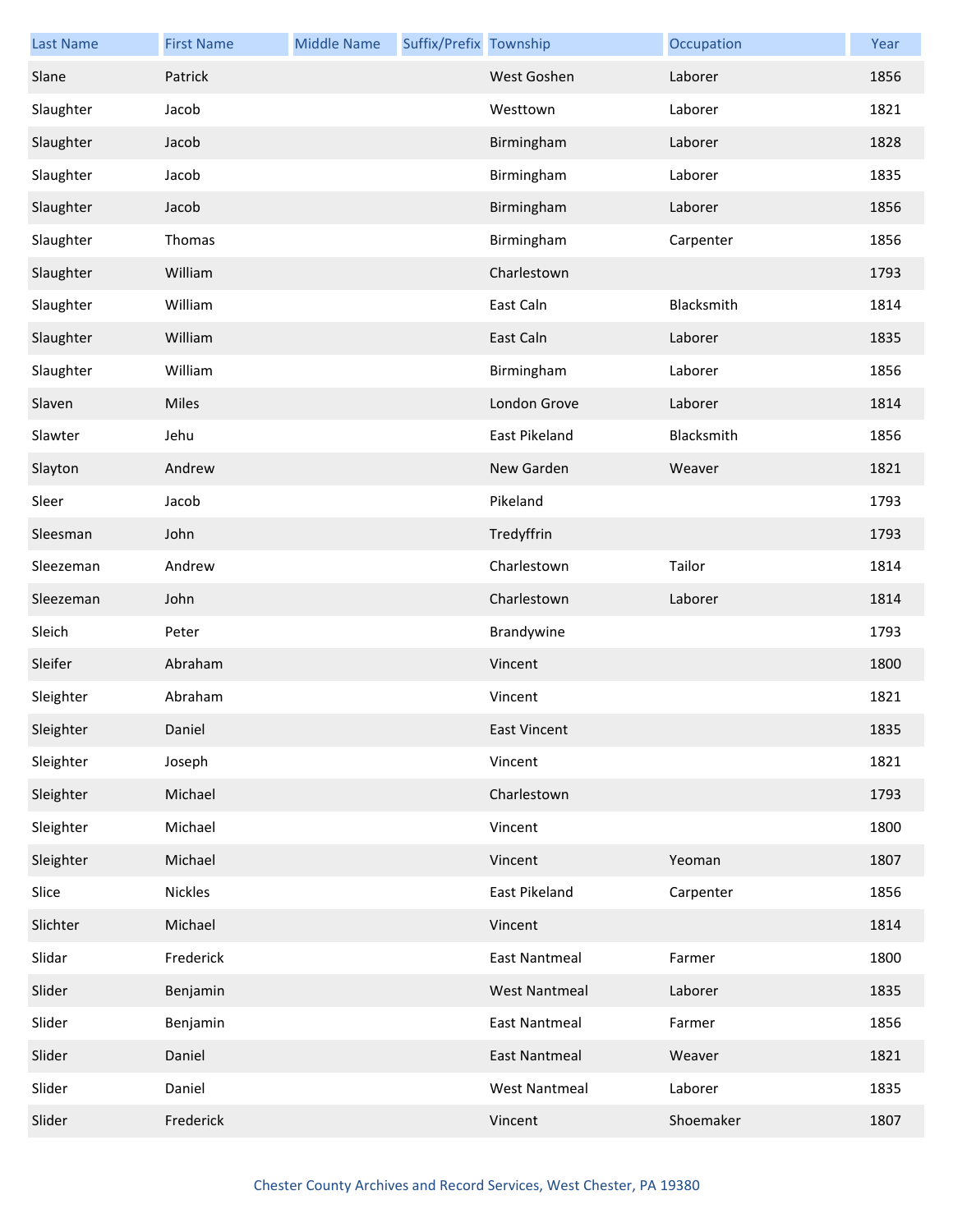| <b>Last Name</b> | <b>First Name</b> | <b>Middle Name</b> | Suffix/Prefix Township |                      | Occupation  | Year |
|------------------|-------------------|--------------------|------------------------|----------------------|-------------|------|
| Slider           | Frederick         |                    |                        | <b>East Nantmeal</b> | Laborer     | 1814 |
| Slider           | Frederick         |                    |                        | <b>East Nantmeal</b> | Farmer      | 1821 |
| Slider           | Frederick         |                    |                        | <b>East Nantmeal</b> | Laborer     | 1828 |
| Slider           | Fredric           |                    |                        | <b>West Nantmeal</b> |             | 1835 |
| Slider           | Levi              |                    |                        | <b>West Nantmeal</b> | Stonemason  | 1856 |
| Slider           | Rebecca           |                    |                        | <b>West Nantmeal</b> | Lady        | 1856 |
| Slider           | Samuel            |                    |                        | <b>East Nantmeal</b> | Mason       | 1821 |
| Slider           | Wilmer            |                    |                        | East Goshen          | Laborer     | 1856 |
| Sliderstan       | Levi              |                    |                        | <b>West Nantmeal</b> | Mason       | 1835 |
| Slifer           | Abraham           |                    | Sr.                    | Coventry             | Yeoman      | 1807 |
| Slifer           | Abraham           |                    |                        | Coventry             | Laborer     | 1807 |
| Slifer           | Abraham           |                    |                        | Coventry             | Yeoman      | 1814 |
| Slifer           | Abraham           |                    | Jr.                    | Coventry             | Wheelwright | 1814 |
| Slifer           | Abraham           |                    |                        | Coventry             | Wheelwright | 1821 |
| Slifer           | Abraham           |                    | Sr.                    | Coventry             | Laborer     | 1821 |
| Slifer           | Abraham           |                    |                        | Willistown           | Shoemaker   | 1821 |
| Slifer           | Abraham           |                    |                        | New London           | Shoemaker   | 1828 |
| Slifer           | David             |                    |                        | Coventry             | Laborer     | 1814 |
| Slifer           | David             |                    |                        | Coventry             | Laborer     | 1821 |
| Slifer           | John              |                    |                        | Vincent              | Weaver      | 1807 |
| Slifer           | John              |                    |                        | Coventry             | Yeoman      | 1814 |
| Sliferd          | Isaac             |                    |                        | East Pikeland        | Farmer      | 1856 |
| Sliger           | Nicholas          |                    |                        | Upper Oxford         | Farmer      | 1814 |
| Slighter         | Abraham           |                    |                        | Vincent              | Laborer     | 1828 |
| Slighter         | Abram             |                    |                        | <b>East Vincent</b>  | Farmer      | 1835 |
| Slighter         | David             |                    |                        | Vincent              | Laborer     | 1828 |
| Slighter         | Michael           |                    |                        | Vincent              |             | 1821 |
| Slighter         | Michael           |                    |                        | Vincent              | Farmer      | 1828 |
| Slighter         | Michael           |                    |                        | <b>East Vincent</b>  | Farmer      | 1835 |
| Slip             | Frederick         |                    |                        | Honeybrook           | Laborer     | 1856 |
| Slisman          | Andrew            |                    |                        | Charlestown          | Tailor      | 1821 |
| Slisman          | John              |                    |                        | Charlestown          | Laborer     | 1821 |
| Slisman          | John              |                    | Jr.                    | Charlestown          | Laborer     | 1821 |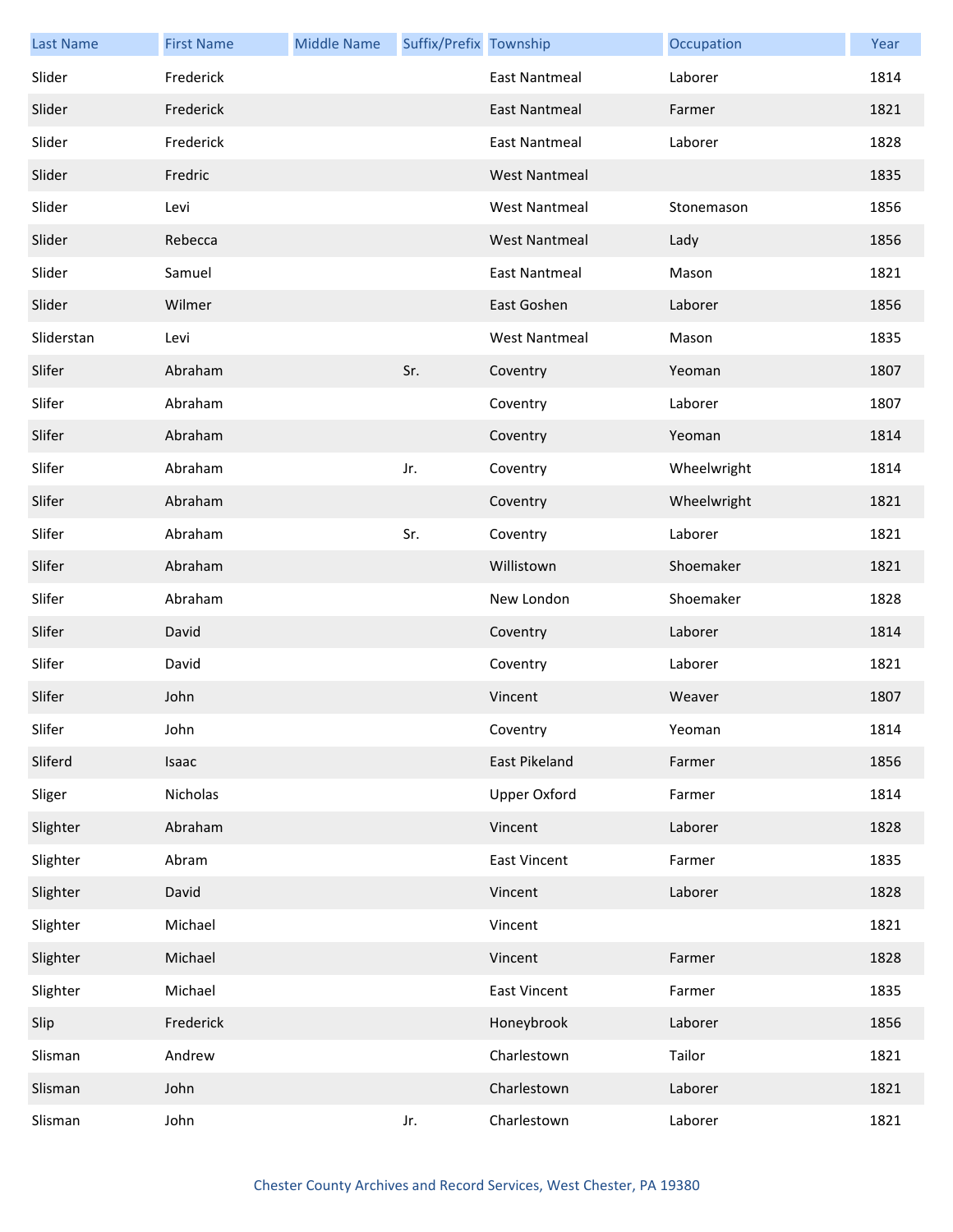| <b>Last Name</b> | <b>First Name</b> | <b>Middle Name</b> | Suffix/Prefix Township |                 | Occupation       | Year |
|------------------|-------------------|--------------------|------------------------|-----------------|------------------|------|
| Sliver           | Samuel            |                    |                        | East Nottingham | Shoemaker        | 1821 |
| Sloan            | David             |                    |                        | East Nottingham | Farmer           | 1835 |
| Sloan            | David             | W.                 |                        | East Nottingham | Farmer           | 1828 |
| Sloan            | George            | W                  |                        | Sadsbury        | Coachmaker       | 1835 |
| Sloan            | George            | W.                 |                        | Sadsbury        | Wheelwright      | 1828 |
| Sloan            | Hugh              |                    |                        | East Nottingham | Farmer           | 1828 |
| Sloan            | Hugh              |                    |                        | Uwchlan         | Cooper           | 1835 |
| Sloan            | Hugh              |                    |                        | Sadsbury        |                  | 1835 |
| Sloan            | James             |                    |                        | East Whiteland  |                  | 1793 |
| Sloan            | James             |                    |                        | Willistown      | Storekeeper      | 1807 |
| Sloan            | James             |                    |                        | East Whiteland  | Farmer           | 1807 |
| Sloan            | James             |                    |                        | Honey Brook     | Weaver           | 1814 |
| Sloan            | James             |                    |                        | Tredyffrin      | Farmer           | 1814 |
| Sloan            | james             |                    |                        | Tredyffrin      | Farmer           | 1821 |
| Sloan            | James             |                    |                        | Honey Brook     | Drover           | 1828 |
| Sloan            | James             |                    |                        | East Nottingham | Farmer           | 1835 |
| Sloan            | James             |                    |                        | Tredyffrin      | Farmer           | 1856 |
| Sloan            | James             |                    |                        | East Nottingham | Farmer           | 1856 |
| Sloan            | Jane              |                    |                        | Tredyffrin      |                  | 1835 |
| Sloan            | Jane              |                    |                        | Tredyffrin      |                  | 1856 |
| Sloan            | John              |                    |                        | East Caln       |                  | 1793 |
| Sloan            | John              |                    |                        | Sadsbury        | Innkeeper        | 1807 |
| Sloan            | John              |                    |                        | Goshen          | Laborer          | 1807 |
| Sloan            | John              |                    |                        | Tredyffrin      | Storekeeper      | 1807 |
| Sloan            | John              |                    |                        | Willistown      | Storekeeper      | 1807 |
| Sloan            | John              |                    |                        | Goshen          | <b>Blue Dyer</b> | 1814 |
| Sloan            | John              |                    |                        | Honey Brook     | Cooper           | 1814 |
| Sloan            | John              |                    |                        | New London      |                  | 1821 |
| Sloan            | John              |                    |                        | Sadsbury        | Farmer           | 1821 |
| Sloan            | John              |                    |                        | Tredyffrin      | Farmer           | 1821 |
| Sloan            | John              |                    |                        | Honey Brook     | Peddler          | 1821 |
| Sloan            | John              |                    |                        | Honey Brook     | Merchant         | 1828 |
| Sloan            | John              |                    |                        | Sadsbury        | Tailor           | 1828 |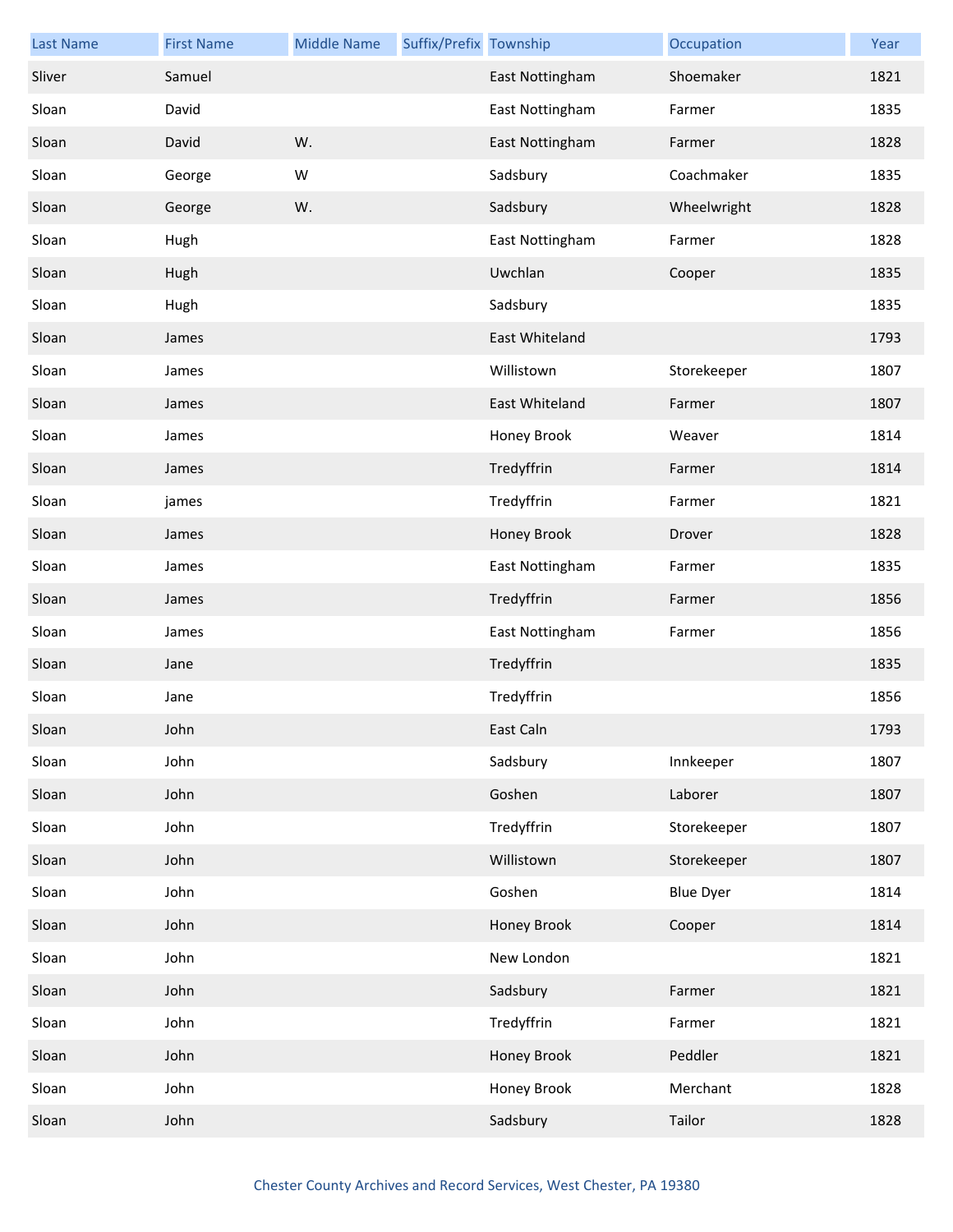| <b>Last Name</b> | <b>First Name</b> | <b>Middle Name</b> | Suffix/Prefix Township |                     | Occupation           | Year |
|------------------|-------------------|--------------------|------------------------|---------------------|----------------------|------|
| Sloan            | John              |                    |                        | Tredyffrin          | Farmer               | 1828 |
| Sloan            | John              |                    |                        | Tredyffrin          | Farmer               | 1835 |
| Sloan            | John              |                    |                        | Sadsbury            | Tailor               | 1835 |
| Sloan            | John              | Harris             |                        | Willistown          | Laborer              | 1835 |
| Sloan            | John              | ${\sf P}$          |                        | Sadsbury            | Tailor               | 1835 |
| Sloan            | Joseph            |                    |                        | Sadsbury            | Carpenter            | 1800 |
| Sloan            | Joseph            |                    |                        | Sadsbury            |                      | 1807 |
| Sloan            | Joseph            |                    |                        | <b>Upper Oxford</b> | Weaver               | 1835 |
| Sloan            | Margaret          |                    |                        | Tredyffrin          |                      | 1856 |
| Sloan            | Mary              |                    |                        | Tredyffrin          | Laborer              | 1856 |
| Sloan            | Robert            |                    |                        | Honey Brook         | Cooper               | 1814 |
| Sloan            | Robert            |                    |                        | Honey Brook         | Cooper               | 1821 |
| Sloan            | Samuel            |                    |                        | Honey Brook         |                      | 1814 |
| Sloan            | Samuel            |                    |                        | Honey Brook         | Laborer              | 1821 |
| Sloan            | Samuel            |                    |                        | Honey Brook         | Laborer              | 1821 |
| Sloan            | Thomas            |                    |                        | London Grove        | Shoemaker            | 1807 |
| Sloan            | Thomas            |                    |                        | London Britain      | Yeoman               | 1814 |
| Sloan            | Thomas            |                    |                        | London Britain      | Farmer               | 1821 |
| Sloan            | Thomas            |                    |                        | Tredyffrin          | Storekeeper          | 1821 |
| Sloan            | Thomas            |                    |                        | East Nottingham     | Carpenter            | 1828 |
| Sloan            | Thomas            |                    |                        | London Britain      | Farmer               | 1835 |
| Sloan            | Thomas            |                    |                        | East Nottingham     | Carpenter            | 1835 |
| Sloan            | Thomas            |                    |                        | Oxford              | Justice of the Peace | 1856 |
| Sloan            | William           |                    |                        | Goshen              | Laborer              | 1807 |
| Sloan            | William           |                    |                        | East Nottingham     | Laborer              | 1807 |
| Sloan            | William           |                    |                        | East Nottingham     | Tobacconist          | 1807 |
| Sloan            | William           |                    |                        | East Nottingham     | Farmer               | 1814 |
| Sloan            | William           |                    |                        | Honey Brook         |                      | 1814 |
| Sloan            | William           |                    |                        | West Nottingham     | Farmer               | 1821 |
| Sloan            | William           |                    |                        | New London          | Farmer               | 1821 |
| Sloan            | William           |                    |                        | East Nottingham     | Farmer               | 1828 |
| Sloan            | William           |                    |                        | East Nottingham     | Farmer               | 1835 |
| Sloan            | William           |                    |                        | Oxford              | Farmer               | 1856 |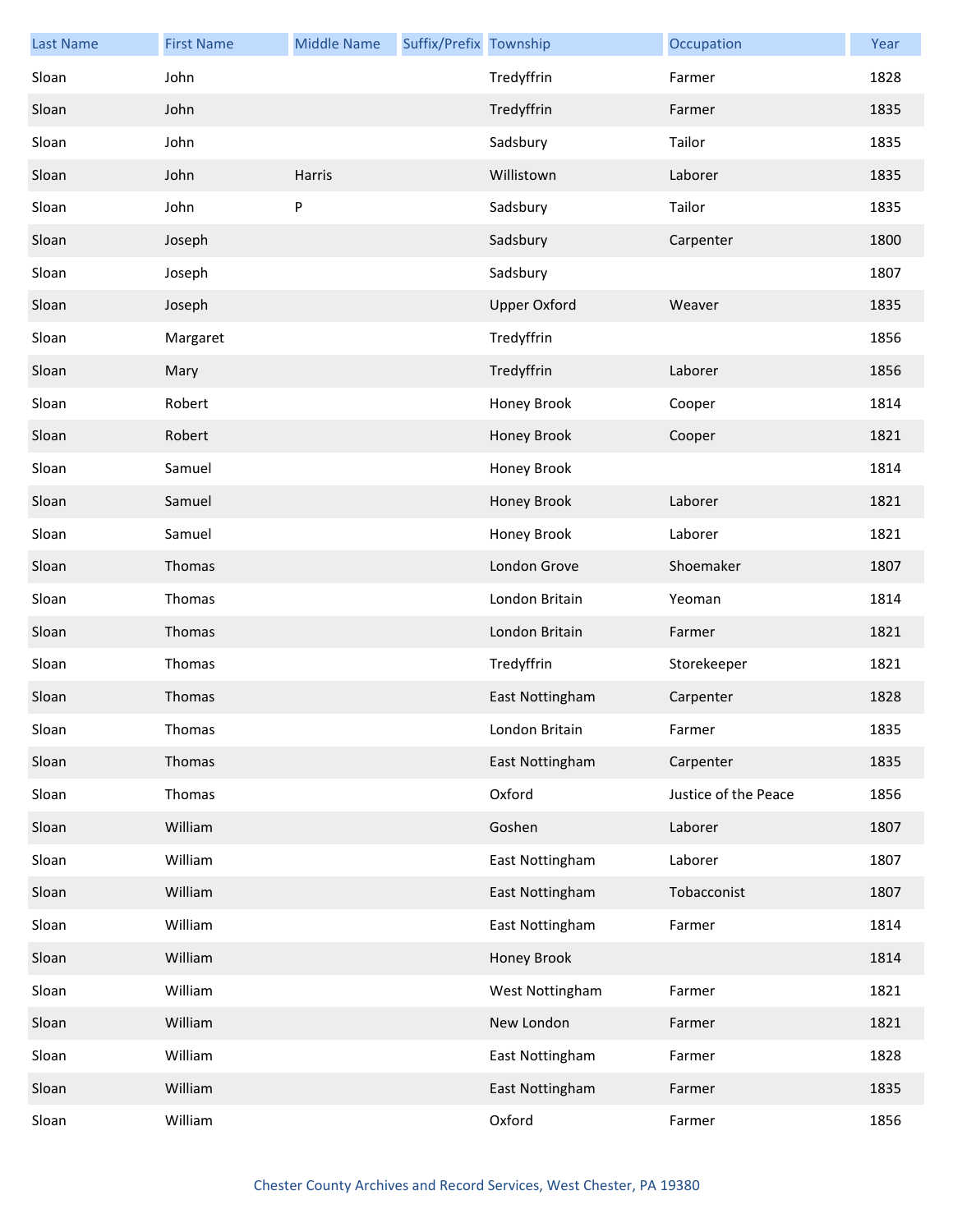| <b>Last Name</b> | <b>First Name</b> | <b>Middle Name</b> | Suffix/Prefix Township |                      | Occupation  | Year |
|------------------|-------------------|--------------------|------------------------|----------------------|-------------|------|
| Sloanacre        | Jacob             |                    |                        | Pikeland             |             | 1821 |
| Sloanacre        | John              |                    |                        | Honey Brook          | Innkeeper   | 1814 |
| Sloanacre        | Michael           |                    | Sr.                    | Pikeland             |             | 1821 |
| Sloanacre        | Samuel            |                    |                        | Pikeland             |             | 1821 |
| Sloanaker        | Elizabeth         |                    |                        | Uwchlan              | Housekeeper | 1856 |
| Sloanaker        | Isaac             | M                  |                        | Uwchlan              | Farmer      | 1856 |
| Sloanaker        | Margaret          |                    |                        | <b>West Pikeland</b> |             | 1856 |
| Sloanaker        | Mary              |                    |                        | Uwchlan              | Housekeeper | 1856 |
| Sloane           | Darby             |                    |                        | West Caln            | Farmer      | 1821 |
| Sloane           | Darby             |                    |                        | West Fallowfield     | Laborer     | 1828 |
| Sloane           | James             |                    |                        | East Whiteland       |             | 1800 |
| Sloane           | John              |                    |                        | Sadsbury             | Farmer      | 1814 |
| Sloat            | Michael           |                    |                        | Sadsbury             | Cooper      | 1828 |
| Slonacre         | Jacob             |                    |                        | Pikeland             |             | 1793 |
| Slonacre         | Michael           |                    |                        | Pikeland             |             | 1793 |
| Slonaker         | Jacob             |                    |                        | Pikeland             | Farmer      | 1814 |
| Slonaker         | Jacob             |                    |                        | Pikeland             | Farmer      | 1828 |
| Slonaker         | Jacob             |                    |                        | Pikeland             | Farmer      | 1835 |
| Slonaker         | Michael           |                    | Jr.                    | Pikeland             | Farmer      | 1814 |
| Slonaker         | Michael           |                    |                        | Pikeland             | Farmer      | 1814 |
| Slonaker         | Michael           |                    |                        | Uwchlan              | Farmer      | 1821 |
| Slonaker         | Michael           |                    | Jr.                    | Pikeland             | Farmer      | 1828 |
| Slonaker         | Michael           |                    |                        | Pikeland             | Farmer      | 1828 |
| Slonaker         | Michael           |                    |                        | Pikeland             | Yeoman      | 1835 |
| Slonaker         | Michael           |                    |                        | Pikeland             | Farmer      | 1835 |
| Slonaker         | Samuel            |                    |                        | Charlestown          | Farmer      | 1828 |
| Slonaker         | Samuel            |                    |                        | Charlestown          | Farmer      | 1835 |
| Slonaker         | William           |                    |                        | Tredyffrin           | Storekeeper | 1828 |
| Slonaker         | William           |                    |                        | West Pikeland        | Laborer     | 1856 |
| Slone            | George            |                    |                        | Sadsbury             |             | 1793 |
| Slone            | Hugh              |                    |                        | Uwchlan              | Farmer      | 1856 |
| Slone            | John              |                    |                        | Sadsbury             |             | 1793 |
| Slone            | John              |                    |                        | Uwchlan              | Laborer     | 1856 |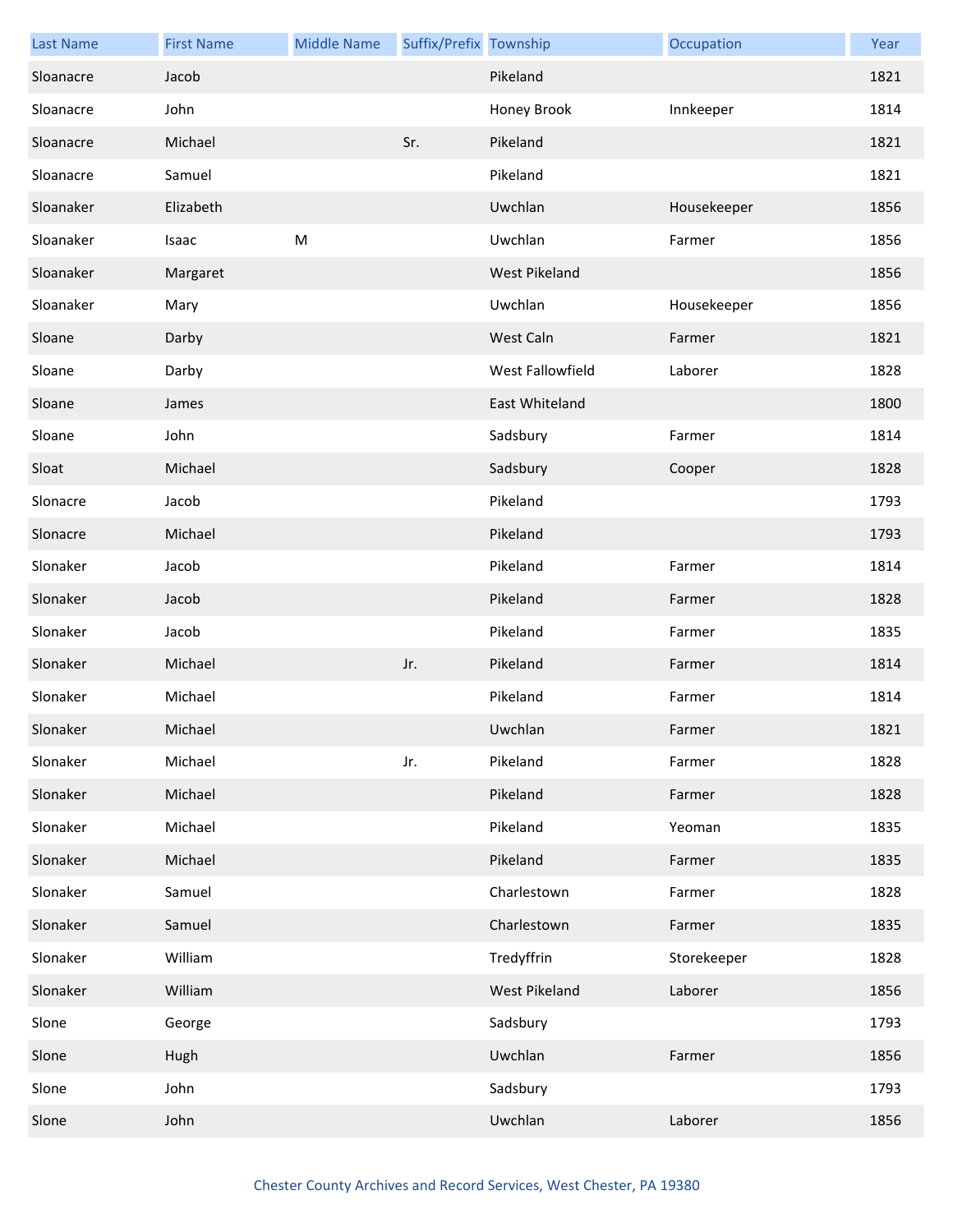| <b>Last Name</b> | <b>First Name</b> | <b>Middle Name</b> | Suffix/Prefix Township |                     | Occupation | Year |
|------------------|-------------------|--------------------|------------------------|---------------------|------------|------|
| Slone            | Joseph            |                    |                        | Sadsbury            |            | 1793 |
| Slone            | Samuel            |                    |                        | Sadsbury            |            | 1793 |
| Slone            | William           |                    |                        | New London          | Cordwainer | 1814 |
| Sloneacre        | John              |                    |                        | Brandywine          | Tanner     | 1807 |
| Slonecker        | Davis             |                    |                        | East Pikeland       | Laborer    | 1856 |
| Slonecker        | Jacob             |                    |                        | Pikeland            |            | 1800 |
| Slonecker        | Michael           |                    |                        | Pikeland            |            | 1800 |
| Sloter           | William           |                    |                        | Willistown          | Fencemaker | 1807 |
| Slown            | George            | W                  |                        | Sadsbury            | Coachmaker | 1856 |
| Slown            | John              |                    |                        | London Grove        | Laborer    | 1856 |
| Slown            | Samuel            |                    |                        | Sadsbury            | Laborer    | 1856 |
| Slownace         | Jacob             |                    |                        | Pikeland            | Farmer     | 1807 |
| Slownace         | Michael           |                    |                        | Pikeland            | Farmer     | 1807 |
| Slownacre        | Jacob             |                    |                        | Pikeland            | Farmer     | 1807 |
| Sloyer           | Conard            |                    |                        | Pikeland            | Laborer    | 1835 |
| Sloyer           | Connard           |                    |                        | Charlestown         | Laborer    | 1856 |
| Sloyer           | Eli               |                    |                        | Charlestown         | Farmer     | 1856 |
| Sloyer           | George            |                    |                        | Pikeland            |            | 1821 |
| Sloyer           | George            |                    |                        | Pikeland            | Farmer     | 1828 |
| Sloyer           | George            |                    |                        | Uwchlan             | Farmer     | 1835 |
| Sloyer           | George            |                    |                        | West Pikeland       | Farmer     | 1856 |
| Sloyer           | George            |                    |                        | Charlestown         | Farmer     | 1856 |
| Sloyer           | Henry             |                    |                        | Pikeland            |            | 1793 |
| Sloyer           | Henry             |                    | Jr.                    | Pikeland            |            | 1793 |
| Sloyer           | Henry             |                    |                        | Pikeland            |            | 1800 |
| Sloyer           | Henry             |                    |                        | Pikeland            | Farmer     | 1807 |
| Sloyer           | Henry             |                    |                        | Pikeland            | Farmer     | 1814 |
| Sloyer           | Henry             |                    |                        | Pikeland            |            | 1821 |
| Sloyer           | Henry             |                    |                        | Pikeland            | Farmer     | 1828 |
| Sloyer           | Henry             |                    |                        | <b>Upper Oxford</b> | Farmer     | 1828 |
| Sloyer           | Henry             |                    |                        | <b>Upper Oxford</b> | Farmer     | 1835 |
| Sloyer           | Henry             |                    |                        | Pikeland            | Yeoman     | 1835 |
| Sloyer           | Henry             |                    |                        | West Fallowfield    | Laborer    | 1856 |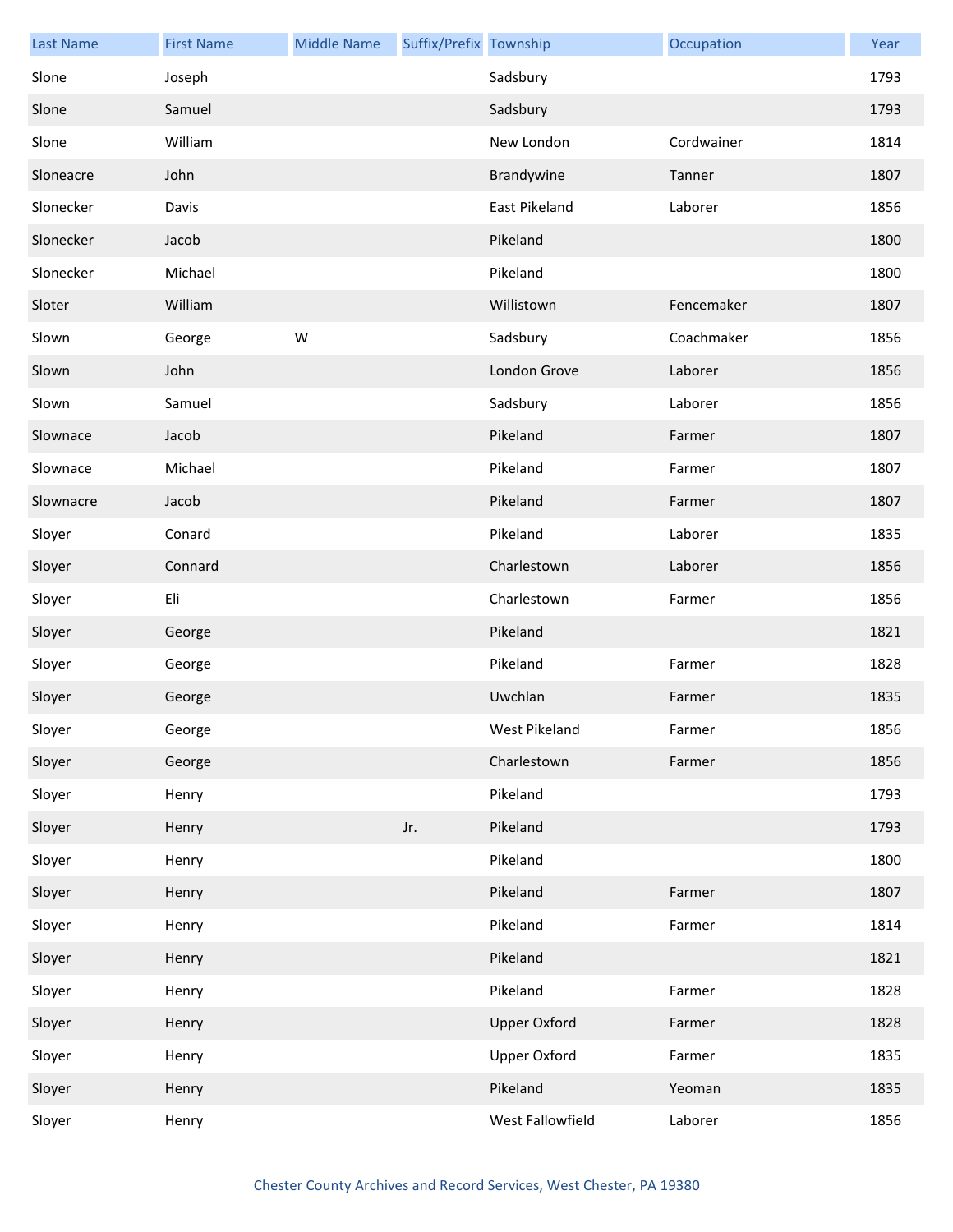| <b>Last Name</b> | <b>First Name</b> | <b>Middle Name</b> | Suffix/Prefix Township |                     | Occupation  | Year |
|------------------|-------------------|--------------------|------------------------|---------------------|-------------|------|
| Sloyer           | Henry             |                    |                        | Charlestown         | Farmer      | 1856 |
| Sloyer           | Jacob             |                    |                        | Pikeland            | Shoemaker   | 1814 |
| Sloyer           | Jacob             |                    |                        | Pikeland            | Wheelwright | 1828 |
| Sloyer           | Jacob             |                    |                        | Pikeland            | Farmer      | 1835 |
| Sloyer           | John              |                    |                        | Pikeland            |             | 1800 |
| Sloyer           | John              |                    |                        | <b>Upper Oxford</b> | Mason       | 1807 |
| Sloyer           | John              |                    |                        | <b>Upper Oxford</b> | Farmer      | 1814 |
| Sloyer           | John              |                    |                        | <b>Upper Oxford</b> | Yeoman      | 1821 |
| Sloyer           | John              |                    |                        | <b>Upper Oxford</b> | Farmer      | 1835 |
| Sloyer           | John              |                    |                        | Upper Oxford        | Loafer      | 1856 |
| Sloyer           | Lewis             |                    |                        | Charlestown         | Laborer     | 1856 |
| Sloyer           | William           |                    |                        | Pikeland            | Farmer      | 1835 |
| Sloyer           | William           |                    |                        | Phoenixville        | Carpenter   | 1856 |
| Slushman         | John              |                    |                        | Charlestown         | Laborer     | 1807 |
| Slyder           | Ann               |                    |                        | East Whiteland      | Farmer      | 1856 |
| Slyder           | Jacob             |                    |                        | East Whiteland      | Blacksmith  | 1828 |
| Slyder           | Jacob             |                    |                        | East Whiteland      | Smith       | 1835 |
| Slyphf           | Elizabeth         |                    |                        | Warwick             |             | 1856 |
| Slyver           | Abraham           |                    |                        | Lower Oxford        | Miller      | 1807 |
| Slyver           | John              |                    |                        | Lower Oxford        | Farmer      | 1807 |
| Smale            | George            |                    |                        | Coventry            | Cooper      | 1835 |
| Smale            | John              |                    |                        | Coventry            | Mason       | 1814 |
| Smale            | John              |                    |                        | Coventry            | Cooper      | 1821 |
| Smale            | John              |                    |                        | Coventry            | Mason       | 1828 |
| Smale            | John              |                    |                        | Coventry            | Farmer      | 1835 |
| Small            | Laurance          |                    |                        | West Marlborough    | Weaver      | 1821 |
| Small            | Laurence          |                    |                        | West Fallowfield    | Laborer     | 1835 |
| Small            | Lawrance          |                    |                        | West Marlborough    |             | 1800 |
| Small            | Lawrence          |                    |                        | West Fallowfield    | Laborer     | 1821 |
| Small            | Lawrence          |                    |                        | West Marlborough    | Weaver      | 1828 |
| Small            | Lawrence          |                    |                        | West Marlborough    | Weaver      | 1835 |
| Small            | Terrance          |                    |                        | Phoenixville        | Pudler      | 1856 |
| Smallwood        | Laurence          |                    |                        | West Fallowfield    | Laborer     | 1835 |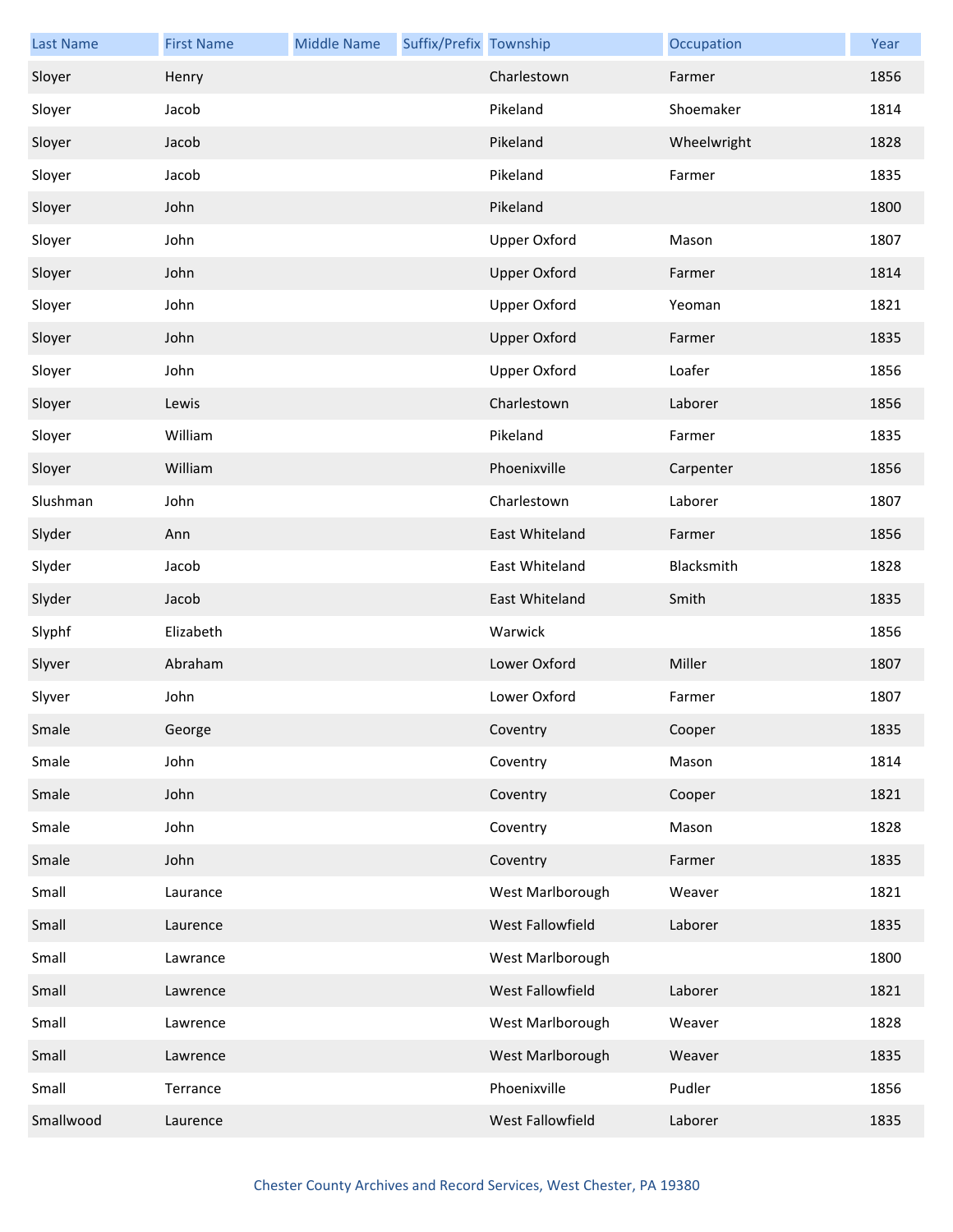| <b>Last Name</b> | <b>First Name</b> | <b>Middle Name</b> | Suffix/Prefix Township |                     | Occupation      | Year |
|------------------|-------------------|--------------------|------------------------|---------------------|-----------------|------|
| Smallwood        | Phebe             |                    |                        | Easttown            | Housekeeping    | 1835 |
| Smalwood         | Moses             |                    |                        | <b>Upper Oxford</b> | Farmer          | 1856 |
| Smare            | Miller            |                    |                        | West Chester        | Storekeeper     | 1856 |
| Smedley          | Abel              |                    |                        | Willistown          | Laborer         | 1821 |
| Smedley          | Abiah             |                    |                        | Willistown          | Farmer          | 1828 |
| Smedley          | Abiah             |                    |                        | Willistown          | Farmer          | 1835 |
| Smedley          | Agnes             |                    |                        | Willistown          | Farmer          | 1856 |
| Smedley          | Ann               |                    |                        | Uwchlan             | Farmer          | 1835 |
| Smedley          | Annie             |                    |                        | Easttown            | Lady            | 1856 |
| Smedley          | Bartholomew       |                    |                        | Willistown          | Farmer          | 1828 |
| Smedley          | Bartholomew       |                    |                        | Willistown          | Farmer          | 1835 |
| Smedley          | Bartholomew       |                    |                        | Willistown          | Edge tool maker | 1856 |
| Smedley          | Bartholomew       |                    |                        | East Goshen         | Farmer          | 1856 |
| Smedley          | Benjamin          |                    |                        | Willistown          | Farmer          | 1807 |
| Smedley          | Benjamin          |                    |                        | Willistown          | Laborer         | 1814 |
| Smedley          | Benjamin          |                    |                        | Willistown          | Farmer          | 1828 |
| Smedley          | Benjamin          |                    |                        | Uwchlan             | Laborer         | 1835 |
| Smedley          | Benjamin          |                    |                        | Willistown          | Farmer          | 1835 |
| Smedley          | Benjamin          |                    |                        | West Pikeland       | Laborer         | 1856 |
| Smedley          | Benjamin          |                    |                        | Willistown          | Farmer          | 1856 |
| Smedley          | Bennet            |                    |                        | Willistown          | Farmer          | 1821 |
| Smedley          | Bennet            |                    |                        | Willistown          | Farmer          | 1828 |
| Smedley          | Bennet            |                    |                        | Willistown          | Farmer          | 1856 |
| Smedley          | Bennett           |                    |                        | Willistown          | Farmer          | 1835 |
| Smedley          | Caleb             |                    |                        | Willistown          |                 | 1793 |
| Smedley          | Caleb             |                    |                        | Willistown          |                 | 1793 |
| Smedley          | Caleb             |                    |                        | Willistown          |                 | 1800 |
| Smedley          | Caleb             |                    |                        | Willistown          | Farmer          | 1807 |
| Smedley          | Caleb             |                    |                        | Willistown          | Farmer          | 1814 |
| Smedley          | Caleb             |                    |                        | Willistown          | Farmer          | 1821 |
| Smedley          | Caleb             |                    | Jr.                    | Willistown          | Cooper          | 1821 |
| Smedley          | Caleb             |                    |                        | Willistown          | Farmer          | 1828 |
| Smedley          | Caleb             |                    | Jr.                    | Willistown          | Cooper          | 1828 |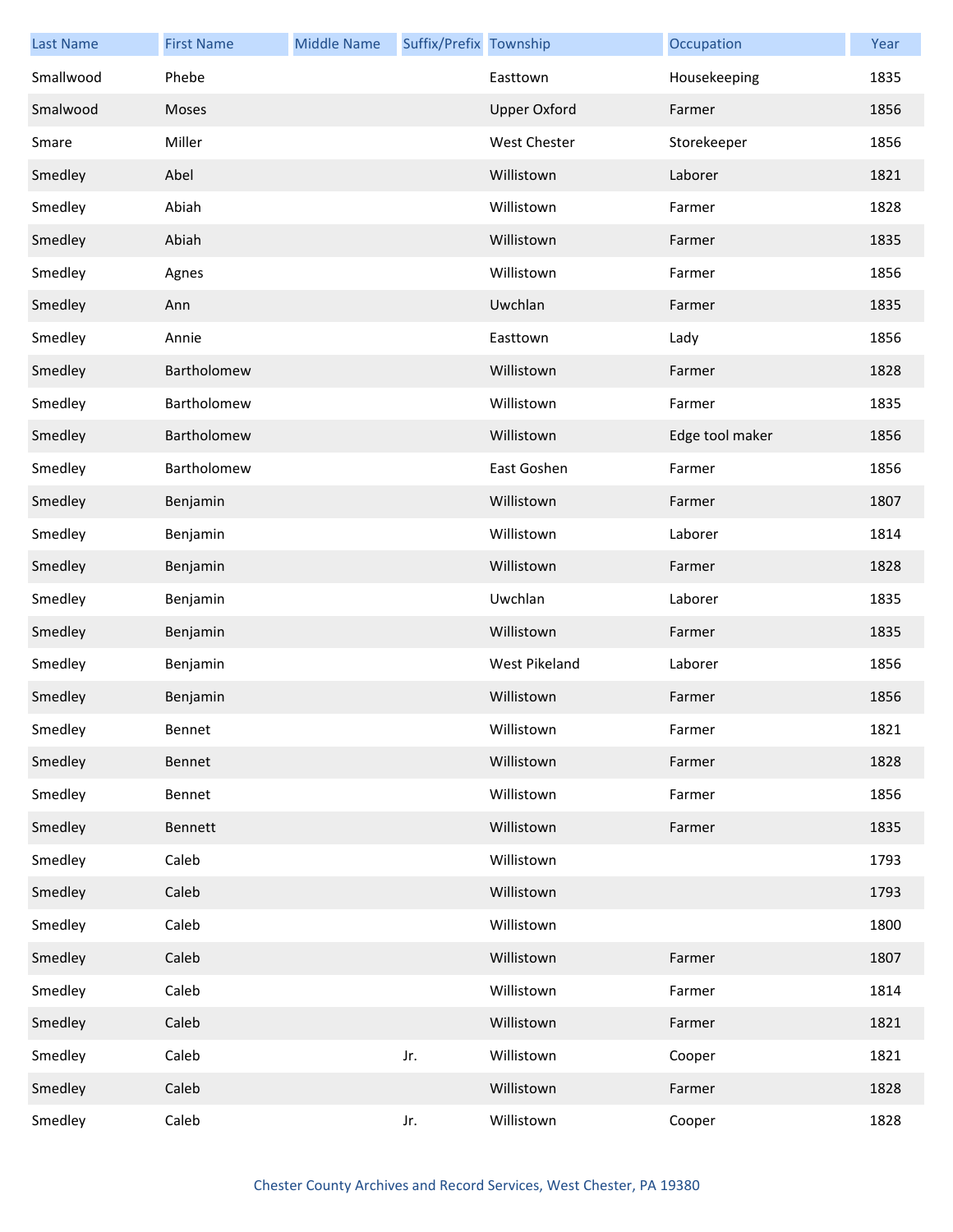| <b>Last Name</b> | <b>First Name</b> | <b>Middle Name</b> | Suffix/Prefix Township |                     | Occupation  | Year |
|------------------|-------------------|--------------------|------------------------|---------------------|-------------|------|
| Smedley          | Caleb             |                    | Jr.                    | Willistown          | Cooper      | 1835 |
| Smedley          | Caleb             |                    |                        | Willistown          | Farmer      | 1835 |
| Smedley          | Caleb             |                    |                        | East Whiteland      | Laborer     | 1856 |
| Smedley          | Chalkley          |                    |                        | Willistown          | Farmer      | 1856 |
| Smedley          | Daniel            |                    |                        | Willistown          |             | 1793 |
| Smedley          | Daniel            |                    |                        | Willistown          |             | 1800 |
| Smedley          | Daniel            |                    |                        | Willistown          | Farmer      | 1807 |
| Smedley          | Daniel            |                    |                        | Willistown          | Farmer      | 1814 |
| Smedley          | Daniel            |                    |                        | Willistown          | Farmer      | 1821 |
| Smedley          | Edmond            |                    |                        | West Chester        | Laborer     | 1856 |
| Smedley          | edwi              |                    |                        | Uwchlan             | Miller      | 1856 |
| Smedley          | Elizabeth         |                    |                        | Willistown          | Housekeeper | 1835 |
| Smedley          | Ellwood           |                    |                        | Willistown          | Farmer      | 1856 |
| Smedley          | Enos              |                    |                        | Willistown          | Farmer      | 1828 |
| Smedley          | Enos              |                    |                        | <b>West Chester</b> | Potter      | 1835 |
| Smedley          | Enos              |                    |                        | Easttown            | Farmer      | 1856 |
| Smedley          | Ezra              |                    |                        | Willistown          | Coachmaker  | 1835 |
| Smedley          | Ezra              |                    |                        | West Bradford       | Farmer      | 1856 |
| Smedley          | Francis           |                    |                        | Willistown          |             | 1793 |
| Smedley          | Francis           |                    |                        | Willistown          |             | 1800 |
| Smedley          | Francis           |                    |                        | Willistown          | Farmer      | 1807 |
| Smedley          | George            |                    |                        | Uwchlan             |             | 1793 |
| Smedley          | George            |                    |                        | Uwchlan             |             | 1793 |
| Smedley          | George            |                    |                        | Uwchlan             | Farmer      | 1807 |
| Smedley          | George            |                    |                        | Uwchlan             | Farmer      | 1814 |
| Smedley          | George            |                    |                        | Uwchlan             | Farmer      | 1821 |
| Smedley          | George            |                    |                        | Uwchlan             | Farmer      | 1856 |
| Smedley          | Hannah            |                    |                        | Uwchlan             | Farmer      | 1835 |
| Smedley          | Hunter            |                    |                        | Willistown          | Farmer      | 1821 |
| Smedley          | Hunter            |                    |                        | East Goshen         | Farmer      | 1828 |
| Smedley          | Hunter            |                    |                        | East Goshen         | Farmer      | 1835 |
| Smedley          | Hunter            |                    |                        | Willistown          | Farmer      | 1856 |
| Smedley          | Isaac             |                    |                        | Uwchlan             | Farmer      | 1814 |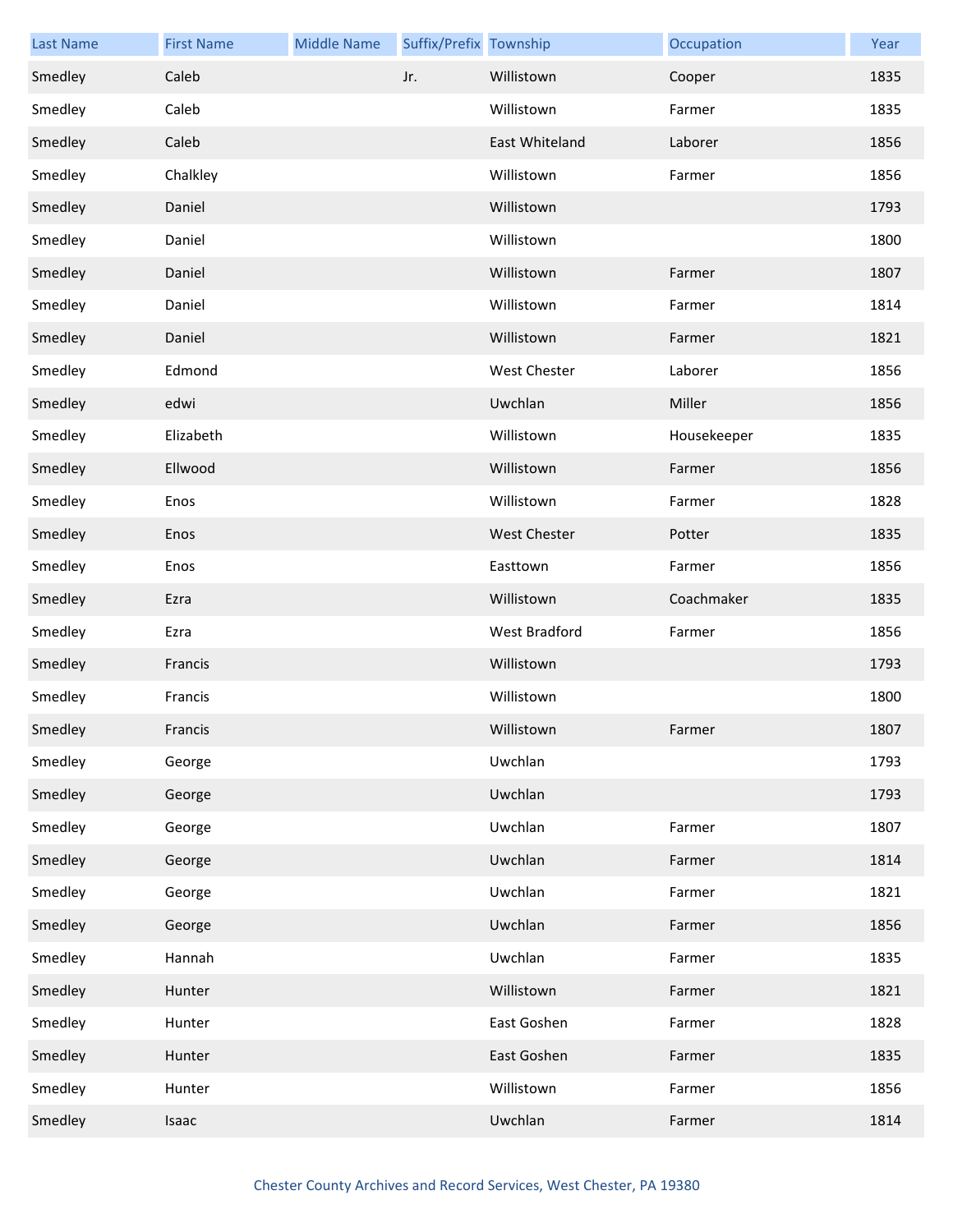| <b>Last Name</b> | <b>First Name</b> | <b>Middle Name</b> | Suffix/Prefix Township |            | Occupation  | Year |
|------------------|-------------------|--------------------|------------------------|------------|-------------|------|
| Smedley          | Isaac             |                    |                        | Uwchlan    | Cooper      | 1821 |
| Smedley          | Isaac             |                    |                        | Uwchlan    | Cooper      | 1828 |
| Smedley          | Isaac             |                    |                        | Uwchlan    | Cooper      | 1835 |
| Smedley          | Isaac             |                    |                        | Uwchlan    | Farmer      | 1856 |
| Smedley          | Jacob             |                    |                        | Willistown | Farmer      | 1835 |
| Smedley          | Jane              |                    |                        | Uwchlan    | Farmer      | 1828 |
| Smedley          | Jeffery           |                    |                        | Willistown |             | 1793 |
| Smedley          | Jeffery           |                    |                        | Willistown | Farmer      | 1814 |
| Smedley          | Jeffery           |                    |                        | Willistown | Farmer      | 1821 |
| Smedley          | Jeffery           |                    |                        | Willistown | Farmer      | 1828 |
| Smedley          | Jeffery           |                    |                        | Willistown | Smith       | 1828 |
| Smedley          | Jeffery           |                    |                        | Willistown | Blacksmith  | 1835 |
| Smedley          | Jeffery           |                    |                        | Willistown | Farmer      | 1835 |
| Smedley          | Jeffery           |                    |                        | Easttown   | Wheelwright | 1856 |
| Smedley          | Jeffery           |                    |                        | Willistown | Farmer      | 1856 |
| Smedley          | Jeffrey           |                    |                        | Willistown |             | 1800 |
| Smedley          | Jeffrey           |                    |                        | Willistown | Farmer      | 1807 |
| Smedley          | jeffrey           |                    | Jr.                    | Westtown   | Farmer      | 1835 |
| Smedley          | Jesse             |                    |                        | Willistown |             | 1793 |
| Smedley          | Jesse             |                    |                        | Willistown |             | 1800 |
| Smedley          | Joel              |                    |                        | Uwchlan    | Cooper      | 1807 |
| Smedley          | Joel              |                    |                        | Uwchlan    | Farmer      | 1814 |
| Smedley          | Joel              |                    |                        | Uwchlan    | Cooper      | 1821 |
| Smedley          | Joel              |                    |                        | Uwchlan    | Cooper      | 1828 |
| Smedley          | Joel              |                    |                        | Uwchlan    | Farmer      | 1835 |
| Smedley          | Joel              |                    |                        | Uwchlan    | Farmer      | 1856 |
| Smedley          | John              |                    |                        | Willistown |             | 1793 |
| Smedley          | John              |                    |                        | Willistown |             | 1800 |
| Smedley          | John              |                    |                        | Willistown |             | 1800 |
| Smedley          | John              |                    |                        | Willistown | Farmer      | 1807 |
| Smedley          | John              |                    | Jr.                    | Willistown | Farmer      | 1807 |
| Smedley          | John              |                    | Jr.                    | Willistown | Farmer      | 1814 |
| Smedley          | John              |                    |                        | Willistown | Farmer      | 1814 |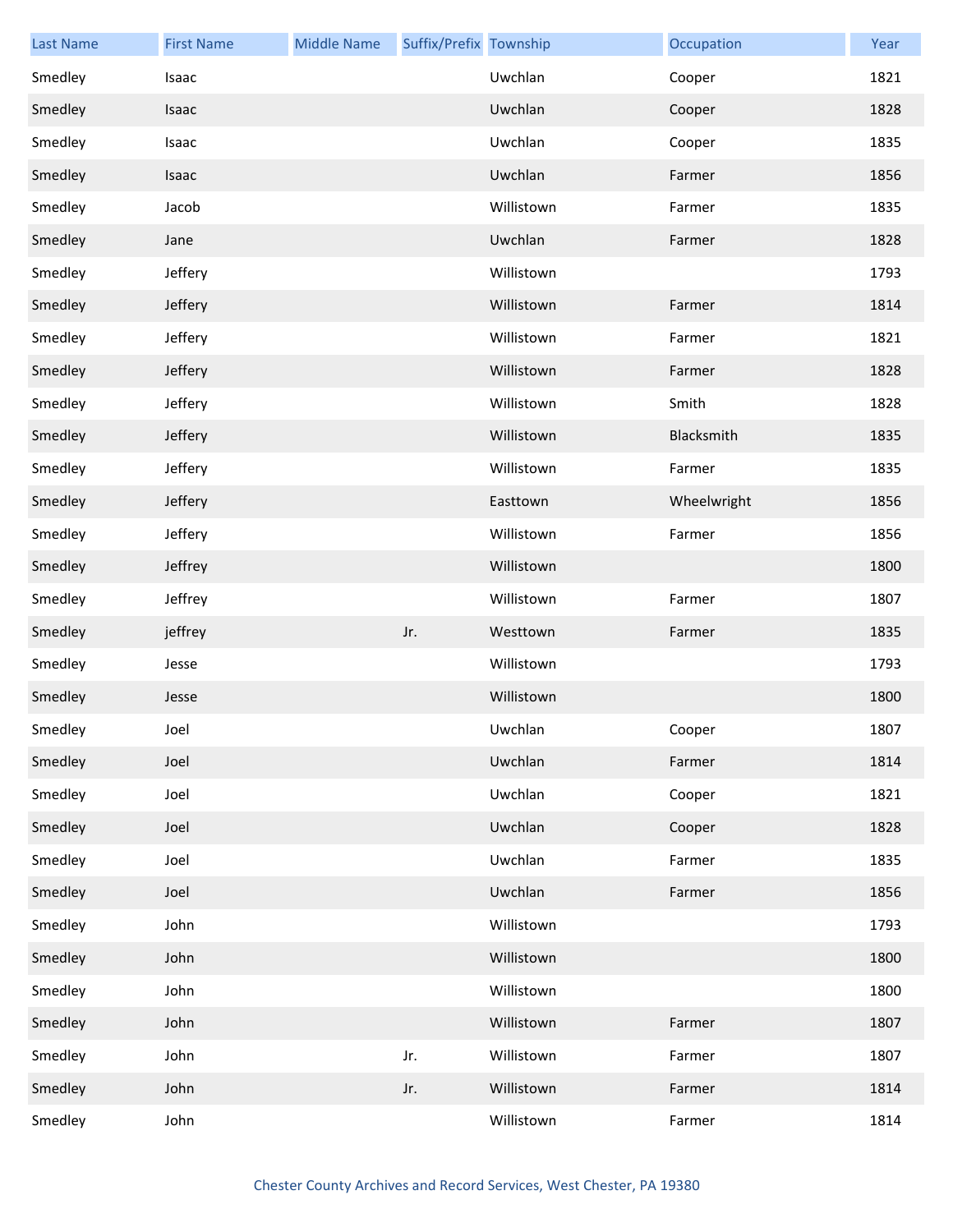| <b>Last Name</b> | <b>First Name</b> | <b>Middle Name</b> | Suffix/Prefix Township |                | Occupation | Year |
|------------------|-------------------|--------------------|------------------------|----------------|------------|------|
| Smedley          | John              |                    |                        | Willistown     | Farmer     | 1821 |
| Smedley          | John              |                    |                        | Willistown     | Farmer     | 1835 |
| Smedley          | Joseph            |                    |                        | Willistown     |            | 1793 |
| Smedley          | Joseph            |                    |                        | Willistown     |            | 1800 |
| Smedley          | Joseph            | H                  |                        | Uwchlan        | Miller     | 1856 |
| Smedley          | Joshua            |                    |                        | Willistown     |            | 1793 |
| Smedley          | Joshua            |                    |                        | Willistown     |            | 1800 |
| Smedley          | Joshua            |                    |                        | Charlestown    | Tailor     | 1807 |
| Smedley          | Joshua            |                    |                        | Willistown     | Farmer     | 1807 |
| Smedley          | Joshua            |                    |                        | Willistown     | Cooper     | 1814 |
| Smedley          | Joshua            |                    |                        | Easttown       | Cooper     | 1821 |
| Smedley          | Joshua            |                    |                        | Easttown       | Cooper     | 1828 |
| Smedley          | Marshall          |                    |                        | Uwchlan        | Farmer     | 1835 |
| Smedley          | Mary              |                    |                        | Willistown     |            | 1821 |
| Smedley          | Mary              |                    |                        | Willistown     | Farmer     | 1828 |
| Smedley          | Mary              |                    |                        | Uwchlan        | Farmer     | 1828 |
| Smedley          | Mary              |                    |                        | Willistown     | Farmer     | 1835 |
| Smedley          | Peter             |                    |                        | Uwchlan        |            | 1793 |
| Smedley          | Peter             |                    |                        | Uwchlan        | Farmer     | 1807 |
| Smedley          | Peter             |                    | Jr.                    | Uwchlan        | Farmer     | 1814 |
| Smedley          | Peter             |                    |                        | Uwchlan        | Farmer     | 1814 |
| Smedley          | Peter             |                    | Jr.                    | Uwchlan        | Cooper     | 1821 |
| Smedley          | Peter             |                    |                        | Uwchlan        | Farmer     | 1821 |
| Smedley          | Peter             |                    |                        | Uwchlan        | Cooper     | 1828 |
| Smedley          | Peter             |                    | Sr.                    | Uwchlan        | Cooper     | 1835 |
| Smedley          | Peter             |                    |                        | West Bradford  | Miller     | 1856 |
| Smedley          | Peter             |                    |                        | Uwchlan        | Farmer     | 1856 |
| Smedley          | Peter             | $\mathsf J$        |                        | Uwchlan        | Farmer     | 1835 |
| Smedley          | Peter             | $\mathsf J$        |                        | Uwchlan        | Farmer     | 1856 |
| Smedley          | Rachel            |                    |                        | East Whiteland | Farmer     | 1856 |
| Smedley          | Rebecca           |                    |                        | Willistown     | Farmer     | 1828 |
| Smedley          | Rebecca           |                    |                        | Willistown     | Farmer     | 1835 |
| Smedley          | Richard           | $\sf B$            |                        | Willistown     | Farmer     | 1856 |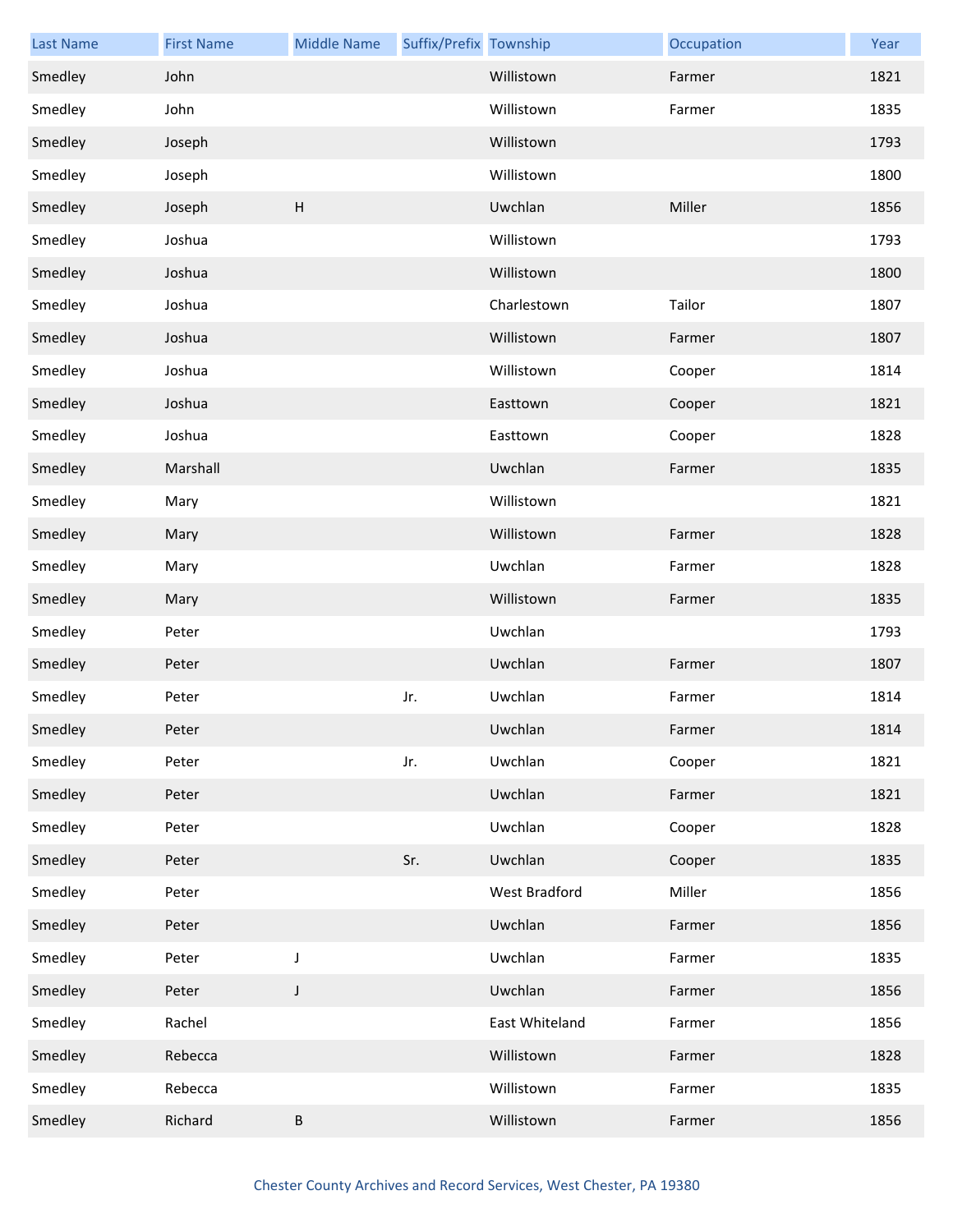| <b>Last Name</b> | <b>First Name</b> | <b>Middle Name</b> | Suffix/Prefix Township |                | Occupation | Year |
|------------------|-------------------|--------------------|------------------------|----------------|------------|------|
| Smedley          | Richard           | Baker              |                        | Willistown     | Farmer     | 1835 |
| Smedley          | Robert            |                    |                        | Willistown     | Cooper     | 1828 |
| Smedley          | Robert            | $\mathsf C$        |                        | West Whiteland | Teacher    | 1856 |
| Smedley          | Samuel            |                    |                        | Uwchlan        | Farmer     | 1814 |
| Smedley          | Samuel            |                    |                        | Uwchlan        | Cooper     | 1821 |
| Smedley          | Samuel            |                    |                        | East Bradford  | Cooper     | 1835 |
| Smedley          | Samuel            |                    |                        | West Goshen    | Cooper     | 1856 |
| Smedley          | Samuel            |                    |                        | Easttown       |            | 1856 |
| Smedley          | Sarah             |                    |                        | West Goshen    | Farmer     | 1856 |
| Smedley          | Sharpless         |                    |                        | Uwchlan        | Farmer     | 1856 |
| Smedley          | Susana            |                    |                        | Willistown     | Widow      | 1821 |
| Smedley          | Susanna           |                    |                        | Willistown     | Farmer     | 1828 |
| Smedley          | Thomas            |                    | Sr.                    | Willistown     |            | 1793 |
| Smedley          | Thomas            |                    | Jr.                    | Willistown     |            | 1793 |
| Smedley          | Thomas            |                    |                        | Willistown     | Fuller     | 1793 |
| Smedley          | Thomas            |                    |                        | Willistown     |            | 1800 |
| Smedley          | Thomas            |                    |                        | Willistown     |            | 1800 |
| Smedley          | Thomas            |                    |                        | Willistown     |            | 1800 |
| Smedley          | Thomas            |                    |                        | Willistown     |            | 1800 |
| Smedley          | Thomas            |                    |                        | Willistown     | Farmer     | 1807 |
| Smedley          | Thomas            |                    |                        | Willistown     | Fuller     | 1807 |
| Smedley          | Thomas            |                    |                        | Willistown     | Farmer     | 1807 |
| Smedley          | Thomas            |                    |                        | Willistown     | Farmer     | 1814 |
| Smedley          | Thomas            |                    |                        | Willistown     | Fuller     | 1814 |
| Smedley          | Thomas            |                    |                        | Willistown     | Farmer     | 1821 |
| Smedley          | Thomas            |                    |                        | Willistown     | Farmer     | 1828 |
| Smedley          | Thomas            |                    |                        | Willistown     | Private    | 1835 |
| Smedley          | Thomas            |                    |                        | Uwchlan        | Farmer     | 1856 |
| Smedley          | Thomas            | D                  |                        | Willistown     | Private    | 1835 |
| Smedley          | Thomas            | D.                 |                        | Willistown     | Farmer     | 1807 |
| Smedley          | Thomas            | D.                 |                        | Willistown     | Farmer     | 1814 |
| Smedley          | Thomas            | D.                 |                        | Willistown     | Farmer     | 1821 |
| Smedley          | Thomas            | D.                 |                        | Willistown     | Farmer     | 1828 |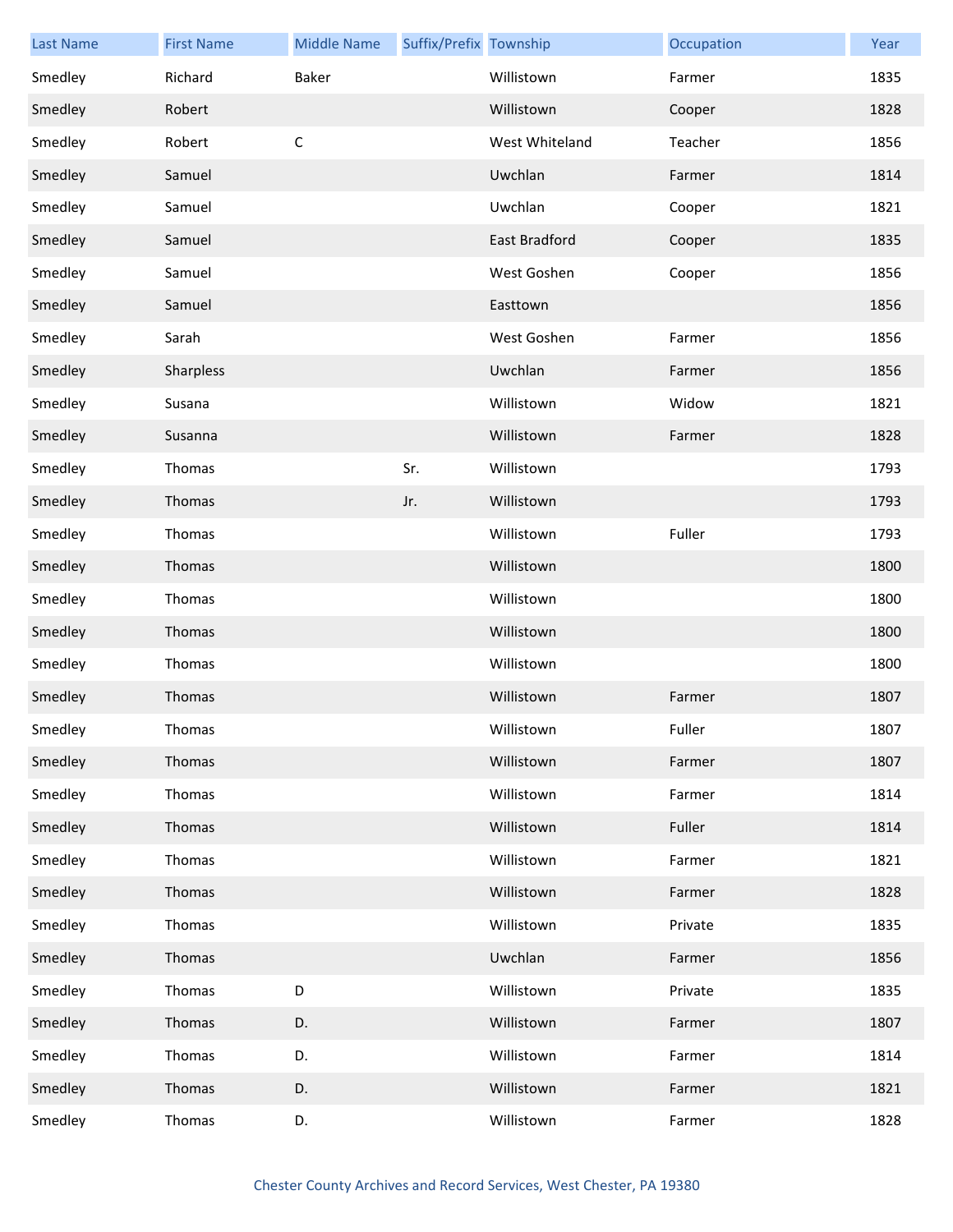| <b>Last Name</b> | <b>First Name</b> | <b>Middle Name</b> | Suffix/Prefix Township |                     | Occupation | Year |
|------------------|-------------------|--------------------|------------------------|---------------------|------------|------|
| Smedley          | Thomas            | G                  |                        | Newlin              | Farmer     | 1856 |
| Smedley          | Thomas            | H                  |                        | East Goshen         | Farmer     | 1856 |
| Smedley          | William           |                    |                        | Uwchlan             | Farmer     | 1814 |
| Smedley          | William           |                    |                        | Uwchlan             | Farmer     | 1821 |
| Smedley          | William           |                    |                        | Willistown          | Mason      | 1828 |
| Smedley          | William           |                    |                        | Uwchlan             | Farmer     | 1828 |
| Smedley          | William           |                    |                        | Willistown          | Laborer    | 1835 |
| Smedley          | William           |                    |                        | Uwchlan             | Farmer     | 1835 |
| Smedley          | William           |                    |                        | Uwchlan             | Farmer     | 1856 |
| Smedley          | William           |                    |                        | Willistown          | Farmer     | 1856 |
| Smedley          | William           | T                  |                        | Uwchlan             | Farmer son | 1856 |
| Smedly           | George            |                    |                        | Uwchlan             |            | 1800 |
| Smedly           | Peter             |                    |                        | Uwchlan             |            | 1800 |
| Smeed            | William           |                    |                        | Westtown            | Farmer     | 1856 |
| Smiley           | George            |                    |                        | Sadsbury            | Shoemaker  | 1835 |
| Smiley           | Joseph            |                    |                        | Easttown            | Laborer    | 1828 |
| Smiley           | Joseph            |                    |                        | Easttown            | Farmer     | 1835 |
| Smiley           | Joseph            |                    |                        | Tredyffrin          | Laborer    | 1856 |
| Smiley           | Samuel            |                    |                        | Easttown            | Laborer    | 1807 |
| Smiley           | Samuel            |                    |                        | Easttown            | Farmer     | 1814 |
| Smiley           | Samuel            |                    |                        | Easttown            |            | 1821 |
| Smiley           | Samuel            |                    |                        | West Goshen         | Laborer    | 1856 |
| Smiley           | William           |                    |                        | Tredyffrin          | Tailor     | 1828 |
| Smiley           | William           |                    |                        | Brandywine          | Shoemaker  | 1835 |
| Smiley           | William           |                    |                        | Tredyffrin          | Laborer    | 1856 |
| Smith            |                   |                    |                        | Sadsbury            | Farmer     | 1856 |
| Smith            | Aaron             | $\mathsf S$        |                        | West Brandywine     | Market man | 1856 |
| Smith            | Abner             |                    |                        | East Bradford       | Laborer    | 1856 |
| Smith            | Abraham           |                    |                        | <b>Upper Oxford</b> | Tailor     | 1800 |
| Smith            | Abraham           |                    |                        | <b>Upper Oxford</b> | Tailor     | 1807 |
| Smith            | Abraham           |                    |                        | West Chester        | Laborer    | 1856 |
| Smith            | Abraham           |                    |                        | <b>Upper Oxford</b> | Farmer     | 1856 |
| Smith            | Adam              |                    |                        | Pikeland            |            | 1793 |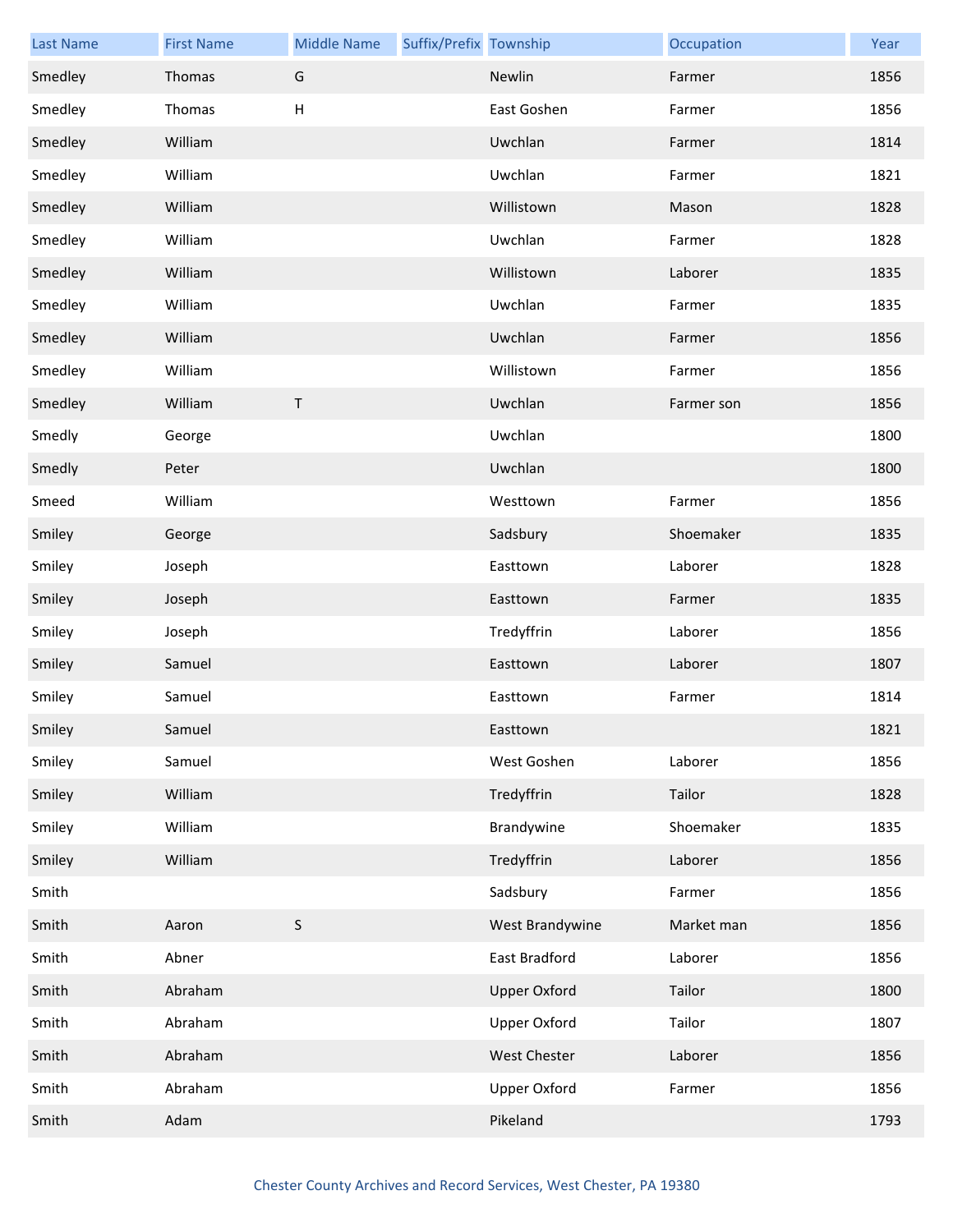| <b>Last Name</b> | <b>First Name</b> | <b>Middle Name</b> | Suffix/Prefix Township |                      | Occupation     | Year |
|------------------|-------------------|--------------------|------------------------|----------------------|----------------|------|
| Smith            | Adam              |                    |                        | Pikeland             |                | 1800 |
| Smith            | Adam              |                    |                        | Pikeland             | Farmer         | 1807 |
| Smith            | Adam              |                    |                        | London Britain       | Weaver         | 1821 |
| Smith            | Adam              |                    |                        | Pikeland             |                | 1821 |
| Smith            | Adam              |                    |                        | Pikeland             | Laborer        | 1828 |
| Smith            | Adam              |                    |                        | Pikeland             | Laborer        | 1835 |
| Smith            | Adam              |                    |                        | Phoenixville         | Pudler         | 1856 |
| Smith            | Adams             |                    |                        | Pikeland             | Laborer        | 1814 |
| Smith            | Adolphus          |                    |                        | <b>West Chester</b>  | Laborer        | 1856 |
| Smith            | Allen             |                    |                        | <b>West Chester</b>  | Laborer        | 1828 |
| Smith            | Andrew            |                    |                        | West Marlborough     | Drover         | 1856 |
| Smith            | Ann               |                    |                        | New Garden           |                | 1814 |
| Smith            | Ann               |                    |                        | New Garden           |                | 1821 |
| Smith            | Ann               |                    |                        | East Marlborough     |                | 1856 |
| Smith            | Ann               |                    |                        | West Chester         | Trimming store | 1856 |
| Smith            | Archibald         |                    |                        | East Nottingham      | Farmer         | 1807 |
| Smith            | Archibald         |                    |                        | Lower Oxford         | Laborer        | 1814 |
| Smith            | Archibald         |                    |                        | Lower Oxford         | Collier        | 1821 |
| Smith            | Archibald         |                    |                        | Lower Oxford         | Laborer        | 1828 |
| Smith            | <b>Barnard</b>    |                    |                        | Sadsbury             | Mason          | 1828 |
| Smith            | Barnet            |                    |                        | Sadsbury             |                | 1807 |
| Smith            | Ben               |                    |                        | Tredyffrin           | Storekeeper    | 1828 |
| Smith            | Benjamin          |                    |                        | <b>East Nantmeal</b> | Mason          | 1814 |
| Smith            | Benjamin          |                    |                        | Tredyffrin           |                | 1814 |
| Smith            | Benjamin          |                    |                        | <b>East Nantmeal</b> | Farmer         | 1821 |
| Smith            | Benjamin          |                    |                        | <b>East Nantmeal</b> | Farmer         | 1828 |
| Smith            | Benjamin          |                    |                        | Schuylkill           | Tailor         | 1828 |
| Smith            | Benjamin          |                    |                        | New London           | Laborer        | 1856 |
| Smith            | Benjamin          |                    |                        | East Marlborough     | Laborer        | 1856 |
| Smith            | Bennard           |                    |                        | East Whiteland       | Laborer        | 1814 |
| Smith            | Bennett           |                    |                        | Valley               | Laborer        | 1856 |
| Smith            | Caleb             |                    |                        | London Grove         | Wheelwright    | 1814 |
| Smith            | Canby             |                    |                        | Tredyffrin           | Storekeeper    | 1856 |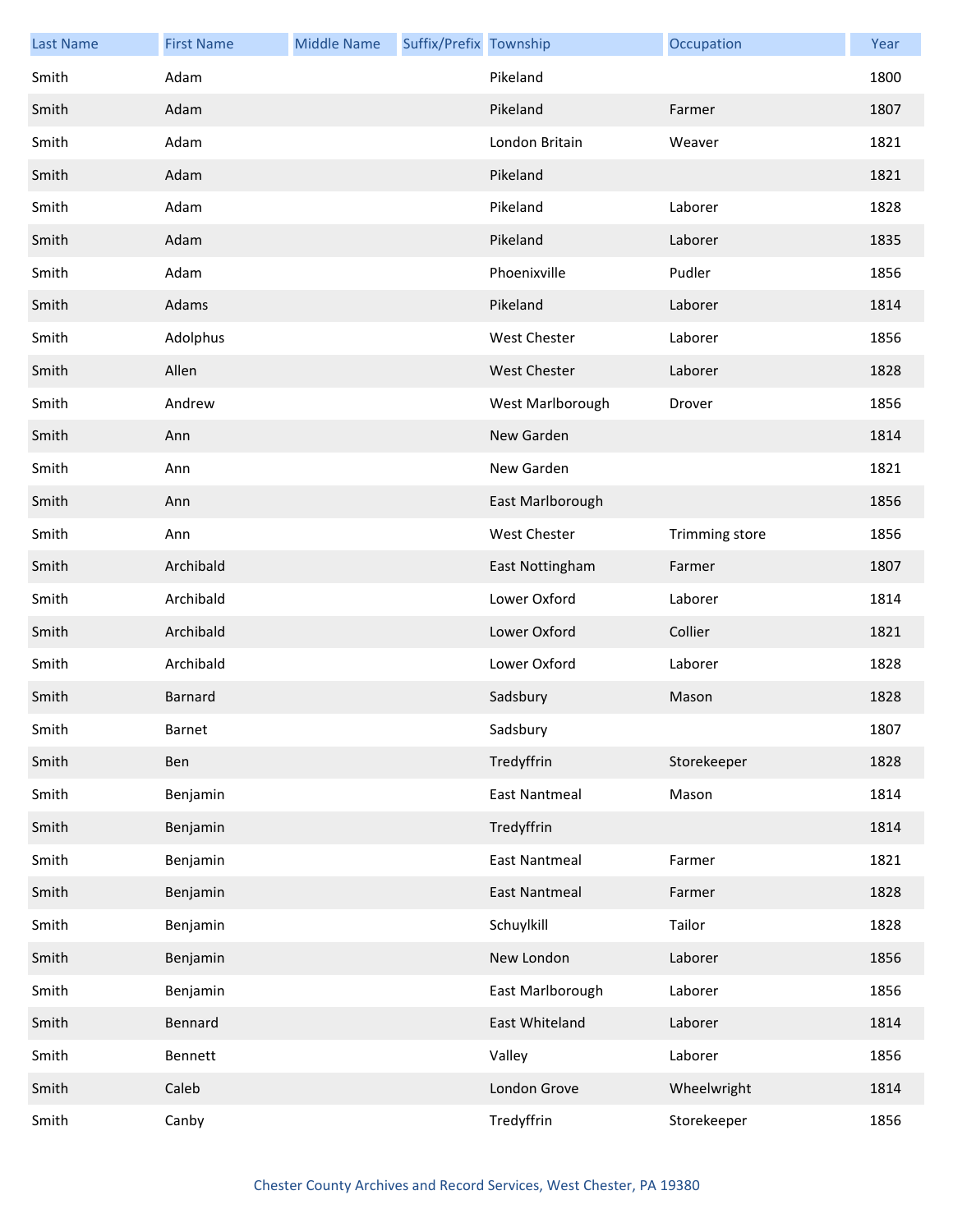| <b>Last Name</b> | <b>First Name</b> | <b>Middle Name</b> | Suffix/Prefix Township |                      | Occupation | Year |
|------------------|-------------------|--------------------|------------------------|----------------------|------------|------|
| Smith            | Charles           |                    |                        | Goshen               |            | 1793 |
| Smith            | Charles           |                    |                        | Sadsbury             |            | 1807 |
| Smith            | Charles           |                    |                        | Tredyffrin           | Weaver     | 1821 |
| Smith            | Charles           |                    |                        | West Chester         | Cooper     | 1856 |
| Smith            | Charles           |                    |                        | <b>West Chester</b>  | Laborer    | 1856 |
| Smith            | Charles           |                    |                        | <b>East Nantmeal</b> | Farmer     | 1856 |
| Smith            | Charles           |                    |                        | West Fallowfield     | Farmer     | 1856 |
| Smith            | Charles           |                    |                        | Easttown             | Farmer     | 1856 |
| Smith            | Charles           | ${\sf P}$          |                        | East Marlborough     | Potter     | 1835 |
| Smith            | Christian         |                    |                        | Vincent              | Laborer    | 1828 |
| Smith            | Christopher       |                    |                        | Pikeland             |            | 1793 |
| Smith            | Christopher       |                    |                        | Pikeland             |            | 1800 |
| Smith            | Christopher       |                    |                        | Pikeland             | Blacksmith | 1807 |
| Smith            | Christopher       |                    |                        | Pikeland             | Blacksmith | 1814 |
| Smith            | Cloud             |                    |                        | <b>West Bradford</b> | Laborer    | 1835 |
| Smith            | Cloud             |                    |                        | Londonderry          | Mason      | 1856 |
| Smith            | Conrad            |                    |                        | East Nantmeal        |            | 1793 |
| Smith            | Conrad            |                    |                        | Pikeland             |            | 1800 |
| Smith            | Conrad            |                    |                        | Honey Brook          | Blacksmith | 1807 |
| Smith            | Conrad            |                    |                        | Coventry             | Blacksmith | 1807 |
| Smith            | Conrad            |                    |                        | West Nantmeal        | Laborer    | 1814 |
| Smith            | Conrad            |                    |                        | <b>West Nantmeal</b> | Farmer     | 1821 |
| Smith            | Conrad            |                    |                        | <b>West Nantmeal</b> | Laborer    | 1828 |
| Smith            | Cornelious        |                    |                        | West Goshen          | Laborer    | 1835 |
| Smith            | Cyrus             |                    |                        | Valley               | Laborer    | 1856 |
| Smith            | Daniel            |                    |                        | East Caln            | Woolcarder | 1807 |
| Smith            | David             |                    |                        | Kennett              | Laborer    | 1807 |
| Smith            | David             |                    |                        | West Fallowfield     |            | 1814 |
| Smith            | David             |                    |                        | Willistown           | Miller     | 1821 |
| Smith            | David             |                    |                        | Coventry             | Shoemaker  | 1835 |
| Smith            | David             |                    |                        | Uwchlan              | Laborer    | 1856 |
| Smith            | David             |                    |                        | <b>West Coventry</b> | Farmer     | 1856 |
| Smith            | David             | ${\mathsf G}$      |                        | Easttown             | Carpenter  | 1835 |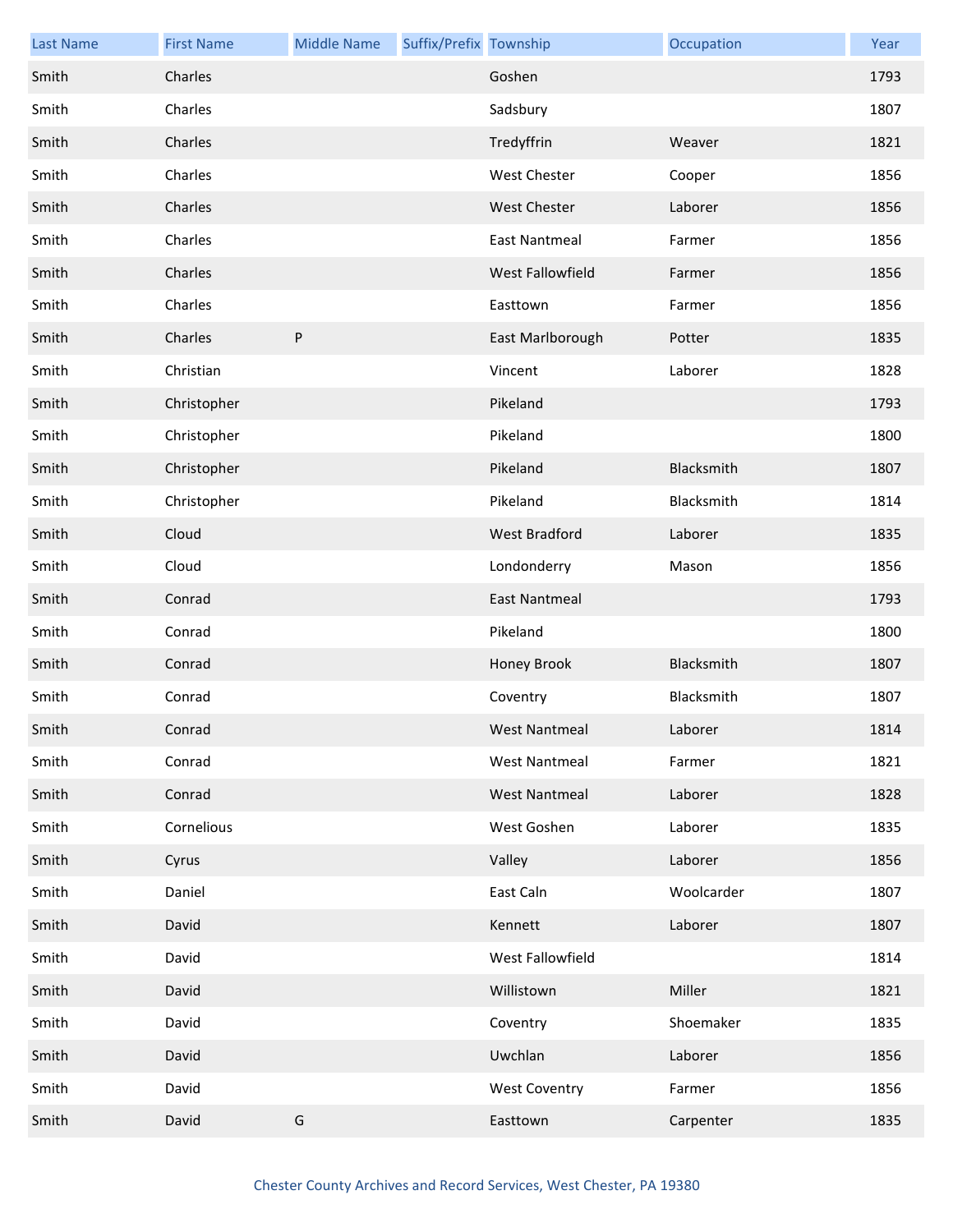| <b>Last Name</b> | <b>First Name</b> | <b>Middle Name</b>        | Suffix/Prefix Township |                      | Occupation       | Year |
|------------------|-------------------|---------------------------|------------------------|----------------------|------------------|------|
| Smith            | David             | M                         |                        | Phoenixville         | Machinist        | 1856 |
| Smith            | Davis             |                           |                        | Willistown           | Miller           | 1828 |
| Smith            | Davis             |                           |                        | Willistown           | Miller           | 1835 |
| Smith            | Ebenezer          |                           |                        | Pennsbury            | Tanner           | 1814 |
| Smith            | Eber              |                           |                        | East Fallowfield     | Miller           | 1856 |
| Smith            | Edwin             |                           |                        | Easttown             | Carpenter        | 1856 |
| Smith            | Edwin             |                           |                        | Valley               | Produce merchant | 1856 |
| Smith            | Elijah            |                           |                        | Honeybrook           | Farmer           | 1856 |
| Smith            | Elisha            |                           |                        | Coventry             | Laborer          | 1828 |
| Smith            | Elizabeth         |                           |                        | <b>East Nantmeal</b> | Farmer           | 1821 |
| Smith            | Elizabeth         |                           |                        | Brandywine           | Housewifery      | 1835 |
| Smith            | Elizabeth         |                           |                        | Coventry             |                  | 1835 |
| Smith            | Elizabeth         |                           |                        | West Bradford        | Lady             | 1856 |
| Smith            | <b>Ellis</b>      | $\boldsymbol{\mathsf{H}}$ |                        | East Marlborough     | Merchant         | 1856 |
| Smith            | Elton             |                           |                        | Franklin             | Farmer           | 1856 |
| Smith            | Emmit             |                           |                        | <b>West Bradford</b> | Tobacconist      | 1828 |
| Smith            | Enos              | $\mathsf f$               |                        | Highland             | Farmer           | 1856 |
| Smith            | Ephraim           |                           |                        | Westtown             | Teacher          | 1856 |
| Smith            | Even              |                           |                        | Easttown             | Carpenter        | 1856 |
| Smith            | Francis           |                           |                        | Vincent              |                  | 1800 |
| Smith            | Francis           |                           |                        | Uwchlan              | Farmer           | 1807 |
| Smith            | Francis           |                           |                        | <b>West Nantmeal</b> | Farmer           | 1814 |
| Smith            | Francis           |                           |                        | Pikeland             | Laborer          | 1828 |
| Smith            | Frank             |                           |                        | Vincent              |                  | 1793 |
| Smith            | Frazer            |                           |                        | West Whiteland       | Laborer          | 1835 |
| Smith            | Frederick         |                           |                        | Vincent              |                  | 1800 |
| Smith            | Frederick         |                           |                        | Coventry             | Tailor           | 1807 |
| Smith            | Frederick         |                           |                        | Sadsbury             | Tailor           | 1856 |
| Smith            | G                 | W                         |                        | East Nottingham      | Farmer           | 1856 |
| Smith            | Garretson         |                           |                        | West Goshen          |                  | 1821 |
| Smith            | George            |                           |                        | London Britain       | Papermaker       | 1814 |
| Smith            | George            |                           |                        | Lower Oxford         | Weaver           | 1821 |
| Smith            | George            |                           |                        | London Britain       | Papermaker       | 1821 |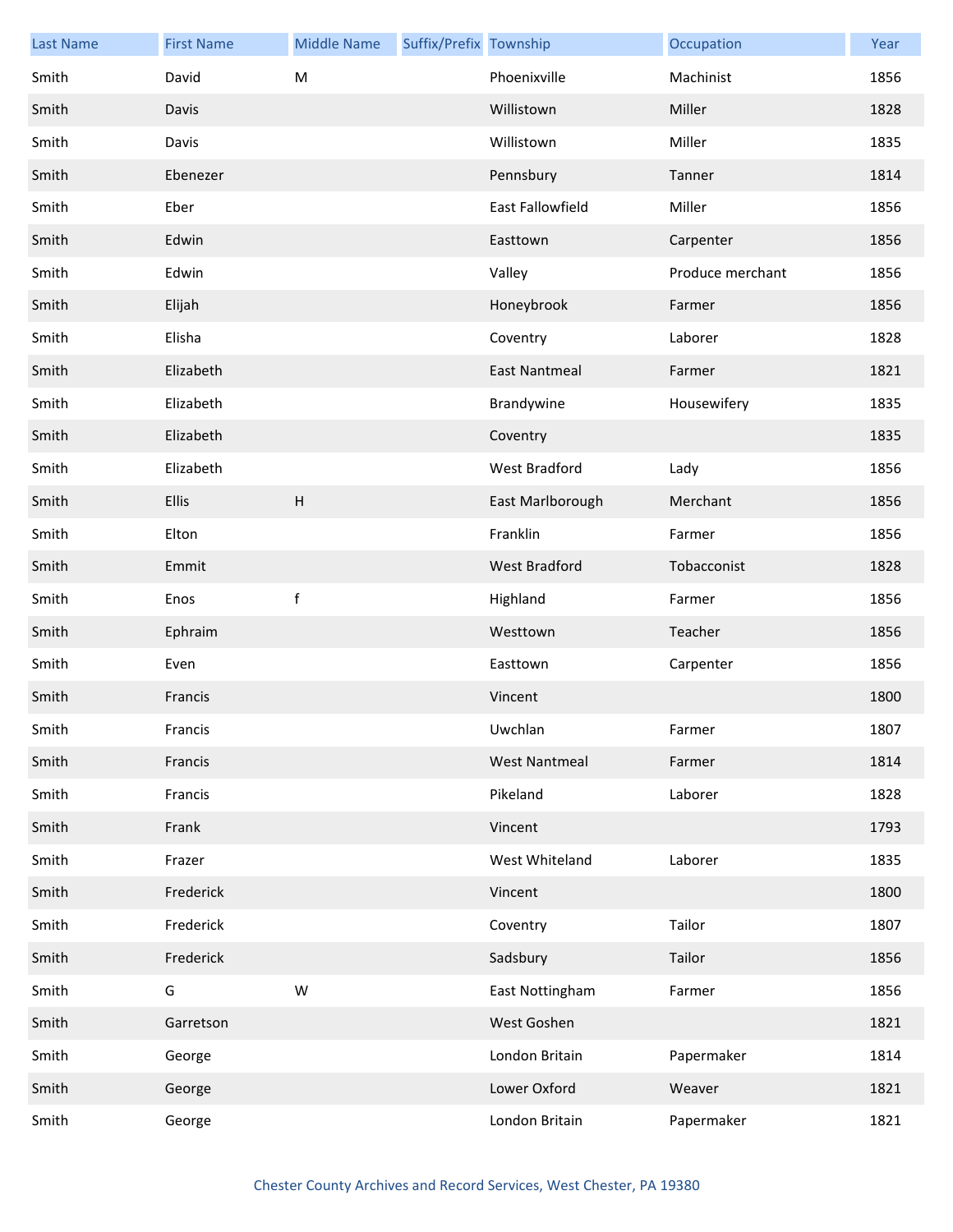| <b>Last Name</b> | <b>First Name</b> | <b>Middle Name</b> | Suffix/Prefix Township |                      | Occupation  | Year |
|------------------|-------------------|--------------------|------------------------|----------------------|-------------|------|
| Smith            | George            |                    |                        | Charlestown          | Shoemaker   | 1828 |
| Smith            | George            |                    |                        | Charlestown          | Farmer      | 1828 |
| Smith            | George            |                    |                        | West Goshen          | Laborer     | 1828 |
| Smith            | George            |                    |                        | East Nottingham      | Weaver      | 1828 |
| Smith            | George            |                    |                        | Coventry             | Laborer     | 1835 |
| Smith            | George            |                    |                        | Pikeland             | Farmer      | 1835 |
| Smith            | George            |                    |                        | West Goshen          | Farmer      | 1835 |
| Smith            | George            |                    |                        | West Bradford        | Tobacconist | 1856 |
| Smith            | George            |                    |                        | West Bradford        | Carpenter   | 1856 |
| Smith            | George            |                    |                        | <b>West Vincent</b>  | Farmer      | 1856 |
| Smith            | George            |                    |                        | Phoenixville         | Shoemaker   | 1856 |
| Smith            | George            |                    |                        | East Goshen          | Laborer     | 1856 |
| Smith            | George            |                    |                        | Kennett Square       | Shoemaker   | 1856 |
| Smith            | George            |                    |                        | West Goshen          | Farmer      | 1856 |
| Smith            | George            |                    |                        | <b>West Chester</b>  | Baker       | 1856 |
| Smith            | Hadley            |                    |                        | Londonderry          | Trader      | 1856 |
| Smith            | Hannah            |                    |                        | New Garden           |             | 1814 |
| Smith            | Hannah            |                    |                        | New Garden           | Farmer      | 1828 |
| Smith            | Hannah            |                    |                        | New Garden           | Farmer      | 1835 |
| Smith            | Hannah            |                    |                        | East Pikeland        | Farmer      | 1856 |
| Smith            | Henry             |                    |                        | Charlestown          |             | 1793 |
| Smith            | Henry             |                    |                        | Pikeland             |             | 1800 |
| Smith            | Henry             |                    |                        | Pikeland             | Shoemaker   | 1807 |
| Smith            | Henry             |                    |                        | East Whiteland       | Tailor      | 1807 |
| Smith            | Henry             |                    | Jr.                    | Pikeland             | Blacksmith  | 1807 |
| Smith            | Henry             |                    |                        | Vincent              | Shoemaker   | 1807 |
| Smith            | Henry             |                    |                        | East Bradford        | Weaver      | 1807 |
| Smith            | Henry             |                    |                        | Charlestown          | Smith       | 1807 |
| Smith            | Henry             |                    |                        | Pikeland             | Wheelwright | 1814 |
| Smith            | Henry             |                    |                        | Honey Brook          | Blacksmith  | 1814 |
| Smith            | Henry             |                    |                        | Vincent              |             | 1814 |
| Smith            | Henry             |                    |                        | Vincent              |             | 1814 |
| Smith            | Henry             |                    |                        | <b>West Nantmeal</b> | Blacksmith  | 1821 |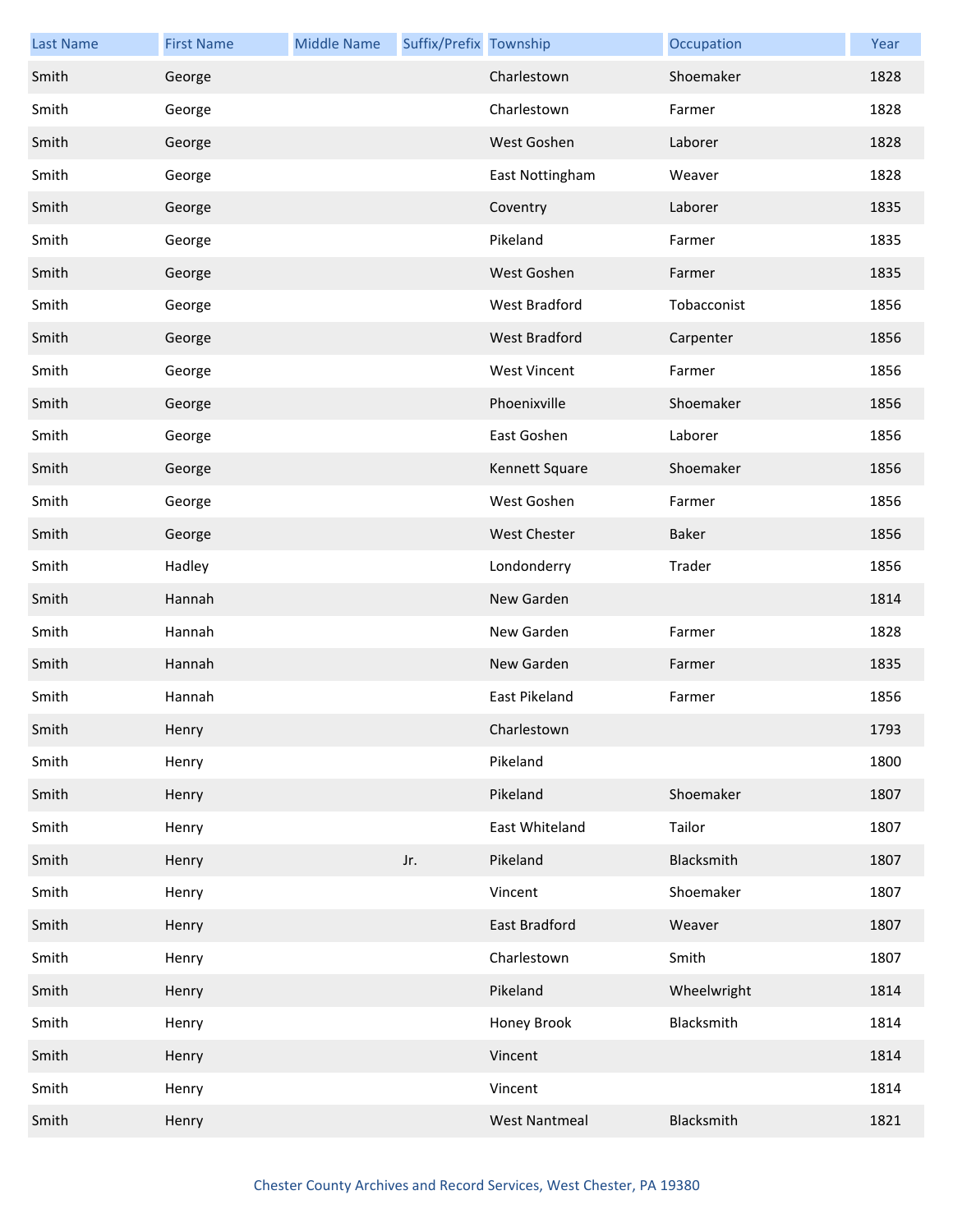| <b>Last Name</b> | <b>First Name</b> | <b>Middle Name</b> | Suffix/Prefix Township |                      | Occupation  | Year |
|------------------|-------------------|--------------------|------------------------|----------------------|-------------|------|
| Smith            | Henry             |                    |                        | Vincent              |             | 1821 |
| Smith            | Henry             |                    |                        | Charlestown          | Blacksmith  | 1821 |
| Smith            | Henry             |                    |                        | Tredyffrin           | Laborer     | 1821 |
| Smith            | Henry             |                    |                        | Tredyffrin           | Carpenter   | 1828 |
| Smith            | Henry             |                    |                        | <b>East Nantmeal</b> | Farmer      | 1828 |
| Smith            | Henry             |                    |                        | West Nottingham      | Potter      | 1828 |
| Smith            | Henry             |                    |                        | <b>East Nantmeal</b> | Farmer      | 1828 |
| Smith            | Henry             |                    |                        | Vincent              | Blacksmith  | 1828 |
| Smith            | Henry             |                    |                        | Honey Brook          | Farmer      | 1835 |
| Smith            | Henry             |                    |                        | Tredyffrin           | Laborer     | 1835 |
| Smith            | Henry             |                    |                        | Honey Brook          | Farmer      | 1835 |
| Smith            | Henry             |                    |                        | West Whiteland       | Farmer      | 1856 |
| Smith            | Henry             |                    |                        | West Caln            |             | 1856 |
| Smith            | Henry             |                    |                        | Highland             | Laborer     | 1856 |
| Smith            | Henry             |                    |                        | <b>West Vincent</b>  | Farmer      | 1856 |
| Smith            | Henry             |                    |                        | West Marlborough     | Laborer     | 1856 |
| Smith            | Henry             | Τ                  |                        | West Nottingham      | Potter      | 1856 |
| Smith            | Hester            |                    |                        | West Caln            |             | 1821 |
| Smith            | Hugh              |                    |                        | Tredyffrin           | Storekeeper | 1821 |
| Smith            | Isaac             |                    |                        | Brandywine           |             | 1793 |
| Smith            | Isaac             |                    |                        | Charlestown          |             | 1793 |
| Smith            | Isaac             |                    |                        | <b>West Nantmeal</b> |             | 1800 |
| Smith            | Isaac             |                    |                        | Uwchlan              | Turner      | 1800 |
| Smith            | Isaac             |                    |                        | Uwchlan              | Storekeeper | 1807 |
| Smith            | Isaac             |                    |                        | <b>West Nantmeal</b> | Farmer      | 1807 |
| Smith            | Isaac             |                    |                        | West Fallowfield     | Farmer      | 1807 |
| Smith            | Isaac             |                    |                        | Charlestown          | Joiner      | 1807 |
| Smith            | Isaac             |                    |                        | West Fallowfield     | Farmer      | 1814 |
| Smith            | Isaac             |                    |                        | <b>West Nantmeal</b> |             | 1814 |
| Smith            | Isaac             |                    |                        | Charlestown          | Farmer      | 1814 |
| Smith            | Isaac             |                    |                        | West Marlborough     | Farmer      | 1821 |
| Smith            | Isaac             |                    |                        | Willistown           | Drover      | 1821 |
| Smith            | Isaac             |                    |                        | London Britain       | Papermaker  | 1821 |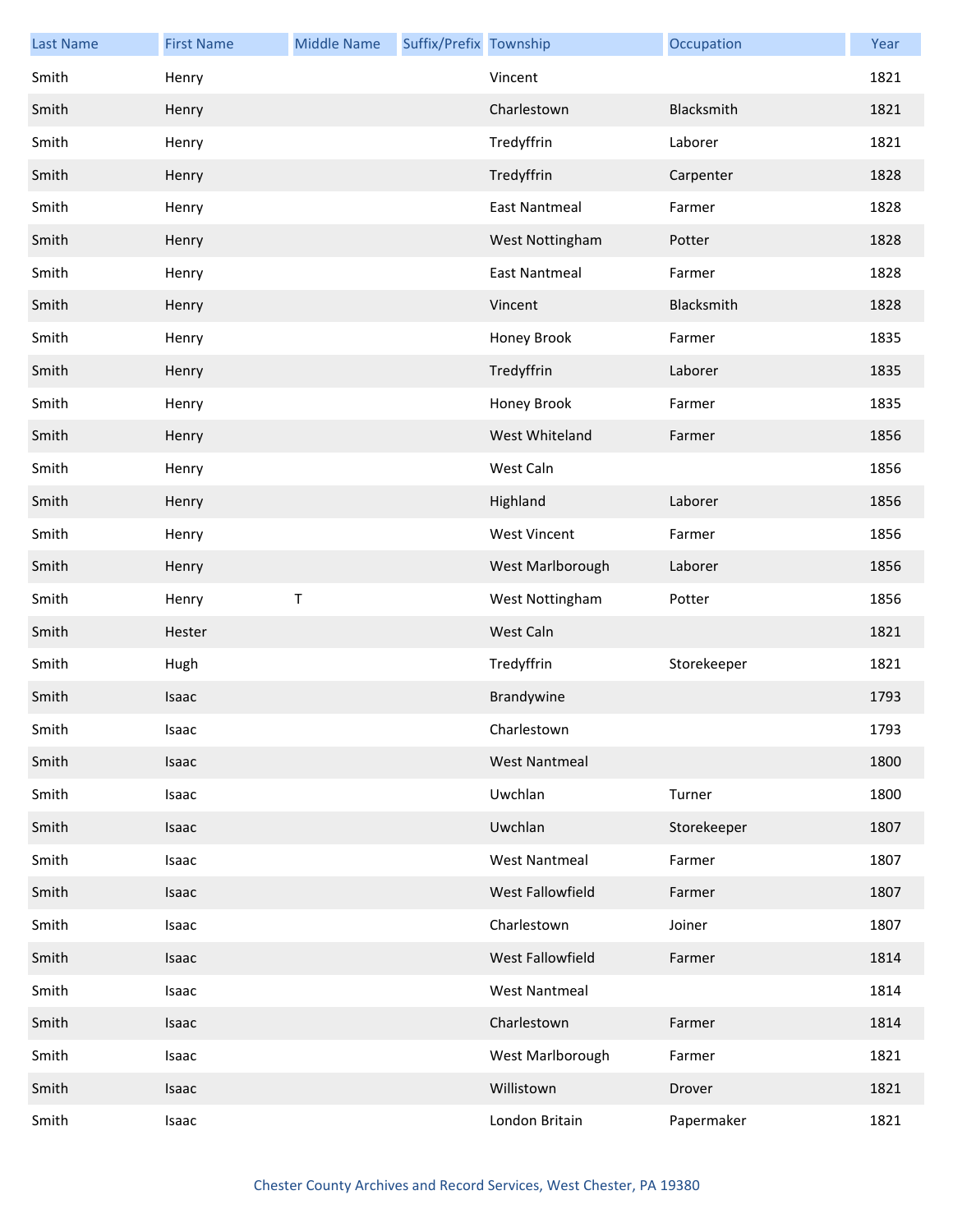| <b>Last Name</b> | <b>First Name</b> | <b>Middle Name</b> | Suffix/Prefix Township |                         | Occupation         | Year |
|------------------|-------------------|--------------------|------------------------|-------------------------|--------------------|------|
| Smith            | <b>Isaac</b>      |                    |                        | <b>West Fallowfield</b> | Farmer             | 1821 |
| Smith            | Isaac             |                    |                        | Charlestown             | Farmer             | 1821 |
| Smith            | Isaac             |                    | Jr.                    | Charlestown             | Farmer             | 1828 |
| Smith            | Isaac             |                    |                        | Charlestown             | Farmer             | 1828 |
| Smith            | Isaac             |                    |                        | East Nottingham         | Papermaker         | 1828 |
| Smith            | Isaac             |                    |                        | West Marlborough        | Farmer             | 1828 |
| Smith            | Isaac             |                    |                        | East Marlborough        | Innkeeper          | 1835 |
| Smith            | Isaac             |                    |                        | East Marlborough        | Farmer             | 1835 |
| Smith            | Isaac             |                    |                        | Charlestown             | Farmer             | 1835 |
| Smith            | Isaac             |                    |                        | Sadsbury                | Boss of state shop | 1856 |
| Smith            | Isaac             |                    |                        | <b>West Vincent</b>     | Farmer             | 1856 |
| Smith            | Isaac             |                    |                        | <b>West Coventry</b>    | Laborer            | 1856 |
| Smith            | Isaac             |                    |                        | <b>West Pikeland</b>    | Carpenter          | 1856 |
| Smith            | Isaac             |                    |                        | East Pikeland           | Laborer            | 1856 |
| Smith            | Isaac             |                    |                        | East Marlborough        | Farmer             | 1856 |
| Smith            | Isaac             |                    |                        | Charlestown             | Farmer             | 1856 |
| Smith            | Isaac             |                    |                        | Westtown                | Farmer             | 1856 |
| Smith            | Isaac             |                    |                        | <b>West Chester</b>     | Laborer            | 1856 |
| Smith            | Isachar           |                    |                        | East Caln               | Laborer            | 1856 |
| Smith            | Isaiah            |                    |                        | <b>East Nantmeal</b>    | Laborer            | 1828 |
| Smith            | Isaiah            |                    |                        | West Whiteland          | Farmer             | 1835 |
| Smith            | Israel            |                    |                        | New Garden              | Farmer             | 1807 |
| Smith            | Israel            |                    |                        | New Garden              | Farmer             | 1807 |
| Smith            | Jabez             |                    |                        | Newlin                  | Mason              | 1835 |
| Smith            | Jackson           |                    |                        | <b>Upper Oxford</b>     | Farmer             | 1856 |
| Smith            | Jackson           |                    |                        | <b>East Vincent</b>     | Stonemason         | 1856 |
| Smith            | Jackson           |                    |                        | West Fallowfield        | Farmer             | 1856 |
| Smith            | Jacob             |                    |                        | Pikeland                |                    | 1793 |
| Smith            | Jacob             |                    |                        | Vincent                 |                    | 1800 |
| Smith            | Jacob             |                    |                        | <b>East Nantmeal</b>    | Mason              | 1807 |
| Smith            | Jacob             |                    |                        | Coventry                | Mason              | 1814 |
| Smith            | Jacob             |                    |                        | Uwchlan                 | Farmer             | 1814 |
| Smith            | Jacob             |                    |                        | <b>West Nantmeal</b>    | Cordwainer         | 1814 |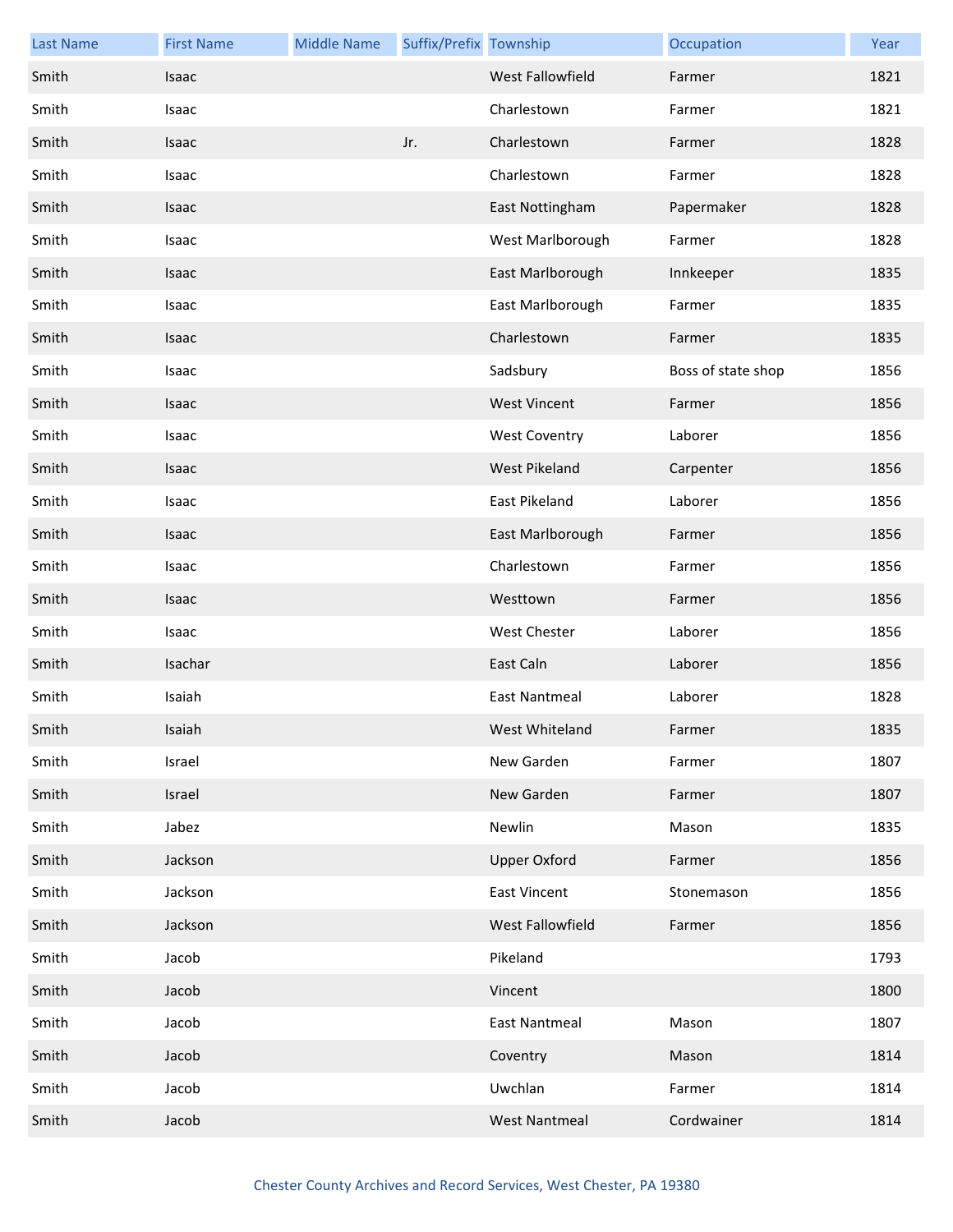| <b>Last Name</b> | <b>First Name</b> | <b>Middle Name</b> | Suffix/Prefix Township |                      | Occupation  | Year |
|------------------|-------------------|--------------------|------------------------|----------------------|-------------|------|
| Smith            | Jacob             |                    |                        | Coventry             | Plasterer   | 1821 |
| Smith            | Jacob             |                    |                        | <b>West Nantmeal</b> | Shoemaker   | 1821 |
| Smith            | Jacob             |                    |                        | Coventry             | Mason       | 1821 |
| Smith            | Jacob             |                    |                        | East Whiteland       | Farmer      | 1828 |
| Smith            | Jacob             |                    |                        | Coventry             | Mason       | 1828 |
| Smith            | Jacob             |                    |                        | <b>West Chester</b>  | Laborer     | 1828 |
| Smith            | Jacob             |                    |                        | West Bradford        | Shoemaker   | 1828 |
| Smith            | Jacob             |                    |                        | <b>West Nantmeal</b> | Cordwainer  | 1828 |
| Smith            | Jacob             |                    |                        | East Goshen          | Laborer     | 1835 |
| Smith            | Jacob             |                    |                        | Coventry             | Mason       | 1835 |
| Smith            | Jacob             |                    |                        | East Whiteland       | Sawyer      | 1835 |
| Smith            | Jacob             |                    |                        | West Brandywine      | Innkeeper   | 1856 |
| Smith            | Jacob             |                    |                        | <b>East Nantmeal</b> | Farmer      | 1856 |
| Smith            | Jacob             |                    |                        | West Whiteland       | Laborer     | 1856 |
| Smith            | Jacob             | $\sf B$            |                        | Coventry             | Mason       | 1835 |
| Smith            | Jacob             | $\mathsf C$        |                        | Kennett              | Farmer      | 1856 |
| Smith            | Jacob             | $\sf P$            |                        | Willistown           | Farmer      | 1856 |
| Smith            | Jacob             | W                  |                        | <b>West Chester</b>  | Fitter      | 1856 |
| Smith            | James             |                    |                        | West Marlborough     |             | 1793 |
| Smith            | James             |                    |                        | Newlin               |             | 1793 |
| Smith            | James             |                    |                        | Sadsbury             |             | 1793 |
| Smith            | James             |                    | Jr.                    | East Nottingham      |             | 1793 |
| Smith            | James             |                    | Sr.                    | East Nottingham      |             | 1793 |
| Smith            | James             |                    |                        | New Garden           | Farmer      | 1800 |
| Smith            | James             |                    |                        | West Marlborough     |             | 1800 |
| Smith            | James             |                    | Esq.                   | West Marlborough     |             | 1807 |
| Smith            | James             |                    |                        | Newlin               | Laborer     | 1814 |
| Smith            | James             |                    | Esq.                   | West Marlborough     |             | 1814 |
| Smith            | James             |                    |                        | Kennett              | Farmer      | 1814 |
| Smith            | James             |                    |                        | Sadsbury             | Farmer      | 1814 |
| Smith            | James             |                    | Jr.                    | West Marlborough     | Farmer      | 1814 |
| Smith            | James             |                    |                        | Kennett              | Farmer      | 1821 |
| Smith            | James             |                    |                        | Tredyffrin           | Wheelwright | 1821 |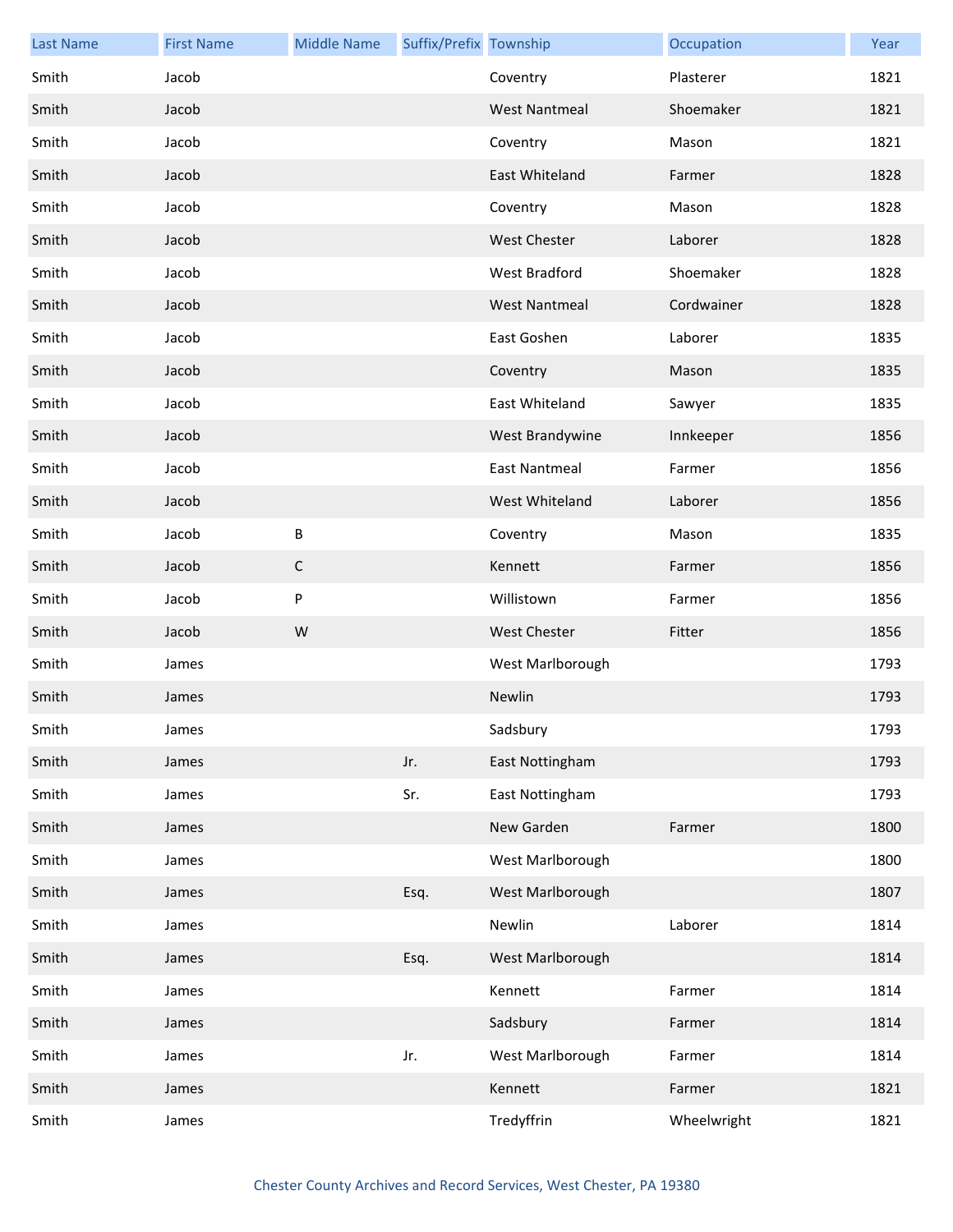| <b>Last Name</b> | <b>First Name</b> | <b>Middle Name</b> | Suffix/Prefix Township |                  | Occupation     | Year |
|------------------|-------------------|--------------------|------------------------|------------------|----------------|------|
| Smith            | James             |                    |                        | Sadsbury         | Farmer         | 1821 |
| Smith            | James             |                    | Esq.                   | West Marlborough | Farmer         | 1821 |
| Smith            | James             |                    |                        | Newlin           | Laborer        | 1821 |
| Smith            | James             |                    |                        | Lower Oxford     | Carpenter      | 1828 |
| Smith            | James             |                    |                        | Kennett          | Farmer         | 1828 |
| Smith            | James             |                    |                        | Sadsbury         | Farmer         | 1828 |
| Smith            | James             |                    |                        | East Nottingham  | Farmer         | 1835 |
| Smith            | James             |                    |                        | West Marlborough | Farmer         | 1835 |
| Smith            | James             |                    |                        | Sadsbury         | Farmer         | 1835 |
| Smith            | James             |                    |                        | East Goshen      | Shoemaker      | 1835 |
| Smith            | James             |                    |                        | West Fallowfield | Cotton spinner | 1835 |
| Smith            | James             |                    |                        | West Nottingham  | Farmer         | 1835 |
| Smith            | James             |                    |                        | Kennett          | Farmer         | 1835 |
| Smith            | James             |                    |                        | West Fallowfield | Cotton spinner | 1835 |
| Smith            | James             |                    |                        | Franklin         | Laborer        | 1856 |
| Smith            | James             |                    |                        | Sadsbury         | Farmer         | 1856 |
| Smith            | James             |                    |                        | East Marlborough | Merchant       | 1856 |
| Smith            | James             |                    |                        | West Fallowfield | Cabinetmaker   | 1856 |
| Smith            | James             | ${\sf R}$          |                        | Phoenixville     | Machinist      | 1856 |
| Smith            | James             | ${\sf R}$          |                        | East Nottingham  | Farmer         | 1856 |
| Smith            | James             | Y                  |                        | Lower Oxford     | Farmer         | 1856 |
| Smith            | Jane              |                    |                        | West Chester     | Lady           | 1856 |
| Smith            | Jane              |                    |                        | East Whiteland   | Farmer         | 1856 |
| Smith            | Jeremiah          |                    |                        | Charlestown      | Laborer        | 1814 |
| Smith            | Jesse             |                    |                        | Lower Oxford     | Farmer         | 1807 |
| Smith            | Jesse             |                    |                        | Lower Oxford     | Farmer         | 1814 |
| Smith            | Jesse             |                    |                        | Newlin           | Plasterer      | 1821 |
| Smith            | Jesse             |                    |                        | Lower Oxford     | Farmer         | 1821 |
| Smith            | Jesse             |                    |                        | Lower Oxford     | Farmer         | 1828 |
| Smith            | Jesse             |                    |                        | Newlin           | Plasterer      | 1828 |
| Smith            | Jesse             |                    |                        | Lower Oxford     | Farmer         | 1835 |
| Smith            | Jesse             |                    |                        | West Caln        |                | 1856 |
| Smith            | Jesse             |                    |                        | Hopewell         | Saddler        | 1856 |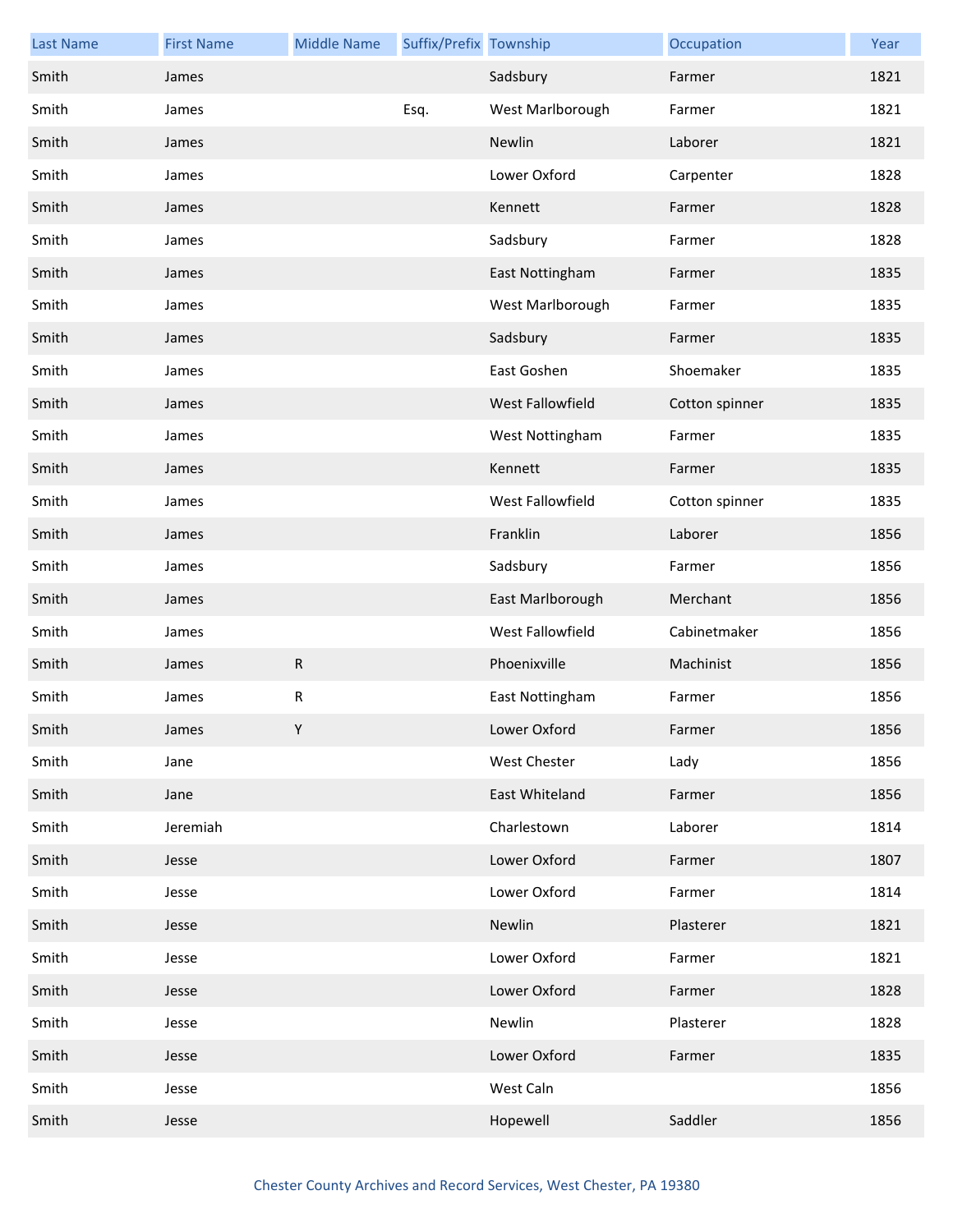| <b>Last Name</b> | <b>First Name</b> | <b>Middle Name</b> | Suffix/Prefix Township |                      | Occupation  | Year |
|------------------|-------------------|--------------------|------------------------|----------------------|-------------|------|
| Smith            | John              |                    |                        | Pikeland             |             | 1793 |
| Smith            | John              |                    |                        | East Bradford        |             | 1793 |
| Smith            | John              |                    |                        | West Fallowfield     |             | 1793 |
| Smith            | John              |                    |                        | West Caln            |             | 1793 |
| Smith            | John              |                    |                        | West Caln            |             | 1793 |
| Smith            | John              |                    |                        | Coventry             |             | 1793 |
| Smith            | John              |                    |                        | <b>West Nantmeal</b> |             | 1793 |
| Smith            | John              |                    |                        | East Caln            |             | 1793 |
| Smith            | John              |                    |                        | Goshen               |             | 1793 |
| Smith            | John              |                    | Jr.                    | Uwchlan              |             | 1793 |
| Smith            | John              |                    |                        | Brandywine           |             | 1793 |
| Smith            | John              |                    |                        | New London           |             | 1793 |
| Smith            | John              |                    |                        | Goshen               |             | 1793 |
| Smith            | John              |                    |                        | Vincent              | Weaver      | 1793 |
| Smith            | John              |                    |                        | Vincent              |             | 1793 |
| Smith            | John              |                    |                        | Sadsbury             |             | 1793 |
| Smith            | John              |                    |                        | East Whiteland       |             | 1793 |
| Smith            | John              |                    |                        | <b>East Nantmeal</b> |             | 1793 |
| Smith            | John              |                    | Jr.                    | Lower Oxford         |             | 1800 |
| Smith            | John              |                    |                        | <b>East Nantmeal</b> | Wood hauler | 1800 |
| Smith            | John              |                    |                        | East Whiteland       |             | 1800 |
| Smith            | John              |                    |                        | Uwchlan              |             | 1800 |
| Smith            | John              |                    |                        | <b>West Nantmeal</b> |             | 1800 |
| Smith            | John              |                    |                        | Pikeland             |             | 1800 |
| Smith            | John              |                    |                        | Sadsbury             |             | 1800 |
| Smith            | John              |                    |                        | New London           | Farmer      | 1800 |
| Smith            | John              |                    |                        | East Nantmeal        | Collier     | 1800 |
| Smith            | John              |                    |                        | Lower Oxford         |             | 1800 |
| Smith            | John              |                    |                        | Pikeland             |             | 1800 |
| Smith            | John              |                    |                        | London Grove         |             | 1800 |
| Smith            | John              |                    |                        | West Marlborough     | Farmer      | 1807 |
| Smith            | John              |                    |                        | <b>West Nantmeal</b> | Farmer      | 1807 |
| Smith            | John              |                    | Capt.                  | Coventry             | Tailor      | 1807 |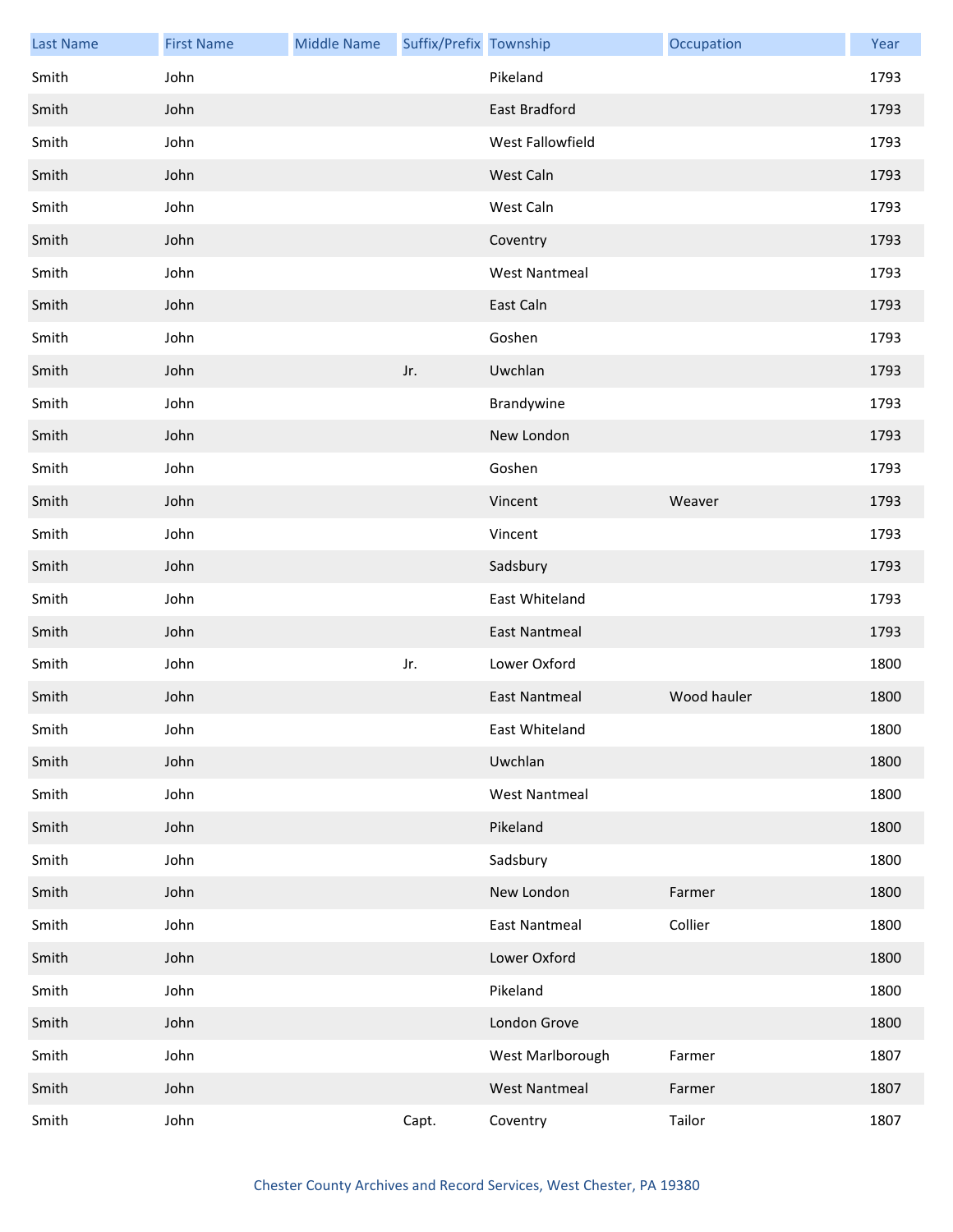| <b>Last Name</b> | <b>First Name</b> | <b>Middle Name</b> | Suffix/Prefix Township |                      | Occupation          | Year |
|------------------|-------------------|--------------------|------------------------|----------------------|---------------------|------|
| Smith            | John              |                    |                        | Vincent              | Carpenter           | 1807 |
| Smith            | John              |                    | Esq.                   | West Chester         | Register & Recorder | 1807 |
| Smith            | John              |                    |                        | Uwchlan              | Farmer              | 1807 |
| Smith            | John              |                    | Jr.                    | Pikeland             | Farmer              | 1807 |
| Smith            | John              |                    |                        | Lower Oxford         | Farmer              | 1807 |
| Smith            | John              |                    |                        | New London           | Farmer              | 1807 |
| Smith            | John              |                    |                        | Newlin               | Farmer              | 1807 |
| Smith            | John              |                    |                        | Pikeland             | Blacksmith          | 1807 |
| Smith            | John              |                    |                        | West Caln            | Sadler              | 1807 |
| Smith            | John              |                    |                        | London Britain       | Nailer              | 1807 |
| Smith            | John              |                    |                        | Coventry             | Mason               | 1807 |
| Smith            | John              |                    |                        | Newlin               | Joiner              | 1807 |
| Smith            | John              |                    |                        | Easttown             | Farmer              | 1807 |
| Smith            | John              |                    |                        | <b>East Nantmeal</b> | Laborer             | 1807 |
| Smith            | John              |                    |                        | New London           | Tanner              | 1807 |
| Smith            | John              |                    |                        | Pikeland             | Farmer              | 1814 |
| Smith            | John              |                    |                        | Pikeland             | Blacksmith          | 1814 |
| Smith            | John              |                    |                        | West Fallowfield     | Farmer              | 1814 |
| Smith            | John              |                    |                        | London Grove         | Laborer             | 1814 |
| Smith            | John              |                    |                        | London Britain       | Weaver              | 1814 |
| Smith            | John              |                    |                        | Kennett              | Cabinetmaker        | 1814 |
| Smith            | John              |                    |                        | Charlestown          | Carpenter           | 1814 |
| Smith            | John              |                    |                        | Lower Oxford         | Farmer              | 1814 |
| Smith            | John              |                    |                        | West Caln            | Saddler             | 1814 |
| Smith            | John              |                    |                        | Coventry             | Mason               | 1814 |
| Smith            | John              |                    |                        | Willistown           | Shoemaker           | 1814 |
| Smith            | John              |                    | Esq.                   | <b>West Nantmeal</b> | Distiller           | 1814 |
| Smith            | John              |                    | Sr.                    | Coventry             | Laborer             | 1814 |
| Smith            | John              |                    |                        | <b>West Nantmeal</b> | Shoemaker           | 1814 |
| Smith            | John              |                    |                        | Brandywine           | Tanner              | 1814 |
| Smith            | John              |                    |                        | Easttown             | Farmer              | 1814 |
| Smith            | John              |                    |                        | East Caln            | Laborer             | 1814 |
| Smith            | John              |                    |                        | Uwchlan              | Farmer              | 1814 |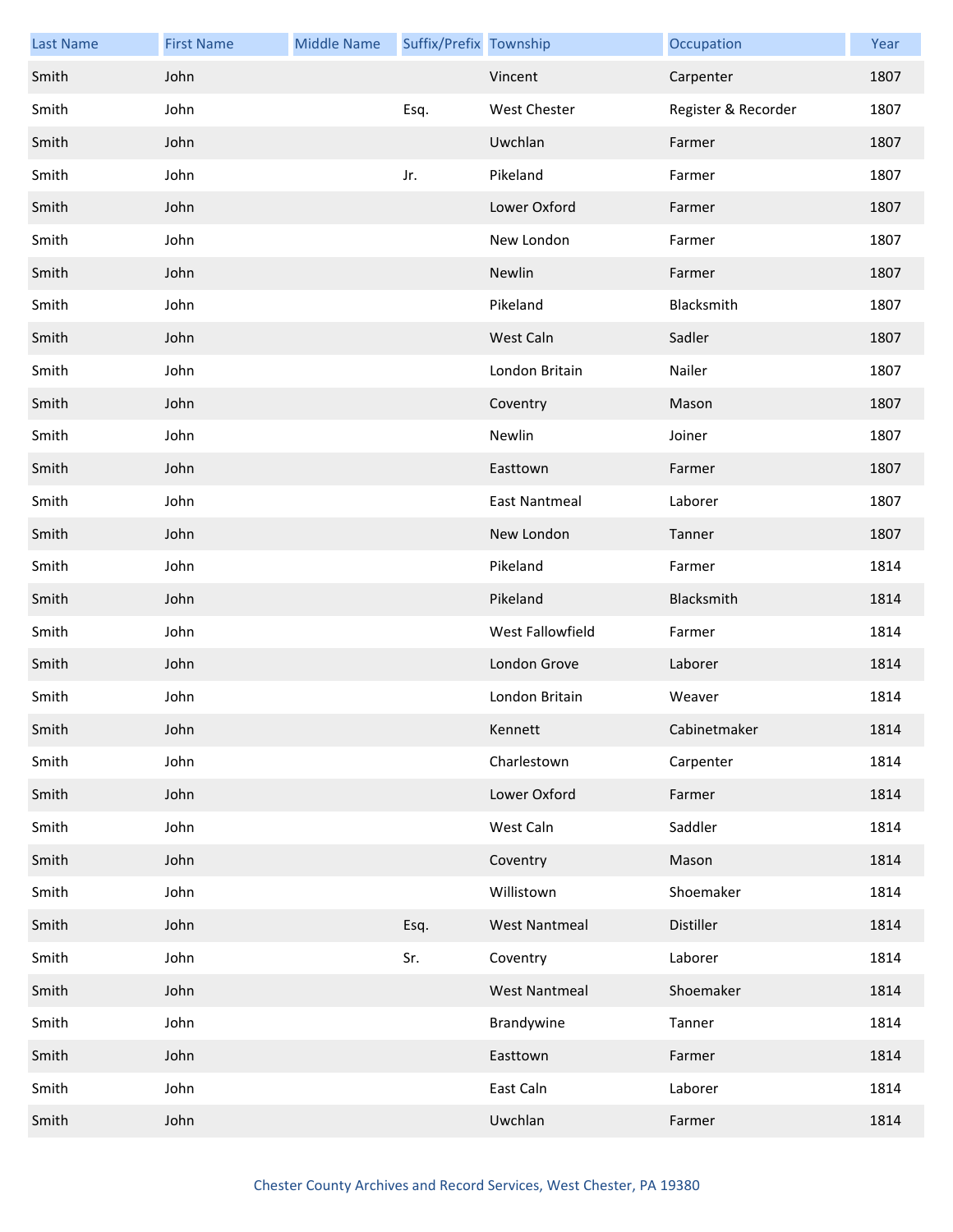| <b>Last Name</b> | <b>First Name</b> | <b>Middle Name</b> | Suffix/Prefix Township |                         | Occupation          | Year |
|------------------|-------------------|--------------------|------------------------|-------------------------|---------------------|------|
| Smith            | John              |                    |                        | Charlestown             | Blacksmith          | 1821 |
| Smith            | John              |                    |                        | London Britain          | Mason               | 1821 |
| Smith            | John              |                    |                        | Uwchlan                 | Jugger              | 1821 |
| Smith            | John              |                    |                        | Easttown                |                     | 1821 |
| Smith            | John              |                    |                        | Pikeland                |                     | 1821 |
| Smith            | John              |                    |                        | London Britain          | Weaver              | 1821 |
| Smith            | John              |                    |                        | Sadsbury                | Woolenfactor Weaver | 1821 |
| Smith            | John              |                    |                        | East Nottingham         | Laborer             | 1821 |
| Smith            | John              |                    |                        | Vincent                 |                     | 1821 |
| Smith            | John              |                    |                        | Coventry                | Tailor              | 1821 |
| Smith            | John              |                    |                        | Coventry                | Mason               | 1821 |
| Smith            | John              |                    |                        | <b>East Fallowfield</b> | Storekeeper         | 1821 |
| Smith            | John              |                    | Esq.                   | <b>West Nantmeal</b>    | Distiller           | 1821 |
| Smith            | John              |                    |                        | Easttown                |                     | 1821 |
| Smith            | John              |                    |                        | Tredyffrin              | Laborer             | 1821 |
| Smith            | John              |                    |                        | <b>West Nantmeal</b>    | Laborer             | 1821 |
| Smith            | John              |                    |                        | New Garden              |                     | 1821 |
| Smith            | John              |                    |                        | Lower Oxford            | Farmer              | 1821 |
| Smith            | John              |                    |                        | Coventry                | Laborer             | 1821 |
| Smith            | John              |                    |                        | <b>West Nantmeal</b>    | Shoemaker           | 1821 |
| Smith            | John              |                    |                        | East Whiteland          | Laborer             | 1821 |
| Smith            | John              |                    |                        | <b>East Nantmeal</b>    | Laborer             | 1821 |
| Smith            | John              |                    |                        | West Fallowfield        | Farmer              | 1821 |
| Smith            | John              |                    |                        | Vincent                 | Mason               | 1821 |
| Smith            | John              |                    |                        | London Grove            | Laborer             | 1821 |
| Smith            | John              |                    | Esq.                   | <b>West Nantmeal</b>    | Distiller           | 1828 |
| Smith            | John              |                    |                        | Newlin                  | Laborer             | 1828 |
| Smith            | John              |                    |                        | East Goshen             |                     | 1828 |
| Smith            | John              |                    | Jr.                    | Lower Oxford            | Laborer             | 1828 |
| Smith            | John              |                    |                        | Charlestown             | Carpenter           | 1828 |
| Smith            | John              |                    |                        | Vincent                 | Laborer             | 1828 |
| Smith            | John              |                    |                        | Lower Oxford            | Laborer             | 1828 |
| Smith            | John              |                    |                        | London Britain          | Weaver              | 1828 |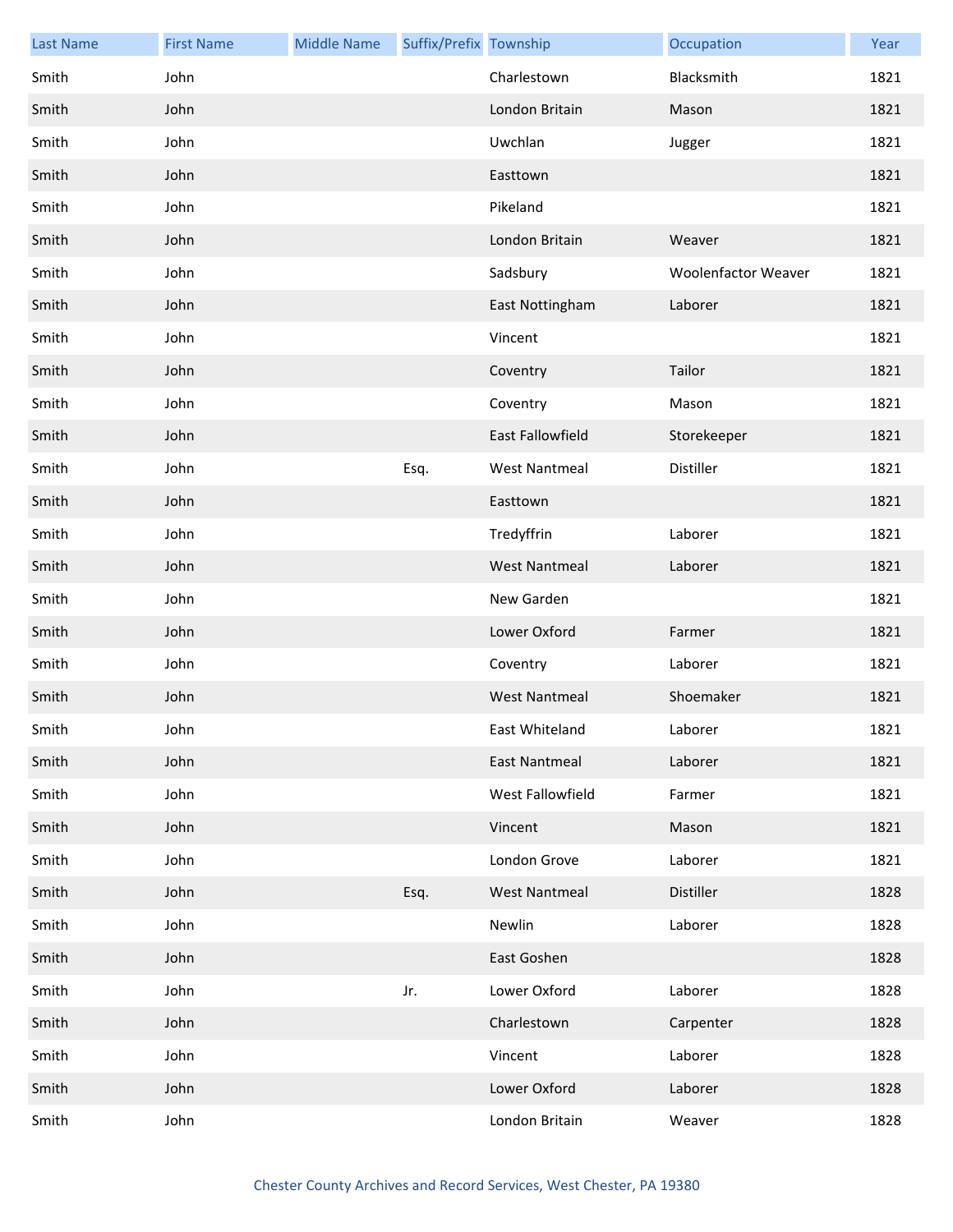| <b>Last Name</b> | <b>First Name</b> | <b>Middle Name</b> | Suffix/Prefix Township |                      | Occupation  | Year |
|------------------|-------------------|--------------------|------------------------|----------------------|-------------|------|
| Smith            | John              |                    |                        | <b>East Nantmeal</b> | Mason       | 1828 |
| Smith            | John              |                    | Sr.                    | Easttown             | Farmer      | 1828 |
| Smith            | John              |                    | Jr.                    | Easttown             | Laborer     | 1828 |
| Smith            | John              |                    |                        | West Fallowfield     | Dyer        | 1828 |
| Smith            | John              |                    | Jr.                    | London Britain       | Stonemason  | 1828 |
| Smith            | John              |                    | Esq.                   | West Fallowfield     | Farmer      | 1828 |
| Smith            | John              |                    |                        | Lower Oxford         | Farmer      | 1828 |
| Smith            | John              |                    |                        | Coventry             | Mason       | 1828 |
| Smith            | John              |                    |                        | Pennsbury            | Laborer     | 1828 |
| Smith            | John              |                    |                        | Thornbury            | Cooper      | 1828 |
| Smith            | John              |                    |                        | Vincent              | Laborer     | 1828 |
| Smith            | John              |                    |                        | East Caln            | Laborer     | 1828 |
| Smith            | John              |                    |                        | Easttown             | Farmer      | 1828 |
| Smith            | John              |                    |                        | Coventry             | Carpenter   | 1835 |
| Smith            | John              |                    |                        | Easttown             | Farmer      | 1835 |
| Smith            | John              |                    | Esq.                   | <b>West Nantmeal</b> | Gentleman   | 1835 |
| Smith            | John              |                    |                        | East Goshen          | Farmer      | 1835 |
| Smith            | John              |                    |                        | Newlin               | Farmer      | 1835 |
| Smith            | John              |                    |                        | Lower Oxford         | Farmer      | 1835 |
| Smith            | John              |                    |                        | Newlin               | Storekeeper | 1835 |
| Smith            | John              |                    |                        | Lower Oxford         | Laborer     | 1835 |
| Smith            | John              |                    |                        | East Nottingham      | Farmer      | 1835 |
| Smith            | John              |                    | Jr.                    | Newlin               | Farmer      | 1835 |
| Smith            | John              |                    | Jr.                    | Coventry             | Mason       | 1835 |
| Smith            | John              |                    |                        | London Britain       | Wheelwright | 1835 |
| Smith            | John              |                    |                        | Penn                 | Blacksmith  | 1835 |
| Smith            | John              |                    |                        | Uwchlan              | Cooper      | 1835 |
| Smith            | John              |                    |                        | Charlestown          | Blacksmith  | 1835 |
| Smith            | John              |                    |                        | Easttown             | Farmer      | 1835 |
| Smith            | John              |                    |                        | Tredyffrin           | Laborer     | 1835 |
| Smith            | John              |                    |                        | Coventry             | Mason       | 1835 |
| Smith            | John              |                    |                        | <b>West Chester</b>  | Carpenter   | 1835 |
| Smith            | John              |                    |                        | East Bradford        | Laborer     | 1856 |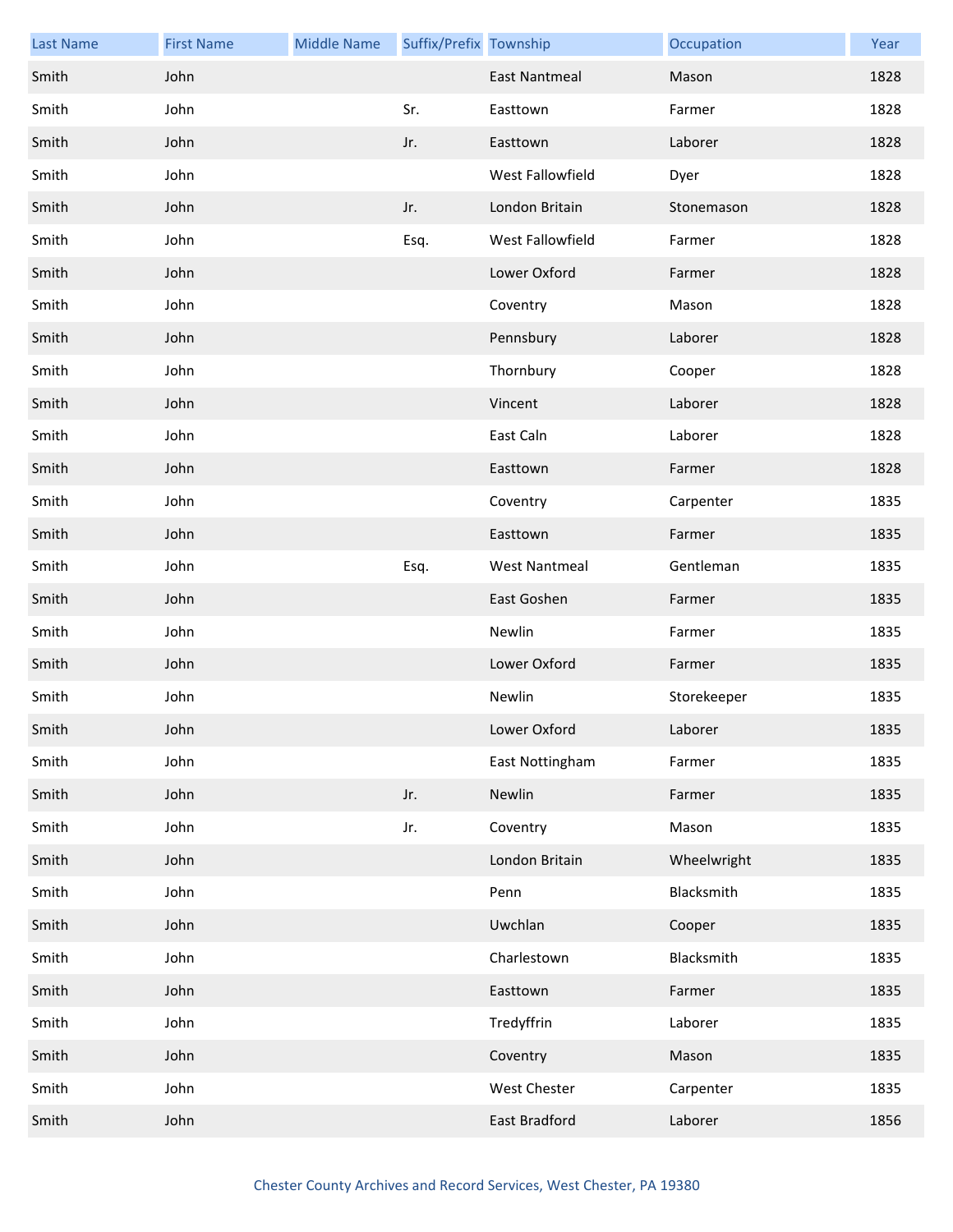| <b>Last Name</b> | <b>First Name</b> | <b>Middle Name</b> | Suffix/Prefix Township |                      | Occupation | Year |
|------------------|-------------------|--------------------|------------------------|----------------------|------------|------|
| Smith            | John              |                    |                        | East Bradford        | Farmer     | 1856 |
| Smith            | John              |                    |                        | Warwick              | Laborer    | 1856 |
| Smith            | John              |                    |                        | Tredyffrin           | Farmer     | 1856 |
| Smith            | John              |                    |                        | <b>East Vincent</b>  | Farmer     | 1856 |
| Smith            | John              |                    |                        | Highland             | Laborer    | 1856 |
| Smith            | John              |                    |                        | East Marlborough     | Laborer    | 1856 |
| Smith            | John              |                    |                        | East Nottingham      | Farmer     | 1856 |
| Smith            | John              |                    |                        | Kennett Square       | Tailor     | 1856 |
| Smith            | John              |                    |                        | Sadsbury             | Farmer     | 1856 |
| Smith            | John              |                    |                        | <b>West Chester</b>  | Laborer    | 1856 |
| Smith            | John              |                    |                        | Charlestown          | Miller     | 1856 |
| Smith            | John              |                    |                        | Charlestown          | Miller     | 1856 |
| Smith            | John              |                    |                        | East Nottingham      | Smith      | 1856 |
| Smith            | John              |                    |                        | <b>East Nantmeal</b> | Laborer    | 1856 |
| Smith            | John              |                    |                        | Uwchlan              | Farmer     | 1856 |
| Smith            | John              |                    |                        | <b>West Nantmeal</b> | Farmer     | 1856 |
| Smith            | John              | $\sf B$            |                        | Lower Oxford         | Laborer    | 1856 |
| Smith            | John              | $\mathsf D$        |                        | West Marlborough     | Laborer    | 1856 |
| Smith            | John              | L                  |                        | West Fallowfield     | Laborer    | 1835 |
| Smith            | John              | M                  |                        | <b>West Chester</b>  | Carpenter  | 1856 |
| Smith            | John              | M                  |                        | West Chester         | Bartender  | 1856 |
| Smith            | John              | W                  |                        | East Goshen          | Teacher    | 1856 |
| Smith            | Jonathan          |                    |                        | West Fallowfield     |            | 1814 |
| Smith            | Jonathan          |                    |                        | Vincent              |            | 1821 |
| Smith            | Jonathan          |                    |                        | West Fallowfield     | Laborer    | 1821 |
| Smith            | Jonathan          | $\sf V$            |                        | West Caln            | Farmer     | 1835 |
| Smith            | Jonathan          | V.                 |                        | West Caln            | Laborer    | 1828 |
| Smith            | Joseph            |                    |                        | Coventry             |            | 1793 |
| Smith            | Joseph            |                    |                        | East Nottingham      |            | 1793 |
| Smith            | Joseph            |                    |                        | London Grove         |            | 1793 |
| Smith            | Joseph            |                    |                        | Newlin               |            | 1793 |
| Smith            | Joseph            |                    |                        | West Caln            |            | 1793 |
| Smith            | Joseph            |                    |                        | London Grove         |            | 1800 |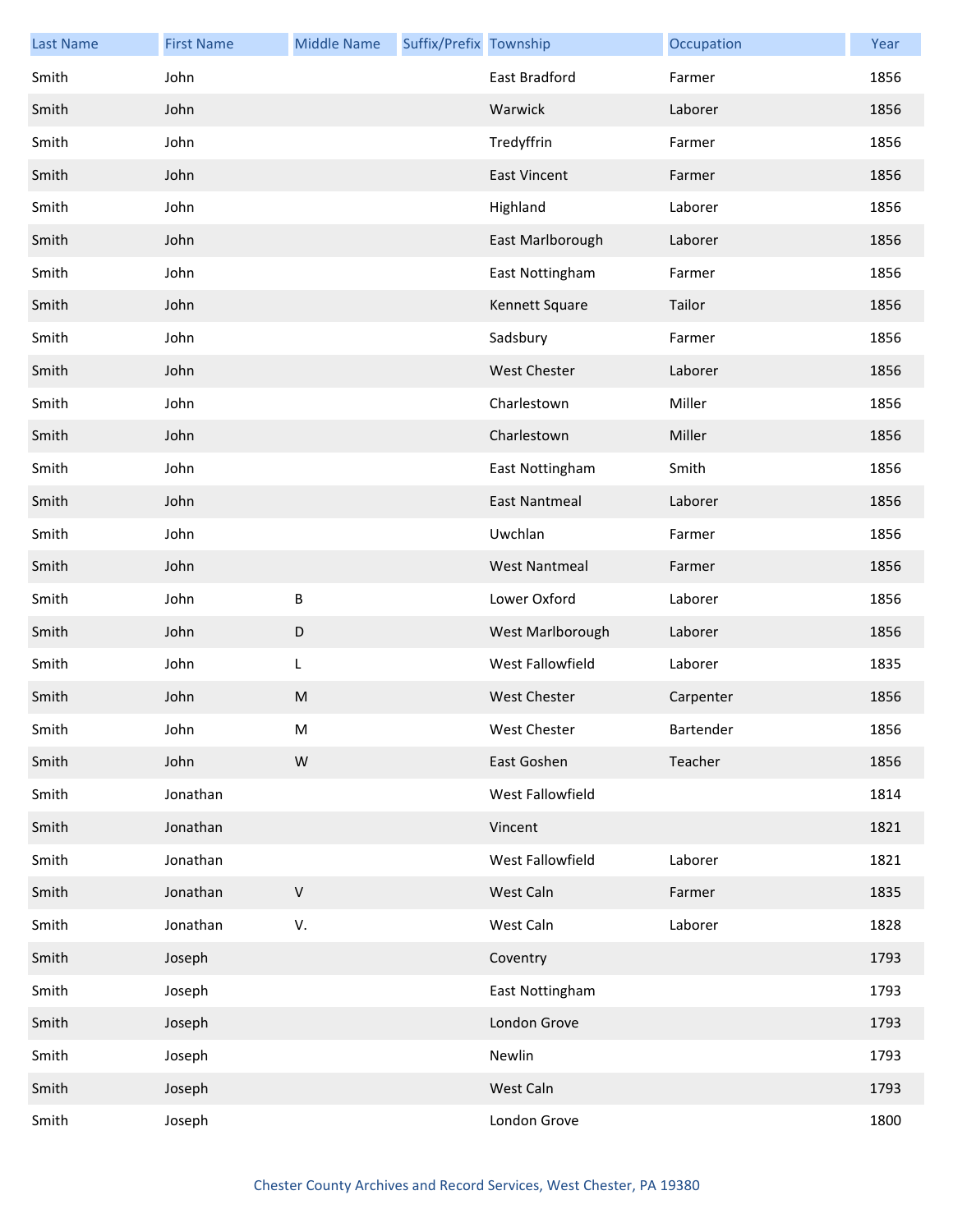| <b>Last Name</b> | <b>First Name</b> | <b>Middle Name</b> | Suffix/Prefix Township |                      | Occupation  | Year |
|------------------|-------------------|--------------------|------------------------|----------------------|-------------|------|
| Smith            | Joseph            |                    |                        | Lower Oxford         |             | 1800 |
| Smith            | Joseph            |                    |                        | East Nottingham      |             | 1800 |
| Smith            | Joseph            |                    |                        | Newlin               | Farmer      | 1807 |
| Smith            | Joseph            |                    |                        | <b>East Nantmeal</b> | Farmer      | 1807 |
| Smith            | Joseph            |                    |                        | <b>Upper Oxford</b>  | Shoemaker   | 1807 |
| Smith            | Joseph            |                    |                        | East Nottingham      | Farmer      | 1807 |
| Smith            | Joseph            |                    | Jr.                    | Newlin               | Farmer      | 1807 |
| Smith            | Joseph            |                    |                        | Lower Oxford         | Farmer      | 1807 |
| Smith            | Joseph            |                    |                        | London Grove         | Farmer      | 1807 |
| Smith            | Joseph            |                    |                        | West Caln            | Shoemaker   | 1807 |
| Smith            | Joseph            |                    |                        | East Nottingham      |             | 1814 |
| Smith            | Joseph            |                    |                        | Vincent              |             | 1814 |
| Smith            | Joseph            |                    |                        | <b>Upper Oxford</b>  | Farmer      | 1814 |
| Smith            | Joseph            |                    |                        | Sadsbury             | Shoemaker   | 1814 |
| Smith            | Joseph            |                    |                        | Newlin               | Laborer     | 1814 |
| Smith            | Joseph            |                    |                        | London Grove         | Farmer      | 1814 |
| Smith            | Joseph            |                    |                        | Lower Oxford         | Farmer      | 1814 |
| Smith            | Joseph            |                    | Jr.                    | <b>Upper Oxford</b>  | Yeoman      | 1821 |
| Smith            | Joseph            |                    |                        | Lower Oxford         | Farmer      | 1821 |
| Smith            | Joseph            |                    |                        | Brandywine           | Cordwainer  | 1821 |
| Smith            | Joseph            |                    |                        | East Marlborough     | Cradlemaker | 1821 |
| Smith            | Joseph            |                    |                        | East Whiteland       | Farmer      | 1828 |
| Smith            | Joseph            |                    | Jr.                    | <b>Upper Oxford</b>  | Farmer      | 1828 |
| Smith            | Joseph            |                    |                        | Sadsbury             | Shoemaker   | 1828 |
| Smith            | Joseph            |                    |                        | <b>Upper Oxford</b>  | Farmer      | 1828 |
| Smith            | Joseph            |                    |                        | Easttown             | Laborer     | 1828 |
| Smith            | Joseph            |                    |                        | Lower Oxford         | Farmer      | 1828 |
| Smith            | Joseph            |                    |                        | <b>Upper Oxford</b>  | Farmer      | 1835 |
| Smith            | Joseph            |                    |                        | Newlin               | Farmer      | 1835 |
| Smith            | Joseph            |                    |                        | Lower Oxford         | Laborer     | 1835 |
| Smith            | Joseph            |                    |                        | <b>Upper Oxford</b>  | Farmer      | 1835 |
| Smith            | Joseph            |                    |                        | Honey Brook          | Laborer     | 1835 |
| Smith            | Joseph            |                    |                        | East Whiteland       | Farmer      | 1835 |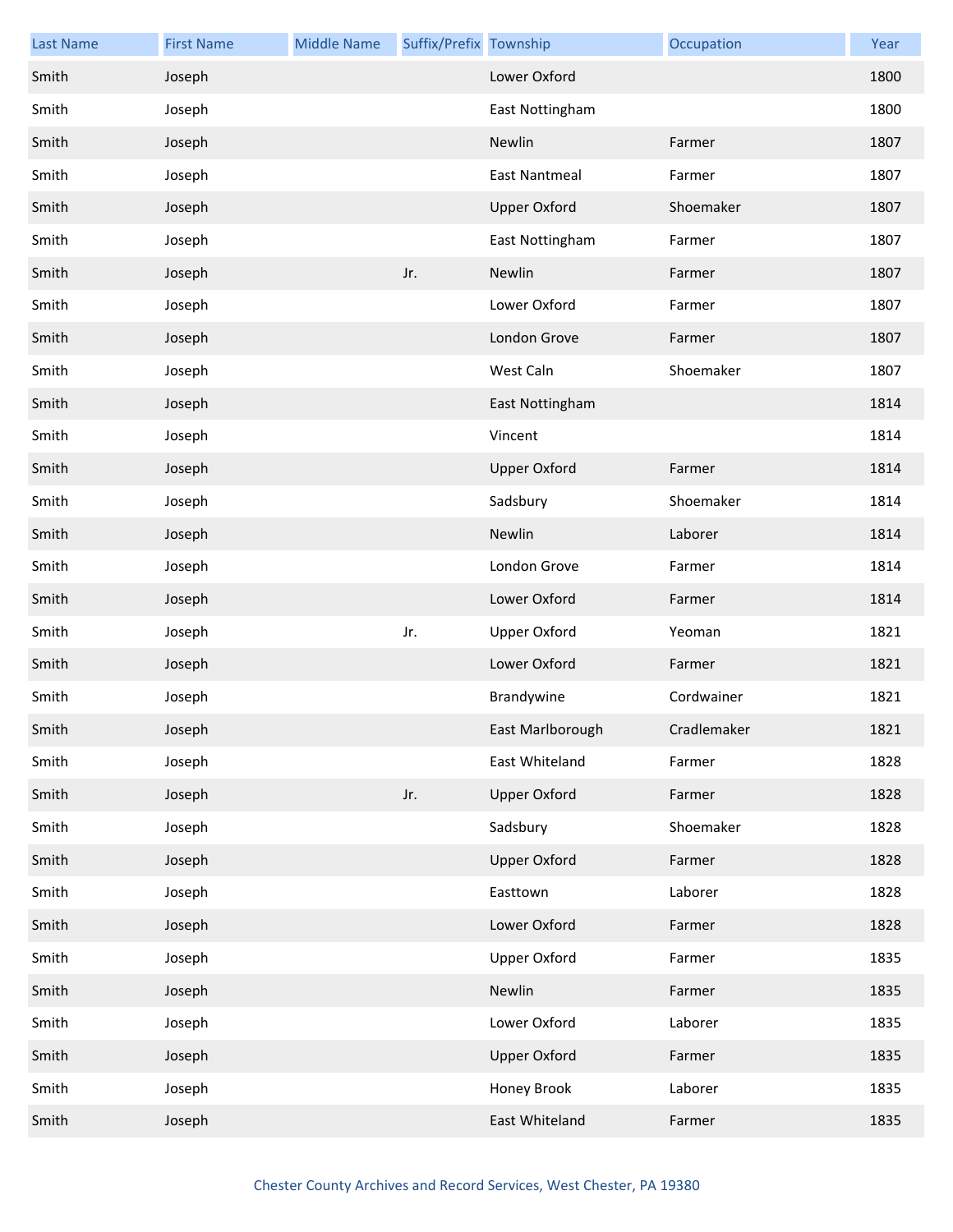| <b>Last Name</b> | <b>First Name</b> | <b>Middle Name</b>        | Suffix/Prefix Township |                      | Occupation   | Year |
|------------------|-------------------|---------------------------|------------------------|----------------------|--------------|------|
| Smith            | Joseph            |                           |                        | Brandywine           | Stonemason   | 1835 |
| Smith            | Joseph            |                           |                        | <b>Upper Oxford</b>  | Farmer       | 1856 |
| Smith            | Joseph            |                           |                        | Lower Oxford         | Farmer       | 1856 |
| Smith            | Joseph            |                           |                        | Phoenixville         | Pudler       | 1856 |
| Smith            | Joseph            |                           |                        | London Grove         | Cabinetmaker | 1856 |
| Smith            | Joseph            |                           |                        | Easttown             | Farmer       | 1856 |
| Smith            | Joseph            |                           |                        | Valley               | Shoemaker    | 1856 |
| Smith            | Joseph            |                           |                        | West Fallowfield     | Farmer       | 1856 |
| Smith            | Joseph            |                           |                        | Uwchlan              |              | 1856 |
| Smith            | Joseph            |                           |                        | <b>West Chester</b>  | Plasterer    | 1856 |
| Smith            | Joseph            |                           |                        | West Chester         | Laborer      | 1856 |
| Smith            | Joseph            | $\boldsymbol{\mathsf{A}}$ |                        | Lower Oxford         | Farmer       | 1856 |
| Smith            | Joseph            | L                         |                        | West Fallowfield     | Laborer      | 1835 |
| Smith            | Joshua            |                           |                        | West Bradford        | Tanner       | 1807 |
| Smith            | Joshua            |                           |                        | West Bradford        | Tanner       | 1814 |
| Smith            | Joshua            |                           |                        | West Bradford        | Tanner       | 1821 |
| Smith            | Joshua            |                           |                        | West Bradford        | Farmer       | 1828 |
| Smith            | Joshua            |                           |                        | West Bradford        | Farmer       | 1835 |
| Smith            | Joshua            | $\mathsf C$               |                        | <b>West Chester</b>  | Storekeeper  | 1856 |
| Smith            | Joshua            | ${\sf P}$                 |                        | Franklin             | Farmer       | 1856 |
| Smith            | L.                | B                         |                        | New London           | Tinker       | 1856 |
| Smith            | Leonard           |                           |                        | Pikeland             |              | 1793 |
| Smith            | Leonard           |                           |                        | Pikeland             |              | 1800 |
| Smith            | Lesher            |                           |                        | West Brandywine      |              | 1856 |
| Smith            | Levi              |                           |                        | Coventry             | Laborer      | 1835 |
| Smith            | Levi              |                           |                        | <b>East Coventry</b> | Laborer      | 1856 |
| Smith            | Levi              |                           |                        | Uwchlan              | Laborer      | 1856 |
| Smith            | Levi              | <b>B.</b>                 |                        | <b>East Nantmeal</b> | Farmer       | 1828 |
| Smith            | Lewis             |                           |                        | Phoenixville         | Heater       | 1856 |
| Smith            | Lydia             |                           |                        | West Bradford        | Lady         | 1856 |
| Smith            | Margaret          |                           | Widow                  | Uwchlan              |              | 1807 |
| Smith            | Marten            |                           |                        | Brandywine           | Laborer      | 1807 |
| Smith            | Martin            |                           |                        | West Pikeland        | Laborer      | 1856 |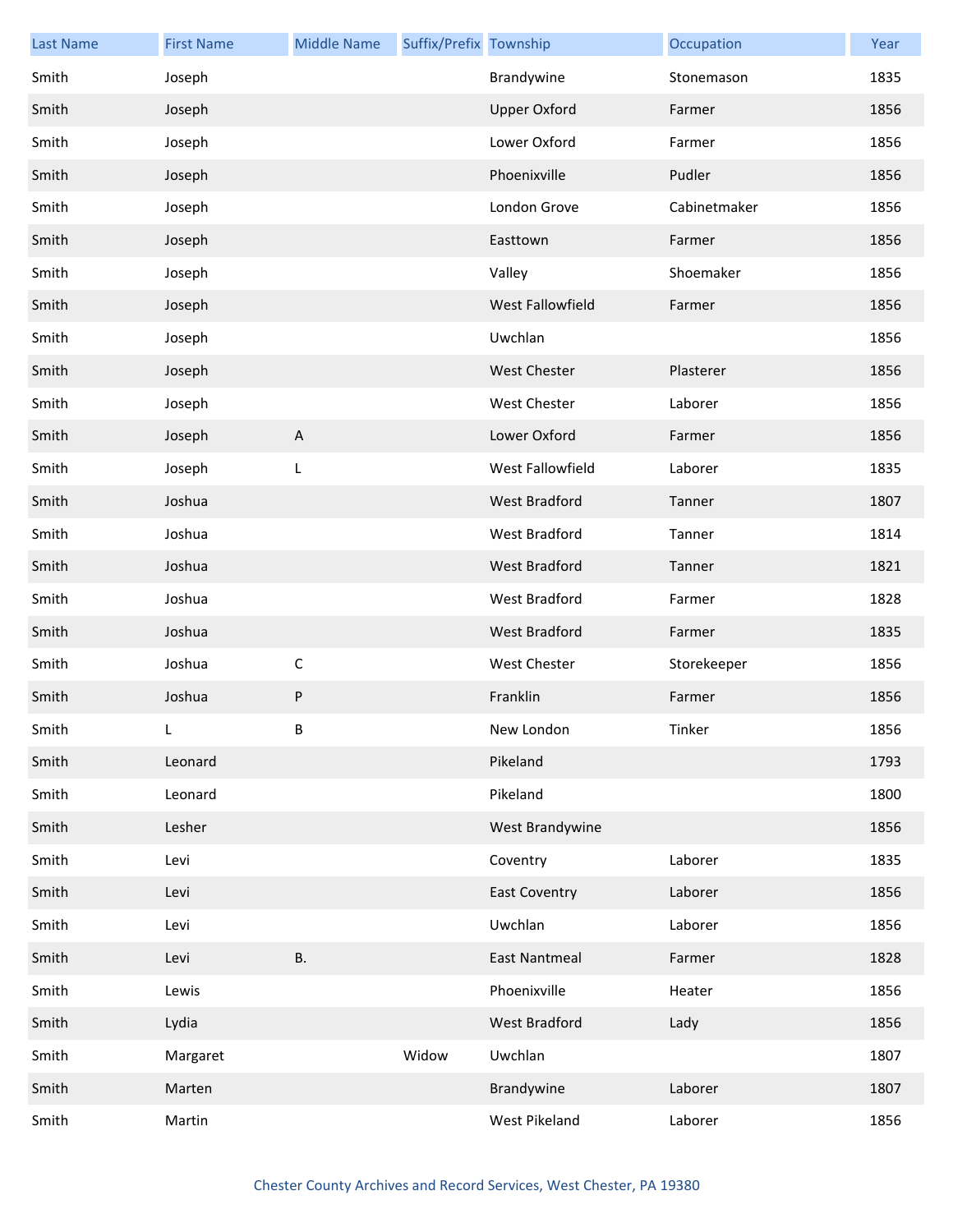| <b>Last Name</b> | <b>First Name</b> | <b>Middle Name</b> | Suffix/Prefix Township |                     | Occupation      | Year |
|------------------|-------------------|--------------------|------------------------|---------------------|-----------------|------|
| Smith            | Mary              |                    |                        | Sadsbury            |                 | 1807 |
| Smith            | Mary              |                    |                        | New Garden          |                 | 1814 |
| Smith            | Mary              |                    |                        | New Garden          |                 | 1821 |
| Smith            | Mary              |                    |                        | <b>West Chester</b> | Lady            | 1856 |
| Smith            | Mary              |                    |                        | Easttown            | Housekeeper     | 1856 |
| Smith            | Mathew            | D                  |                        | New Garden          | Spoke turner    | 1856 |
| Smith            | Michael           |                    |                        | Goshen              | Laborer         | 1814 |
| Smith            | Michael           |                    |                        | East Caln           | Laborer         | 1821 |
| Smith            | Michael           |                    |                        | East Goshen         | Laborer         | 1828 |
| Smith            | Michael           |                    |                        | East Marlborough    | Laborer         | 1835 |
| Smith            | Michael           |                    |                        | Kennett Square      | Farmer          | 1856 |
| Smith            | Nancy             |                    |                        | Lower Oxford        |                 | 1814 |
| Smith            | Nathaniel         |                    |                        | Charlestown         | Blacksmith      | 1821 |
| Smith            | Nathaniel         |                    |                        | Charlestown         | Blacksmith      | 1828 |
| Smith            | Nathaniel         |                    |                        | Charlestown         | Blacksmith      | 1835 |
| Smith            | Nathaniel         | $\mathsf C$        |                        | Thornbury           | Laborer         | 1856 |
| Smith            | Nathaniel         | Η.                 |                        | Charlestown         | Nailer          | 1814 |
| Smith            | Nicholas          | W                  |                        | Charlestown         | Laborer         | 1856 |
| Smith            | P                 | F                  |                        | West Chester        | Lawyer          | 1856 |
| Smith            | P                 | Fraiser            |                        | <b>West Chester</b> | Attorney        | 1835 |
| Smith            | Patrick           |                    |                        | Willistown          |                 | 1800 |
| Smith            | Patrick           |                    |                        | Goshen              | Nailer          | 1807 |
| Smith            | Patrick           |                    |                        | Goshen              | Nailer          | 1814 |
| Smith            | Patrick           |                    |                        | East Goshen         | Nailer & Farmer | 1821 |
| Smith            | Patrick           |                    |                        | East Goshen         | Farmer          | 1828 |
| Smith            | Patrick           |                    |                        | East Whiteland      | Laborer         | 1835 |
| Smith            | Patrick           |                    |                        | East Goshen         | Farmer          | 1835 |
| Smith            | Patrick           |                    |                        | West Caln           | Laborer         | 1856 |
| Smith            | Pennell           |                    |                        | West Whiteland      | Carpenter       | 1835 |
| Smith            | Peter             |                    |                        | Charlestown         |                 | 1793 |
| Smith            | Peter             |                    |                        | Pikeland            | Blacksmith      | 1814 |
| Smith            | Phebe             |                    |                        | East Goshen         | Spinster        | 1856 |
| Smith            | Prawl             |                    |                        | New Garden          | Laborer         | 1800 |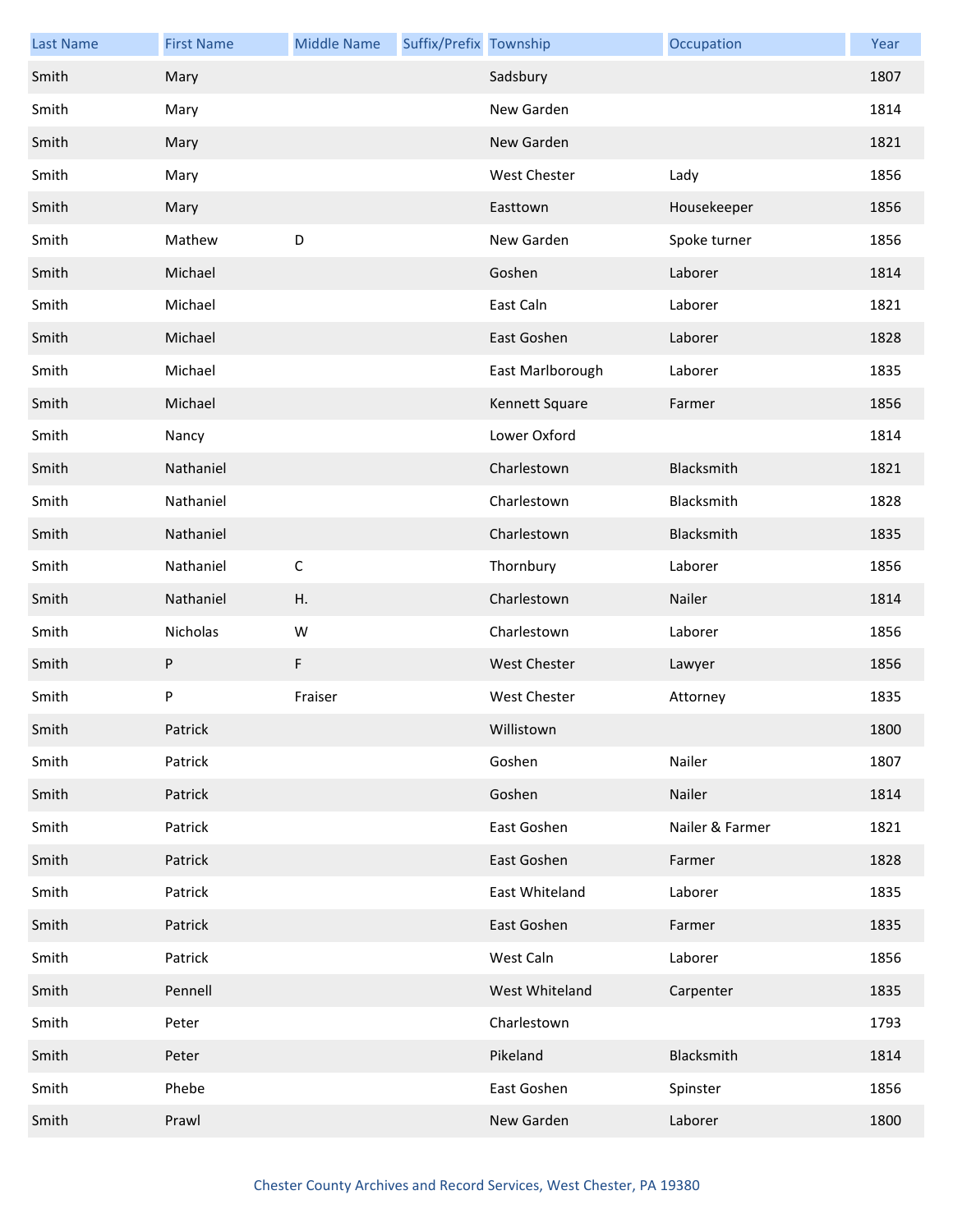| <b>Last Name</b> | <b>First Name</b> | <b>Middle Name</b> | Suffix/Prefix Township |                      | Occupation  | Year |
|------------------|-------------------|--------------------|------------------------|----------------------|-------------|------|
| Smith            | Rachal            |                    |                        | New Garden           |             | 1821 |
| Smith            | Rachel            |                    |                        | New Garden           |             | 1814 |
| Smith            | Rachel            |                    |                        | New Garden           | Farmer      | 1828 |
| Smith            | Rachel            |                    |                        | New Garden           | Farmer      | 1835 |
| Smith            | Rebecca           |                    |                        | West Chester         | Lady        | 1856 |
| Smith            | Reuben            |                    |                        | Westtown             | Teacher     | 1835 |
| Smith            | Reuben            |                    |                        | Schuylkill           | Carpenter   | 1856 |
| Smith            | Richard           |                    |                        | West Bradford        | Farmer      | 1828 |
| Smith            | Richard           |                    |                        | West Bradford        | Farmer      | 1835 |
| Smith            | Robert            |                    | Esq.                   | Uwchlan              |             | 1793 |
| Smith            | Robert            |                    |                        | Kennett              |             | 1793 |
| Smith            | Robert            |                    | Esq.                   | Uwchlan              |             | 1800 |
| Smith            | Robert            |                    |                        | Lower Oxford         |             | 1800 |
| Smith            | Robert            |                    | Esq.                   | Lower Oxford         |             | 1800 |
| Smith            | Robert            |                    | Jr.                    | Uwchlan              |             | 1800 |
| Smith            | Robert            |                    |                        | Kennett              | Weaver      | 1800 |
| Smith            | Robert            |                    |                        | Kennett              | Weaver      | 1807 |
| Smith            | Robert            |                    |                        | Lower Oxford         | Blacksmith  | 1807 |
| Smith            | Robert            |                    | Esq.                   | Lower Oxford         |             | 1807 |
| Smith            | Robert            |                    |                        | East Caln            | Laborer     | 1814 |
| Smith            | Robert            |                    |                        | Lower Oxford         | Blacksmith  | 1814 |
| Smith            | Robert            |                    |                        | Kennett              | Farmer      | 1814 |
| Smith            | Robert            |                    |                        | West Caln            | Basketmaker | 1814 |
| Smith            | Robert            |                    |                        | <b>West Nantmeal</b> |             | 1814 |
| Smith            | Robert            |                    |                        | Honey Brook          | Saddler     | 1821 |
| Smith            | Robert            |                    | Jr.                    | Kennett              | Farmer      | 1821 |
| Smith            | Robert            |                    |                        | Lower Oxford         | Farmer      | 1821 |
| Smith            | Robert            |                    |                        | <b>West Chester</b>  | Laborer     | 1821 |
| Smith            | Robert            |                    |                        | Lower Oxford         | Tailor      | 1821 |
| Smith            | Robert            |                    |                        | Kennett              | Weaver      | 1821 |
| Smith            | Robert            |                    | Jr.                    | Kennett              | Mason       | 1828 |
| Smith            | Robert            |                    |                        | West Fallowfield     | Blacksmith  | 1828 |
| Smith            | Robert            |                    |                        | West Caln            | Saddler     | 1828 |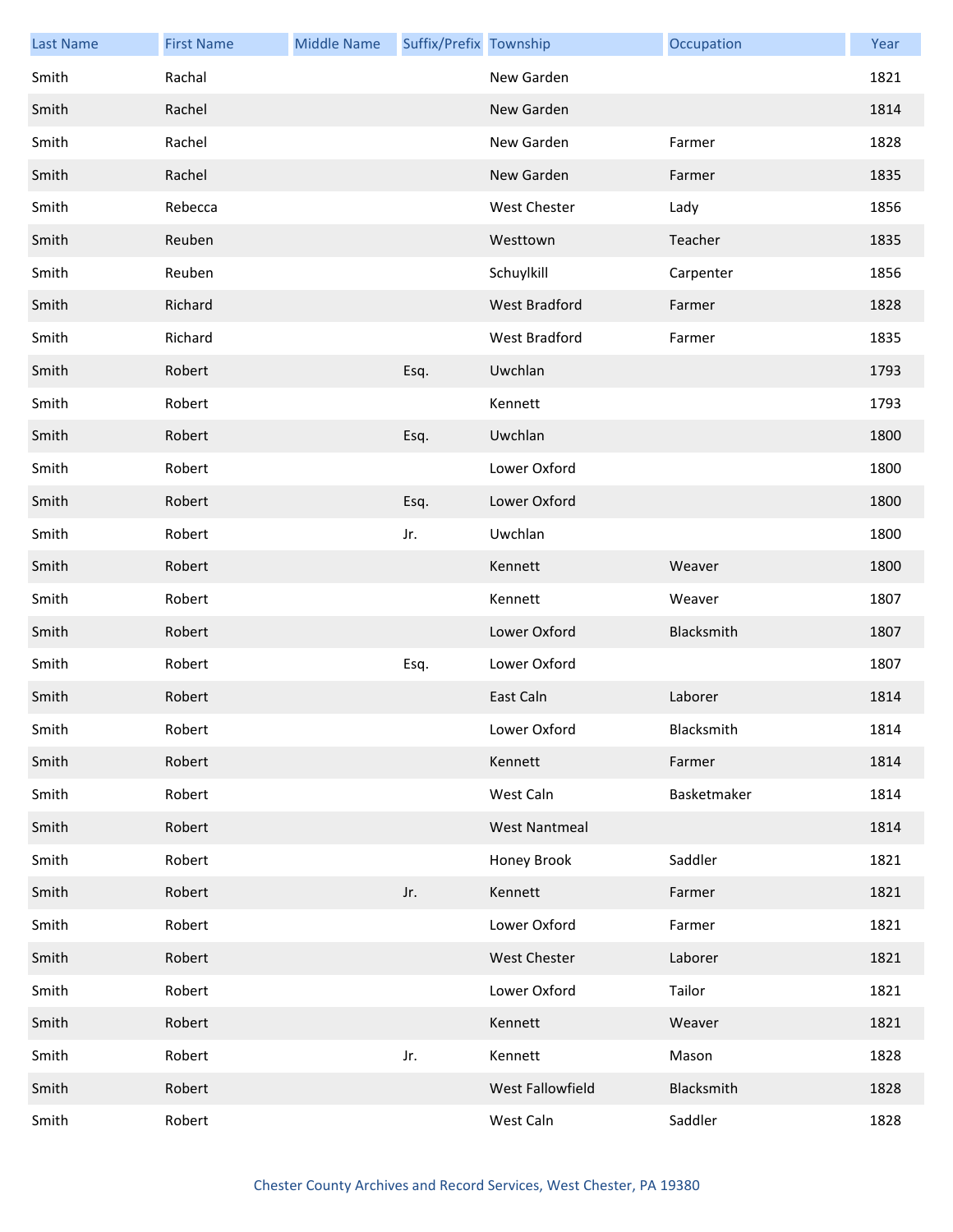| <b>Last Name</b> | <b>First Name</b> | <b>Middle Name</b> | Suffix/Prefix Township |                      | Occupation          | Year |
|------------------|-------------------|--------------------|------------------------|----------------------|---------------------|------|
| Smith            | Robert            |                    |                        | Kennett              | Weaver              | 1828 |
| Smith            | Robert            |                    |                        | <b>Upper Oxford</b>  | Farmer              | 1828 |
| Smith            | Robert            |                    |                        | Lower Oxford         | Tailor              | 1828 |
| Smith            | Robert            |                    |                        | Lower Oxford         | Farmer              | 1828 |
| Smith            | Robert            |                    |                        | West Fallowfield     | Farmer              | 1835 |
| Smith            | Robert            |                    | Jr.                    | Kennett              | Farmer              | 1835 |
| Smith            | Robert            |                    |                        | West Fallowfield     | Farmer              | 1835 |
| Smith            | Robert            |                    |                        | Kennett              | Farmer              | 1835 |
| Smith            | Robert            |                    |                        | Lower Oxford         | Farmer              | 1835 |
| Smith            | Robert            |                    |                        | <b>West Chester</b>  | Blacksmith          | 1835 |
| Smith            | Robert            |                    |                        | <b>Upper Oxford</b>  | Laborer             | 1835 |
| Smith            | Robert            |                    |                        | Highland             | Farmer              | 1856 |
| Smith            | Robert            | E                  |                        | West Bradford        | Tobacconist         | 1835 |
| Smith            | Robert            | Е                  |                        | West Bradford        | Tobacconist         | 1856 |
| Smith            | Robert            | ${\sf P}$          |                        | Lower Oxford         | Farmer              | 1856 |
| Smith            | Sam               |                    |                        | East Fallowfield     | Laborer             | 1856 |
| Smith            | Samuel            |                    |                        | East Nottingham      |                     | 1793 |
| Smith            | Samuel            |                    |                        | Coventry             | Mason               | 1807 |
| Smith            | Samuel            |                    |                        | East Nottingham      | Nailer              | 1807 |
| Smith            | Samuel            |                    |                        | Uwchlan              | Farmer              | 1814 |
| Smith            | Samuel            |                    |                        | Sadsbury             |                     | 1814 |
| Smith            | Samuel            |                    |                        | London Grove         | Farmer              | 1814 |
| Smith            | Samuel            |                    |                        | Goshen               | Mason               | 1814 |
| Smith            | Samuel            |                    |                        | <b>East Nantmeal</b> | Laborer             | 1814 |
| Smith            | Samuel            |                    |                        | Coventry             | Laborer             | 1821 |
| Smith            | Samuel            |                    |                        | <b>East Nantmeal</b> | Laborer             | 1821 |
| Smith            | Samuel            |                    |                        | West Goshen          |                     | 1821 |
| Smith            | Samuel            |                    |                        | Uwchlan              | Jugger              | 1821 |
| Smith            | Samuel            |                    |                        | West Goshen          | Mason               | 1821 |
| Smith            | Samuel            |                    |                        | East Nottingham      | Laborer             | 1821 |
| Smith            | Samuel            |                    |                        | Sadsbury             | Woolenfactor Weaver | 1821 |
| Smith            | Samuel            |                    |                        | Willistown           | Farmer              | 1828 |
| Smith            | Samuel            |                    |                        | Lower Oxford         | Laborer             | 1828 |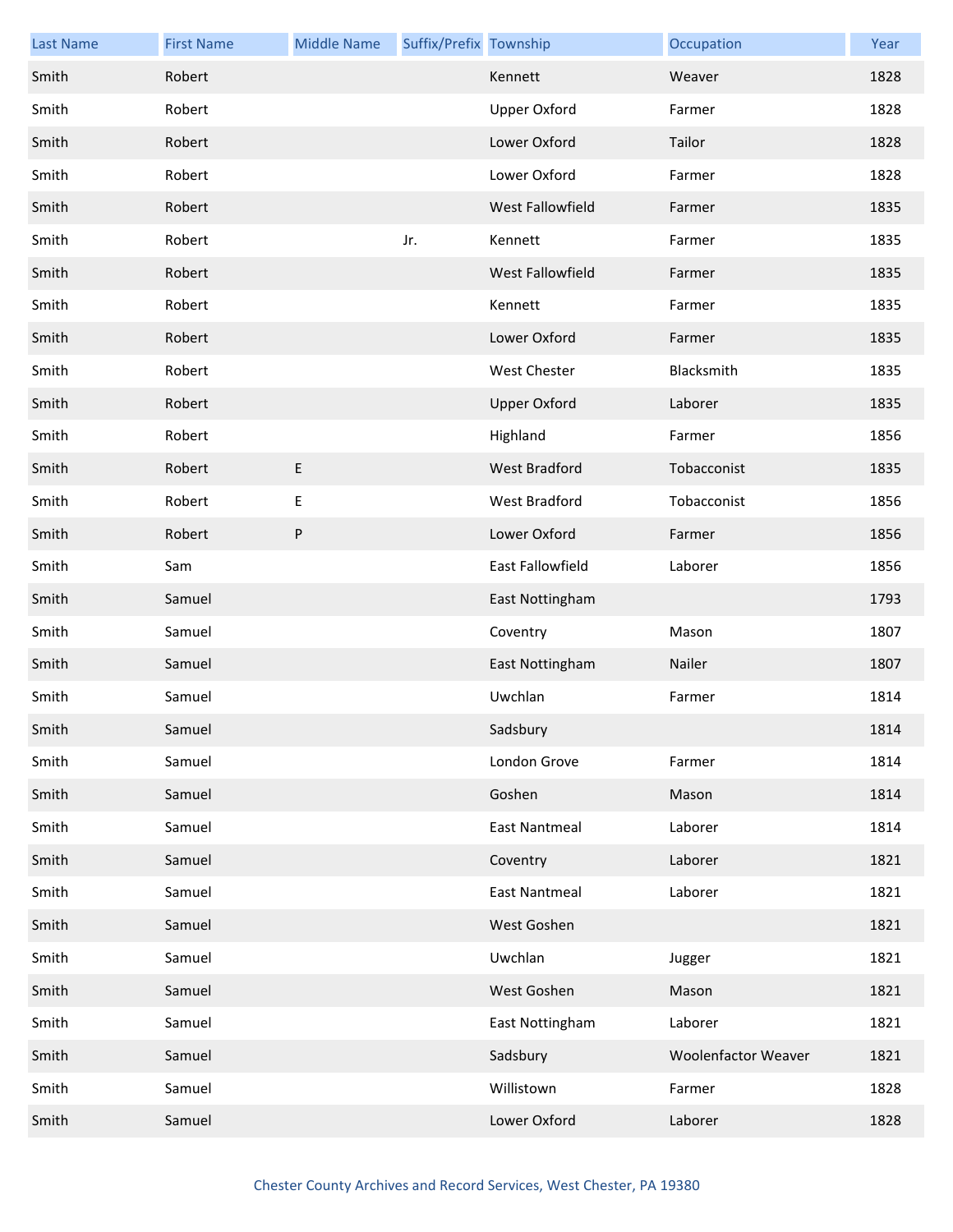| <b>Last Name</b> | <b>First Name</b> | <b>Middle Name</b> | Suffix/Prefix Township |                     | Occupation     | Year |
|------------------|-------------------|--------------------|------------------------|---------------------|----------------|------|
| Smith            | Samuel            |                    |                        | Uwchlan             | Laborer        | 1828 |
| Smith            | Samuel            |                    |                        | West Fallowfield    | Cotton spinner | 1835 |
| Smith            | Samuel            |                    |                        | West Fallowfield    | Cotton spinner | 1835 |
| Smith            | Samuel            |                    |                        | Lower Oxford        | Laborer        | 1835 |
| Smith            | Samuel            |                    |                        | London Grove        | Laborer        | 1835 |
| Smith            | Samuel            |                    |                        | Willistown          | Blacksmith     | 1835 |
| Smith            | Samuel            |                    |                        | Willistown          | Farmer         | 1835 |
| Smith            | Samuel            |                    |                        | East Whiteland      | Shoemaker      | 1856 |
| Smith            | Samuel            |                    |                        | Pennsbury           | Stonemason     | 1856 |
| Smith            | Samuel            |                    |                        | West Whiteland      | Laborer        | 1856 |
| Smith            | Samuel            |                    |                        | Kennett             | Carpenter      | 1856 |
| Smith            | Samuel            |                    |                        | Oxford              | Laborer        | 1856 |
| Smith            | Samuel            | J                  |                        | Hopewell            | Machinist      | 1856 |
| Smith            | Sarah             |                    |                        | East Goshen         |                | 1856 |
| Smith            | Stewart           |                    |                        | <b>Upper Oxford</b> | Shoemaker      | 1807 |
| Smith            | Stewart           |                    |                        | <b>Upper Oxford</b> | Farmer         | 1828 |
| Smith            | Stewart           |                    |                        | West Fallowfield    | Farmer         | 1835 |
| Smith            | Stewart           |                    | Jr.                    | <b>Upper Oxford</b> | Laborer        | 1835 |
| Smith            | Stewart           |                    |                        | West Fallowfield    | Farmer         | 1835 |
| Smith            | Stewart           |                    |                        | <b>Upper Oxford</b> | Farmer         | 1835 |
| Smith            | Stewart           |                    |                        | Upper Oxford        | Farmer         | 1856 |
| Smith            | Stuard            |                    |                        | East Whiteland      | Laborer        | 1835 |
| Smith            | Stuart            |                    |                        | <b>Upper Oxford</b> | Farmer         | 1814 |
| Smith            | Stuart            |                    |                        | <b>Upper Oxford</b> | Yeoman         | 1821 |
| Smith            | Thomas            |                    |                        | New London          | Farmer         | 1807 |
| Smith            | Thomas            |                    |                        | New London          | Farmer         | 1814 |
| Smith            | Thomas            |                    |                        | West Chester        | Laborer        | 1821 |
| Smith            | Thomas            |                    |                        | Easttown            |                | 1821 |
| Smith            | Thomas            |                    |                        | New London          | Farmer         | 1821 |
| Smith            | Thomas            |                    |                        | New London          | Farmer         | 1828 |
| Smith            | Thomas            |                    |                        | New London          | Farmer         | 1835 |
| Smith            | Thomas            |                    |                        | West Bradford       | Runner         | 1856 |
| Smith            | Thomas            |                    |                        | New London          | Farmer         | 1856 |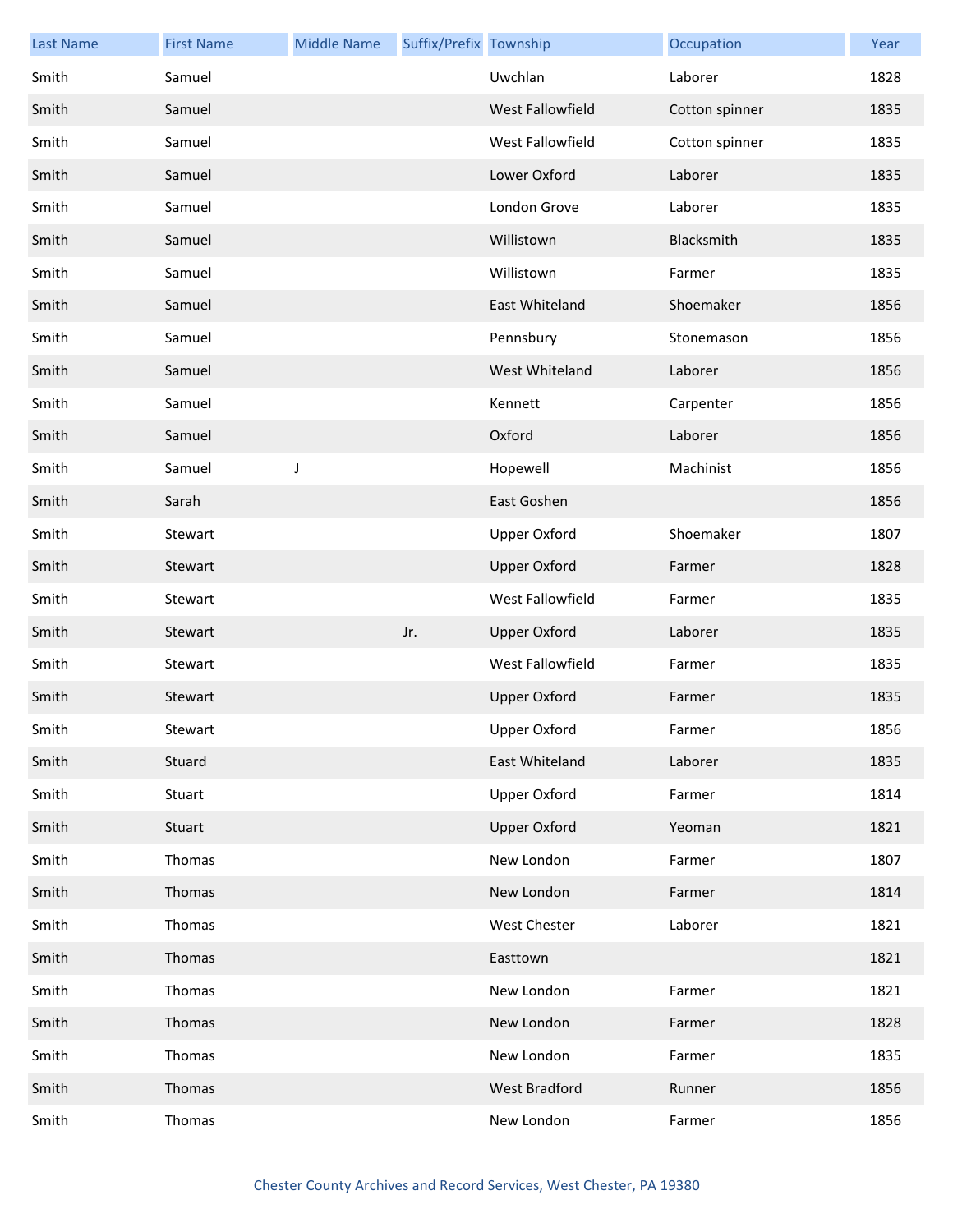| <b>Last Name</b> | <b>First Name</b> | <b>Middle Name</b> | Suffix/Prefix Township |                      | Occupation            | Year |
|------------------|-------------------|--------------------|------------------------|----------------------|-----------------------|------|
| Smith            | <b>Thomas</b>     |                    |                        | Lower Oxford         | Laborer               | 1856 |
| Smith            | Thomas            |                    |                        | West Whiteland       | Limeburner            | 1856 |
| Smith            | Thomas            |                    |                        | East Marlborough     | Laborer               | 1856 |
| Smith            | Thomas            |                    |                        | Phoenixville         | Laborer               | 1856 |
| Smith            | Thomas            | L.                 | Dr.                    | Easttown             | <b>Medical Doctor</b> | 1828 |
| Smith            | Tristan           |                    |                        | West Bradford        | Stonemason            | 1835 |
| Smith            | Valentine         |                    |                        | Pikeland             |                       | 1800 |
| Smith            | Valentine         |                    |                        | Pikeland             |                       | 1800 |
| Smith            | Valentine         |                    |                        | Pikeland             | Farmer                | 1807 |
| Smith            | Valentine         |                    | Jr.                    | Pikeland             | Carpenter             | 1807 |
| Smith            | Valentine         |                    |                        | Pikeland             |                       | 1814 |
| Smith            | Valentine         |                    |                        | <b>East Nantmeal</b> | Laborer               | 1828 |
| Smith            | Valentine         |                    |                        | East Nantmeal        | Farmer                | 1856 |
| Smith            | Walter            | Lily               |                        | East Caln            |                       | 1793 |
| Smith            | Washington        |                    |                        | West Brandywine      | Coachmaker            | 1856 |
| Smith            | William           |                    |                        | West Fallowfield     |                       | 1793 |
| Smith            | William           |                    |                        | Londonderry          |                       | 1793 |
| Smith            | William           |                    |                        | Newlin               |                       | 1793 |
| Smith            | William           |                    |                        | Coventry             |                       | 1793 |
| Smith            | William           |                    |                        | West Nottingham      |                       | 1800 |
| Smith            | William           |                    |                        | <b>East Nantmeal</b> |                       | 1800 |
| Smith            | William           |                    |                        | Coventry             | Laborer               | 1807 |
| Smith            | William           |                    |                        | East Whiteland       | Tailor                | 1807 |
| Smith            | William           |                    |                        | West Fallowfield     | Farmer                | 1807 |
| Smith            | William           |                    |                        | Coventry             | Laborer               | 1814 |
| Smith            | William           |                    |                        | Kennett              | Weaver                | 1814 |
| Smith            | William           |                    | Jr.                    | Newlin               | Farmer                | 1814 |
| Smith            | William           |                    |                        | West Caln            | Laborer               | 1814 |
| Smith            | William           |                    |                        | London Britain       | Mason                 | 1821 |
| Smith            | William           |                    |                        | Westtown             | Farmer                | 1821 |
| Smith            | William           |                    |                        | London Britain       | Papermaker            | 1821 |
| Smith            | William           |                    |                        | East Goshen          | Laborer               | 1821 |
| Smith            | William           |                    |                        | Pikeland             |                       | 1821 |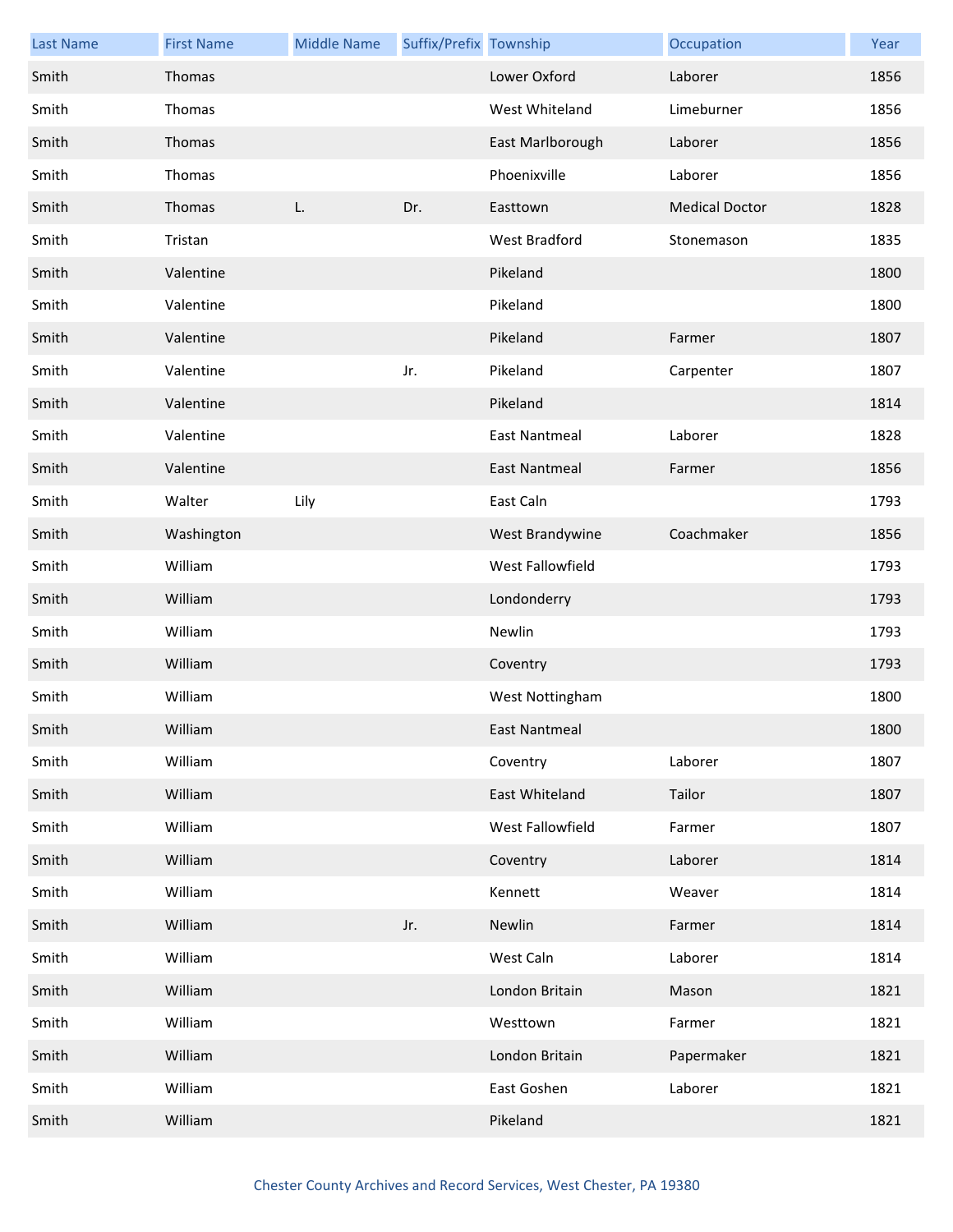| <b>Last Name</b> | <b>First Name</b> | <b>Middle Name</b> | Suffix/Prefix Township |                      | Occupation | Year |
|------------------|-------------------|--------------------|------------------------|----------------------|------------|------|
| Smith            | William           |                    |                        | Pikeland             |            | 1821 |
| Smith            | William           |                    | Jr.                    | Newlin               | Farmer     | 1821 |
| Smith            | William           |                    |                        | West Fallowfield     | Farmer     | 1821 |
| Smith            | William           |                    |                        | Lower Oxford         | Farmer     | 1821 |
| Smith            | William           |                    |                        | Coventry             | Laborer    | 1821 |
| Smith            | William           |                    |                        | Lower Oxford         | Farmer     | 1828 |
| Smith            | William           |                    |                        | Newlin               | Farmer     | 1828 |
| Smith            | William           |                    |                        | New London           | Mason      | 1828 |
| Smith            | William           |                    | Jr.                    | Lower Oxford         | Farmer     | 1828 |
| Smith            | William           |                    |                        | East Goshen          | Laborer    | 1828 |
| Smith            | William           |                    |                        | Pikeland             | Farmer     | 1828 |
| Smith            | William           |                    |                        | <b>West Bradford</b> | Farmer     | 1828 |
| Smith            | William           |                    |                        | <b>Upper Oxford</b>  | Farmer     | 1828 |
| Smith            | William           |                    |                        | Schuylkill           | Minister   | 1835 |
| Smith            | William           |                    |                        | Lower Oxford         | Farmer     | 1835 |
| Smith            | William           |                    |                        | <b>Upper Oxford</b>  | Farmer     | 1835 |
| Smith            | William           |                    |                        | East Whiteland       | Laborer    | 1835 |
| Smith            | William           |                    |                        | West Bradford        | Farmer     | 1835 |
| Smith            | William           |                    |                        | Newlin               | Farmer     | 1835 |
| Smith            | William           |                    |                        | Honey Brook          | Miller     | 1835 |
| Smith            | William           |                    | Jr.                    | Lower Oxford         | Farmer     | 1835 |
| Smith            | William           |                    |                        | Kennett              | Laborer    | 1835 |
| Smith            | William           |                    |                        | Brandywine           | Hatter     | 1835 |
| Smith            | William           |                    |                        | Westtown             | Laborer    | 1835 |
| Smith            | William           |                    |                        | West Whiteland       | Car driver | 1835 |
| Smith            | William           |                    |                        | West Bradford        |            | 1856 |
| Smith            | William           |                    |                        | East Caln            | Laborer    | 1856 |
| Smith            | William           |                    |                        | <b>West Chester</b>  | Tinner     | 1856 |
| Smith            | William           |                    |                        | Tredyffrin           | Laborer    | 1856 |
| Smith            | William           |                    |                        | Franklin             | Laborer    | 1856 |
| Smith            | William           |                    |                        | East Goshen          | Laborer    | 1856 |
| Smith            | William           |                    |                        | Pocopson             | Laborer    | 1856 |
| Smith            | William           |                    |                        | West Vincent         | Painter    | 1856 |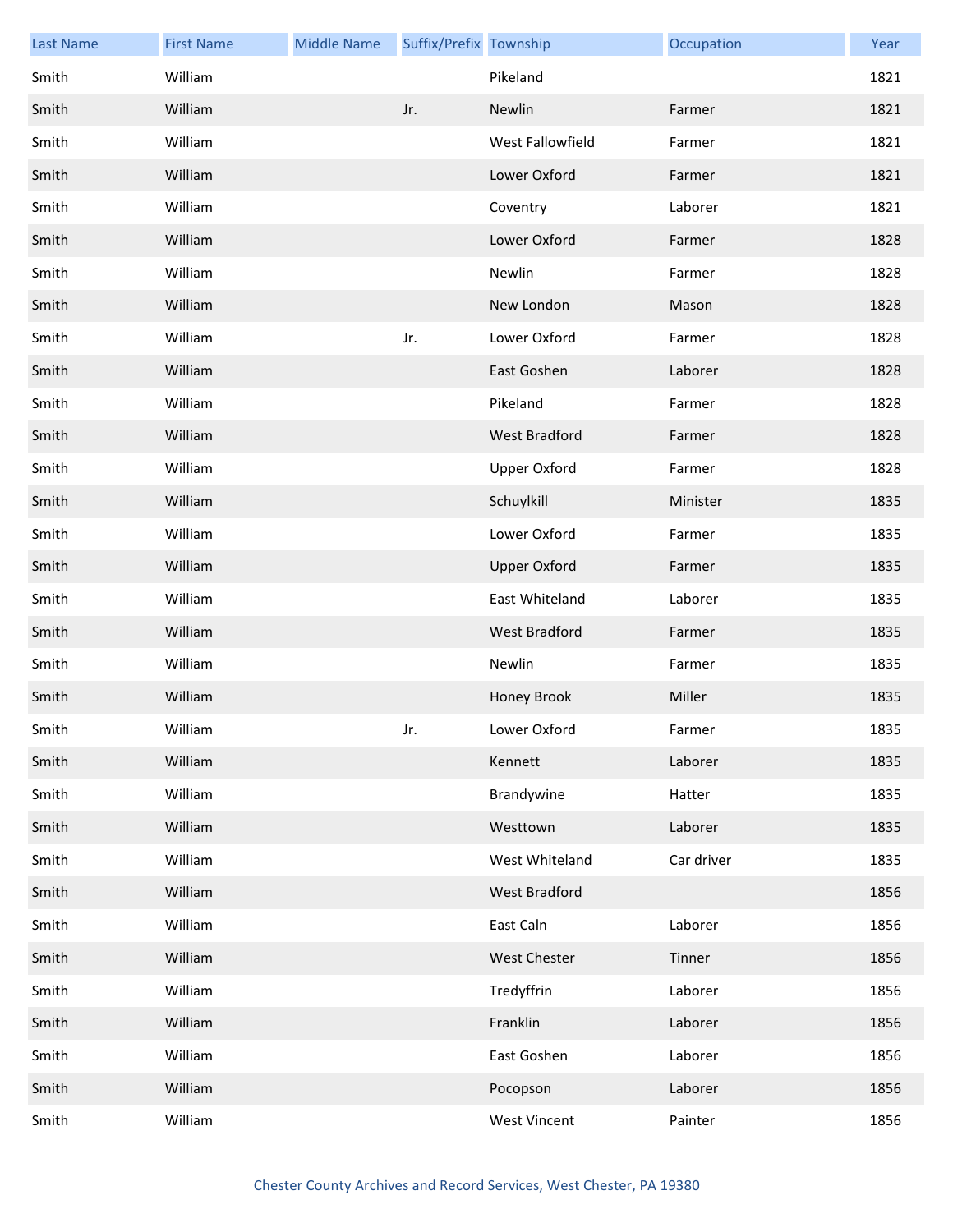| <b>Last Name</b> | <b>First Name</b> | <b>Middle Name</b>        | Suffix/Prefix Township |                      | Occupation       | Year |
|------------------|-------------------|---------------------------|------------------------|----------------------|------------------|------|
| Smith            | William           |                           |                        | Easttown             |                  | 1856 |
| Smith            | William           |                           |                        | <b>Upper Oxford</b>  | Laborer          | 1856 |
| Smith            | William           |                           |                        | Franklin             | Laborer          | 1856 |
| Smith            | William           |                           |                        | Lower Oxford         | Farmer           | 1856 |
| Smith            | William           |                           |                        | New Garden           | Broommaker       | 1856 |
| Smith            | William           | B                         |                        | East Bradford        | Cabinetmaker     | 1835 |
| Smith            | William           | F                         |                        | Phoenixville         | Boatman          | 1856 |
| Smith            | William           | $\boldsymbol{\mathsf{H}}$ |                        | West Whiteland       | Laborer          | 1856 |
| Smith            | William           | ${\sf M}$                 |                        | Oxford               | Painter, Glazier | 1856 |
| Smith            | William           | P                         |                        | Kennett Square       | Shoemaker        | 1856 |
| Smith            | William           | T                         |                        | West Goshen          | Laborer          | 1856 |
| Smith            | Yost              |                           |                        | Vincent              |                  | 1793 |
| Smith            | Yost              |                           |                        | Charlestown          |                  | 1793 |
| Smith            | Yost              |                           |                        | Vincent              |                  | 1800 |
| Smith            | Yost              |                           | Sr.                    | Charlestown          | Miller           | 1807 |
| Smith            | Yost              |                           | Jr.                    | Charlestown          | Miller           | 1807 |
| Smithson         | John              |                           |                        | <b>Upper Oxford</b>  | Weaver           | 1828 |
| Smithson         | John              |                           |                        | West Caln            | Factoryman       | 1835 |
| Smithson         | John              | B                         |                        | Valley               |                  | 1856 |
| Smoll            | Henry             |                           |                        | <b>East Coventry</b> | Blacksmith       | 1856 |
| Smuck            | Solomon           | C                         |                        | East Whiteland       | Tailor           | 1856 |
| Smurthwait       | Hubert            |                           |                        | East Goshen          | Gentleman        | 1856 |
| Smurthwait       | W                 | L                         |                        | East Goshen          | Edge tool maker  | 1856 |
| Smurthwart       | Hubert            |                           |                        | Willistown           | Edge tool maker  | 1856 |
| Snare            | Mary              |                           |                        | <b>West Chester</b>  | Confectioner     | 1835 |
| Snare            | Stephen           | G                         |                        | West Chester         | Tailor           | 1835 |
| Snare            | Stephen           | G                         |                        | <b>West Chester</b>  | Tailor           | 1856 |
| Snead            | Elizabeth         |                           |                        | West Fallowfield     |                  | 1856 |
| Snead            | John              |                           |                        | New London           | Laborer          | 1821 |
| Snead            | John              |                           |                        | Londonderry          | Laborer          | 1835 |
| Snead            | John              | $\sf B$                   |                        | West Fallowfield     | Saddler          | 1856 |
| Snead            | Milton            |                           |                        | West Fallowfield     | Tailor           | 1856 |
|                  |                   |                           |                        |                      |                  |      |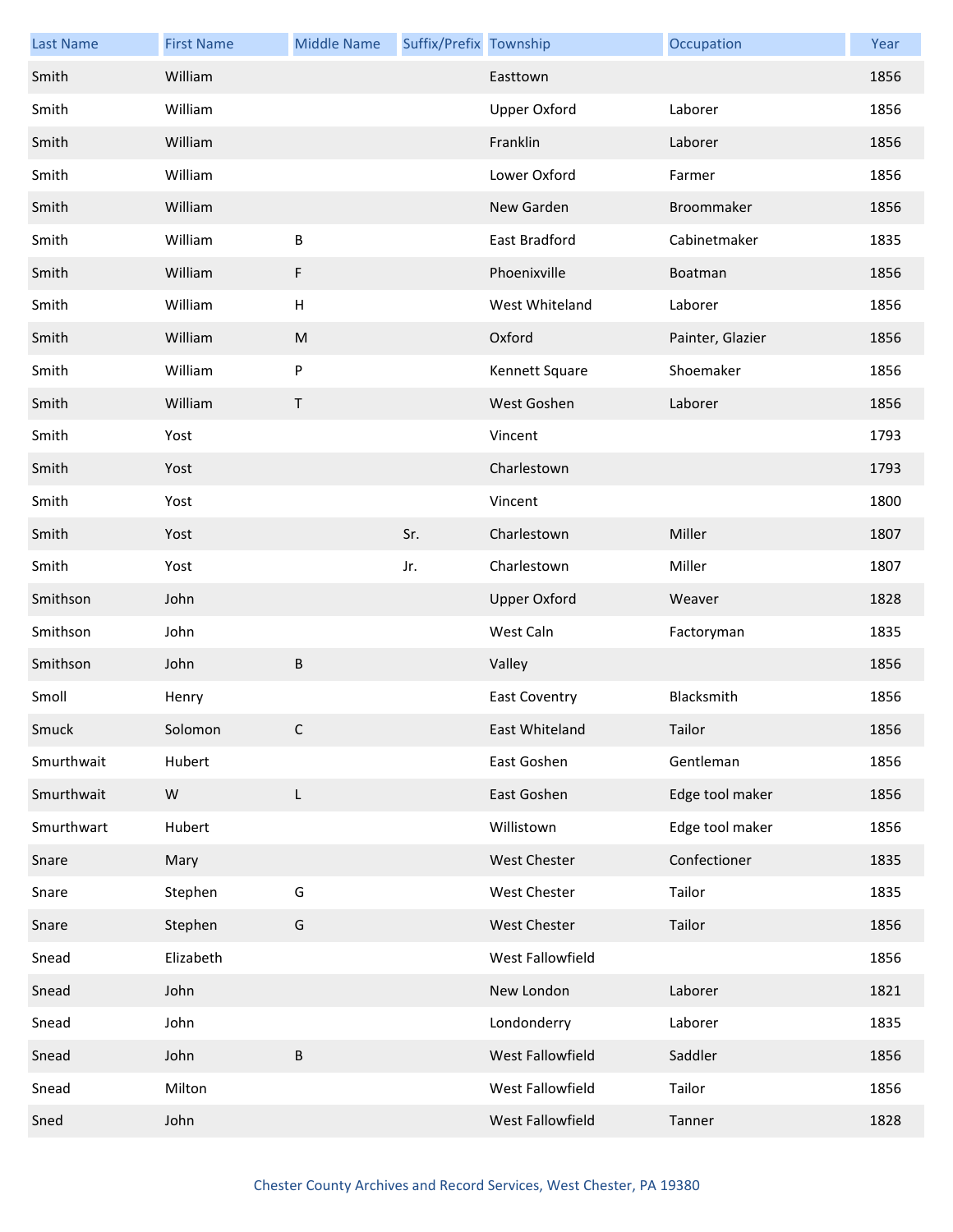| <b>Last Name</b> | <b>First Name</b> | <b>Middle Name</b> | Suffix/Prefix Township |                      | Occupation | Year |
|------------------|-------------------|--------------------|------------------------|----------------------|------------|------|
| Sneider          | George            |                    |                        | Charlestown          | Cordwainer | 1807 |
| Snell            | Conrad            |                    |                        | Vincent              | Laborer    | 1828 |
| Snell            | Conrad            |                    |                        | <b>East Vincent</b>  | Laborer    | 1835 |
| Snell            | George            |                    |                        | Coventry             | Shoemaker  | 1807 |
| Snell            | George            |                    |                        | Vincent              |            | 1814 |
| Snell            | George            |                    |                        | Vincent              |            | 1821 |
| Snell            | George            |                    |                        | Vincent              | Shoemaker  | 1828 |
| Snell            | George            |                    |                        | Coventry             | Shoemaker  | 1835 |
| Snell            | Jacob             |                    |                        | Coventry             | Shoemaker  | 1807 |
| Snell            | Jacob             |                    |                        | Vincent              |            | 1821 |
| Snell            | Jacob             |                    |                        | <b>West Vincent</b>  | Shoemaker  | 1835 |
| Snell            | Jacob             |                    |                        | Phoenixville         | Shoemaker  | 1856 |
| Snell            | Jacob             |                    |                        | South Coventry       | Mason      | 1856 |
| Snell            | Jacob             |                    |                        | Phoenixville         | Shoemaker  | 1856 |
| Snell            | Joseph            |                    |                        | Vincent              |            | 1821 |
| Snell            | Joseph            |                    |                        | Vincent              | Laborer    | 1828 |
| Snell            | Joseph            |                    |                        | Pikeland             | Laborer    | 1835 |
| Snell            | Samuel            |                    |                        | Vincent              | Laborer    | 1828 |
| Snell            | Samuel            |                    |                        | Phoenixville         | Heater     | 1856 |
| Snell            | William           |                    |                        | <b>East Vincent</b>  | Laborer    | 1856 |
| Snell            | William           |                    |                        | Schuylkill           | Laborer    | 1856 |
| Snider           | Abraham           |                    |                        | <b>East Coventry</b> | Blacksmith | 1856 |
| Snider           | Adam              |                    |                        | Tredyffrin           |            | 1800 |
| Snider           | Adam              |                    |                        | Tredyffrin           | Laborer    | 1807 |
| Snider           | Andrew            |                    |                        | Pikeland             | Weaver     | 1807 |
| Snider           | Caspar            |                    | Sr.                    | Pikeland             |            | 1800 |
| Snider           | Caspar            |                    | Jr.                    | Pikeland             |            | 1800 |
| Snider           | Casper            |                    | Jr.                    | Pikeland             |            | 1793 |
| Snider           | Casper            |                    |                        | Pikeland             |            | 1793 |
| Snider           | Casper            |                    |                        | Pikeland             | Farmer     | 1807 |
| Snider           | Casper            |                    | Jr.                    | Pikeland             | Farmer     | 1807 |
| Snider           | Christian         |                    |                        | Honey Brook          | Farmer     | 1828 |
| Snider           | Conard            |                    |                        | Tredyffrin           |            | 1800 |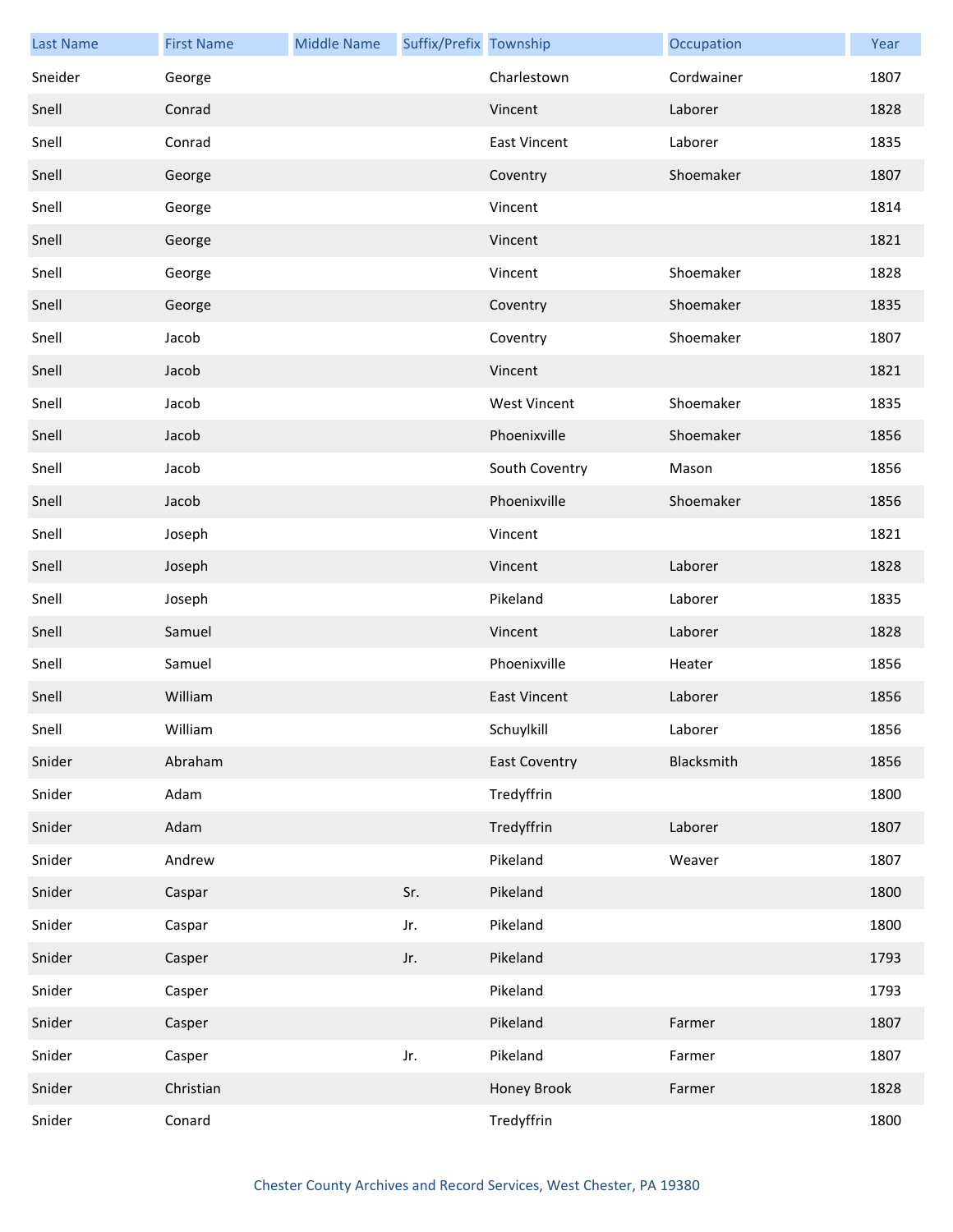| <b>Last Name</b> | <b>First Name</b> | <b>Middle Name</b> | Suffix/Prefix Township |                      | Occupation  | Year |
|------------------|-------------------|--------------------|------------------------|----------------------|-------------|------|
| Snider           | Frederick         |                    |                        | Lower Oxford         | Carpenter   | 1814 |
| Snider           | Frederick         |                    |                        | London Grove         | Farmer      | 1856 |
| Snider           | George            |                    |                        | Pikeland             |             | 1793 |
| Snider           | George            |                    |                        | Pikeland             |             | 1800 |
| Snider           | George            |                    |                        | Pikeland             | Farmer      | 1807 |
| Snider           | George            |                    |                        | Vincent              | Yeoman      | 1807 |
| Snider           | George            |                    |                        | Vincent              |             | 1814 |
| Snider           | George            |                    |                        | Vincent              |             | 1821 |
| Snider           | George            |                    |                        | <b>East Nantmeal</b> | Mason       | 1821 |
| Snider           | George            |                    |                        | <b>East Nantmeal</b> | Mason       | 1828 |
| Snider           | George            |                    |                        | Charlestown          | Farmer      | 1828 |
| Snider           | Henry             |                    |                        | Pikeland             |             | 1793 |
| Snider           | Henry             |                    |                        | Pikeland             |             | 1800 |
| Snider           | Henry             |                    |                        | Pikeland             | Carpenter   | 1807 |
| Snider           | Henry             |                    | Jr.                    | Pikeland             | Farmer      | 1807 |
| Snider           | Henry             |                    |                        | <b>West Nantmeal</b> | Farmer      | 1856 |
| Snider           | John              |                    |                        | Pikeland             |             | 1793 |
| Snider           | John              |                    |                        | Pikeland             | Farmer      | 1807 |
| Snider           | John              |                    |                        | Charlestown          | Wheelwright | 1807 |
| Snider           | John              |                    |                        | Charlestown          | Farmer      | 1828 |
| Snider           | John              |                    |                        | East Nantmeal        | Laborer     | 1856 |
| Snider           | Michael           |                    |                        | Coventry             | Tailor      | 1814 |
| Snider           | Nicholas          |                    |                        | Vincent              | Yeoman      | 1807 |
| Snider           | Nicholas          |                    |                        | Vincent              |             | 1814 |
| Snider           | Peter             |                    |                        | Charlestown          | Laborer     | 1828 |
| Snider           | Peter             |                    |                        | Charlestown          | Farmer      | 1828 |
| Snider           | William           |                    |                        | Coventry             | Tailor      | 1814 |
| Snodgrass        | J                 |                    |                        | West Fallowfield     |             | 1856 |
| Snodgrass        | Thomas            |                    |                        | West Fallowfield     |             | 1856 |
| Snodgrass        | William           |                    |                        | <b>West Nantmeal</b> |             | 1800 |
| Snowden          | Joseph            |                    |                        | Westtown             | Teacher     | 1856 |
| Snowden          | Nicholas          |                    |                        | Schuylkill           | Miner       | 1856 |
| Snyder           | Adam              |                    |                        | Tredyffrin           | Laborer     | 1814 |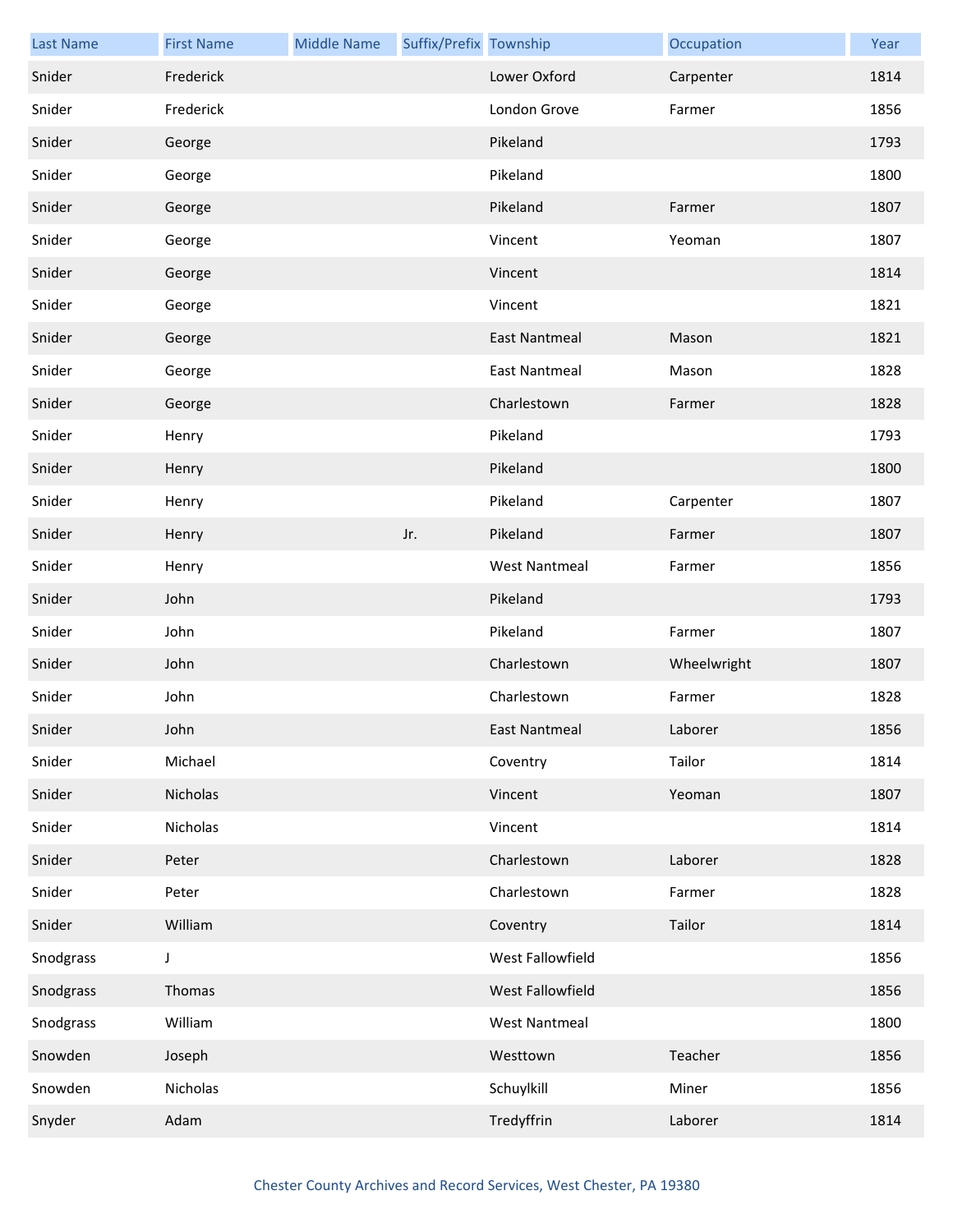| <b>Last Name</b> | <b>First Name</b> | <b>Middle Name</b> | Suffix/Prefix Township |                      | Occupation | Year |
|------------------|-------------------|--------------------|------------------------|----------------------|------------|------|
| Snyder           | Adam              |                    |                        | Tredyffrin           | Farmer     | 1821 |
| Snyder           | Adam              |                    |                        | Tredyffrin           | Laborer    | 1828 |
| Snyder           | Adam              |                    |                        | Tredyffrin           | Farmer     | 1835 |
| Snyder           | Adam              |                    |                        | Tredyffrin           | Laborer    | 1856 |
| Snyder           | Andrew            |                    |                        | Pikeland             | Laborer    | 1814 |
| Snyder           | Andrew            |                    |                        | Pikeland             | Weaver     | 1821 |
| Snyder           | Andrew            |                    |                        | Pikeland             | Laborer    | 1828 |
| Snyder           | Andrew            |                    |                        | Pikeland             | Farmer     | 1828 |
| Snyder           | Andrew            |                    | Sr.                    | Pikeland             | Farmer     | 1835 |
| Snyder           | Andrew            |                    | Jr.                    | Pikeland             | Mason      | 1835 |
| Snyder           | Andrew            |                    |                        | Pikeland             | Laborer    | 1835 |
| Snyder           | Andrew            |                    |                        | East Pikeland        | Farmer     | 1856 |
| Snyder           | Anthony           |                    |                        | West Bradford        | Laborer    | 1828 |
| Snyder           | Caspar            |                    |                        | Pikeland             | Farmer     | 1814 |
| Snyder           | Caspar            |                    |                        | Pikeland             | Farmer     | 1814 |
| Snyder           | Casper            |                    | Jr.                    | Pikeland             |            | 1821 |
| Snyder           | Casper            |                    | Sr.                    | Pikeland             |            | 1821 |
| Snyder           | Conard            |                    |                        | Tredyffrin           | Carpenter  | 1828 |
| Snyder           | Conrad            |                    |                        | Coventry             |            | 1793 |
| Snyder           | Conrad            |                    |                        | Coventry             | Weaver     | 1807 |
| Snyder           | Conrad            |                    |                        | Coventry             | Weaver     | 1814 |
| Snyder           | Frederick         |                    |                        | Lower Oxford         | Carpenter  | 1807 |
| Snyder           | George            |                    |                        | Pikeland             | Farmer     | 1814 |
| Snyder           | George            |                    |                        | Charlestown          | Cordwainer | 1814 |
| Snyder           | George            |                    |                        | <b>East Nantmeal</b> | Mason      | 1814 |
| Snyder           | George            |                    |                        | Charlestown          | Farmer     | 1821 |
| Snyder           | George            |                    |                        | Pikeland             |            | 1821 |
| Snyder           | George            |                    |                        | <b>East Nantmeal</b> | Mason      | 1835 |
| Snyder           | George            |                    |                        | <b>East Vincent</b>  | Farmer     | 1856 |
| Snyder           | George            |                    |                        | Warwick              | Mason      | 1856 |
| Snyder           | Hannah            |                    |                        | Charlestown          |            | 1856 |
| Snyder           | Henry             |                    |                        | Lower Oxford         | Carpenter  | 1807 |
| Snyder           | Henry             |                    |                        | Pikeland             | Blacksmith | 1814 |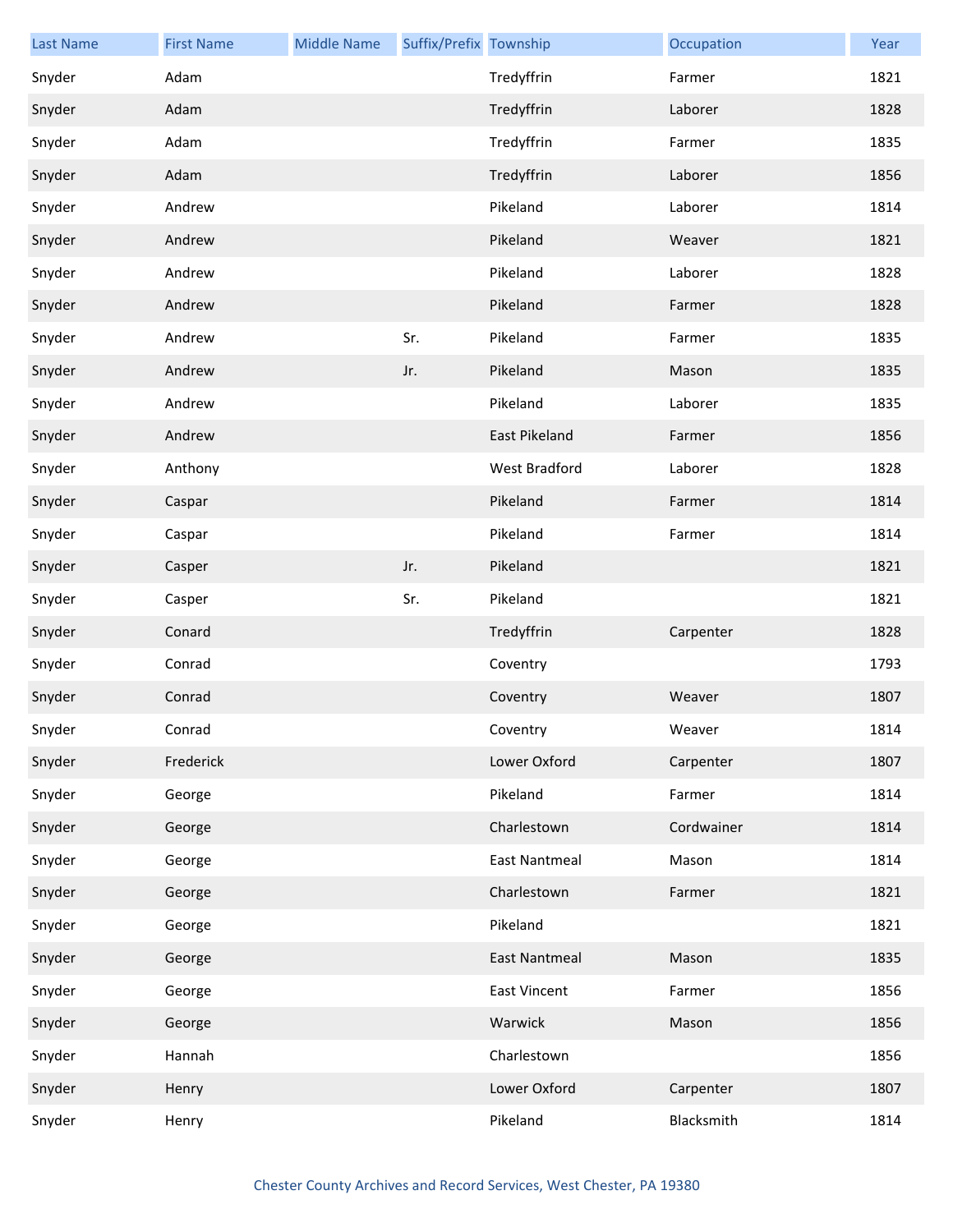| <b>Last Name</b> | <b>First Name</b> | <b>Middle Name</b> | Suffix/Prefix Township |                      | Occupation  | Year |
|------------------|-------------------|--------------------|------------------------|----------------------|-------------|------|
| Snyder           | Henry             |                    |                        | Pikeland             | Carpenter   | 1814 |
| Snyder           | Henry             |                    |                        | <b>Upper Oxford</b>  | Carpenter   | 1821 |
| Snyder           | Henry             |                    |                        | Pikeland             | Blacksmith  | 1821 |
| Snyder           | Henry             |                    |                        | Pikeland             |             | 1821 |
| Snyder           | Henry             |                    | Jr.                    | <b>Upper Oxford</b>  | Yeoman      | 1821 |
| Snyder           | Henry             |                    |                        | Schuylkill           | Gunsmith    | 1828 |
| Snyder           | Henry             |                    |                        | Pikeland             | Farmer      | 1828 |
| Snyder           | Henry             |                    |                        | Pikeland             | Laborer     | 1828 |
| Snyder           | Henry             |                    |                        | <b>Upper Oxford</b>  | Farmer      | 1828 |
| Snyder           | Henry             |                    | Jr.                    | <b>Upper Oxford</b>  | Farmer      | 1828 |
| Snyder           | Henry             |                    |                        | Charlestown          | Farmer      | 1835 |
| Snyder           | Henry             |                    |                        | Pikeland             | Farmer      | 1835 |
| Snyder           | Henry             |                    |                        | <b>East Vincent</b>  | Farmer      | 1856 |
| Snyder           | Henry             |                    |                        | Charlestown          | Farmer      | 1856 |
| Snyder           | Henry             |                    |                        | East Pikeland        | Farmer      | 1856 |
| Snyder           | Isaiah            |                    |                        | Charlestown          | Teacher     | 1856 |
| Snyder           | Jacob             |                    |                        | <b>East Nantmeal</b> | Mason       | 1807 |
| Snyder           | Jacob             |                    |                        | Warwick              | Shoemaker   | 1856 |
| Snyder           | Jacob             |                    |                        | Phoenixville         | Laborer     | 1856 |
| Snyder           | Jesse             |                    |                        | East Caln            | Wheelwright | 1821 |
| Snyder           | Jesse             |                    |                        | West Fallowfield     | Cartwright  | 1828 |
| Snyder           | Jesse             |                    |                        | Pikeland             | Tobacconist | 1835 |
| Snyder           | John              |                    |                        | <b>Upper Oxford</b>  | Woolcarder  | 1807 |
| Snyder           | John              |                    |                        | Pikeland             | Farmer      | 1814 |
| Snyder           | John              |                    |                        | Pikeland             | Farmer      | 1814 |
| Snyder           | John              |                    |                        | Charlestown          | Farmer      | 1814 |
| Snyder           | John              |                    |                        | Pikeland             | Distiller   | 1814 |
| Snyder           | John              |                    |                        | Tredyffrin           | Blacksmith  | 1814 |
| Snyder           | John              |                    |                        | Brandywine           | Papermaker  | 1821 |
| Snyder           | John              |                    |                        | Charlestown          | Farmer      | 1821 |
| Snyder           | John              |                    |                        | Tredyffrin           | Blacksmith  | 1821 |
| Snyder           | John              |                    |                        | West Whiteland       | Innkeeper   | 1821 |
| Snyder           | John              |                    |                        | Pikeland             | Carpenter   | 1821 |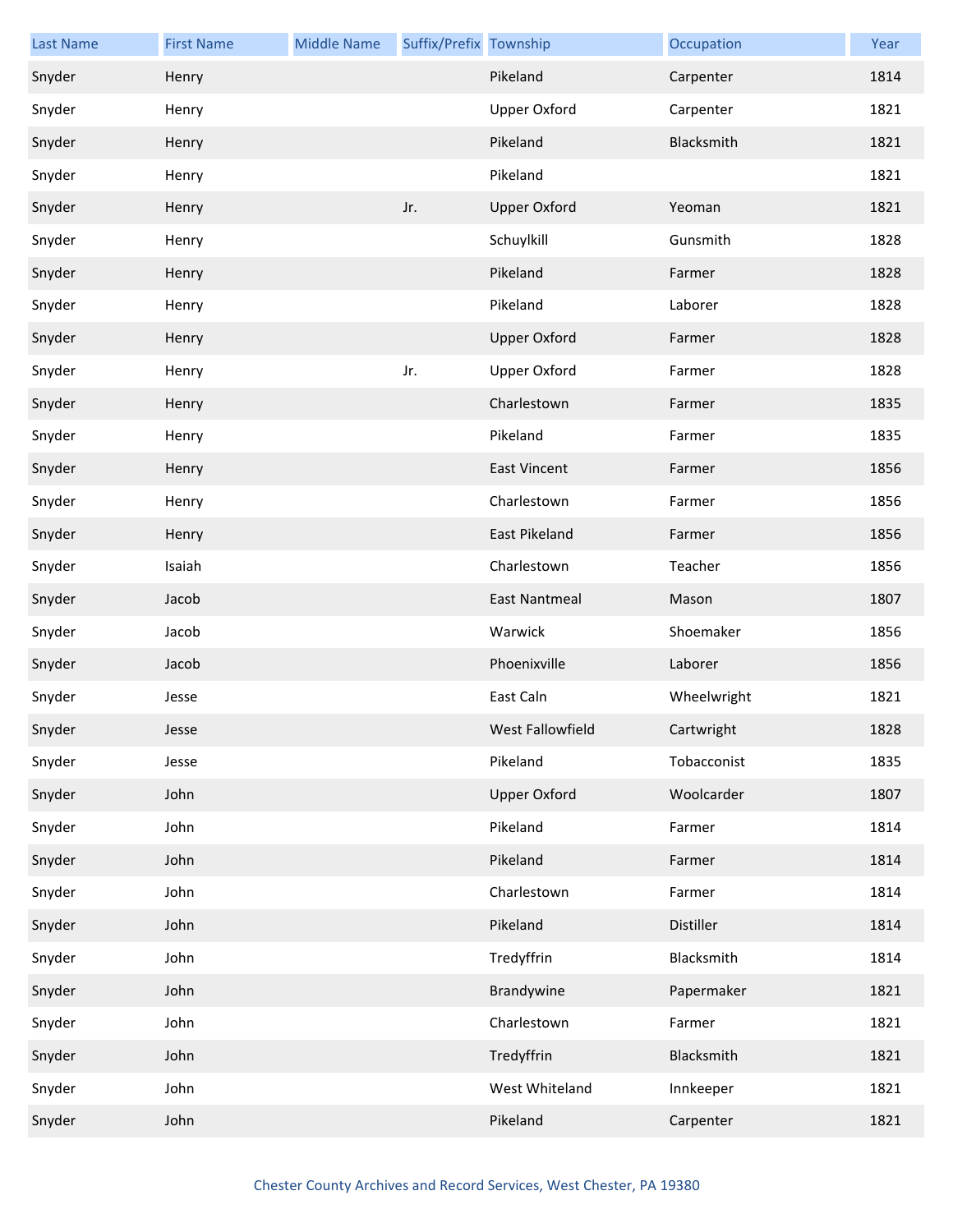| <b>Last Name</b> | <b>First Name</b> | <b>Middle Name</b> | Suffix/Prefix Township |                     | Occupation   | Year |
|------------------|-------------------|--------------------|------------------------|---------------------|--------------|------|
| Snyder           | John              |                    |                        | Pikeland            | Wheelwright  | 1821 |
| Snyder           | John              |                    |                        | Pikeland            | Farmer       | 1828 |
| Snyder           | John              |                    |                        | East Whiteland      | Innkeeper    | 1828 |
| Snyder           | John              |                    |                        | Tredyffrin          | Sickle smith | 1828 |
| Snyder           | John              |                    |                        | West Fallowfield    | Wheelwright  | 1835 |
| Snyder           | John              |                    |                        | East Caln           | Cabinetmaker | 1835 |
| Snyder           | John              |                    |                        | Schuylkill          | Laborer      | 1835 |
| Snyder           | John              |                    |                        | West Fallowfield    | Wheelwright  | 1835 |
| Snyder           | John              |                    |                        | Charlestown         | Farmer       | 1835 |
| Snyder           | John              |                    |                        | <b>East Vincent</b> | Stonemason   | 1856 |
| Snyder           | John              |                    |                        | Charlestown         | Farmer       | 1856 |
| Snyder           | John              | $\overline{A}$     |                        | West Pikeland       | Laborer      | 1856 |
| Snyder           | John              | F                  |                        | Charlestown         | Farmer       | 1856 |
| Snyder           | Jonathan          |                    |                        | <b>West Vincent</b> | Smith        | 1856 |
| Snyder           | Joseph            |                    |                        | Charlestown         | Laborer      | 1835 |
| Snyder           | Joseph            |                    |                        | Charlestown         | Farmer       | 1856 |
| Snyder           | Michael           |                    |                        | Coventry            |              | 1793 |
| Snyder           | Michael           |                    |                        | Coventry            |              | 1793 |
| Snyder           | Michael           |                    |                        | Coventry            | Tailor       | 1807 |
| Snyder           | Michael           |                    |                        | Coventry            | Tailor       | 1821 |
| Snyder           | Noah              |                    |                        | Tredyffrin          |              | 1828 |
| Snyder           | Oliver            |                    |                        | Tredyffrin          |              | 1828 |
| Snyder           | Peter             |                    |                        | Pikeland            | Farmer       | 1814 |
| Snyder           | Peter             |                    |                        | Pikeland            | Shoemaker    | 1814 |
| Snyder           | Peter             |                    |                        | Pikeland            |              | 1821 |
| Snyder           | Peter             |                    |                        | Charlestown         | Laborer      | 1821 |
| Snyder           | Peter             |                    |                        | Charlestown         | Cordwainer   | 1835 |
| Snyder           | Philip            |                    |                        | Tredyffrin          | Miller       | 1814 |
| Snyder           | Samuel            |                    |                        | Brandywine          | Laborer      | 1821 |
| Snyder           | Samuel            |                    |                        | Tredyffrin          | Shoemaker    | 1828 |
| Snyder           | Samuel            |                    |                        | East Nottingham     | Papermaker   | 1828 |
| Snyder           | Samuel            |                    |                        | Tredyffrin          | Farmer       | 1835 |
| Snyder           | Samuel            |                    |                        | East Nottingham     | Papermaker   | 1835 |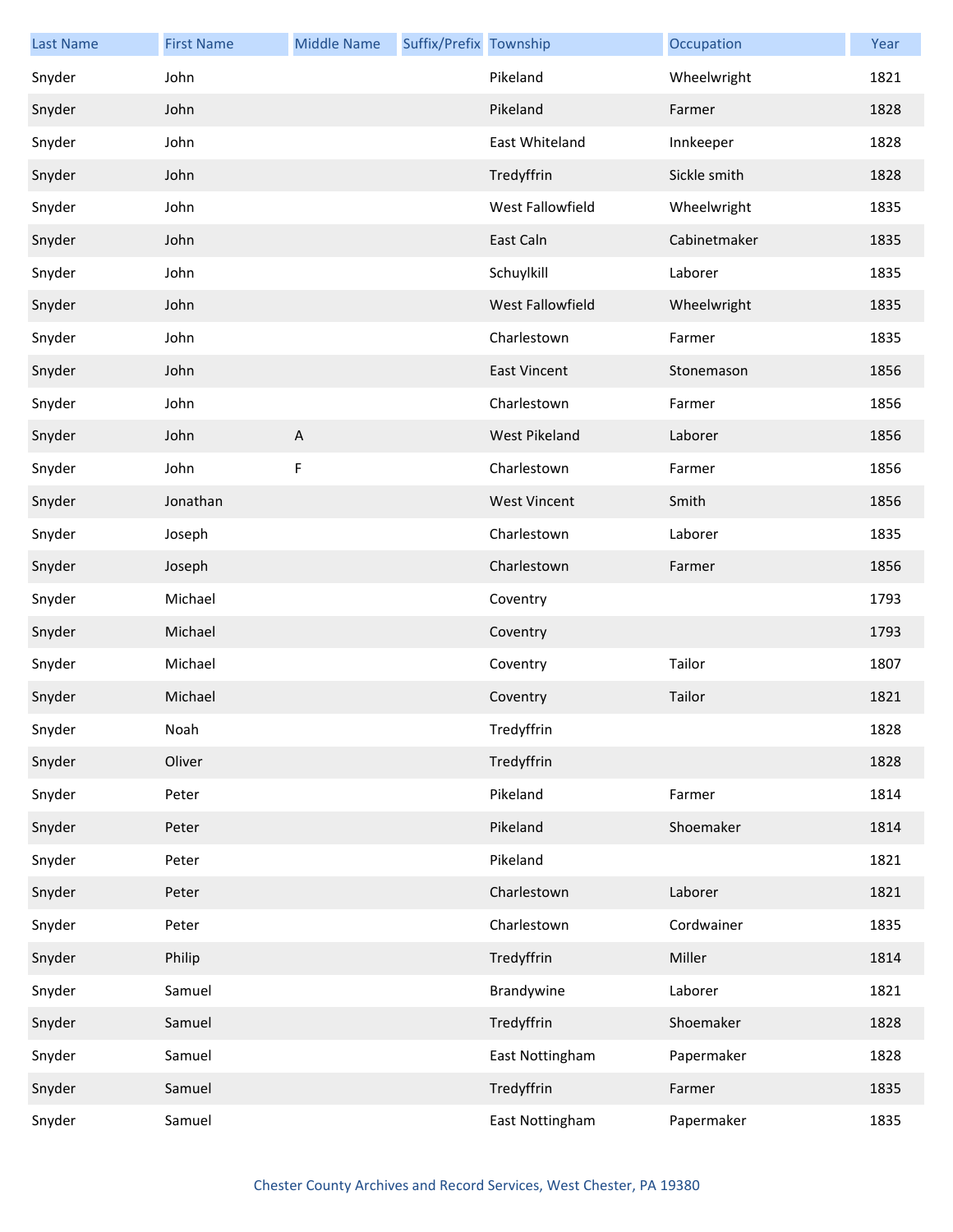| <b>Last Name</b> | <b>First Name</b> | <b>Middle Name</b> | Suffix/Prefix Township |                     | Occupation | Year |
|------------------|-------------------|--------------------|------------------------|---------------------|------------|------|
| Snyder           | Thomas            |                    |                        | <b>Upper Oxford</b> | Carpenter  | 1821 |
| Snyder           | Thomas            |                    |                        | Pikeland            |            | 1821 |
| Snyder           | Thomas            |                    |                        | Pikeland            |            | 1821 |
| Snyder           | Thomas            |                    |                        | Tredyffrin          | Laborer    | 1828 |
| Snyder           | Thomas            |                    |                        | Pikeland            | Farmer     | 1828 |
| Snyder           | Thomas            |                    |                        | East Whiteland      | Laborer    | 1835 |
| Snyder           | Thomas            |                    |                        | Pikeland            | Farmer     | 1835 |
| Snyder           | Thomas            |                    |                        | Franklin            | Farmer     | 1856 |
| Snyder           | Thomas            |                    |                        | East Pikeland       | Farmer     | 1856 |
| Snyder           | Thomas            |                    |                        | Tredyffrin          | Farmer     | 1856 |
| Snyder           | Victor            | D                  |                        | London Britain      | Blacksmith | 1856 |
| Snyder           | William           |                    |                        | Coventry            | Tailor     | 1807 |
| Snyder           | William           |                    |                        | Coventry            | Laborer    | 1821 |
| Snyder           | William           |                    |                        | East Nottingham     | Farmer     | 1835 |
| Snyder           | William           |                    |                        | Charlestown         | Laborer    | 1856 |
| Soale            | Jacob             |                    |                        | Pikeland            |            | 1793 |
| Soetsler         | Philip            |                    |                        | Vincent             |            | 1793 |
| Soetsler         | Philip            |                    |                        | Vincent             |            | 1800 |
| Sollinger        | Henry             |                    |                        | Phoenixville        | Laborer    | 1856 |
| Soloman          | Isaac             |                    |                        | Pennsbury           |            | 1793 |
| Soloman          | John              |                    |                        | West Chester        | Gentleman  | 1835 |
| Solomon          | Murty             |                    |                        | East Bradford       | Laborer    | 1828 |
| Somers           | Richard           |                    |                        | Phoenixville        | Pudler     | 1856 |
| Somerville       | William           |                    |                        | London Grove        | Weaver     | 1807 |
| Sommerville      | Andrew            |                    |                        | East Whiteland      | Laborer    | 1807 |
| Songo            | William           |                    |                        | New Garden          | Farmer     | 1828 |
| Soran            | Charles           |                    |                        | East Caln           | Papermaker | 1828 |
| Soren            | Charles           |                    |                        | Brandywine          | Farmer     | 1835 |
| Sorrig           | Adam              |                    |                        | Coventry            | Carpenter  | 1821 |
| Souder           | Henry             |                    | Jr.                    | East Whiteland      |            | 1793 |
| Souder           | Henry             |                    |                        | East Whiteland      |            | 1793 |
| Souder           | Jacob             |                    |                        | Schuylkill          | Farmer     | 1856 |
| Souder           | John              |                    |                        | Tredyffrin          |            | 1800 |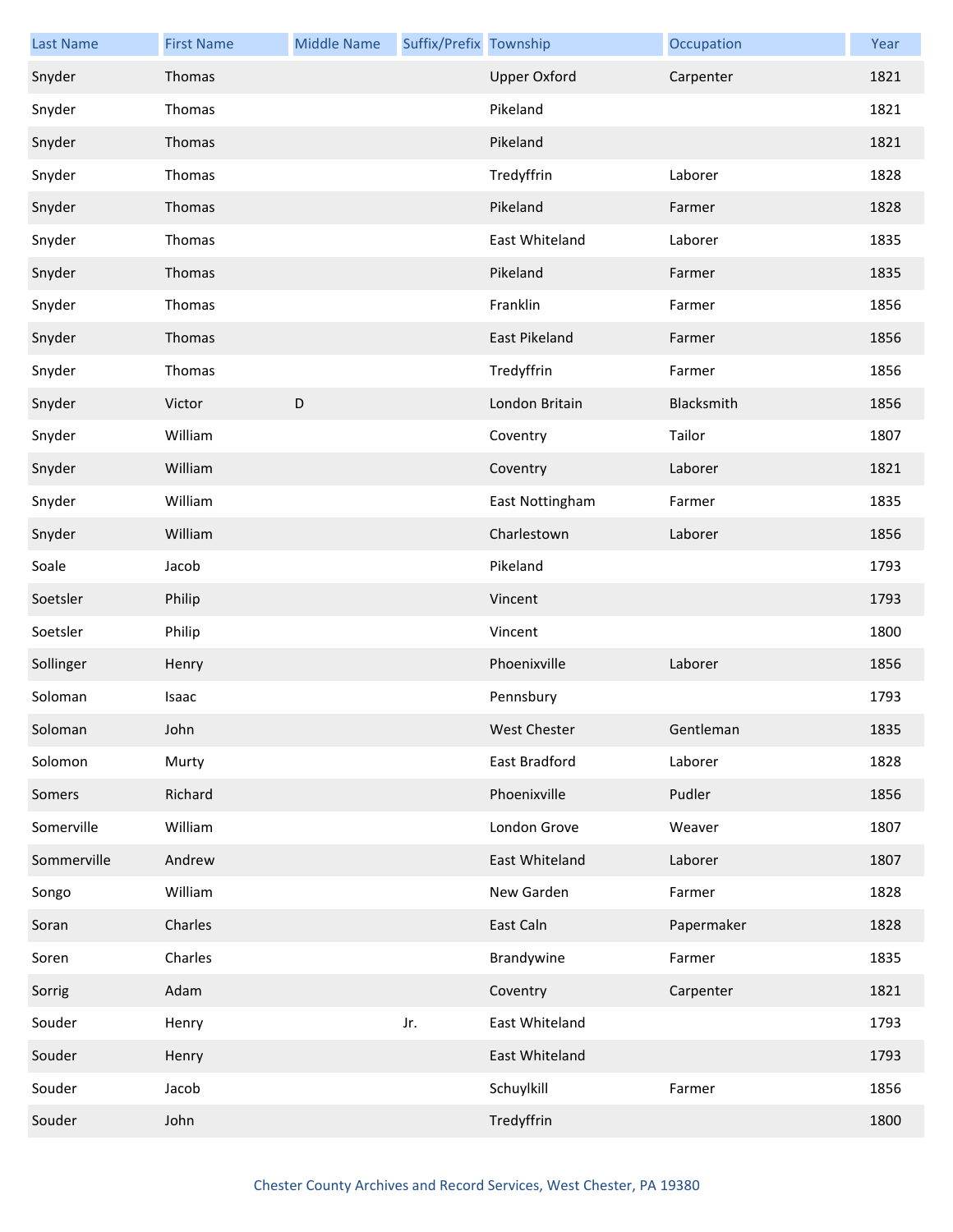| <b>Last Name</b> | <b>First Name</b> | <b>Middle Name</b> | Suffix/Prefix Township |                      | Occupation   | Year |
|------------------|-------------------|--------------------|------------------------|----------------------|--------------|------|
| Souder           | Philip            |                    |                        | West Whiteland       |              | 1821 |
| Souder           | Phillip           |                    |                        | West Whiteland       | Farmer       | 1828 |
| Souder           | William           |                    |                        | Schuylkill           | Farmer       | 1856 |
| Souders          | Charles           |                    |                        | Valley               | Laborer      | 1856 |
| Souders          | David             |                    |                        | Honeybrook           | Laborer      | 1856 |
| Souders          | Henry             |                    |                        | Honey Brook          | Miller       | 1807 |
| Souders          | Henry             |                    |                        | East Whiteland       | Gentleman    | 1807 |
| Souders          | Henry             |                    |                        | Honey Brook          | Miller       | 1814 |
| Souders          | Henry             |                    |                        | Honey Brook          | Miller       | 1821 |
| Souders          | Henry             |                    |                        | Honeybrook           | Laborer      | 1856 |
| Souders          | John              |                    |                        | East Nantmeal        | Farmer       | 1821 |
| Souders          | John              |                    |                        | Brandywine           | Laborer      | 1828 |
| Souders          | John              |                    |                        | West Caln            | Laborer      | 1835 |
| Souders          | John              |                    |                        | Honeybrook           | Farmer       | 1856 |
| Souders          | Philip            |                    |                        | West Whiteland       | Cradlemaker  | 1835 |
| Souders          | Samuel            |                    |                        | West Whiteland       | Farmer       | 1835 |
| Souders          | William           |                    |                        | West Bradford        | Tobacconist  | 1835 |
| Souilard         | Lewis             |                    |                        | Wallace              | Forgeman     | 1856 |
| Soule            | Fanney            |                    |                        | Kennett Square       | Lady         | 1856 |
| South            | Henry             |                    |                        | London Grove         | Laborer      | 1856 |
| Southacre        | Abraham           |                    |                        | West Bradford        | Tobacconist  | 1856 |
| Southerland      | Henry             |                    |                        | Penn                 | Laborer      | 1835 |
| Southerland      | Joseph            |                    |                        | West Nottingham      | Farmer       | 1835 |
| Southwood        | Abner             |                    |                        | <b>West Vincent</b>  | Laborer      | 1856 |
| Southwood        | Abraham           |                    |                        | Goshen               | Laborer      | 1807 |
| Southwood        | Jacob             |                    |                        | Uwchlan              | Laborer      | 1828 |
| Sowden           | James             |                    |                        | Uwchlan              | Manufacturer | 1856 |
| Sowder           | Abraham           |                    |                        | Coventry             | Laborer      | 1828 |
| Sowder           | Christian         |                    |                        | <b>East Coventry</b> | Farmer       | 1856 |
| Sowder           | Eve               |                    | Widow                  | West Whiteland       |              | 1807 |
| Sowder           | Henry             |                    |                        | East Whiteland       |              | 1800 |
| Sowder           | Henry             |                    |                        | Coventry             | Cooper       | 1807 |
| Sowder           | Henry             |                    |                        | Coventry             | Cooper       | 1814 |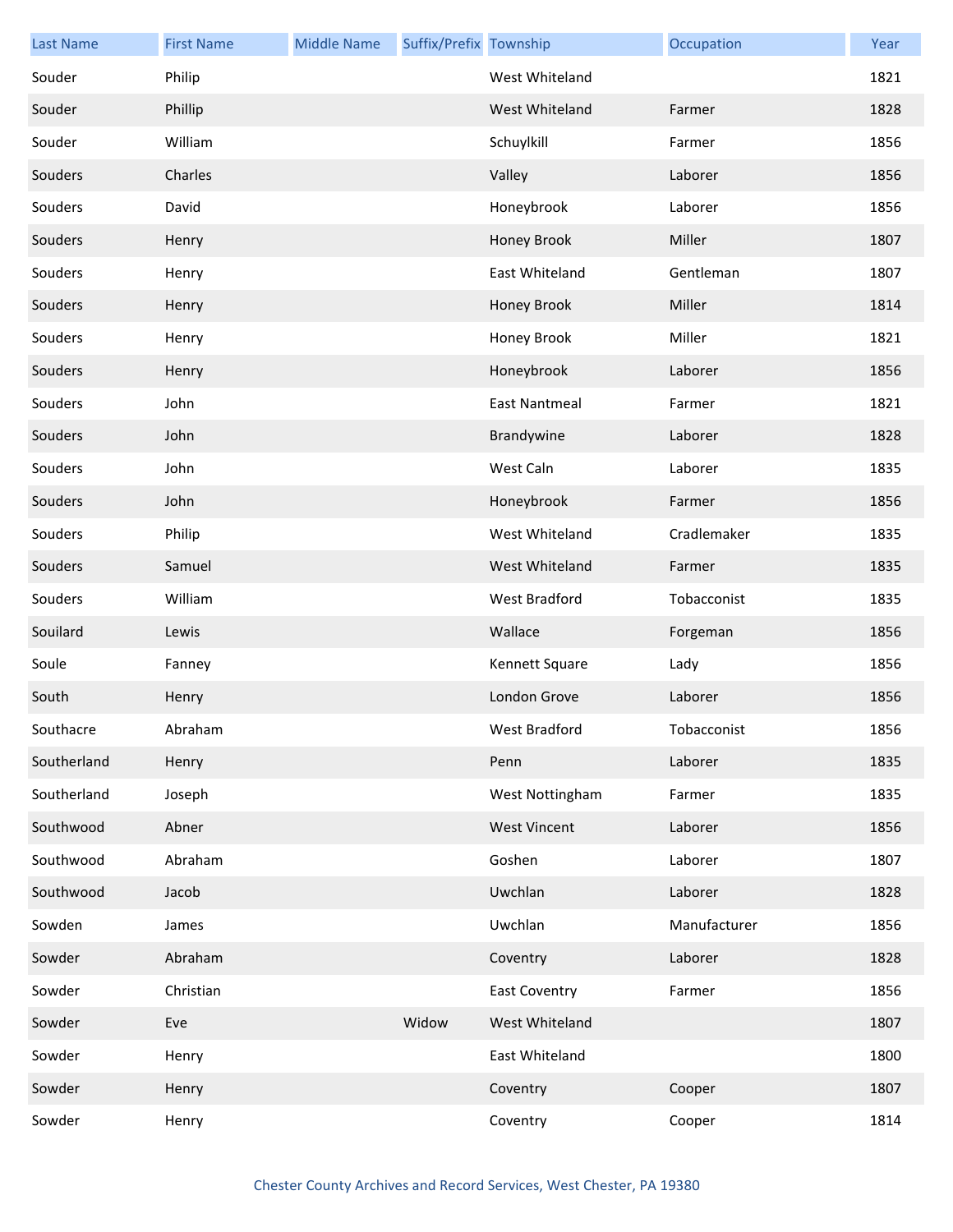| <b>Last Name</b> | <b>First Name</b> | <b>Middle Name</b> | Suffix/Prefix Township |                | Occupation | Year |
|------------------|-------------------|--------------------|------------------------|----------------|------------|------|
| Sowder           | Henry             |                    |                        | South Coventry | Laborer    | 1856 |
| Sowder           | Jacob             |                    |                        | West Whiteland | Farmer     | 1800 |
| Sowder           | Jacob             |                    |                        | Coventry       | Mason      | 1821 |
| Sowder           | Jacob             |                    |                        | Coventry       | Farmer     | 1828 |
| Sowder           | Jacob             |                    |                        | Coventry       | Laborer    | 1835 |
| Sowder           | Jacob             |                    |                        | South Coventry | Farmer     | 1856 |
| Sowder           | Jacob             | N.                 |                        | Coventry       | Laborer    | 1828 |
| Sowder           | John              |                    |                        | Coventry       |            | 1793 |
| Sowder           | John              |                    |                        | Coventry       |            | 1793 |
| Sowder           | John              |                    |                        | Vincent        | Blacksmith | 1807 |
| Sowder           | John              |                    |                        | Coventry       | Yeoman     | 1807 |
| Sowder           | John              |                    |                        | Coventry       | Yeoman     | 1814 |
| Sowder           | John              |                    | Jr.                    | Coventry       | Laborer    | 1821 |
| Sowder           | John              |                    |                        | Coventry       | Farmer     | 1821 |
| Sowder           | John              |                    | Jr.                    | Coventry       | Farmer     | 1828 |
| Sowder           | John              |                    |                        | Coventry       | Farmer     | 1828 |
| Sowder           | John              |                    |                        | Coventry       | Farmer     | 1835 |
| Sowder           | John              |                    |                        | Coventry       | Farmer     | 1835 |
| Sowder           | Samuel            |                    |                        | Coventry       | Yeoman     | 1807 |
| Sowder           | Samuel            |                    |                        | Coventry       | Yeoman     | 1814 |
| Sowder           | Samuel            |                    |                        | Coventry       | Farmer     | 1821 |
| Sowder           | Samuel            |                    |                        | Coventry       | Laborer    | 1828 |
| Sowder           | Samuel            |                    | Jr.                    | Coventry       | Farmer     | 1835 |
| Sowder           | Samuel            |                    |                        | South Coventry | Laborer    | 1856 |
| Sowders          | Henry             |                    |                        | East Caln      | Weaver     | 1800 |
| Sowders          | Jacob             |                    |                        | West Whiteland |            | 1793 |
| Sowders          | Jacob             |                    | Jr.                    | Schuylkill     | Farmer     | 1856 |
| Sowders          | Jonathan          |                    |                        | East Pikeland  | Laborer    | 1856 |
| Sowders          | Phillip           |                    |                        | West Whiteland | Farmer     | 1814 |
| Sowebear         | Benjamin          |                    |                        | Phoenixville   | Machinist  | 1856 |
| Sower            | Daniel            |                    |                        | Charlestown    | Farmer     | 1807 |
| Sower            | Daniel            |                    |                        | Charlestown    | Farmer     | 1814 |
| Sower            | Mary              |                    |                        | Schuylkill     |            | 1828 |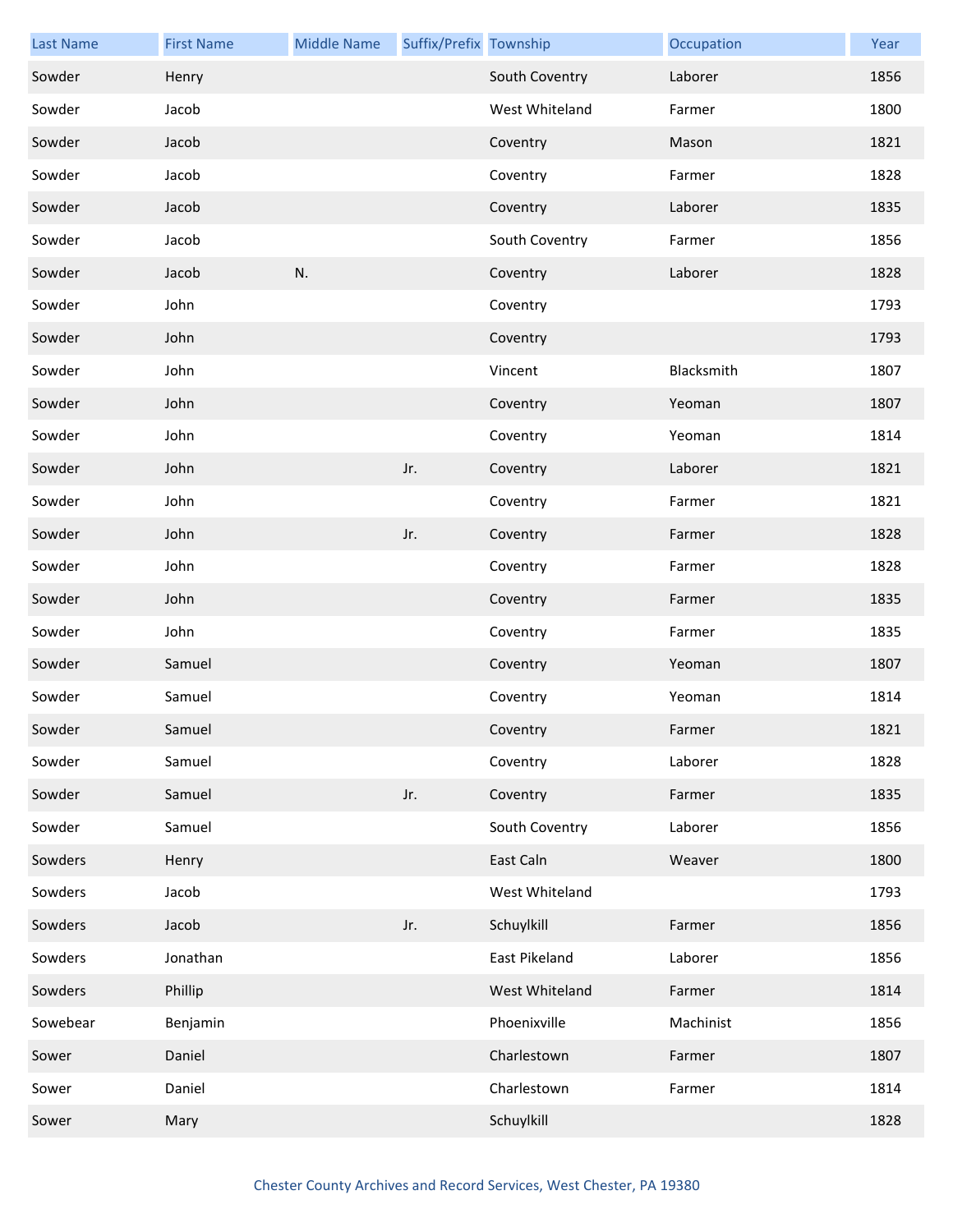| <b>Last Name</b> | <b>First Name</b> | <b>Middle Name</b> | Suffix/Prefix Township |                      | Occupation | Year |
|------------------|-------------------|--------------------|------------------------|----------------------|------------|------|
| Sower            | Mary              |                    |                        | Schuylkill           |            | 1835 |
| Sower            | Samuel            |                    |                        | Charlestown          | Farmer     | 1821 |
| Sower            | Samuel            |                    |                        | Schuylkill           | Farmer     | 1828 |
| Sower            | Samuel            |                    |                        | Schuylkill           | Farmer     | 1835 |
| Sowers           | Daniel            |                    |                        | Charlestown          |            | 1793 |
| Sowers           | Daniel            |                    |                        | Phoenixville         | Watchmaker | 1856 |
| Sowers           | Elhanan           |                    |                        | <b>East Coventry</b> | Miller     | 1856 |
| Sowers           | Esther            |                    |                        | Schuylkill           |            | 1856 |
| Sowers           | Frederick         |                    |                        | <b>West Chester</b>  | Watchmaker | 1856 |
| Sowers           | George            | ${\sf W}$          |                        | Schuylkill           | Farmer     | 1856 |
| Sowers           | Hannah            |                    |                        | Schuylkill           |            | 1856 |
| Sowers           | Malon             |                    |                        | <b>East Vincent</b>  | Laborer    | 1856 |
| Sowersworth      | Isaac             |                    |                        | Tredyffrin           |            | 1814 |
| Sowthwood        | Jacob             |                    |                        | <b>West Chester</b>  | Laborer    | 1856 |
| Space            | John              |                    |                        | Charlestown          | Laborer    | 1814 |
| Spackma          | Isaac             |                    | Sr.                    | West Whiteland       | Gentleman  | 1835 |
| Spackman         | Elisha            |                    |                        | West Goshen          |            | 1821 |
| Spackman         | George            |                    |                        | East Bradford        | Cordwainer | 1807 |
| Spackman         | George            |                    |                        | East Bradford        | Farmer     | 1814 |
| Spackman         | George            |                    |                        | <b>West Bradford</b> | Farmer     | 1856 |
| Spackman         | George            |                    |                        | West Whiteland       | Farmer     | 1856 |
| Spackman         | Isaac             |                    |                        | East Bradford        | Miller     | 1807 |
| Spackman         | Isaac             |                    |                        | East Bradford        | Farmer     | 1814 |
| Spackman         | Isaac             |                    |                        | West Whiteland       |            | 1821 |
| Spackman         | Isaac             |                    |                        | East Caln            | Tanner     | 1828 |
| Spackman         | Isaac             |                    |                        | West Whiteland       | Farmer     | 1828 |
| Spackman         | Isaac             |                    | Jr.                    | West Whiteland       | Laborer    | 1828 |
| Spackman         | Isaac             |                    | Jr.                    | West Whiteland       | Farmer     | 1835 |
| Spackman         | Isaac             |                    |                        | East Caln            | Farmer     | 1856 |
| Spackman         | Isaac             |                    |                        | West Whiteland       | Farmer     | 1856 |
| Spackman         | James             |                    |                        | East Caln            | Laborer    | 1828 |
| Spackman         | John              |                    |                        | West Goshen          |            | 1821 |
| Spackman         | John              |                    |                        | West Goshen          |            | 1821 |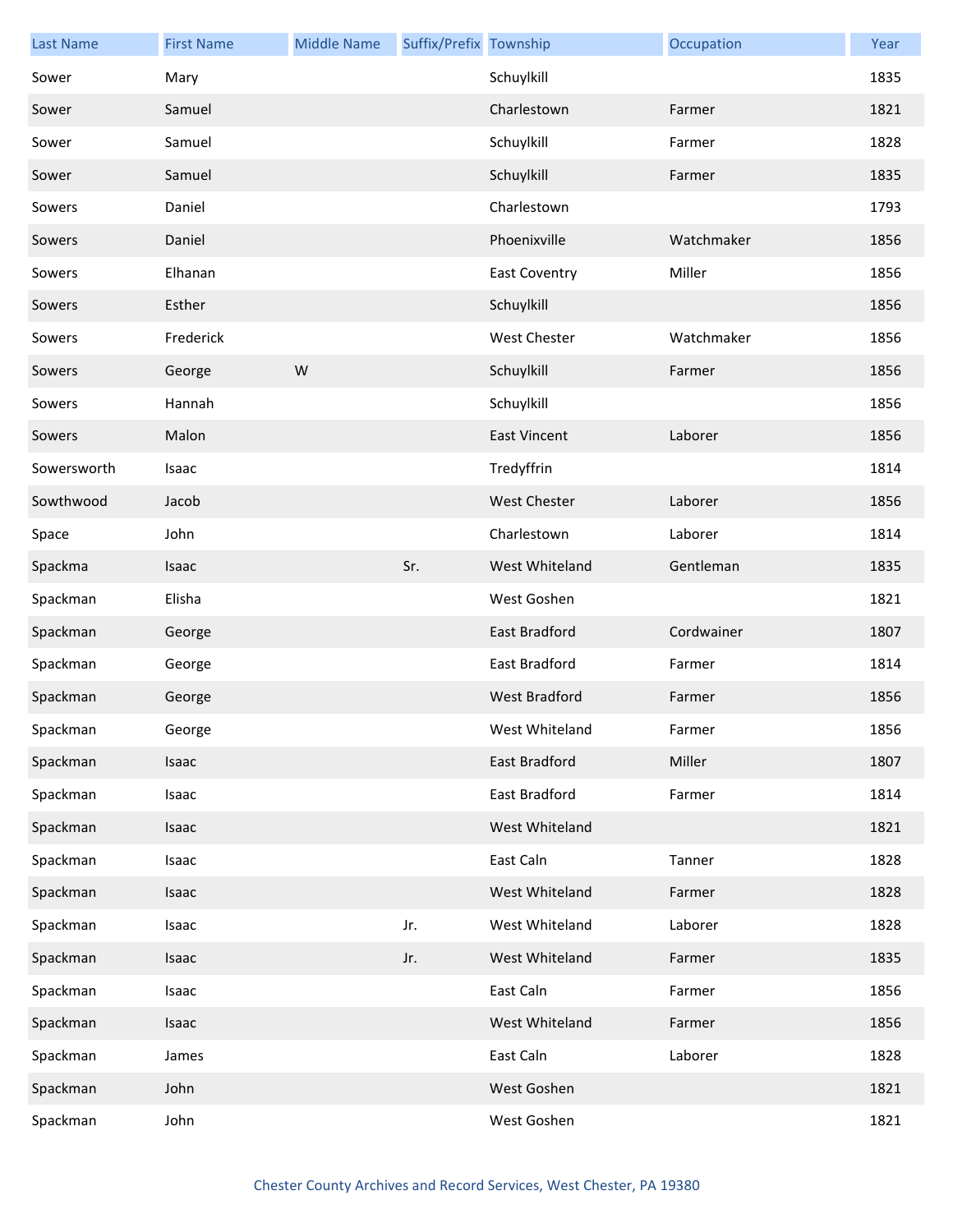| <b>Last Name</b> | <b>First Name</b> | <b>Middle Name</b> | Suffix/Prefix Township |                      | Occupation | Year |
|------------------|-------------------|--------------------|------------------------|----------------------|------------|------|
| Spackman         | Joseph            |                    |                        | <b>East Bradford</b> | Miller     | 1814 |
| Spackman         | Joseph            |                    |                        | West Whiteland       |            | 1821 |
| Spackman         | Joseph            |                    |                        | West Whiteland       | Farmer     | 1828 |
| Spackman         | Joseph            |                    |                        | West Whiteland       | Farmer     | 1835 |
| Spackman         | Joseph            |                    |                        | West Whiteland       | Farmer     | 1856 |
| Spackman         | Lea               |                    |                        | West Whiteland       | Farmer     | 1856 |
| Spackman         | Peter             |                    |                        | West Whiteland       | Laborer    | 1856 |
| Spackman         | Riley             |                    |                        | West Whiteland       | Laborer    | 1856 |
| Spackman         | Thomas            |                    |                        | East Bradford        | Farmer     | 1807 |
| Spackman         | Thomas            |                    |                        | West Whiteland       |            | 1821 |
| Spackman         | Thomas            |                    |                        | West Goshen          |            | 1821 |
| Spackman         | Thomas            |                    |                        | East Caln            | Farmer     | 1828 |
| Spackman         | William           |                    |                        | West Goshen          |            | 1821 |
| Spakeman         | Edward            |                    |                        | Easttown             | Millwright | 1807 |
| Spakeman         | Isaac             |                    |                        | <b>East Bradford</b> |            | 1793 |
| Spakeman         | John              |                    |                        | Easttown             | Farmer     | 1807 |
| Spakeman         | John              |                    |                        | Easttown             | Carpenter  | 1807 |
| Spakeman         | Thomas            |                    |                        | East Bradford        |            | 1793 |
| Spakeme          | William           | $\mathsf{A}$       |                        | <b>West Nantmeal</b> | Farmer     | 1835 |
| Spangler         | John              |                    |                        | <b>West Chester</b>  | Cooper     | 1828 |
| Spar             | John              |                    |                        | Honey Brook          | Farmer     | 1828 |
| Spar             | Peter             |                    |                        | Honey Brook          | Cooper     | 1828 |
| Sparks           | Isaac             |                    |                        | Honey Brook          | Teacher    | 1828 |
| Sparks           | Isaac             | ${\sf W}$          |                        | Honey Brook          | Painter    | 1835 |
| Sparr            | Frederick         |                    |                        | Honey Brook          |            | 1793 |
| Sparr            | Frederick         |                    |                        | Honey Brook          |            | 1800 |
| Sparr            | Frederick         |                    |                        | Honey Brook          | Farmer     | 1807 |
| Sparr            | Frederick         |                    |                        | Honey Brook          | Cooper     | 1814 |
| Sparr            | Frederick         |                    |                        | Honey Brook          | Farmer     | 1821 |
| Sparr            | Frederick         |                    |                        | Honey Brook          | Farmer     | 1828 |
| Sparr            | Frederick         |                    |                        | Honey Brook          | Farmer     | 1835 |
| Sparr            | George            |                    |                        | Honey Brook          | Laborer    | 1807 |
| Sparr            | George            |                    |                        | Honey Brook          | Laborer    | 1835 |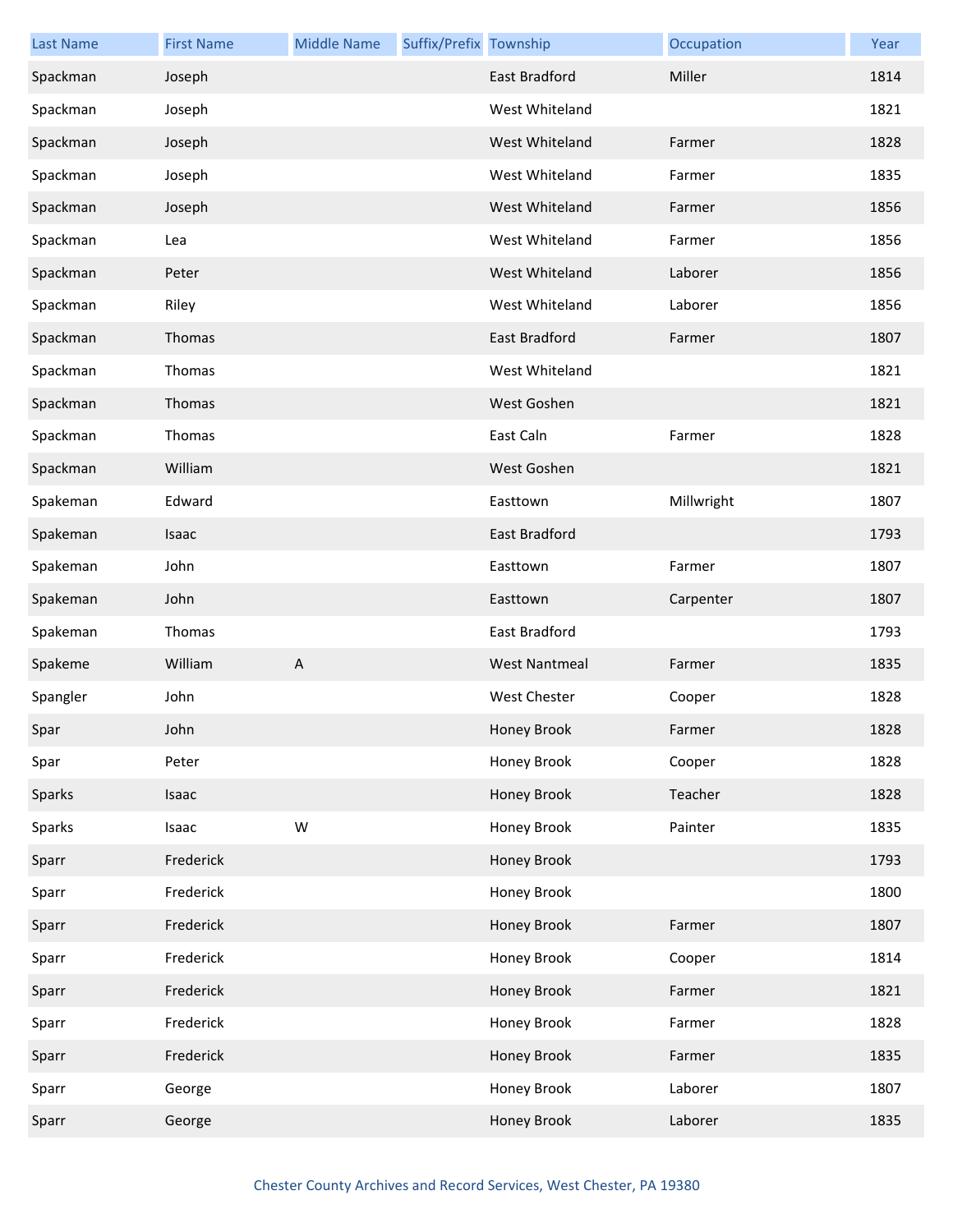| <b>Last Name</b> | <b>First Name</b> | <b>Middle Name</b> | Suffix/Prefix Township |                         | Occupation | Year |
|------------------|-------------------|--------------------|------------------------|-------------------------|------------|------|
| Sparr            | George            |                    |                        | Honeybrook              | Farmer     | 1856 |
| Sparr            | John              |                    |                        | Honey Brook             | Farmer     | 1821 |
| Sparr            | Peter             |                    |                        | Honey Brook             | Cooper     | 1821 |
| Sparrowgrass     | Jared             |                    |                        | <b>West Chester</b>     | Laborer    | 1856 |
| Spats            | John              |                    |                        | <b>West Nantmeal</b>    | Limeburner | 1856 |
| Spaulding        | Jacob             |                    |                        | West Whiteland          | Laborer    | 1856 |
| Speace           | Charles           | A                  |                        | <b>West Vincent</b>     | Painter    | 1856 |
| Speakman         | Aaron             |                    |                        | London Grove            | Farmer     | 1821 |
| Speakman         | Aaron             |                    |                        | London Grove            | Farmer     | 1828 |
| Speakman         | Alexander         |                    |                        | Westtown                | Carpenter  | 1856 |
| Speakman         | Alisha            |                    |                        | Londonderry             | Farmer     | 1828 |
| Speakman         | Allen             |                    |                        | <b>East Fallowfield</b> | Laborer    | 1856 |
| Speakman         | Amos              |                    |                        | London Grove            |            | 1793 |
| Speakman         | Amos              |                    |                        | London Grove            |            | 1800 |
| Speakman         | Amos              |                    |                        | London Grove            | Farmer     | 1807 |
| Speakman         | Amos              |                    |                        | London Grove            | Carpenter  | 1814 |
| Speakman         | Amos              |                    |                        | London Grove            | Carpenter  | 1821 |
| Speakman         | Amos              |                    |                        | London Grove            | Carpenter  | 1828 |
| Speakman         | Amos              |                    |                        | London Grove            | Carpenter  | 1835 |
| Speakman         | Amos              |                    |                        | London Grove            | Farmer     | 1856 |
| Speakman         | Aron              |                    |                        | London Grove            | Farmer     | 1835 |
| Speakman         | Benjamin          |                    |                        | West Marlborough        | Laborer    | 1835 |
| Speakman         | Benjamin          |                    |                        | Londonderry             | Mason      | 1856 |
| Speakman         | Caleb             |                    |                        | London Grove            |            | 1793 |
| Speakman         | Caleb             |                    |                        | London Grove            |            | 1800 |
| Speakman         | Caleb             |                    |                        | London Grove            | Farmer     | 1807 |
| Speakman         | Caleb             |                    |                        | London Grove            | Farmer     | 1814 |
| Speakman         | Caleb             |                    |                        | London Grove            | Farmer     | 1821 |
| Speakman         | Caleb             |                    |                        | London Grove            | Farmer     | 1828 |
| Speakman         | Caleb             |                    |                        | London Grove            | Farmer     | 1835 |
| Speakman         | Chalkley          |                    |                        | East Goshen             | Carpenter  | 1835 |
| Speakman         | Chalkley          |                    |                        | West Goshen             | Carpenter  | 1856 |
| Speakman         | Clayton           |                    |                        | Londonderry             | Smith      | 1814 |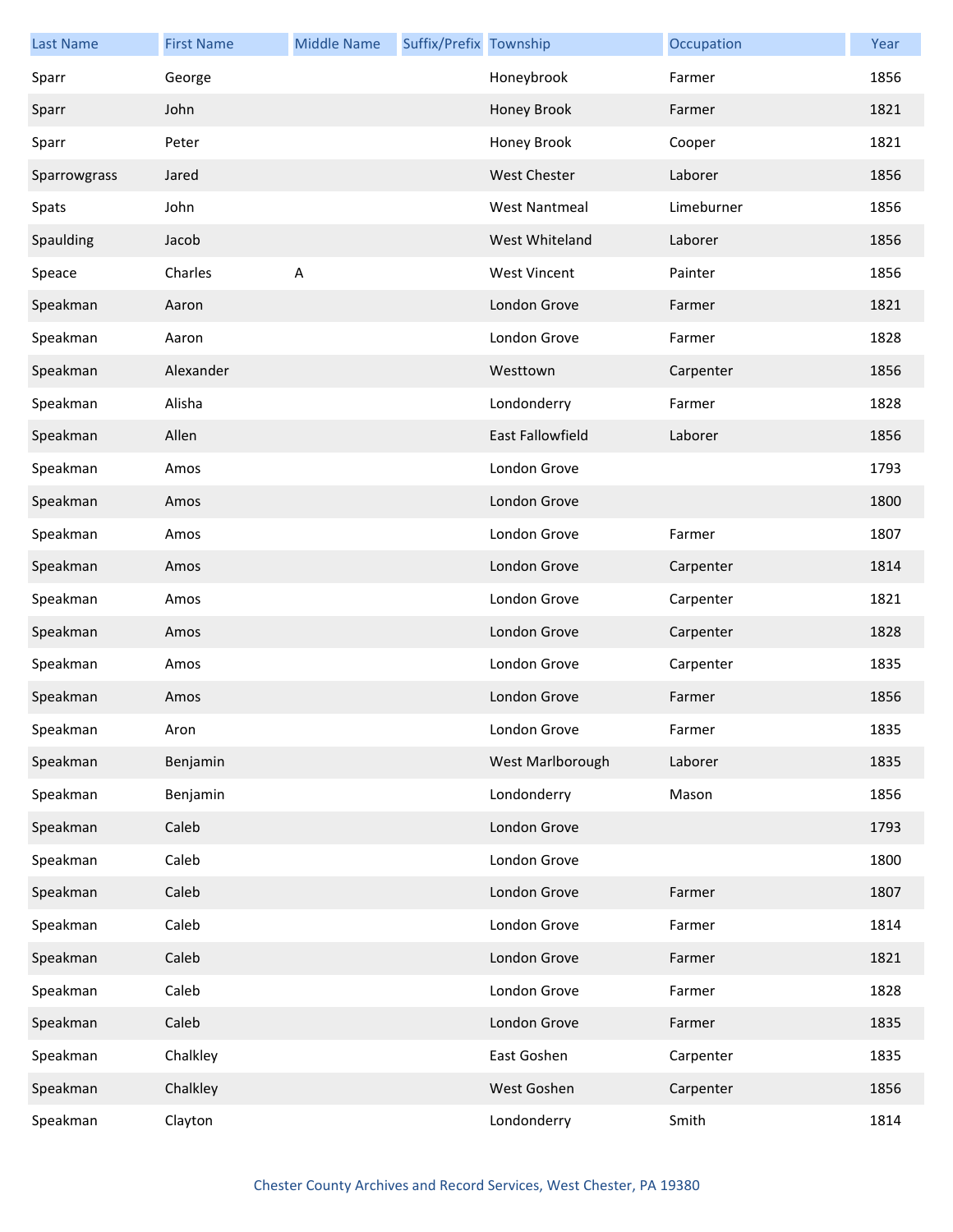| <b>Last Name</b> | <b>First Name</b> | <b>Middle Name</b> | Suffix/Prefix Township |                  | Occupation  | Year |
|------------------|-------------------|--------------------|------------------------|------------------|-------------|------|
| Speakman         | Clayton           |                    |                        | Londonderry      | Blacksmith  | 1821 |
| Speakman         | Clayton           |                    |                        | Londonderry      | Blacksmith  | 1828 |
| Speakman         | Clayton           |                    |                        | West Marlborough | Farmer      | 1835 |
| Speakman         | Cyrus             |                    |                        | East Fallowfield | Farmer      | 1856 |
| Speakman         | David             |                    |                        | Londonderry      | Mason       | 1856 |
| Speakman         | Eben              |                    |                        | East Goshen      | Wheelwright | 1835 |
| Speakman         | Ebenezar          |                    |                        | Newlin           | Farmer      | 1814 |
| Speakman         | Ebenezer          |                    |                        | Newlin           |             | 1793 |
| Speakman         | Ebenezer          |                    |                        | Newlin           | Gardner     | 1807 |
| Speakman         | Ebenezer          |                    |                        | West Bradford    | Steward     | 1821 |
| Speakman         | Ebenezer          |                    |                        | West Bradford    | Farmer      | 1828 |
| Speakman         | Ebenezer          |                    |                        | West Goshen      | Laborer     | 1828 |
| Speakman         | Ebenezer          |                    |                        | West Bradford    | Farmer      | 1835 |
| Speakman         | Ebenezer          |                    |                        | East Bradford    | Papermaker  | 1856 |
| Speakman         | Ebenezer          |                    |                        | West Bradford    | Laborer     | 1856 |
| Speakman         | Edward            |                    |                        | West Goshen      |             | 1821 |
| Speakman         | elisah            |                    |                        | Londonderry      | Farmer      | 1835 |
| Speakman         | Elisha            |                    |                        | Goshen           | Farmer      | 1814 |
| Speakman         | Elisha            |                    |                        | West Goshen      | Farmer      | 1828 |
| Speakman         | Elisha            |                    |                        | West Goshen      | Farmer      | 1835 |
| Speakman         | Enoch             |                    |                        | London Grove     |             | 1793 |
| Speakman         | Enoch             |                    |                        | London Grove     |             | 1800 |
| Speakman         | Enoch             |                    |                        | London Grove     | Farmer      | 1807 |
| Speakman         | Enoch             |                    |                        | London Grove     | Blacksmith  | 1814 |
| Speakman         | Enoch             |                    |                        | London Grove     | Blacksmith  | 1821 |
| Speakman         | Enoch             |                    | Jr.                    | London Grove     | Farmer      | 1821 |
| Speakman         | Enoch             |                    |                        | London Grove     | Farmer      | 1828 |
| Speakman         | Ephraim           |                    |                        | London Grove     | Carpenter   | 1821 |
| Speakman         | Ephraim           |                    |                        | London Grove     | Carpenter   | 1828 |
| Speakman         | Ephream           |                    |                        | London Grove     | Carpenter   | 1835 |
| Speakman         | Franklin          | $\sf B$            |                        | Highland         | Merchant    | 1856 |
| Speakman         | George            |                    |                        | Newlin           |             | 1793 |
| Speakman         | George            |                    |                        | Newlin           | Farmer      | 1807 |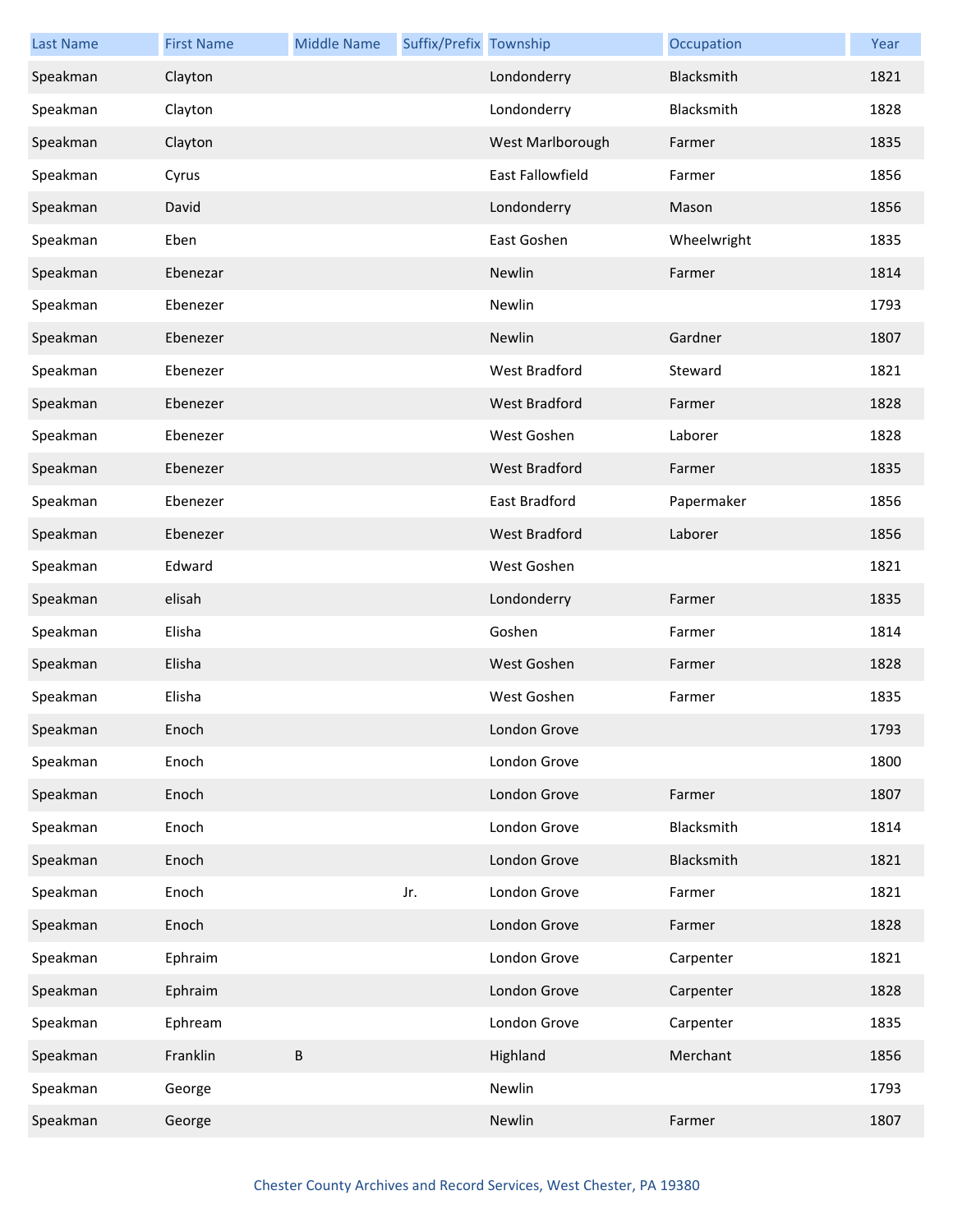| <b>Last Name</b> | <b>First Name</b> | <b>Middle Name</b> | Suffix/Prefix Township |               | Occupation  | Year |
|------------------|-------------------|--------------------|------------------------|---------------|-------------|------|
| Speakman         | George            |                    |                        | Newlin        | Laborer     | 1814 |
| Speakman         | George            |                    |                        | Westtown      | Farmer      | 1821 |
| Speakman         | George            |                    |                        | East Bradford |             | 1821 |
| Speakman         | George            |                    |                        | West Bradford | Farmer      | 1828 |
| Speakman         | George            |                    |                        | West Bradford | Farmer      | 1835 |
| Speakman         | George            |                    |                        | West Bradford | Farmer      | 1856 |
| Speakman         | Hayes             |                    |                        | Newlin        | Carpenter   | 1821 |
| Speakman         | Hayes             |                    |                        | Newlin        | Carpenter   | 1828 |
| Speakman         | hayes             |                    |                        | Newlin        | Carpenter   | 1835 |
| Speakman         | Henry             |                    |                        | Newlin        | Farmer      | 1814 |
| Speakman         | Henry             |                    |                        | Newlin        | Farmer      | 1821 |
| Speakman         | Henry             |                    |                        | Newlin        | Farmer      | 1828 |
| Speakman         | Henry             |                    |                        | Newlin        | Farmer      | 1835 |
| Speakman         | Henry             |                    |                        | Newlin        | Farmer      | 1856 |
| Speakman         | Isaac             |                    |                        | East Caln     |             | 1793 |
| Speakman         | Isaac             |                    |                        | East Caln     | Farmer      | 1814 |
| Speakman         | Isaac             |                    |                        | East Caln     | Wheelwright | 1814 |
| Speakman         | Isaac             |                    |                        | East Caln     | Farmer      | 1821 |
| Speakman         | Isaac             |                    |                        | East Caln     | Wheelwright | 1821 |
| Speakman         | Isaac             |                    |                        | London Grove  | Farmer      | 1821 |
| Speakman         | Isaac             |                    |                        | London Grove  | Farmer      | 1828 |
| Speakman         | Isaac             |                    |                        | East Caln     | Farmer      | 1835 |
| Speakman         | Isaac             |                    |                        | London Grove  | Farmer      | 1835 |
| Speakman         | Jacob             |                    |                        | Newlin        |             | 1793 |
| Speakman         | Jacob             |                    |                        | Newlin        | Laborer     | 1821 |
| Speakman         | Jacob             |                    |                        | Newlin        | Miller      | 1828 |
| Speakman         | Jacob             |                    |                        | Newlin        | Miller      | 1835 |
| Speakman         | James             |                    |                        | Newlin        | Saddler     | 1814 |
| Speakman         | James             |                    |                        | East Caln     | Laborer     | 1814 |
| Speakman         | James             |                    |                        | Newlin        | Farmer      | 1821 |
| Speakman         | James             |                    |                        | East Caln     | Farmer      | 1835 |
| Speakman         | James             |                    |                        | East Caln     | Farmer      | 1835 |
| Speakman         | James             |                    |                        | West Bradford | Farmer      | 1856 |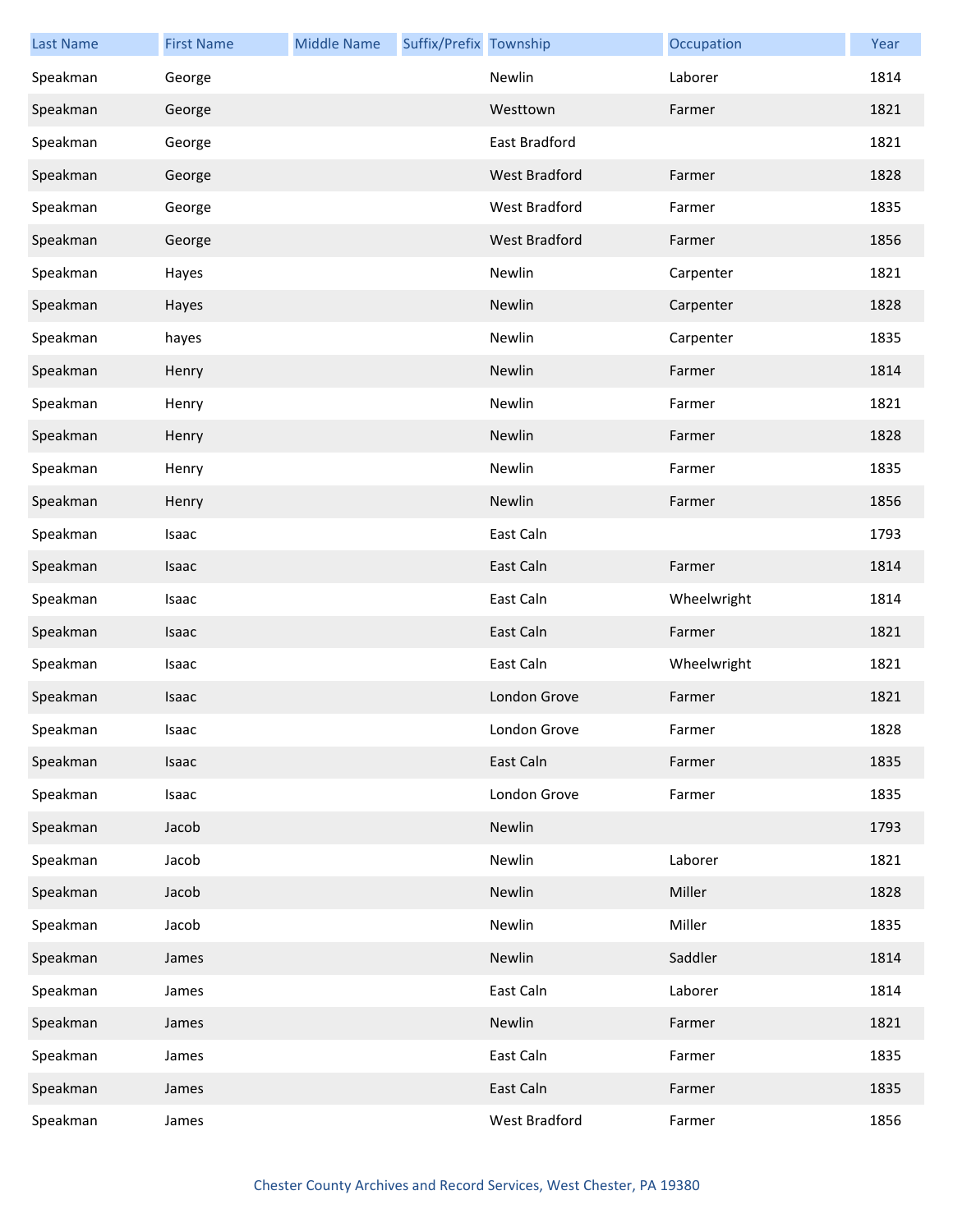| <b>Last Name</b> | <b>First Name</b> | <b>Middle Name</b> | Suffix/Prefix Township |                     | Occupation             | Year |
|------------------|-------------------|--------------------|------------------------|---------------------|------------------------|------|
| Speakman         | Jesse             |                    |                        | London Grove        |                        | 1793 |
| Speakman         | Jesse             |                    |                        | Londonderry         | Farmer & Cooper        | 1807 |
| Speakman         | Jesse             |                    |                        | Londonderry         | Farmer                 | 1814 |
| Speakman         | Jesse             |                    |                        | Londonderry         | Farmer                 | 1821 |
| Speakman         | Jesse             |                    |                        | London Grove        | Farmer                 | 1821 |
| Speakman         | Jesse             |                    |                        | Londonderry         | Farmer                 | 1828 |
| Speakman         | Jesse             |                    | Jr.                    | Londonderry         | Farmer                 | 1828 |
| Speakman         | Jesse             |                    | Jr.                    | Londonderry         | Farmer                 | 1835 |
| Speakman         | Jesse             |                    | Sr.                    | Londonderry         | Farmer                 | 1835 |
| Speakman         | John              |                    |                        | Goshen              | Laborer                | 1807 |
| Speakman         | John              |                    |                        | Goshen              | Carpenter              | 1814 |
| Speakman         | John              |                    |                        | Newlin              | Plasterer              | 1821 |
| Speakman         | John              |                    |                        | Newlin              | Farmer                 | 1828 |
| Speakman         | John              |                    |                        | Londonderry         | Farmer                 | 1828 |
| Speakman         | John              |                    |                        | West Goshen         | Carpenter              | 1828 |
| Speakman         | John              |                    |                        | West Goshen         | Farmer                 | 1835 |
| Speakman         | John              |                    |                        | Newlin              | Farmer                 | 1835 |
| Speakman         | John              |                    |                        | London Grove        | Farmer                 | 1835 |
| Speakman         | John              |                    | Sr.                    | West Bradford       | Gentleman              | 1856 |
| Speakman         | John              |                    |                        | West Bradford       | Farmer                 | 1856 |
| Speakman         | John              |                    |                        | East Fallowfield    | Laborer                | 1856 |
| Speakman         | Jonathan          |                    |                        | <b>West Chester</b> | Carpenter              | 1856 |
| Speakman         | Jordon            |                    |                        | Londonderry         | Farmer                 | 1828 |
| Speakman         | Joseph            |                    |                        | Londonderry         | Shoemaker              | 1821 |
| Speakman         | Joseph            |                    |                        | Londonderry         | Gate Keeper (Turnpike) | 1828 |
| Speakman         | Joseph            |                    |                        | Londonderry         | Pumpmaker              | 1835 |
| Speakman         | Joseph            |                    |                        | Londonderry         | Pumpmaker              | 1856 |
| Speakman         | Joshua            |                    |                        | Newlin              |                        | 1793 |
| Speakman         | Joshua            |                    |                        | West Marlborough    | Saddler                | 1807 |
| Speakman         | Joshua            |                    |                        | Londonderry         | Carpenter              | 1814 |
| Speakman         | Joshua            |                    |                        | Newlin              | Farmer                 | 1814 |
| Speakman         | Joshua            |                    |                        | London Grove        | Blacksmith             | 1821 |
| Speakman         | Joshua            |                    |                        | Londonderry         | Carpenter              | 1821 |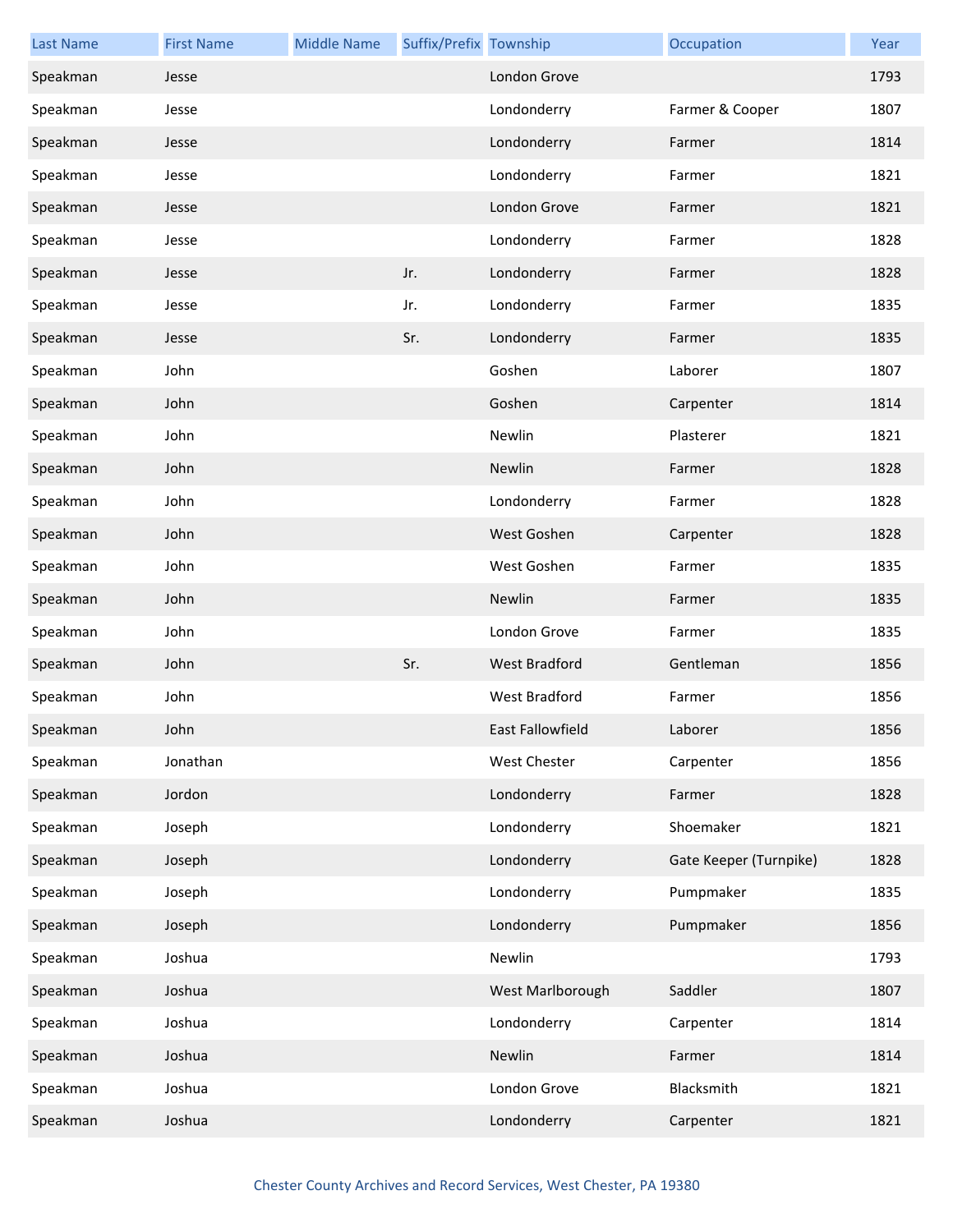| <b>Last Name</b> | <b>First Name</b> | <b>Middle Name</b> | Suffix/Prefix Township |                      | Occupation            | Year |
|------------------|-------------------|--------------------|------------------------|----------------------|-----------------------|------|
| Speakman         | Joshua            |                    |                        | Newlin               | Farmer                | 1821 |
| Speakman         | Joshua            |                    |                        | Londonderry          | Farmer                | 1828 |
| Speakman         | Joshua            |                    |                        | West Marlborough     | Carpenter             | 1828 |
| Speakman         | Joshua            |                    |                        | London Grove         | Smith                 | 1828 |
| Speakman         | Joshua            |                    |                        | Newlin               | Farmer                | 1828 |
| Speakman         | Joshua            |                    |                        | Newlin               | Saddler               | 1835 |
| Speakman         | Joshua            |                    |                        | Londonderry          | Farmer                | 1835 |
| Speakman         | Joshua            |                    |                        | West Bradford        | Assistant storekeeper | 1835 |
| Speakman         | Joshua            |                    |                        | <b>West Vincent</b>  | Laborer               | 1856 |
| Speakman         | Joshua            | Β                  |                        | Lower Oxford         | Carpenter             | 1835 |
| Speakman         | Joshua            | В                  |                        | West Chester         | Laborer               | 1856 |
| Speakman         | Joshua            | С                  |                        | Londonderry          | Farmer                | 1835 |
| Speakman         | Kersey            |                    |                        | Londonderry          | Farmer                | 1835 |
| Speakman         | Kersey            |                    |                        | Londonderry          | Farmer                | 1856 |
| Speakman         | Levis             |                    |                        | Londonderry          | Farmer                | 1821 |
| Speakman         | Lewis             |                    |                        | Londonderry          | Farmer                | 1828 |
| Speakman         | Lewis             |                    |                        | Lower Oxford         | Carpenter             | 1856 |
| Speakman         | Lydia             |                    |                        | <b>West Bradford</b> | Lady                  | 1856 |
| Speakman         | Martha            |                    |                        | West Goshen          | Farmer                | 1856 |
| Speakman         | Micajah           |                    |                        | <b>West Nantmeal</b> | Farmer                | 1828 |
| Speakman         | Peter             |                    |                        | West Chester         | Mason                 | 1828 |
| Speakman         | Peter             |                    |                        | West Goshen          | Farmer                | 1835 |
| Speakman         | Richard           | M                  |                        | West Bradford        | Gentleman             | 1856 |
| Speakman         | Samuel            |                    |                        | Londonderry          | Farmer                | 1814 |
| Speakman         | Samuel            |                    |                        | Londonderry          | Farmer                | 1821 |
| Speakman         | Samuel            |                    |                        | <b>Upper Oxford</b>  | Innkeeper             | 1835 |
| Speakman         | Stephen           |                    |                        | Pikeland             | Farmer                | 1828 |
| Speakman         | Thomas            |                    |                        | Goshen               | Blacksmith            | 1807 |
| Speakman         | Thomas            |                    |                        | East Caln            | Farmer                | 1814 |
| Speakman         | Thomas            |                    |                        | Pennsbury            | "nothing"             | 1814 |
| Speakman         | Thomas            |                    |                        | Goshen               | Blacksmith            | 1814 |
| Speakman         | Thomas            |                    |                        | East Caln            | Laborer               | 1821 |
| Speakman         | Thomas            |                    |                        | Londonderry          | Carpenter             | 1828 |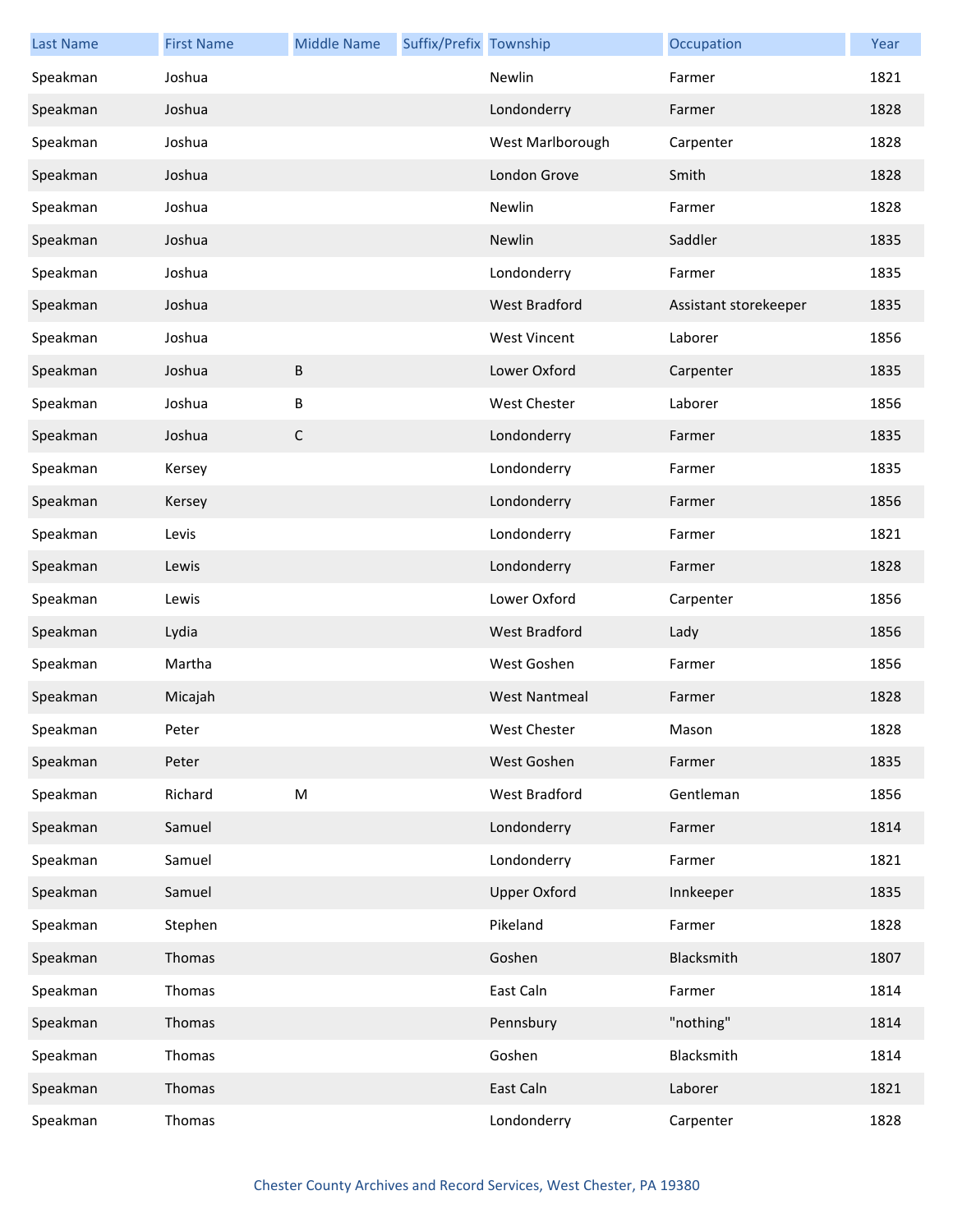| <b>Last Name</b> | <b>First Name</b> | <b>Middle Name</b>        | Suffix/Prefix Township |                     | Occupation   | Year |
|------------------|-------------------|---------------------------|------------------------|---------------------|--------------|------|
| Speakman         | Thomas            |                           |                        | Londonderry         | Farmer       | 1835 |
| Speakman         | Thomas            |                           |                        | East Caln           | Farmer       | 1835 |
| Speakman         | Thomas            |                           |                        | West Bradford       | Gentleman    | 1856 |
| Speakman         | William           |                           |                        | Goshen              |              | 1793 |
| Speakman         | William           |                           |                        | Goshen              | Farmer       | 1807 |
| Speakman         | William           |                           |                        | Goshen              | Schoolmaster | 1807 |
| Speakman         | William           |                           |                        | Goshen              | Farmer       | 1814 |
| Speakman         | William           |                           |                        | Birmingham          | Storekeeper  | 1814 |
| Speakman         | William           |                           |                        | Birmingham          | Storekeeper  | 1821 |
| Speakman         | William           |                           |                        | Birmingham          | Merchant     | 1828 |
| Speakman         | William           |                           |                        | Birmingham          | Storekeeper  | 1835 |
| Speakman         | William           |                           |                        | Londonderry         | Mason        | 1856 |
| Speakman         | William           | $\boldsymbol{\mathsf{A}}$ |                        | Honey Brook         | Farmer       | 1835 |
| Speakman         | William           | $\overline{\mathsf{A}}$   |                        | Wallace             | Farmer       | 1856 |
| Speakman         | Wilson            |                           |                        | Newlin              | Farmer       | 1856 |
| Speakman         | Zadok             |                           |                        | Birmingham          | Coachmaker   | 1856 |
| Spear            | Alexander         |                           |                        | New London          | Mason        | 1821 |
| Spear            | Andrew            |                           |                        | Vincent             |              | 1821 |
| Spear            | Andrew            |                           |                        | <b>West Vincent</b> | Farmer       | 1835 |
| Spear            | Andrew            |                           |                        | <b>West Vincent</b> | Farmer       | 1856 |
| Spear            | Andrew            | $\mathbf{J}$              |                        | West Bradford       | Laborer      | 1856 |
| Spear            | Benjamin          |                           |                        | Phoenixville        | Laborer      | 1856 |
| Spear            | Charles           |                           |                        | East Nottingham     |              | 1800 |
| Spear            | Charles           |                           |                        | East Nottingham     | Farmer       | 1835 |
| Spear            | Ebenezer          |                           |                        | East Nottingham     | Carpenter    | 1835 |
| Spear            | Ebenezer          |                           |                        | Oxford              | Carpenter    | 1856 |
| Spear            | George            |                           |                        | Sadsbury            |              | 1835 |
| Spear            | Isaac             |                           |                        | East Nottingham     | Justice      | 1856 |
| Spear            | James             |                           |                        | East Whiteland      | Laborer      | 1828 |
| Spear            | John              |                           |                        | East Whiteland      | Laborer      | 1828 |
| Spear            | John              |                           |                        | Honey Brook         | Laborer      | 1835 |
| Spear            | John              |                           |                        | West Chester        | Cordwainer   | 1835 |
| Spear            | Joseph            |                           |                        | New London          |              | 1800 |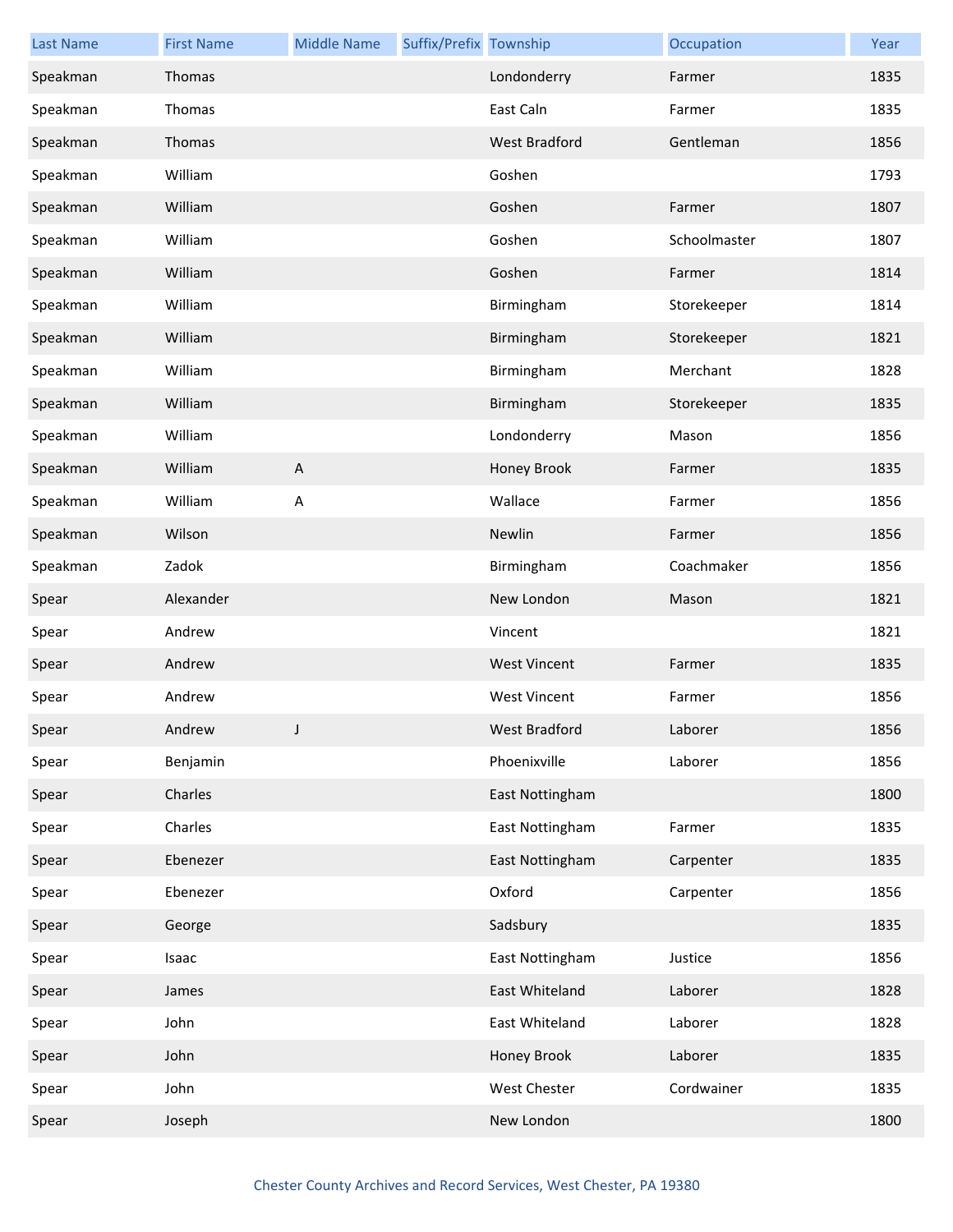| <b>Last Name</b> | <b>First Name</b> | <b>Middle Name</b> | Suffix/Prefix Township |                     | Occupation   | Year |
|------------------|-------------------|--------------------|------------------------|---------------------|--------------|------|
| Spear            | Joseph            |                    |                        | New London          | Farmer       | 1807 |
| Spear            | Joseph            |                    |                        | New London          | Farmer       | 1821 |
| Spear            | Joshua            |                    |                        | Phoenixville        | Mason        | 1856 |
| Spear            | Mary              |                    |                        | New London          |              | 1828 |
| Spear            | Nathan            |                    |                        | Phoenixville        | Laborer      | 1856 |
| Spear            | Robert            |                    |                        | East Nottingham     | Farmer       | 1835 |
| Spear            | Robert            | J                  |                        | East Nottingham     | Farmer       | 1856 |
| Spear            | Samuel            |                    |                        | New London          | Mason        | 1807 |
| Spear            | Samuel            |                    |                        | New London          | Mason        | 1821 |
| Spear            | William           |                    |                        | East Caln           | Roller       | 1828 |
| Spear            | William           |                    |                        | East Fallowfield    | Laborer      | 1828 |
| Spears           | Isaac             |                    |                        | Tredyffrin          | Laborer      | 1807 |
| Speas            | George            |                    |                        | Coventry            | Farmer       | 1828 |
| Speas            | Henry             |                    |                        | Coventry            | Cordwainer   | 1828 |
| Speas            | Henry             |                    |                        | Honey Brook         | Laborer      | 1828 |
| Speas            | Jacob             |                    |                        | Coventry            | Laborer      | 1828 |
| Specler          | John              |                    |                        | New London          | Wagoner      | 1835 |
| Speece           | John              |                    |                        | <b>East Vincent</b> |              | 1835 |
| Speer            | Andrew            |                    |                        | Brandywine          | Weaver       | 1807 |
| Speer            | Andrew            |                    |                        | Brandywine          | Weaver       | 1814 |
| Speer            | Andrew            |                    |                        | Vincent             | Farmer       | 1828 |
| Speer            | Andrew            |                    |                        | <b>West Vincent</b> | Laborer      | 1835 |
| Speer            | Charles           |                    |                        | East Nottingham     | Farmer       | 1807 |
| Speer            | Charles           |                    |                        | East Nottingham     | Farmer       | 1814 |
| Speer            | Charles           |                    |                        | East Nottingham     | Farmer       | 1821 |
| Speer            | Charles           |                    |                        | East Nottingham     | Farmer       | 1828 |
| Speer            | David             |                    |                        | East Nottingham     | Weaver       | 1814 |
| Speer            | David             |                    |                        | East Nottingham     | Weaver       | 1821 |
| Speer            | David             |                    |                        | East Nottingham     | Weaver       | 1828 |
| Speer            | David             |                    |                        | Lower Oxford        | Laborer      | 1835 |
| Speer            | Isaac             |                    |                        | East Nottingham     | Schoolmaster | 1821 |
| Speer            | Isaac             |                    |                        | East Nottingham     | Farmer       | 1835 |
| Speer            | James             |                    |                        | East Whiteland      | Shoemaker    | 1807 |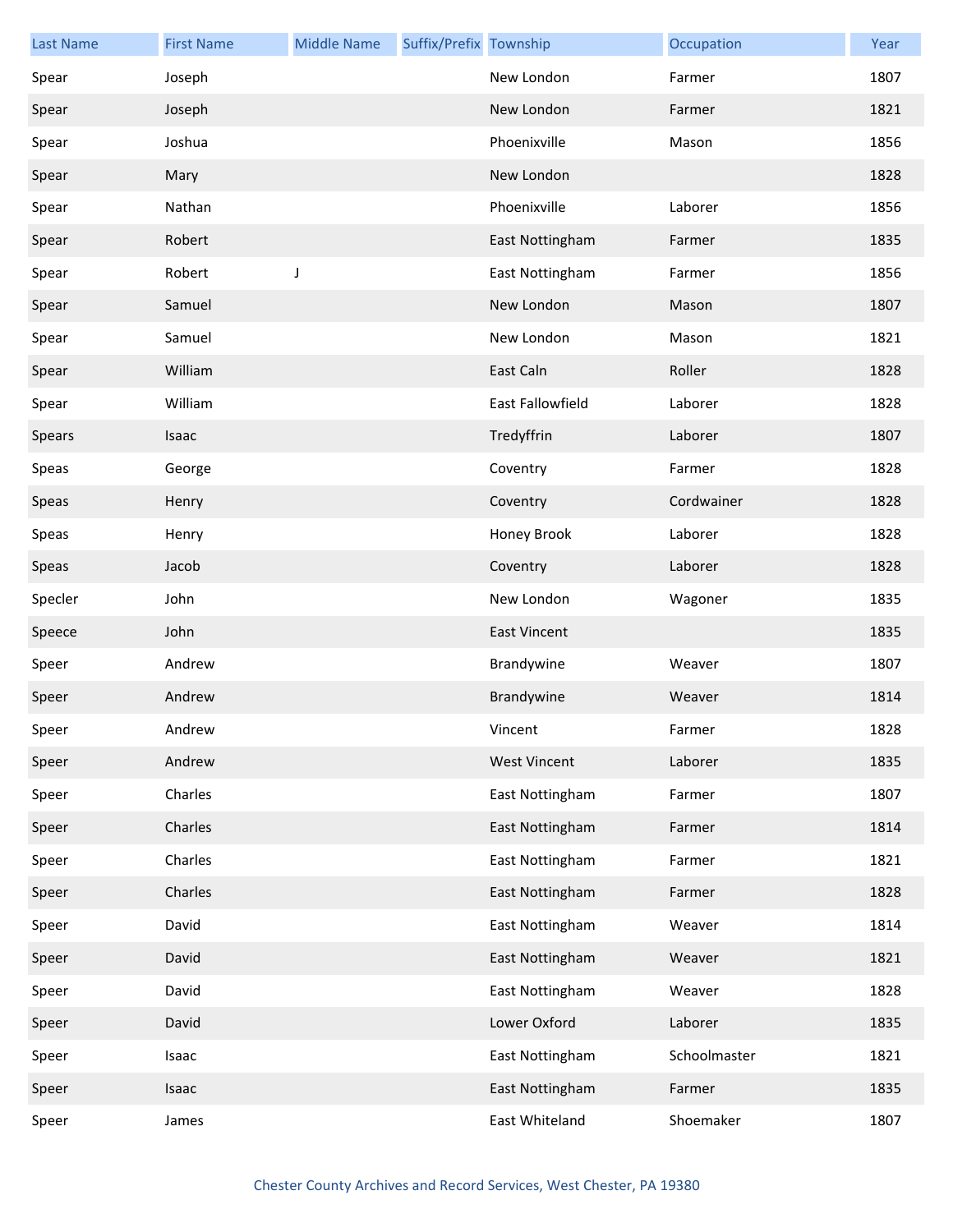| <b>Last Name</b> | <b>First Name</b> | <b>Middle Name</b> | Suffix/Prefix Township |                     | Occupation    | Year |
|------------------|-------------------|--------------------|------------------------|---------------------|---------------|------|
| Speer            | James             |                    |                        | East Whiteland      | Laborer       | 1814 |
| Speer            | James             |                    |                        | East Whiteland      | Shoemaker     | 1821 |
| Speer            | John              |                    |                        | London Britain      | Mason         | 1807 |
| Speer            | John              |                    |                        | East Whiteland      | Laborer       | 1807 |
| Speer            | John              |                    |                        | East Whiteland      | Laborer       | 1814 |
| Speer            | Joseph            |                    |                        | New London          |               | 1793 |
| Speer            | Joseph            |                    |                        | West Marlborough    |               | 1793 |
| Speer            | Joseph            |                    |                        | New London          | Farmer        | 1814 |
| Speer            | Samuel            |                    |                        | New London          | Mason         | 1814 |
| Spees            | Jessia            |                    |                        | <b>East Vincent</b> | Laborer       | 1856 |
| Speese           | George            |                    |                        | Coventry            | Yeoman        | 1807 |
| Speese           | George            |                    |                        | Coventry            | Yeoman        | 1814 |
| Speese           | George            |                    |                        | Coventry            | Farmer        | 1821 |
| Speice           | George            |                    |                        | Coventry            | Farmer        | 1835 |
| Speice           | Jacob             |                    |                        | Coventry            | Laborer       | 1835 |
| Speice           | John              |                    |                        | Vincent             |               | 1821 |
| Speice           | Samuel            |                    |                        | Vincent             |               | 1821 |
| Speise           | Daniel            |                    |                        | Honey Brook         | Storekeeper   | 1835 |
| Speive           | Henry             |                    |                        | Coventry            | Shoemaker     | 1835 |
| Spence           | John              |                    |                        | East Nottingham     |               | 1793 |
| Spence           | Simeon            |                    |                        | West Fallowfield    | Weaver        | 1821 |
| Spence           | William           | $\sf H$            |                        | West Nottingham     | Farmer        | 1856 |
| Spencer          | Aron              |                    |                        | East Nottingham     | Farmer        | 1856 |
| Spencer          | Asa               |                    |                        | New London          | Farmer        | 1828 |
| Spencer          | Asa               |                    |                        | New London          | Farmer        | 1835 |
| Spencer          | Asa               |                    |                        | Franklin            | Farmer        | 1856 |
| Spencer          | David             |                    |                        | Franklin            | Farmer        | 1856 |
| Spencer          | Davis             |                    |                        | Franklin            | Farmer        | 1856 |
| Spencer          | Edward            |                    |                        | Valley              | Laborer       | 1856 |
| Spencer          | Henry             |                    |                        | <b>West Chester</b> | Oyster seller | 1856 |
| Spencer          | Isah              |                    |                        | West Marlborough    | Laborer       | 1856 |
| Spencer          | James             |                    |                        | East Caln           | Laborer       | 1821 |
| Spencer          | James             |                    |                        | East Whiteland      | Laborer       | 1828 |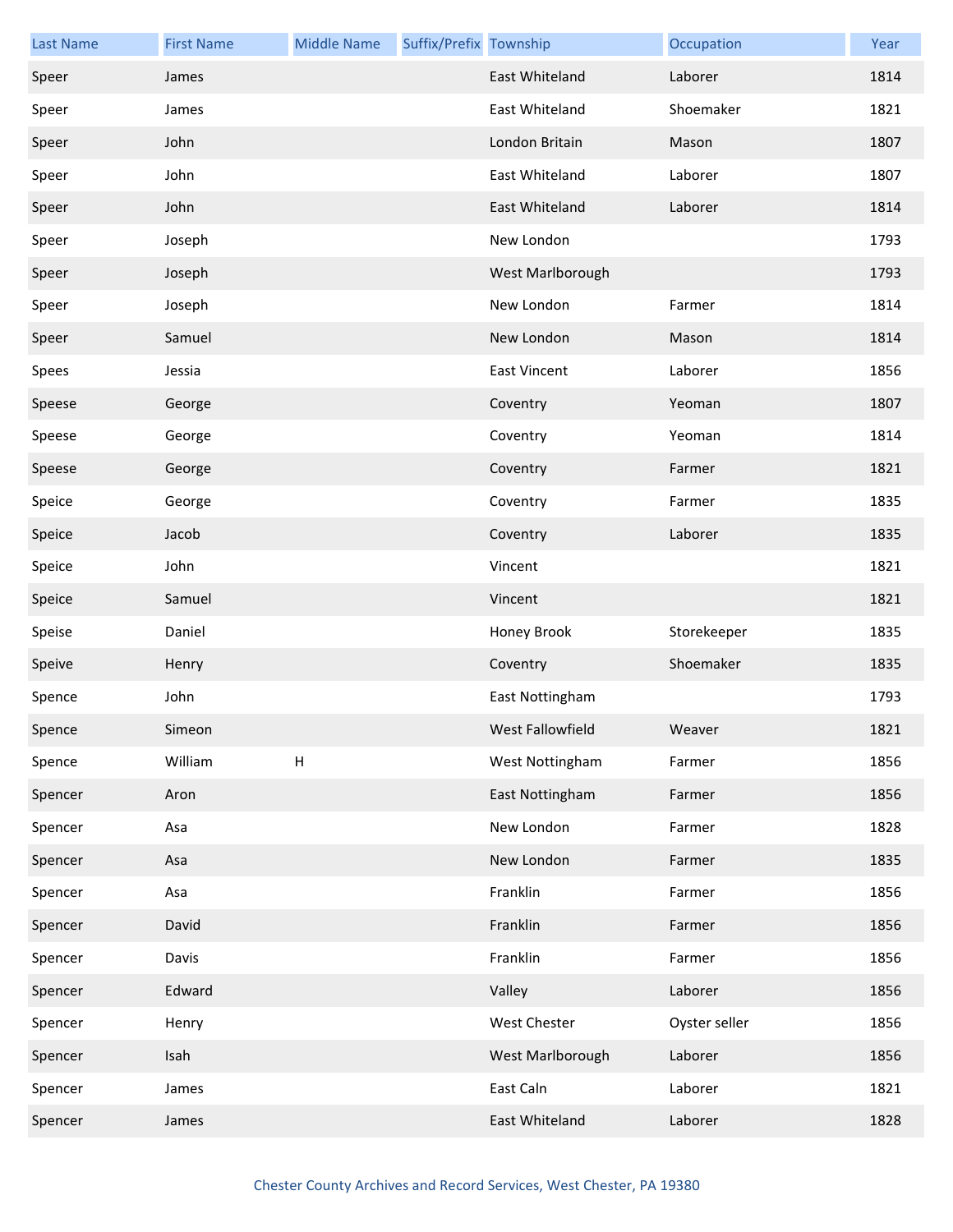| <b>Last Name</b> | <b>First Name</b> | <b>Middle Name</b> | Suffix/Prefix Township |                         | Occupation | Year |
|------------------|-------------------|--------------------|------------------------|-------------------------|------------|------|
| Spencer          | James             |                    |                        | East Caln               | Farmer     | 1835 |
| Spencer          | Jesse             |                    |                        | Franklin                | Farmer     | 1856 |
| Spencer          | Job               |                    |                        | <b>Upper Oxford</b>     | Farmer     | 1828 |
| Spencer          | Job               |                    |                        | <b>Upper Oxford</b>     | Farmer     | 1835 |
| Spencer          | John              |                    |                        | <b>East Nantmeal</b>    |            | 1793 |
| Spencer          | John              |                    |                        | Thornbury               |            | 1800 |
| Spencer          | Jonathan          |                    |                        | New London              |            | 1800 |
| Spencer          | Jonathan          |                    |                        | New London              | Farmer     | 1828 |
| Spencer          | Jonathan          |                    |                        | New London              | Farmer     | 1835 |
| Spencer          | Joseph            |                    |                        | New London              |            | 1800 |
| Spencer          | Joseph            |                    |                        | New London              | Farmer     | 1828 |
| Spencer          | Joseph            |                    |                        | New London              | Farmer     | 1835 |
| Spencer          | Miers             |                    |                        | New Garden              | Laborer    | 1814 |
| Spencer          | Perry             |                    |                        | Highland                | Laborer    | 1856 |
| Spencer          | Samuel            |                    |                        | New London              |            | 1793 |
| Spencer          | Samuel            |                    |                        | New London              | Farmer     | 1800 |
| Spencer          | Samuel            |                    |                        | New London              | Farmer     | 1828 |
| Spencer          | Samuel            |                    |                        | Easttown                | Laborer    | 1835 |
| Spencer          | Samuel            |                    |                        | Franklin                | Farmer     | 1856 |
| Spencer          | Thomas            |                    |                        | <b>West Fallowfield</b> | Forgeman   | 1856 |
| Spencer          | Timothy           |                    |                        | East Nantmeal           |            | 1793 |
| Spencer          | William           |                    |                        | East Whiteland          | Laborer    | 1828 |
| Spencer          | William           |                    |                        | Phoenixville            | Laborer    | 1856 |
| Spencer          | William           |                    |                        | West Nottingham         |            | 1856 |
| Spenser          | Cad               |                    |                        | London Grove            | Farmer     | 1856 |
| Spensor          | Aaron             |                    |                        | New London              | Farmer     | 1807 |
| Spensor          | Asa               |                    |                        | New London              | Farmer     | 1807 |
| Spensor          | Asa               |                    |                        | New London              | Farmer     | 1814 |
| Spensor          | Asa               |                    |                        | New London              | Farmer     | 1821 |
| Spensor          | Jonathan          |                    |                        | New London              | Farmer     | 1807 |
| Spensor          | Jonathan          |                    |                        | New London              | Farmer     | 1814 |
| Spensor          | Jonathan          |                    |                        | New London              | Farmer     | 1821 |
| Spensor          | Joseph            |                    |                        | New London              | Farmer     | 1807 |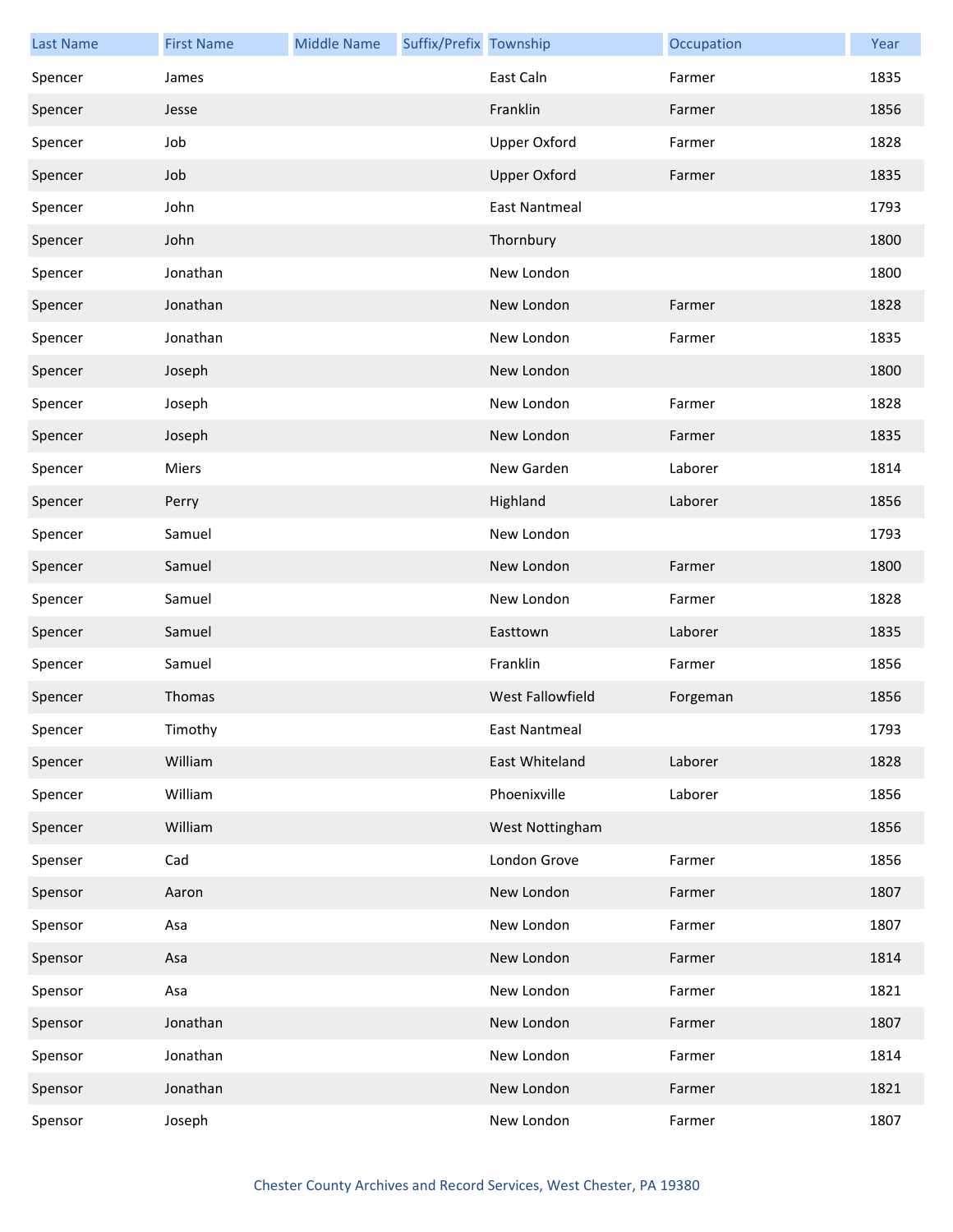| <b>Last Name</b> | <b>First Name</b> | <b>Middle Name</b> | Suffix/Prefix Township |                      | Occupation  | Year |
|------------------|-------------------|--------------------|------------------------|----------------------|-------------|------|
| Spensor          | Joseph            |                    |                        | New London           | Farmer      | 1814 |
| Spensor          | Joseph            |                    |                        | New London           | Farmer      | 1821 |
| Spensor          | Samuel            |                    |                        | New London           | Farmer      | 1807 |
| Spensor          | Samuel            |                    |                        | New London           | Farmer      | 1814 |
| Spensor          | Samuel            |                    |                        | New London           | Farmer      | 1821 |
| Speoval          | Philip            |                    |                        | East Caln            | Laborer     | 1856 |
| Sperint          | John              |                    |                        | East Marlborough     | Laborer     | 1821 |
| Sperry           | Jacob             |                    |                        | Vincent              | Tailor      | 1814 |
| Sperry           | Samuel            |                    |                        | South Coventry       | Coachmaker  | 1856 |
| Sperry           | Sarah             |                    |                        | Lower Oxford         |             | 1814 |
| Spess            | Daniel            |                    |                        | Honey Brook          | Laborer     | 1807 |
| Spickman         | Aaron             |                    |                        | London Grove         | Farmer      | 1856 |
| Spickman         | E                 | B                  |                        | London Grove         | Farmer      | 1856 |
| Spickman         | Elisha            |                    |                        | London Grove         | Farmer      | 1856 |
| Spickman         | Ephraim           |                    |                        | London Grove         | Farmer      | 1856 |
| Spickman         | Isaac             |                    |                        | London Grove         | Farmer      | 1856 |
| Spickman         | James             |                    |                        | London Grove         | Farmer      | 1856 |
| Spickman         | Joshua            |                    |                        | London Grove         | Blacksmith  | 1856 |
| Spickman         | Samuel            |                    |                        | London Grove         | Farmer      | 1856 |
| Spiece           | John              |                    |                        | Vincent              | Weaver      | 1814 |
| Spiese           | Henry             |                    |                        | Vincent              | Laborer     | 1828 |
| Spike            | Mariah            |                    |                        | West Nottingham      |             | 1800 |
| Spikeman         | Daniel            |                    |                        | East Caln            | Tanner      | 1800 |
| Spikeman         | Daniel            |                    |                        | East Caln            | Tanner      | 1807 |
| Spikeman         | Daniel            |                    |                        | <b>West Chester</b>  | Farmer      | 1814 |
| Spikeman         | Edward            |                    |                        | Tredyffrin           | Laborer     | 1828 |
| Spikeman         | Isaac             |                    |                        | East Caln            | Farmer      | 1800 |
| Spikeman         | Isaac             |                    | Jr.                    | East Caln            | Wheelwright | 1800 |
| Spikeman         | Isaac             |                    | Jr.                    | East Caln            | Wheelwright | 1807 |
| Spikeman         | Isaac             |                    |                        | East Caln            | Farmer      | 1807 |
| Spikeman         | Joshua            | В.                 |                        | Lower Oxford         | Farmer      | 1828 |
| Spikeman         | Micajah           |                    |                        | <b>West Nantmeal</b> | Farmer      | 1835 |
| Spikeman         | Samuel            |                    |                        | Lower Oxford         | Farmer      | 1828 |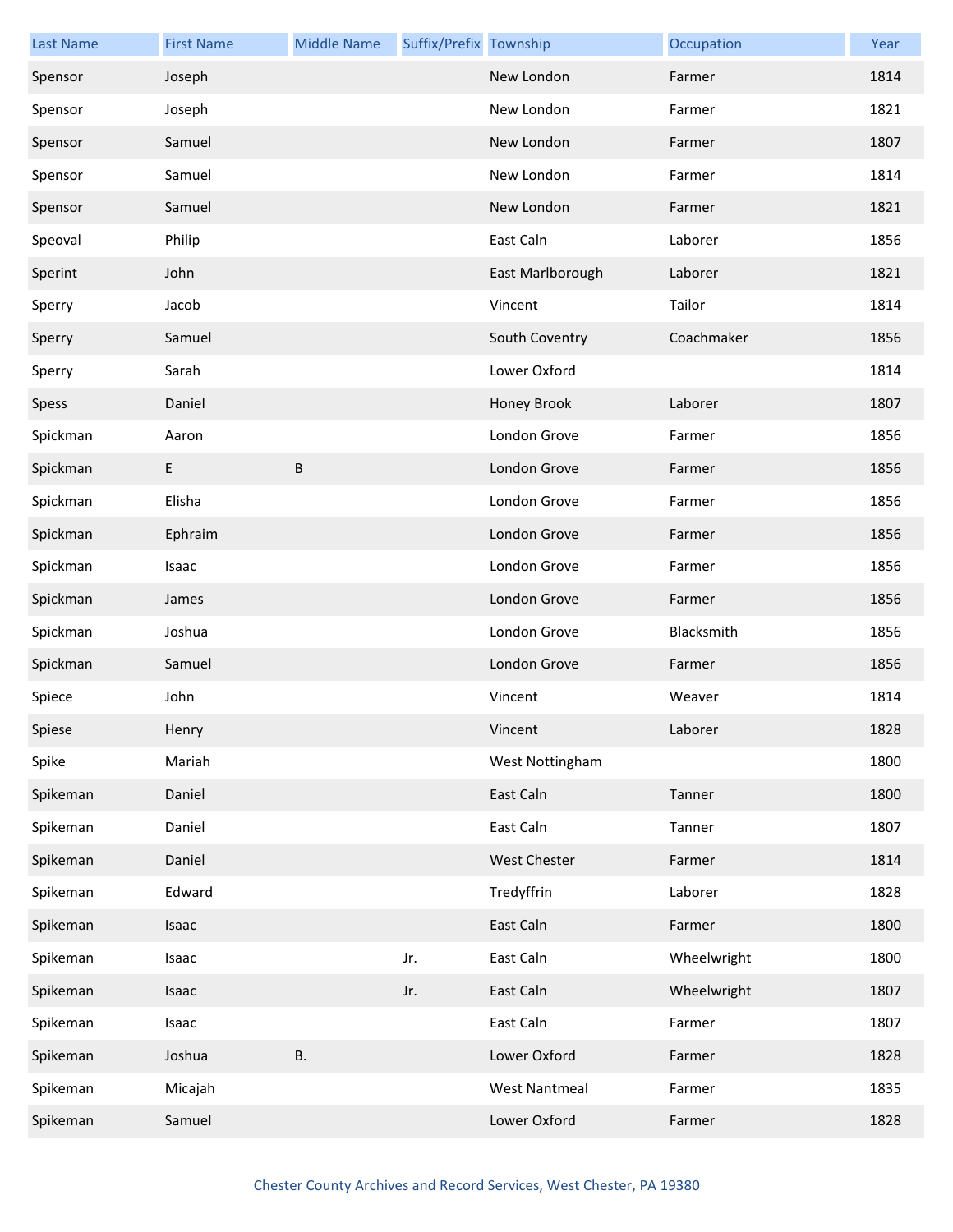| <b>Last Name</b> | <b>First Name</b> | <b>Middle Name</b> | Suffix/Prefix Township |                      | Occupation       | Year |
|------------------|-------------------|--------------------|------------------------|----------------------|------------------|------|
| Spikeman         | Thomas            |                    |                        | East Caln            | Sawyer           | 1807 |
| Spikeman         | William           |                    |                        | East Caln            | Stagedriver      | 1807 |
| Sponagle         | George            |                    |                        | <b>West Nantmeal</b> | Plasterer        | 1835 |
| Sponnagle        | John              |                    |                        | <b>West Nantmeal</b> | Weaver           | 1828 |
| Spotten          | John              |                    |                        | Phoenixville         | Laborer          | 1856 |
| Spotts           | John              |                    |                        | Pikeland             | Farmer           | 1814 |
| Sprath           | George            |                    |                        | Tredyffrin           | Minister         | 1856 |
| Spratts          | John              |                    |                        | Sadsbury             | Machinist        | 1856 |
| Spriggs          | Benjamin          |                    |                        | West Goshen          | Laborer          | 1856 |
| Spriggs          | James             |                    |                        | East Caln            | Laborer          | 1835 |
| Sprigs           | Daniel            |                    |                        | East Caln            | Laborer          | 1856 |
| Sprigs           | James             |                    |                        | <b>West Chester</b>  | Laborer          | 1821 |
| Springer         | Benjamin          |                    |                        | East Nottingham      | Farmer           | 1835 |
| Springer         | Charles           |                    |                        | New London           | Carter           | 1807 |
| Springer         | Charles           |                    |                        | New London           | Forgeman         | 1814 |
| Springer         | Charles           |                    |                        | New London           | Stock taker      | 1821 |
| Springer         | Charles           |                    |                        | <b>West Chester</b>  | Coach trimmer    | 1856 |
| Springer         | Charles           |                    |                        | London Grove         | Laborer          | 1856 |
| Springer         | Daniel            |                    |                        | Pikeland             | Weaver           | 1807 |
| Springer         | Daniel            |                    |                        | Pikeland             | <b>Blue Dyer</b> | 1814 |
| Springer         | Daniel            |                    |                        | Pikeland             |                  | 1821 |
| Springer         | Daniel            |                    |                        | <b>East Vincent</b>  | Saddler          | 1856 |
| Springer         | Hiram             |                    |                        | <b>East Vincent</b>  | Saddler          | 1856 |
| Springer         | Isaac             |                    |                        | East Bradford        | Blacksmith       | 1828 |
| Springer         | J                 | Sharpless          |                        | Valley               | Laborer          | 1856 |
| Springer         | Jacob             |                    |                        | Pikeland             | Farmer           | 1828 |
| Springer         | Jacob             |                    |                        | Pikeland             | Farmer           | 1828 |
| Springer         | Jacob             |                    |                        | Pikeland             | Farmer           | 1835 |
| Springer         | James             |                    |                        | Lower Oxford         | Farmer           | 1856 |
| Springer         | John              |                    |                        | <b>West Chester</b>  | Laborer          | 1856 |
| Springer         | John              |                    |                        | New Garden           | Farmer           | 1856 |
| Springer         | Joshua            |                    |                        | East Bradford        | Farmer           | 1814 |
| Springer         | Joshua            |                    |                        | East Bradford        |                  | 1821 |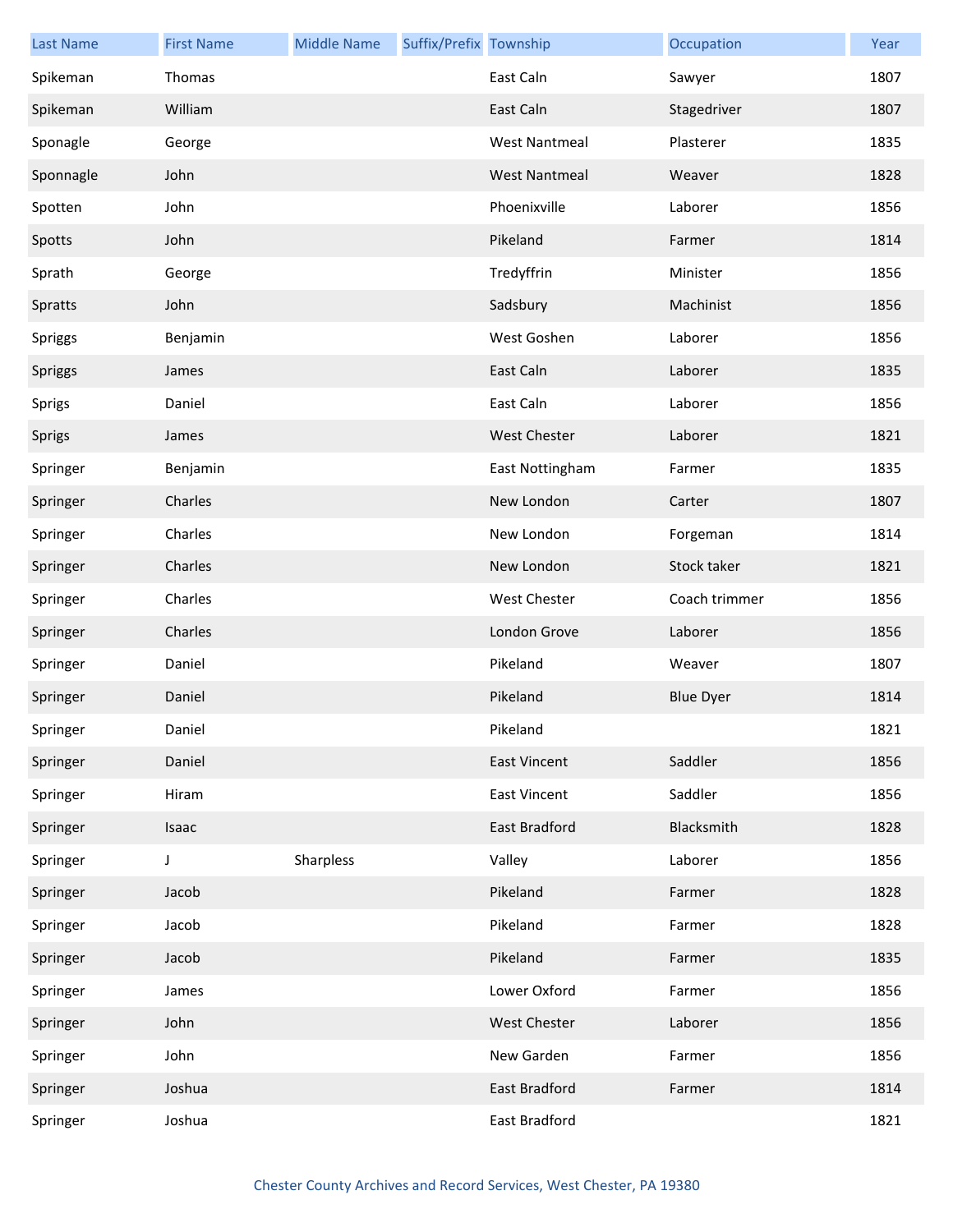| <b>Last Name</b> | <b>First Name</b> | <b>Middle Name</b> | Suffix/Prefix Township |                      | Occupation | Year |
|------------------|-------------------|--------------------|------------------------|----------------------|------------|------|
| Springer         | Joshua            |                    |                        | East Caln            | Painter    | 1828 |
| Springer         | Joshua            |                    |                        | East Caln            | Farmer     | 1835 |
| Springer         | Joshua            |                    |                        | East Caln            | Farmer     | 1856 |
| Springer         | Joshua            |                    | Jr.                    | East Caln            | Laborer    | 1856 |
| Springer         | Levi              |                    |                        | Lower Oxford         | Farmer     | 1856 |
| Springer         | Thomas            |                    |                        | East Caln            | Cordwainer | 1814 |
| Springer         | Thomas            |                    |                        | East Caln            | Shoemaker  | 1821 |
| Springer         | Thomas            |                    |                        | East Caln            | Shoemaker  | 1828 |
| Springer         | Thomas            |                    |                        | East Caln            | Shoemaker  | 1835 |
| Springfellow     | Joseph            |                    |                        | Goshen               |            | 1793 |
| Springfellow     | William           |                    |                        | Goshen               |            | 1793 |
| Springstead      | Isaac             |                    |                        | <b>East Nantmeal</b> | Laborer    | 1821 |
| Springstreet     | John              |                    |                        | West Whiteland       | Laborer    | 1856 |
| Sprole           | Robert            |                    |                        | West Chester         | Clerk      | 1814 |
| Sproul           | Robert            |                    |                        | East Marlborough     | Laborer    | 1814 |
| Sprouse          | Benjamin          |                    |                        | New Garden           | Laborer    | 1835 |
| Sprowl           | Charles           |                    |                        | East Nantmeal        | Weaver     | 1807 |
| Sprowl           | John              |                    |                        | Uwchlan              | Weaver     | 1800 |
| Sprowl           | John              |                    |                        | Kennett              |            | 1800 |
| Squib            | Enoch             |                    |                        | <b>West Nantmeal</b> | Mason      | 1800 |
| Squibb           | Enoch             |                    |                        | Warwick              | Blacksmith | 1856 |
| Squire           | William           |                    |                        | Lower Oxford         | Laborer    | 1835 |
| Squire           | William           |                    | Jr.                    | Hopewell             | Farmer     | 1856 |
| Squire           | William           |                    | Sr.                    | Hopewell             | Farmer     | 1856 |
| Sriver           | John              |                    |                        | Charlestown          | Carpenter  | 1835 |
| St. Clair        | John              |                    |                        | Lower Oxford         | Miller     | 1835 |
| Stacker          | Samuel            |                    |                        | Charlestown          | Mason      | 1814 |
| Stackhous        | David             |                    |                        | West Caln            | Farmer     | 1856 |
| Stackhous        | John              |                    |                        | West Caln            | Constable  | 1835 |
| Stackhouse       | Abel              |                    |                        | West Caln            | Farmer     | 1807 |
| Stackhouse       | Abel              |                    |                        | Easttown             |            | 1821 |
| Stackhouse       | Abel              |                    |                        | Willistown           | Farmer     | 1828 |
| Stackhouse       | Abel              |                    |                        | East Goshen          | Farmer     | 1835 |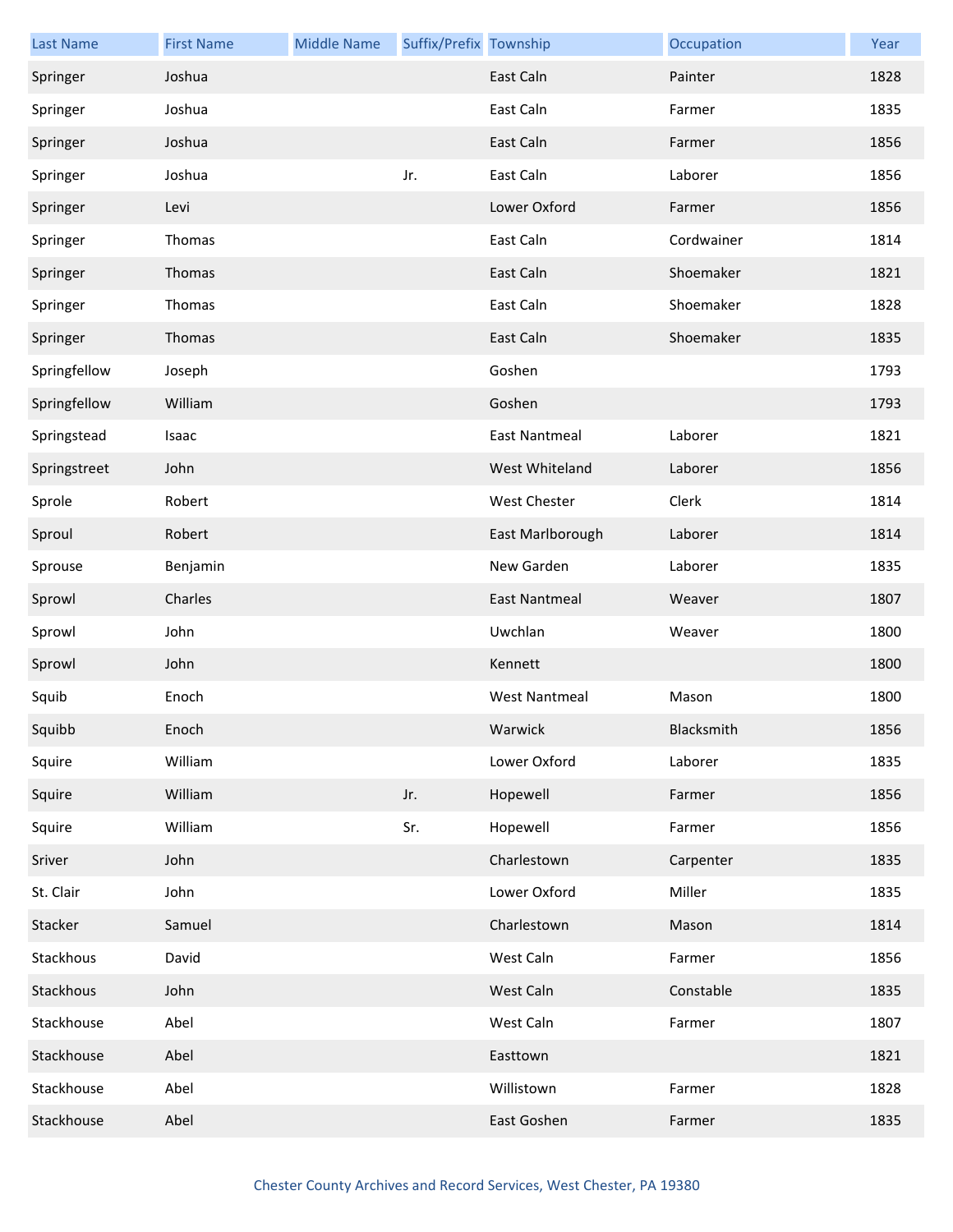| <b>Last Name</b> | <b>First Name</b> | <b>Middle Name</b> | Suffix/Prefix Township |                | Occupation        | Year |
|------------------|-------------------|--------------------|------------------------|----------------|-------------------|------|
| Stackhouse       | Able              |                    |                        | East Goshen    | Farmer            | 1856 |
| Stackhouse       | Asa               |                    |                        | Easttown       | Farmer            | 1828 |
| Stackhouse       | Asaph             |                    |                        | East Goshen    | Farmer            | 1835 |
| Stackhouse       | Aseph             |                    |                        | Easttown       | Farmer            | 1814 |
| Stackhouse       | Aseph             |                    |                        | Easttown       |                   | 1821 |
| Stackhouse       | Benjamin          |                    |                        | Lower Oxford   |                   | 1800 |
| Stackhouse       | Cable             |                    |                        | Phoenixville   | Heater            | 1856 |
| Stackhouse       | David             |                    |                        | New Garden     | Farmer            | 1828 |
| Stackhouse       | David             |                    |                        | New Garden     | Farmer            | 1835 |
| Stackhouse       | George            | W                  |                        | West Caln      | Farmer            | 1856 |
| Stackhouse       | Harvy             |                    |                        | New Garden     | Farmer            | 1856 |
| Stackhouse       | John              |                    |                        | West Caln      | Farmer            | 1807 |
| Stackhouse       | John              |                    |                        | West Caln      | Farmer            | 1814 |
| Stackhouse       | John              |                    |                        | West Caln      | Farmer            | 1821 |
| Stackhouse       | John              |                    |                        | Willistown     | Farmer            | 1828 |
| Stackhouse       | John              |                    |                        | West Caln      | Constable         | 1828 |
| Stackhouse       | John              |                    |                        | East Goshen    | Farmer            | 1835 |
| Stackhouse       | John              |                    |                        | West Caln      | Farmer            | 1856 |
| Stackhouse       | John              |                    |                        | New Garden     | Farmer            | 1856 |
| Stackhouse       | John              |                    |                        | West Whiteland | Farmer            | 1856 |
| Stackhouse       | John              | W                  |                        | New Garden     | Farmer            | 1856 |
| Stackhouse       | Joshua            |                    |                        | Phoenixville   | Heater            | 1856 |
| Stackhouse       | Lucy              |                    |                        | East Goshen    |                   | 1856 |
| Stackhouse       | Silas             |                    |                        | New Garden     | Farmer            | 1828 |
| Stackhouse       | Silas             |                    |                        | New Garden     | Farmer            | 1835 |
| Stackhouse       | Silas             |                    |                        | New Garden     | Farmer            | 1856 |
| Stackhouse       | William           |                    |                        | Easttown       | Laborer           | 1828 |
| Stackhouse       | William           | Y                  |                        | Willistown     | Farmer            | 1835 |
| Stacy            | John              |                    |                        | Lower Oxford   | Storekeeper       | 1856 |
| Staddon          | William           |                    |                        | East Goshen    | Post & Rail Maker | 1828 |
| Stafford         | John              |                    |                        | Franklin       | Laborer           | 1856 |
| Stafford         | Joseph            |                    |                        | Kennett        | Laborer           | 1835 |
| Stafford         | Nicholas          |                    |                        | Schuylkill     | Laborer           | 1856 |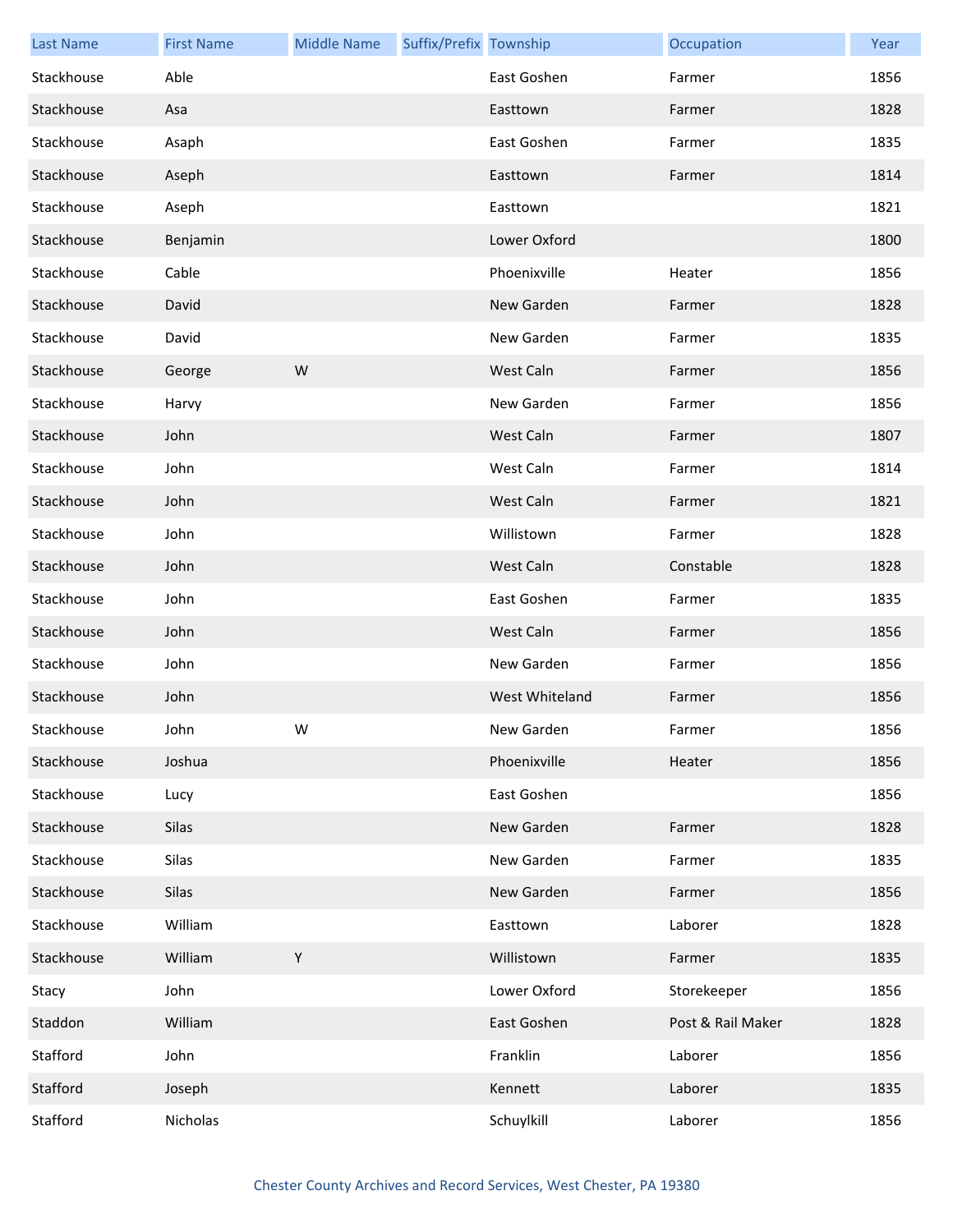| <b>Last Name</b> | <b>First Name</b> | <b>Middle Name</b> | Suffix/Prefix Township |                      | Occupation | Year |
|------------------|-------------------|--------------------|------------------------|----------------------|------------|------|
| Stafford         | Nicholas          |                    |                        | Phoenixville         | Laborer    | 1856 |
| Stager           | Daniel            |                    |                        | Charlestown          | Laborer    | 1814 |
| Stager           | Henry             |                    |                        | Coventry             | Teacher    | 1807 |
| Stager           | Jacob             |                    |                        | Charlestown          |            | 1793 |
| Stager           | Jacob             |                    |                        | Coventry             |            | 1793 |
| Stager           | Jacob             |                    | Sr.                    | Charlestown          | Farmer     | 1807 |
| Stager           | Jacob             |                    | Jr.                    | Charlestown          | Smith      | 1807 |
| Stager           | Jacob             |                    |                        | Coventry             | Yeoman     | 1807 |
| Stager           | Jacob             |                    |                        | Coventry             | Yeoman     | 1814 |
| Stager           | Jacob             |                    |                        | Charlestown          | Blacksmith | 1814 |
| Stager           | Jacob             |                    | Sr.                    | Charlestown          | Farmer     | 1814 |
| Stager           | Jacob             |                    |                        | Charlestown          | Laborer    | 1821 |
| Stager           | Jacob             |                    |                        | Coventry             | Farmer     | 1835 |
| Stager           | John              |                    |                        | Coventry             | Yeoman     | 1807 |
| Stager           | John              |                    |                        | Coventry             | Weaver     | 1814 |
| Stager           | Peter             |                    |                        | Coventry             | Weaver     | 1807 |
| Stager           | Peter             |                    |                        | Coventry             | Yeoman     | 1814 |
| Stager           | Peter             |                    |                        | Coventry             | Farmer     | 1821 |
| Stager           | Rudolph           |                    |                        | <b>East Nantmeal</b> | Shoemaker  | 1835 |
| <b>Stagers</b>   | Jacob             |                    |                        | West Fallowfield     | Farmer     | 1807 |
| Staggars         | Jacob             |                    |                        | East Caln            | Laborer    | 1800 |
| <b>Staggars</b>  | Jacob             |                    |                        | Sadsbury             | Laborer    | 1828 |
| <b>Staggars</b>  | James             |                    |                        | Sadsbury             | Blacksmith | 1828 |
| <b>Staggers</b>  | Jacob             |                    |                        | Sadsbury             |            | 1807 |
| <b>Staggers</b>  | Jacob             |                    | Jr.                    | Sadsbury             | Laborer    | 1814 |
| <b>Staggers</b>  | Jacob             |                    |                        | Sadsbury             | Laborer    | 1814 |
| <b>Staggers</b>  | William           |                    |                        | Honey Brook          | Tailor     | 1828 |
| Stagle           | Frederick         |                    |                        | <b>Upper Oxford</b>  | Laborer    | 1856 |
| Stahl            | Samuel            |                    |                        | East Whiteland       | Laborer    | 1828 |
| Stahorn          | Samuel            |                    | Jr.                    | New London           | Carpenter  | 1835 |
| Stainrook        | Thomas            |                    |                        | West Goshen          | Blacksmith | 1856 |
| Stainton         | John              |                    |                        | West Caln            | Carpenter  | 1856 |
| Stainton         | William           |                    |                        | West Caln            | Carpenter  | 1856 |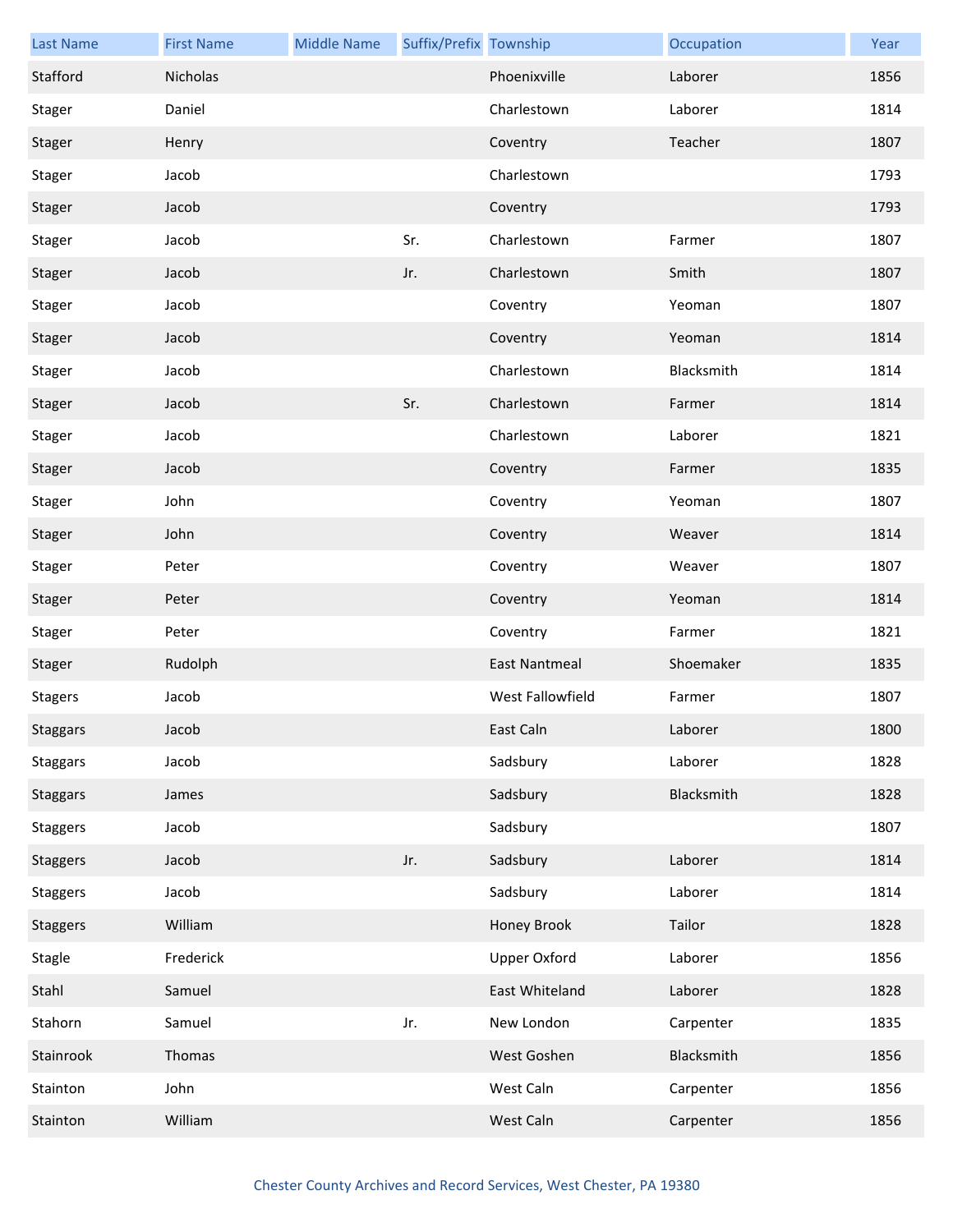| <b>Last Name</b> | <b>First Name</b> | <b>Middle Name</b> | Suffix/Prefix Township |                      | Occupation | Year |
|------------------|-------------------|--------------------|------------------------|----------------------|------------|------|
| Staley           | Adam              |                    |                        | Uwchlan              | Saddler    | 1856 |
| Stalker          | Jacob             |                    |                        | Brandywine           |            | 1793 |
| Stalker          | Jacob             |                    |                        | East Caln            | Laborer    | 1807 |
| Stalker          | Jacob             |                    |                        | East Caln            | Laborer    | 1814 |
| Stalker          | Jacob             |                    |                        | Brandywine           | Laborer    | 1821 |
| Stalker          | Jacob             |                    |                        | Uwchlan              | Laborer    | 1828 |
| Stalker          | Jacob             |                    |                        | Uwchlan              | Laborer    | 1835 |
| Stalker          | Jacob             |                    |                        | Uwchlan              | Laborer    | 1835 |
| Stalker          | Jane              |                    |                        | East Caln            |            | 1821 |
| Stalker          | Jonathan          |                    |                        | West Whiteland       | Shoemaker  | 1800 |
| Stalker          | Samuel            |                    |                        | Uwchlan              |            | 1793 |
| Stalker          | Samuel            |                    |                        | Uwchlan              | Cooper     | 1800 |
| Stalker          | Samuel            |                    |                        | Uwchlan              | Cooper     | 1807 |
| Stalker          | Samuel            |                    |                        | Uwchlan              | Cooper     | 1814 |
| Stalker          | Samuel            |                    |                        | East Caln            | Shoemaker  | 1821 |
| Stalker          | Samuel            |                    |                        | Uwchlan              | Cooper     | 1821 |
| Stalker          | Samuel            |                    |                        | <b>West Nantmeal</b> | Cordwainer | 1828 |
| Stalker          | Samuel            |                    |                        | Uwchlan              | Farmer     | 1828 |
| Stalker          | Thomas            |                    |                        | East Caln            |            | 1793 |
| Stalker          | Thomas            |                    | Jr.                    | East Caln            |            | 1793 |
| Stalker          | Thomas            |                    |                        | East Caln            | Farmer     | 1800 |
| Stalker          | Thomas            |                    |                        | East Caln            | Farmer     | 1807 |
| Stalker          | Thomas            |                    |                        | East Caln            | Farmer     | 1814 |
| Stall            | Amos              |                    |                        | Willistown           | Tailor     | 1828 |
| Stall            | Daniel            |                    |                        | Vincent              |            | 1800 |
| Stall            | Edward            |                    |                        | Tredyffrin           | Blacksmith | 1814 |
| Stall            | Edward            |                    |                        | West Whiteland       | Smith      | 1821 |
| Stall            | John              |                    |                        | Vincent              |            | 1800 |
| Stall            | Samuel            |                    |                        | Charlestown          | Laborer    | 1835 |
| stall            | Samuel            |                    |                        | East Whiteland       | Laborer    | 1856 |
| Stally           | John              |                    |                        | East Nottingham      | Carpenter  | 1856 |
| Stambaugh        | Jacob             |                    |                        | Honeybrook           | Innkeeper  | 1856 |
| Stamp            | James             |                    |                        | East Marlborough     | Millwright | 1821 |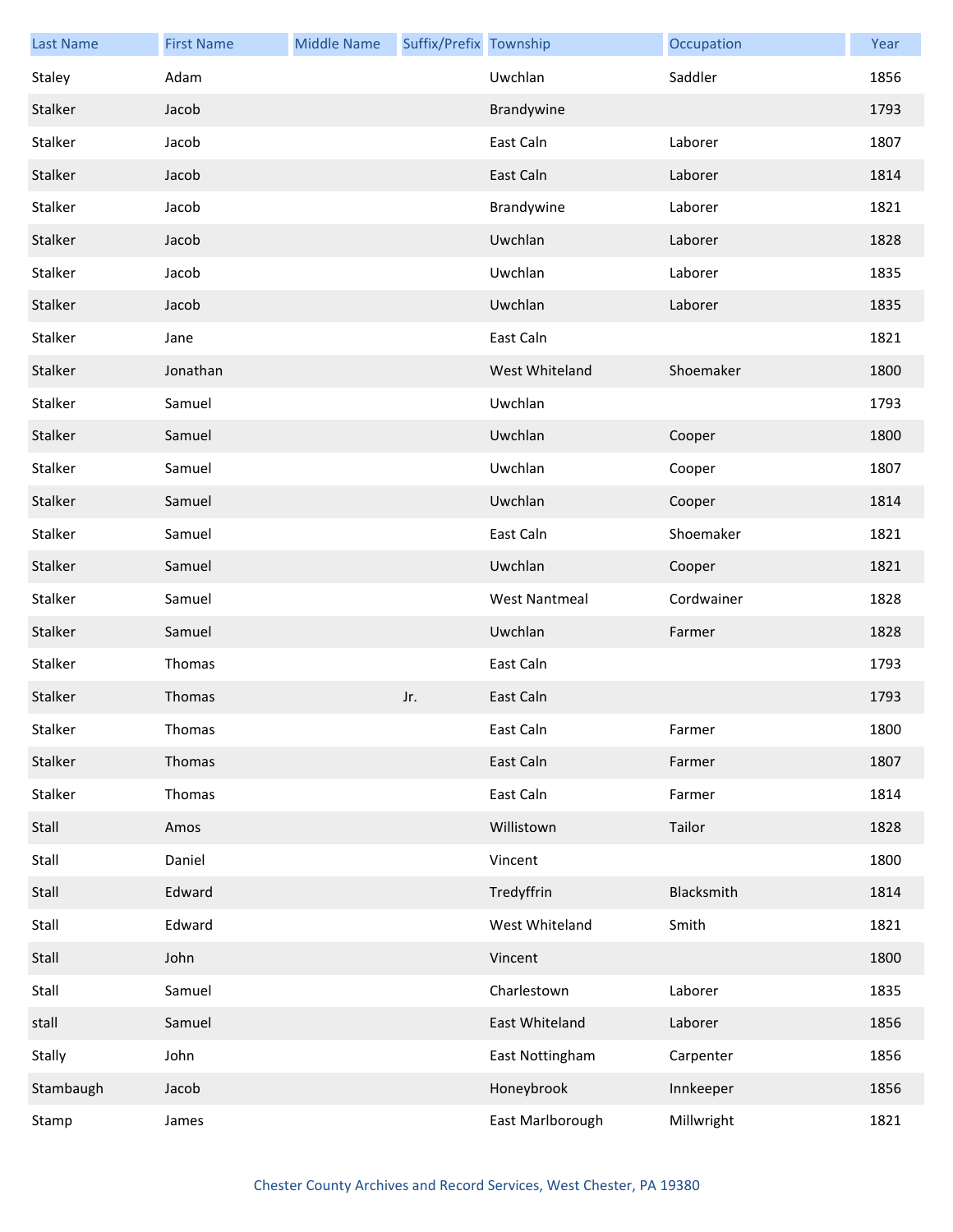| <b>Last Name</b> | <b>First Name</b> | <b>Middle Name</b> | Suffix/Prefix Township |                      | Occupation   | Year |
|------------------|-------------------|--------------------|------------------------|----------------------|--------------|------|
| Stamp            | James             |                    |                        | East Marlborough     | Millwright   | 1828 |
| Stamp            | John              |                    |                        | East Marlborough     | Schoolmaster | 1821 |
| Stamp            | Joseph            |                    |                        | Kennett              | Miller       | 1814 |
| Stamp            | Joseph            |                    |                        | Kennett              | Farmer       | 1821 |
| Stamp            | Joseph            |                    |                        | Kennett              | Farmer       | 1828 |
| Stamp            | Joseph            |                    |                        | Kennett              | Miller       | 1835 |
| Stamp            | Joseph            |                    |                        | Kennett              | Laborer      | 1856 |
| Stamp            | Milton            |                    |                        | Birmingham           | Tanner       | 1835 |
| Stamp            | William           |                    |                        | New Garden           | Farmer       | 1807 |
| Stamp            | William           |                    |                        | New Garden           | Laborer      | 1814 |
| Stamp            | William           |                    |                        | East Marlborough     | Millwright   | 1828 |
| Stamp            | William           |                    |                        | East Marlborough     | Millwright   | 1835 |
| Stamp            | William           |                    |                        | East Marlborough     | Farmer       | 1856 |
| Stanart          | Lewis             |                    | Jr.                    | Penn                 | Farmer       | 1835 |
| Stanart          | Lewis             |                    | Sr.                    | Penn                 | Farmer       | 1835 |
| Stanberger       | Jacob             |                    |                        | East Whiteland       | Miller       | 1821 |
| Standley         | Elias             |                    |                        | Newlin               | Weaver       | 1814 |
| Standley         | George            |                    |                        | Westtown             | Laborer      | 1807 |
| Standley         | Jacob             |                    |                        | Uwchlan              | Blacksmith   | 1821 |
| Stanford         | Joseph            |                    |                        | Brandywine           |              | 1793 |
| Stanford         | Joseph            |                    |                        | Brandywine           | Storekeeper  | 1807 |
| Stanford         | Joseph            |                    |                        | <b>West Nantmeal</b> | Storekeeper  | 1814 |
| Stanleu          | William           |                    |                        | Brandywine           | Farmer       | 1835 |
| Stanleu          | William           |                    |                        | Brandywine           | Farmer       | 1835 |
| Stanley          | Andrew            |                    |                        | Brandywine           |              | 1793 |
| Stanley          | Andrew            |                    |                        | Brandywine           | Cooper       | 1807 |
| Stanley          | Andrew            |                    |                        | Honey Brook          |              | 1814 |
| Stanley          | Andrew            |                    |                        | Honey Brook          | Farmer       | 1821 |
| Stanley          | Andrew            |                    |                        | Honey Brook          | Farmer       | 1828 |
| Stanley          | Andrew            |                    |                        | Honey Brook          | Farmer       | 1835 |
| Stanley          | Elias             |                    |                        | Newlin               | Weaver       | 1807 |
| Stanley          | Elias             |                    |                        | Newlin               | Farmer       | 1821 |
| Stanley          | Elias             |                    |                        | Newlin               | Weaver       | 1828 |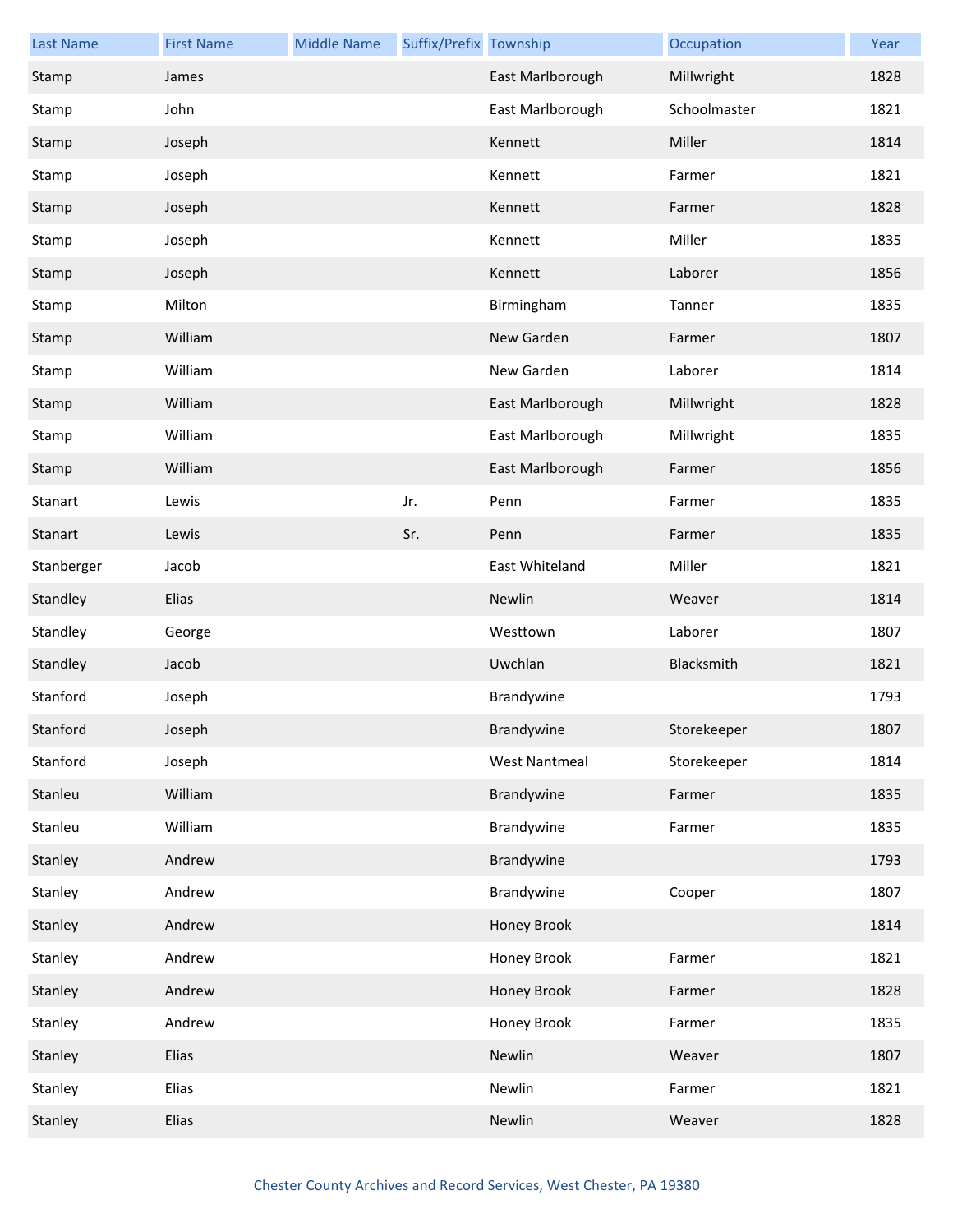| <b>Last Name</b> | <b>First Name</b> | <b>Middle Name</b> | Suffix/Prefix Township |                      | Occupation  | Year |
|------------------|-------------------|--------------------|------------------------|----------------------|-------------|------|
| Stanley          | Elias             |                    |                        | Newlin               | Farmer      | 1856 |
| Stanley          | Emmor             |                    |                        | West Marlborough     | Weaver      | 1828 |
| Stanley          | George            |                    |                        | Newlin               | Weaver      | 1821 |
| Stanley          | George            |                    |                        | Newlin               | Laborer     | 1828 |
| Stanley          | George            |                    |                        | Willistown           | Gentleman   | 1856 |
| Stanley          | George            |                    |                        | East Marlborough     | Laborer     | 1856 |
| Stanley          | James             |                    |                        | Honey Brook          | Drover      | 1821 |
| Stanley          | John              |                    |                        | Honey Brook          | Tanner      | 1828 |
| Stanley          | John              | $\mathsf C$        |                        | Honey Brook          | Farmer      | 1835 |
| Stanley          | Mathew            |                    | Esq.                   | Brandywine           |             | 1807 |
| Stanley          | Mathew            |                    |                        | Brandywine           | Farmer      | 1828 |
| Stanley          | Mathew            |                    | Gentleman              | Brandywine           | Farmer      | 1828 |
| Stanley          | Mathew            |                    |                        | Wallace              | Farmer      | 1856 |
| Stanley          | Matthew           |                    |                        | Brandywine           |             | 1793 |
| Stanley          | Matthew           |                    |                        | Brandywine           | Farmer      | 1814 |
| Stanley          | Matthew           |                    | General                | Brandywine           | Farmer      | 1821 |
| Stanley          | Matthew           |                    | General                | Brandywine           | Farmer      | 1835 |
| Stanley          | Samuel            |                    |                        | Honey Brook          | Farmer      | 1821 |
| Stanley          | Samuel            |                    |                        | Honey Brook          | Farmer      | 1828 |
| Stanley          | Samuel            |                    |                        | Honey Brook          | Farmer      | 1835 |
| Stanley          | Sarah             | Emma               |                        | East Bradford        |             | 1856 |
| Stanley          | Speakman          |                    |                        | Valley               | Iron roller | 1856 |
| Stanley          | Thomas            |                    |                        | East Whiteland       | Laborer     | 1856 |
| Stanley          | William           |                    |                        | Pennsbury            |             | 1800 |
| Stanley          | William           |                    |                        | Brandywine           | Laborer     | 1821 |
| Stanley          | William           |                    |                        | Brandywine           | Farmer      | 1828 |
| Stanly           | Amor              | G                  |                        | New Garden           | Turner      | 1856 |
| Stanly           | Caleb             |                    |                        | Newlin               | Carpenter   | 1835 |
| Stanly           | Elias             |                    |                        | Newlin               | Weaver      | 1835 |
| Stanly           | George            |                    |                        | Newlin               | Laborer     | 1835 |
| Stanly           | Joseph            | B                  |                        | New Garden           | Turner      | 1856 |
| Stanly           | mathew            |                    |                        | <b>West Nantmeal</b> | Farmer      | 1835 |
| Stannart         | Jacob             |                    |                        | Penn                 | Jobber      | 1828 |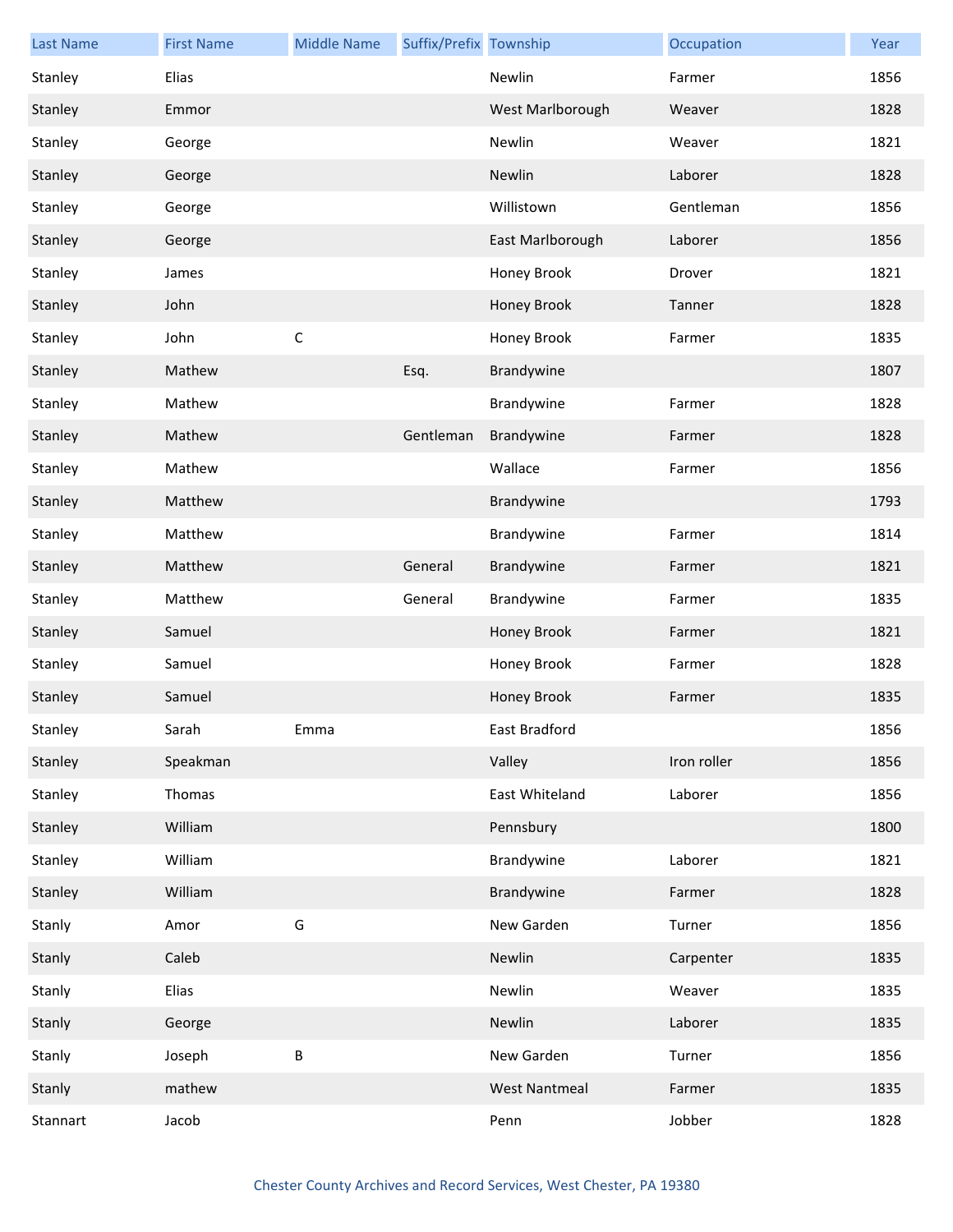| <b>Last Name</b> | <b>First Name</b> | <b>Middle Name</b> | Suffix/Prefix Township |                  | Occupation | Year |
|------------------|-------------------|--------------------|------------------------|------------------|------------|------|
| Stannart         | Lewis             |                    |                        | Penn             | Farmer     | 1828 |
| Stannart         | Lewis             |                    | Jr.                    | Penn             | Jobber     | 1828 |
| Stansbury        | William           |                    |                        | Honey Brook      | Blacksmith | 1828 |
| Stansil          | Robert            |                    |                        | Charlestown      | Laborer    | 1814 |
| Stanton          | John              |                    |                        | West Marlborough | Laborer    | 1835 |
| Stanton          | Lewis             |                    |                        | West Marlborough | Laborer    | 1835 |
| Stapleton        | Abner             |                    |                        | East Caln        | Shoemaker  | 1821 |
| Stapleton        | Jacob             |                    |                        | East Caln        | Shoemaker  | 1821 |
| Stapleton        | John              |                    |                        | West Whiteland   | Shoemaker  | 1828 |
| Stapleton        | John              |                    |                        | West Whiteland   | Trader     | 1835 |
| Stapleton        | John              |                    |                        | East Goshen      | Laborer    | 1835 |
| Stapleton        | Joshua            |                    |                        | Honey Brook      |            | 1814 |
| Stapleton        | Joshua            |                    |                        | Honey Brook      | Farmer     | 1821 |
| Stapleton        | Joshua            |                    |                        | Honey Brook      | Farmer     | 1835 |
| Stapleton        | Samuel            |                    |                        | Honey Brook      | Carpenter  | 1814 |
| Stapleton        | William           |                    |                        | East Caln        | Shoemaker  | 1821 |
| Star             | Benjamin          |                    |                        | Coventry         | Miller     | 1807 |
| Star             | Elizabeth         |                    |                        | London Grove     | Farmer     | 1856 |
| Star             | George            |                    |                        | West Nottingham  | Farmer     | 1814 |
| Star             | Moses             |                    |                        | London Grove     | Butcher    | 1856 |
| Star             | Patrick           |                    |                        | West Caln        | Weaver     | 1821 |
| Star             | Patrick           |                    |                        | West Caln        | Weaver     | 1828 |
| Star             | Patrick           |                    |                        | West Caln        | Weaver     | 1835 |
| Star             | Samuel            |                    |                        | East Bradford    |            | 1793 |
| Star             | Samuel            |                    |                        | East Bradford    | Farmer     | 1814 |
| Star             | Samuel            |                    |                        | New London       | Farmer     | 1821 |
| Star             | Samuel            |                    |                        | East Bradford    |            | 1821 |
| Staret           | George            |                    |                        | East Fallowfield | Blacksmith | 1835 |
| Stark            | Samuel            |                    |                        | Uwchlan          |            | 1793 |
| Starker          | Augustus          |                    |                        | West Chester     | Laborer    | 1856 |
| Starkey          | David             |                    |                        | New London       | Laborer    | 1856 |
| Starkey          | James             |                    |                        | New Garden       | Cooper     | 1856 |
| Starkwether      | $\mathsf{C}$      | G                  |                        | Valley           | Carpenter  | 1856 |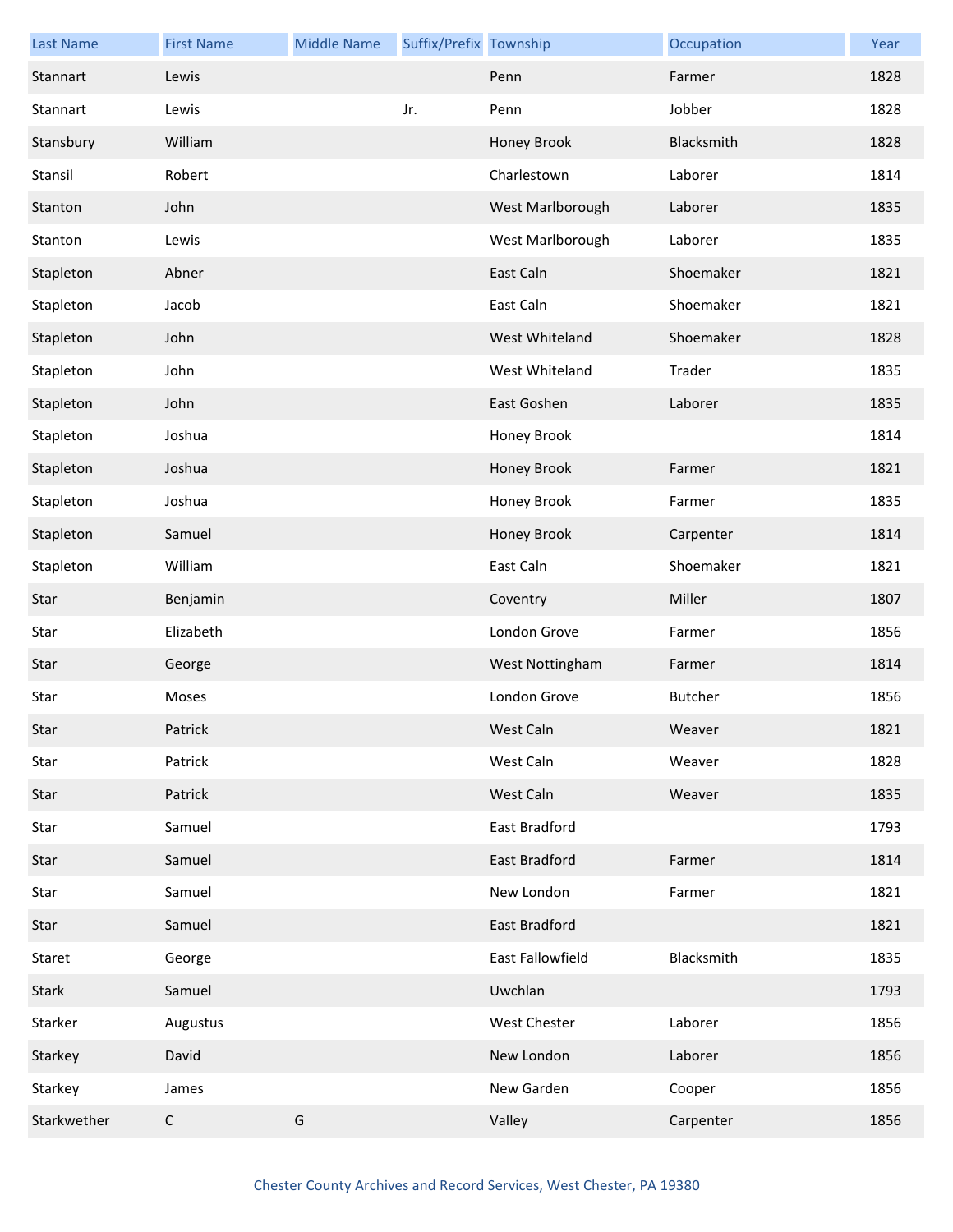| <b>Last Name</b> | <b>First Name</b> | <b>Middle Name</b> | Suffix/Prefix Township |                     | Occupation | Year |
|------------------|-------------------|--------------------|------------------------|---------------------|------------|------|
| Starky           | Moses             |                    |                        | Newlin              | Laborer    | 1856 |
| Starlen          | George            |                    |                        | <b>Upper Oxford</b> | Laborer    | 1856 |
| Starr            | Benjamin          |                    |                        | Charlestown         |            | 1821 |
| Starr            | George            |                    |                        | New Garden          |            | 1793 |
| Starr            | George            |                    |                        | West Nottingham     |            | 1800 |
| Starr            | George            |                    |                        | West Nottingham     | Mason      | 1807 |
| Starr            | George            |                    |                        | West Nottingham     | Farmer     | 1821 |
| Starr            | George            |                    |                        | East Nottingham     | Mason      | 1828 |
| Starr            | George            |                    |                        | Phoenixville        | Heater     | 1856 |
| Starr            | <b>Isaac</b>      |                    |                        | Charlestown         |            | 1793 |
| Starr            | James             |                    |                        | West Fallowfield    | Farmer     | 1814 |
| Starr            | James             |                    |                        | West Fallowfield    | Farmer     | 1821 |
| Starr            | James             | Shelly             |                        | East Bradford       | Laborer    | 1856 |
| Starr            | Jeremiah          |                    |                        | New Garden          |            | 1793 |
| Starr            | Jeremiah          |                    |                        | New Garden          | Farmer     | 1800 |
| Starr            | Jeremiah          |                    |                        | New Garden          | Farmer     | 1807 |
| Starr            | Jeremiah          |                    |                        | New Garden          | Farmer     | 1814 |
| Starr            | Jeremiah          |                    |                        | New Garden          |            | 1821 |
| Starr            | Jeremiah          |                    |                        | New Garden          | Coachmaker | 1828 |
| Starr            | Jeremiah          |                    |                        | New Garden          | Coachmaker | 1835 |
| Starr            | Jeremiah          |                    | Jr.                    | New Garden          | Farmer     | 1856 |
| Starr            | Jeremiah          |                    |                        | New Garden          | Farmer     | 1856 |
| Starr            | John              |                    |                        | Easttown            |            | 1793 |
| Starr            | John              |                    |                        | Newlin              |            | 1793 |
| Starr            | John              |                    |                        | Charlestown         | Farmer     | 1807 |
| Starr            | John              |                    |                        | Sadsbury            | Laborer    | 1856 |
| Starr            | Jonathan          |                    |                        | London Grove        | Shoemaker  | 1814 |
| Starr            | Jonathan          |                    |                        | London Grove        | Laborer    | 1828 |
| Starr            | Joseph            |                    |                        | Charlestown         |            | 1793 |
| Starr            | Joseph            |                    |                        | Charlestown         | Weaver     | 1807 |
| Starr            | Joseph            |                    |                        | Birmingham          | Gentleman  | 1807 |
| Starr            | Joseph            |                    |                        | Charlestown         | Farmer     | 1814 |
| Starr            | Moses             |                    |                        | New Garden          | Farmer     | 1814 |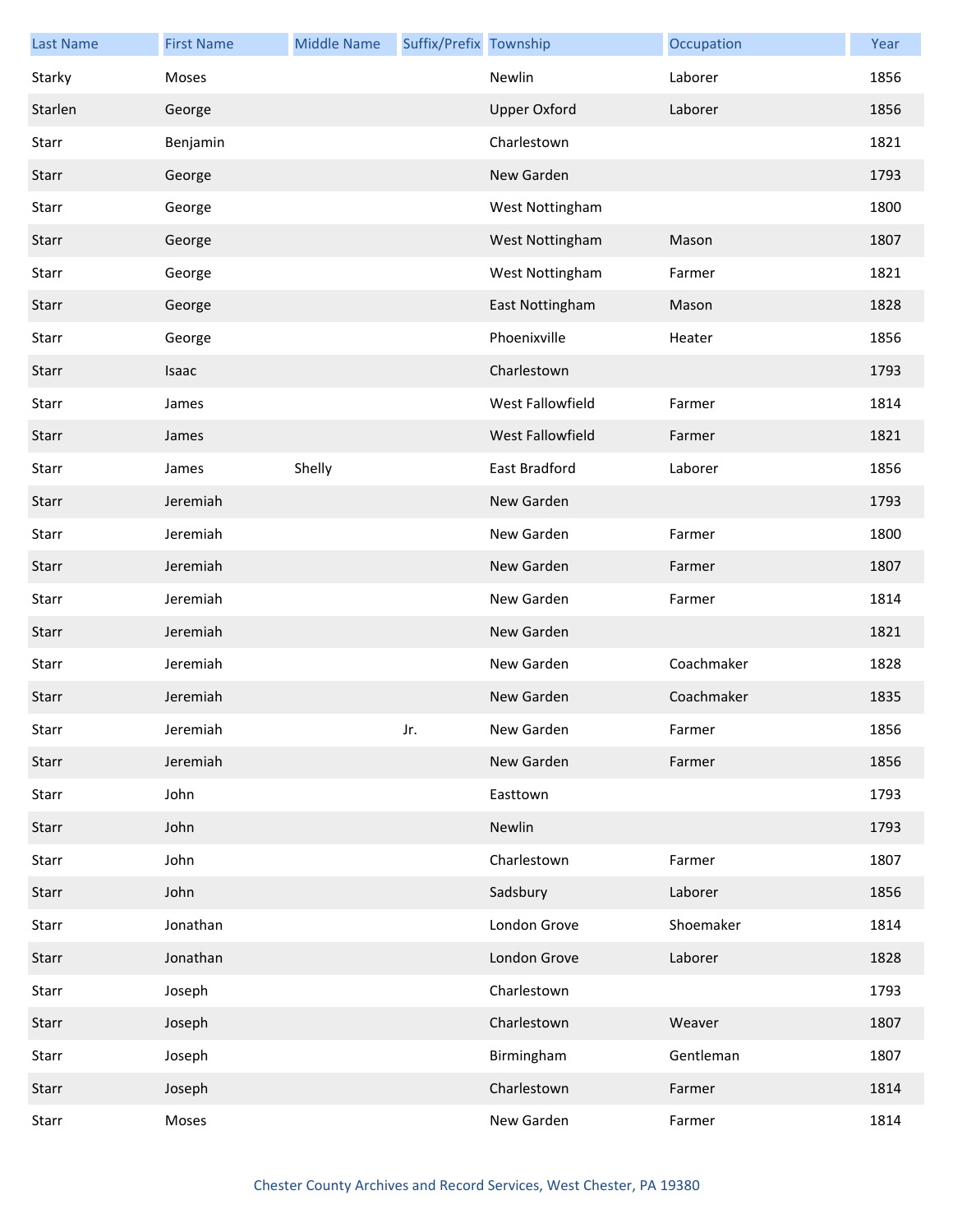| <b>Last Name</b> | <b>First Name</b> | <b>Middle Name</b> | Suffix/Prefix Township |                      | Occupation   | Year |
|------------------|-------------------|--------------------|------------------------|----------------------|--------------|------|
| Starr            | Moses             |                    |                        | New Garden           | Farmer       | 1821 |
| Starr            | Patrick           |                    |                        | New Garden           | Weaver       | 1807 |
| Starr            | Patrick           |                    |                        | New Garden           | Weaver       | 1814 |
| Starr            | Samuel            |                    |                        | East Bradford        | Farmer       | 1807 |
| Starr            | Samuel            |                    |                        | Birmingham           | Gentleman    | 1807 |
| Starr            | Samuel            |                    |                        | East Bradford        | Farmer       | 1828 |
| Starr            | Samuel            |                    |                        | East Bradford        | Farmer       | 1835 |
| Starr            | Samuel            |                    |                        | East Caln            | Laborer      | 1856 |
| Starr            | Thomas            |                    |                        | New Garden           |              | 1793 |
| Starr            | Thomas            |                    | Jr.                    | New Garden           | Farmer       | 1800 |
| Starr            | Thomas            |                    |                        | New Garden           | Farmer       | 1800 |
| Starr            | Thomas            |                    |                        | London Grove         | Farmer       | 1807 |
| Starr            | Thomas            |                    |                        | New Garden           | Laborer      | 1807 |
| Starr            | Thomas            |                    |                        | London Grove         | Farmer       | 1814 |
| Starret          | Isabella          |                    |                        | West Fallowfield     |              | 1807 |
| Starret          | Jacob             |                    |                        | <b>East Nantmeal</b> | Farmer       | 1821 |
| Starret          | James             |                    |                        | Honey Brook          |              | 1800 |
| Starret          | John              |                    |                        | <b>East Nantmeal</b> | Miller       | 1821 |
| Starret          | Reuben            |                    |                        | <b>East Nantmeal</b> | Farmer       | 1821 |
| Starret          | William           |                    |                        | <b>East Nantmeal</b> |              | 1793 |
| Starret          | William           |                    | Jr.                    | West Nantmeal        |              | 1793 |
| Starret          | William           |                    |                        | <b>East Nantmeal</b> | Farmer       | 1821 |
| Starret          | William           |                    | Sr.                    | <b>East Nantmeal</b> |              | 1821 |
| Starrett         | David             |                    |                        | Easttown             | Tobacconist  | 1828 |
| Starrett         | Jacob             |                    |                        | <b>East Nantmeal</b> | Teacher      | 1856 |
| Starrett         | Jacob             |                    |                        | <b>West Nantmeal</b> | Farmer       | 1856 |
| Starrett         | Jacob             |                    |                        | <b>East Nantmeal</b> | Farmer       | 1856 |
| Starrett         | James             |                    |                        | Honey Brook          |              | 1793 |
| Starrett         | James             |                    |                        | Honey Brook          |              | 1814 |
| Starrett         | James             |                    |                        | <b>West Nantmeal</b> | Cabinetmaker | 1821 |
| Starrett         | James             |                    |                        | Lower Oxford         | Farmer       | 1835 |
| Starrett         | James             |                    |                        | Lower Oxford         | Farmer       | 1856 |
| Starrett         | Jane              |                    |                        | New London           |              | 1814 |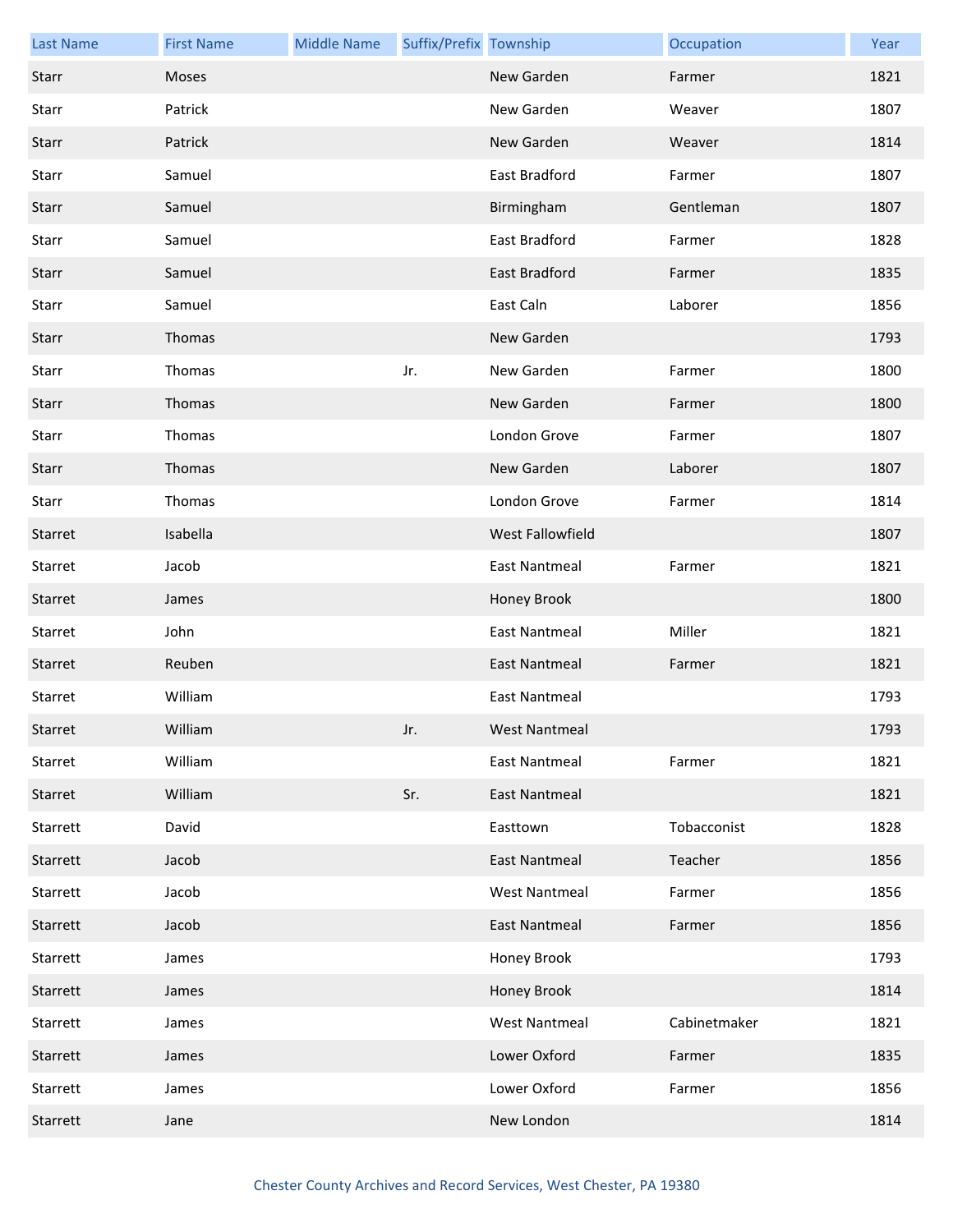| <b>Last Name</b> | <b>First Name</b> | <b>Middle Name</b> | Suffix/Prefix Township |                      | Occupation | Year |
|------------------|-------------------|--------------------|------------------------|----------------------|------------|------|
| Starrett         | Jane              |                    |                        | New London           |            | 1821 |
| Starrett         | John              |                    |                        | <b>East Nantmeal</b> | Farmer     | 1821 |
| Starrett         | John              |                    |                        | <b>East Nantmeal</b> | Farmer     | 1828 |
| Starrett         | John              |                    |                        | <b>West Nantmeal</b> | Farmer     | 1835 |
| Starrett         | John              |                    |                        | <b>West Nantmeal</b> | Farmer     | 1856 |
| Starrett         | William           |                    |                        | <b>East Nantmeal</b> | Farmer     | 1828 |
| Starrett         | William           |                    |                        | <b>East Nantmeal</b> | Farmer     | 1856 |
| Stary            | George            |                    | Jr.                    | New London           | Farmer     | 1835 |
| <b>States</b>    | James             |                    |                        | Uwchlan              |            | 1856 |
| <b>States</b>    | Solomon           |                    |                        | East Caln            | Laborer    | 1856 |
| Statten          | Hiram             |                    |                        | Willistown           | Laborer    | 1828 |
| Statten          | William           |                    |                        | Willistown           | Laborer    | 1821 |
| Statton          | Garrett           |                    |                        | East Whiteland       | Blacksmith | 1856 |
| Statton          | Joseph            |                    |                        | Charlestown          | Laborer    | 1856 |
| Staufer          | Abram             | B                  |                        | <b>West Vincent</b>  | Farmer     | 1856 |
| Staufer          | Henry             |                    |                        | Vincent              |            | 1821 |
| Staufer          | Jacob             |                    |                        | Coventry             | Weaver     | 1814 |
| Staufer          | Jacob             |                    |                        | Vincent              |            | 1821 |
| Staufer          | John              |                    |                        | Vincent              |            | 1800 |
| Staufer          | John              |                    |                        | Coventry             | Weaver     | 1807 |
| Staufer          | John              |                    |                        | Coventry             | Yeoman     | 1814 |
| Staufer          | Rudolph           |                    |                        | Coventry             | Yeoman     | 1807 |
| Staufer          | Rudolph           |                    |                        | Coventry             | Yeoman     | 1814 |
| Staufer          | Samuel            |                    |                        | Vincent              | Laborer    | 1828 |
| Staufer          | Samuel            |                    |                        | <b>West Coventry</b> | Farmer     | 1856 |
| Staufers         | John              |                    |                        | Vincent              |            | 1821 |
| Stauffer         | Abraham           |                    |                        | Schuylkill           | Farmer     | 1856 |
| Stauffer         | Andrew            |                    |                        | Honeybrook           | Moulder    | 1856 |
| Stauffer         | Jacob             |                    |                        | Vincent              |            | 1814 |
| Stauffer         | Jacob             | $\sf B$            |                        | Charlestown          | Farmer     | 1856 |
| Stauffer         | John              |                    |                        | Vincent              |            | 1814 |
| Stauffer         | John              |                    |                        | Coventry             | Farmer     | 1821 |
| Stauffer         | John              |                    | Jr.                    | Coventry             | Farmer     | 1821 |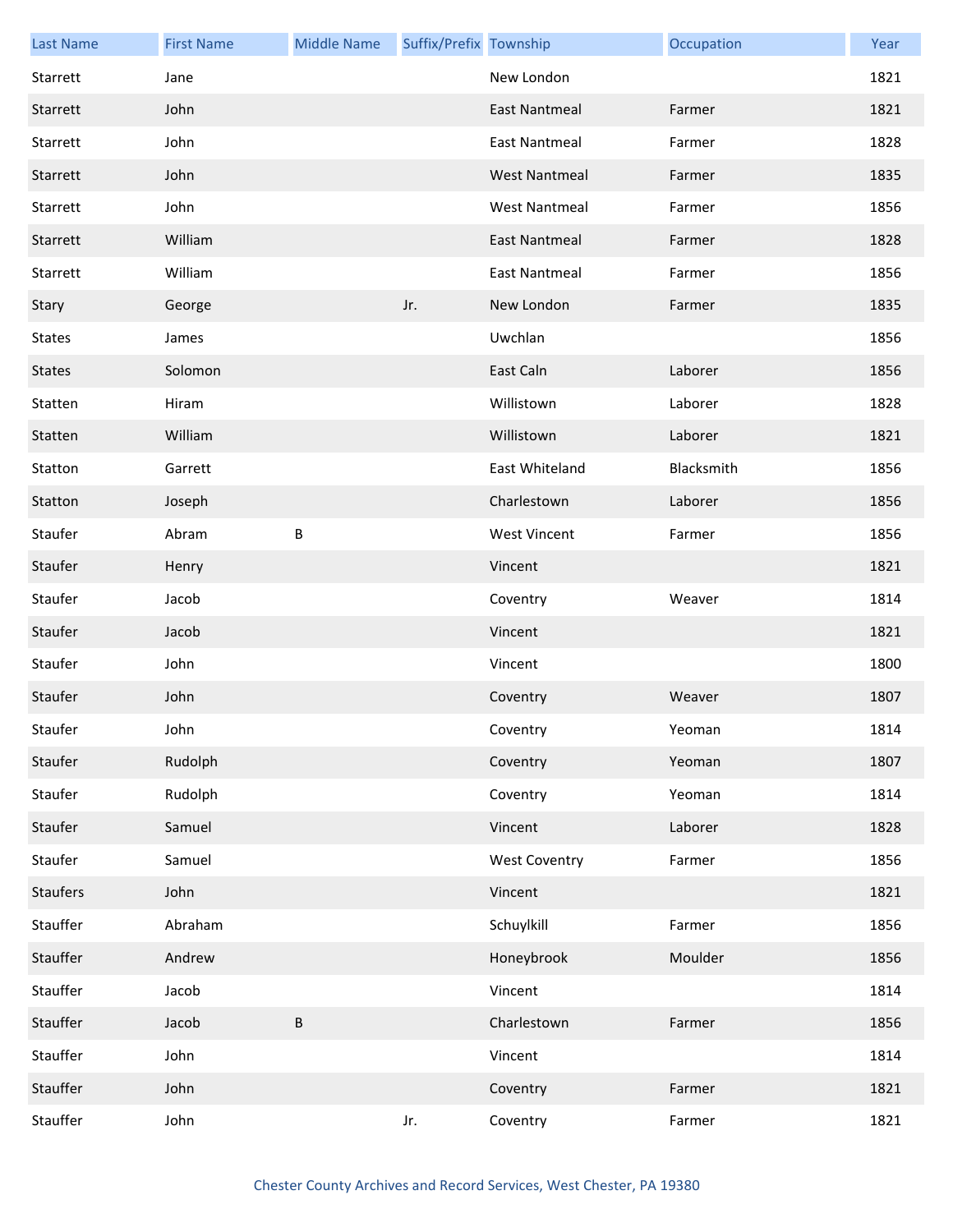| <b>Last Name</b> | <b>First Name</b> | <b>Middle Name</b> | Suffix/Prefix Township |                      | Occupation  | Year |
|------------------|-------------------|--------------------|------------------------|----------------------|-------------|------|
| Stauffer         | John              |                    |                        | Honeybrook           | Machinist   | 1856 |
| Stauffer         | Joseph            | P                  |                        | Phoenixville         | Clerk       | 1856 |
| Stauffer         | Rudolph           |                    |                        | Coventry             | Farmer      | 1821 |
| Staught          | Jacob             |                    |                        | East Fallowfield     |             | 1793 |
| Staylor          | John              |                    |                        | Tredyffrin           |             | 1814 |
| Stead            | John              |                    |                        | New Garden           | Spinner     | 1828 |
| Steady           | William           |                    |                        | London Grove         |             | 1800 |
| Steapleton       | Joshua            |                    |                        | Honey Brook          | Farmer      | 1828 |
| Stearn           | William           |                    |                        | West Whiteland       | Laborer     | 1856 |
| Stearne          | Abraham           | L                  |                        | Tredyffrin           |             | 1835 |
| Stearne          | Anna              |                    |                        | Tredyffrin           |             | 1856 |
| Stearne          | Samuel            |                    |                        | Tredyffrin           | Farmer      | 1835 |
| Steavenson       | Ephraim           |                    |                        | East Goshen          | Factoryman  | 1856 |
| Stebbins         | Sumner            |                    |                        | Uwchlan              | Physician   | 1835 |
| Steddam          | David             |                    |                        | <b>East Bradford</b> | Laborer     | 1807 |
| Stedham          | Joseph            |                    |                        | East Bradford        | Laborer     | 1856 |
| Stedham          | Thomas            |                    |                        | Westtown             | Laborer     | 1807 |
| Stedler          | Joseph            |                    |                        | Vincent              |             | 1800 |
| Stedman          | William           |                    |                        | Brandywine           | Papermaker  | 1835 |
| Steel            | Alexander         |                    |                        | New Garden           | Laborer     | 1856 |
| Steel            | Anthony           |                    |                        | West Nottingham      | Farmer      | 1828 |
| Steel            | Anthony           |                    |                        | West Nottingham      |             | 1835 |
| Steel            | Anthony           |                    | Sr.                    | West Nottingham      | Farmer      | 1856 |
| Steel            | Daniel            |                    |                        | Coventry             | Laborer     | 1814 |
| Steel            | Daniel            |                    |                        | Coventry             | Laborer     | 1835 |
| Steel            | David             |                    |                        | Lower Oxford         | Laborer     | 1856 |
| Steel            | Elizabeth         |                    |                        | Easttown             |             | 1793 |
| Steel            | Elizabeth         |                    |                        | Easttown             |             | 1835 |
| Steel            | Emmor             | $\sf B$            |                        | Easttown             | Farmer      | 1835 |
| Steel            | Esther            |                    |                        | West Bradford        | Farmer      | 1835 |
| Steel            | George            |                    |                        | West Fallowfield     | Papermaker  | 1807 |
| Steel            | George            |                    |                        | West Bradford        | Farmer      | 1821 |
| Steel            | Goe               |                    |                        | East Nottingham      | Wheelwright | 1856 |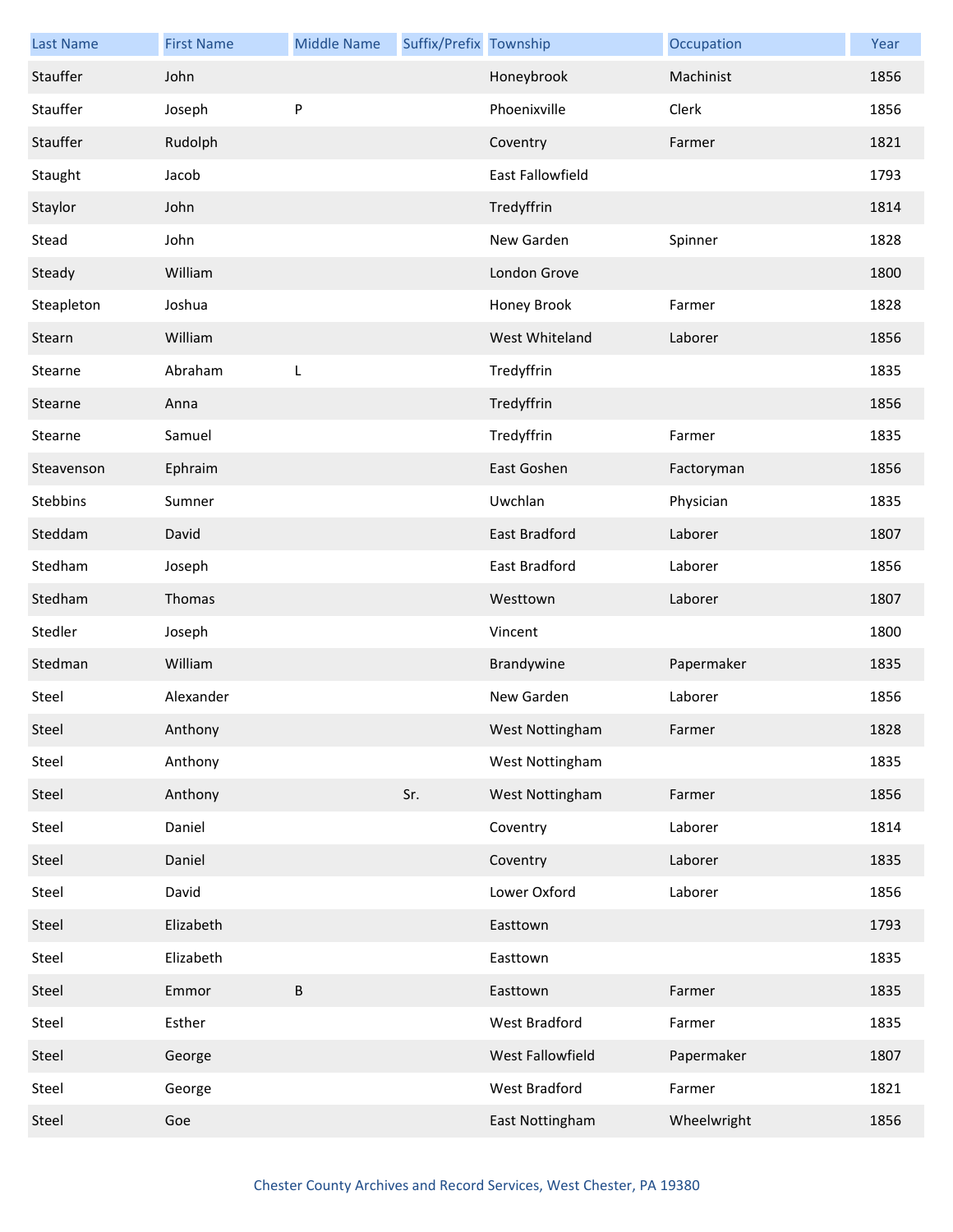| <b>Last Name</b> | <b>First Name</b> | <b>Middle Name</b> | Suffix/Prefix Township |                  | Occupation | Year |
|------------------|-------------------|--------------------|------------------------|------------------|------------|------|
| Steel            | Horatio           | G                  |                        | Easttown         | Farmer     | 1835 |
| Steel            | Isabella          |                    |                        | West Fallowfield |            | 1807 |
| Steel            | James             |                    |                        | West Fallowfield |            | 1793 |
| Steel            | James             |                    |                        | Brandywine       |            | 1793 |
| Steel            | James             |                    |                        | West Fallowfield |            | 1793 |
| Steel            | James             |                    |                        | West Fallowfield | Papermaker | 1807 |
| Steel            | James             |                    |                        | Charlestown      | Miller     | 1821 |
| Steel            | John              |                    |                        | Easttown         |            | 1793 |
| Steel            | John              |                    |                        | West Marlborough |            | 1793 |
| Steel            | John              |                    |                        | West Fallowfield |            | 1793 |
| Steel            | John              |                    |                        | New London       |            | 1793 |
| Steel            | John              |                    |                        | Kennett          |            | 1800 |
| Steel            | John              |                    | Jr.                    | Easttown         | Laborer    | 1807 |
| Steel            | John              |                    |                        | Kennett          | Shoemaker  | 1807 |
| Steel            | John              |                    |                        | Easttown         | Weaver     | 1807 |
| Steel            | John              |                    |                        | New London       | Farmer     | 1807 |
| Steel            | John              |                    |                        | Kennett          | Carpenter  | 1807 |
| Steel            | John              |                    |                        | Willistown       | Farmer     | 1814 |
| Steel            | John              |                    |                        | Easttown         | Weaver     | 1814 |
| Steel            | John              |                    |                        | New London       | Farmer     | 1814 |
| Steel            | John              |                    |                        | Kennett          | Carpenter  | 1814 |
| Steel            | John              |                    |                        | Kennett          | Shoemaker  | 1814 |
| Steel            | John              |                    |                        | Pennsbury        | Laborer    | 1821 |
| Steel            | John              |                    | Jr.                    | New London       | Farmer     | 1821 |
| Steel            | John              |                    |                        | Kennett          | Shoemaker  | 1821 |
| Steel            | John              |                    |                        | New London       | Farmer     | 1821 |
| Steel            | John              |                    |                        | Kennett          | Shoemaker  | 1828 |
| Steel            | John              |                    |                        | Pennsbury        | Farmer     | 1828 |
| Steel            | John              |                    | Sr.                    | Easttown         | Farmer     | 1835 |
| Steel            | John              |                    |                        | Pikeland         | Laborer    | 1835 |
| Steel            | John              |                    |                        | East Bradford    | Farmer     | 1835 |
| Steel            | John              |                    |                        | West Bradford    | Farmer     | 1856 |
| Steel            | John              |                    |                        | East Marlborough | Farmer     | 1856 |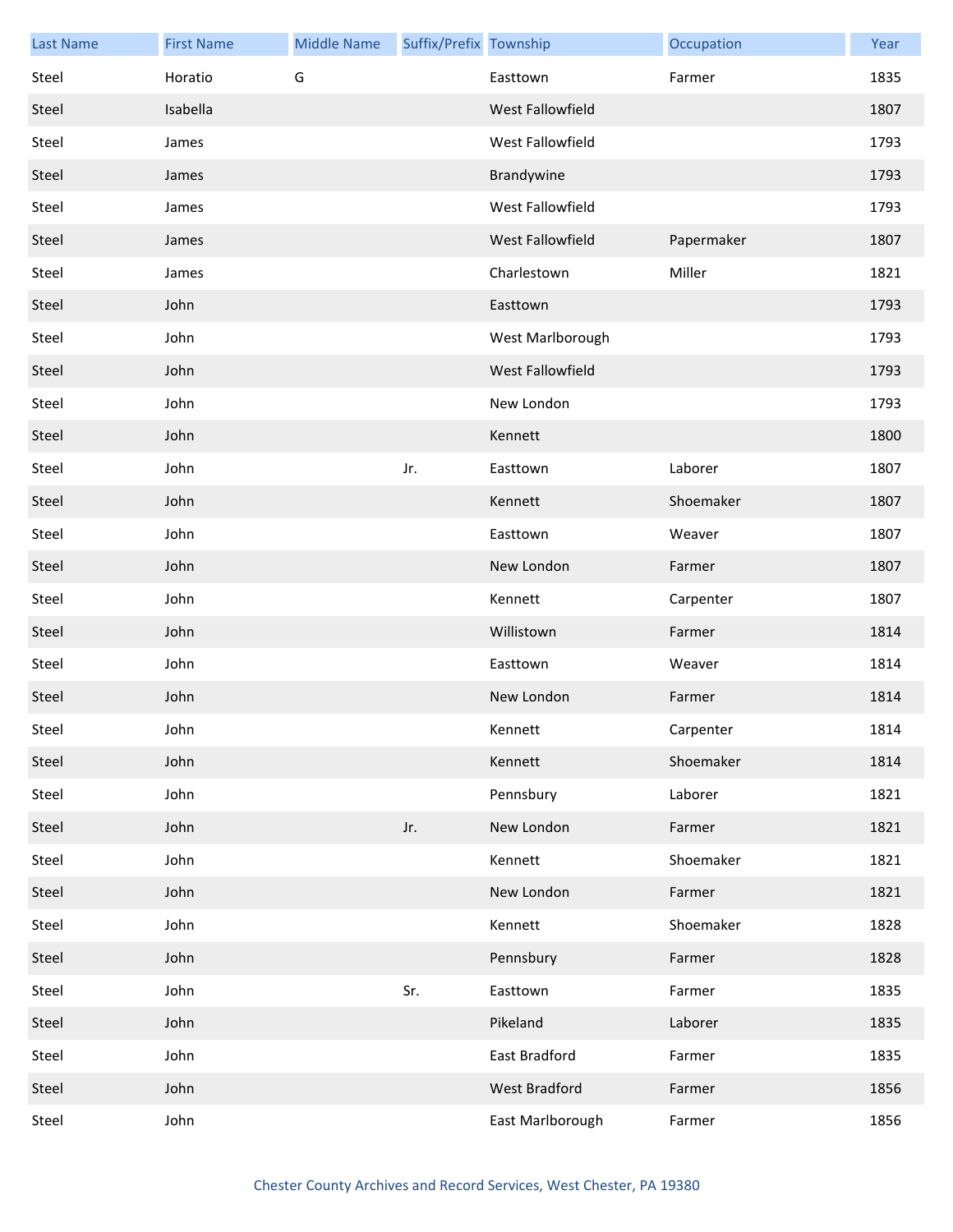| <b>Last Name</b> | <b>First Name</b> | <b>Middle Name</b> | Suffix/Prefix Township |                     | Occupation   | Year |
|------------------|-------------------|--------------------|------------------------|---------------------|--------------|------|
| Steel            | John              | $\sf B$            |                        | <b>Upper Oxford</b> | Farmer       | 1856 |
| Steel            | John              | D.                 |                        | West Bradford       | Farmer       | 1821 |
| Steel            | John              | D.                 |                        | West Bradford       | Farmer       | 1828 |
| Steel            | Jonathan          |                    |                        | West Nottingham     | Teacher      | 1835 |
| Steel            | Joseph            |                    |                        | Easttown            |              | 1793 |
| Steel            | Joseph            |                    |                        | Willistown          |              | 1800 |
| Steel            | Joseph            |                    |                        | London Britain      | Carpenter    | 1807 |
| Steel            | Joseph            |                    |                        | Willistown          | Carpenter    | 1821 |
| Steel            | Joseph            |                    |                        | New London          | Carpenter    | 1821 |
| Steel            | Joseph            |                    |                        | Kennett             | Farmer       | 1821 |
| Steel            | Joseph            |                    |                        | Kennett             | Farmer       | 1828 |
| Steel            | Joseph            |                    |                        | Easttown            | Shoemaker    | 1835 |
| Steel            | Joseph            |                    |                        | Easttown            | Carpenter    | 1856 |
| Steel            | Joseph            |                    |                        | Easttown            | Shoemaker    | 1856 |
| Steel            | Martha            |                    |                        | Easttown            | Home manager | 1835 |
| Steel            | Peter             |                    |                        | Easttown            | Tailor       | 1814 |
| Steel            | Peter             |                    |                        | Coventry            | Weaver       | 1821 |
| Steel            | Peter             |                    |                        | Willistown          | Tailor       | 1821 |
| Steel            | Peter             |                    |                        | West Bradford       | Laborer      | 1828 |
| Steel            | Peter             |                    |                        | Newlin              | Laborer      | 1835 |
| Steel            | Peter             |                    |                        | Easttown            | Shoemaker    | 1835 |
| Steel            | Phillip           |                    |                        | West Nottingham     |              | 1835 |
| Steel            | Phillip           | ${\sf W}$          |                        | West Nottingham     | Farmer       | 1856 |
| Steel            | Robert            |                    |                        | Honey Brook         | Blacksmith   | 1807 |
| Steel            | Robert            |                    |                        | Easttown            | Farmer       | 1807 |
| Steel            | Robert            |                    |                        | Easttown            | Blacksmith   | 1814 |
| Steel            | Robert            |                    |                        | Honey Brook         | Blacksmith   | 1814 |
| Steel            | Robert            |                    |                        | Willistown          | Miller       | 1821 |
| Steel            | Robert            |                    |                        | Willistown          | Smith        | 1821 |
| Steel            | Robert            |                    |                        | Honey Brook         | Blacksmith   | 1828 |
| Steel            | Robert            |                    |                        | Easttown            | Blacksmith   | 1835 |
| Steel            | Robert            |                    |                        | Easttown            |              | 1856 |
| Steel            | Robert            |                    |                        | East Marlborough    | Farmer       | 1856 |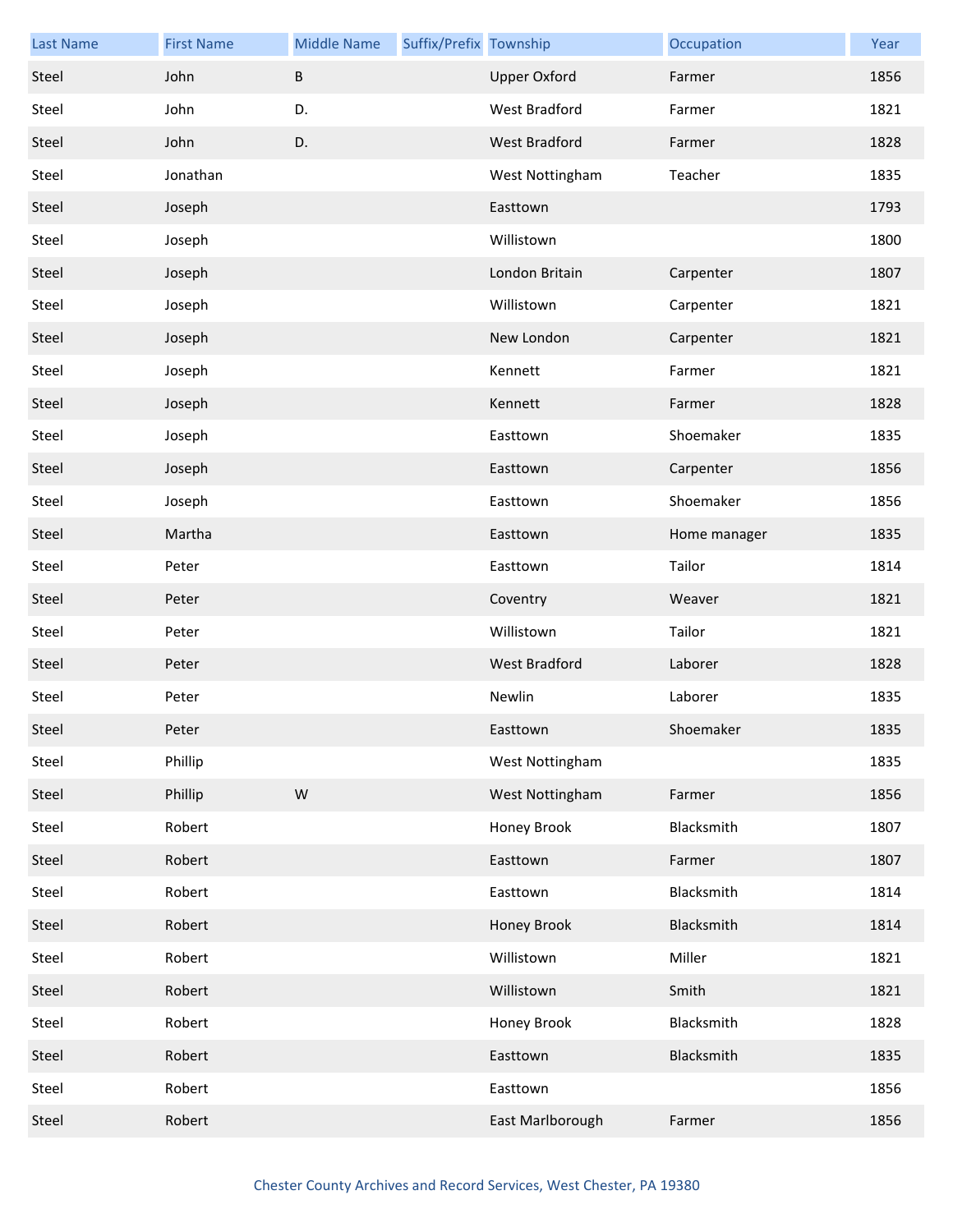| <b>Last Name</b> | <b>First Name</b> | <b>Middle Name</b>        | Suffix/Prefix Township |                     | Occupation  | Year |
|------------------|-------------------|---------------------------|------------------------|---------------------|-------------|------|
| Steel            | Robert            | $\mathsf C$               |                        | Honeybrook          | Farmer      | 1856 |
| Steel            | Robert            | C.                        |                        | Honey Brook         | Teacher     | 1828 |
| Steel            | Samuel            |                           |                        | East Nottingham     | Farmer      | 1821 |
| Steel            | Samuel            |                           |                        | Coventry            | Miller      | 1821 |
| Steel            | Samuel            | $\boldsymbol{\mathsf{A}}$ |                        | New Garden          | Farmer      | 1856 |
| Steel            | Thomas            |                           |                        | Thornbury           | Blacksmith  | 1821 |
| Steel            | Thomas            |                           |                        | Brandywine          | Blacksmith  | 1828 |
| Steel            | W                 | G                         |                        | East Nottingham     | Millwright  | 1856 |
| Steel            | William           |                           |                        | Easttown            |             | 1793 |
| Steel            | William           |                           |                        | Easttown            | Farmer      | 1807 |
| Steel            | William           |                           |                        | New London          | Farmer      | 1807 |
| Steel            | William           |                           |                        | New London          | Farmer      | 1814 |
| Steel            | William           |                           |                        | Willistown          | Farmer      | 1814 |
| Steel            | William           |                           |                        | New London          | Farmer      | 1821 |
| Steel            | William           |                           |                        | Willistown          | Farmer      | 1821 |
| Steel            | William           |                           | Jr.                    | Willistown          | Farmer      | 1821 |
| Steel            | William           |                           |                        | East Bradford       | Farmer      | 1835 |
| Steel            | William           |                           |                        | East Marlborough    | Drover      | 1856 |
| Steel            | William           |                           |                        | Upper Oxford        | Farmer      | 1856 |
| Steel            | William           |                           |                        | Easttown            | Farmer      | 1856 |
| Steel            | William           | E                         |                        | Schuylkill          | Constable   | 1856 |
| Steele           | Andrew            |                           |                        | Westtown            | Farmer      | 1807 |
| Steele           | Anthony           |                           |                        | West Nottingham     | Farmer      | 1821 |
| Steele           | Clement           |                           |                        | Franklin            | Laborer     | 1856 |
| Steele           | David             |                           |                        | Schuylkill          | Lock tender | 1835 |
| Steele           | Erskine           |                           |                        | <b>Upper Oxford</b> | Farmer      | 1814 |
| Steele           | Esther            |                           |                        | West Bradford       | Gentlewoman | 1814 |
| Steele           | George            |                           |                        | West Bradford       | Farmer      | 1807 |
| Steele           | George            |                           |                        | West Bradford       | Gentleman   | 1814 |
| Steele           | George            |                           |                        | New London          | Farmer      | 1835 |
| Steele           | George            | А.                        |                        | New London          | Carpenter   | 1828 |
| Steele           | Horasio           |                           |                        | Willistown          | Laborer     | 1828 |
| Steele           | Isaac             | ${\sf P}$                 |                        | Kennett             | Storekeeper | 1835 |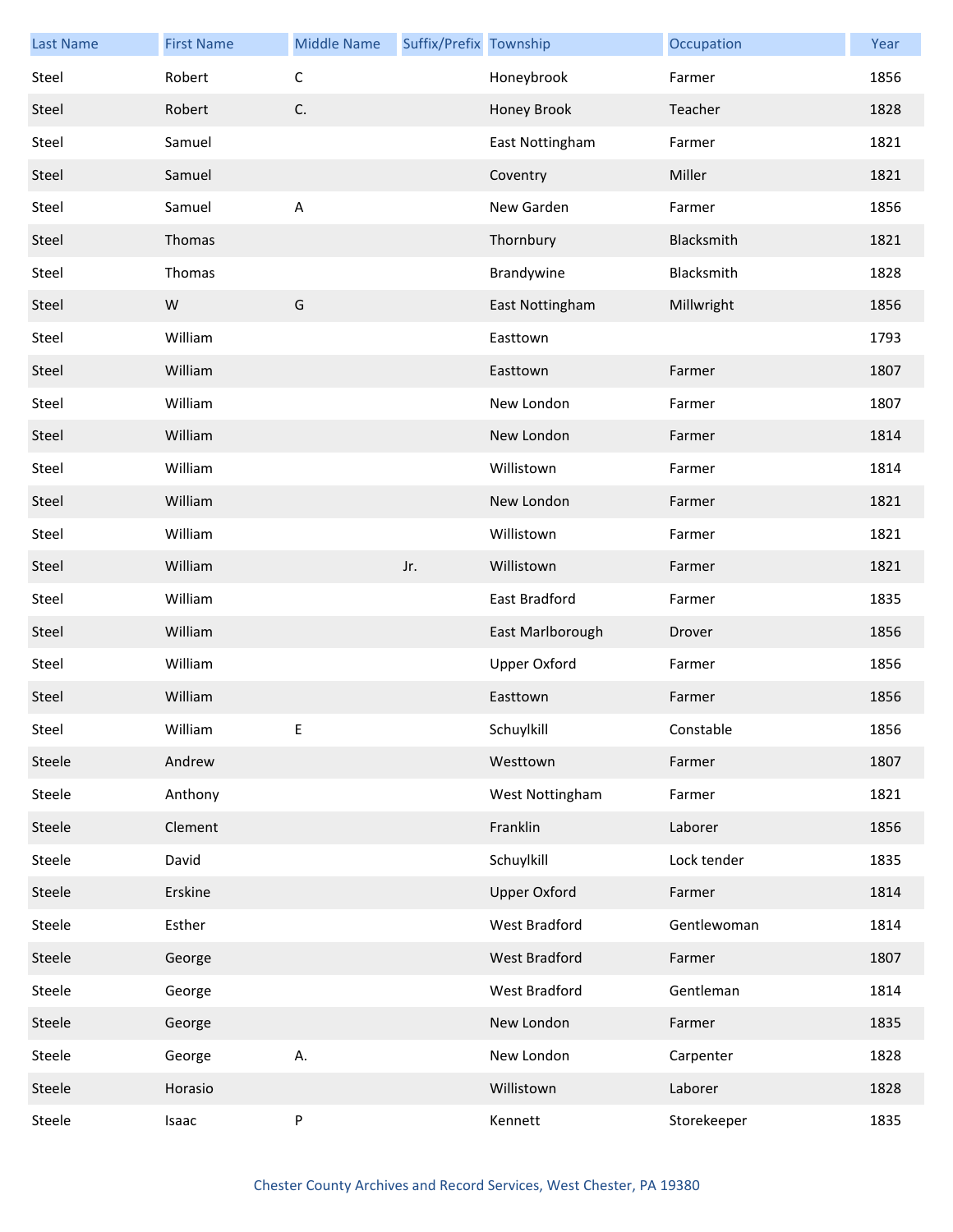| <b>Last Name</b> | <b>First Name</b> | <b>Middle Name</b> | Suffix/Prefix Township |                      | Occupation         | Year |
|------------------|-------------------|--------------------|------------------------|----------------------|--------------------|------|
| Steele           | James             |                    | Gen.                   | West Fallowfield     | Papermaker         | 1814 |
| Steele           | James             |                    |                        | West Fallowfield     | Papermaker         | 1821 |
| Steele           | James             |                    | Esq.                   | West Fallowfield     | Paper manufacturer | 1828 |
| Steele           | James             |                    | Jr.                    | West Fallowfield     | Student            | 1828 |
| Steele           | James             |                    |                        | West Fallowfield     | Farmer             | 1835 |
| Steele           | James             |                    |                        | West Fallowfield     | Farmer             | 1835 |
| Steele           | Jane              |                    |                        | Willistown           |                    | 1835 |
| Steele           | John              |                    |                        | New London           | Cooper             | 1800 |
| Steele           | John              |                    | Jr.                    | New London           | Farmer             | 1814 |
| Steele           | John              |                    |                        | Easttown             | Weaver             | 1821 |
| Steele           | John              |                    |                        | Easttown             | Weaver             | 1828 |
| Steele           | John              |                    | Jr.                    | New London           | Farmer             | 1828 |
| Steele           | John              |                    |                        | West Fallowfield     | Carpenter          | 1835 |
| Steele           | John              |                    |                        | West Fallowfield     | Carpenter          | 1835 |
| Steele           | John              |                    |                        | New London           | Farmer             | 1835 |
| Steele           | John              |                    | Jr.                    | New London           | Farmer             | 1835 |
| Steele           | John              |                    |                        | Franklin             | Farmer             | 1856 |
| Steele           | John              | D                  |                        | West Bradford        | Farmer             | 1835 |
| Steele           | John              | D.                 |                        | <b>West Bradford</b> | Farmer             | 1807 |
| Steele           | John              | D.                 |                        | <b>West Bradford</b> | Farmer             | 1814 |
| Steele           | John              | K                  |                        | Franklin             | Farmer             | 1856 |
| Steele           | John              | ${\sf R}$          |                        | New London           | Carpenter          | 1835 |
| Steele           | John              | $\mathsf T$        |                        | Franklin             | Farmer             | 1856 |
| Steele           | Joseph            |                    |                        | New London           | Carpenter          | 1814 |
| Steele           | Joseph            |                    |                        | New London           | Carpenter          | 1828 |
| Steele           | Joseph            |                    |                        | Easttown             | Laborer            | 1828 |
| Steele           | Joseph            |                    |                        | New London           | Carpenter          | 1835 |
| Steele           | Joseph            |                    | Jr.                    | New London           | Carpenter          | 1835 |
| Steele           | Peter             |                    |                        | Willistown           | Tailor             | 1828 |
| Steele           | Robbert           |                    |                        | Easttown             | Weaver             | 1821 |
| Steele           | Robert            |                    |                        | Honey Brook          | Blacksmith         | 1821 |
| Steele           | Robert            |                    |                        | West Fallowfield     | Weaver             | 1828 |
| Steele           | Robert            |                    |                        | Willistown           | Laborer            | 1828 |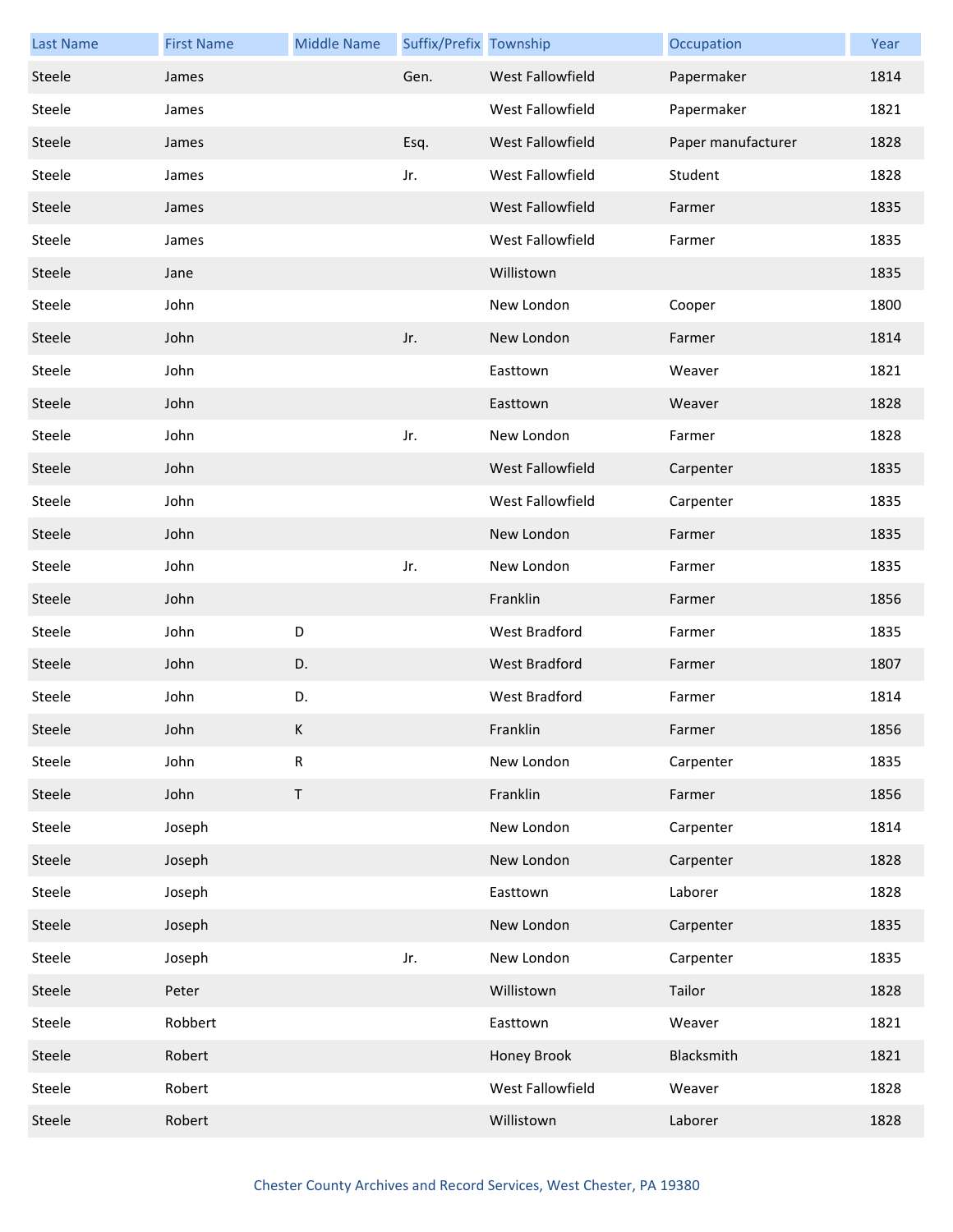| <b>Last Name</b> | <b>First Name</b> | <b>Middle Name</b> | Suffix/Prefix Township |                         | Occupation            | Year |
|------------------|-------------------|--------------------|------------------------|-------------------------|-----------------------|------|
| Steele           | Robert            |                    |                        | Willistown              | Smith                 | 1828 |
| Steele           | Robert            |                    |                        | Willistown              | Miller                | 1828 |
| Steele           | Robert            |                    |                        | West Fallowfield        | Weaver                | 1835 |
| Steele           | Robert            |                    |                        | West Fallowfield        | Weaver                | 1835 |
| Steele           | Robert            |                    |                        | Honey Brook             | Blacksmith            | 1835 |
| Steele           | Robert            | $\mathsf C$        |                        | Honey Brook             | Farmer                | 1835 |
| Steele           | Robert            | C.                 |                        | Honey Brook             | Blacksmith            | 1821 |
| Steele           | Samuel            |                    |                        | <b>Upper Oxford</b>     | Farmer                | 1814 |
| Steele           | William           |                    | Jr.                    | East Caln               | Laborer               | 1814 |
| Steele           | William           |                    |                        | East Caln               | Laborer               | 1814 |
| Steele           | William           |                    |                        | Brandywine              | Laborer               | 1821 |
| Steele           | William           |                    |                        | <b>West Fallowfield</b> | Manufacturer (Cotton) | 1828 |
| Steele           | William           |                    |                        | Willistown              | Farmer                | 1828 |
| Steele           | William           |                    |                        | New London              | Farmer                | 1828 |
| Steele           | William           |                    |                        | New London              | Farmer                | 1835 |
| Steele           | William           |                    |                        | Willistown              | Laborer               | 1835 |
| Steele           | William           |                    |                        | Franklin                | Farmer                | 1856 |
| Steele           | William           | $\sf H$            |                        | West Fallowfield        | Cotton manufacturer   | 1835 |
| Steele           | William           | H                  |                        | West Fallowfield        | Cotton manufacturer   | 1835 |
| Steelman         | Edward            |                    |                        | Pennsbury               |                       | 1800 |
| Steemer          | James             |                    |                        | Upper Oxford            | Farmer                | 1835 |
| Steen            | Anthony           |                    |                        | West Goshen             | Laborer               | 1856 |
| Steen            | Charles           |                    |                        | Wallace                 | Laborer               | 1856 |
| Steen            | George            |                    |                        | West Bradford           |                       | 1856 |
| Steen            | Hugh              |                    |                        | Newlin                  | Farmer                | 1814 |
| Steen            | Hugh              | $\mathsf J$        |                        | Tredyffrin              | Farmer                | 1856 |
| Steen            | Isaiah            |                    |                        | West Caln               |                       | 1793 |
| Steen            | James             |                    |                        | Newlin                  |                       | 1793 |
| Steen            | James             |                    |                        | Newlin                  | Farmer                | 1807 |
| Steen            | James             |                    |                        | West Marlborough        | Shoemaker             | 1814 |
| Steen            | James             |                    |                        | Newlin                  | Farmer                | 1814 |
| Steen            | James             |                    |                        | West Marlborough        | Laborer               | 1821 |
| Steen            | James             |                    |                        | Newlin                  | Farmer                | 1821 |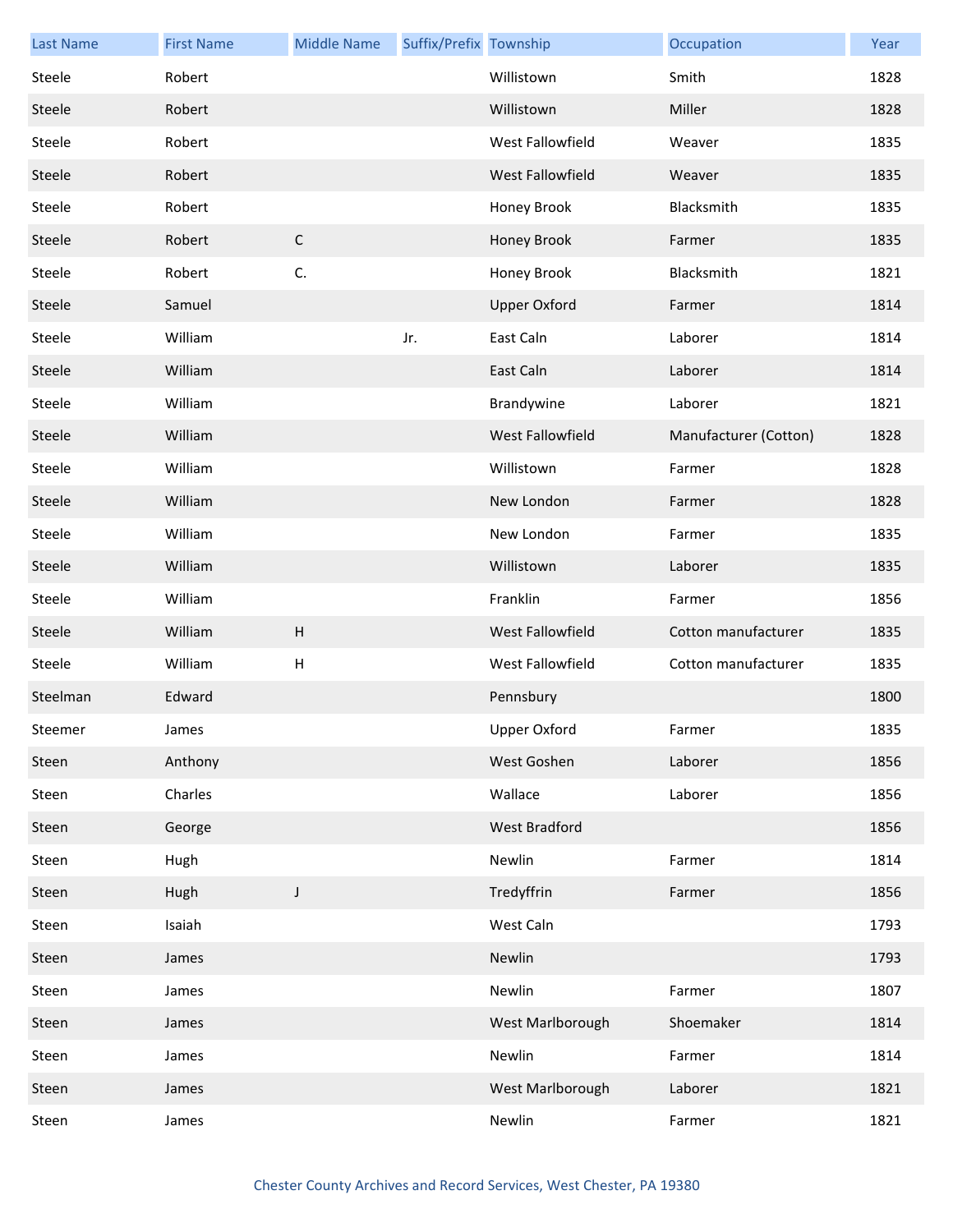| <b>Last Name</b> | <b>First Name</b> | <b>Middle Name</b> | Suffix/Prefix Township |                         | Occupation  | Year |
|------------------|-------------------|--------------------|------------------------|-------------------------|-------------|------|
| Steen            | James             |                    |                        | Newlin                  | Farmer      | 1828 |
| Steen            | James             |                    |                        | Easttown                |             | 1856 |
| Steen            | James             |                    |                        | <b>West Chester</b>     | Plasterer   | 1856 |
| Steen            | James             | H                  |                        | Newlin                  | Farmer      | 1856 |
| Steen            | John              |                    |                        | East Fallowfield        | Carpenter   | 1814 |
| Steen            | John              |                    |                        | Newlin                  | Farmer      | 1821 |
| Steen            | John              |                    |                        | East Fallowfield        | Laborer     | 1856 |
| Steen            | Joseph            |                    |                        | East Marlborough        | Laborer     | 1856 |
| Steen            | Robert            |                    |                        | East Fallowfield        | Plasterer   | 1856 |
| Steen            | Samuel            |                    |                        | Newlin                  | Farmer      | 1828 |
| Steen            | Samuel            |                    |                        | Valley                  | Blacksmith  | 1856 |
| Steen            | Samuel            |                    |                        | Newlin                  | Farmer      | 1856 |
| Steen            | Steward           |                    |                        | Newlin                  | Farmer      | 1807 |
| Steen            | Steward           |                    |                        | East Fallowfield        | Laborer     | 1821 |
| Steen            | Steward           |                    |                        | <b>East Fallowfield</b> | Laborer     | 1828 |
| Steen            | Stewart           |                    |                        | Newlin                  | Farmer      | 1814 |
| Steen            | Stuart            |                    |                        | East Fallowfield        | Laborer     | 1835 |
| Steen            | William           | W                  |                        | Valley                  | Blacksmith  | 1856 |
| Steener          | James             |                    |                        | West Fallowfield        | Laborer     | 1856 |
| Steepleton       | Isaiah            |                    |                        | West Caln               | Laborer     | 1807 |
| Steepleton       | Isaiah            |                    |                        | West Caln               | Laborer     | 1814 |
| Steepleton       | Isaiah            |                    |                        | West Caln               | Laborer     | 1828 |
| Steepleton       | John              |                    |                        | Uwchlan                 | Cordwainer  | 1821 |
| Steers           | Samuel            |                    |                        | West Fallowfield        | Storekeeper | 1828 |
| Steger           | Martin            |                    |                        | Pikeland                | Farmer      | 1807 |
| Steigers         | Samuel            |                    |                        | East Brandywine         | Shoemaker   | 1856 |
| Steillar         | Henry             |                    |                        | <b>West Vincent</b>     | Farmer      | 1835 |
| Steils           | Henry             |                    |                        | Vincent                 |             | 1800 |
| Stein            | Jacob             |                    |                        | East Bradford           | Laborer     | 1835 |
| Stein            | James             |                    |                        | West Marlborough        | Laborer     | 1828 |
| Stein            | James             |                    |                        | Newlin                  | Gentleman   | 1835 |
| Stein            | John              |                    |                        | Newlin                  | Laborer     | 1835 |
| Stein            | Samuel            |                    |                        | Newlin                  | Farmer      | 1835 |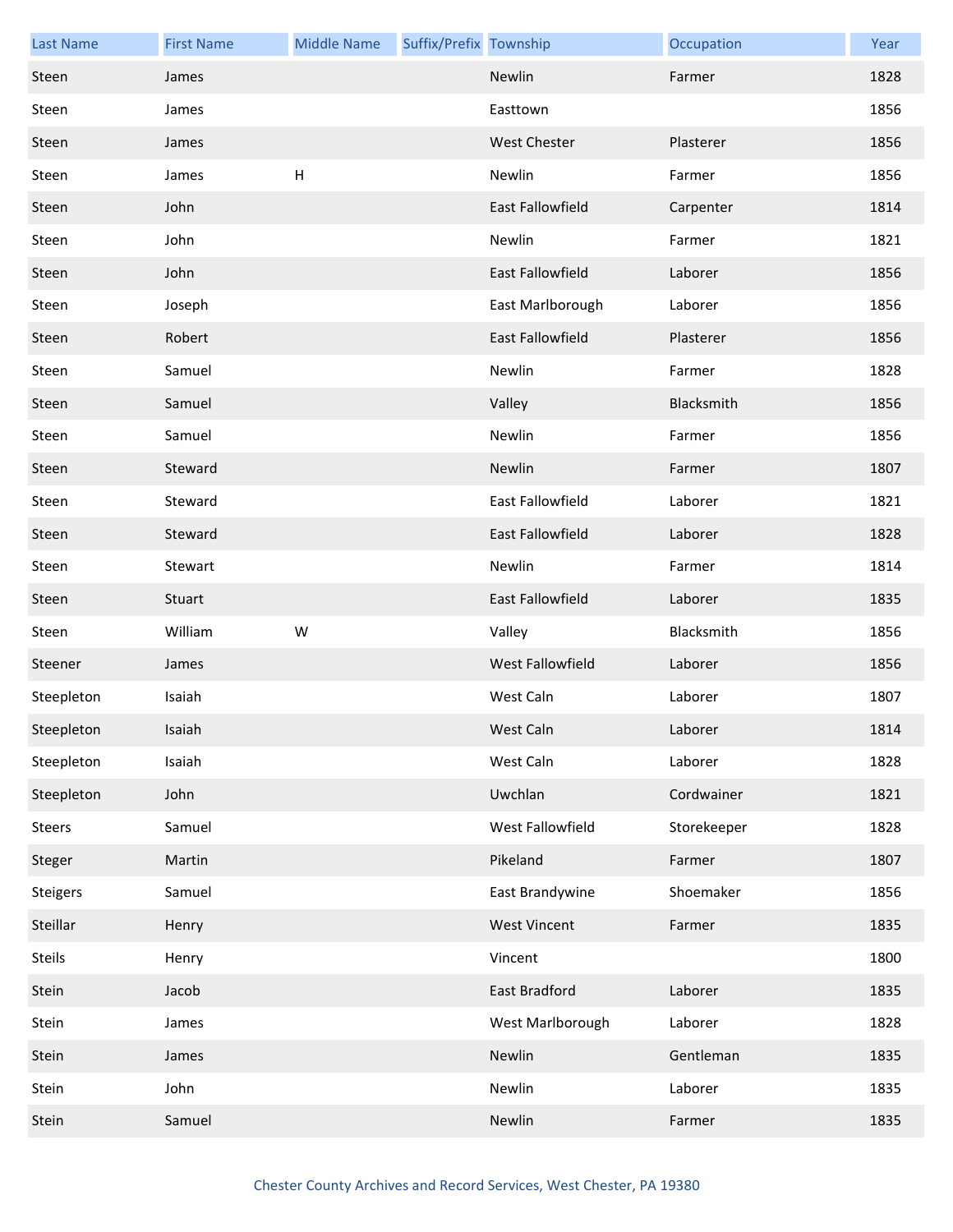| <b>Last Name</b> | <b>First Name</b> | <b>Middle Name</b> | Suffix/Prefix Township |                      | Occupation   | Year |
|------------------|-------------------|--------------------|------------------------|----------------------|--------------|------|
| Steine           | George            |                    |                        | Pocopson             | Farmer       | 1856 |
| Steitlar         | John              |                    |                        | <b>West Vincent</b>  | Laborer      | 1835 |
| Steitler         | John              |                    |                        | Vincent              | Yeoman       | 1807 |
| Steitler         | John              |                    |                        | Pikeland             | Laborer      | 1828 |
| Steitler         | Samuel            |                    |                        | West Caln            | Farmer       | 1828 |
| <b>Steits</b>    | Henry             |                    |                        | Vincent              |              | 1793 |
| Stem             | Conrad            |                    |                        | Vincent              |              | 1793 |
| Stem             | Conrad            |                    |                        | <b>East Nantmeal</b> | Distiller    | 1800 |
| Stem             | Conrad            |                    |                        | <b>East Nantmeal</b> | Farmer       | 1807 |
| Stem             | Conrad            |                    |                        | <b>East Nantmeal</b> | Farmer       | 1814 |
| Stem             | Conrad            |                    |                        | <b>East Nantmeal</b> | Cooper       | 1821 |
| Stem             | Jacob             |                    |                        | East Nantmeal        | Farmer       | 1800 |
| Stem             | Jacob             |                    |                        | <b>East Nantmeal</b> | Farmer       | 1807 |
| Stem             | Jacob             |                    |                        | <b>East Nantmeal</b> | Farmer       | 1814 |
| Stem             | Jacob             |                    |                        | <b>East Nantmeal</b> | Farmer       | 1821 |
| Stem             | Jacob             |                    |                        | <b>East Nantmeal</b> | Farmer       | 1828 |
| Stem             | John              |                    |                        | <b>East Nantmeal</b> | Schoolmaster | 1821 |
| Stem             | John              |                    |                        | <b>East Nantmeal</b> | Carpenter    | 1828 |
| Stem             | Levi              |                    |                        | <b>East Nantmeal</b> | Farmer       | 1828 |
| Stem             | Rebecca           |                    |                        | <b>West Nantmeal</b> | Mantua maker | 1828 |
| Stemphey         | George            |                    |                        | Phoenixville         | Laborer      | 1856 |
| Stemple          | Jane              |                    |                        | East Goshen          | Farmer       | 1821 |
| Stemple          | John              |                    |                        | Easttown             |              | 1793 |
| Stemple          | John              |                    |                        | Goshen               | Farmer       | 1807 |
| Stemple          | John              |                    |                        | Goshen               | Farmer       | 1814 |
| Stephen          | Stephens          |                    |                        | Tredyffrin           | Farmer       | 1835 |
| Stephens         | Abijah            |                    |                        | Tredyffrin           |              | 1793 |
| Stephens         | Abijah            |                    |                        | Tredyffrin           |              | 1800 |
| Stephens         | Abijah            |                    |                        | Tredyffrin           | Farmer       | 1814 |
| Stephens         | Abijah            |                    |                        | Charlestown          | Farmer       | 1821 |
| Stephens         | Abijah            |                    |                        | Tredyffrin           |              | 1828 |
| Stephens         | Abijah            |                    |                        | Tredyffrin           | Farmer       | 1835 |
| Stephens         | Abijah            |                    |                        | Schuylkill           | Farmer       | 1856 |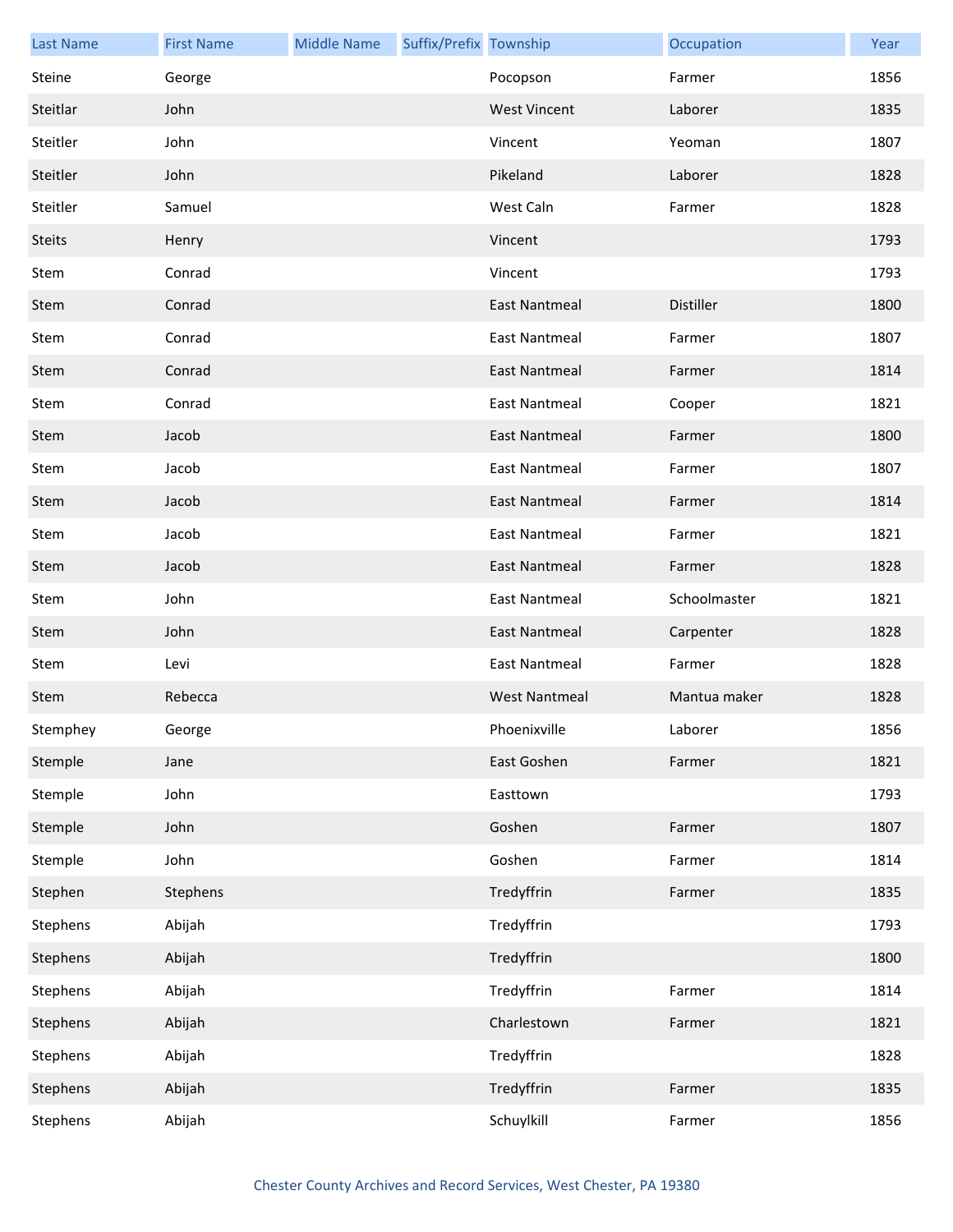| <b>Last Name</b> | <b>First Name</b> | <b>Middle Name</b> | Suffix/Prefix Township |                      | Occupation      | Year |
|------------------|-------------------|--------------------|------------------------|----------------------|-----------------|------|
| Stephens         | Abraham           |                    |                        | West Marlborough     | Laborer         | 1856 |
| Stephens         | Alexander         |                    |                        | Phoenixville         | Carder          | 1856 |
| Stephens         | Alexander         |                    |                        | Thornbury            | Farmer          | 1856 |
| Stephens         | Charles           |                    |                        | Pikeland             | Laborer         | 1835 |
| Stephens         | Daniel            |                    |                        | New Garden           |                 | 1793 |
| Stephens         | David             |                    |                        | <b>East Nantmeal</b> | Collier         | 1800 |
| Stephens         | David             |                    |                        | London Grove         | Miller          | 1807 |
| Stephens         | David             |                    |                        | <b>East Nantmeal</b> | Collier         | 1807 |
| Stephens         | David             |                    |                        | <b>East Nantmeal</b> | Collier         | 1814 |
| Stephens         | David             |                    |                        | London Grove         | Miller          | 1814 |
| Stephens         | David             |                    |                        | <b>East Nantmeal</b> | Collier         | 1821 |
| Stephens         | David             |                    |                        | <b>East Nantmeal</b> | Blacksmith      | 1828 |
| Stephens         | David             |                    |                        | London Grove         | Miller          | 1828 |
| Stephens         | David             |                    |                        | New London           | Merchant        | 1835 |
| Stephens         | David             |                    |                        | London Grove         | Farmer          | 1835 |
| Stephens         | David             | Ε                  |                        | Franklin             | Laborer         | 1856 |
| Stephens         | David             | E.                 |                        | New London           | Miller          | 1828 |
| Stephens         | Davis             |                    |                        | Phoenixville         | Carpenter       | 1856 |
| Stephens         | Enmolds           |                    |                        | Pocopson             | Laborer         | 1856 |
| Stephens         | Isaac             |                    |                        | West Whiteland       |                 | 1793 |
| Stephens         | Isaac             |                    |                        | West Whiteland       | Laborer         | 1800 |
| Stephens         | Isaac             |                    |                        | East Bradford        | Laborer         | 1807 |
| Stephens         | Isaac             |                    |                        | East Bradford        | Farmer          | 1814 |
| Stephens         | Isaac             |                    |                        | East Bradford        |                 | 1821 |
| Stephens         | Jeremiah          |                    |                        | Tredyffrin           | Farmer          | 1814 |
| Stephens         | Jeremiah          |                    |                        | Tredyffrin           | Farmer          | 1821 |
| Stephens         | Jeremiah          |                    |                        | Tredyffrin           | Farmer          | 1828 |
| Stephens         | John              |                    |                        | <b>East Nantmeal</b> | Gunsmith        | 1800 |
| Stephens         | John              |                    |                        | London Grove         | Miller          | 1807 |
| Stephens         | John              |                    |                        | Coventry             | Yeoman          | 1807 |
| Stephens         | John              |                    |                        | London Grove         | Farmer          | 1814 |
| Stephens         | John              |                    |                        | New London           | Miller & Farmer | 1821 |
| Stephens         | John              |                    |                        | <b>East Nantmeal</b> | Laborer         | 1828 |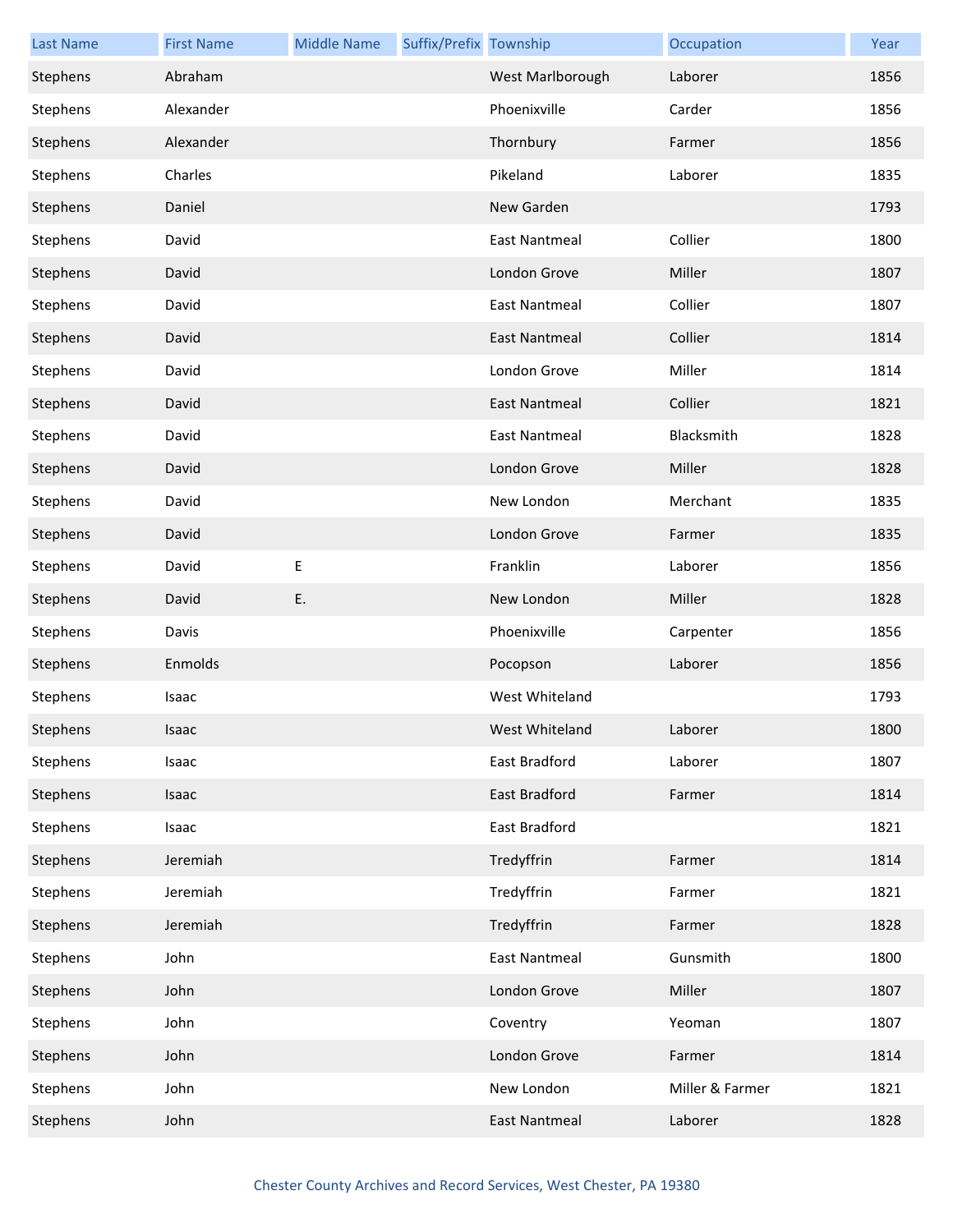| <b>Last Name</b> | <b>First Name</b> | <b>Middle Name</b> | Suffix/Prefix Township |                      | Occupation   | Year |
|------------------|-------------------|--------------------|------------------------|----------------------|--------------|------|
| Stephens         | John              |                    |                        | New London           | Miller       | 1828 |
| Stephens         | John              |                    |                        | London Grove         | Miller       | 1835 |
| Stephens         | John              |                    |                        | New London           | Miller       | 1835 |
| Stephens         | John              |                    |                        | <b>East Nantmeal</b> | Laborer      | 1835 |
| Stephens         | John              |                    | Jr.                    | Franklin             | Farmer       | 1856 |
| Stephens         | John              |                    | Sr.                    | Franklin             | Farmer       | 1856 |
| Stephens         | John              |                    |                        | <b>East Nantmeal</b> | Farmer       | 1856 |
| Stephens         | Jonah             |                    |                        | <b>East Nantmeal</b> | Smith        | 1814 |
| Stephens         | Jonah             |                    |                        | <b>East Nantmeal</b> | Schoolmaster | 1821 |
| Stephens         | Jonathan          |                    |                        | <b>East Nantmeal</b> | Farmer       | 1800 |
| Stephens         | Jonathan          |                    |                        | <b>East Nantmeal</b> | Farmer       | 1807 |
| Stephens         | Jonathan          |                    |                        | <b>East Nantmeal</b> | Plasterer    | 1828 |
| Stephens         | Jonathan          |                    |                        | <b>East Vincent</b>  | Plasterer    | 1856 |
| Stephens         | Lydia             |                    |                        | <b>East Nantmeal</b> |              | 1821 |
| Stephens         | Maurice           |                    |                        | Tredyffrin           | Innkeeper    | 1821 |
| Stephens         | Nancy             |                    |                        | <b>East Nantmeal</b> | Seamstress   | 1814 |
| Stephens         | Nancy             |                    |                        | <b>East Nantmeal</b> |              | 1821 |
| Stephens         | Nelson            |                    |                        | London Grove         | Miller       | 1835 |
| Stephens         | Nelson            |                    |                        | Hopewell             | Miller       | 1856 |
| Stephens         | Priscilla         |                    |                        | Tredyffrin           | Storekeeper  | 1814 |
| Stephens         | Rebecca           |                    |                        | Tredyffrin           | Storekeeper  | 1814 |
| Stephens         | Rebecca           |                    |                        | <b>East Nantmeal</b> | Farmer       | 1856 |
| Stephens         | Richard           |                    |                        | Phoenixville         | Pudler       | 1856 |
| Stephens         | Richard           | $\mathsf C$        |                        | Tredyffrin           | Laborer      | 1856 |
| Stephens         | Robert            |                    |                        | Easttown             |              | 1793 |
| Stephens         | Ruth              |                    |                        | <b>East Nantmeal</b> | Farmer       | 1856 |
| Stephens         | Sarah             | Ann                |                        | East Marlborough     |              | 1856 |
| Stephens         | Stephen           |                    |                        | Tredyffrin           |              | 1793 |
| Stephens         | Stephen           |                    |                        | Tredyffrin           |              | 1800 |
| Stephens         | Stephen           |                    |                        | Tredyffrin           | Farmer       | 1814 |
| Stephens         | Stephen           |                    | Jr.                    | Tredyffrin           | Farmer       | 1821 |
| Stephens         | Stephen           |                    |                        | Tredyffrin           | Farmer       | 1828 |
| Stephens         | Stephen           |                    | Jr.                    | Tredyffrin           |              | 1828 |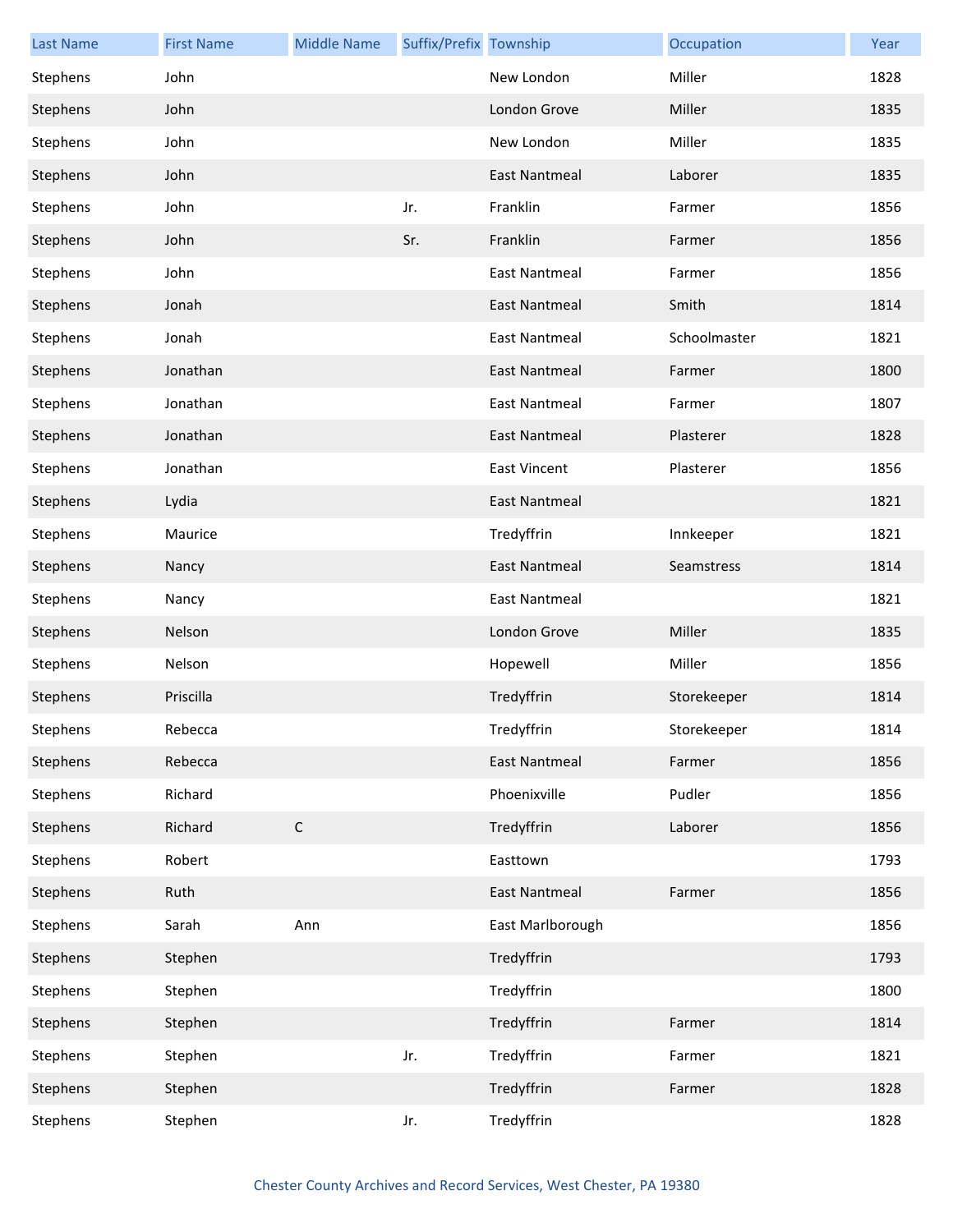| <b>Last Name</b> | <b>First Name</b> | <b>Middle Name</b> | Suffix/Prefix Township |                      | Occupation     | Year |
|------------------|-------------------|--------------------|------------------------|----------------------|----------------|------|
| Stephens         | Stephen           |                    |                        | Tredyffrin           | Farmer         | 1856 |
| Stephens         | Stephens          |                    |                        | Tredyffrin           | Farmer         | 1821 |
| Stephens         | Thomas            |                    |                        | West Marlborough     | Miller         | 1828 |
| Stephens         | William           |                    |                        | East Bradford        |                | 1793 |
| Stephens         | William           |                    |                        | East Marlborough     | Shoemaker      | 1807 |
| Stephens         | William           |                    |                        | East Bradford        | Laborer        | 1807 |
| Stephens         | William           |                    |                        | East Bradford        | Farmer         | 1814 |
| Stephens         | William           |                    |                        | Pennsbury            | Cordwainer     | 1821 |
| Stephens         | William           |                    |                        | Hopewell             | Superintendant | 1856 |
| Stephens         | William           |                    |                        | Schuylkill           | Farmer         | 1856 |
| Stephens         | William           |                    |                        | Schuylkill           | Farmer         | 1856 |
| Stephenson       | Alex              |                    |                        | East Whiteland       | Farmer         | 1856 |
| Stephenson       | Ephraim           |                    |                        | West Fallowfield     | Laborer        | 1821 |
| Stephenson       | Ephraim           |                    |                        | Upper Oxford         | Tailor         | 1828 |
| Stephenson       | Isaac             |                    |                        | East Caln            | Shoemaker      | 1835 |
| Stephenson       | James             |                    |                        | <b>West Nantmeal</b> |                | 1793 |
| Stephenson       | Jane              |                    |                        | East Whiteland       | Farmer         | 1856 |
| Stephenson       | Richard           |                    |                        | East Bradford        | Laborer        | 1835 |
| Stephenson       | Richard           |                    |                        | West Chester         | Laborer        | 1856 |
| Stephenson       | Robert            |                    |                        | Valley               | Merchant       | 1856 |
| Stephenson       | Thomas            |                    |                        | East Whiteland       | Farmer         | 1856 |
| Stephenson       | William           |                    |                        | Brandywine           | Carpenter      | 1814 |
| Stepleton        | Isaiah            |                    |                        | Goshen               |                | 1793 |
| Stepleton        | John              |                    |                        | Willistown           | Farmer         | 1856 |
| Stepleton        | Joshua            |                    |                        | Honey Brook          | Farmer         | 1807 |
| Stepleton        | Samuel            |                    |                        | Honey Brook          | Carpenter      | 1807 |
| <b>Sterk</b>     | Isaac             |                    |                        | Willistown           | Cartwright     | 1828 |
| <b>Sterk</b>     | Samuel            |                    |                        | East Whiteland       | Tailor         | 1821 |
| Stern            | George            |                    |                        | Pennsbury            |                | 1793 |
| Stern            | George            |                    |                        | Kennett              |                | 1800 |
| Stern            | George            |                    |                        | Kennett              | Plasterer      | 1828 |
| Stern            | George            |                    |                        | East Goshen          | Shoemaker      | 1835 |
| Stern            | George            |                    |                        | Kennett              | Plasterer      | 1835 |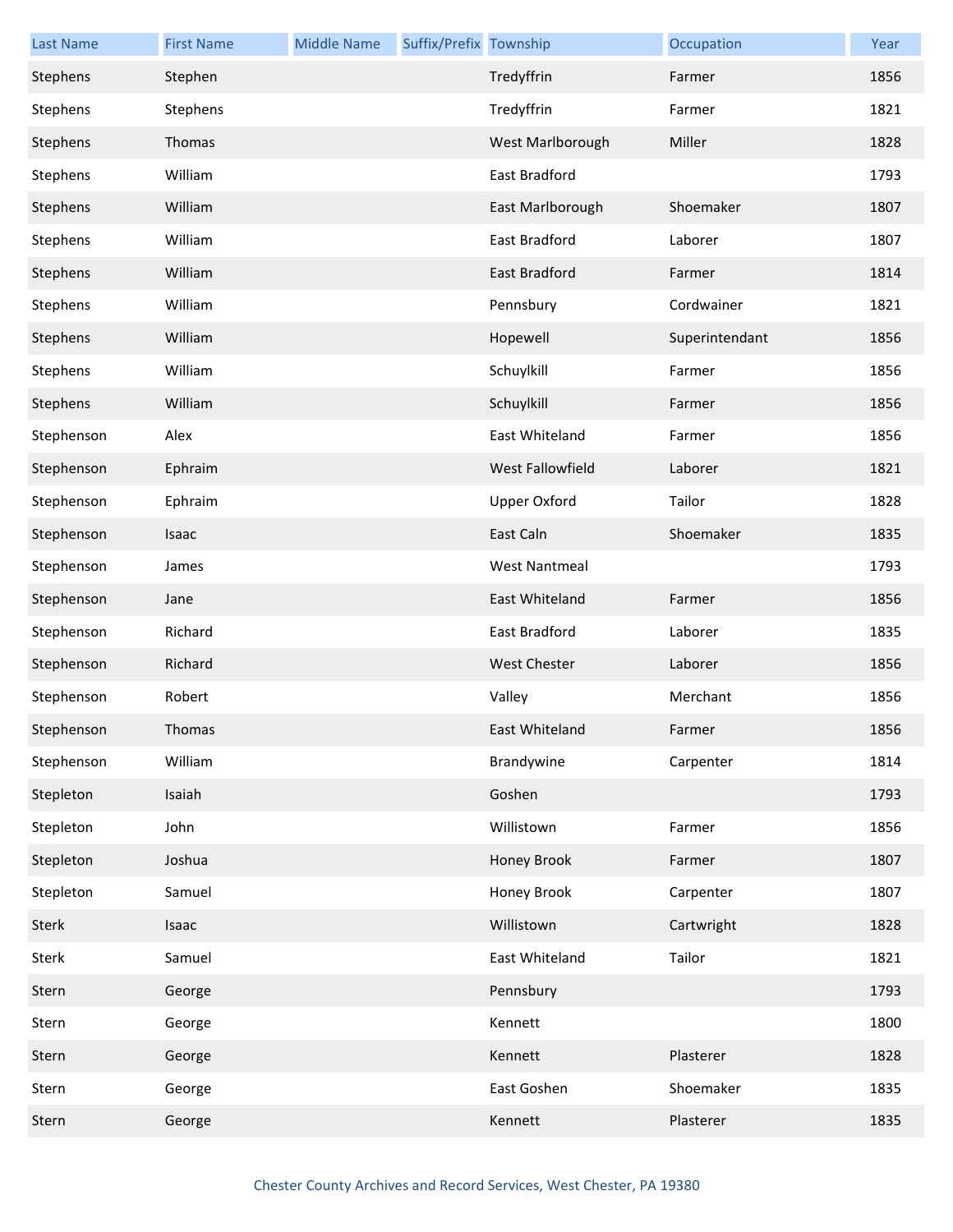| <b>Last Name</b> | <b>First Name</b> | <b>Middle Name</b> | Suffix/Prefix Township |                      | Occupation  | Year |
|------------------|-------------------|--------------------|------------------------|----------------------|-------------|------|
| Stern            | Jacob             |                    |                        | East Marlborough     | Plasterer   | 1835 |
| Stern            | Jacob             |                    |                        | Kennett              | Plasterer   | 1835 |
| Stern            | Jacob             | Τ                  |                        | East Marlborough     | Farmer      | 1856 |
| Stern            | John              |                    |                        | Kennett              | Saddler     | 1800 |
| Stern            | John              |                    |                        | Kennett              | Saddler     | 1807 |
| Stern            | John              |                    |                        | Kennett              | Saddler     | 1814 |
| Stern            | John              |                    |                        | East Goshen          | Shoemaker   | 1821 |
| Stern            | John              |                    |                        | Kennett              | Laborer     | 1821 |
| Stern            | John              |                    |                        | East Goshen          | Shoemaker   | 1828 |
| Stern            | John              |                    |                        | East Goshen          | Shoemaker   | 1835 |
| Stern            | Joseph            |                    |                        | East Bradford        | Farmer      | 1856 |
| Stern            | Levi              |                    |                        | <b>East Nantmeal</b> | Laborer     | 1856 |
| Stern            | Lewis             |                    |                        | Pennsbury            | Hatter      | 1835 |
| Stern            | Lewis             |                    |                        | Pennsbury            | Farmer      | 1856 |
| Stern            | Smith             |                    |                        | Franklin             | Miller      | 1856 |
| Stern            | Thomas            |                    |                        | New London           | Smith       | 1835 |
| Stern            | William           |                    |                        | Westtown             | Laborer     | 1828 |
| Stern            | William           |                    |                        | New London           | Carpenter   | 1835 |
| Stern            | William           |                    |                        | Franklin             | Farmer      | 1856 |
| Sterne           | Thomas            |                    |                        | West Fallowfield     | Saddler     | 1821 |
| Sterne           | Thomas            |                    |                        | West Fallowfield     | Saddler     | 1828 |
| Sterne           | William           | $\sf T$            |                        | Pocopson             | Laborer     | 1856 |
| Sterret          | David             |                    |                        | Lower Oxford         | Farmer      | 1821 |
| Sterret          | James             |                    |                        | Lower Oxford         | Farmer      | 1821 |
| Sterrett         | Alexander         |                    |                        | West Fallowfield     |             | 1793 |
| Sterrett         | George            |                    |                        | West Fallowfield     | Farmer      | 1828 |
| Sterrett         | Isabella          |                    |                        | West Fallowfield     |             | 1814 |
| Sterrett         | Jacob             |                    |                        | <b>East Nantmeal</b> | Farmer      | 1814 |
| Sterrett         | James             |                    |                        | <b>East Nantmeal</b> | Silversmith | 1800 |
| Sterrett         | James             |                    |                        | Honey Brook          | Miller      | 1807 |
| Sterrett         | John              |                    |                        | Valley               | Farmer      | 1856 |
| Sterrett         | Mary              |                    |                        | <b>East Nantmeal</b> | Farmer      | 1807 |
| Sterrett         | Reuben            |                    |                        | <b>East Nantmeal</b> | Farmer      | 1807 |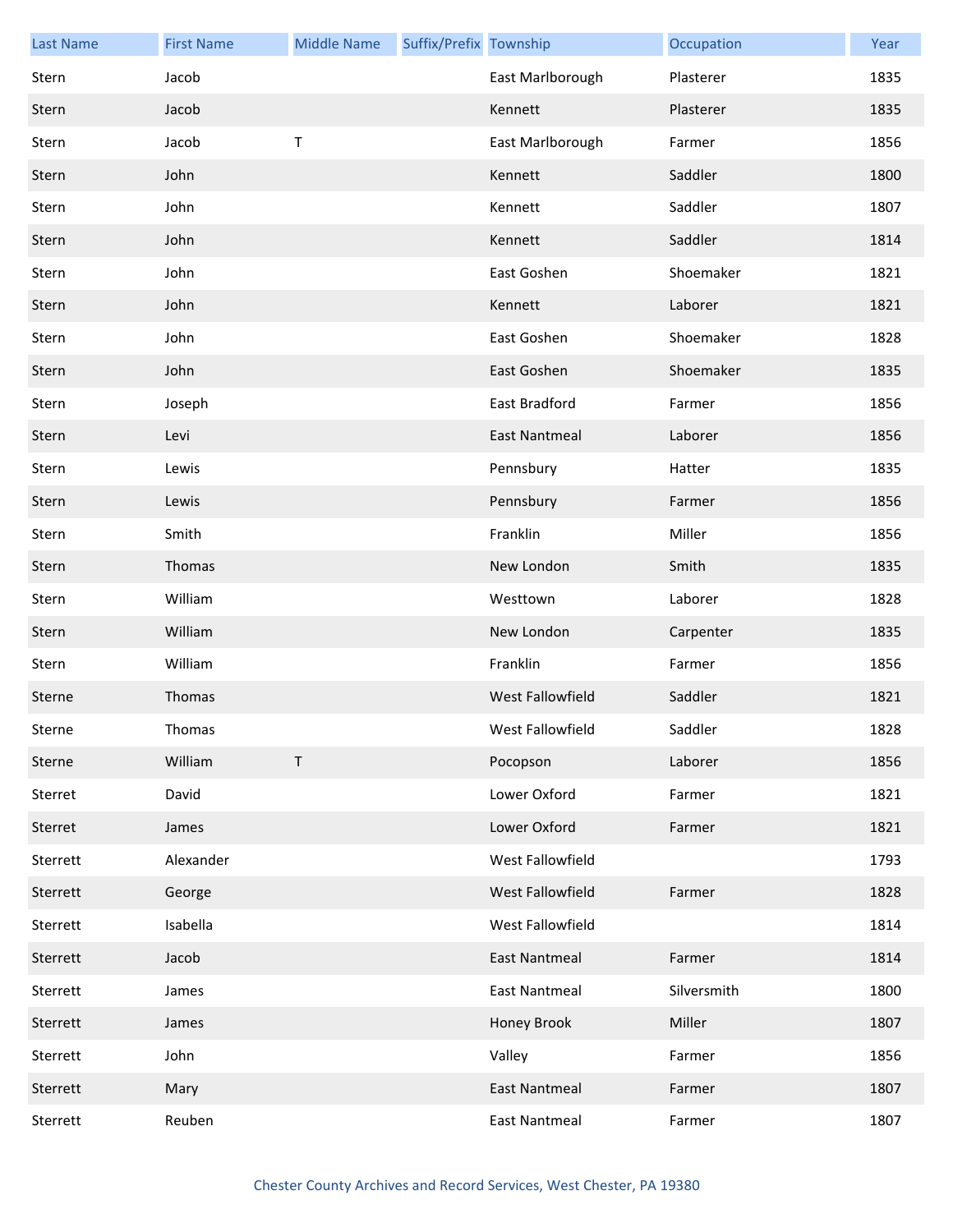| <b>Last Name</b> | <b>First Name</b> | <b>Middle Name</b> | Suffix/Prefix Township |                         | Occupation  | Year |
|------------------|-------------------|--------------------|------------------------|-------------------------|-------------|------|
| Sterrett         | Rueben            |                    |                        | <b>East Nantmeal</b>    | Farmer      | 1814 |
| Sterrett         | Samuel            |                    |                        | East Nantmeal           | Farmer      | 1800 |
| Sterrett         | Samuel            |                    |                        | <b>East Nantmeal</b>    | Tanner      | 1807 |
| Sterrett         | William           |                    |                        | <b>East Nantmeal</b>    | Farmer      | 1800 |
| Sterrett         | William           |                    |                        | East Nantmeal           | Farmer      | 1800 |
| Sterrett         | William           |                    |                        | Lower Oxford            | Farmer      | 1807 |
| Sterrett         | William           |                    |                        | East Nantmeal           | Farmer      | 1807 |
| Sterrett         | William           |                    |                        | <b>East Nantmeal</b>    | Farmer      | 1835 |
| Sterringer       | John              |                    |                        | West Caln               | Farmer      | 1807 |
| Sterringer       | John              |                    |                        | West Caln               | Laborer     | 1814 |
| Sterringer       | John              |                    |                        | <b>West Fallowfield</b> | Laborer     | 1828 |
| Sterritt         | David             |                    |                        | Lower Oxford            |             | 1800 |
| Sterritt         | David             |                    |                        | Lower Oxford            | Farmer      | 1807 |
| Sterritt         | David             |                    |                        | Lower Oxford            | Farmer      | 1814 |
| Sterritt         | James             |                    |                        | Lower Oxford            | Farmer      | 1807 |
| Sterritt         | James             |                    |                        | Lower Oxford            | Farmer      | 1814 |
| Sterritt         | James             |                    |                        | Lower Oxford            | Farmer      | 1828 |
| Sterritt         | William           |                    |                        | Lower Oxford            |             | 1800 |
| Stetler          | Henry             |                    |                        | Coventry                | Tailor      | 1821 |
| Stetler          | Stephen           |                    |                        | Phoenixville            | Laborer     | 1856 |
| Stetzer          | Elizabeth         |                    |                        | <b>East Coventry</b>    |             | 1856 |
| Stevans          | Priscilla         |                    |                        | Tredyffrin              | Storekeeper | 1807 |
| Stevans          | Stephen           |                    |                        | Tredyffrin              | Farmer      | 1807 |
| Stevens          | Amos              |                    |                        | Pennsbury               | Carpenter   | 1835 |
| Stevens          | David             |                    |                        | London Grove            | Miller      | 1821 |
| Stevens          | David             |                    |                        | <b>West Vincent</b>     |             | 1835 |
| Stevens          | Isaac             |                    |                        | East Bradford           | Laborer     | 1828 |
| Stevens          | Isaac             |                    |                        | East Bradford           | Laborer     | 1835 |
| Stevens          | Jesse             |                    |                        | <b>Upper Oxford</b>     | Miller      | 1856 |
| Stevens          | John              |                    |                        | <b>East Nantmeal</b>    |             | 1793 |
| Stevens          | John              |                    |                        | New London              | Miller      | 1814 |
| Stevens          | John              |                    |                        | London Grove            | Farmer      | 1821 |
| Stevens          | John              |                    |                        | East Caln               | Miller      | 1856 |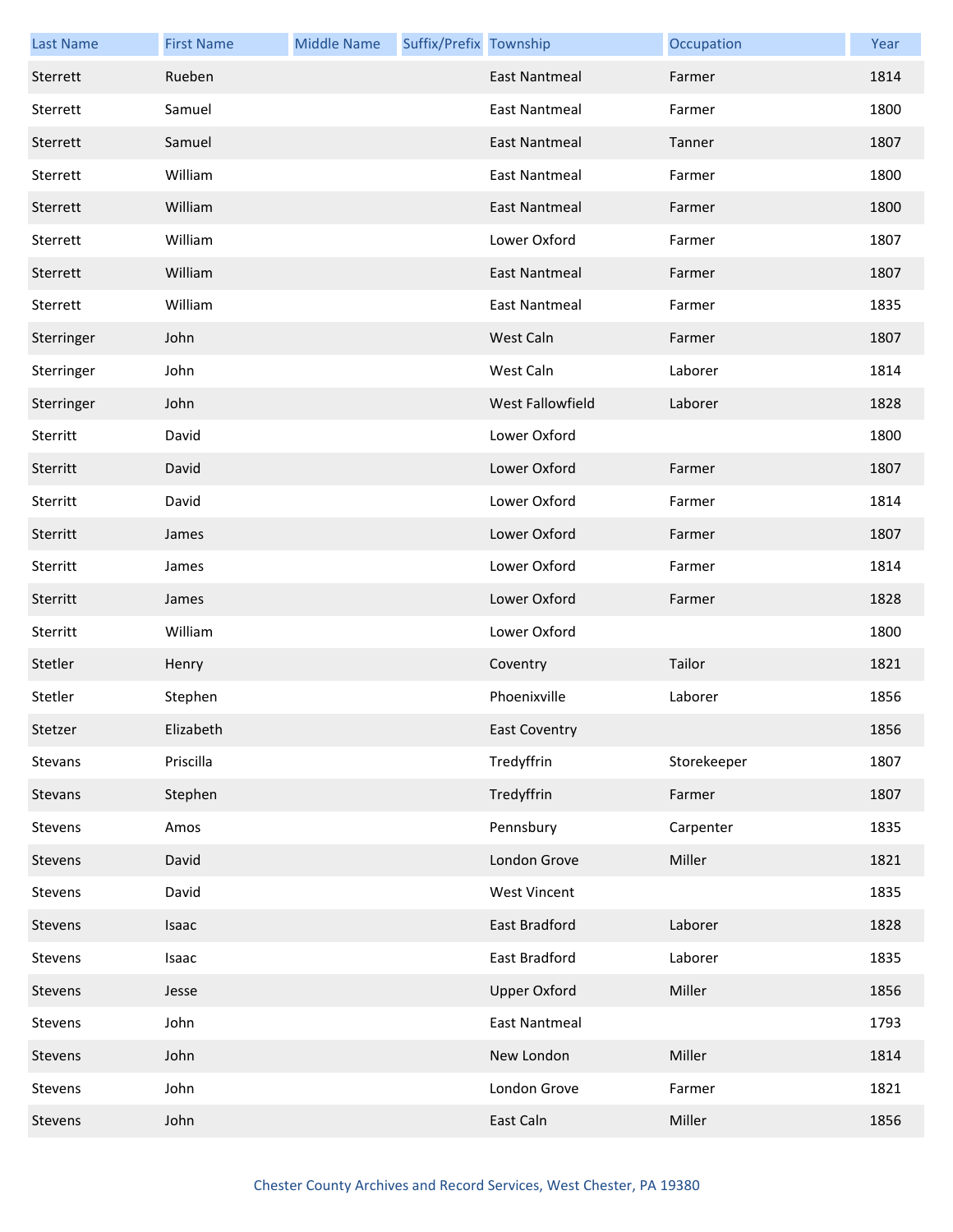| <b>Last Name</b> | <b>First Name</b> | <b>Middle Name</b> | Suffix/Prefix Township |                      | Occupation       | Year |
|------------------|-------------------|--------------------|------------------------|----------------------|------------------|------|
| Stevens          | Jonathan          |                    |                        | <b>West Vincent</b>  | Plasterer        | 1835 |
| Stevens          | Joseph            |                    |                        | Oxford               | Hotel keeper     | 1856 |
| Stevens          | Linton            |                    |                        | East Nottingham      | Farmer           | 1856 |
| Stevens          | Samuel            | К                  |                        | Kennett Square       | Tin plate worker | 1856 |
| Stevens          | Stephen           |                    |                        | Charlestown          | Farmer           | 1835 |
| Stevens          | Thomas            |                    |                        | London Grove         | Miller           | 1821 |
| Stevens          | William           |                    |                        | East Marlborough     | Shoemaker        | 1814 |
| Stevens          | William           |                    |                        | Pennsbury            | Shoemaker        | 1828 |
| Stevens          | William           |                    |                        | Pennsbury            | Cordwainer       | 1835 |
| Stevenson        | Ephraim           |                    |                        | <b>Upper Oxford</b>  | Tailor           | 1835 |
| Stevenson        | James             |                    |                        | Honey Brook          | Weaver           | 1821 |
| Stevenson        | James             |                    |                        | Honey Brook          | Weaver           | 1828 |
| Stevenson        | James             |                    |                        | Honeybrook           | Farmer           | 1856 |
| Stevenson        | Joseph            |                    |                        | Honey Brook          | Farmer           | 1835 |
| Stevenson        | Matthew           |                    |                        | New London           | Weaver           | 1807 |
| Stevenson        | Thomas            |                    |                        | Honey Brook          | Schoolmaster     | 1821 |
| Stevenson        | Thomas            |                    |                        | Honey Brook          | Schoolmaster     | 1821 |
| Stevenson        | Thomas            |                    |                        | Honey Brook          | Weaver           | 1828 |
| Steward          | Aaron             |                    |                        | East Caln            | Tailor           | 1814 |
| Steward          | Adison            | D                  |                        | West Goshen          | Carpenter        | 1856 |
| Steward          | Alexander         |                    |                        | Honey Brook          | Carpenter        | 1828 |
| Steward          | Andrew            |                    |                        | East Caln            | Tanner           | 1821 |
| Steward          | Andrew            | M.                 |                        | East Caln            | Tanner           | 1828 |
| Steward          | Baker             |                    |                        | Londonderry          | Mason            | 1856 |
| Steward          | Banard            | F                  |                        | Sadsbury             | Shoemaker        | 1856 |
| Steward          | Benjamin          |                    |                        | <b>West Nantmeal</b> | Laborer          | 1821 |
| Steward          | Benjamin          |                    |                        | East Caln            | Laborer          | 1828 |
| Steward          | Benjamin          |                    | Jr.                    | Schuylkill           | Farmer           | 1856 |
| Steward          | Benjamin          |                    | F                      | Schuylkill           | Laborer          | 1856 |
| Steward          | Benjamin          |                    |                        | Schuylkill           | Farmer           | 1856 |
| Steward          | Charles           |                    |                        | Uwchlan              |                  | 1793 |
| Steward          | Charles           |                    |                        | East Whiteland       | Laborer          | 1828 |
| Steward          | Elijah            |                    |                        | Schuylkill           | Farmer           | 1856 |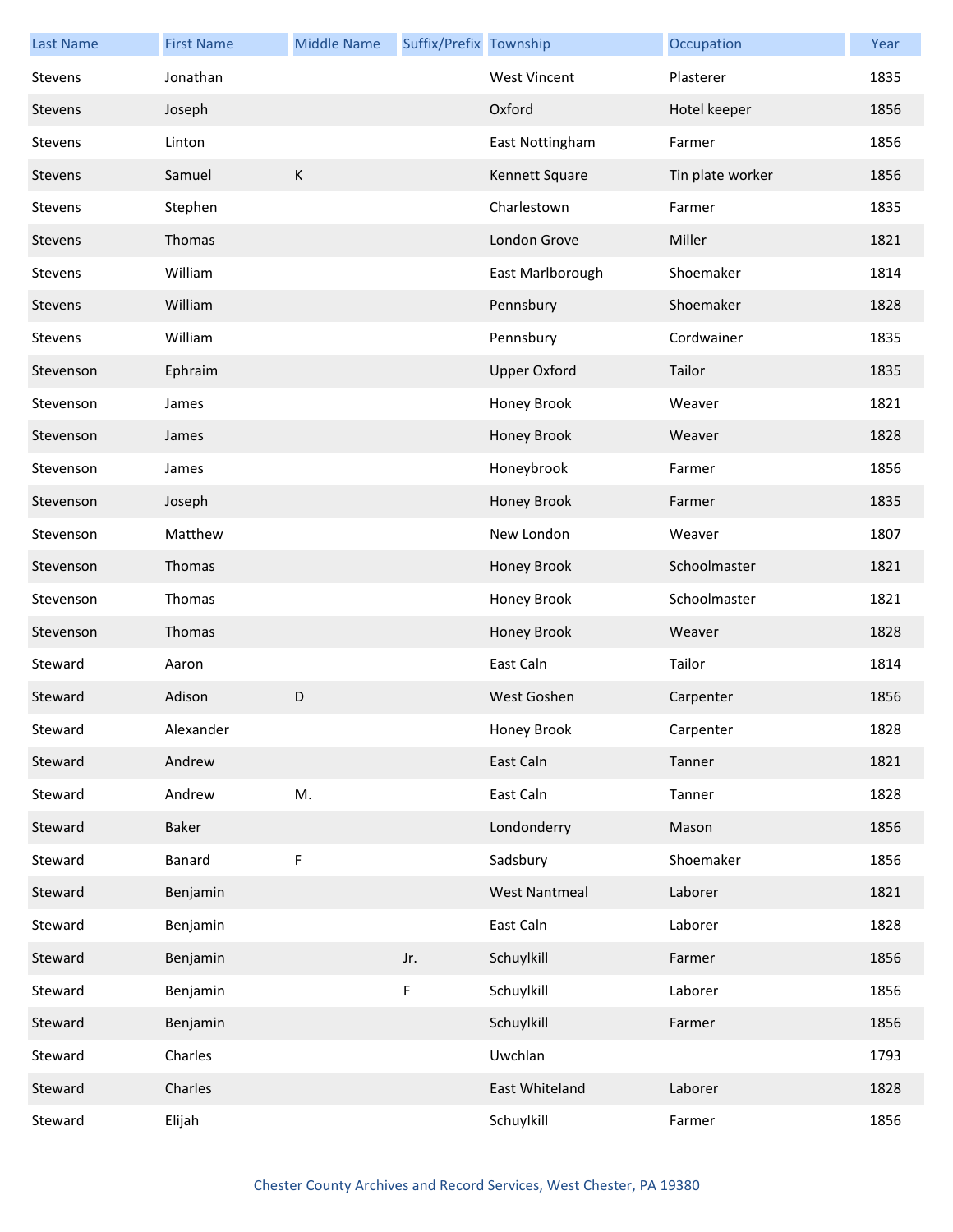| <b>Last Name</b> | <b>First Name</b> | <b>Middle Name</b> | Suffix/Prefix Township |                     | Occupation | Year |
|------------------|-------------------|--------------------|------------------------|---------------------|------------|------|
| Steward          | Elijah            |                    |                        | Sadsbury            |            | 1856 |
| Steward          | Enoch             |                    |                        | Sadsbury            | Farmer     | 1856 |
| Steward          | Jacob             |                    |                        | Pikeland            | Farmer     | 1828 |
| Steward          | Jacob             |                    |                        | West Pikeland       | Cooper     | 1856 |
| Steward          | James             |                    |                        | Charlestown         | Laborer    | 1821 |
| Steward          | James             |                    |                        | Schuylkill          | Cooper     | 1828 |
| Steward          | John              |                    |                        | Charlestown         | Cooper     | 1807 |
| Steward          | John              |                    |                        | Charlestown         | Farmer     | 1814 |
| Steward          | John              |                    |                        | Easttown            |            | 1821 |
| Steward          | John              |                    |                        | Vincent             |            | 1821 |
| Steward          | John              |                    |                        | Honey Brook         | Plasterer  | 1828 |
| Steward          | John              |                    |                        | New London          | Laborer    | 1835 |
| Steward          | John              |                    |                        | Willistown          | Farmer     | 1835 |
| Steward          | John              |                    |                        | Willistown          | Farmer     | 1856 |
| Steward          | John              |                    |                        | Schuylkill          | Farmer     | 1856 |
| Steward          | Margaret          |                    |                        | Schuylkill          |            | 1828 |
| Steward          | Martin            |                    |                        | Willistown          | Laborer    | 1835 |
| Steward          | Patrick           |                    |                        | Charlestown         | Farmer     | 1856 |
| Steward          | Robert            |                    |                        | East Whiteland      | Laborer    | 1828 |
| Steward          | Samuel            |                    |                        | <b>Upper Oxford</b> | Weaver     | 1828 |
| Steward          | William           |                    |                        | East Marlborough    | Sawyer     | 1814 |
| Stewart          | Alexander         |                    |                        | Honey Brook         |            | 1800 |
| Stewart          | Alexander         |                    |                        | <b>Honey Brook</b>  | Laborer    | 1835 |
| Stewart          | Andrew            |                    |                        | Sadsbury            |            | 1793 |
| Stewart          | Andrew            |                    |                        | Sadsbury            |            | 1835 |
| Stewart          | Benjamin          |                    |                        | Willistown          | Cordwainer | 1828 |
| Stewart          | Benjamin          |                    |                        | Schuylkill          | Farmer     | 1835 |
| Stewart          | Benjamin          |                    |                        | East Caln           | Laborer    | 1835 |
| Stewart          | Chalkley          |                    |                        | West Marlborough    | Shoemaker  | 1835 |
| Stewart          | Charles           |                    |                        | New Garden          | Laborer    | 1807 |
| Stewart          | Charles           |                    |                        | Phoenixville        | Laborer    | 1856 |
| Stewart          | Edward            |                    |                        | Tredyffrin          |            | 1800 |
| Stewart          | Edward            |                    |                        | West Caln           | Shoemaker  | 1856 |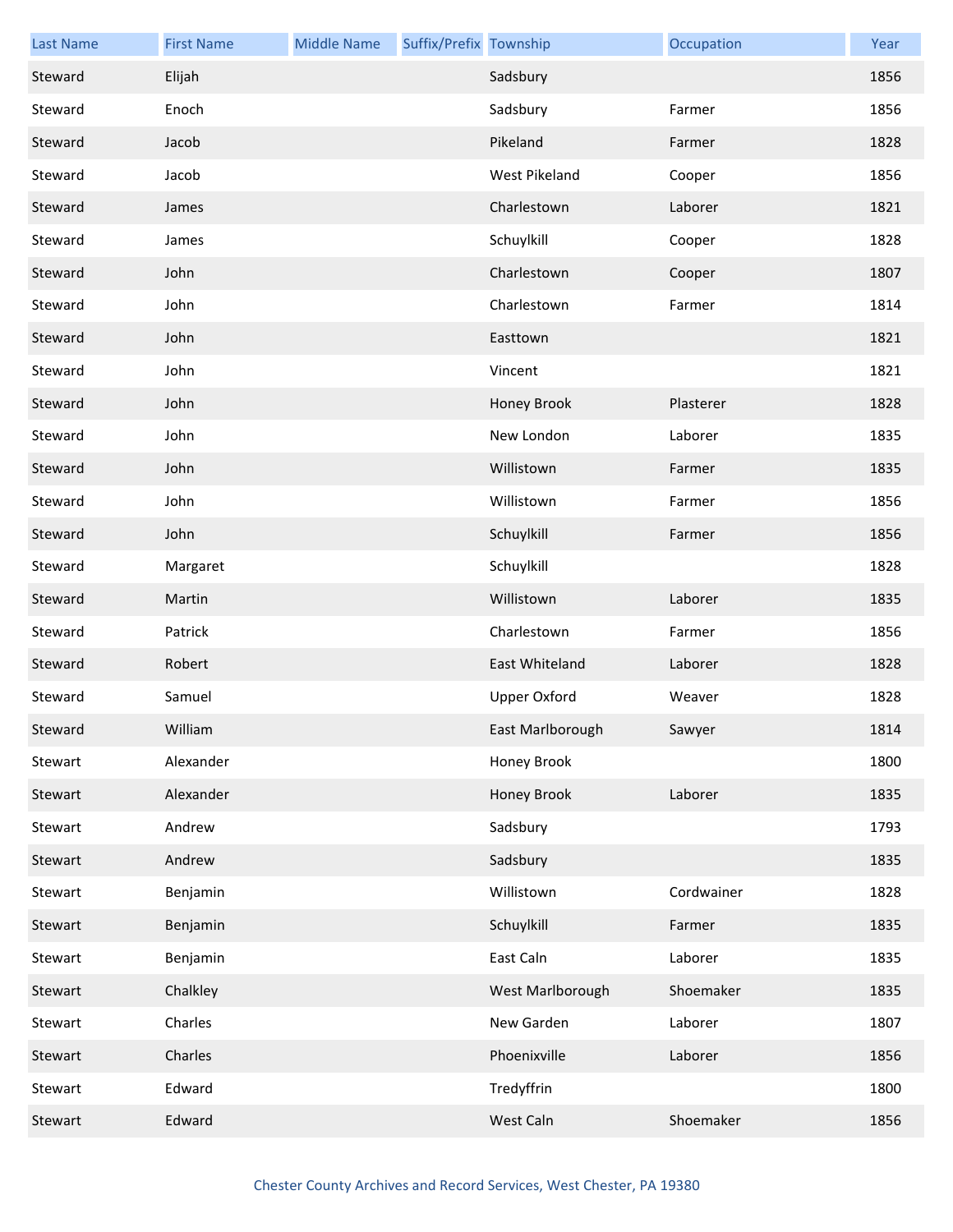| <b>Last Name</b> | <b>First Name</b> | <b>Middle Name</b> | Suffix/Prefix Township |                      | Occupation | Year |
|------------------|-------------------|--------------------|------------------------|----------------------|------------|------|
| Stewart          | Edwin             |                    |                        | West Caln            | Shoemaker  | 1835 |
| Stewart          | Elijah            |                    |                        | Schuylkill           | Victualler | 1835 |
| Stewart          | Emmor             |                    |                        | West Goshen          |            | 1821 |
| Stewart          | Emmor             |                    |                        | West Goshen          | Smith      | 1821 |
| Stewart          | Emmor             |                    |                        | West Goshen          | Blacksmith | 1828 |
| Stewart          | Emmor             |                    |                        | West Goshen          | Laborer    | 1835 |
| Stewart          | Enoch             |                    |                        | Sadsbury             | Farmer     | 1814 |
| Stewart          | Enoch             |                    |                        | Sadsbury             | Farmer     | 1828 |
| Stewart          | Enoch             |                    |                        | Sadsbury             | Farmer     | 1835 |
| Stewart          | George            | A                  |                        | <b>West Pikeland</b> | Laborer    | 1856 |
| Stewart          | Hamelton          |                    |                        | East Caln            | Shoemaker  | 1856 |
| Stewart          | Hannah            |                    |                        | West Goshen          | Farmer     | 1856 |
| Stewart          | Henry             |                    |                        | West Marlborough     | Laborer    | 1835 |
| Stewart          | Hugh              |                    |                        | Lower Oxford         | Laborer    | 1814 |
| Stewart          | Jackson           |                    |                        | West Whiteland       | Laborer    | 1856 |
| Stewart          | Jacob             |                    |                        | Charlestown          | Farmer     | 1821 |
| Stewart          | James             |                    |                        | Goshen               |            | 1793 |
| Stewart          | James             |                    |                        | Sadsbury             |            | 1793 |
| Stewart          | James             |                    |                        | Goshen               | Weaver     | 1807 |
| Stewart          | James             |                    |                        | Sadsbury             | Farmer     | 1814 |
| Stewart          | James             |                    |                        | West Fallowfield     | Farmer     | 1814 |
| Stewart          | James             |                    |                        | Goshen               | Weaver     | 1814 |
| Stewart          | James             |                    |                        | West Fallowfield     | Farmer     | 1821 |
| Stewart          | James             |                    |                        | Charlestown          | Cooper     | 1821 |
| Stewart          | James             |                    |                        | West Fallowfield     | Farmer     | 1828 |
| Stewart          | James             |                    |                        | Sadsbury             | Farmer     | 1835 |
| Stewart          | James             |                    |                        | Honey Brook          | Laborer    | 1835 |
| Stewart          | James             |                    |                        | West Fallowfield     | Farmer     | 1835 |
| Stewart          | James             |                    |                        | West Marlborough     | Laborer    | 1835 |
| Stewart          | James             |                    |                        | West Fallowfield     | Farmer     | 1835 |
| Stewart          | James             |                    |                        | Schuylkill           | Cooper     | 1835 |
| Stewart          | James             |                    |                        | Highland             | Farmer     | 1856 |
| Stewart          | James             |                    |                        | Tredyffrin           | Laborer    | 1856 |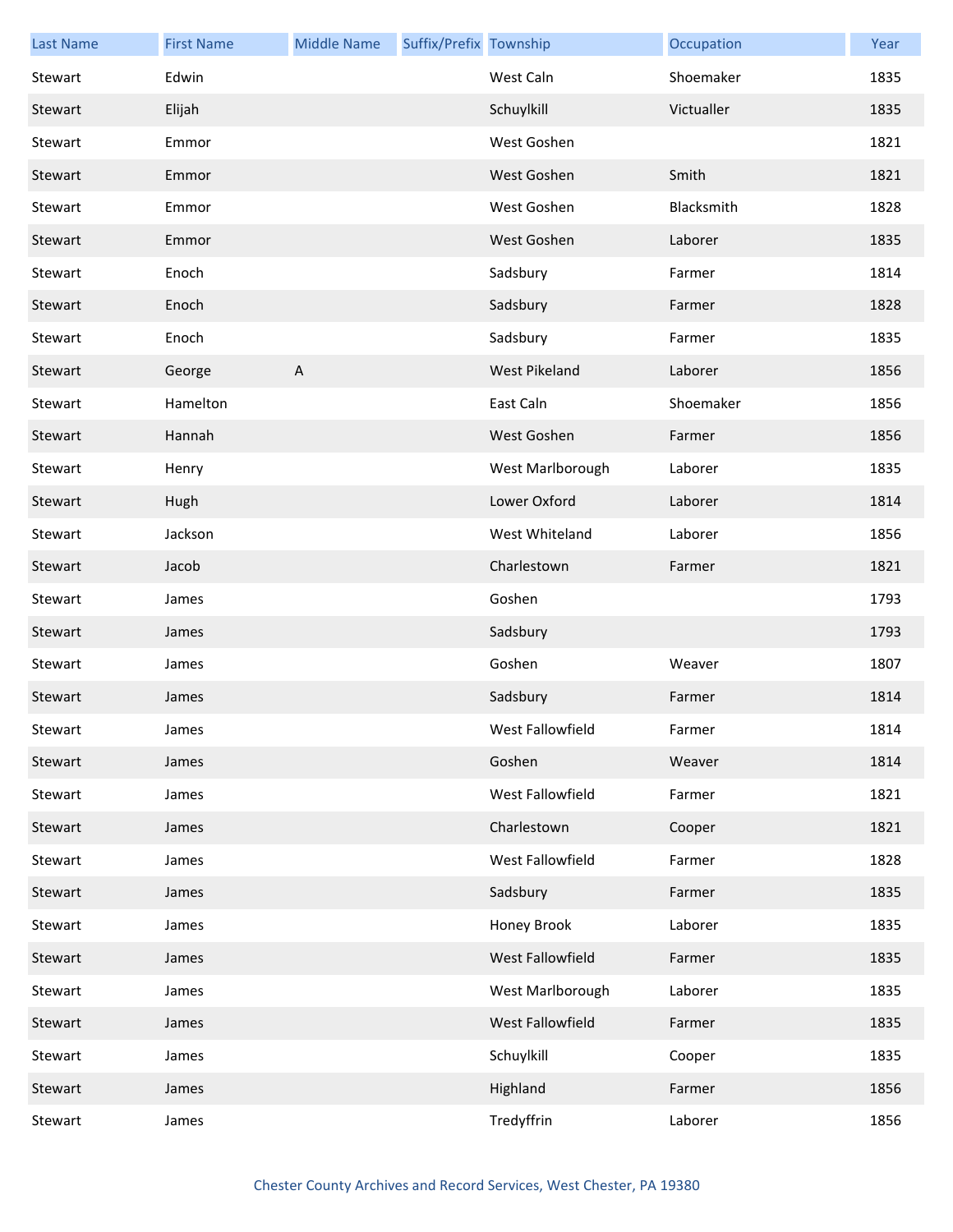| <b>Last Name</b> | <b>First Name</b> | <b>Middle Name</b> | Suffix/Prefix Township |                      | Occupation  | Year |
|------------------|-------------------|--------------------|------------------------|----------------------|-------------|------|
| Stewart          | James             | R.                 |                        | Sadsbury             | Farmer      | 1828 |
| Stewart          | John              |                    |                        | East Whiteland       |             | 1793 |
| Stewart          | John              |                    |                        | Tredyffrin           |             | 1800 |
| Stewart          | John              |                    | Jr.                    | <b>Upper Oxford</b>  | Yeoman      | 1800 |
| Stewart          | John              |                    |                        | <b>Upper Oxford</b>  | Yeoman      | 1800 |
| Stewart          | John              |                    |                        | Honey Brook          |             | 1800 |
| Stewart          | John              |                    |                        | Goshen               | Weaver      | 1807 |
| Stewart          | John              |                    |                        | East Bradford        | Farmer      | 1814 |
| Stewart          | John              |                    |                        | Goshen               | Weaver      | 1814 |
| Stewart          | John              |                    |                        | West Goshen          |             | 1821 |
| Stewart          | John              |                    |                        | West Goshen          |             | 1821 |
| Stewart          | John              |                    |                        | West Goshen          |             | 1821 |
| Stewart          | John              |                    |                        | New London           | Laborer     | 1828 |
| Stewart          | John              |                    |                        | Willistown           | Cordwainer  | 1828 |
| Stewart          | John              |                    |                        | West Goshen          | Farmer      | 1828 |
| Stewart          | John              |                    |                        | Honey Brook          | Weaver      | 1835 |
| Stewart          | John              |                    |                        | Franklin             | Laborer     | 1856 |
| Stewart          | John              |                    |                        | Newlin               | Laborer     | 1856 |
| Stewart          | Joseph            |                    |                        | West Marlborough     | Wheelwright | 1835 |
| Stewart          | Joseph            |                    |                        | West Goshen          | Farmer      | 1835 |
| Stewart          | Margaret          |                    |                        | Schuylkill           |             | 1835 |
| Stewart          | Martin            |                    |                        | East Whiteland       | Laborer     | 1856 |
| Stewart          | Paul              | C.                 |                        | Charlestown          | Clerk       | 1821 |
| Stewart          | Reiley            |                    |                        | West Goshen          | Laborer     | 1828 |
| Stewart          | Richard           |                    |                        | West Marlborough     | Wheelwright | 1835 |
| Stewart          | Riley             |                    |                        | East Bradford        | Laborer     | 1856 |
| Stewart          | Robert            |                    |                        | <b>East Nantmeal</b> | Farmer      | 1807 |
| Stewart          | Robert            |                    |                        | <b>East Nantmeal</b> | Laborer     | 1814 |
| Stewart          | Robert            |                    |                        | <b>East Nantmeal</b> | Farmer      | 1814 |
| Stewart          | Robert            |                    |                        | East Nantmeal        | Farmer      | 1821 |
| Stewart          | Samuel            |                    |                        | <b>East Nantmeal</b> | Laborer     | 1807 |
| Stewart          | Thomas            |                    |                        | West Fallowfield     | Wagonmaker  | 1814 |
| Stewart          | Thomas            |                    |                        | West Fallowfield     | Wheelwright | 1821 |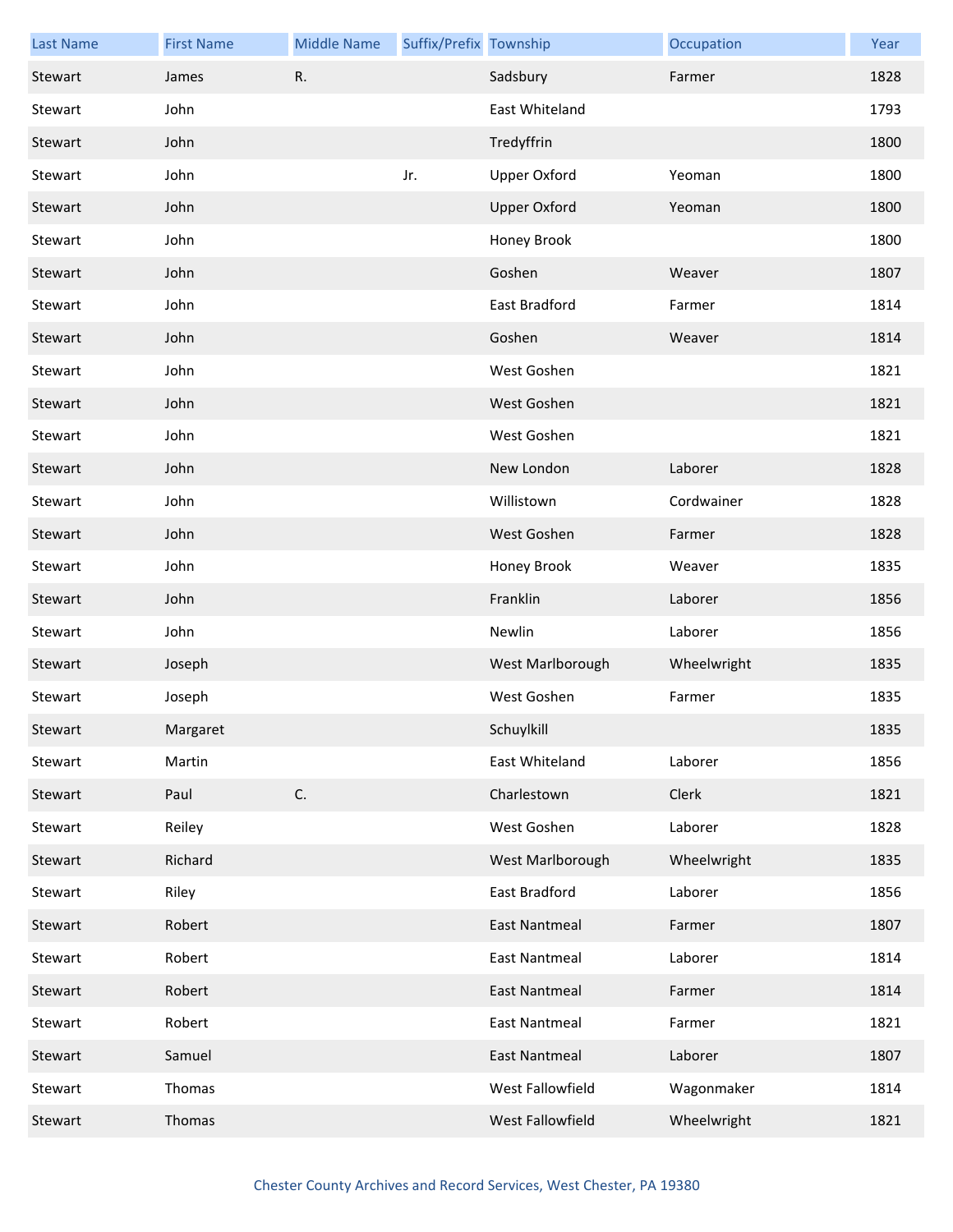| <b>Last Name</b> | <b>First Name</b> | <b>Middle Name</b> | Suffix/Prefix Township |                      | Occupation  | Year |
|------------------|-------------------|--------------------|------------------------|----------------------|-------------|------|
| Stewart          | Thomas            |                    |                        | West Fallowfield     | Cartwright  | 1828 |
| Stewart          | Thomas            |                    |                        | West Fallowfield     | Farmer      | 1835 |
| Stewart          | Thomas            |                    |                        | West Fallowfield     | Farmer      | 1835 |
| Stewart          | Thomas            |                    |                        | Highland             | Farmer      | 1856 |
| Stewart          | Thomas            |                    |                        | West Caln            | Laborer     | 1856 |
| Stewart          | William           |                    |                        | Kennett              |             | 1793 |
| Stewart          | William           |                    |                        | West Fallowfield     |             | 1793 |
| Stewart          | William           |                    |                        | New Garden           | Laborer     | 1800 |
| Stewart          | William           |                    |                        | East Marlborough     | Farmer      | 1807 |
| Stewart          | William           |                    |                        | <b>East Nantmeal</b> | Laborer     | 1814 |
| Stewart          | William           |                    |                        | West Fallowfield     |             | 1814 |
| Stewart          | William           |                    |                        | <b>East Nantmeal</b> | Laborer     | 1821 |
| Stewart          | William           |                    |                        | West Fallowfield     | Wheelwright | 1821 |
| Stewart          | William           |                    |                        | West Fallowfield     | Cartwright  | 1828 |
| Stewart          | William           |                    |                        | West Goshen          | Laborer     | 1828 |
| Stewart          | William           |                    |                        | Schuylkill           | Nailer      | 1835 |
| Stewart          | William           |                    |                        | Easttown             | Farmer      | 1835 |
| Stewart          | William           |                    |                        | West Fallowfield     | Wheelwright | 1835 |
| Stewart          | William           |                    |                        | West Fallowfield     | Wheelwright | 1835 |
| Stewart          | William           |                    |                        | West Marlborough     | Laborer     | 1835 |
| Stewart          | William           |                    |                        | Upper Oxford         | Wheelwright | 1835 |
| Stewart          | William           |                    |                        | Highland             | Farmer      | 1856 |
| Stewart          | William           |                    |                        | <b>West Chester</b>  | Weaver      | 1856 |
| Sthall           | Jacob             |                    |                        | East Caln            | Ironworker  | 1835 |
| Stibert          | Philip            |                    |                        | Tredyffrin           | Laborer     | 1807 |
| Stickland        | John              |                    |                        | West Fallowfield     | Farmer      | 1828 |
| Stidham          | David             |                    |                        | West Bradford        | Laborer     | 1807 |
| Stidham          | David             |                    |                        | West Bradford        | Laborer     | 1814 |
| Stidler          | Jacob             |                    |                        | Uwchlan              |             | 1793 |
| Stidler          | John              |                    |                        | Uwchlan              |             | 1793 |
| Stidler          | Peter             |                    |                        | Uwchlan              |             | 1793 |
| Stidler          | Peter             |                    |                        | Uwchlan              |             | 1793 |
| Stidler          | Peter             |                    | Sr.                    | Uwchlan              |             | 1800 |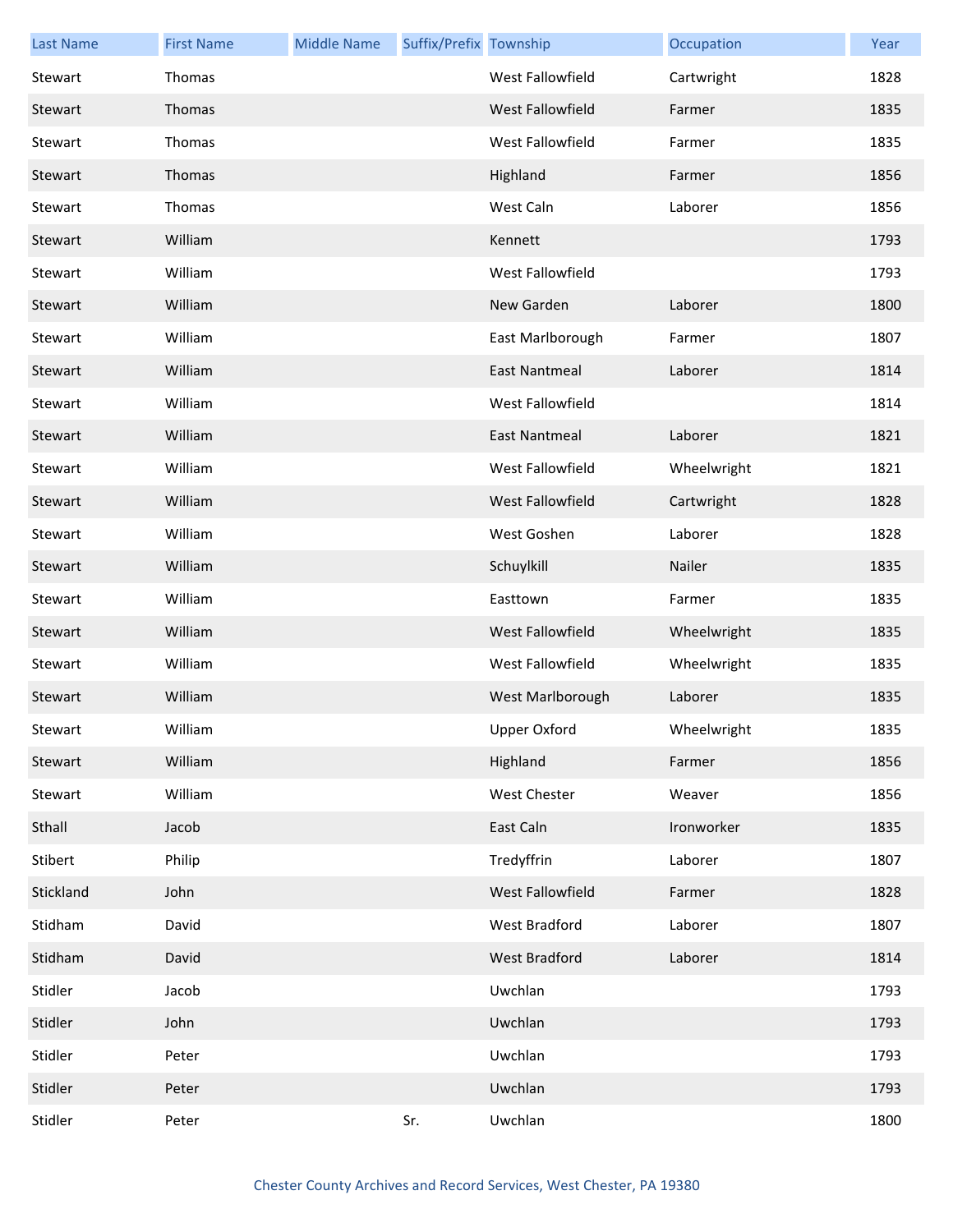| <b>Last Name</b> | <b>First Name</b> | <b>Middle Name</b> | Suffix/Prefix Township |                         | Occupation     | Year |
|------------------|-------------------|--------------------|------------------------|-------------------------|----------------|------|
| Stidler          | Peter             |                    | Jr.                    | Uwchlan                 |                | 1800 |
| Stidman          | Samuel            |                    |                        | Honey Brook             | Post Maker     | 1807 |
| Stifer           | John              |                    |                        | Coventry                | <b>Butcher</b> | 1835 |
| <b>Stigars</b>   | Jacob             |                    |                        | Sadsbury                | Laborer        | 1821 |
| <b>Stigars</b>   | James             |                    |                        | Sadsbury                | Blacksmith     | 1821 |
| <b>Stigers</b>   | James             |                    |                        | <b>East Fallowfield</b> | Smith          | 1814 |
| <b>Stigers</b>   | Samuel            |                    |                        | West Bradford           | Shoemaker      | 1835 |
| <b>Stigers</b>   | William           |                    |                        | Honeybrook              | Tailor         | 1856 |
| Stiggers         | Jacob             |                    |                        | Sadsbury                |                | 1835 |
| <b>Stiggers</b>  | James             |                    |                        | Sadsbury                |                | 1835 |
| Stiggers         | Joseph            |                    |                        | West Fallowfield        | Carpenter      | 1835 |
| <b>Stiggers</b>  | Joseph            |                    |                        | West Fallowfield        | Carpenter      | 1835 |
| Stiggers         | Samuel            |                    |                        | West Fallowfield        |                | 1835 |
| <b>Stiggers</b>  | Samuel            |                    |                        | West Fallowfield        |                | 1835 |
| Stigler          | Benjamin          |                    |                        | Wallace                 | Weaver         | 1856 |
| Stile            | George            |                    |                        | East Fallowfield        | Farmer         | 1856 |
| Stile            | John              |                    |                        | East Fallowfield        | Farmer         | 1856 |
| Still            | Abraham           |                    |                        | West Chester            | Blacksmith     | 1856 |
| Still            | Catharine         |                    |                        | East Whiteland          | Farmer         | 1856 |
| Still            | Charles           |                    |                        | Uwchlan                 |                | 1793 |
| Still            | Charles           |                    |                        | Uwchlan                 |                | 1800 |
| Still            | Charles           |                    |                        | Vincent                 | Yeoman         | 1807 |
| Still            | Charles           |                    |                        | Uwchlan                 | Farmer         | 1807 |
| Still            | Charles           |                    |                        | Uwchlan                 | Farmer         | 1814 |
| Still            | Charles           |                    |                        | Vincent                 |                | 1814 |
| Still            | Charles           |                    |                        | Vincent                 |                | 1821 |
| Still            | Charles           |                    |                        | Uwchlan                 | Tailor         | 1821 |
| Still            | Charles           |                    |                        | Vincent                 | Farmer         | 1828 |
| Still            | Charles           |                    |                        | Uwchlan                 | Tailor         | 1828 |
| Still            | Charles           |                    |                        | <b>West Vincent</b>     | Farmer         | 1835 |
| Still            | Charles           |                    | Sr.                    | <b>West Vincent</b>     | Farmer         | 1856 |
| Still            | Christofel        |                    |                        | Vincent                 |                | 1793 |
| Still            | George            |                    |                        | <b>West Vincent</b>     | Farmer         | 1856 |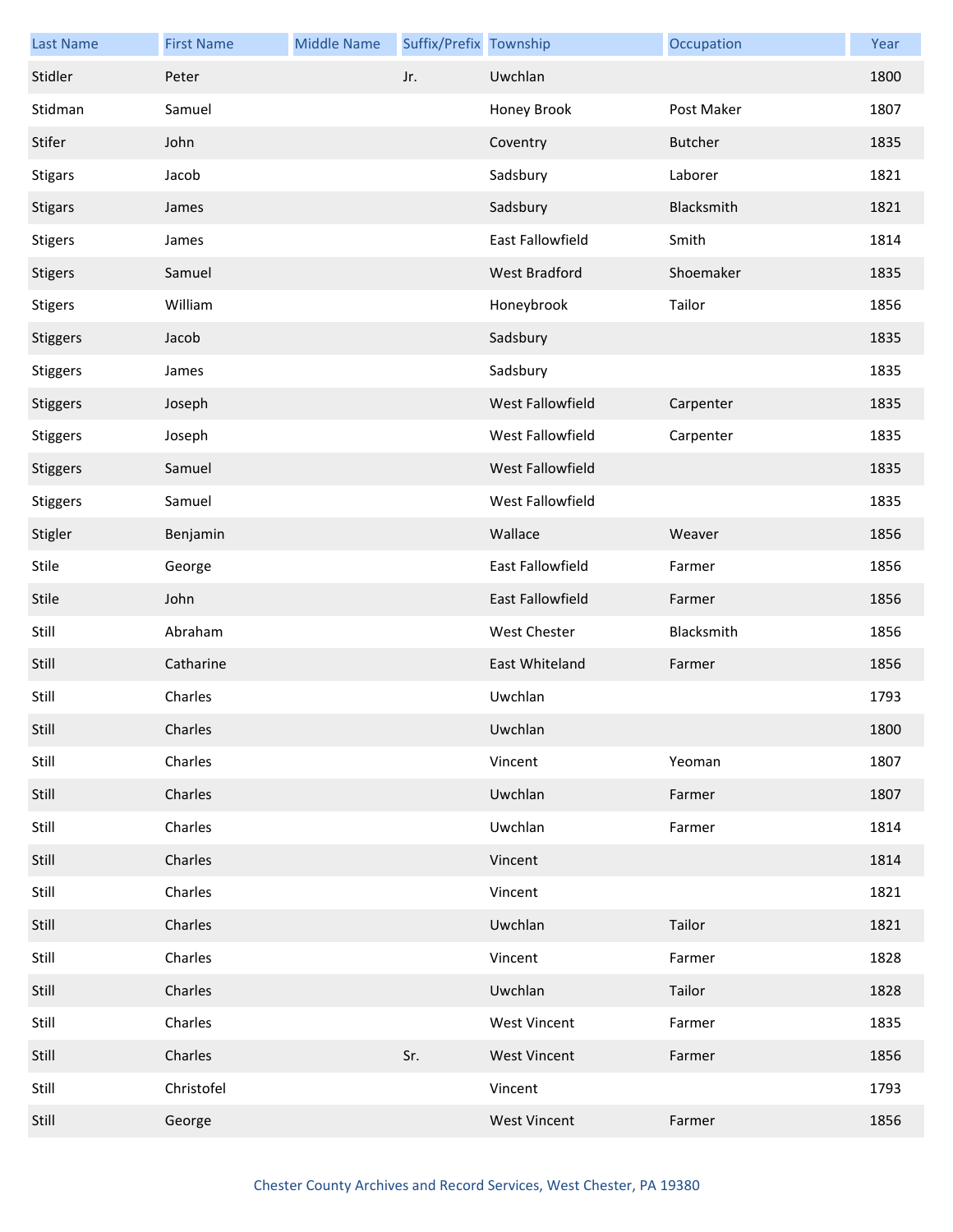| <b>Last Name</b> | <b>First Name</b> | <b>Middle Name</b> | Suffix/Prefix Township |                         | Occupation  | Year |
|------------------|-------------------|--------------------|------------------------|-------------------------|-------------|------|
| Still            | George            | D                  |                        | <b>East Fallowfield</b> | Farmer      | 1835 |
| Still            | Henry             |                    |                        | Uwchlan                 | Farmer      | 1814 |
| Still            | Henry             |                    |                        | Uwchlan                 | Farmer      | 1821 |
| Still            | Henry             |                    |                        | Uwchlan                 | Farmer      | 1828 |
| Still            | Henry             |                    |                        | Willistown              | Laborer     | 1835 |
| Still            | Henry             |                    |                        | Uwchlan                 | Farmer      | 1835 |
| Still            | Henry             |                    |                        | East Whiteland          | Laborer     | 1856 |
| Still            | Isaac             | E                  |                        | Charlestown             | Mason       | 1835 |
| Still            | Jacob             |                    |                        | Uwchlan                 | Innkeeper   | 1821 |
| Still            | Jacob             |                    |                        | Uwchlan                 | Laborer     | 1828 |
| Still            | John              |                    |                        | Vincent                 | Laborer     | 1828 |
| Still            | John              |                    |                        | <b>West Vincent</b>     | Laborer     | 1835 |
| Still            | John              |                    |                        | Easttown                | Storekeeper | 1856 |
| Still            | Levi              |                    |                        | Willistown              | Laborer     | 1835 |
| Still            | Levi              |                    |                        | East Whiteland          | Laborer     | 1856 |
| Stillenger       | John              |                    |                        | Sadsbury                | Laborer     | 1828 |
| Stiller          | William           |                    |                        | Willistown              | Laborer     | 1828 |
| Stillinger       | John              |                    |                        | Sadsbury                |             | 1835 |
| Stillwaggon      | John              |                    |                        | <b>Upper Oxford</b>     | Yeoman      | 1800 |
| Stilly           | Thomas            |                    |                        | East Nottingham         | Farmer      | 1835 |
| Stilly           | Thomas            |                    |                        | East Nottingham         | Farmer      | 1856 |
| Stilwaggon       | John              |                    |                        | <b>Upper Oxford</b>     | Laborer     | 1807 |
| Stimson          | Thomas            |                    |                        | East Caln               | Tailor      | 1821 |
| Stinard          | Lewis             |                    | Jr.                    | Londonderry             | Farmer      | 1814 |
| Stinard          | Lewis             |                    | Sr.                    | Londonderry             | Farmer      | 1814 |
| Stinart          | Jacob             |                    |                        | Penn                    | Farmer      | 1821 |
| Stinart          | Lewis             |                    |                        | Penn                    | Farmer      | 1821 |
| Stinart          | Lewis             |                    | Jr.                    | Penn                    | Farmer      | 1821 |
| Stincin          | Thomas            |                    |                        | Honey Brook             | Weaver      | 1807 |
| Stine            | Adam              |                    |                        | Pikeland                | Cordwainer  | 1821 |
| Stine            | Adam              |                    |                        | Vincent                 | Farmer      | 1828 |
| Stine            | Adam              |                    |                        | Pikeland                | Shoemaker   | 1835 |
| Stine            | Adam              |                    |                        | West Pikeland           | Farmer      | 1856 |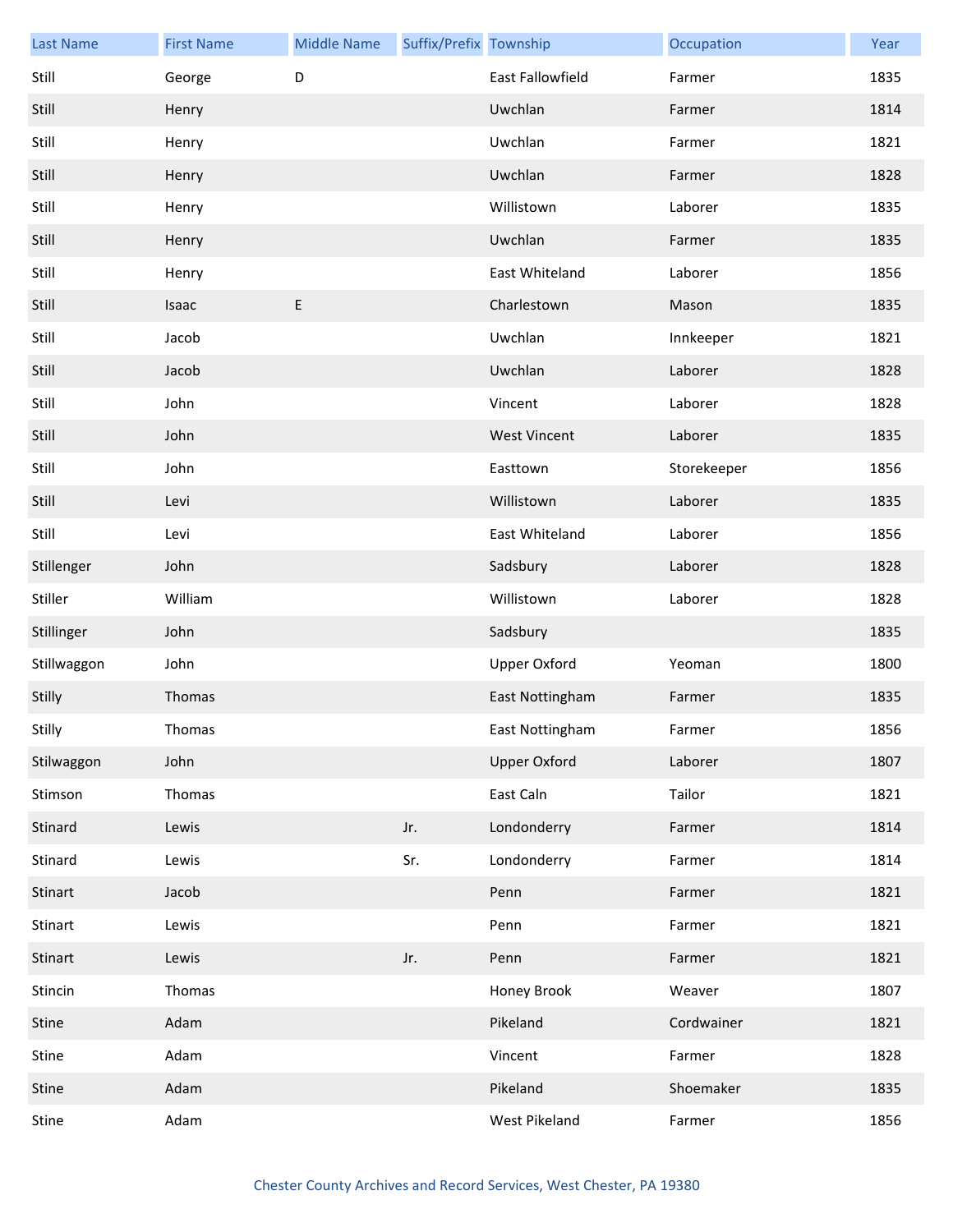| <b>Last Name</b> | <b>First Name</b> | <b>Middle Name</b> | Suffix/Prefix Township |                      | Occupation  | Year |
|------------------|-------------------|--------------------|------------------------|----------------------|-------------|------|
| Stine            | Christian         |                    |                        | Charlestown          | Laborer     | 1856 |
| Stine            | Jacob             |                    |                        | East Bradford        | Farmer      | 1856 |
| Stine            | John              |                    |                        | Uwchlan              | Painter     | 1856 |
| Stine            | John              |                    |                        | Phoenixville         | Laborer     | 1856 |
| Stine            | William           |                    |                        | <b>East Bradford</b> | Laborer     | 1856 |
| Stineley         | Charles           |                    |                        | Phoenixville         | Laborer     | 1856 |
| Stineley         | John              |                    |                        | Phoenixville         | Pudler      | 1856 |
| Stinemetz        | Daniel            |                    |                        | Coventry             | Carpenter   | 1835 |
| Stinemetz        | Henry             |                    |                        | Coventry             | Miller      | 1828 |
| Stiner           | Charles           |                    |                        | London Grove         | Laborer     | 1856 |
| Stiner           | William           |                    |                        | Lower Oxford         | Laborer     | 1856 |
| Stineruck        | Henry             |                    |                        | <b>East Coventry</b> | Coachmaker  | 1856 |
| Stinson          | James             |                    |                        | West Caln            |             | 1793 |
| Stinson          | William           |                    |                        | London Britain       |             | 1807 |
| Stinson          | William           |                    |                        | New London           | Farmer      | 1814 |
| Stinson          | William           |                    |                        | New Garden           |             | 1821 |
| Stinson          | William           |                    |                        | London Britain       | Laborer     | 1828 |
| Stinson          | William           |                    |                        | London Britain       | Laborer     | 1835 |
| Stipe            | Peter             |                    |                        | Vincent              |             | 1793 |
| Stirk            | George            |                    |                        | East Goshen          | Blacksmith  | 1835 |
| Stirk            | Hibberd           |                    |                        | Willistown           | Wheelwright | 1856 |
| Stirk            | Samuel            |                    |                        | East Whiteland       |             | 1800 |
| Stirk            | Samuel            |                    |                        | Easttown             | Wheelwright | 1807 |
| Stirk            | William           |                    |                        | Willistown           | Wheelwright | 1835 |
| Stiteler         | Anna              |                    |                        | Uwchlan              | Farmer      | 1835 |
| Stiteler         | David             |                    |                        | Uwchlan              | Farmer      | 1821 |
| Stiteler         | David             |                    |                        | Uwchlan              | Farmer      | 1835 |
| Stiteler         | George            |                    |                        | Uwchlan              | Farmer      | 1821 |
| Stiteler         | George            |                    |                        | Tredyffrin           | Innkeeper   | 1856 |
| Stiteler         | George            |                    |                        | <b>West Vincent</b>  | Farmer      | 1856 |
| Stiteler         | Henry             |                    |                        | <b>West Vincent</b>  | Farmer      | 1856 |
| Stiteler         | John              |                    | Jr.                    | Uwchlan              | Farmer      | 1821 |
| Stiteler         | John              |                    |                        | Uwchlan              | Weaver      | 1821 |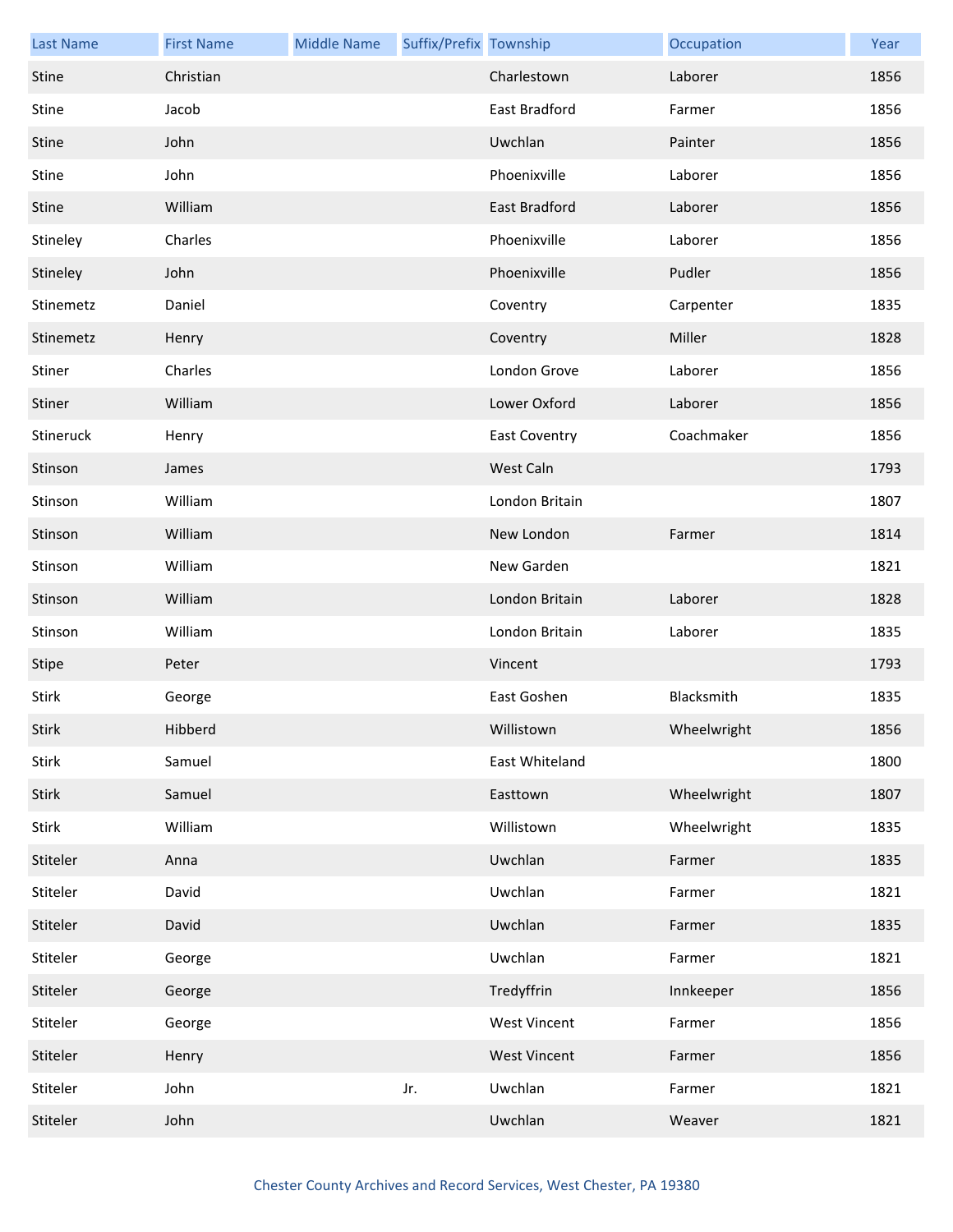| <b>Last Name</b> | <b>First Name</b> | <b>Middle Name</b> | Suffix/Prefix Township |                      | Occupation    | Year |
|------------------|-------------------|--------------------|------------------------|----------------------|---------------|------|
| Stiteler         | John              |                    |                        | Uwchlan              | Farmer        | 1835 |
| Stiteler         | Peter             |                    |                        | West Whiteland       | Weaver        | 1814 |
| Stiteler         | Peter             |                    |                        | Uwchlan              | Farmer        | 1821 |
| Stiteler         | Peter             |                    |                        | Uwchlan              | Farmer        | 1835 |
| Stiteler         | Peter             |                    |                        | <b>West Vincent</b>  | Mechanic      | 1856 |
| Stiteler         | William           |                    |                        | <b>West Nantmeal</b> | Shoemaker     | 1821 |
| Stitler          | Anna              |                    |                        | Uwchlan              | Farmer        | 1828 |
| Stitler          | David             |                    |                        | Uwchlan              | Farmer        | 1814 |
| Stitler          | David             |                    |                        | Uwchlan              | Farmer        | 1828 |
| Stitler          | David             |                    |                        | East Goshen          | Blacksmith    | 1835 |
| Stitler          | David             |                    |                        | Uwchlan              | Farmer        | 1856 |
| Stitler          | David             |                    | Sr.                    | Uwchlan              | Farmer        | 1856 |
| Stitler          | George            |                    |                        | Uwchlan              | Farmer        | 1807 |
| Stitler          | George            |                    |                        | Uwchlan              | Farmer        | 1814 |
| Stitler          | George            |                    |                        | East Goshen          | Laborer       | 1821 |
| Stitler          | Henry             |                    |                        | Uwchlan              | Farmer        | 1828 |
| Stitler          | Henry             |                    |                        | Uwchlan              | Farmer        | 1856 |
| Stitler          | John              |                    |                        | West Whiteland       | Farmer        | 1800 |
| Stitler          | John              |                    |                        | Uwchlan              | Farmer        | 1814 |
| Stitler          | John              |                    |                        | West Whiteland       |               | 1821 |
| Stitler          | John              |                    |                        | Uwchlan              | Farmer        | 1828 |
| Stitler          | John              |                    |                        | Uwchlan              | Farmer        | 1856 |
| Stitler          | John              |                    | Jr.                    | Uwchlan              | Farmer        | 1856 |
| Stitler          | John              |                    |                        | <b>East Pikeland</b> | P fence maker | 1856 |
| Stitler          | John              |                    | Jr.                    | Uwchlan              |               | 1856 |
| Stitler          | Peter             |                    |                        | Uwchlan              | Gentleman     | 1807 |
| Stitler          | Peter             |                    |                        | Uwchlan              | Farmer        | 1807 |
| Stitler          | Peter             |                    |                        | Uwchlan              | Farmer        | 1814 |
| Stitler          | Peter             |                    |                        | West Whiteland       |               | 1821 |
| Stitler          | Peter             |                    |                        | Uwchlan              | Gentleman     | 1828 |
| Stitler          | Peter             |                    |                        | Uwchlan              | Farmer        | 1856 |
| Stitler          | Washington        |                    |                        | Pikeland             | Laborer       | 1835 |
| Stitler          | Washington        |                    |                        | Uwchlan              | Farmer        | 1856 |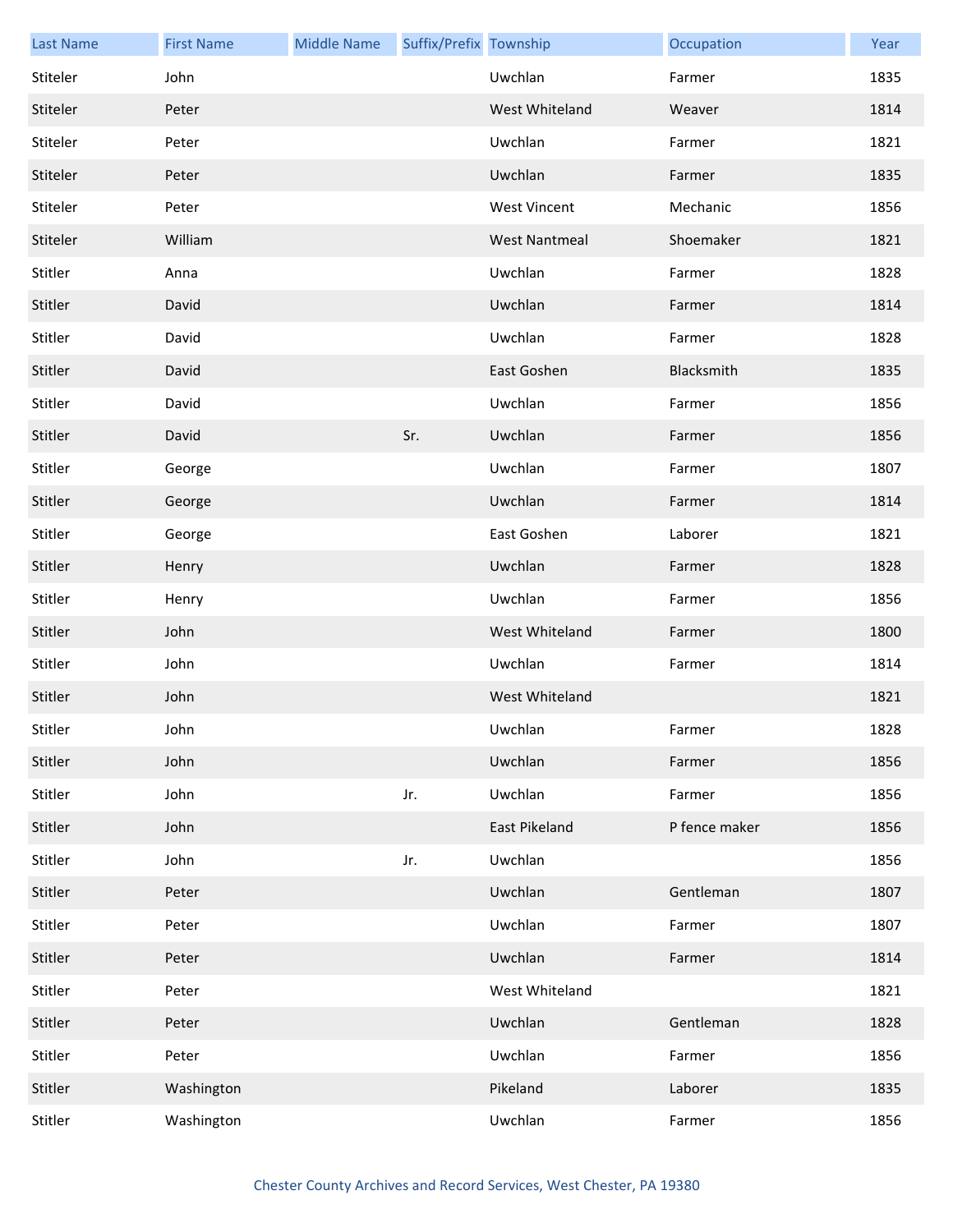| <b>Last Name</b> | <b>First Name</b> | <b>Middle Name</b>        | Suffix/Prefix Township |                      | Occupation | Year |
|------------------|-------------------|---------------------------|------------------------|----------------------|------------|------|
| Stitzer          | John              |                           |                        | Honey Brook          | Laborer    | 1835 |
| Stner            | Abner             |                           |                        | Lower Oxford         | Laborer    | 1856 |
| Stoan            | Mary              |                           |                        | Charlestown          |            | 1856 |
| Stocker          | Samuel            |                           |                        | East Whiteland       | Laborer    | 1835 |
| Stockman         | John              |                           |                        | Lower Oxford         |            | 1800 |
| Stoffer          | Jacob             |                           |                        | Coventry             | Farmer     | 1835 |
| Stoffer          | John              |                           |                        | Coventry             | Farmer     | 1835 |
| Stoffer          | John              | $\boldsymbol{\mathsf{H}}$ |                        | Coventry             | Laborer    | 1835 |
| Stoffer          | Rudolph           |                           |                        | Coventry             |            | 1835 |
| Stokes           | Abraham           |                           |                        | East Nottingham      | Blacksmith | 1807 |
| Stokes           | Charles           |                           |                        | West Marlborough     | Laborer    | 1828 |
| Stokes           | Daniel            |                           |                        | East Nottingham      |            | 1800 |
| Stokes           | Daniel            |                           |                        | East Nottingham      | Farmer     | 1807 |
| Stokes           | George            |                           |                        | New Garden           | Laborer    | 1835 |
| Stokes           | Isaac             |                           |                        | East Marlborough     | Laborer    | 1856 |
| Stokes           | Joshua            |                           |                        | East Nottingham      |            | 1800 |
| Stokes           | Joshua            |                           |                        | East Nottingham      | Miller     | 1807 |
| Stokes           | Noah              |                           |                        | New Garden           | Laborer    | 1828 |
| Stoler           | Peter             |                           |                        | <b>West Nantmeal</b> | Farmer     | 1856 |
| Stolins          | John              |                           |                        | Charlestown          | Laborer    | 1835 |
| Stone            |                   |                           | Dr.                    | Phoenixville         | Doctor     | 1856 |
| Stone            | Abraham           |                           |                        | West Fallowfield     | Farmer     | 1828 |
| Stone            | Abraham           |                           |                        | <b>Upper Oxford</b>  | Farmer     | 1835 |
| Stone            | Andrew            |                           |                        | Tredyffrin           |            | 1793 |
| Stone            | David             |                           |                        | <b>East Nantmeal</b> |            | 1793 |
| Stone            | Garret            |                           |                        | West Fallowfield     | Cooper     | 1807 |
| Stone            | Garret            |                           |                        | <b>Upper Oxford</b>  | Blacksmith | 1835 |
| Stone            | Garrett           |                           |                        | Upper Oxford         | Blacksmith | 1821 |
| Stone            | Garrett           |                           |                        | <b>Upper Oxford</b>  | Blacksmith | 1828 |
| Stone            | Hiram             |                           |                        | East Fallowfield     | Laborer    | 1821 |
| Stone            | Hiram             |                           |                        | East Fallowfield     | Laborer    | 1835 |
| Stone            | Hugh              |                           |                        | Uwchlan              | Farmer     | 1828 |
| Stone            | Hyram             |                           |                        | East Fallowfield     | Laborer    | 1856 |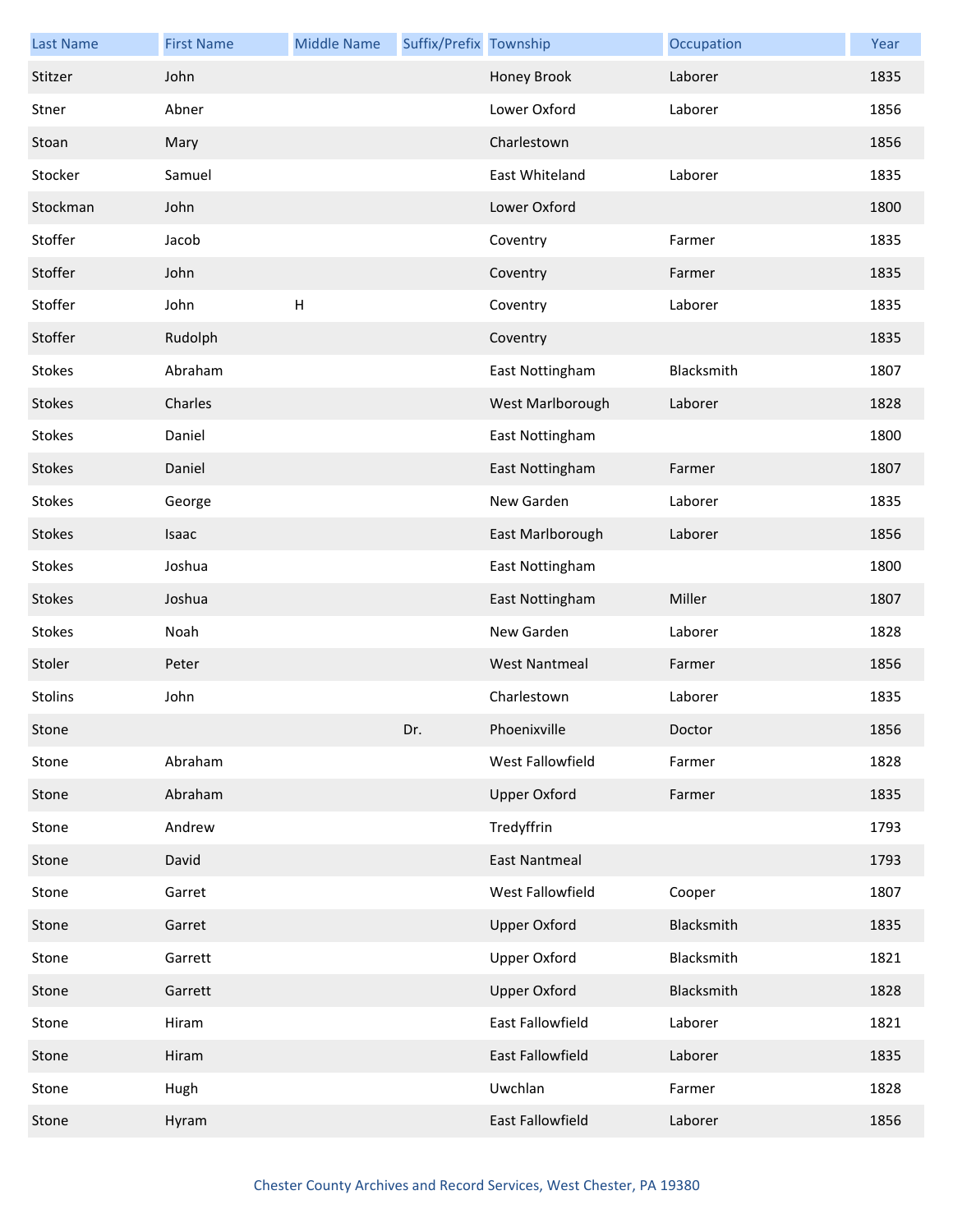| <b>Last Name</b> | <b>First Name</b> | <b>Middle Name</b> | Suffix/Prefix Township |                      | Occupation  | Year |
|------------------|-------------------|--------------------|------------------------|----------------------|-------------|------|
| Stone            | Isaac             |                    |                        | West Marlborough     | Laborer     | 1828 |
| Stone            | Jacob             |                    |                        | West Fallowfield     | Cordwainer  | 1828 |
| Stone            | Jacob             |                    |                        | West Fallowfield     | Cordwainer  | 1835 |
| Stone            | John              |                    |                        | Londonderry          | Laborer     | 1814 |
| Stone            | Moses             |                    |                        | Londonderry          | Farmer      | 1856 |
| Stone            | William           |                    |                        | New London           | Farmer      | 1800 |
| Stone            | William           |                    |                        | West Fallowfield     | Farmer      | 1807 |
| Stone            | William           |                    | Jr.                    | West Fallowfield     |             | 1814 |
| Stone            | William           |                    |                        | West Fallowfield     | Farmer      | 1814 |
| Stone            | William           |                    | Jr.                    | <b>Upper Oxford</b>  | Stonemason  | 1821 |
| Stone            | William           |                    |                        | <b>Upper Oxford</b>  | Yeoman      | 1821 |
| Stone            | William           |                    |                        | West Fallowfield     | Farmer      | 1828 |
| Stone            | William           |                    |                        | Londonderry          | Laborer     | 1828 |
| Stone            | William           |                    |                        | <b>Upper Oxford</b>  | Farmer      | 1835 |
| Stoneback        | George            |                    |                        | Warwick              | Blacksmith  | 1856 |
| Stoneback        | Jacob             |                    |                        | Coventry             | Carpenter   | 1814 |
| Stoneback        | Jacob             |                    |                        | Coventry             | Farmer      | 1821 |
| Stoneback        | Jacob             |                    |                        | Coventry             | Farmer      | 1828 |
| Stoneback        | Jacob             |                    |                        | West Fallowfield     | Cordwainer  | 1835 |
| Stoneback        | Jacob             |                    |                        | <b>East Nantmeal</b> | Farmer      | 1835 |
| Stoneback        | Jacob             |                    |                        | Coventry             | Laborer     | 1835 |
| Stoneback        | Jacob             |                    |                        | Coventry             | Farmer      | 1835 |
| Stoneback        | Jacob             |                    |                        | <b>East Coventry</b> | Farmer      | 1856 |
| Stoneback        | Jacob             |                    |                        | South Coventry       | Farmer      | 1856 |
| Stoneback        | John              |                    |                        | <b>East Nantmeal</b> | Farmer      | 1800 |
| Stoneback        | John              |                    |                        | <b>East Nantmeal</b> | Smith       | 1814 |
| Stoneback        | John              |                    |                        | <b>East Nantmeal</b> | Blacksmith  | 1821 |
| Stoneback        | John              |                    |                        | <b>East Nantmeal</b> | Wheelwright | 1828 |
| Stoneback        | John              |                    |                        | Coventry             | Shoemaker   | 1835 |
| Stoneback        | John              |                    |                        | Warwick              | Blacksmith  | 1856 |
| Stoneback        | Samuel            |                    |                        | Warwick              | Shoemaker   | 1856 |
| Stonebaugh       | John              |                    |                        | <b>East Nantmeal</b> |             | 1793 |
| Stoneman         | Andrew            |                    |                        | Charlestown          | Mechanic    | 1856 |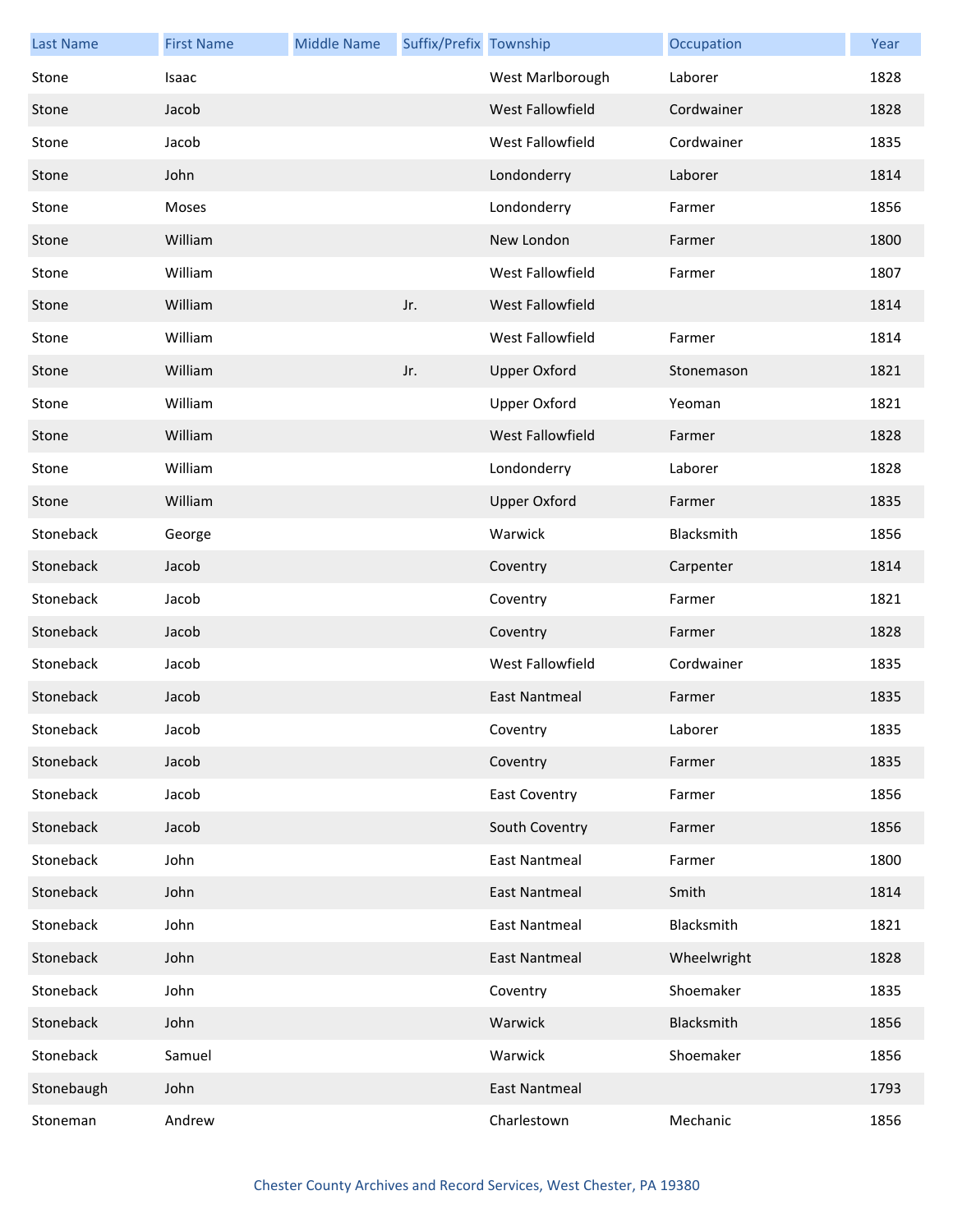| <b>Last Name</b> | <b>First Name</b> | <b>Middle Name</b> | Suffix/Prefix Township |                      | Occupation | Year |
|------------------|-------------------|--------------------|------------------------|----------------------|------------|------|
| Stonemetz        | Daniel            |                    |                        | Coventry             | Carpenter  | 1807 |
| Stonemetz        | Daniel            |                    |                        | Coventry             | Carpenter  | 1814 |
| Stonemetz        | Daniel            |                    |                        | Coventry             | Carpenter  | 1821 |
| Stonemetz        | Garret            |                    |                        | Highland             | Laborer    | 1856 |
| Stonemetz        | Henry             |                    |                        | Coventry             |            | 1793 |
| Stonemetz        | Henry             |                    |                        | Coventry             | Miller     | 1807 |
| Stonemetz        | Henry             |                    |                        | Coventry             | Miller     | 1814 |
| Stonemetz        | Henry             |                    | Jr.                    | Coventry             | Miller     | 1814 |
| Stonemetz        | Henry             |                    |                        | Coventry             | Miller     | 1821 |
| Stonemetz        | John              |                    |                        | <b>East Nantmeal</b> | Farmer     | 1856 |
| Stonemetz        | John              |                    |                        | <b>Upper Oxford</b>  | Laborer    | 1856 |
| Stoner           | David             |                    |                        | Sadsbury             | Laborer    | 1856 |
| Stoner           | David             |                    |                        | West Fallowfield     | Laborer    | 1856 |
| Stoner           | Jacob             |                    |                        | West Fallowfield     | Farmer     | 1856 |
| Stoner           | John              |                    |                        | West Fallowfield     | Farmer     | 1856 |
| Stoner           | Samuel            |                    |                        | West Fallowfield     | Laborer    | 1856 |
| Stoney           | Oliver            |                    |                        | East Caln            | Laborer    | 1856 |
| Stong            | Jacob             |                    |                        | Lower Oxford         | Miller     | 1807 |
| Stong            | Jacob             |                    |                        | Lower Oxford         | Miller     | 1814 |
| Stong            | Joseph            |                    |                        | Lower Oxford         | Farmer     | 1814 |
| Stong            | Joseph            |                    |                        | Lower Oxford         | Farmer     | 1821 |
| Stong            | Joseph            |                    |                        | Lower Oxford         | Farmer     | 1828 |
| Stony            | Joseph            |                    |                        | Lower Oxford         | Farmer     | 1835 |
| Stoop            | John              |                    |                        | Londonderry          |            | 1793 |
| Stoop            | John              |                    |                        | Sadsbury             |            | 1807 |
| Stoop            | John              |                    |                        | Sadsbury             | Laborer    | 1814 |
| Stoop            | John              |                    |                        | Sadsbury             | Laborer    | 1821 |
| Stoop            | John              |                    |                        | Sadsbury             | Laborer    | 1828 |
| Stoope           | John              |                    |                        | Brandywine           | Laborer    | 1828 |
| Stoopes          | Oliver            |                    |                        | East Nottingham      | Farmer     | 1856 |
| Stoops           | William           |                    |                        | East Fallowfield     | Smith      | 1828 |
| Stopher          | Adam              |                    |                        | <b>West Nantmeal</b> |            | 1800 |
| Stopher          | John              |                    |                        | Honey Brook          |            | 1800 |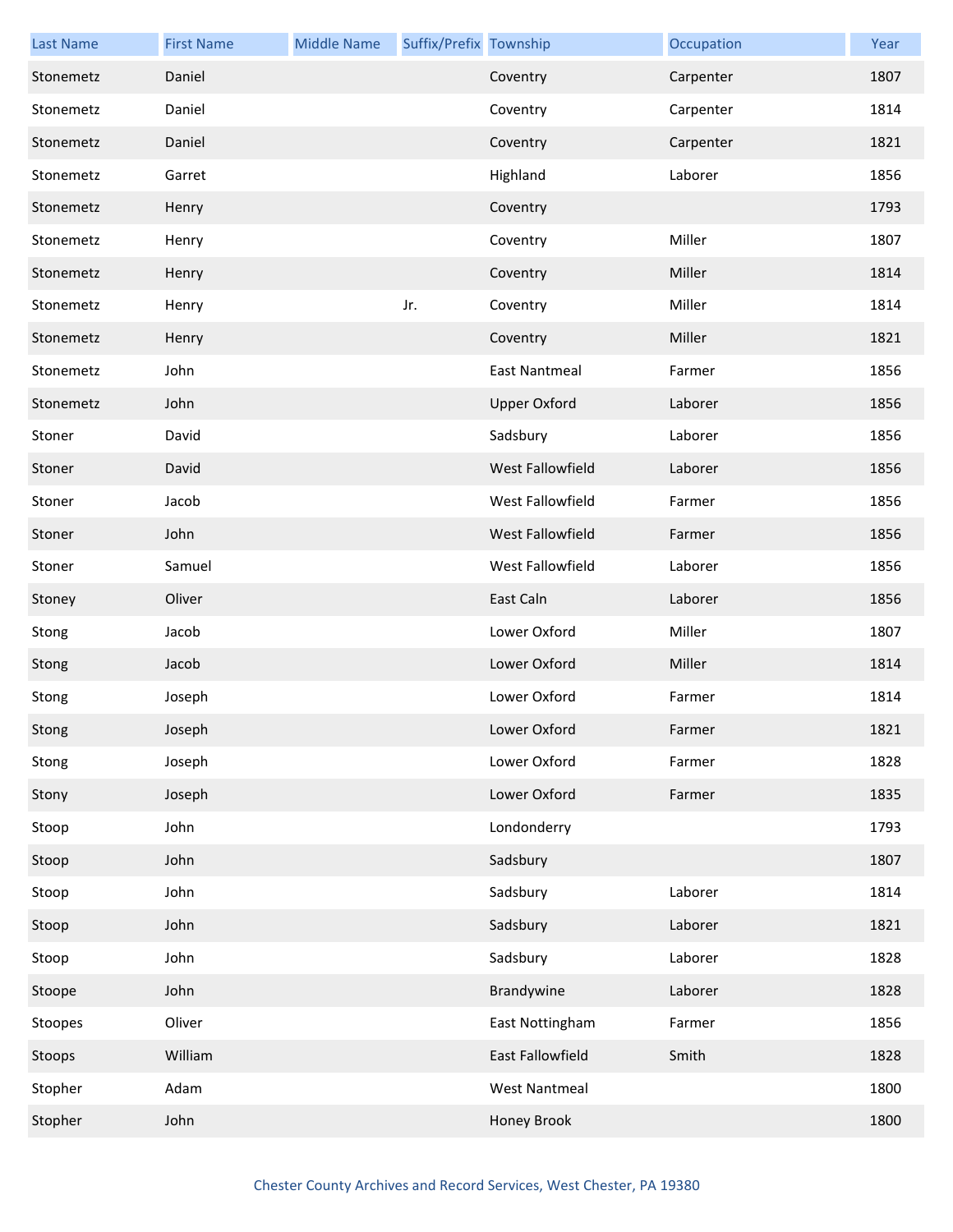| <b>Last Name</b> | <b>First Name</b> | <b>Middle Name</b> | Suffix/Prefix Township |                      | Occupation | Year |
|------------------|-------------------|--------------------|------------------------|----------------------|------------|------|
| Stopher          | Samuel            |                    |                        | <b>West Nantmeal</b> |            | 1800 |
| Storey           | Alexander         |                    |                        | Londonderry          | Laborer    | 1835 |
| Storey           | James             |                    |                        | Londonderry          | Laborer    | 1835 |
| Storey           | Robert            |                    |                        | <b>West Nantmeal</b> |            | 1800 |
| Storey           | Robert            |                    |                        | Phoenixville         | Laborer    | 1856 |
| Storey           | William           |                    |                        | <b>West Nantmeal</b> |            | 1800 |
| Storrey          | George            |                    |                        | New London           | Carter     | 1807 |
| Storry           | George            |                    |                        | New London           | Farmer     | 1821 |
| Storry           | Henry             |                    |                        | New London           | Farmer     | 1821 |
| Storry           | Robert            |                    |                        | New London           | Carter     | 1821 |
| Story            | Alexander         |                    |                        | <b>West Nantmeal</b> |            | 1793 |
| Story            | Alexander         |                    |                        | <b>West Nantmeal</b> |            | 1793 |
| Story            | Alexander         |                    |                        | <b>West Nantmeal</b> | Laborer    | 1807 |
| Story            | Alexander         |                    |                        | <b>West Nantmeal</b> | Laborer    | 1814 |
| Story            | Alexander         |                    |                        | <b>West Nantmeal</b> | Laborer    | 1821 |
| Story            | Ambrose           |                    |                        | <b>West Nantmeal</b> | Laborer    | 1807 |
| Story            | Ambrose           |                    |                        | Brandywine           | Laborer    | 1814 |
| Story            | George            |                    |                        | New London           | Farmer     | 1814 |
| Story            | George            |                    |                        | New London           | Farmer     | 1828 |
| Story            | George            |                    |                        | New London           | Farmer     | 1835 |
| Story            | George            |                    |                        | New London           | Farmer     | 1856 |
| Story            | George            |                    |                        | New London           | Farmer     | 1856 |
| Story            | Henry             |                    |                        | East Nottingham      | Farmer     | 1828 |
| Story            | James             |                    |                        | <b>West Nantmeal</b> |            | 1793 |
| Story            | James             |                    |                        | <b>East Nantmeal</b> | Miller     | 1814 |
| Story            | James             |                    |                        | New London           | Waggoner   | 1828 |
| Story            | John              |                    |                        | Easttown             |            | 1821 |
| Story            | Joseph            |                    |                        | Goshen               | Laborer    | 1807 |
| Story            | Robert            |                    |                        | <b>West Nantmeal</b> |            | 1793 |
| Story            | Robert            |                    |                        | New Garden           |            | 1793 |
| Story            | Robert            |                    |                        | London Grove         |            | 1800 |
| Story            | Robert            |                    |                        | <b>West Nantmeal</b> | Laborer    | 1807 |
| Story            | Robert            |                    |                        | <b>West Nantmeal</b> | Drover     | 1807 |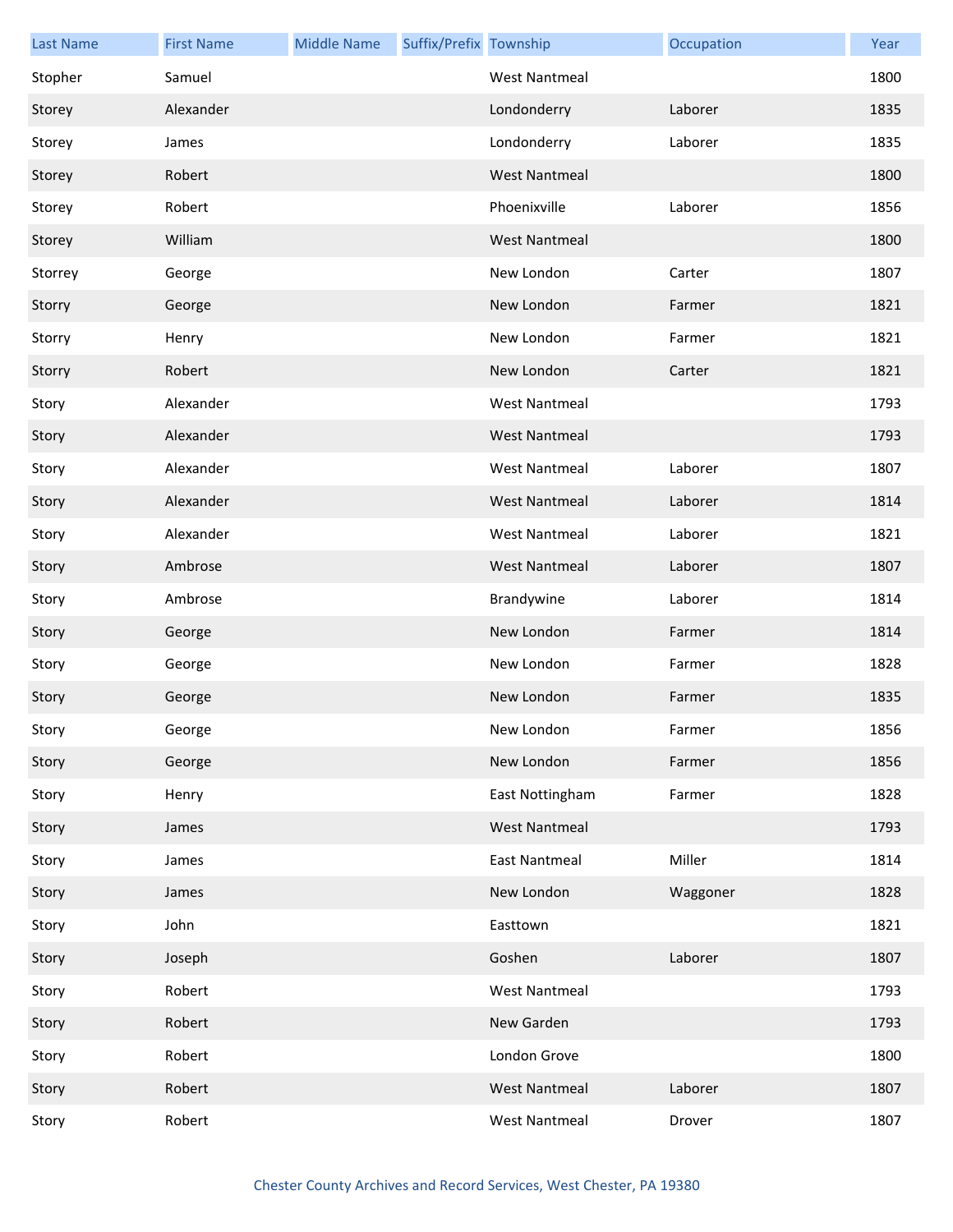| <b>Last Name</b> | <b>First Name</b> | <b>Middle Name</b> | Suffix/Prefix Township |                      | Occupation  | Year |
|------------------|-------------------|--------------------|------------------------|----------------------|-------------|------|
| Story            | Robert            |                    |                        | <b>East Nantmeal</b> | Miller      | 1814 |
| Story            | Robert            |                    |                        | New London           | Farmer      | 1828 |
| Story            | Robert            |                    |                        | New London           | Farmer      | 1835 |
| Story            | Robert            |                    |                        | New London           | Farmer      | 1856 |
| Story            | Robert            |                    |                        | West Whiteland       | Laborer     | 1856 |
| Story            | Robert            |                    |                        | New London           | Farmer      | 1856 |
| Story            | Thomas            |                    |                        | London Grove         | Carpenter   | 1856 |
| Story            | William           |                    |                        | <b>West Nantmeal</b> |             | 1793 |
| Story            | William           |                    |                        | <b>West Nantmeal</b> |             | 1793 |
| Story            | William           |                    |                        | Easttown             | Farmer      | 1814 |
| Story            | William           |                    |                        | Easttown             |             | 1821 |
| Story            | William           |                    |                        | Easttown             | Laborer     | 1828 |
| Stot             | Horatio           |                    |                        | East Caln            | Laborer     | 1835 |
| Stott            | Abiah             |                    |                        | Sadsbury             | Trader      | 1856 |
| Stott            | Alexander         |                    |                        | Sadsbury             | Laborer     | 1828 |
| Stott            | David             |                    |                        | Sadsbury             | Farmer      | 1821 |
| Stott            | David             |                    |                        | Sadsbury             | Innkeeper   | 1828 |
| Stott            | David             |                    |                        | Sadsbury             | Farmer      | 1835 |
| Stott            | David             |                    |                        | Sadsbury             | Farmer      | 1856 |
| Stott            | Horatio           |                    |                        | East Caln            | Farmer      | 1828 |
| Stott            | Jacob             |                    | Jr.                    | East Fallowfield     | Carpenter   | 1807 |
| Stott            | Jacob             |                    |                        | East Fallowfield     | Laborer     | 1807 |
| Stott            | Jacob             |                    |                        | East Fallowfield     | Farmer      | 1814 |
| Stott            | Jacob             |                    |                        | Sadsbury             | Farmer      | 1821 |
| Stott            | Jesse             |                    |                        | East Fallowfield     | Smith       | 1814 |
| Stott            | Jesse             |                    |                        | Sadsbury             | Farmer      | 1821 |
| Stott            | Joseph            |                    |                        | East Fallowfield     | Gentleman   | 1828 |
| Stott            | Joseph            |                    |                        | Sadsbury             | Storekeeper | 1835 |
| Stott            | Joseph            |                    |                        | Sadsbury             | Farmer      | 1856 |
| Stott            | Joseph            |                    |                        | East Whiteland       | Laborer     | 1856 |
| Stott            | Sylvester         |                    |                        | East Bradford        | Papermaker  | 1856 |
| Stott            | Thomas            |                    |                        | Sadsbury             | Farmer      | 1856 |
| Stott            | William           |                    |                        | Sadsbury             | Laborer     | 1814 |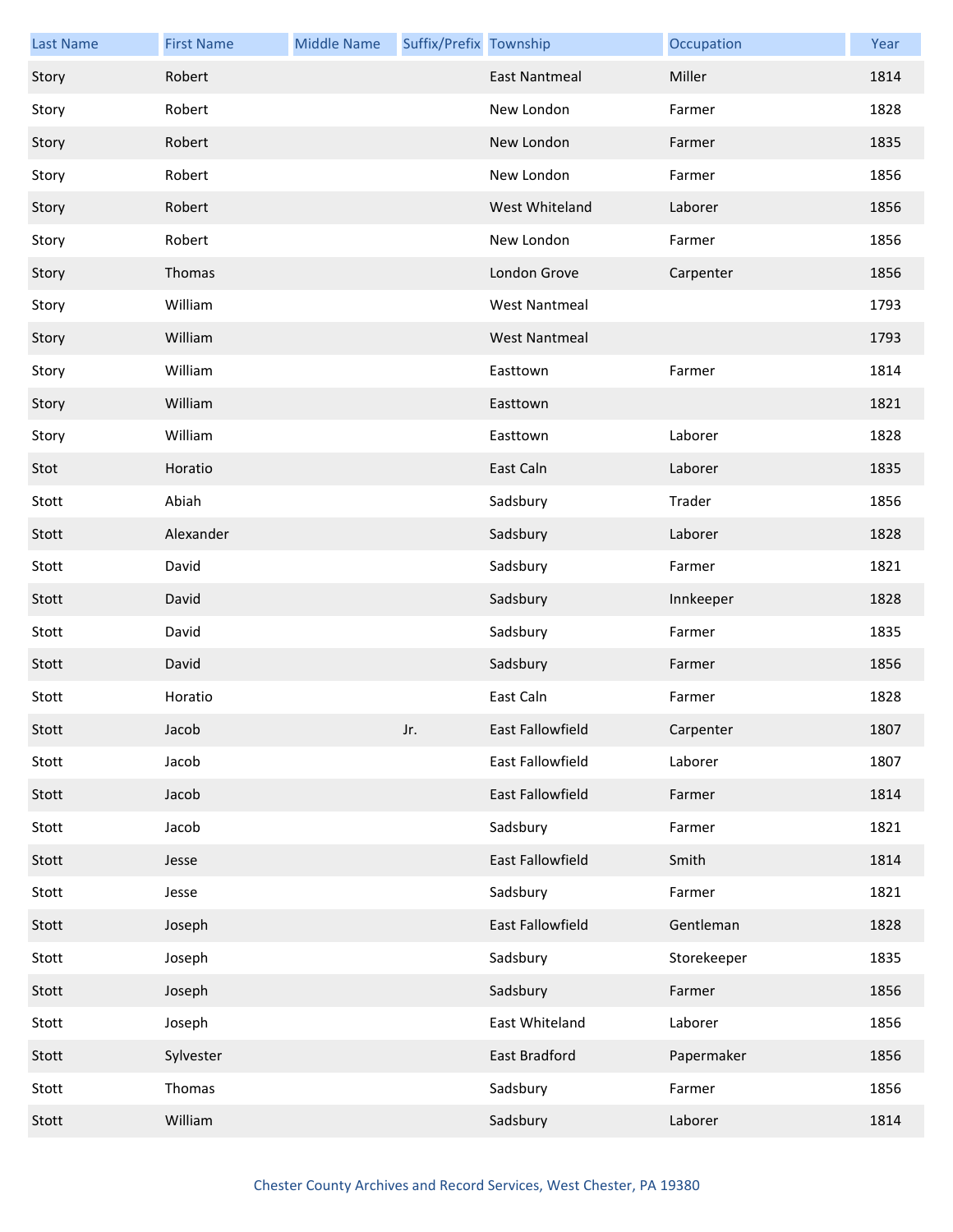| <b>Last Name</b> | <b>First Name</b> | <b>Middle Name</b> | Suffix/Prefix Township |                      | Occupation | Year |
|------------------|-------------------|--------------------|------------------------|----------------------|------------|------|
| Stotts           | William           |                    |                        | East Caln            | Laborer    | 1807 |
| Stoufer          | Abraham           |                    |                        | Vincent              | Yeoman     | 1807 |
| Stoufer          | Abraham           |                    |                        | Vincent              | Laborer    | 1828 |
| Stoufer          | Abraham           |                    |                        | <b>West Vincent</b>  | Laborer    | 1835 |
| Stoufer          | Abram             | R                  |                        | <b>West Vincent</b>  | Carpenter  | 1856 |
| Stoufer          | Henry             |                    |                        | Pikeland             | Weaver     | 1828 |
| Stoufer          | Jacob             |                    |                        | Brandywine           | Miller     | 1807 |
| Stoufer          | Jacob             |                    |                        | Vincent              | Yeoman     | 1807 |
| Stoufer          | Jacob             |                    |                        | Pikeland             | Weaver     | 1821 |
| Stoufer          | Jacob             |                    |                        | Pikeland             | Farmer     | 1828 |
| Stoufer          | Jacob             |                    |                        | Pikeland             | Weaver     | 1828 |
| Stoufer          | Jacob             |                    |                        | <b>West Vincent</b>  | Laborer    | 1856 |
| Stoufer          | John              |                    |                        | Vincent              | Yeoman     | 1807 |
| Stoufer          | John              |                    |                        | Vincent              | Farmer     | 1828 |
| Stoufer          | John              |                    |                        | <b>West Vincent</b>  | Farmer     | 1835 |
| Stoufer          | Rudolph           |                    |                        | <b>West Vincent</b>  | Farmer     | 1856 |
| Stoufer          | Samuel            |                    |                        | <b>West Vincent</b>  | Farmer     | 1835 |
| Stoufer          | Samuel            |                    |                        | <b>West Vincent</b>  | Farmer     | 1856 |
| Stouffer         | Hannah            |                    |                        | <b>East Coventry</b> |            | 1856 |
| Stouffer         | Henry             | ${\sf M}$          |                        | <b>East Coventry</b> | Coachmaker | 1856 |
| Stouffer         | Jacob             |                    |                        | Pikeland             | Laborer    | 1835 |
| Stouffer         | Jacob             |                    |                        | <b>East Coventry</b> | Farmer     | 1856 |
| Stouffer         | Jacob             |                    |                        | <b>East Coventry</b> | Carpenter  | 1856 |
| Stouffer         | William           | ${\sf M}$          |                        | <b>East Coventry</b> | Teacher    | 1856 |
| Stougger         | John              | M                  |                        | <b>East Coventry</b> | Farmer     | 1856 |
| Stout            | Charles           |                    |                        | Tredyffrin           | Tailor     | 1807 |
| Stout            | Charles           |                    |                        | Tredyffrin           | Tailor     | 1814 |
| Stout            | Charles           |                    |                        | Easttown             |            | 1856 |
| Stout            | Frederick         |                    |                        | Phoenixville         | Machinist  | 1856 |
| Stout            | Theodore          |                    |                        | Easttown             |            | 1856 |
| Stout            | Thomas            |                    |                        | Phoenixville         | Pudler     | 1856 |
| Stover           | Christian         |                    |                        | Phoenixville         | Laborer    | 1856 |
| Stover           | Eli               |                    |                        | Coventry             | Farmer     | 1828 |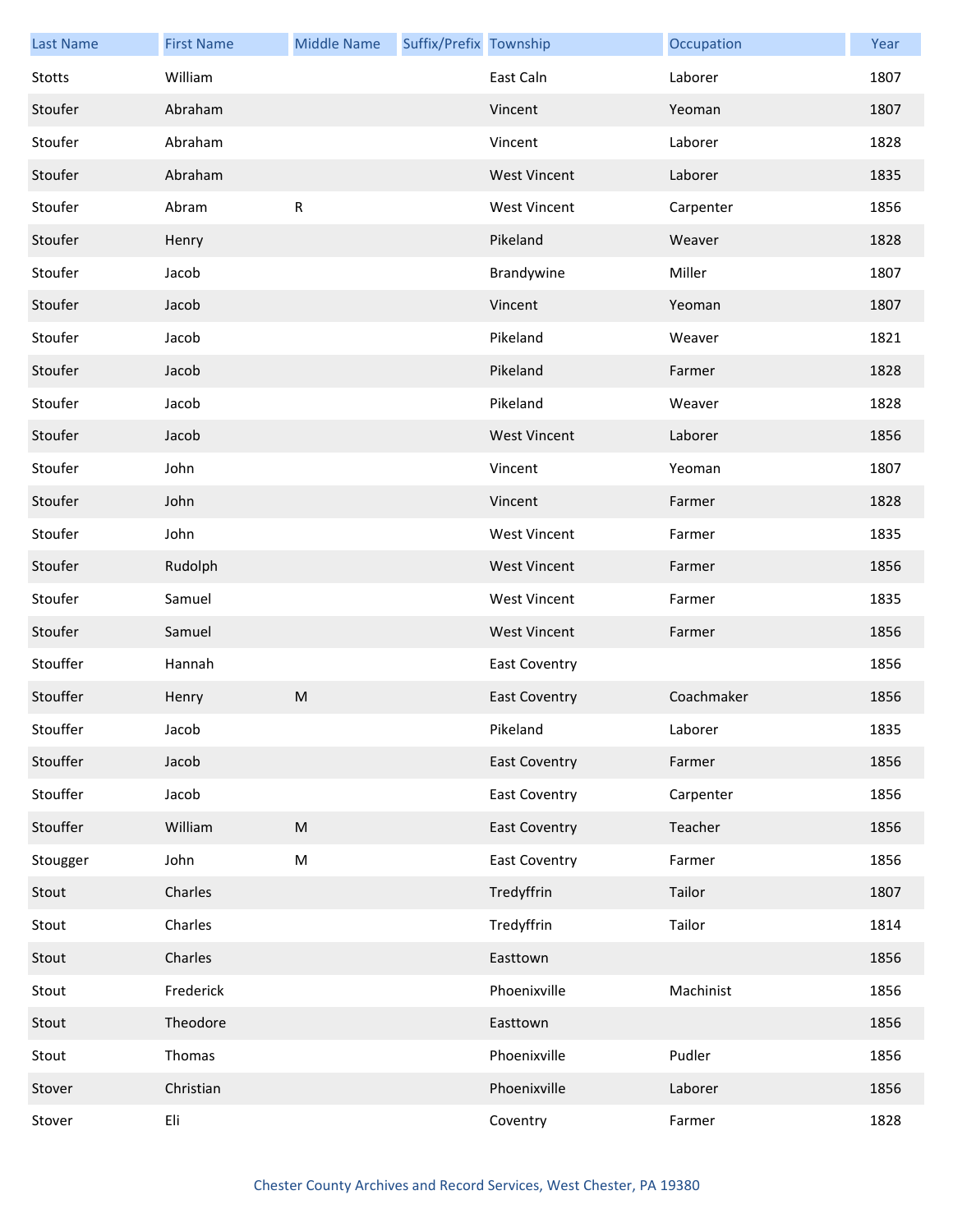| <b>Last Name</b> | <b>First Name</b> | <b>Middle Name</b> | Suffix/Prefix Township |                      | Occupation | Year |
|------------------|-------------------|--------------------|------------------------|----------------------|------------|------|
| Stover           | John              |                    |                        | Coventry             | Farmer     | 1828 |
| Stover           | Owen              |                    |                        | <b>West Chester</b>  | Lawyer     | 1828 |
| Stover           | Peter             |                    |                        | <b>West Nantmeal</b> | Farmer     | 1828 |
| Stover           | Rudolph           |                    |                        | Coventry             | Farmer     | 1828 |
| Stow             | Charles           |                    |                        | <b>West Chester</b>  | Printer    | 1856 |
| Stown            |                   |                    | Mrs.                   | Sadsbury             | Laborer    | 1856 |
| Stoy             | Francis           | Ρ.                 |                        | Coventry             | Miller     | 1821 |
| Stoy             | Francis           | Ρ.                 |                        | East Bradford        | Miller     | 1828 |
| Strain           | George            |                    |                        | East Caln            | Weaver     | 1800 |
| Strain           | John              |                    |                        | Sadsbury             | Weaver     | 1807 |
| Strand           | Miles             |                    |                        | Schuylkill           | Laborer    | 1856 |
| Stratten         | Robert            |                    |                        | Willistown           | Laborer    | 1821 |
| Stratton         | Robert            |                    |                        | Pikeland             | Farmer     | 1835 |
| Straugh          | Samuel            |                    |                        | Vincent              |            | 1821 |
| Straway          | Hutchinson        |                    |                        | Uwchlan              | Laborer    | 1821 |
| Strawbridge      | Alexander         |                    |                        | Londonderry          | Farmer     | 1814 |
| Strawbridge      | Alexander         |                    |                        | Penn                 | Laborer    | 1821 |
| Strawbridge      | Alexander         |                    |                        | Penn                 | Laborer    | 1835 |
| Strawbridge      | Eliza             |                    |                        | Penn                 |            | 1835 |
| Strawbridge      | James             |                    |                        | Londonderry          |            | 1793 |
| Strawbridge      | James             |                    |                        | Londonderry          | Farmer     | 1807 |
| Strawbridge      | James             |                    | Sr.                    | Londonderry          | Farmer     | 1814 |
| Strawbridge      | James             |                    | Jr.                    | Londonderry          | Farmer     | 1814 |
| Strawbridge      | James             |                    |                        | Penn                 | Farmer     | 1821 |
| Strawbridge      | James             |                    |                        | Penn                 | Farmer     | 1828 |
| Strawbridge      | James             |                    |                        | Penn                 | Farmer     | 1835 |
| Strawbridge      | Joseph            |                    |                        | Londonderry          |            | 1793 |
| Strawbridge      | Joseph            |                    |                        | Londonderry          | Farmer     | 1807 |
| Strawbridge      | Joseph            |                    |                        | Londonderry          | Farmer     | 1814 |
| Strawbridge      | Joseph            |                    |                        | Penn                 | Farmer     | 1821 |
| Strawbridge      | Joseph            |                    |                        | Penn                 | Farmer     | 1828 |
| Strayhorn        | Jonathan          |                    |                        | London Grove         | Carpenter  | 1828 |
| Strayhorn        | Jonathan          |                    |                        | New London           | Carpenter  | 1828 |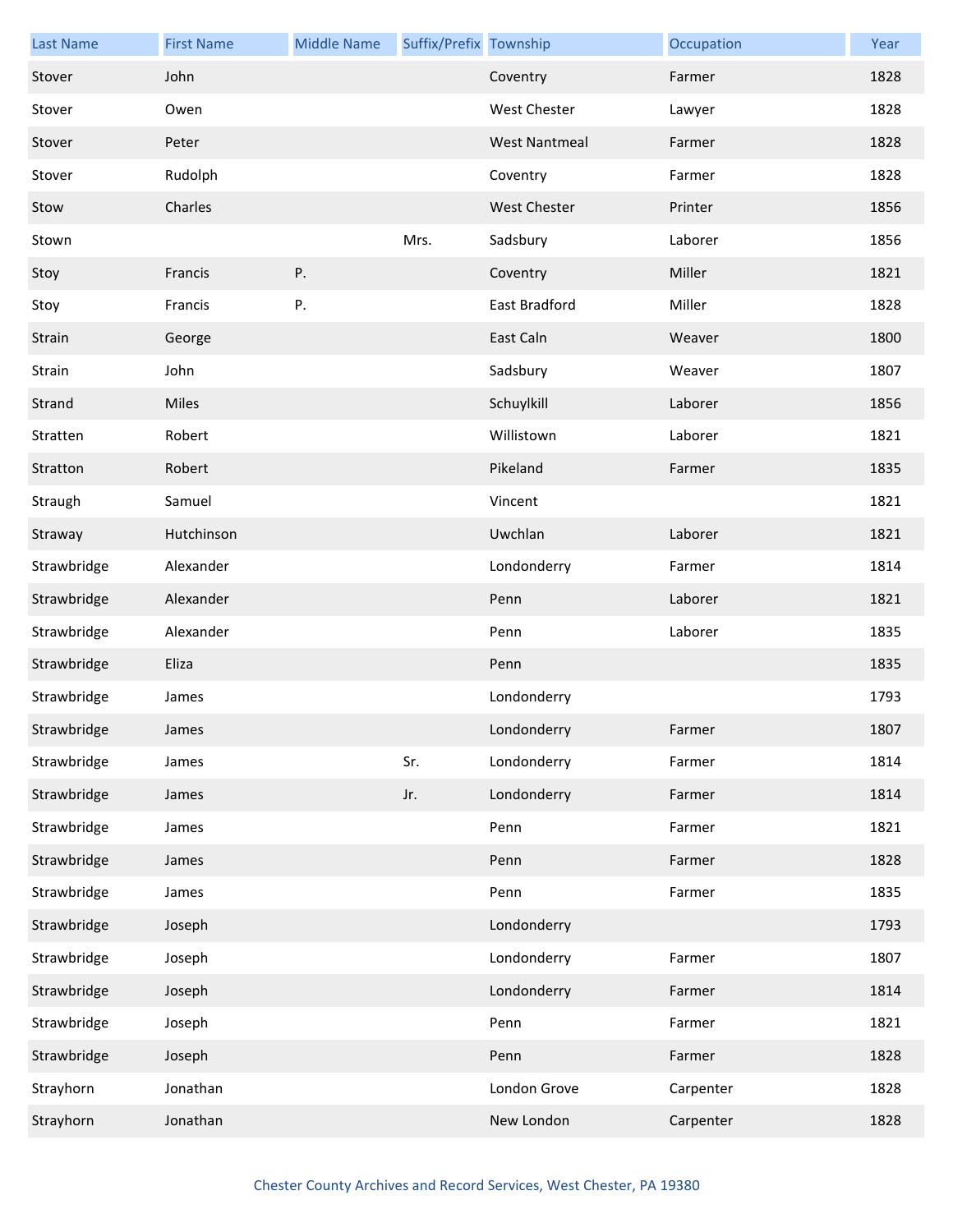| <b>Last Name</b> | <b>First Name</b>                          | <b>Middle Name</b> | Suffix/Prefix Township |                         | Occupation     | Year |
|------------------|--------------------------------------------|--------------------|------------------------|-------------------------|----------------|------|
| Strayhorn        | Jonathan                                   |                    |                        | London Grove            | Carpenter      | 1835 |
| Strayhorn        | Joseph                                     |                    |                        | London Grove            | Farmer         | 1828 |
| Strayhorn        | Joseph                                     |                    |                        | London Grove            | Farmer         | 1835 |
| Strayhorn        | Joseph                                     | G.                 |                        | New London              | Farmer         | 1828 |
| Strayhorn        | Robert                                     |                    |                        | East Whiteland          |                | 1793 |
| Strayhorn        | Robert                                     |                    |                        | Franklin                | Farmer         | 1856 |
| Strayhorn        | Samuel                                     |                    |                        | East Whiteland          |                | 1793 |
| Strayhorn        | Samuel                                     |                    |                        | New London              | Farmer         | 1828 |
| Strayhorn        | Samuel                                     |                    |                        | London Grove            | Farmer         | 1828 |
| Strayhorn        | Samuel                                     |                    |                        | London Britain          | Turner of wood | 1856 |
| Strayhorn        | Thomas                                     |                    |                        | London Grove            | Miller         | 1814 |
| Streeper         | William                                    |                    |                        | New London              | Farmer         | 1807 |
| Street           | Immanuel                                   |                    |                        | London Britain          | Merchant       | 1821 |
| Street           | John                                       |                    |                        | London Britain          | Merchant       | 1821 |
| <b>Streets</b>   | Gary                                       |                    |                        | Pennsbury               | Laborer        | 1856 |
| Strehorn         | Samuel                                     |                    |                        | New London              | Farmer         | 1807 |
| Strehorn         | Samuel                                     |                    |                        | New London              | Farmer         | 1821 |
| Streiker         | Jacob                                      |                    |                        | <b>East Fallowfield</b> | Gentleman      | 1821 |
| Stremback        | James                                      |                    |                        | Schuylkill              | Hatter         | 1835 |
| Stribaugh        | Fredrick                                   |                    |                        | Tredyffrin              | Laborer        | 1856 |
| Stricker         | George                                     |                    |                        | Brandywine              | Papermaker     | 1835 |
| Stricklan        | Amariah                                    |                    |                        | Uwchlan                 | Tailor         | 1856 |
| Stricklan        | Catharina                                  |                    |                        | Vincent                 |                | 1814 |
| Stricklan        | $\mathsf{E}% _{0}\left( \mathsf{E}\right)$ | Marsails           |                        | Uwchlan                 | Farmer         | 1856 |
| Stricklan        | Jesse                                      | A                  |                        | East Nottingham         | Farmer         | 1856 |
| Stricklan        | Jesse                                      | $\mathsf C$        |                        | Uwchlan                 | Physician      | 1835 |
| Stricklan        | Jesse                                      | $\mathsf C$        | <b>MD</b>              | Uwchlan                 | Doctor         | 1856 |
| Stricklan        | Jonathan                                   |                    |                        | London Britain          | Carpenter      | 1821 |
| Stricklan        | Thomas                                     |                    |                        | London Britain          | Farmer         | 1821 |
| Strickland       | Amariah                                    |                    |                        | Vincent                 | Tailor         | 1828 |
| Strickland       | Amariah                                    |                    |                        | Uwchlan                 | Tailor         | 1835 |
| Strickland       | Amos                                       |                    |                        | Lower Oxford            | Blacksmith     | 1814 |
| Strickland       | Amos                                       |                    |                        | West Fallowfield        | Farmer         | 1821 |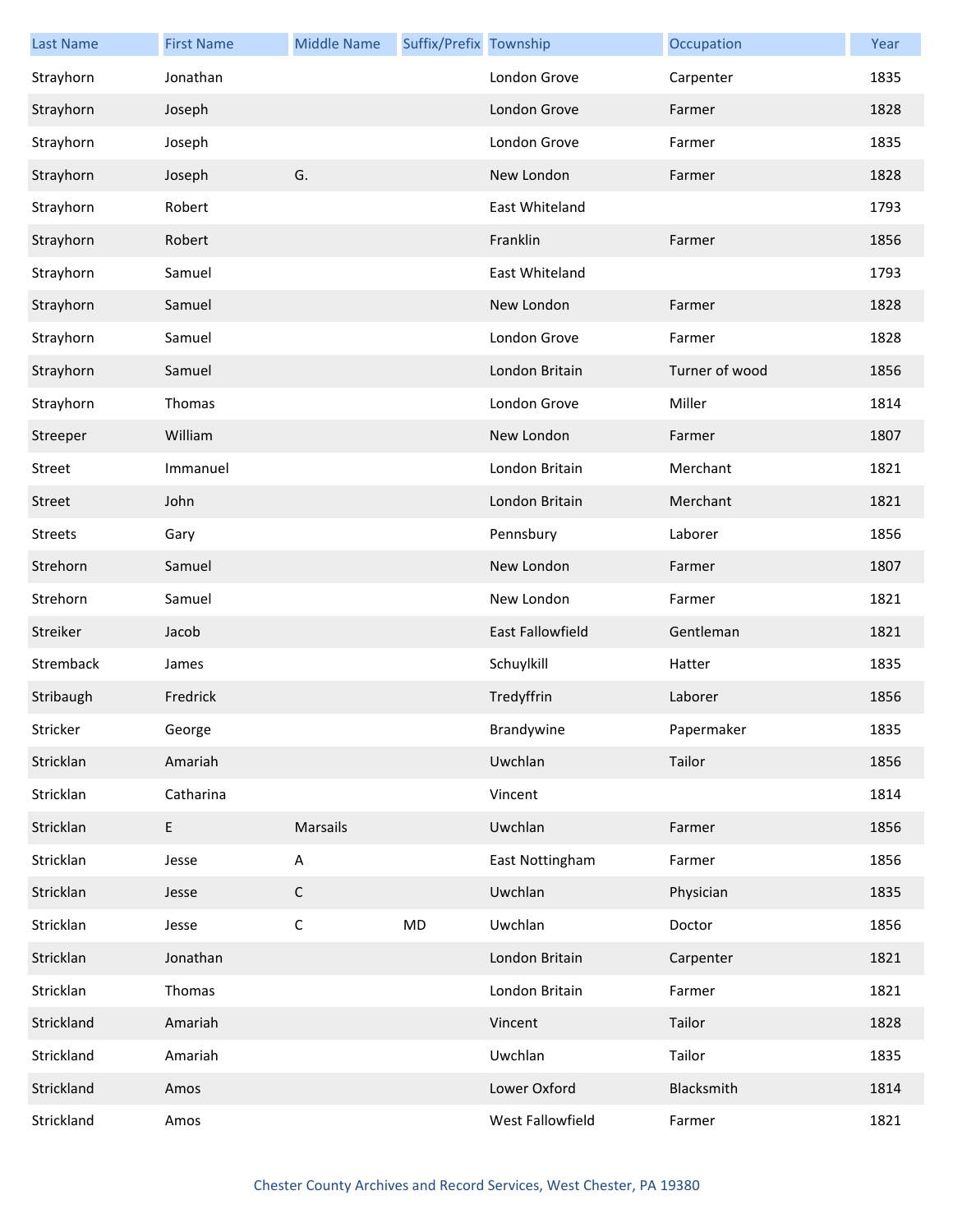| <b>Last Name</b> | <b>First Name</b> | <b>Middle Name</b> | Suffix/Prefix Township |                      | Occupation | Year |
|------------------|-------------------|--------------------|------------------------|----------------------|------------|------|
| Strickland       | Amos              |                    |                        | Lower Oxford         | Farmer     | 1828 |
| Strickland       | Amos              |                    |                        | Lower Oxford         | Farmer     | 1835 |
| Strickland       | Amos              |                    | Sr.                    | West Fallowfield     | Farmer     | 1856 |
| Strickland       | Amos              |                    | Jr.                    | West Fallowfield     | Carpenter  | 1856 |
| Strickland       | David             |                    |                        | New London           | Carpenter  | 1814 |
| Strickland       | David             |                    |                        | New London           | Carpenter  | 1821 |
| Strickland       | David             |                    |                        | New London           | Carpenter  | 1828 |
| Strickland       | David             |                    |                        | New London           | Carpenter  | 1835 |
| Strickland       | David             |                    |                        | Franklin             | Farmer     | 1856 |
| Strickland       | Esau              |                    |                        | West Whiteland       | Farmer     | 1828 |
| Strickland       | Esau              |                    |                        | West Whiteland       | Farmer     | 1835 |
| Strickland       | Esau              |                    |                        | West Whiteland       | Farmer     | 1856 |
| Strickland       | Forest            |                    |                        | East Nantmeal        | Saddler    | 1828 |
| Strickland       | Forest            |                    |                        | <b>East Nantmeal</b> | Saddler    | 1835 |
| Strickland       | George            |                    |                        | Vincent              |            | 1800 |
| Strickland       | George            |                    |                        | Coventry             | Innkeeper  | 1807 |
| Strickland       | George            |                    |                        | Coventry             | Mason      | 1814 |
| Strickland       | George            |                    |                        | Vincent              |            | 1821 |
| Strickland       | George            |                    |                        | Vincent              | Mason      | 1821 |
| Strickland       | George            |                    |                        | <b>East Nantmeal</b> | Mason      | 1828 |
| Strickland       | George            |                    |                        | Vincent              | Laborer    | 1828 |
| Strickland       | George            |                    |                        | Vincent              | Farmer     | 1828 |
| Strickland       | George            |                    | Jr.                    | <b>East Vincent</b>  |            | 1835 |
| Strickland       | George            |                    | Esq.                   | <b>East Vincent</b>  |            | 1835 |
| Strickland       | George            |                    |                        | West Goshen          | Mason      | 1835 |
| Strickland       | George            |                    |                        | Charlestown          | Mason      | 1835 |
| Strickland       | Hugh              |                    |                        | Vincent              |            | 1793 |
| Strickland       | Hugh              |                    |                        | Vincent              |            | 1800 |
| Strickland       | Hugh              |                    | Jr.                    | Vincent              |            | 1800 |
| Strickland       | Hugh              |                    |                        | <b>East Nantmeal</b> | Tailor     | 1807 |
| Strickland       | Hugh              |                    |                        | Coventry             | Tailor     | 1814 |
| Strickland       | Hugh              |                    | Esq.                   | Coventry             | Tailor     | 1821 |
| Strickland       | Hugh              |                    |                        | Coventry             | Tailor     | 1828 |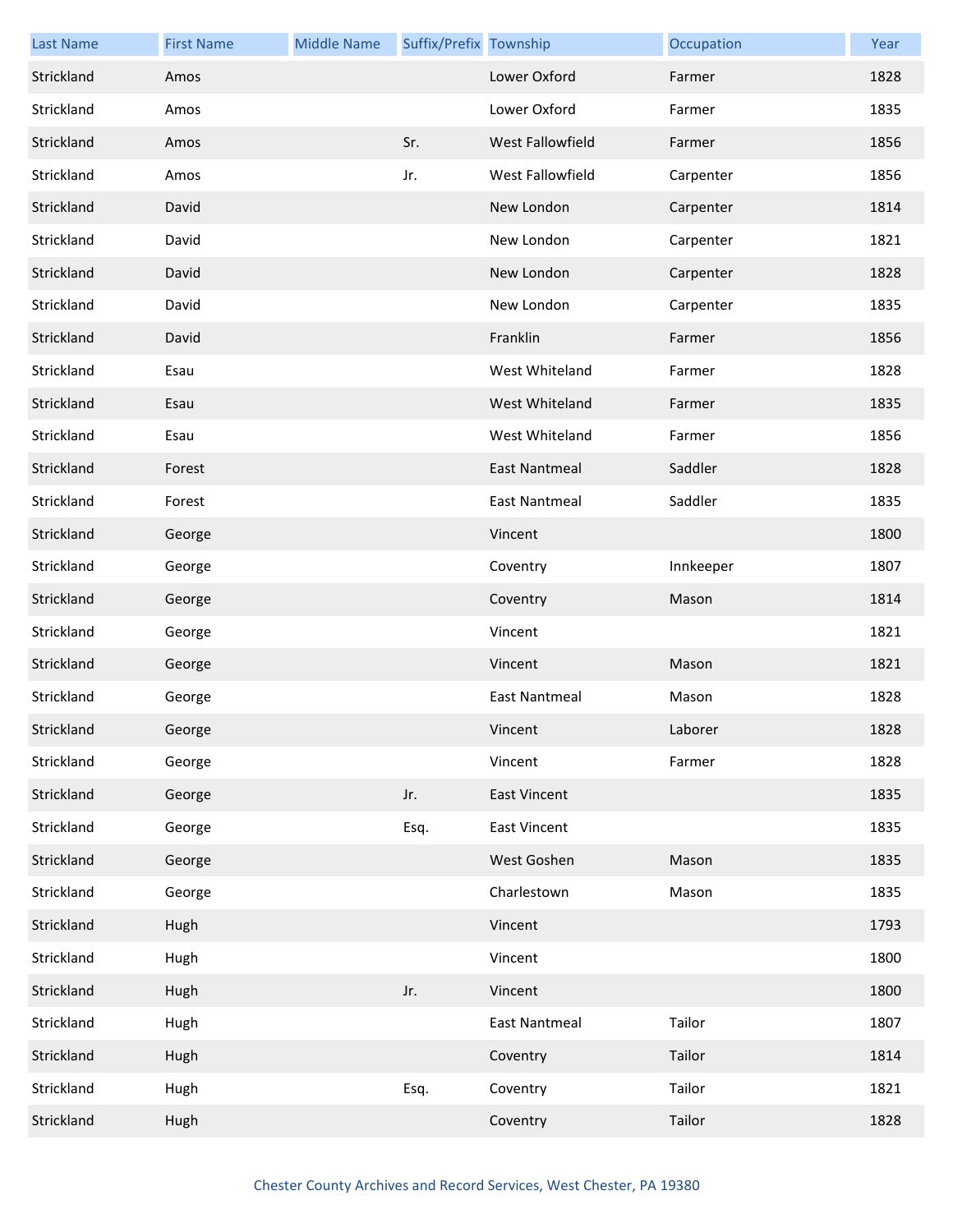| <b>Last Name</b> | <b>First Name</b> | <b>Middle Name</b> | Suffix/Prefix Township |                         | Occupation | Year |
|------------------|-------------------|--------------------|------------------------|-------------------------|------------|------|
| Strickland       | Hugh              |                    |                        | Coventry                | Farmer     | 1835 |
| Strickland       | Jesse             |                    |                        | Uwchlan                 | Doctor     | 1828 |
| Strickland       | John              |                    |                        | New London              | Farmer     | 1814 |
| Strickland       | John              |                    |                        | Lower Oxford            | Farmer     | 1821 |
| Strickland       | John              |                    |                        | New London              | Farmer     | 1828 |
| Strickland       | John              |                    |                        | Lower Oxford            | Farmer     | 1835 |
| Strickland       | John              |                    |                        | New London              | Wagoner    | 1835 |
| Strickland       | John              |                    |                        | <b>West Vincent</b>     | Farmer     | 1835 |
| Strickland       | John              |                    |                        | Lower Oxford            | Farmer     | 1856 |
| Strickland       | John              |                    |                        | <b>West Vincent</b>     | Farmer     | 1856 |
| Strickland       | John              |                    |                        | Franklin                | Farmer     | 1856 |
| Strickland       | John              | J                  |                        | Franklin                | Laborer    | 1856 |
| Strickland       | Jonathan          |                    |                        | New London              | Carpenter  | 1814 |
| Strickland       | Jonathan          |                    |                        | New London              | Carpenter  | 1821 |
| Strickland       | Jonathan          |                    |                        | New London              | Augermaker | 1835 |
| Strickland       | Jonathan          |                    |                        | New London              | Farmer     | 1835 |
| Strickland       | Joseph            |                    |                        | New London              | Farmer     | 1807 |
| Strickland       | Joseph            |                    |                        | Lower Oxford            | Farmer     | 1814 |
| Strickland       | Joseph            |                    |                        | Lower Oxford            | Farmer     | 1821 |
| Strickland       | Joseph            |                    |                        | <b>West Fallowfield</b> | Farmer     | 1821 |
| Strickland       | Joseph            |                    |                        | Londonderry             | Farmer     | 1835 |
| Strickland       | Joseph            |                    |                        | Londonderry             | Farmer     | 1856 |
| Strickland       | Joseph            | $\mathsf C$        |                        | Londonderry             | Yeoman     | 1856 |
| Strickland       | Margaret          |                    |                        | Londonderry             |            | 1856 |
| Strickland       | Nimrod            |                    |                        | West Chester            | Clerk      | 1828 |
| Strickland       | Nimrod            |                    |                        | <b>West Chester</b>     | Register   | 1835 |
| Strickland       | Nimrod            |                    |                        | West Chester            | Judge      | 1856 |
| Strickland       | Nimrod            |                    |                        | West Whiteland          | Farmer     | 1856 |
| Strickland       | Thomas            |                    |                        | New London              |            | 1793 |
| Strickland       | Thomas            |                    | Jr.                    | New London              | Farmer     | 1800 |
| Strickland       | Thomas            |                    |                        | New London              | Farmer     | 1800 |
| Strickland       | Thomas            |                    |                        | Coventry                | Laborer    | 1807 |
| Strickland       | Thomas            |                    | Jr.                    | New London              | Farmer     | 1807 |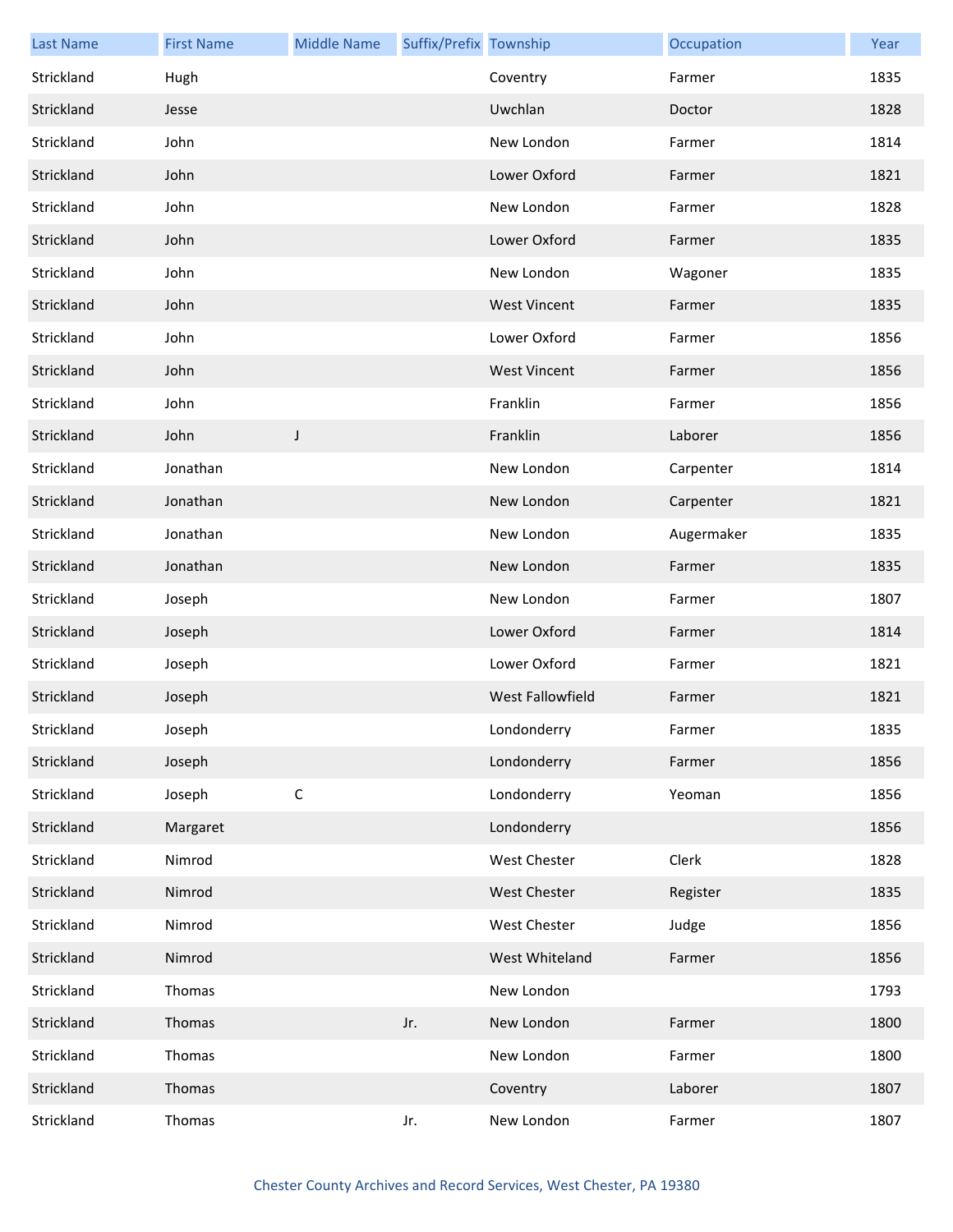| <b>Last Name</b> | <b>First Name</b> | <b>Middle Name</b> | Suffix/Prefix Township |                      | Occupation  | Year |
|------------------|-------------------|--------------------|------------------------|----------------------|-------------|------|
| Strickland       | Thomas            |                    |                        | New London           | Constable   | 1807 |
| Strickland       | Thomas            |                    |                        | New London           | Farmer      | 1814 |
| Strickland       | Thomas            |                    |                        | New London           | Farmer      | 1821 |
| Strickland       | Thomas            |                    |                        | London Britain       | Farmer      | 1828 |
| Strickland       | Thomas            |                    |                        | London Britain       | Farmer      | 1828 |
| Strickland       | Thomas            |                    |                        | Coventry             | Tailor      | 1828 |
| Strickland       | Thomas            |                    | Jr.                    | London Britain       | Farmer      | 1835 |
| Strickland       | Thomas            |                    |                        | <b>East Nantmeal</b> | Tailor      | 1835 |
| Strickland       | Thomas            |                    |                        | London Britain       | Farmer      | 1835 |
| Strickland       | Thomas            |                    |                        | <b>East Nantmeal</b> | Tailor      | 1856 |
| Strickland       | William           |                    |                        | Vincent              |             | 1800 |
| Strickland       | William           |                    |                        | Vincent              | Yeoman      | 1807 |
| Strickland       | William           |                    |                        | West Bradford        | Farmer      | 1814 |
| Strickland       | William           |                    |                        | Lower Oxford         | Farmer      | 1821 |
| Strickland       | William           |                    |                        | <b>West Chester</b>  | Innkeeper   | 1821 |
| Strickland       | William           |                    |                        | <b>East Nantmeal</b> | Farmer      | 1828 |
| Strickland       | William           |                    |                        | Lower Oxford         | Farmer      | 1828 |
| Strickland       | William           |                    |                        | <b>East Nantmeal</b> | Farmer      | 1835 |
| Strickland       | William           |                    |                        | Lower Oxford         | Farmer      | 1835 |
| Strickland       | William           |                    |                        | West Whiteland       | Merchant    | 1856 |
| Strickland       | William           |                    |                        | Franklin             | Laborer     | 1856 |
| Strickland       | William           |                    |                        | Lower Oxford         | Laborer     | 1856 |
| Strickland       | William           |                    |                        | Lower Oxford         | Farmer      | 1856 |
| Strickland       | William           |                    |                        | West Fallowfield     | Farmer      | 1856 |
| Stricklen        | Thomas            |                    |                        | London Britain       | Yeoman      | 1814 |
| Stricklen        | William           |                    |                        | Vincent              |             | 1793 |
| Strickler        | Amos              |                    |                        | <b>Upper Oxford</b>  | Blacksmith  | 1807 |
| Strickler        | Amos              |                    |                        | <b>Upper Oxford</b>  | Blacksmith  | 1828 |
| Strickler        | Amos              |                    |                        | Londonderry          | Blacksmith  | 1835 |
| Strickler        | Christopher       |                    |                        | Kennett Square       | Wheelwright | 1856 |
| Strickler        | Isaac             |                    |                        | New London           | Laborer     | 1828 |
| Strickler        | Jacob             |                    |                        | Upper Oxford         | Blacksmith  | 1807 |
| Strickler        | Jacob             |                    |                        | Londonderry          | Blacksmith  | 1835 |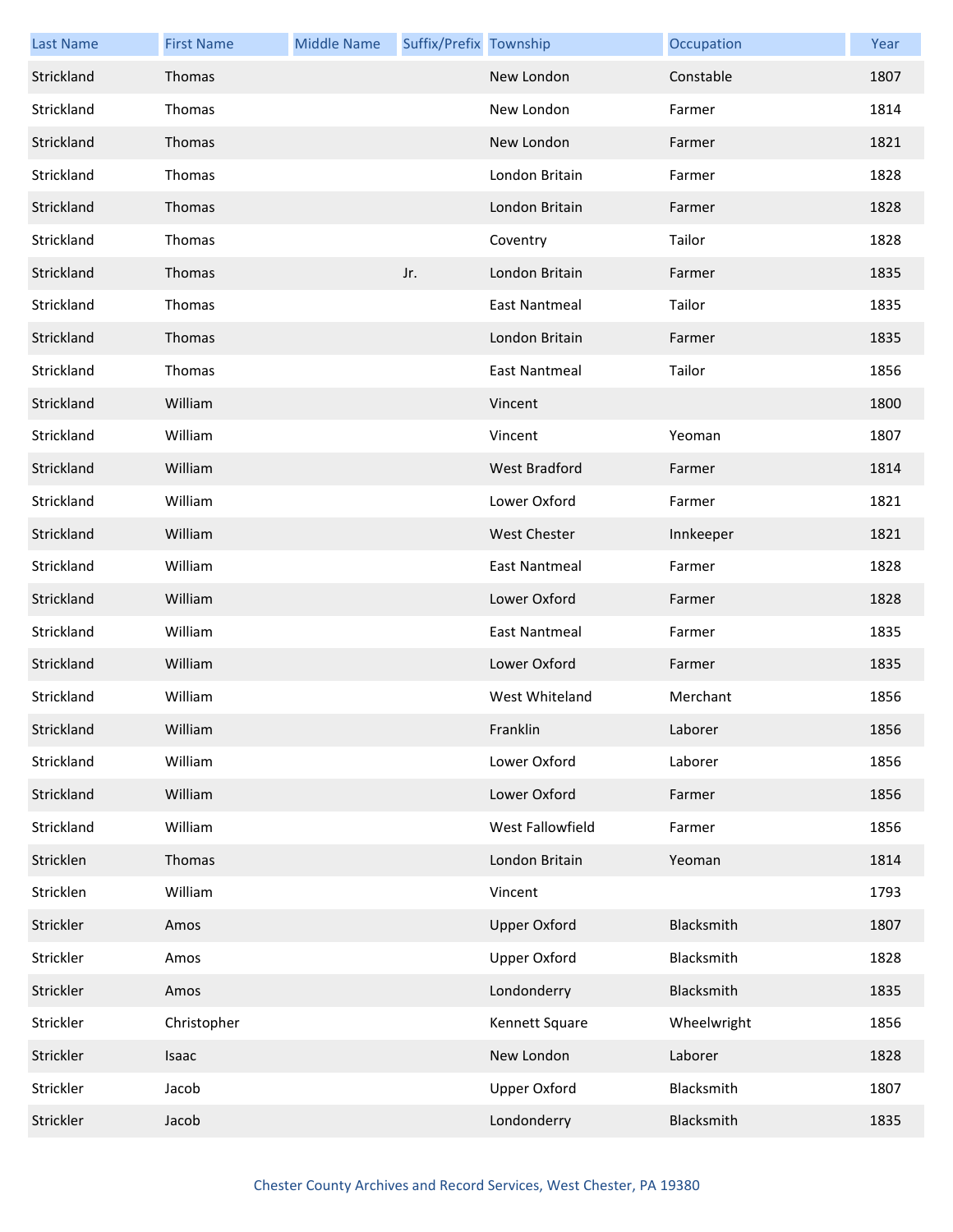| <b>Last Name</b> | <b>First Name</b> | <b>Middle Name</b>        | Suffix/Prefix Township |                     | Occupation   | Year |
|------------------|-------------------|---------------------------|------------------------|---------------------|--------------|------|
| Strickler        | Jacob             |                           |                        | Londonderry         | Farmer       | 1856 |
| Strickler        | John              |                           |                        | Highland            | Laborer      | 1856 |
| Strickler        | Joseph            |                           |                        | Highland            | Laborer      | 1856 |
| Strickler        | Seric             |                           |                        | Londonderry         | Carpenter    | 1814 |
| Strickler        | Serick            |                           |                        | Penn                | Wheelwright  | 1821 |
| Strickler        | Serick            |                           |                        | West Fallowfield    | Blacksmith   | 1835 |
| Strickler        | Serict            |                           |                        | West Fallowfield    | Blacksmith   | 1835 |
| Strickler        | William           |                           |                        | Highland            | Laborer      | 1856 |
| Stricland        | William           | P                         |                        | New London          | Carpenter    | 1835 |
| Strieby          | George            |                           |                        | West Caln           | Farmer       | 1856 |
| Strieby          | William           |                           |                        | West Caln           | Farmer       | 1856 |
| Striker          | Luther            | $\boldsymbol{\mathsf{H}}$ |                        | West Chester        | Teacher      | 1856 |
| Stringer         | Charles           |                           |                        | Tredyffrin          | Machinist    | 1835 |
| Stringer         | George            |                           |                        | <b>Upper Oxford</b> | Manufacturer | 1856 |
| Stringer         | Gibbons           |                           |                        | Valley              | Laborer      | 1856 |
| Stringer         | John              |                           |                        | West Fallowfield    |              | 1793 |
| Stringer         | John              |                           |                        | West Caln           | Laborer      | 1856 |
| Stringer         | William           |                           |                        | West Fallowfield    |              | 1793 |
| Stringfellow     | Frank             |                           |                        | <b>West Vincent</b> | Wheelwright  | 1856 |
| Stringfellow     | George            |                           |                        | Brandywine          |              | 1793 |
| Stringfellow     | George            |                           |                        | Tredyffrin          |              | 1828 |
| Stringfellow     | George            | B                         |                        | West Brandywine     | Wheelwright  | 1856 |
| Stringfellow     | Jane              |                           |                        | East Brandywine     | Farmer       | 1856 |
| Stringfellow     | Jesse             |                           |                        | Uwchlan             |              | 1793 |
| Stringfellow     | Jesse             |                           |                        | Brandywine          | Farmer       | 1807 |
| Stringfellow     | Jesse             |                           |                        | Brandywine          | Farmer       | 1814 |
| Stringfellow     | Jesse             |                           |                        | Brandywine          | Carpenter    | 1821 |
| Stringfellow     | Jesse             |                           |                        | Brandywine          | Farmer       | 1821 |
| Stringfellow     | Jesse             |                           |                        | Brandywine          | Carpenter    | 1828 |
| Stringfellow     | Jesse             |                           |                        | Brandywine          | Farmer       | 1828 |
| Stringfellow     | Jesse             |                           |                        | Brandywine          | Farmer       | 1835 |
| Stringfellow     | Jesse             |                           |                        | Brandywine          | Carpenter    | 1835 |
| Stringfellow     | Jesse             |                           |                        | East Brandywine     | Carpenter    | 1856 |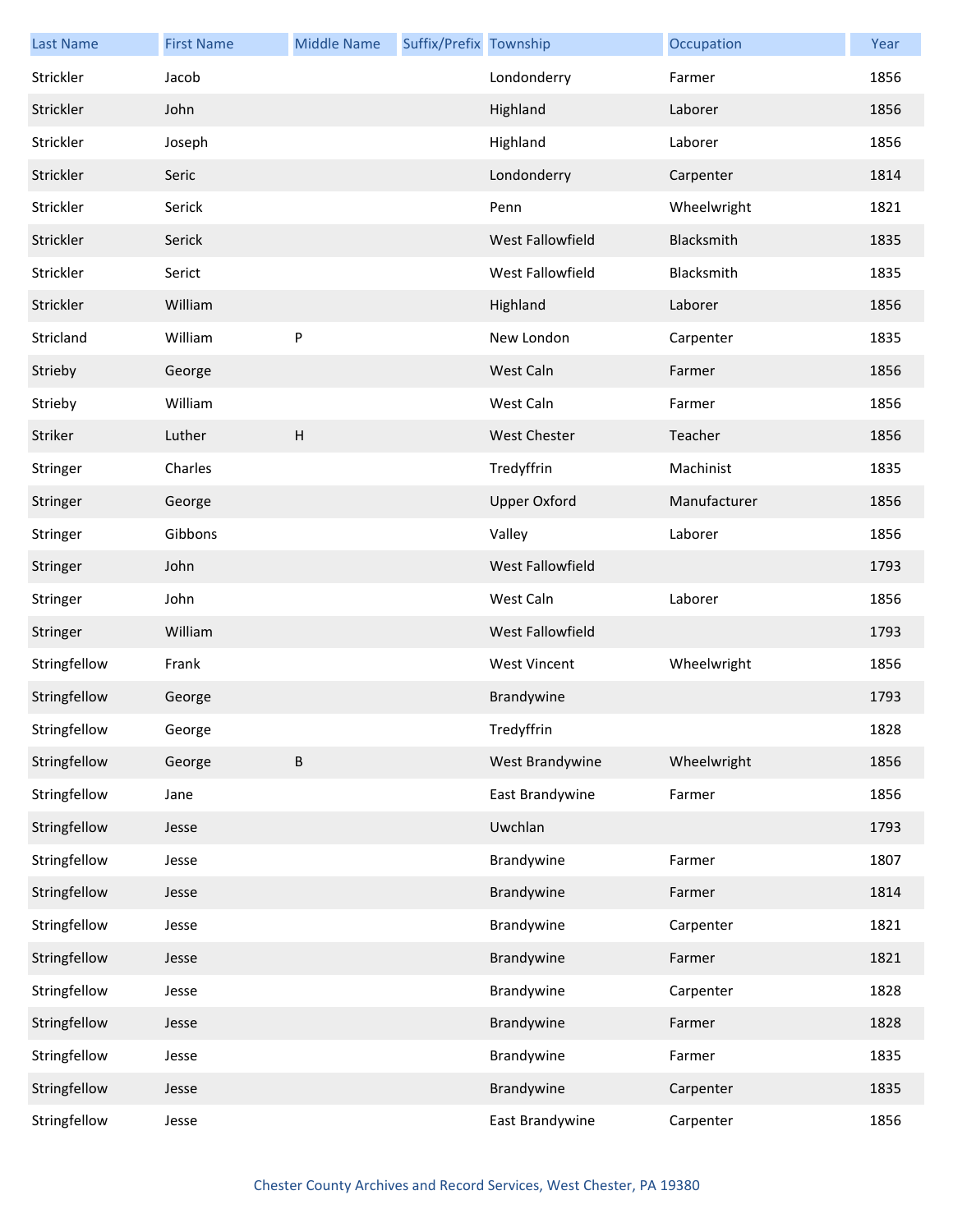| <b>Last Name</b> | <b>First Name</b> | <b>Middle Name</b> | Suffix/Prefix Township |                      | Occupation  | Year |
|------------------|-------------------|--------------------|------------------------|----------------------|-------------|------|
| Stringfellow     | John              |                    |                        | East Caln            | Blacksmith  | 1828 |
| Stringfellow     | Joseph            | B                  |                        | East Caln            | Wheelwright | 1835 |
| Stringfellow     | Joseph            | В.                 |                        | East Caln            | Wheelwright | 1828 |
| Stringfellow     | Joseph            | D                  |                        | <b>West Vincent</b>  | Wheelwright | 1856 |
| Stringfellow     | Marian            |                    |                        | East Brandywine      | Farmer      | 1856 |
| Stringfellow     | Samuel            |                    |                        | Goshen               |             | 1793 |
| Stringfellow     | Samuel            |                    |                        | Brandywine           | Farmer      | 1807 |
| Stringfellow     | Samuel            |                    |                        | Goshen               | Farmer      | 1807 |
| Stringfellow     | Samuel            |                    |                        | Goshen               | Farmer      | 1814 |
| Stringfellow     | Samuel            |                    |                        | Brandywine           | Laborer     | 1814 |
| Stringfellow     | Samuel            |                    |                        | West Goshen          |             | 1821 |
| Stringfellow     | Samuel            |                    |                        | Brandywine           | Farmer      | 1821 |
| Stringfellow     | Samuel            |                    |                        | Brandywine           | Farmer      | 1828 |
| Stringfellow     | Samuel            |                    |                        | East Caln            | Farmer      | 1835 |
| Stringfellow     | Samuel            |                    |                        | Brandywine           | Carpenter   | 1835 |
| Stringfellow     | Samuel            |                    |                        | East Goshen          | Private     | 1835 |
| Stringfellow     | Thomas            |                    |                        | Brandywine           | Farmer      | 1828 |
| Stringfield      | George            |                    |                        | Tredyffrin           | Laborer     | 1835 |
| Stroad           | David             |                    |                        | West Caln            | Farmer      | 1856 |
| Strode           | Caleb             |                    |                        | East Bradford        | Miller      | 1814 |
| Strode           | Caleb             |                    |                        | East Bradford        | Miller      | 1821 |
| Strode           | Caleb             |                    |                        | East Bradford        | Farmer      | 1828 |
| Strode           | Caleb             |                    |                        | East Bradford        | Miller      | 1835 |
| Strode           | Caleb             |                    |                        | East Bradford        | Farmer      | 1856 |
| Strode           | David             |                    |                        | West Caln            | Carpenter   | 1835 |
| Strode           | Francis           |                    |                        | East Bradford        | Farmer      | 1828 |
| Strode           | Francis           |                    |                        | Westtown             | Farmer      | 1835 |
| Strode           | Francis           |                    |                        | Westtown             | Farmer      | 1856 |
| Strode           | James             |                    |                        | East Fallowfield     | Nailer      | 1814 |
| Strode           | John              |                    |                        | Newlin               | Farmer      | 1807 |
| Strode           | Jonathan          |                    |                        | Newlin               | Laborer     | 1807 |
| Strode           | Jonathan          |                    |                        | Goshen               | Laborer     | 1814 |
| Strode           | Jonathan          |                    |                        | <b>West Bradford</b> | Laborer     | 1821 |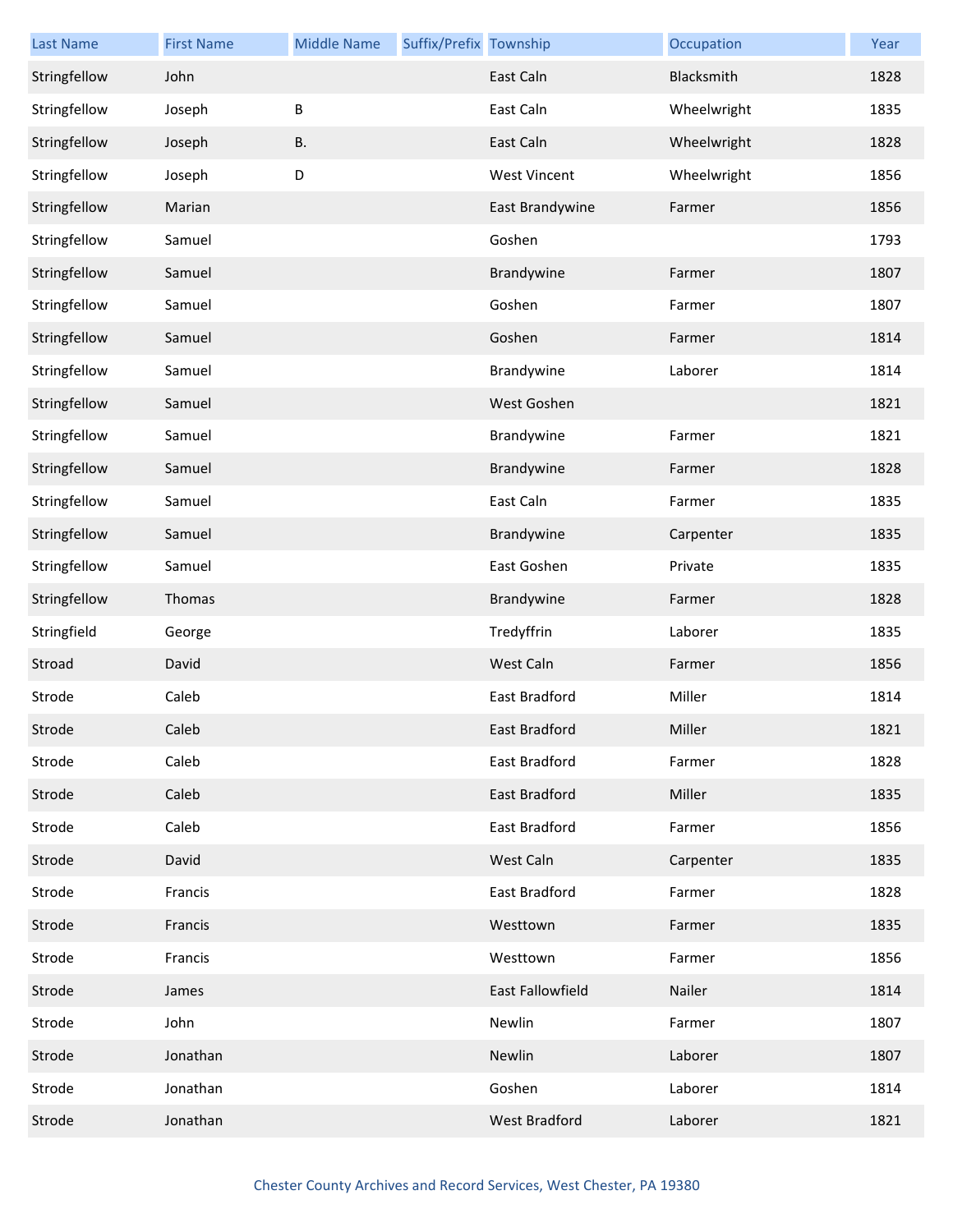| <b>Last Name</b> | <b>First Name</b> | <b>Middle Name</b> | Suffix/Prefix Township |                      | Occupation   | Year |
|------------------|-------------------|--------------------|------------------------|----------------------|--------------|------|
| Strode           | Joseph            |                    |                        | East Bradford        |              | 1793 |
| Strode           | Joseph            |                    |                        | East Bradford        | Miller       | 1807 |
| Strode           | Joseph            |                    |                        | East Bradford        | Farmer       | 1814 |
| Strode           | Joseph            |                    |                        | East Bradford        |              | 1821 |
| Strode           | Joseph            |                    |                        | East Bradford        | Schoolmaster | 1821 |
| Strode           | Joseph            |                    |                        | <b>East Bradford</b> | Teacher      | 1828 |
| Strode           | Joseph            | $\mathsf C$        |                        | East Bradford        | Teacher      | 1835 |
| Strode           | Joseph            | $\mathsf C$        |                        | East Bradford        | Engineer     | 1856 |
| Strode           | Joshua            |                    |                        | East Fallowfield     | Farmer       | 1835 |
| Strode           | Joshua            |                    |                        | East Fallowfield     | Farmer       | 1856 |
| Strode           | Marshall          |                    |                        | East Bradford        | Farmer       | 1856 |
| Strode           | Oliver            |                    |                        | Westtown             | Farmer       | 1856 |
| Strode           | Richard           |                    |                        | East Bradford        |              | 1793 |
| Strode           | Richard           |                    |                        | Newlin               |              | 1793 |
| Strode           | Richard           |                    |                        | East Bradford        | Farmer       | 1807 |
| Strode           | Richard           |                    | Jr.                    | East Bradford        | Farmer       | 1807 |
| Strode           | Richard           |                    |                        | East Bradford        | Farmer       | 1814 |
| Strode           | Richard           |                    |                        | <b>East Bradford</b> | Farmer       | 1828 |
| Strode           | Richard           |                    |                        | Newlin               | Farmer       | 1835 |
| Strode           | Richard           |                    |                        | <b>East Bradford</b> | Farmer       | 1835 |
| Strode           | Richard           |                    |                        | Valley               | Limeburner   | 1856 |
| Strode           | Ruth              |                    |                        | Newlin               | Farmer       | 1807 |
| Strode           | Thomas            |                    |                        | East Fallowfield     |              | 1793 |
| Strode           | Thomas            |                    |                        | Newlin               | Farmer       | 1835 |
| Strode           | William           |                    |                        | Newlin               | Farmer       | 1807 |
| Strode           | William           |                    |                        | Newlin               | Farmer       | 1821 |
| Strode           | William           |                    |                        | Newlin               | Farmer       | 1828 |
| Strode           | William           |                    |                        | East Fallowfield     | Farmer       | 1835 |
| Strode           | William           |                    |                        | Newlin               | Farmer       | 1835 |
| Strokey          | John              | B                  |                        | East Goshen          | Tool grinder | 1856 |
| Stroman          | Isaac             |                    |                        | Uwchlan              | Tanner       | 1835 |
| Stromberg        | Olaf              |                    |                        | West Chester         | Shoemaker    | 1828 |
| Stromberg        | Olef              |                    |                        | West Chester         | Shoemaker    | 1814 |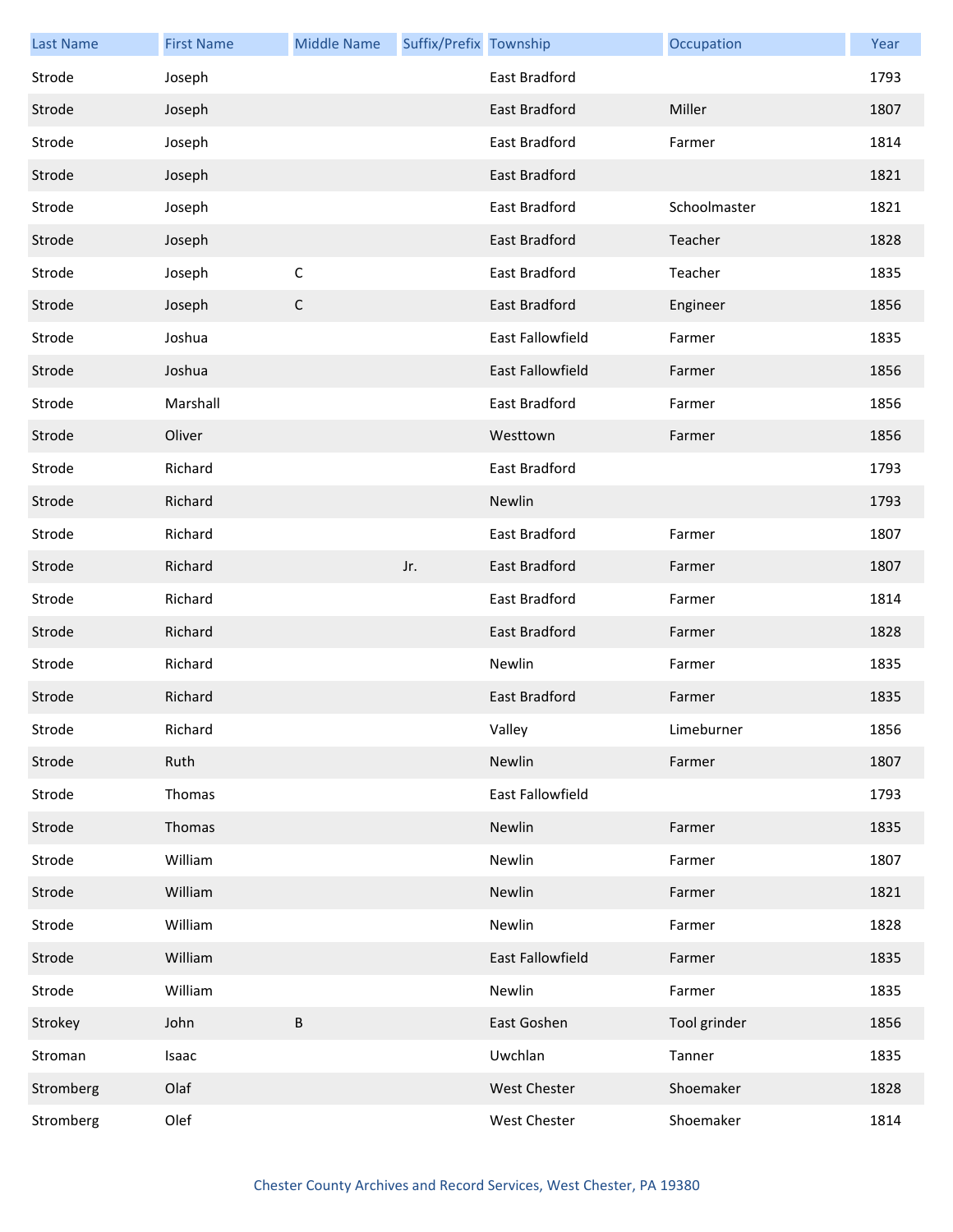| <b>Last Name</b> | <b>First Name</b> | <b>Middle Name</b>        | Suffix/Prefix Township |                      | Occupation     | Year |
|------------------|-------------------|---------------------------|------------------------|----------------------|----------------|------|
| Stromberg        | Olof              |                           |                        | <b>West Chester</b>  | Gentleman      | 1856 |
| Stromburg        | Oloff             |                           |                        | West Chester         | Shoemaker      | 1807 |
| Stromburgh       | Olof              |                           |                        | West Chester         | Shoemaker      | 1821 |
| Strome           | Eve               |                           |                        | <b>East Nantmeal</b> | Farmer         | 1800 |
| Strome           | John              |                           |                        | <b>East Nantmeal</b> | Miller         | 1800 |
| Strone           | (Widow)           |                           |                        | <b>East Nantmeal</b> |                | 1793 |
| Strong           | Henry             |                           |                        | <b>West Nantmeal</b> | Farmer         | 1828 |
| Strong           | James             |                           |                        | Honey Brook          | Farmer         | 1821 |
| Strong           | James             | $\mathsf T$               |                        | Kennett Square       | Blacksmith     | 1856 |
| Strong           | John              |                           |                        | Honey Brook          |                | 1793 |
| Strong           | John              |                           | Jr.                    | Honey Brook          |                | 1800 |
| Strong           | John              |                           | Sr.                    | Honey Brook          |                | 1800 |
| Strong           | John              |                           |                        | <b>West Nantmeal</b> | Farmer         | 1807 |
| Strong           | John              |                           |                        | Honey Brook          |                | 1814 |
| Strong           | John              |                           |                        | Honey Brook          | Farmer         | 1821 |
| Strong           | John              |                           |                        | <b>West Nantmeal</b> | Farmer         | 1828 |
| Strong           | John              |                           |                        | Honey Brook          | Farmer         | 1835 |
| Strong           | John              |                           | Sr.                    | Honeybrook           | Gentleman      | 1856 |
| Strong           | John              |                           | Jr.                    | Honeybrook           | Farmer         | 1856 |
| Strong           | Joseph            |                           | Jr.                    | Honey Brook          | Farmer         | 1835 |
| Strooble         | Peter             |                           |                        | West Marlborough     |                | 1800 |
| Stroom           | Christian         |                           |                        | <b>East Nantmeal</b> | Weaver         | 1807 |
| Strouct          | Thomas            |                           |                        | London Grove         | Farmer         | 1856 |
| Stroud           | Caleb             |                           |                        | Pikeland             | Farmer         | 1828 |
| Stroud           | Caleb             | $\boldsymbol{\mathsf{H}}$ |                        | Highland             | Farmer         | 1856 |
| Stroud           | David             |                           |                        | Newlin               | Carpenter      | 1814 |
| Stroud           | David             |                           |                        | West Caln            | Carpenter      | 1828 |
| Stroud           | David             | ${\sf P}$                 |                        | Highland             | Daguerrotypist | 1856 |
| Stroud           | Israel            |                           |                        | Sadsbury             | Farmer         | 1828 |
| Stroud           | Joshua            |                           |                        | Highland             | Farmer         | 1856 |
| Stroud           | Margaret          |                           |                        | Highland             |                | 1856 |
| Stroud           | Peter             |                           |                        | Sadsbury             | Laborer        | 1821 |
| Stroud           | Susanna           |                           |                        | <b>West Bradford</b> | Gentlewoman    | 1814 |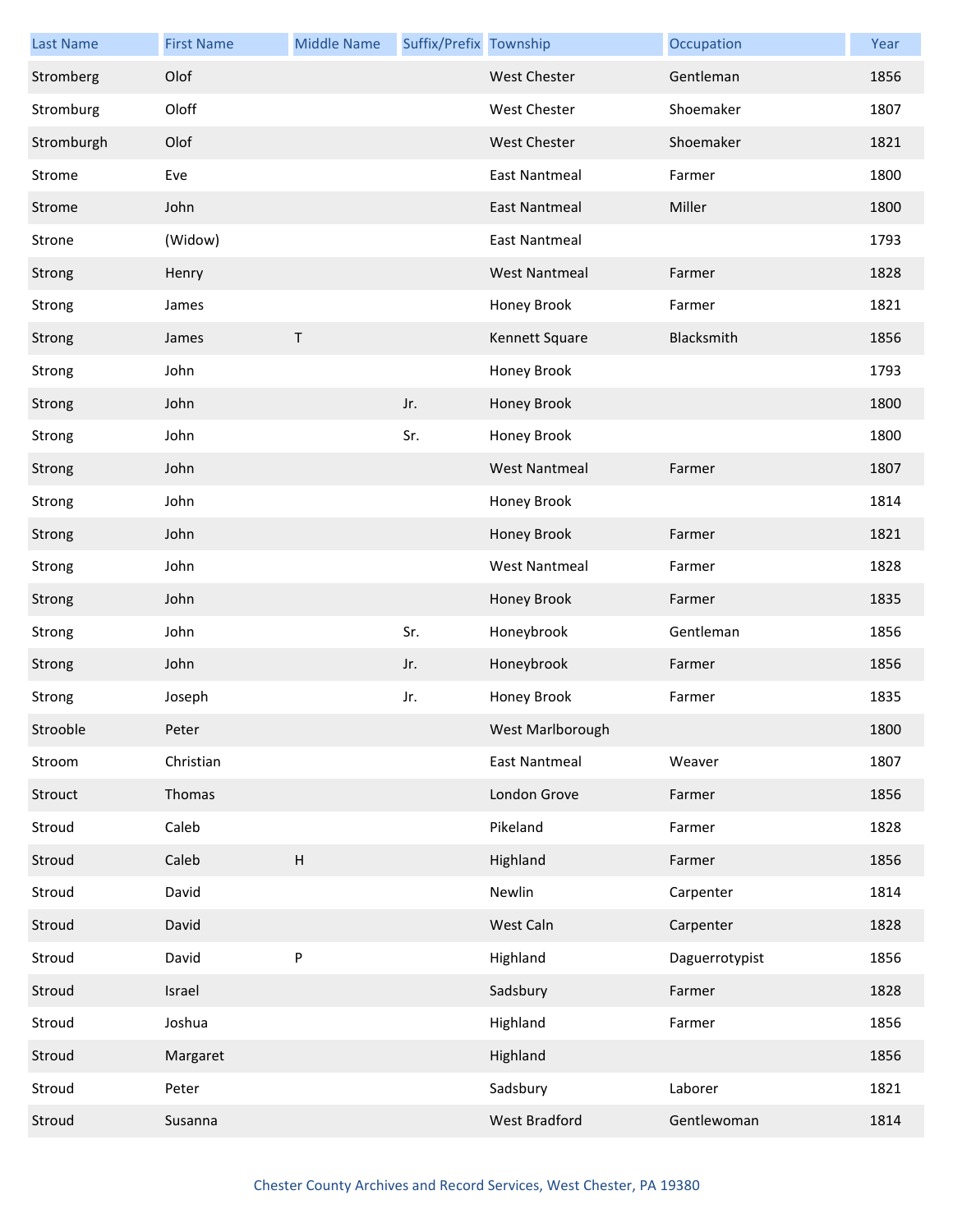| <b>Last Name</b> | <b>First Name</b> | <b>Middle Name</b> | Suffix/Prefix Township |                      | Occupation      | Year |
|------------------|-------------------|--------------------|------------------------|----------------------|-----------------|------|
| Stroud           | Thomas            |                    |                        | West Fallowfield     | Weaver          | 1807 |
| Stroud           | Thomas            |                    |                        | <b>West Bradford</b> | Laborer         | 1814 |
| Stroud           | Thomas            |                    |                        | West Fallowfield     | Weaver & Farmer | 1814 |
| Stroud           | Thomas            | $\mathsf S$        |                        | Highland             | Farmer          | 1856 |
| Stroud           | William           |                    |                        | Newlin               | Farmer          | 1814 |
| Stroude          | Israel            |                    |                        | West Fallowfield     | Laborer         | 1821 |
| Stroude          | Joshua            |                    |                        | West Fallowfield     | Farmer          | 1828 |
| Stroude          | Peter             |                    |                        | West Fallowfield     | Farmer          | 1828 |
| Stroude          | Peter             |                    |                        | West Fallowfield     | Farmer          | 1835 |
| Stroude          | Peter             |                    |                        | West Fallowfield     | Farmer          | 1835 |
| Stroude          | Thomas            |                    |                        | West Fallowfield     | Farmer          | 1821 |
| Stroude          | William           |                    |                        | West Fallowfield     | Farmer          | 1828 |
| Strough          | Elizabeth         |                    |                        | Pikeland             | Spinster        | 1835 |
| Strough          | Frederick         |                    |                        | Pikeland             |                 | 1793 |
| Strough          | Frederick         |                    |                        | Pikeland             |                 | 1800 |
| Strough          | Frederick         |                    |                        | Pikeland             | Farmer          | 1807 |
| Strough          | Frederick         |                    |                        | Pikeland             | Farmer          | 1814 |
| Strough          | Frederick         |                    | Jr.                    | Pikeland             | Farmer          | 1814 |
| Strough          | Frederick         |                    |                        | Pikeland             |                 | 1821 |
| Strough          | Frederick         |                    |                        | Pikeland             | Farmer          | 1828 |
| Strough          | Frederick         |                    |                        | Pikeland             | Carpenter       | 1835 |
| Strough          | Frederick         |                    |                        | East Pikeland        | Farmer          | 1856 |
| Strough          | George            |                    |                        | <b>West Vincent</b>  | Tailor          | 1856 |
| Strough          | John              |                    |                        | Pikeland             | Shoemaker       | 1814 |
| Strough          | John              |                    |                        | Pikeland             |                 | 1821 |
| Strough          | John              |                    |                        | Pikeland             | Farmer          | 1828 |
| Strough          | Margaret          |                    |                        | Pikeland             | Spinster        | 1835 |
| Strough          | Samuel            |                    |                        | Pikeland             | Carpenter       | 1807 |
| Strough          | Samuel            |                    |                        | Vincent              | Carpenter       | 1828 |
| Strough          | Samuel            |                    |                        | East Whiteland       | Laborer         | 1835 |
| Strough          | Samuel            |                    |                        | <b>East Coventry</b> | Farmer          | 1856 |
| Strouse          | George            |                    |                        | Brandywine           | Tanner          | 1828 |
| Struble          | Abraham           |                    |                        | Charlestown          | Mechanic        | 1856 |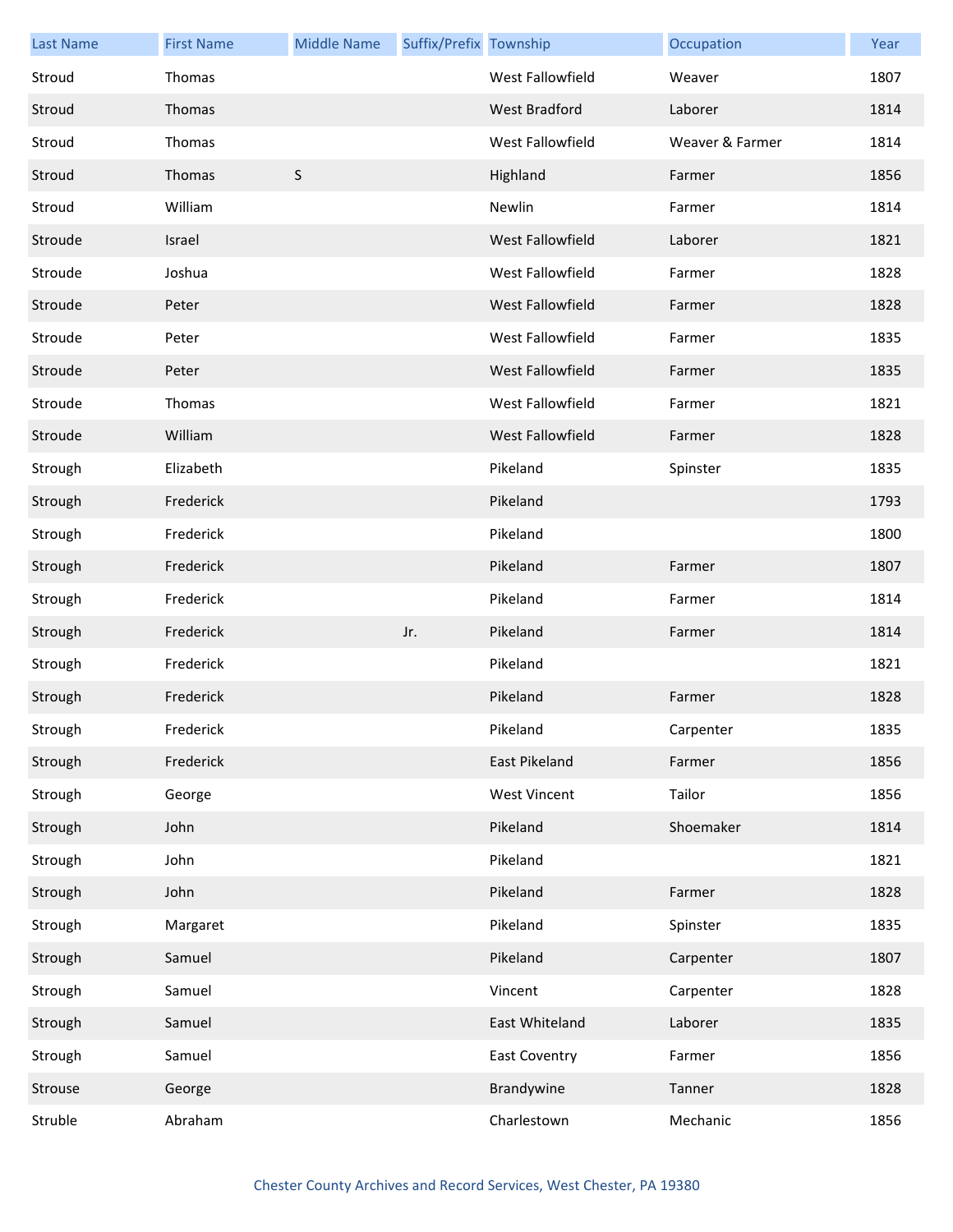| <b>Last Name</b> | <b>First Name</b> | <b>Middle Name</b> | Suffix/Prefix Township |                      | Occupation     | Year |
|------------------|-------------------|--------------------|------------------------|----------------------|----------------|------|
| Strumburg        | Oloff             |                    |                        | <b>West Chester</b>  | Shoemaker      | 1835 |
| Strumpher        | Richard           | $\mathsf C$        |                        | East Bradford        | Farmer         | 1856 |
| Strunk           | Daniel            |                    |                        | Coventry             |                | 1793 |
| Strunk           | Daniel            |                    |                        | <b>East Nantmeal</b> | Cordwainer     | 1814 |
| Strunk           | David             |                    |                        | Coventry             | Weaver         | 1821 |
| Strunk           | David             |                    |                        | Coventry             | Weaver         | 1828 |
| Strunk           | David             |                    |                        | Coventry             | Farmer         | 1835 |
| Strunk           | Jacob             |                    |                        | Tredyffrin           | Shoemaker      | 1828 |
| Strunk           | Jacob             |                    |                        | South Coventry       | Laborer        | 1856 |
| Strunk           | John              |                    |                        | <b>East Nantmeal</b> | Cordwainer     | 1814 |
| Strunk           | John              |                    |                        | Tredyffrin           | Carpenter      | 1821 |
| Strunk           | John              |                    |                        | Coventry             | Laborer        | 1835 |
| Strunk           | Jonathan          |                    |                        | Coventry             | Weaver, farmer | 1835 |
| Strunk           | Larly             |                    |                        | <b>East Vincent</b>  | Laborer        | 1856 |
| Strunk           | Laurence          |                    |                        | Coventry             | Weaver         | 1807 |
| Strunk           | Laurence          |                    |                        | Coventry             | Weaver         | 1814 |
| Strunk           | Laurence          |                    |                        | Coventry             | Weaver         | 1821 |
| Strunk           | Lawrence          |                    |                        | Coventry             |                | 1793 |
| Strunk           | Samuel            |                    |                        | Tredyffrin           | Shoemaker      | 1828 |
| Struple          | Peter             |                    |                        | West Marlborough     |                | 1793 |
| Struten          | Robert            |                    |                        | East Pikeland        | Laborer        | 1856 |
| Strutton         | Robert            |                    |                        | Pikeland             | Laborer        | 1828 |
| Stryborn         | Samuel            |                    |                        | New London           | Farmer         | 1835 |
| Stryhorn         | Samuel            |                    |                        | New London           | Farmer         | 1814 |
| Stuard           | Charles           |                    |                        | East Whiteland       | Laborer        | 1821 |
| Stuard           | Hugh              |                    |                        | London Britain       | Quarry man     | 1856 |
| Stuard           | Robert            |                    |                        | <b>East Nantmeal</b> |                | 1793 |
| Stuard           | Robert            |                    |                        | East Whiteland       | Laborer        | 1821 |
| Stuard           | Robert            |                    |                        | East Whiteland       | Laborer        | 1835 |
| Stuart           | Alexander         |                    |                        | Honey Brook          | Carpenter      | 1814 |
| Stuart           | Alexander         |                    |                        | Honey Brook          | Laborer        | 1821 |
| Stuart           | Andrew            |                    | Jr.                    | Sadsbury             |                | 1800 |
| Stuart           | Andrew            |                    | Sr.                    | Sadsbury             |                | 1800 |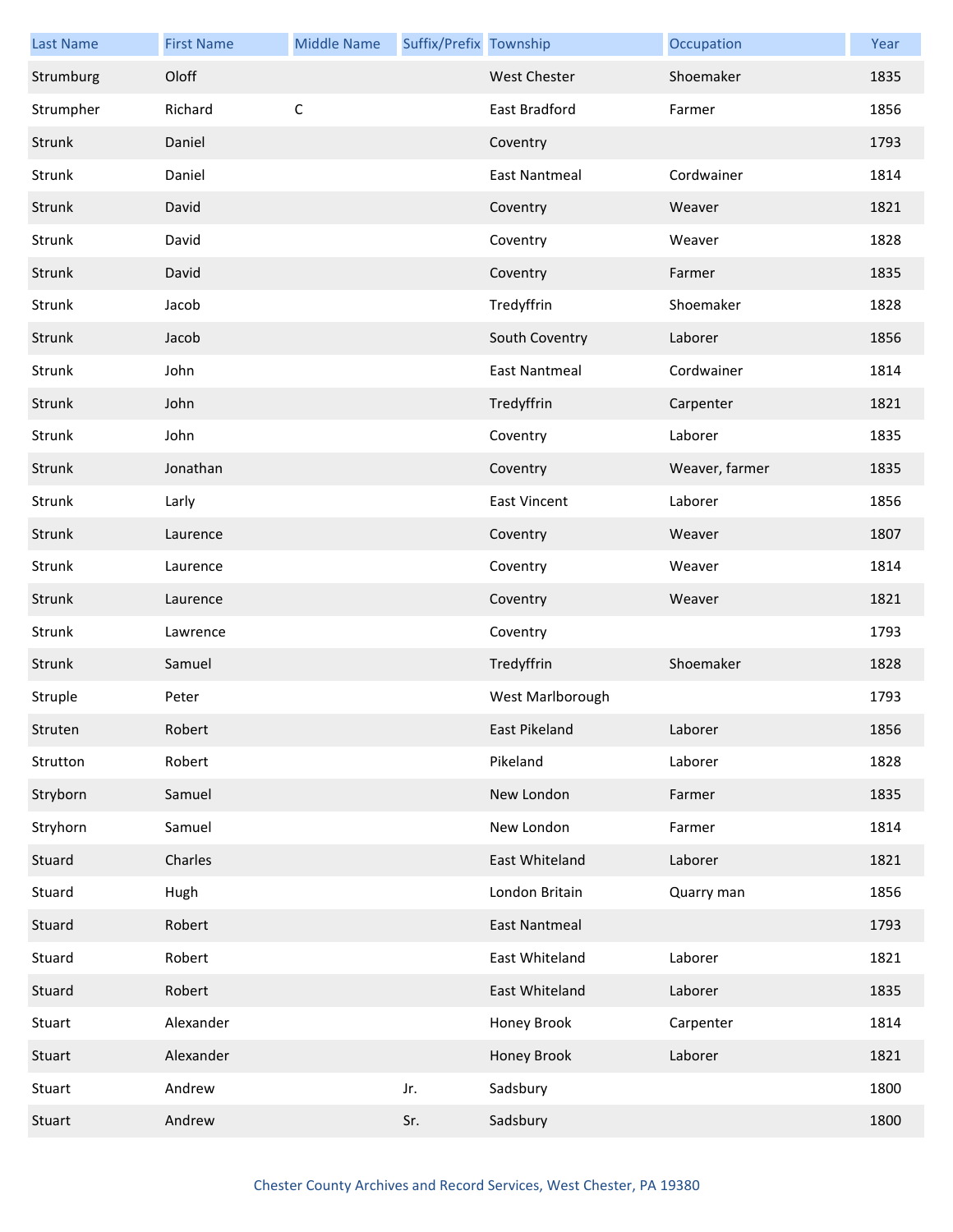| <b>Last Name</b> | <b>First Name</b> | <b>Middle Name</b> | Suffix/Prefix Township |                      | Occupation | Year |
|------------------|-------------------|--------------------|------------------------|----------------------|------------|------|
| Stuart           | Andrew            | M                  |                        | East Nottingham      | Farmer     | 1835 |
| Stuart           | David             |                    |                        | <b>West Nantmeal</b> | Cordwainer | 1800 |
| Stuart           | David             |                    |                        | Coventry             | Weaver     | 1814 |
| Stuart           | Enoch             |                    |                        | Sadsbury             |            | 1807 |
| Stuart           | James             |                    |                        | Brandywine           |            | 1793 |
| Stuart           | James             |                    |                        | Sadsbury             | Mason      | 1807 |
| Stuart           | James             |                    |                        | West Fallowfield     | Farmer     | 1807 |
| Stuart           | James             |                    |                        | <b>West Nantmeal</b> | Weaver     | 1814 |
| Stuart           | James             |                    |                        | Uwchlan              | Farmer     | 1856 |
| Stuart           | Joel              |                    |                        | Uwchlan              | Farmer     | 1856 |
| Stuart           | Robert            |                    |                        | <b>East Nantmeal</b> | Farmer     | 1800 |
| Stuart           | Robert            |                    |                        | Honey Brook          | Laborer    | 1807 |
| Stuart           | Thomas            |                    |                        | West Fallowfield     | Carpenter  | 1807 |
| Stuart           | William           |                    |                        | West Fallowfield     | Weaver     | 1807 |
| Stuart           | William           |                    |                        | West Marlborough     | Turner     | 1821 |
| Stubb            | Sarah             |                    |                        | Sadsbury             |            | 1828 |
| Stubblebine      | Daniel            |                    |                        | <b>West Coventry</b> | Laborer    | 1856 |
| Stubblebine      | David             |                    |                        | Coventry             | Mason      | 1814 |
| Stubblebine      | David             |                    |                        | Coventry             | Mason      | 1821 |
| Stubblebine      | David             |                    |                        | Coventry             | Mason      | 1828 |
| Stubblebine      | David             |                    |                        | Coventry             | Farmer     | 1835 |
| Stubblebine      | David             |                    |                        | <b>West Coventry</b> | Farmer     | 1856 |
| Stubblebine      | David             |                    |                        | Warwick              | Carpenter  | 1856 |
| Stubblebine      | Hannah            |                    |                        | Coventry             | Spinster   | 1821 |
| Stubblebine      | Henry             |                    |                        | Coventry             | Laborer    | 1821 |
| Stubblebine      | Jacob             |                    |                        | Coventry             | Yeoman     | 1814 |
| Stubblebine      | Jacob             |                    |                        | East Whiteland       | Farmer     | 1856 |
| Stubblebine      | John              |                    |                        | Coventry             | Carpenter  | 1807 |
| Stubblebine      | John              |                    |                        | Coventry             | Carpenter  | 1814 |
| Stubblebine      | John              |                    |                        | Coventry             | Laborer    | 1835 |
| Stubblebine      | Lewis             | В                  |                        | South Coventry       | Carpenter  | 1856 |
| Stubblebine      | Peter             |                    |                        | Coventry             | Cooper     | 1835 |
| Stubblebine      | Sebastian         |                    |                        | Coventry             | Shoemaker  | 1807 |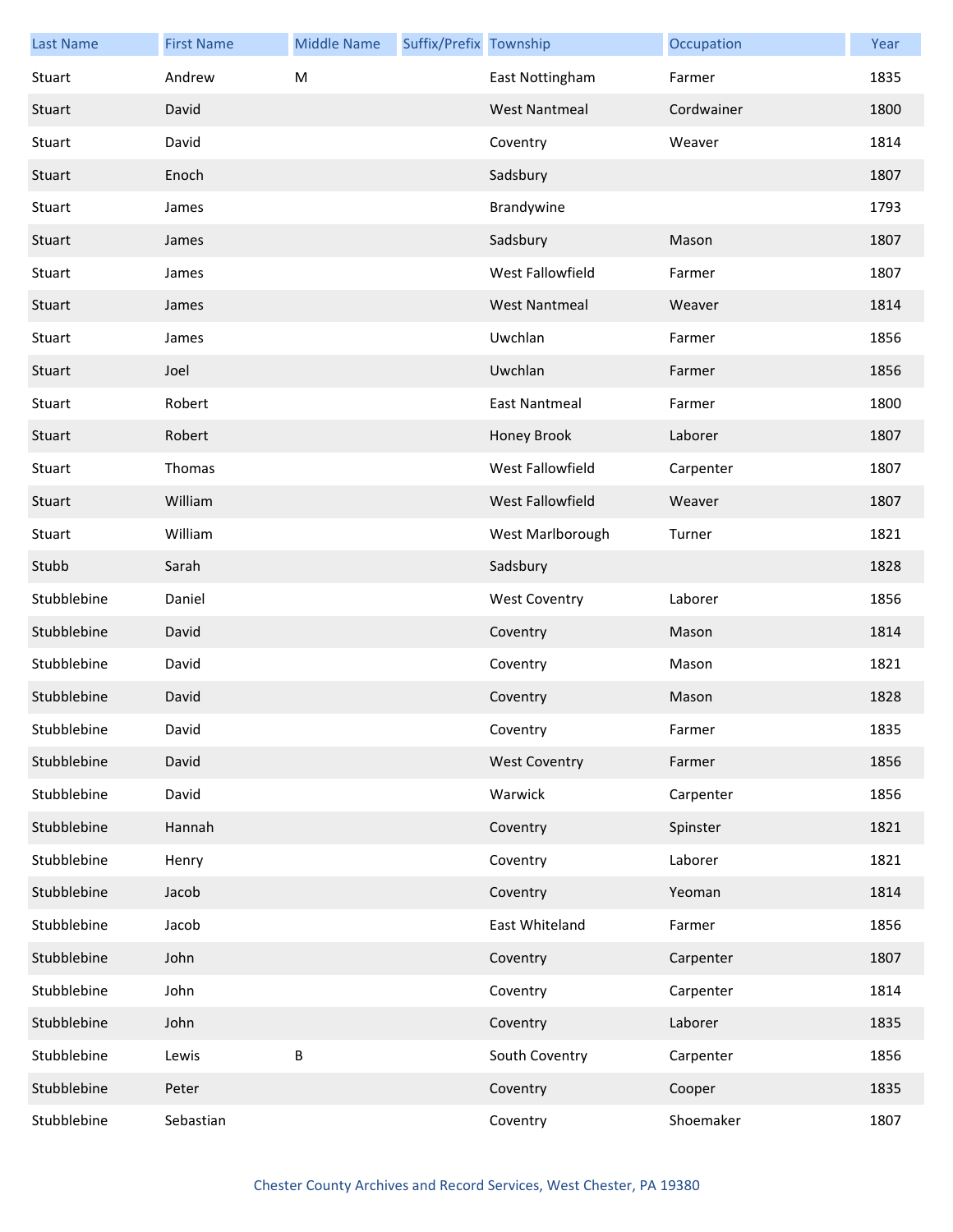| <b>Last Name</b> | <b>First Name</b> | <b>Middle Name</b> | Suffix/Prefix Township |                         | Occupation  | Year |
|------------------|-------------------|--------------------|------------------------|-------------------------|-------------|------|
| Stubblebine      | Sebastian         |                    |                        | Coventry                | Cordwainer  | 1814 |
| Stubblebine      | William           |                    |                        | Coventry                | Weaver      | 1821 |
| Stubblebine      | William           |                    |                        | Coventry                | Weaver      | 1828 |
| Stubblebine      | William           |                    |                        | Coventry                | Farmer      | 1835 |
| Stubblebine      | William           |                    |                        | <b>West Coventry</b>    | Laborer     | 1856 |
| Stubbs           | Daniel            |                    |                        | East Nottingham         | Merchant    | 1856 |
| Stubbs           | Isaac             |                    |                        | Lower Oxford            | Farmer      | 1835 |
| Stubbs           | Isaac             |                    |                        | <b>Upper Oxford</b>     | Farmer      | 1835 |
| Stubbs           | Joseph            | J                  |                        | East Nottingham         | Farmer      | 1856 |
| Stuber           | Joseph            | Phillip            |                        | Pikeland                | Farmer      | 1835 |
| Stuckey          | Emanuel           |                    |                        | <b>West Pikeland</b>    | Laborer     | 1856 |
| Stuckland        | John              |                    |                        | New London              | Farmer      | 1821 |
| Stud             | Robert            |                    |                        | East Whiteland          |             | 1793 |
| Studdy           | William           |                    |                        | Pennsbury               |             | 1793 |
| Studermund       | William           |                    |                        | <b>West Chester</b>     | Baker       | 1856 |
| Stuffell         | Patrick           |                    |                        | Pocopson                | Laborer     | 1856 |
| Stufflebine      | Jacob             |                    |                        | East Nantmeal           | Farmer      | 1821 |
| Stull            | Henry             |                    |                        | <b>East Vincent</b>     | Storetender | 1856 |
| Stull            | John              |                    |                        | Pikeland                | Oil Miller  | 1828 |
| Stump            | Havardy           |                    |                        | New Garden              | Weaver      | 1828 |
| Stump            | Jacob             |                    |                        | Uwchlan                 |             | 1793 |
| Stump            | Peter             |                    |                        | Uwchlan                 |             | 1793 |
| Stump            | Robert            |                    |                        | Valley                  | Laborer     | 1856 |
| Sturgeon         | Thomas            |                    |                        | East Fallowfield        | Weaver      | 1814 |
| Sturgeon         | Thomas            |                    |                        | <b>East Fallowfield</b> | Weaver      | 1821 |
| Sturgeon         | Thomas            |                    |                        | East Fallowfield        | Weaver      | 1828 |
| <b>Sturges</b>   | Amos              |                    |                        | East Whiteland          |             | 1793 |
| <b>Sturges</b>   | Jesse             |                    |                        | <b>West Vincent</b>     | Laborer     | 1856 |
| <b>Sturges</b>   | Jonathan          |                    |                        | Willistown              | Innkeeper   | 1821 |
| <b>Sturges</b>   | Joseph            |                    |                        | Pikeland                | Tanner      | 1814 |
| Sturges          | Joseph            |                    |                        | Pikeland                |             | 1821 |
| Sturges          | Joseph            |                    |                        | <b>West Vincent</b>     | Laborer     | 1856 |
| <b>Sturges</b>   | Lemuel            |                    |                        | West Whiteland          | Shoemaker   | 1835 |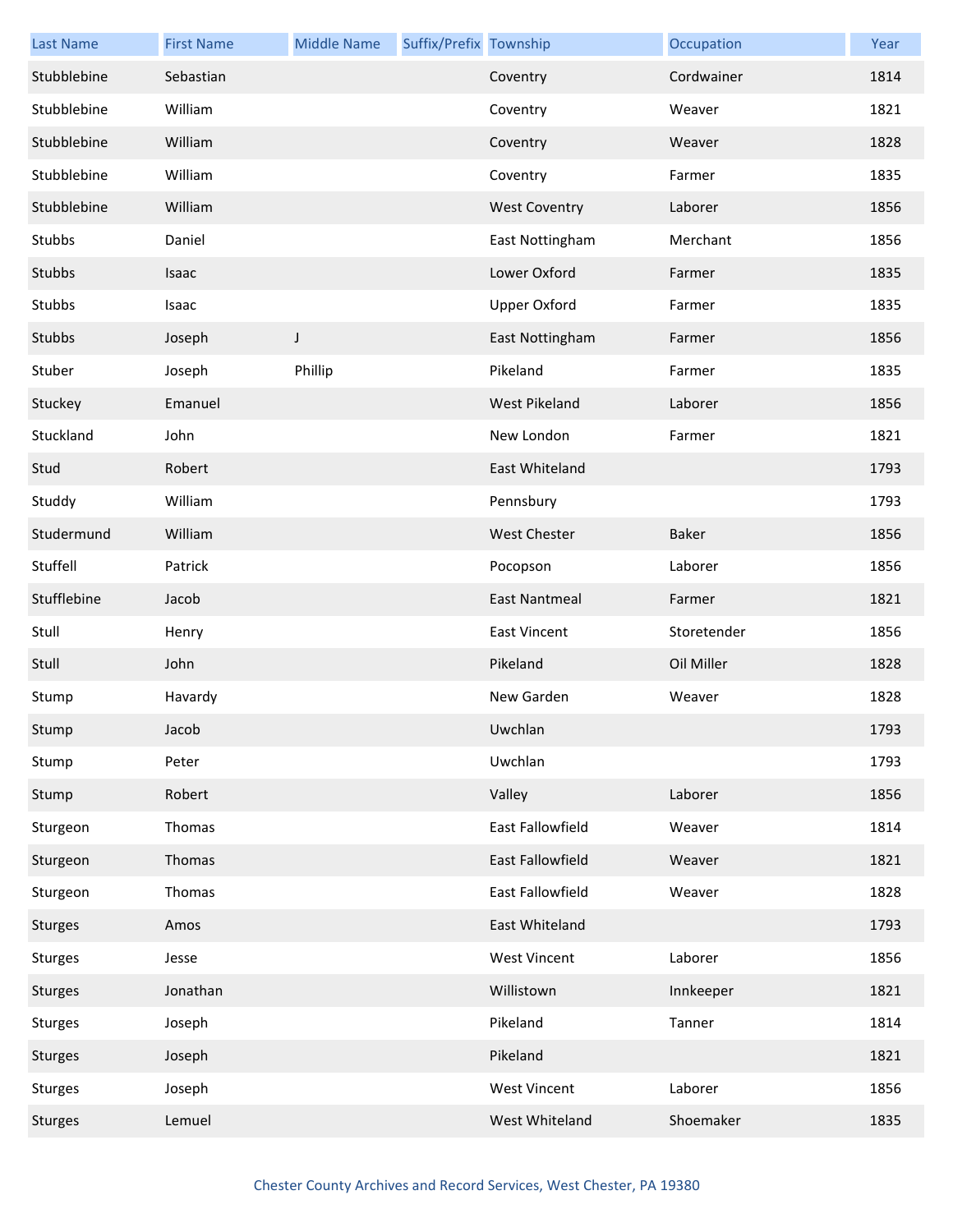| <b>Last Name</b> | <b>First Name</b> | <b>Middle Name</b> | Suffix/Prefix Township |                      | Occupation  | Year |
|------------------|-------------------|--------------------|------------------------|----------------------|-------------|------|
| <b>Sturges</b>   | Lemuel            |                    |                        | West Whiteland       | Shoemaker   | 1856 |
| Sturges          | Rees              |                    |                        | Pikeland             |             | 1821 |
| <b>Sturges</b>   | Thomas            |                    |                        | East Marlborough     | Carpenter   | 1835 |
| Sturges          | Thomas            |                    |                        | East Fallowfield     | Farmer      | 1835 |
| <b>Sturges</b>   | William           |                    |                        | Uwchlan              | Barkshaver  | 1828 |
| Sturgess         | Jonathan          |                    |                        | Willistown           |             | 1800 |
| Sturgin          | Thomas            |                    |                        | East Fallowfield     | Weaver      | 1807 |
| Sturgis          | Joseph            |                    |                        | Pikeland             |             | 1800 |
| Sturgis          | Joseph            |                    |                        | Pikeland             | Tanner      | 1807 |
| Sturgis          | Joseph            |                    |                        | Pikeland             | Laborer     | 1835 |
| Sturk            | Hibberd           | D                  |                        | Willistown           | Wheelwright | 1856 |
| Sturk            | Jacob             |                    |                        | Charlestown          |             | 1793 |
| Sturk            | Samuel            |                    |                        | Easttown             | Wheelwright | 1814 |
| Sturt            | James             |                    |                        | West Marlborough     | Shoemaker   | 1856 |
| Stuthther(?)     | John              |                    |                        | London Grove         |             | 1793 |
| Stutler          | Samuel            |                    |                        | West Caln            | Farmer      | 1821 |
| Stutler          | Samuel            |                    |                        | West Caln            | Smith       | 1835 |
| Stutler          | Samuel            |                    |                        | Honeybrook           | Farmer      | 1856 |
| Styer            | Ruphis            |                    |                        | <b>East Vincent</b>  | Farmer      | 1856 |
| Styers           | Benjamin          |                    |                        | Honey Brook          | Laborer     | 1835 |
| Styers           | William           |                    |                        | Honey Brook          | Farmer      | 1835 |
| Stygers          | Jacob             |                    |                        | East Fallowfield     |             | 1793 |
| Styrk            | Margaret          |                    |                        | Charlestown          |             | 1807 |
| Subers           | Daniel            |                    |                        | West Nottingham      |             | 1800 |
| Suffenberger     | Henry             |                    |                        | <b>West Nantmeal</b> | Farmer      | 1807 |
| Suffenberger     | Nicholas          |                    |                        | <b>West Nantmeal</b> | Farmer      | 1807 |
| Sugar            | John              |                    |                        | West Bradford        |             | 1793 |
| Sugar            | John              |                    |                        | West Bradford        | Wheelmaker  | 1814 |
| Sugar            | John              |                    |                        | West Bradford        | Farmer      | 1821 |
| Sugar            | John              |                    |                        | West Bradford        | Farmer      | 1835 |
| Sugar            | Thomas            |                    |                        | West Bradford        |             | 1793 |
| Sugar            | Thomas            |                    |                        | West Bradford        | Wheelmaker  | 1814 |
| Sugar            | Thomas            |                    |                        | West Bradford        | Farmer      | 1835 |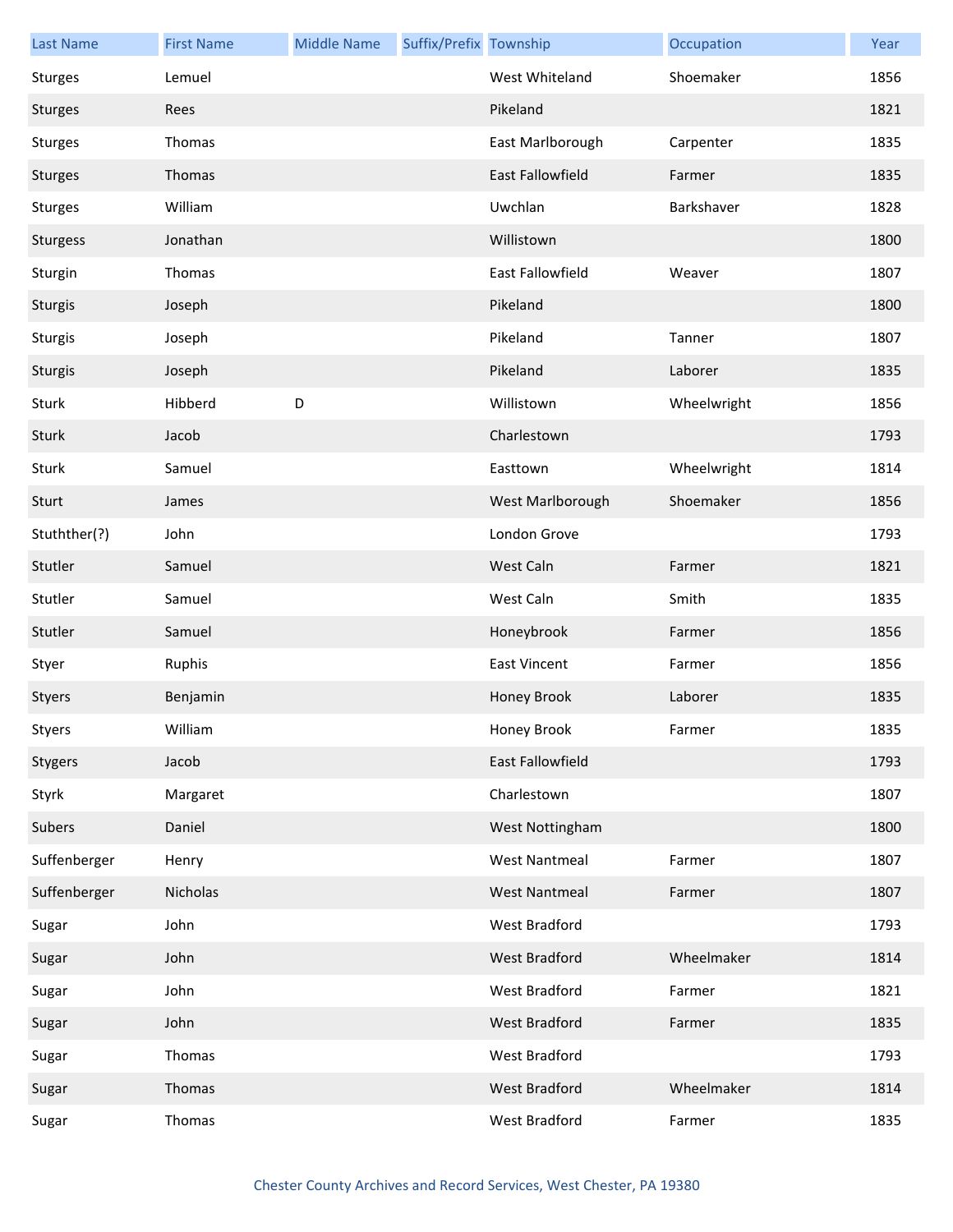| <b>Last Name</b> | <b>First Name</b> | <b>Middle Name</b> | Suffix/Prefix Township |                      | Occupation       | Year |
|------------------|-------------------|--------------------|------------------------|----------------------|------------------|------|
| Sugar            | William           | $\mathsf D$        |                        | <b>West Bradford</b> | Farmer           | 1835 |
| <b>Sugars</b>    | Charles           |                    |                        | East Caln            | Laborer          | 1856 |
| <b>Sugars</b>    | John              |                    |                        | <b>West Bradford</b> | Wheelmaker       | 1807 |
| <b>Sugars</b>    | Thomas            |                    |                        | West Bradford        | Farmer           | 1807 |
| Sulavins         | Martin            |                    |                        | East Whiteland       | Laborer          | 1835 |
| Sulinberger      | John              |                    |                        | Londonderry          |                  | 1793 |
| Sulivan          | William           |                    |                        | London Britain       |                  | 1807 |
| Sulivin          | Michael           |                    |                        | Lower Oxford         | Laborer          | 1856 |
| Suller           | Lukus             |                    |                        | <b>East Coventry</b> | Laborer          | 1856 |
| Sullers          | Samuel            |                    |                        | <b>East Coventry</b> | Laborer          | 1856 |
| Sullivan         | Allen             |                    |                        | <b>West Bradford</b> | Laborer          | 1856 |
| Sullivan         | Daniel            |                    |                        | Thornbury            | Laborer          | 1856 |
| Sullivan         | Daniel            |                    |                        | Phoenixville         |                  | 1856 |
| Sullivan         | Denis             |                    |                        | East Whiteland       | Laborer          | 1856 |
| Sullivan         | Eugene            |                    |                        | Phoenixville         | Peddlar          | 1856 |
| Sullivan         | John              |                    |                        | East Caln            | Laborer          | 1828 |
| Sullivan         | Luke              |                    |                        | Phoenixville         | Pudler           | 1856 |
| Sullivan         | Samuel            |                    |                        | London Britain       | Laborer          | 1835 |
| Sullivan         | William           |                    |                        | West Fallowfield     | Blacksmith       | 1828 |
| Sulliven         | William           |                    |                        | London Britain       | Laborer          | 1814 |
| Suloman          | Cornelius         |                    |                        | London Grove         | Laborer          | 1856 |
| Sultyer          | Eli               |                    |                        | West Marlborough     | Farmer           | 1856 |
| Sumens           | Caleb             |                    | Jr.                    | <b>East Nantmeal</b> | Farmer           | 1856 |
| Sumeral          | George            | J                  |                        | Kennett Square       | Tin plate worker | 1856 |
| Sumers           | George            |                    |                        | <b>Upper Oxford</b>  | Farmer           | 1807 |
| Sumliner         | William           |                    |                        | West Fallowfield     | Laborer          | 1856 |
| Summance         | George            |                    |                        | Vincent              |                  | 1814 |
| Summans          | Caleb             |                    |                        | <b>East Nantmeal</b> | Farmer           | 1835 |
| Summans          | William           |                    |                        | Vincent              |                  | 1814 |
| Summeril         | Joseph            |                    |                        | Easttown             | Tavern Keeper    | 1828 |
| Summers          | George            |                    |                        | <b>Upper Oxford</b>  | Farmer           | 1814 |
| Summers          | George            |                    | Jr.                    | <b>Upper Oxford</b>  | Yeoman           | 1821 |
| <b>Summers</b>   | George            |                    |                        | <b>Upper Oxford</b>  | Yeoman           | 1821 |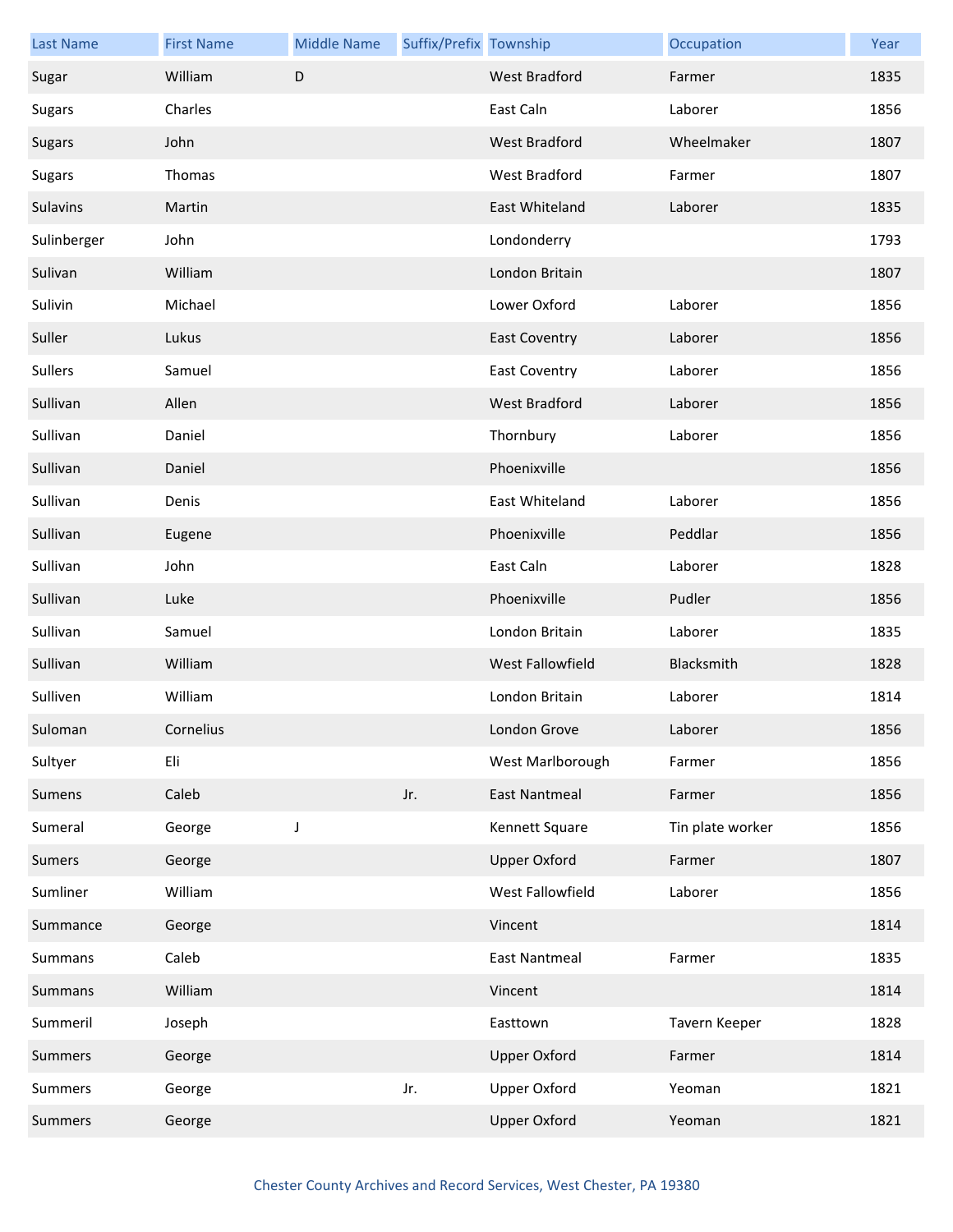| <b>Last Name</b> | <b>First Name</b> | <b>Middle Name</b> | Suffix/Prefix Township |                      | Occupation   | Year |
|------------------|-------------------|--------------------|------------------------|----------------------|--------------|------|
| Summers          | George            |                    |                        | <b>Upper Oxford</b>  | Farmer       | 1828 |
| Summers          | George            |                    | Jr.                    | <b>Upper Oxford</b>  | Farmer       | 1828 |
| Summers          | George            |                    |                        | Uwchlan              | Potter       | 1835 |
| Summers          | George            |                    |                        | Pikeland             | Potter       | 1835 |
| Summers          | Henry             |                    |                        | <b>Upper Oxford</b>  | Yeoman       | 1821 |
| <b>Summers</b>   | Henry             |                    |                        | <b>Upper Oxford</b>  | Laborer      | 1828 |
| Summers          | Jacob             |                    |                        | <b>Upper Oxford</b>  | Yeoman       | 1821 |
| Summers          | Samuel            |                    |                        | <b>Upper Oxford</b>  | Wheelwright  | 1828 |
| Summerville      | William           |                    |                        | London Grove         | Weaver       | 1814 |
| Summons          | Caleb             |                    |                        | <b>East Nantmeal</b> | Farmer       | 1821 |
| Summons          | Caleb             |                    |                        | <b>East Nantmeal</b> | Farmer       | 1828 |
| Summons          | Caleb             |                    |                        | East Nantmeal        | Laborer      | 1856 |
| Summons          | Caleb             |                    | Jr.                    | East Nantmeal        | Laborer      | 1856 |
| Summons          | David             |                    |                        | Warwick              | Laborer      | 1856 |
| Summons          | Jacob             |                    |                        | Valley               | Merchant     | 1856 |
| Summons          | James             |                    |                        | <b>East Nantmeal</b> | Laborer      | 1828 |
| Summons          | James             |                    |                        | <b>East Nantmeal</b> | Laborer      | 1856 |
| Summons          | Joseph            |                    |                        | <b>East Nantmeal</b> | Laborer      | 1828 |
| Summons          | Joseph            |                    |                        | <b>East Nantmeal</b> | Laborer      | 1835 |
| Summons          | William           |                    |                        | Vincent              |              | 1821 |
| Summons          | William           |                    |                        | Vincent              | Farmer       | 1828 |
| Summons          | William           |                    |                        | <b>East Nantmeal</b> | Laborer      | 1835 |
| Summons          | William           |                    |                        | <b>West Vincent</b>  | Rakemaker    | 1835 |
| Summons          | William           |                    |                        | <b>East Nantmeal</b> | Laborer      | 1856 |
| Sumons           | Caleb             |                    |                        | <b>East Nantmeal</b> | Farmer       | 1807 |
| Sumons           | Caleb             |                    |                        | <b>East Nantmeal</b> | Farmer       | 1814 |
| Sumpsion         | John              |                    |                        | Lower Oxford         | Miller       | 1821 |
| Sumption         | John              |                    |                        | Lower Oxford         | Weaver       | 1814 |
| Sumption         | John              |                    |                        | East Nottingham      | Miller       | 1828 |
| Sumrell          | William           |                    |                        | West Goshen          | Miller       | 1856 |
| Sunderland       | Benjamin          |                    |                        | New Garden           | Manufacturer | 1835 |
| Suplee           | Amos              |                    |                        | Newlin               | Tailor       | 1821 |
| Suplee           | Amos              |                    |                        | West Chester         | Farmer       | 1828 |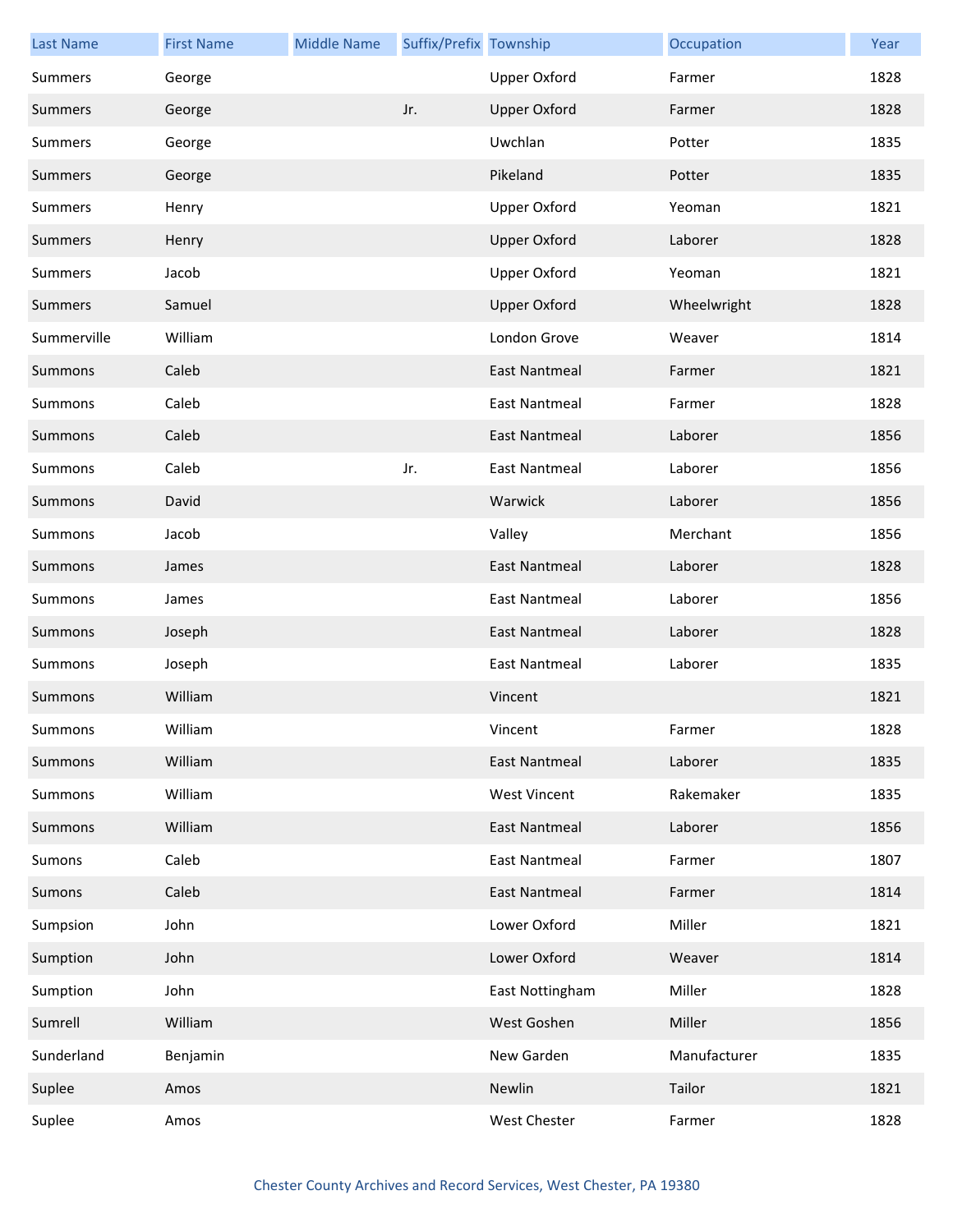| <b>Last Name</b> | <b>First Name</b> | <b>Middle Name</b> | Suffix/Prefix Township |                | Occupation    | Year |
|------------------|-------------------|--------------------|------------------------|----------------|---------------|------|
| Suplee           | Benjamin          |                    |                        | Honey Brook    | Farmer        | 1835 |
| Suplee           | Benjamin          |                    | Jr.                    | Honeybrook     | Farmer        | 1856 |
| Suplee           | Benjamin          |                    | Sr.                    | Honeybrook     | Farmer        | 1856 |
| Suplee           | Benjamin          | $\mathsf F$        |                        | Phoenixville   | Coal merchant | 1856 |
| Suplee           | Cadwalader        | E                  |                        | Schuylkill     | Farmer        | 1856 |
| Suplee           | Curtis            |                    |                        | Honeybrook     | Laborer       | 1856 |
| Suplee           | Edwin             | ${\sf M}$          |                        | Schuylkill     | Farmer        | 1856 |
| Suplee           | Ephraim           |                    |                        | Honey Brook    | Farmer        | 1835 |
| Suplee           | Ephraim           |                    |                        | Honeybrook     | Farmer        | 1856 |
| Suplee           | Horatio           |                    |                        | Honeybrook     | Farmer        | 1856 |
| Suplee           | Jones             |                    |                        | Schuylkill     | Farmer        | 1856 |
| Suplee           | Peter             |                    |                        | Honey Brook    |               | 1800 |
| Suplee           | Peter             |                    |                        | Honey Brook    | Weaver        | 1814 |
| Suplee           | Peter             |                    |                        | Honey Brook    | Blacksmith    | 1835 |
| Suplee           | Peter             |                    |                        | Honeybrook     | Laborer       | 1856 |
| Suplee           | Peter             |                    |                        | Easttown       | Farmer        | 1856 |
| Suplee           | Randolph          |                    |                        | Schuylkill     | Farmer        | 1856 |
| Suplee           | William           |                    |                        | Easttown       | Farmer        | 1856 |
| Suplee           | William           |                    | Jr.                    | Easttown       |               | 1856 |
| Supplee          | Amos              |                    |                        | East Whiteland | Tailor        | 1814 |
| Supplee          | Benjamin          |                    |                        | Tredyffrin     | Shoemaker     | 1828 |
| Supplee          | Benjamin          |                    |                        | Honey Brook    | Cooper        | 1828 |
| Supplee          | Benjamin          |                    |                        | Tredyffrin     | Shoemaker     | 1835 |
| Supplee          | Cadwallader       | E                  |                        | Schuylkill     | Farmer        | 1835 |
| Supplee          | Edward            |                    |                        | Tredyffrin     |               | 1828 |
| Supplee          | Edward            |                    |                        | Tredyffrin     | Plasterer     | 1835 |
| Supplee          | John              |                    |                        | Tredyffrin     | Farmer        | 1814 |
| Supplee          | John              |                    |                        | Tredyffrin     | Farmer        | 1821 |
| Supplee          | John              |                    |                        | Tredyffrin     |               | 1828 |
| Supplee          | John              |                    |                        | Tredyffrin     | Weaver        | 1835 |
| Supplee          | John              |                    |                        | Tredyffrin     | Weaver        | 1856 |
| Supplee          | John              |                    |                        | Tredyffrin     | Farmer        | 1856 |
| Supplee          | Nathan            |                    |                        | New Garden     |               | 1793 |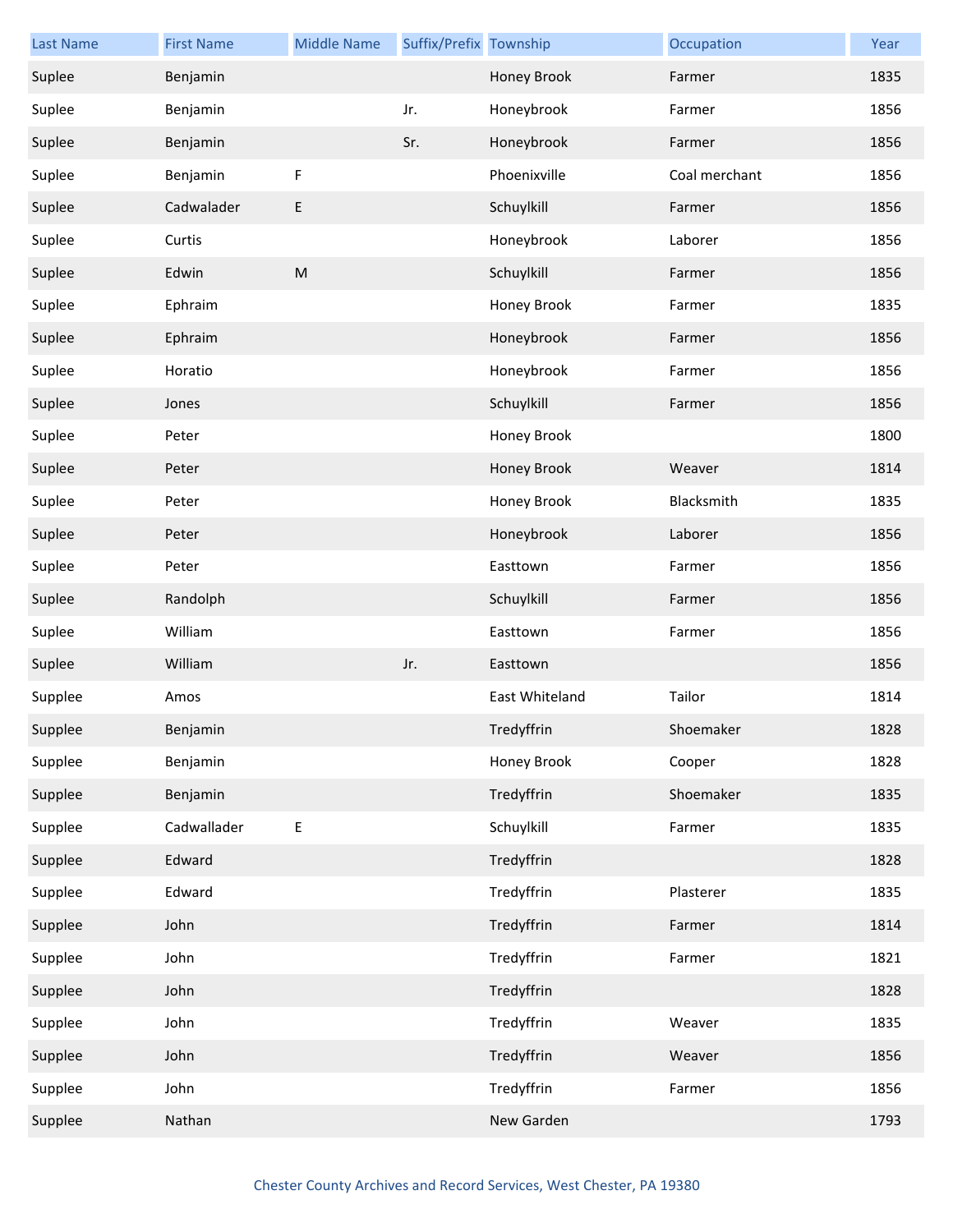| <b>Last Name</b> | <b>First Name</b> | <b>Middle Name</b> | Suffix/Prefix Township |                      | Occupation   | Year |
|------------------|-------------------|--------------------|------------------------|----------------------|--------------|------|
| Supplee          | Peter             |                    |                        | Charlestown          | Farmer       | 1807 |
| Supplee          | Peter             |                    |                        | Honey Brook          | Weaver       | 1807 |
| Supplee          | Peter             |                    |                        | Charlestown          | Farmer       | 1814 |
| Supplee          | Peter             |                    |                        | Honey Brook          | Farmer       | 1821 |
| Supplee          | Peter             |                    |                        | Charlestown          | Farmer       | 1821 |
| Supplee          | Peter             |                    |                        | Schuylkill           | Farmer       | 1828 |
| Supplee          | Peter             |                    |                        | Honey Brook          | Farmer       | 1828 |
| Supplee          | Peter             |                    |                        | Tredyffrin           | Blacksmith   | 1835 |
| Supplee          | Peter             |                    | Esq.                   | Schuylkill           | Farmer       | 1835 |
| Supplee          | Randolph          |                    |                        | East Caln            | Manufacturer | 1856 |
| Supplee          | Samuel            |                    |                        | Schuylkill           | Wheelwright  | 1828 |
| Supplee          | Silas             | G                  |                        | Schuylkill           | Wheelwright  | 1835 |
| Supplee          | William           |                    |                        | Tredyffrin           | Plasterer    | 1821 |
| Supplee          | William           |                    |                        | Easttown             | Plasterer    | 1828 |
| Supplee          | William           |                    |                        | Easttown             | Plasterer    | 1835 |
| Supplee          | Zimmerman         |                    |                        | Tredyffrin           |              | 1828 |
| Supplee          | Zimmerman         |                    |                        | Tredyffrin           | Wheelwright  | 1835 |
| Surgison         | James             | ${\sf M}$          |                        | Honeybrook           | Dentist      | 1856 |
| Surgson          | Charles           |                    |                        | West Marlborough     | Laborer      | 1856 |
| Surnmerville     | Joseph            |                    |                        | Tredyffrin           | Laborer      | 1835 |
| Surrig           | Adam              |                    |                        | Coventry             | Carpenter    | 1814 |
| Surter           | Samuel            |                    |                        | Willistown           | Laborer      | 1835 |
| Susana           | Dunkin            |                    |                        | <b>East Nantmeal</b> | Seamstress   | 1807 |
| Sutherland       | David             |                    |                        | Schuylkill           | Tanner       | 1828 |
| Sutor            | John              |                    |                        | London Grove         |              | 1800 |
| Sutre            | Samuel            |                    |                        | Willistown           | Laborer      | 1821 |
| Sutten           | John              |                    |                        | <b>Upper Oxford</b>  | Laborer      | 1856 |
| Sutterfield      | Samuel            |                    |                        | East Nottingham      | Joiner       | 1807 |
| Swagart          | George            |                    |                        | <b>West Nantmeal</b> | Jobber       | 1856 |
| Swaggers         | Elisha            |                    |                        | East Caln            | Cabinetmaker | 1800 |
| Swagor           | Elishua           |                    |                        | West Whiteland       | Cabinetmaker | 1807 |
| Swain            | Edward            |                    |                        | West Marlborough     |              | 1793 |
| Swain            | Elizabeth         |                    |                        | West Bradford        | Farmer       | 1828 |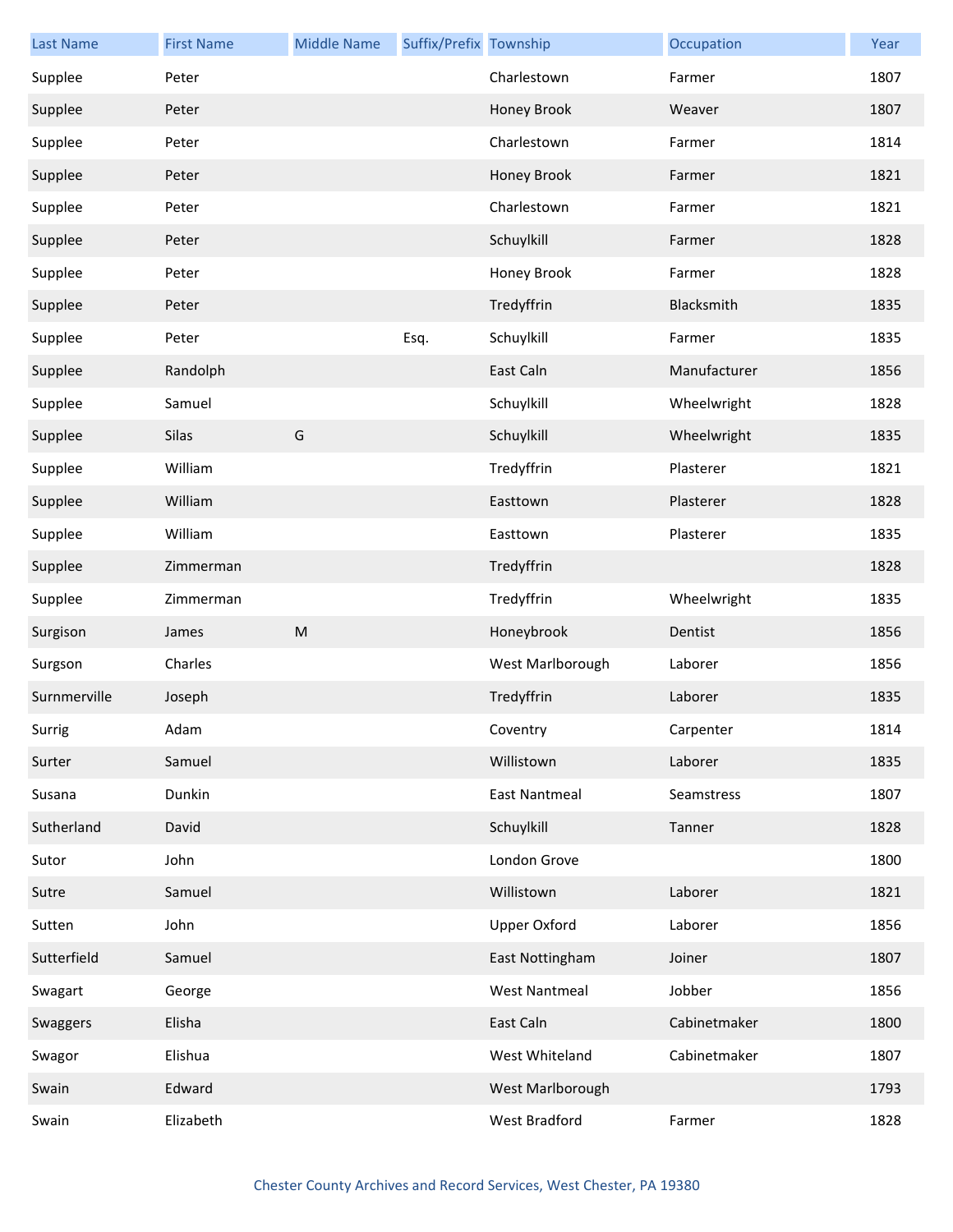| <b>Last Name</b> | <b>First Name</b> | <b>Middle Name</b> | Suffix/Prefix Township |                         | Occupation     | Year |
|------------------|-------------------|--------------------|------------------------|-------------------------|----------------|------|
| Swain            | Enoch             |                    |                        | West Bradford           | Tanner         | 1828 |
| Swain            | Jesse             |                    |                        | West Marlborough        |                | 1793 |
| Swaine           | William           |                    |                        | Pocopson                | Weaver         | 1856 |
| Swan             | Garrett           |                    |                        | New London              | Shoemaker      | 1828 |
| Swan             | Robert            |                    |                        | Newlin                  | Shoemaker      | 1828 |
| Swan             | Robert            |                    |                        | New London              | Shoemaker      | 1828 |
| Swane            | Benjamin          |                    |                        | London Grove            | Turner         | 1835 |
| Swane            | Timothy           |                    |                        | <b>Upper Oxford</b>     | Shoemaker      | 1835 |
| Swane            | William           |                    |                        | <b>East Fallowfield</b> | Storekeeper    | 1835 |
| Swaner           | James             |                    |                        | Wallace                 | Farmer         | 1856 |
| Swaner           | John              |                    |                        | Pikeland                |                | 1800 |
| Swaner           | John              |                    |                        | Pikeland                | Weaver         | 1807 |
| Swaner           | John              |                    |                        | Pikeland                | <b>Butcher</b> | 1814 |
| Swaney           | James             |                    |                        | London Britain          | Farmer         | 1856 |
| Swaney           | Thomas            |                    |                        | <b>West Chester</b>     | Tailor         | 1814 |
| Swann            | Timothy           |                    |                        | New London              | Shoemaker      | 1807 |
| Swann            | Timothy           |                    |                        | New London              | Cordwainer     | 1814 |
| Swanner          | Adam              |                    |                        | Pikeland                |                | 1793 |
| Swarer           | Jacob             |                    |                        | Willistown              | Laborer        | 1828 |
| Swarer           | Peter             |                    |                        | East Whiteland          | Cooper         | 1821 |
| Swarner          | John              |                    |                        | Vincent                 | Weaver         | 1821 |
| Swarner          | John              |                    |                        | Vincent                 |                | 1821 |
| Swarts           | Elizabeth         |                    | Widow                  | Vincent                 |                | 1807 |
| Swarts           | Jacob             |                    |                        | Vincent                 | Yeoman         | 1807 |
| Swarts           | Jacob             |                    |                        | Vincent                 |                | 1814 |
| Swarts           | Jacob             |                    |                        | Vincent                 |                | 1821 |
| Swarts           | John              |                    |                        | Vincent                 | Carpenter      | 1821 |
| Swartz           | Andrew            |                    |                        | <b>East Coventry</b>    | Laborer        | 1856 |
| Swartz           | Christian         |                    |                        | Vincent                 |                | 1800 |
| Swartz           | Christian         |                    |                        | <b>East Vincent</b>     | Mason          | 1835 |
| Swartz           | Christian         |                    |                        | <b>East Vincent</b>     | Laborer        | 1856 |
| Swartz           | Christian         |                    |                        | East Pikeland           | Farmer         | 1856 |
| Swartz           | Christopher       |                    |                        | East Pikeland           | Farmer         | 1856 |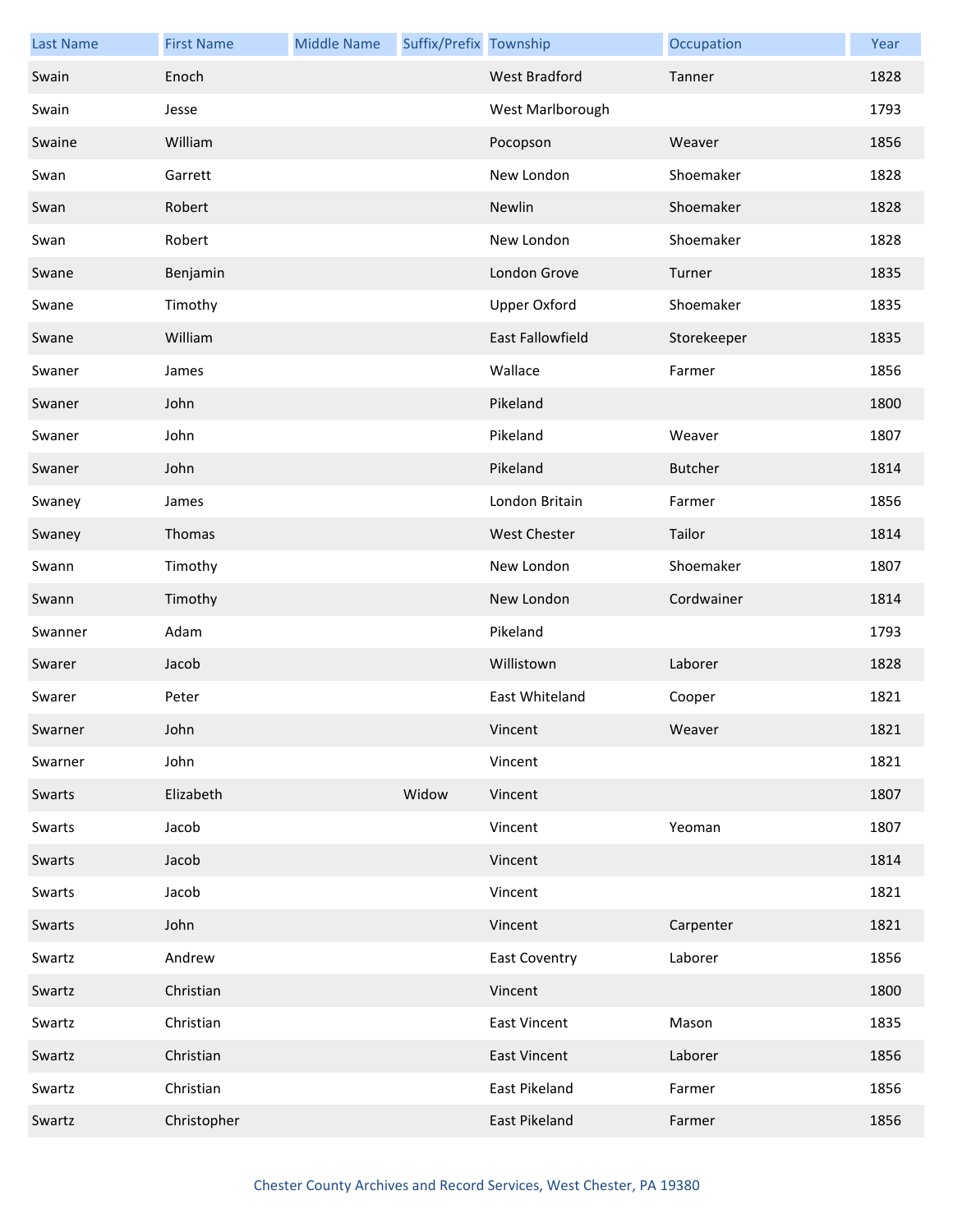| <b>Last Name</b> | <b>First Name</b> | <b>Middle Name</b> | Suffix/Prefix Township |                     | Occupation   | Year |
|------------------|-------------------|--------------------|------------------------|---------------------|--------------|------|
| Swartz           | D.                | W.                 |                        | Charlestown         | Schoolmaster | 1828 |
| Swartz           | Emanuel           |                    |                        | <b>East Vincent</b> |              | 1835 |
| Swartz           | Emanuel           |                    |                        | <b>East Vincent</b> | Carpenter    | 1856 |
| Swartz           | Henry             |                    |                        | <b>East Vincent</b> | Farmer       | 1835 |
| Swartz           | Henry             |                    |                        | <b>East Vincent</b> | Farmer       | 1856 |
| Swartz           | Jacob             |                    |                        | Vincent             | Farmer       | 1828 |
| Swartzenhover    | Daniel            |                    |                        | Tredyffrin          |              | 1800 |
| Swartzentrover   | Daniel            |                    |                        | Tredyffrin          | Farmer       | 1807 |
| Swartzindrover   | Daniel            |                    |                        | Charlestown         | Farmer       | 1814 |
| Swartzwalder     | Philip            |                    |                        | Sadsbury            | Farmer       | 1828 |
| Swats            | Owen              |                    |                        | Goshen              |              | 1793 |
| Swatswalter      | Christopher       |                    |                        | Honey Brook         |              | 1800 |
| Swaub            | Francis           |                    |                        | Kennett             | Laborer      | 1821 |
| Swayne           | Benjamin          |                    |                        | East Marlborough    |              | 1793 |
| Swayne           | Benjamin          |                    |                        | East Marlborough    | Tanner       | 1807 |
| Swayne           | Benjamin          |                    |                        | East Marlborough    | Tanner       | 1814 |
| Swayne           | Benjamin          |                    |                        | East Marlborough    | Farmer       | 1814 |
| Swayne           | Benjamin          |                    |                        | East Marlborough    | Tanner       | 1821 |
| Swayne           | Benjamin          |                    |                        | London Grove        | Tanner       | 1821 |
| Swayne           | Benjamin          |                    |                        | East Marlborough    | Farmer       | 1828 |
| Swayne           | Benjamin          |                    | Jr.                    | London Grove        | Tanner       | 1828 |
| Swayne           | Benjamin          |                    |                        | East Marlborough    | Farmer       | 1835 |
| Swayne           | Benjamin          |                    |                        | London Grove        | Teacher      | 1856 |
| Swayne           | Benjamin          | ${\sf W}$          |                        | London Grove        | Farmer       | 1856 |
| Swayne           | Caleb             |                    |                        | East Marlborough    |              | 1793 |
| Swayne           | Caleb             |                    |                        | East Marlborough    | Tanner       | 1807 |
| Swayne           | Caleb             |                    |                        | East Marlborough    | Tanner       | 1814 |
| Swayne           | Caleb             |                    | Jr.                    | East Marlborough    | Tanner       | 1821 |
| Swayne           | Caleb             |                    |                        | East Marlborough    | Farmer       | 1821 |
| Swayne           | Caleb             |                    |                        | New Garden          | Drover       | 1828 |
| Swayne           | Caleb             |                    |                        | East Marlborough    | Farmer       | 1828 |
| Swayne           | Caleb             |                    |                        | East Marlborough    | Farmer       | 1835 |
| Swayne           | Caleb             |                    |                        | West Goshen         | Laborer      | 1856 |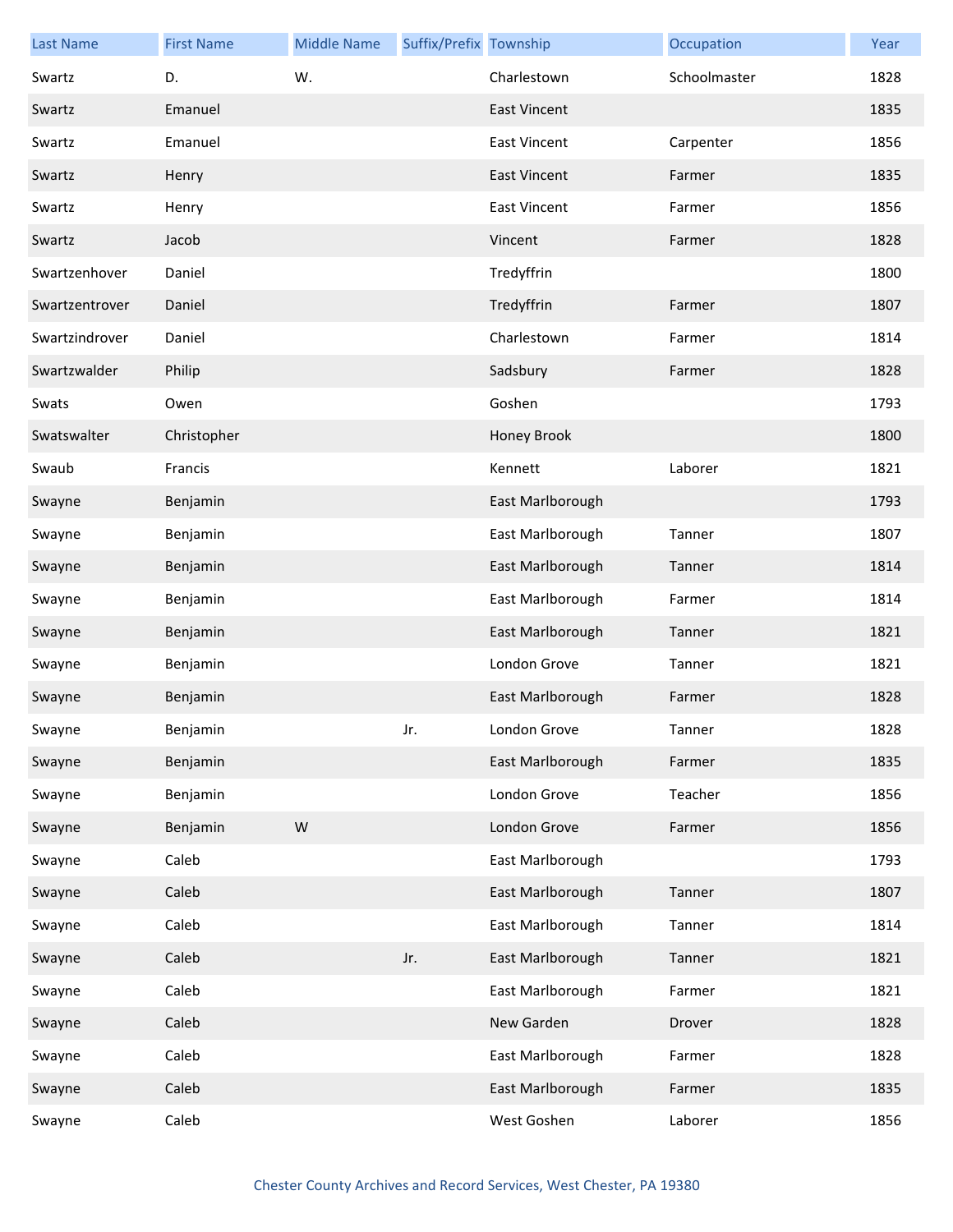| <b>Last Name</b> | <b>First Name</b> | <b>Middle Name</b> | Suffix/Prefix Township |                      | Occupation     | Year |
|------------------|-------------------|--------------------|------------------------|----------------------|----------------|------|
| Swayne           | Caleb             |                    | Jr.                    | London Grove         | Doctor         | 1856 |
| Swayne           | Catharine         |                    | Widow                  | West Marlborough     |                | 1800 |
| Swayne           | David             | $\mathsf{C}$       |                        | East Marlborough     | Farmer         | 1856 |
| Swayne           | Eli               |                    |                        | East Marlborough     | Shoemaker      | 1807 |
| Swayne           | Eli               |                    |                        | <b>West Chester</b>  | Farmer         | 1814 |
| Swayne           | Elizabeth         |                    | Widow                  | West Marlborough     |                | 1800 |
| Swayne           | Elizabeth         |                    |                        | West Bradford        | Farmer         | 1807 |
| Swayne           | Elizabeth         |                    |                        | West Bradford        | Farmer         | 1814 |
| Swayne           | Elizabeth         |                    |                        | West Bradford        | Housekeeper    | 1821 |
| Swayne           | Elizabeth         |                    |                        | West Bradford        | Farmer         | 1835 |
| Swayne           | Elizabeth         |                    |                        | East Marlborough     |                | 1856 |
| Swayne           | Enoch             |                    |                        | West Bradford        | Tanner, farmer | 1835 |
| Swayne           | Enoch             |                    |                        | East Marlborough     | Farmer         | 1856 |
| Swayne           | Evin              | $\sf T$            |                        | London Grove         | Teacher        | 1856 |
| Swayne           | Gideon            |                    |                        | East Marlborough     | Farmer         | 1856 |
| Swayne           | Hannah            |                    |                        | East Marlborough     |                | 1856 |
| Swayne           | Huston            |                    |                        | Pennsbury            | Tanner         | 1821 |
| Swayne           | Isaac             |                    |                        | West Marlborough     |                | 1800 |
| Swayne           | Isaac             |                    |                        | East Marlborough     | Cooper         | 1807 |
| Swayne           | Isaac             |                    |                        | West Fallowfield     | Farmer         | 1814 |
| Swayne           | Isaac             |                    |                        | West Fallowfield     | Farmer         | 1821 |
| Swayne           | Jacob             |                    |                        | <b>West Bradford</b> |                | 1793 |
| Swayne           | Jacob             |                    |                        | Pennsbury            | Farmer         | 1856 |
| Swayne           | James             |                    |                        | New Garden           |                | 1793 |
| Swayne           | Jesse             |                    |                        | West Marlborough     |                | 1800 |
| Swayne           | Joel              |                    |                        | East Marlborough     | Tanner         | 1828 |
| Swayne           | Joel              |                    |                        | East Marlborough     | Farmer         | 1835 |
| Swayne           | Joel              | W                  |                        | East Marlborough     | Farmer         | 1835 |
| Swayne           | John              |                    |                        | East Marlborough     | Farmer         | 1856 |
| Swayne           | Joseph            |                    |                        | West Marlborough     | Farmer         | 1814 |
| Swayne           | Louisa            | P                  |                        | East Marlborough     |                | 1856 |
| Swayne           | Nathan            |                    |                        | East Marlborough     | Farmer         | 1807 |
| Swayne           | Nathan            |                    |                        | East Marlborough     | Farmer         | 1814 |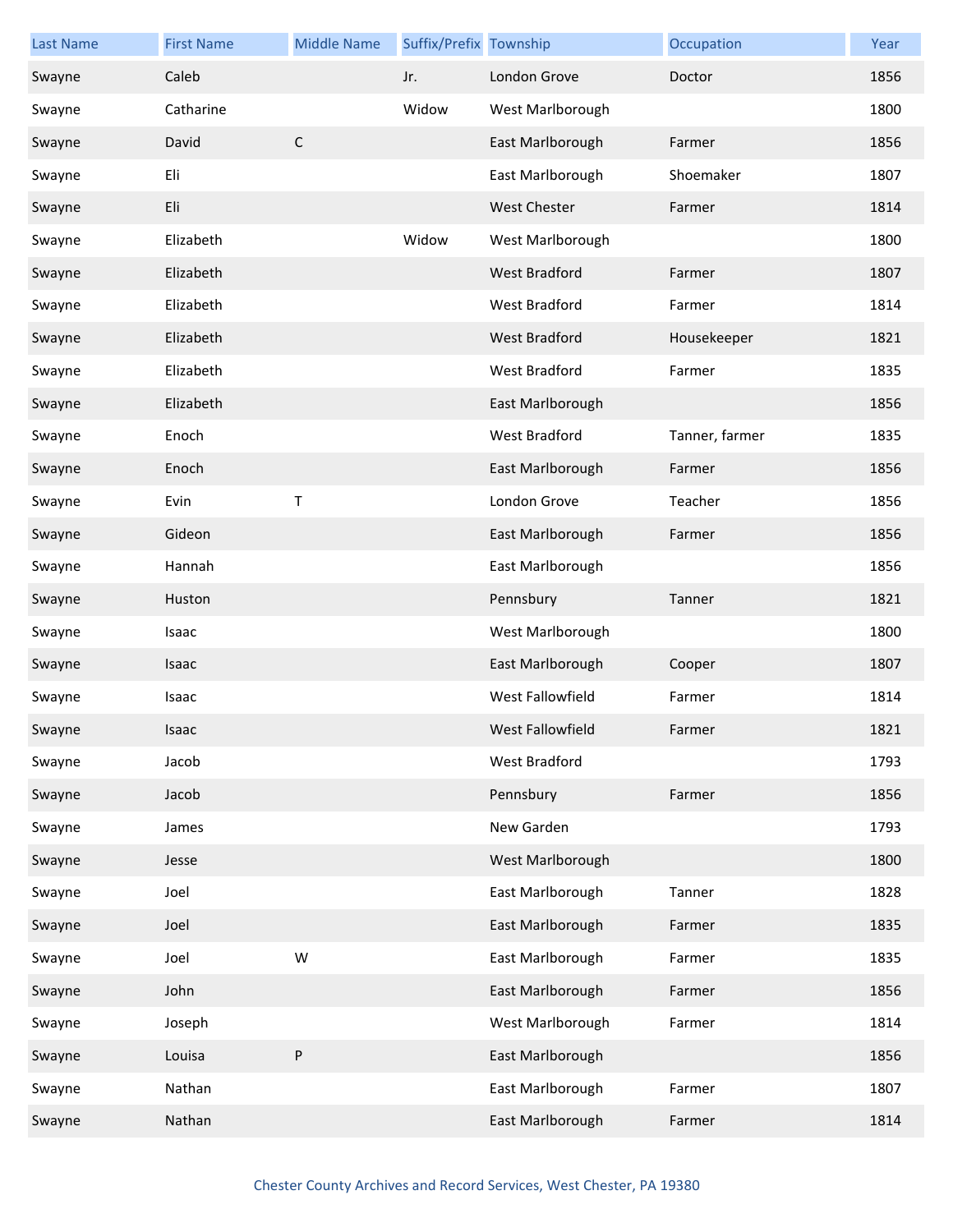| <b>Last Name</b> | <b>First Name</b> | <b>Middle Name</b> | Suffix/Prefix Township |                  | Occupation   | Year |
|------------------|-------------------|--------------------|------------------------|------------------|--------------|------|
| Swayne           | Nathan            |                    |                        | East Marlborough | Farmer       | 1821 |
| Swayne           | Nathan            |                    |                        | East Marlborough | Farmer       | 1828 |
| Swayne           | Nathan            |                    |                        | East Marlborough | Farmer       | 1835 |
| Swayne           | Rebecca           |                    |                        | East Marlborough |              | 1828 |
| Swayne           | Rebecca           |                    |                        | East Marlborough | Farmer       | 1835 |
| Swayne           | Rebecca           |                    |                        | East Marlborough |              | 1856 |
| Swayne           | Samuel            |                    | Jr.                    | East Marlborough |              | 1793 |
| Swayne           | Samuel            |                    |                        | East Marlborough |              | 1793 |
| Swayne           | Samuel            |                    |                        | West Marlborough | Farmer       | 1807 |
| Swayne           | Samuel            |                    |                        | East Marlborough | Farmer       | 1807 |
| Swayne           | Samuel            |                    |                        | West Marlborough | Yeoman       | 1814 |
| Swayne           | Samuel            |                    |                        | West Marlborough | Farmer       | 1821 |
| Swayne           | Samuel            |                    |                        | West Marlborough | Farmer       | 1828 |
| Swayne           | Samuel            |                    |                        | West Marlborough | Farmer       | 1835 |
| Swayne           | Thomas            |                    |                        | East Marlborough |              | 1793 |
| Swayne           | Thomas            |                    | Dec'd (latel           | West Marlborough |              | 1800 |
| Swayne           | William           |                    |                        | East Marlborough | Farmer       | 1807 |
| Swayne           | William           |                    |                        | East Marlborough | Farmer       | 1814 |
| Swayne           | William           |                    |                        | East Marlborough | Farmer       | 1821 |
| Swayne           | William           |                    |                        | West Marlborough | Miller       | 1828 |
| Swayne           | William           |                    |                        | Pennsbury        | Farmer       | 1828 |
| Swayne           | William           |                    |                        | Pennsbury        | Farmer       | 1835 |
| Swayne           | William           |                    |                        | Kennett Square   | Clerk        | 1856 |
| Swayne           | William           | ${\sf M}$          |                        | East Marlborough | Farmer       | 1856 |
| Swayour          | Peter             |                    |                        | Uwchlan          | Cooper       | 1828 |
| Sweaney          | John              |                    |                        | West Fallowfield | Tailor       | 1814 |
| Sweany           | John              |                    |                        | Sadsbury         | Weaver       | 1821 |
| Swearer          | George            |                    |                        | Schuylkill       | Wheelwright  | 1828 |
| Swearer          | Peter             |                    |                        | East Whiteland   |              | 1800 |
| Swearer          | Peter             |                    |                        | East Whiteland   | Cedar Cooper | 1807 |
| Swearer          | Peter             |                    |                        | Tredyffrin       | Cooper       | 1814 |
| Swearer          | William           |                    |                        | Tredyffrin       |              | 1828 |
| Swearer          | William           |                    |                        | Tredyffrin       | Laborer      | 1835 |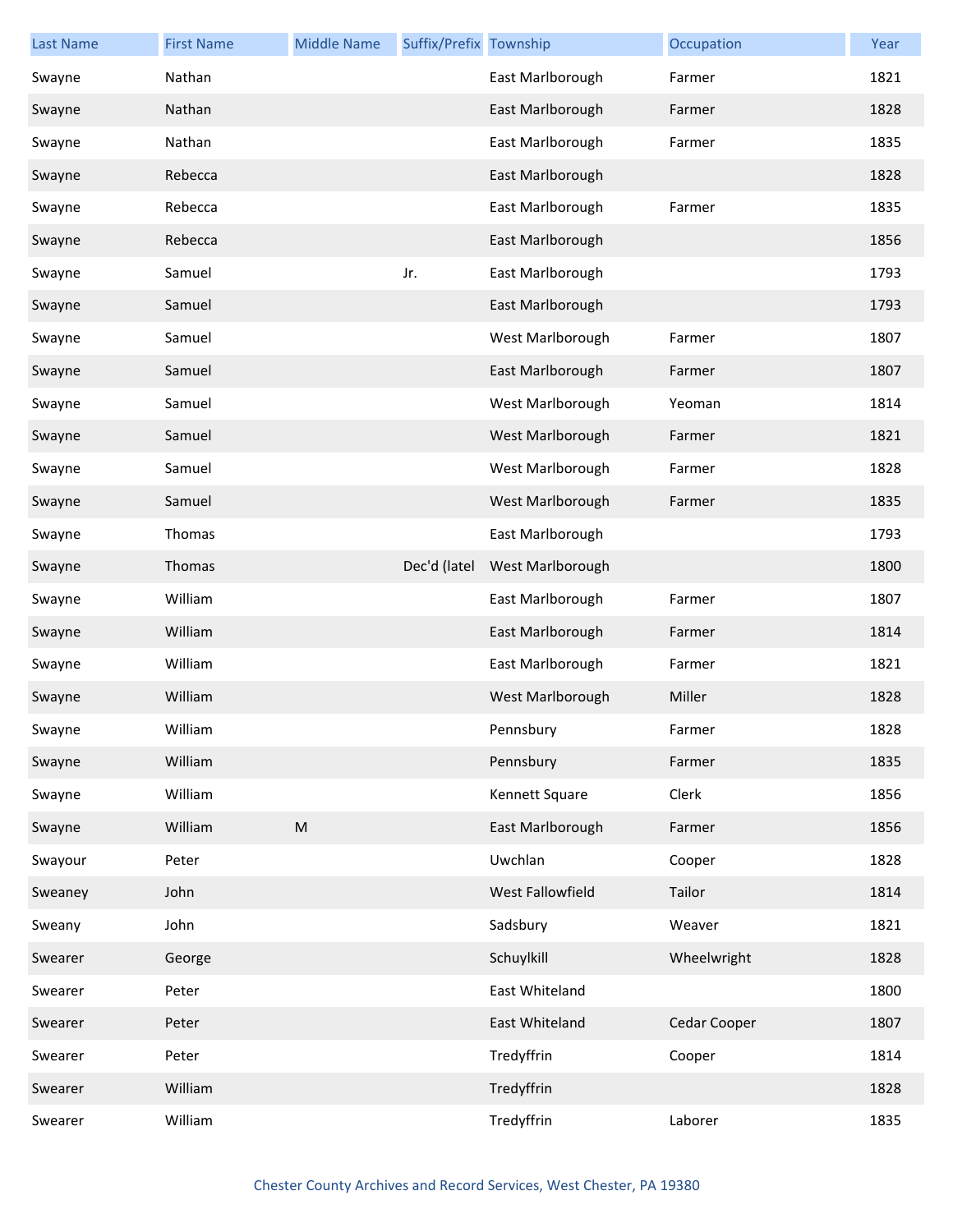| <b>Last Name</b> | <b>First Name</b> | <b>Middle Name</b> | Suffix/Prefix Township |                     | Occupation  | Year |
|------------------|-------------------|--------------------|------------------------|---------------------|-------------|------|
| Swearer          | William           |                    |                        | Schuylkill          | Laborer     | 1856 |
| Sweeney          | John              |                    |                        | East Caln           | Laborer     | 1856 |
| Sweeney          | Thomas            |                    |                        | <b>West Chester</b> | Tailor      | 1807 |
| Sweeny           | James             |                    |                        | Tredyffrin          | Laborer     | 1856 |
| Sweeny           | John              |                    |                        | <b>West Chester</b> | Tailor      | 1828 |
| Sweeny           | Thomas            |                    |                        | <b>West Chester</b> | Tailor      | 1828 |
| Sweet            | Jonathan          |                    |                        | New London          | Laborer     | 1828 |
| Sweet            | Samuel            |                    |                        | East Nottingham     | Laborer     | 1856 |
| Sweetan          | Catharin          |                    |                        | East Caln           |             | 1856 |
| Sweetan          | George            |                    |                        | East Caln           | Laborer     | 1856 |
| Sweeten          | William           |                    |                        | East Caln           | Chairmaker  | 1835 |
| Sweets           | Jonathan          |                    |                        | Lower Oxford        | Laborer     | 1835 |
| Swego            | <b>Barnet</b>     |                    |                        | West Whiteland      |             | 1793 |
| Swell            | James             |                    |                        | Phoenixville        | Laborer     | 1856 |
| Sweney           | Alice             |                    |                        | <b>West Chester</b> | Washing     | 1856 |
| Sweney           | Charles           | Τ                  |                        | <b>West Chester</b> | Chairmaker  | 1856 |
| Sweney           | Daniel            |                    |                        | Valley              | Iron roller | 1856 |
| Sweney           | Edward            |                    |                        | Pennsbury           | Laborer     | 1856 |
| Sweney           | Elizabeth         |                    |                        | <b>West Chester</b> | Lady        | 1856 |
| Sweney           | James             |                    |                        | <b>West Chester</b> | Shoemaker   | 1835 |
| Sweney           | James             |                    |                        | West Chester        | Storekeeper | 1856 |
| Sweney           | John              |                    |                        | West Fallowfield    | Tailor      | 1807 |
| Sweney           | John              |                    |                        | <b>West Chester</b> | Tailor      | 1835 |
| Sweney           | John              |                    |                        | Valley              | Laborer     | 1856 |
| Sweney           | John              | H                  |                        | <b>West Chester</b> | Clerk       | 1856 |
| Sweney           | Joseph            |                    |                        | West Chester        | Laborer     | 1856 |
| Sweney           | Neal              |                    |                        | Pennsbury           | Laborer     | 1856 |
| Sweney           | Thomas            |                    |                        | West Chester        | Tailor      | 1835 |
| Sweney           | Thomas            |                    |                        | Phoenixville        | Pudler      | 1856 |
| Sweney           | Thomas            |                    |                        | West Chester        | Laborer     | 1856 |
| Sweney           | William           |                    |                        | West Chester        | Chairmaker  | 1856 |
| Sweney           | Wilson            |                    |                        | West Whiteland      | Tailor      | 1835 |
| Swenk            | Jonas             |                    |                        | Coventry            | Weaver      | 1828 |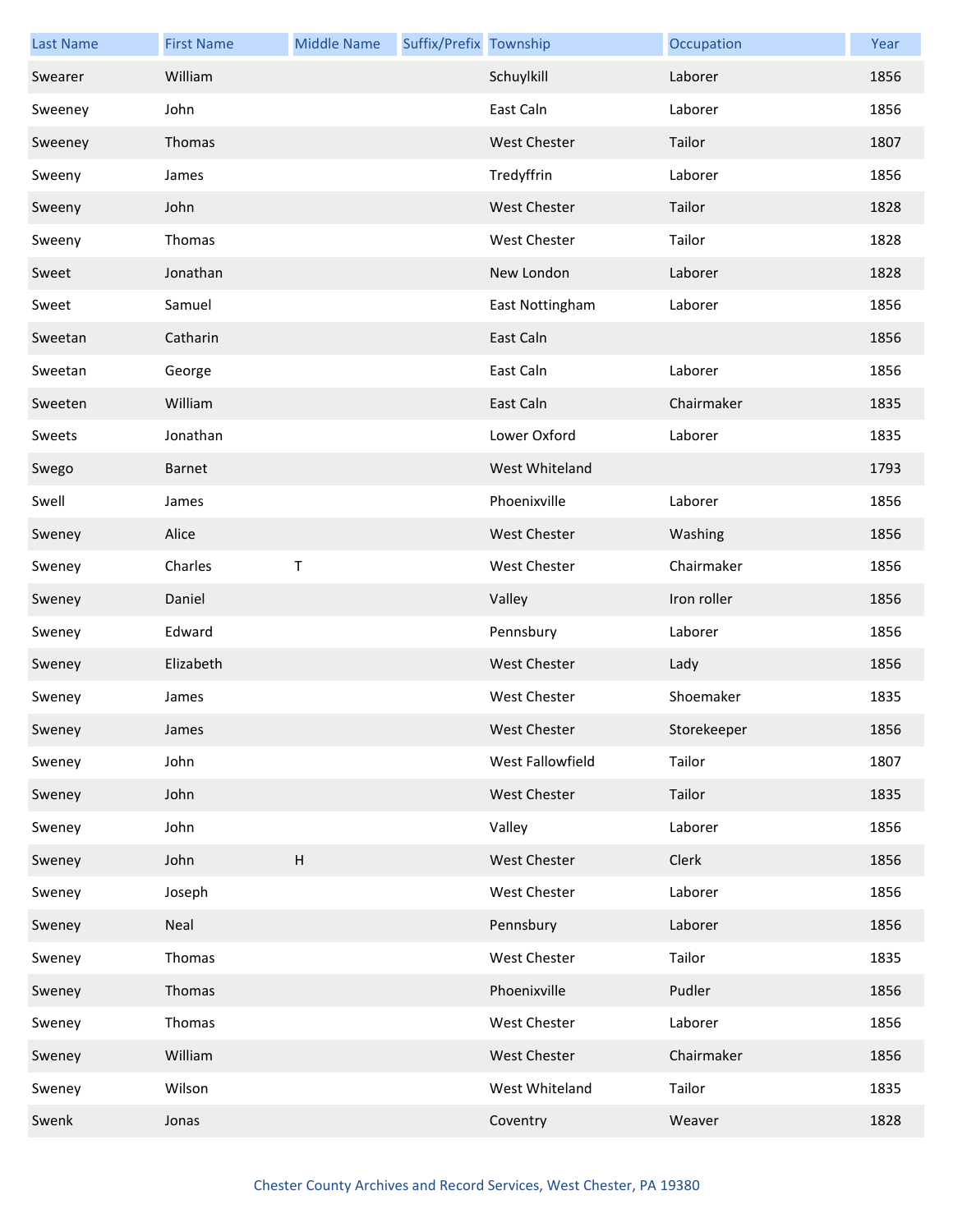| <b>Last Name</b> | <b>First Name</b> | <b>Middle Name</b> | Suffix/Prefix Township |                      | Occupation     | Year |
|------------------|-------------------|--------------------|------------------------|----------------------|----------------|------|
| Swerner          | Henry             |                    |                        | Vincent              |                | 1800 |
| Swertswelter     | Christopher       |                    |                        | Honey Brook          |                | 1793 |
| Sweyney          | William           | W                  |                        | Pennsbury            | Hatter         | 1835 |
| Swiggit          | Samuel            |                    |                        | South Coventry       | Laborer        | 1856 |
| Swiler           | Thomas            |                    |                        | East Nottingham      | Hatter         | 1828 |
| Swimbler         | Andrew            |                    |                        | Uwchlan              | Carpenter      | 1814 |
| Swimbler         | Andrew            |                    |                        | Uwchlan              | Farmer         | 1814 |
| Swimbler         | Andrew            |                    |                        | Uwchlan              | Carpenter      | 1821 |
| Swimbler         | Elizabeth         |                    |                        | Uwchlan              |                | 1835 |
| Swimbler         | Mary              |                    |                        | Uwchlan              |                | 1835 |
| Swimelar         | <b>Baulser</b>    |                    |                        | West Bradford        | Laborer        | 1835 |
| Swimeler         | Andrew            |                    |                        | Uwchlan              |                | 1793 |
| Swimeler         | Andrew            |                    |                        | <b>West Nantmeal</b> | Laborer        | 1821 |
| Swimler          | Andrew            |                    |                        | Uwchlan              |                | 1800 |
| Swimler          | Andrew            |                    |                        | Uwchlan              | Laborer        | 1807 |
| Swimler          | Andrew            |                    |                        | Uwchlan              | Laborer        | 1807 |
| Swinehart        | Abraham           |                    |                        | <b>West Vincent</b>  | Laborer        | 1835 |
| Swinehart        | Abraham           |                    |                        | South Coventry       | Farmer         | 1856 |
| Swinehart        | Davis             |                    |                        | <b>West Vincent</b>  | Laborer        | 1856 |
| Swinehart        | Genrey            |                    |                        | <b>West Nantmeal</b> | <b>Butcher</b> | 1856 |
| Swinehart        | Henry             |                    |                        | East Nantmeal        | Farmer         | 1800 |
| Swinehart        | Henry             |                    |                        | <b>East Nantmeal</b> | Farmer         | 1807 |
| Swinehart        | Henry             |                    |                        | <b>East Nantmeal</b> | Farmer         | 1814 |
| Swinehart        | Henry             |                    |                        | <b>East Nantmeal</b> | Farmer         | 1821 |
| Swinehart        | Henry             |                    |                        | <b>East Nantmeal</b> | Farmer         | 1835 |
| Swinehart        | Henry             |                    |                        | Warwick              | Farmer         | 1856 |
| Swinehart        | Isaac             |                    |                        | Vincent              | Laborer        | 1828 |
| Swinehart        | Isaac             |                    |                        | Coventry             | Farmer         | 1828 |
| Swinehart        | Isaac             |                    |                        | Coventry             | Farmer         | 1835 |
| Swinehart        | Jacob             |                    |                        | <b>West Vincent</b>  | Laborer        | 1835 |
| Swinehart        | Jacob             |                    |                        | <b>West Vincent</b>  | Farmer         | 1856 |
| Swinehart        | John              |                    |                        | <b>East Nantmeal</b> |                | 1793 |
| Swinehart        | John              |                    |                        | Vincent              |                | 1814 |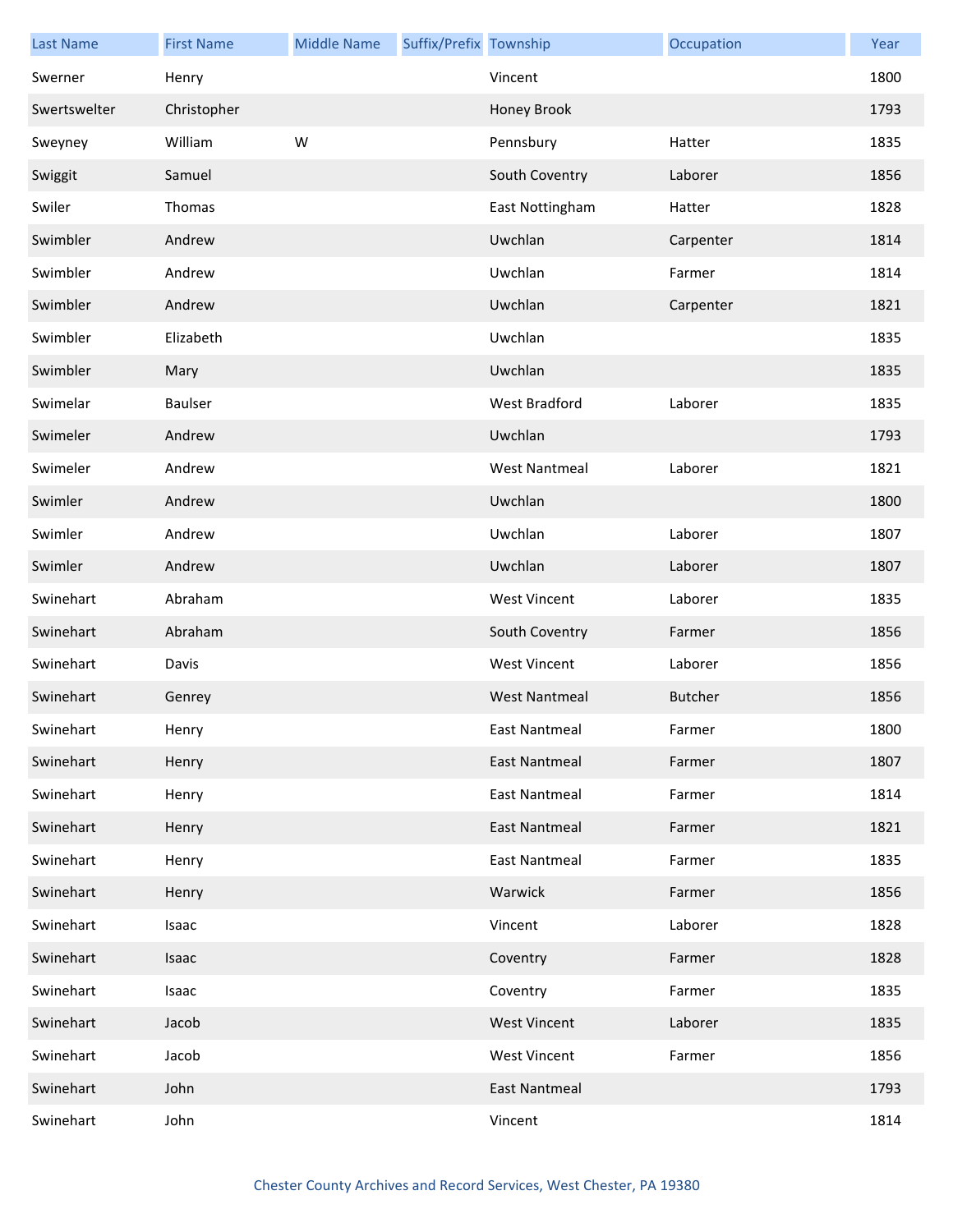| <b>Last Name</b> | <b>First Name</b> | <b>Middle Name</b> | Suffix/Prefix Township |                      | Occupation | Year |
|------------------|-------------------|--------------------|------------------------|----------------------|------------|------|
| Swinehart        | John              |                    |                        | Coventry             | Farmer     | 1821 |
| Swinehart        | John              |                    |                        | Vincent              |            | 1821 |
| Swinehart        | John              |                    |                        | Vincent              | Farmer     | 1828 |
| Swinehart        | John              |                    |                        | <b>West Vincent</b>  | Farmer     | 1835 |
| Swinehart        | John              |                    |                        | Warwick              | Laborer    | 1856 |
| Swinehart        | John              |                    | Sr.                    | <b>West Vincent</b>  | Farmer     | 1856 |
| Swinehart        | John              |                    |                        | <b>West Vincent</b>  | Farmer     | 1856 |
| Swinehart        | John              | G.                 |                        | Vincent              |            | 1821 |
| Swinehart        | John              | George             |                        | Coventry             | Miller     | 1814 |
| Swinehart        | Lewis             |                    |                        | Warwick              | Farmer     | 1856 |
| Swinehart        | Lewis             |                    |                        | Warwick              | Farmer     | 1856 |
| Swinehart        | Martin            |                    |                        | Warwick              |            | 1856 |
| Swinehart        | Samuel            |                    |                        | <b>West Nantmeal</b> | Jobber     | 1856 |
| Swiney           | Thomas            |                    |                        | <b>West Chester</b>  | Tailor     | 1821 |
| Swisher          | Joseph            |                    |                        | Londonderry          | Laborer    | 1856 |
| Swisher          | Joshua            |                    |                        | Londonderry          | Farmer     | 1856 |
| Switzer          | Israel            |                    |                        | Coventry             | Yeoman     | 1807 |
| Switzer          | Israel            |                    |                        | Coventry             | Yeoman     | 1814 |
| Switzer          | Israel            |                    |                        | Coventry             | Farmer     | 1821 |
| Switzer          | Israel            |                    |                        | Coventry             | Farmer     | 1828 |
| Switzer          | Isral             |                    |                        | Coventry             | Farmer     | 1835 |
| Switzer          | John              |                    |                        | Coventry             |            | 1793 |
| Switzer          | Owen              |                    |                        | Coventry             |            | 1793 |
| Switzer          | Owen              |                    |                        | Coventry             |            | 1814 |
| Switzer          | Owen              |                    |                        | Coventry             | Farmer     | 1821 |
| Switzer          | Ulrick            |                    |                        | Coventry             | Sawyer     | 1807 |
| Switzgable       | Vincent           |                    |                        | Uwchlan              | Papermaker | 1835 |
| Swymeler         | Andrew            |                    |                        | East Bradford        | Carpenter  | 1835 |
| Swymelor         | Thomas            |                    |                        | West Whiteland       | Laborer    | 1856 |
| Swymer           | Balzer            |                    |                        | East Bradford        | Farmer     | 1856 |
| Swymer           | Joseph            |                    |                        | East Bradford        | Carpenter  | 1856 |
| Syders           | Joseph            |                    |                        | Pikeland             |            | 1821 |
| Sydneys          | Margaretta        |                    |                        | Tredyffrin           |            | 1835 |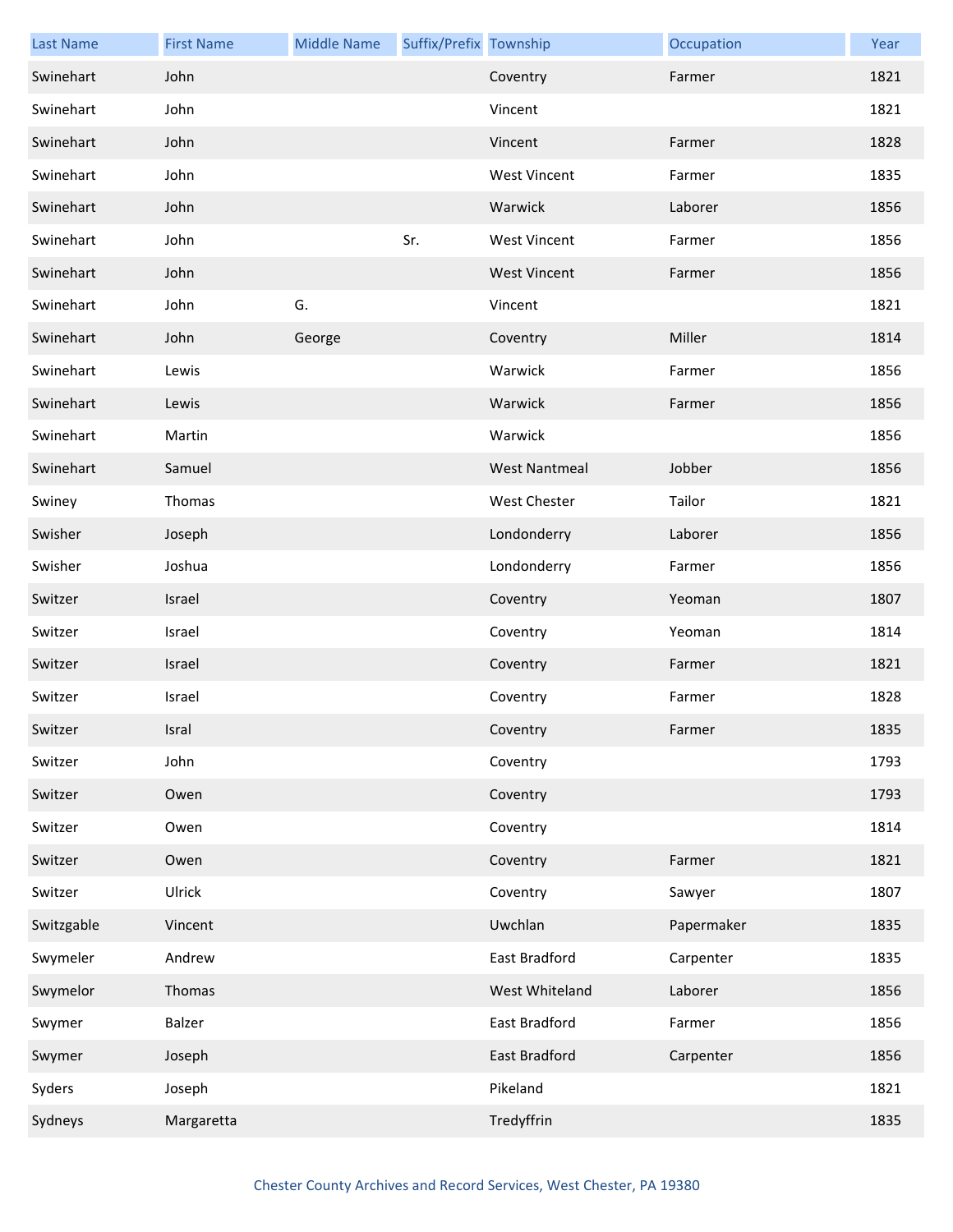| <b>Last Name</b> | <b>First Name</b> | <b>Middle Name</b> | Suffix/Prefix Township |                      | Occupation     | Year |
|------------------|-------------------|--------------------|------------------------|----------------------|----------------|------|
| Syfert           | Jacob             |                    |                        | Sadsbury             |                | 1835 |
| Syfit            | Frederick         |                    |                        | East Caln            | Stonecutter    | 1807 |
| Syford           | Michael           |                    |                        | East Caln            | Laborer        | 1835 |
| Syfree           | Balcer            |                    |                        | Vincent              |                | 1821 |
| Syfret           | Robert            |                    |                        | East Caln            | Laborer        | 1828 |
| Syfret           | Robert            |                    |                        | <b>West Bradford</b> | Farmer         | 1856 |
| Syfrit           | Frederick         |                    |                        | East Caln            | Stonecutter    | 1814 |
| Sykes            | John              |                    |                        | New Garden           | Weaver         | 1828 |
| Sykes            | John              |                    |                        | Uwchlan              | Manufacturer   | 1856 |
| Sykes            | Joseph            |                    |                        | New Garden           | Fuller         | 1828 |
| Sykes            | William           |                    |                        | Schuylkill           | Finisher       | 1856 |
| Sylcox           | Robert            |                    |                        | East Brandywine      | Weaver         | 1856 |
| Sylvester        | John              |                    |                        | West Bradford        | Jobber         | 1821 |
| Sylvester        | John              |                    |                        | <b>West Bradford</b> | Laborer        | 1828 |
| Sylvester        | John              |                    |                        | West Bradford        | Farmer         | 1835 |
| Sylvester        | John              |                    |                        | West Bradford        | Laborer        | 1856 |
| Sylvester        | Joshua            |                    |                        | East Caln            | Gatekeeper     | 1856 |
| Sylvester        | Tamar             |                    |                        | West Whiteland       | Housekeeper    | 1856 |
| Sylvester        | Thomas            |                    |                        | West Bradford        | Laborer        | 1856 |
| Sylvester        | William           |                    |                        | <b>West Bradford</b> | Weaver         | 1814 |
| Sylvester        | William           |                    |                        | East Bradford        | Farmer         | 1828 |
| Sylvester        | William           |                    |                        | East Bradford        | Weaver         | 1835 |
| Symcox           | Emmor             |                    |                        | Westtown             | Shoemaker      | 1856 |
| Sympron          | Edward            |                    |                        | <b>East Vincent</b>  | Farmer         | 1856 |
| Sympson          | Albert            |                    |                        | East Vincent         | Farmer         | 1856 |
| Synberg          | Arnold            |                    |                        | Kennett Square       | Civil Engineer | 1856 |
| Syneder          | Charles           |                    |                        | Uwchlan              | Laborer        | 1856 |
| Syphard          | Abraham           |                    |                        | <b>East Nantmeal</b> | Farmer         | 1856 |
| Syphard          | James             |                    |                        | <b>East Nantmeal</b> | Laborer        | 1856 |
| Syphard          | Leonard           |                    |                        | <b>East Nantmeal</b> | Laborer        | 1856 |
| Sypherd          | Daniel            |                    |                        | Uwchlan              | Tailor         | 1835 |
| Sypherd          | Henry             |                    |                        | <b>West Nantmeal</b> | Farmer         | 1835 |
| Sypherd          | Henry             |                    |                        | Wallace              | Farmer         | 1856 |